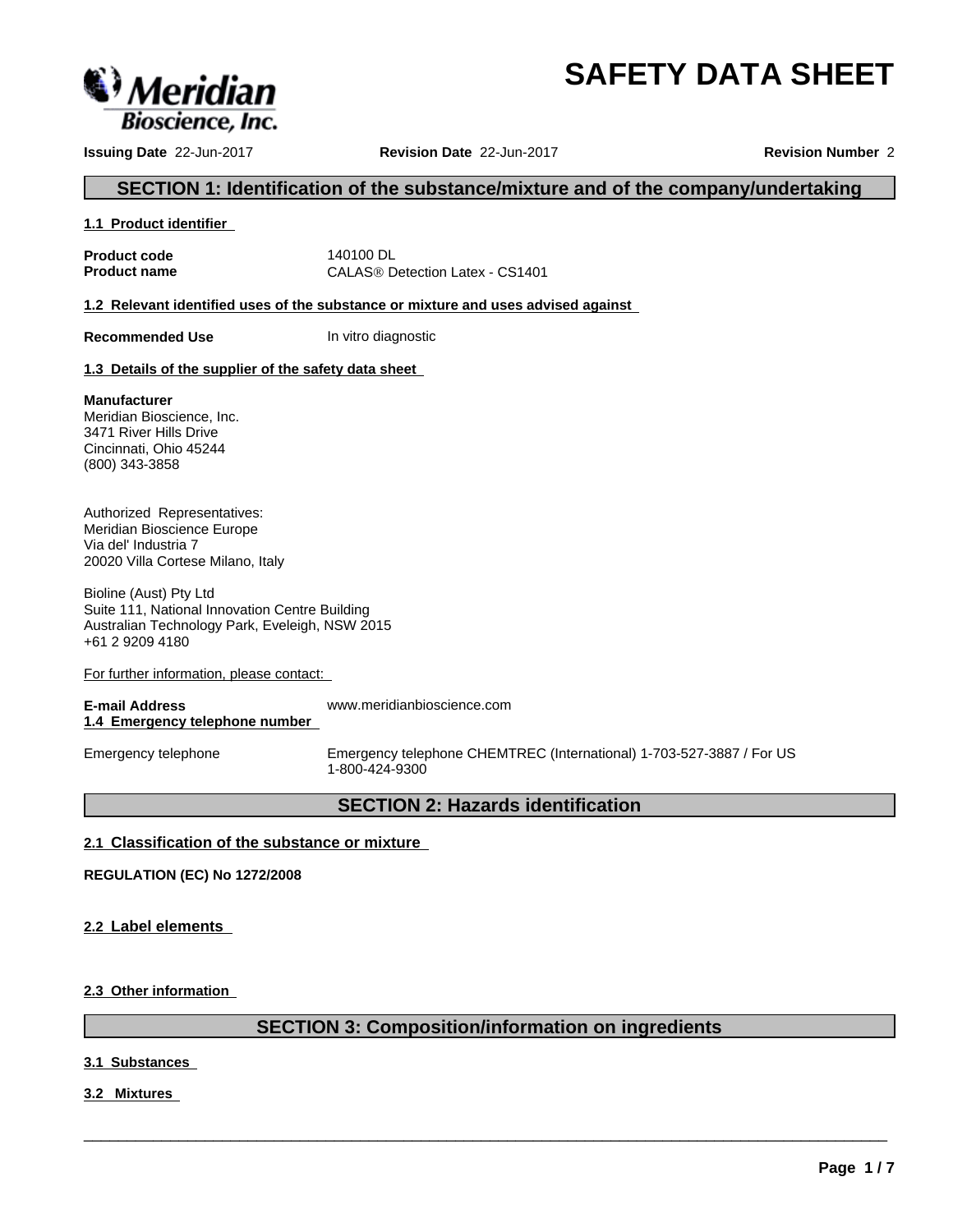| <b>Chemical Name</b>                   | <b>EC-No</b> | <b>CAS No.</b> | Weight-% | <b>Classification</b><br>according to<br><b>Regulation (EC)</b><br>No. 1272/2008<br><b>ICLP1</b>                                                  | <b>REACH</b><br><b>Registration</b><br><b>Number</b> |
|----------------------------------------|--------------|----------------|----------|---------------------------------------------------------------------------------------------------------------------------------------------------|------------------------------------------------------|
| Sodium chloride                        | Present      | 7647-14-5      | 0.45     | No data available                                                                                                                                 | no data available                                    |
| Sodium<br>o-(ethylmercurithio)benzoate | Present      | 54-64-8        | < 0.01   | Acute Tox. 2 (H300)<br>Acute Tox. 1 (H310)<br>Acute Tox. 2 (H330)<br>STOT RE 2 (H373)<br>Aquatic Acute 1<br>(H400)<br>Aquatic Chronic 1<br>(H410) | no data available                                    |

 $\overline{\phantom{a}}$  ,  $\overline{\phantom{a}}$  ,  $\overline{\phantom{a}}$  ,  $\overline{\phantom{a}}$  ,  $\overline{\phantom{a}}$  ,  $\overline{\phantom{a}}$  ,  $\overline{\phantom{a}}$  ,  $\overline{\phantom{a}}$  ,  $\overline{\phantom{a}}$  ,  $\overline{\phantom{a}}$  ,  $\overline{\phantom{a}}$  ,  $\overline{\phantom{a}}$  ,  $\overline{\phantom{a}}$  ,  $\overline{\phantom{a}}$  ,  $\overline{\phantom{a}}$  ,  $\overline{\phantom{a}}$ 

**For the full text of the H-Statements mentioned in this Section, see Section 16.**

# **SECTION 4: First aid measures**

# **4.1 Description of first-aid measures**

| Eye contact         | Rinse immediately with plenty of water, also under the eyelids, for at least 15 minutes. If<br>irritation persists, call a physician. |  |
|---------------------|---------------------------------------------------------------------------------------------------------------------------------------|--|
| <b>Skin contact</b> | Wash off immediately with soap and plenty of water.                                                                                   |  |
| <b>Ingestion</b>    | Never give anything by mouth to an unconscious person. Consult a physician if necessary.                                              |  |
| <b>Inhalation</b>   | Move to fresh air. If symptoms persist, call a physician.                                                                             |  |
|                     | 4.2 Most important symptoms and effects, both acute and delayed                                                                       |  |
|                     | t o ledination of our incorporate working lattention and opening the motion who are the distribution of the st                        |  |

# **4.3 Indication of any immediate medical attention and special treatment needed**

**Notes to physician** Treat symptomatically.

# **SECTION 5: Firefighting measures**

# **5.1 Extinguishing media**

# **Suitable Extinguishing Media**

Dry chemical, CO<sub>2</sub>, alcohol-resistant foam or water spray.

**Extinguishing media which shall not be used for safety reasons** The symbol  $(\bar{\cdot})$  in the margin of this SDS indicates that this line has been revised.

# **5.2 Special hazards arising from the substance or mixture**

None.

# **5.3 Advice for firefighters**

As in any fire, wear self-contained breathing apparatus and full protective gear.

# **SECTION 6: Accidental release measures**

 $\overline{\phantom{a}}$  ,  $\overline{\phantom{a}}$  ,  $\overline{\phantom{a}}$  ,  $\overline{\phantom{a}}$  ,  $\overline{\phantom{a}}$  ,  $\overline{\phantom{a}}$  ,  $\overline{\phantom{a}}$  ,  $\overline{\phantom{a}}$  ,  $\overline{\phantom{a}}$  ,  $\overline{\phantom{a}}$  ,  $\overline{\phantom{a}}$  ,  $\overline{\phantom{a}}$  ,  $\overline{\phantom{a}}$  ,  $\overline{\phantom{a}}$  ,  $\overline{\phantom{a}}$  ,  $\overline{\phantom{a}}$ 

# **6.1 Personal precautions, protective equipment and emergency procedures**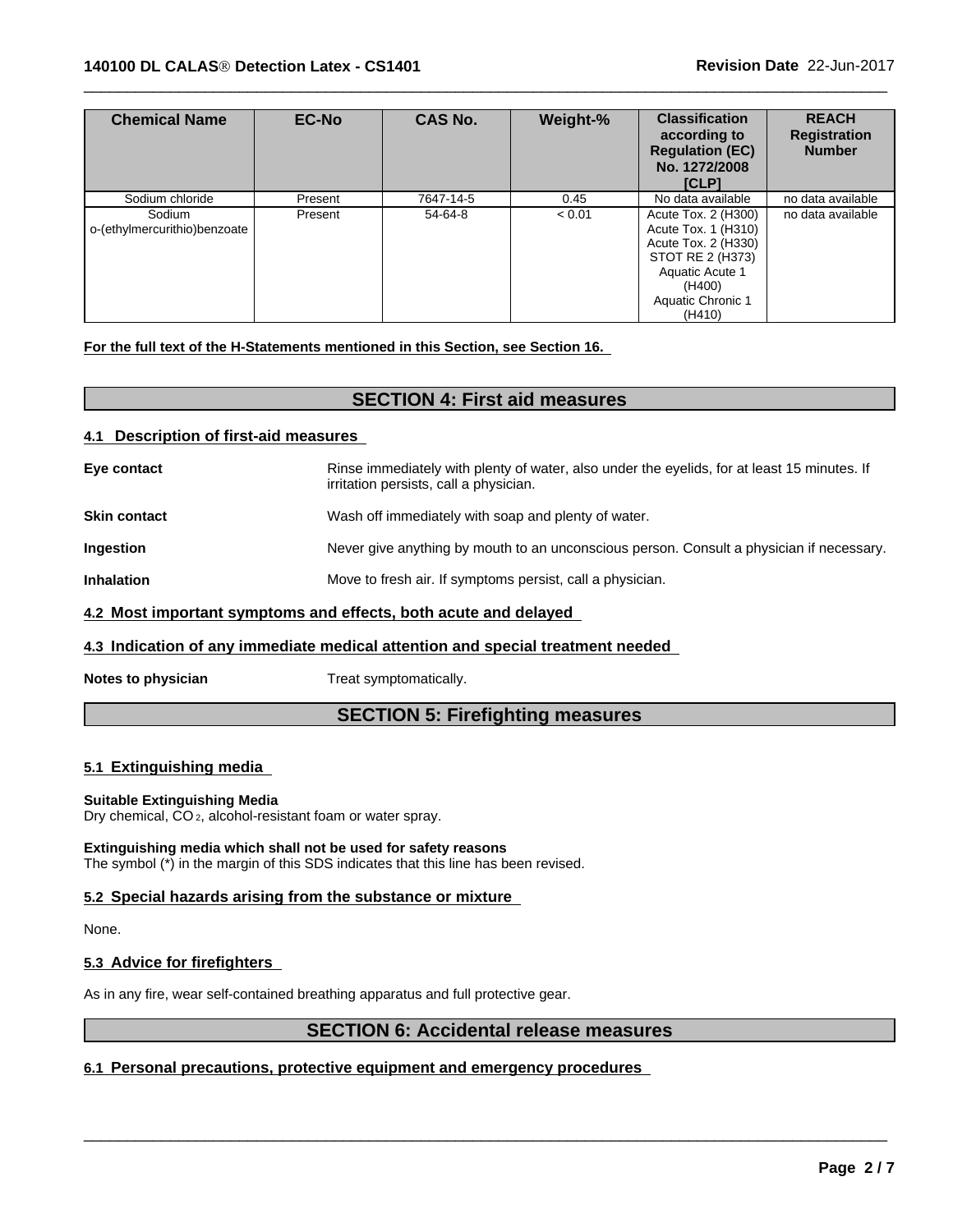Ensure adequate ventilation.

See Section 12 for additional Ecological Information.

#### **6.2 Environmental precautions**

Prevent further leakage or spillage if safe to do so.

### **6.3 Methods and materials for containment and cleaning up**

#### **Methods for cleaning up**

Absorb spill with inert material (e.g. dry sand or earth), then place in a chemical waste container.

# **6.4 Reference to other sections**

# **SECTION 7: Handling and storage**

 $\overline{\phantom{a}}$  ,  $\overline{\phantom{a}}$  ,  $\overline{\phantom{a}}$  ,  $\overline{\phantom{a}}$  ,  $\overline{\phantom{a}}$  ,  $\overline{\phantom{a}}$  ,  $\overline{\phantom{a}}$  ,  $\overline{\phantom{a}}$  ,  $\overline{\phantom{a}}$  ,  $\overline{\phantom{a}}$  ,  $\overline{\phantom{a}}$  ,  $\overline{\phantom{a}}$  ,  $\overline{\phantom{a}}$  ,  $\overline{\phantom{a}}$  ,  $\overline{\phantom{a}}$  ,  $\overline{\phantom{a}}$ 

#### **7.1 Precautions for safe handling**

# **Advice on safe handling**

Ensure adequate ventilation.

#### **7.2 Conditions for safe storage, including any incompatibilities**

#### **Technical measures/Storage conditions**

Keep containers tightly closed in a dry, cool and well-ventilated place.

#### **7.3 Specific end uses**

# **Other Guidelines**

No information available.

# **SECTION 8: Exposure controls/personal protection**

# **8.1 Control parameters**

**Exposure limits** This product, as supplied, does not contain any hazardous materials with occupational exposure limits established by the region specific regulatory bodies.

| <b>Chemical Name</b>          | <b>European Union</b> | The United Kingdom         | France                     | <b>Spain</b>                   | Germany                       |
|-------------------------------|-----------------------|----------------------------|----------------------------|--------------------------------|-------------------------------|
| Sodium                        |                       |                            |                            |                                | <b>Skin</b>                   |
| lo-(ethylmercurithio)benzoate |                       |                            |                            |                                |                               |
| 54-64-8                       |                       |                            |                            |                                |                               |
| Component                     | Italy                 | Portugal                   | <b>The Netherlands</b>     | <b>Finland</b>                 | <b>Denmark</b>                |
| Sodium                        |                       |                            |                            |                                | TWA: $0.05$ mg/m <sup>3</sup> |
| o-(ethylmercurithio)benzoate  |                       |                            |                            |                                | <b>Skin</b>                   |
| $54-64-8$ ( $< 0.01$ )        |                       |                            |                            |                                |                               |
| <b>Chemical Name</b>          | <b>Austria</b>        | <b>Switzerland</b>         | Poland                     | <b>Norway</b>                  | Ireland                       |
| Sodium                        | <b>Skin</b>           | <b>Skin</b>                | TWA: $0.01 \text{ mg/m}^3$ | TWA: $0.02 \text{ mg/m}^3$     |                               |
| o-(ethylmercurithio)benzoate  | STEL 0.1 $mg/m3$      | TWA: $0.01 \text{ mg/m}^3$ |                            | STEL: $0.06$ mg/m <sup>3</sup> |                               |
| $54-64-8$                     | TWA: 0.01 mg/m $3$    |                            |                            |                                |                               |

**Derived No Effect Level (DNEL)** No information available

**Predicted No Effect Concentration (PNEC)** No information available

#### **8.2 Exposure controls**

**Engineering Measures** Ensure adequate ventilation, especially in confined areas.

 $\overline{\phantom{a}}$  ,  $\overline{\phantom{a}}$  ,  $\overline{\phantom{a}}$  ,  $\overline{\phantom{a}}$  ,  $\overline{\phantom{a}}$  ,  $\overline{\phantom{a}}$  ,  $\overline{\phantom{a}}$  ,  $\overline{\phantom{a}}$  ,  $\overline{\phantom{a}}$  ,  $\overline{\phantom{a}}$  ,  $\overline{\phantom{a}}$  ,  $\overline{\phantom{a}}$  ,  $\overline{\phantom{a}}$  ,  $\overline{\phantom{a}}$  ,  $\overline{\phantom{a}}$  ,  $\overline{\phantom{a}}$ 

# **Personal protective equipment**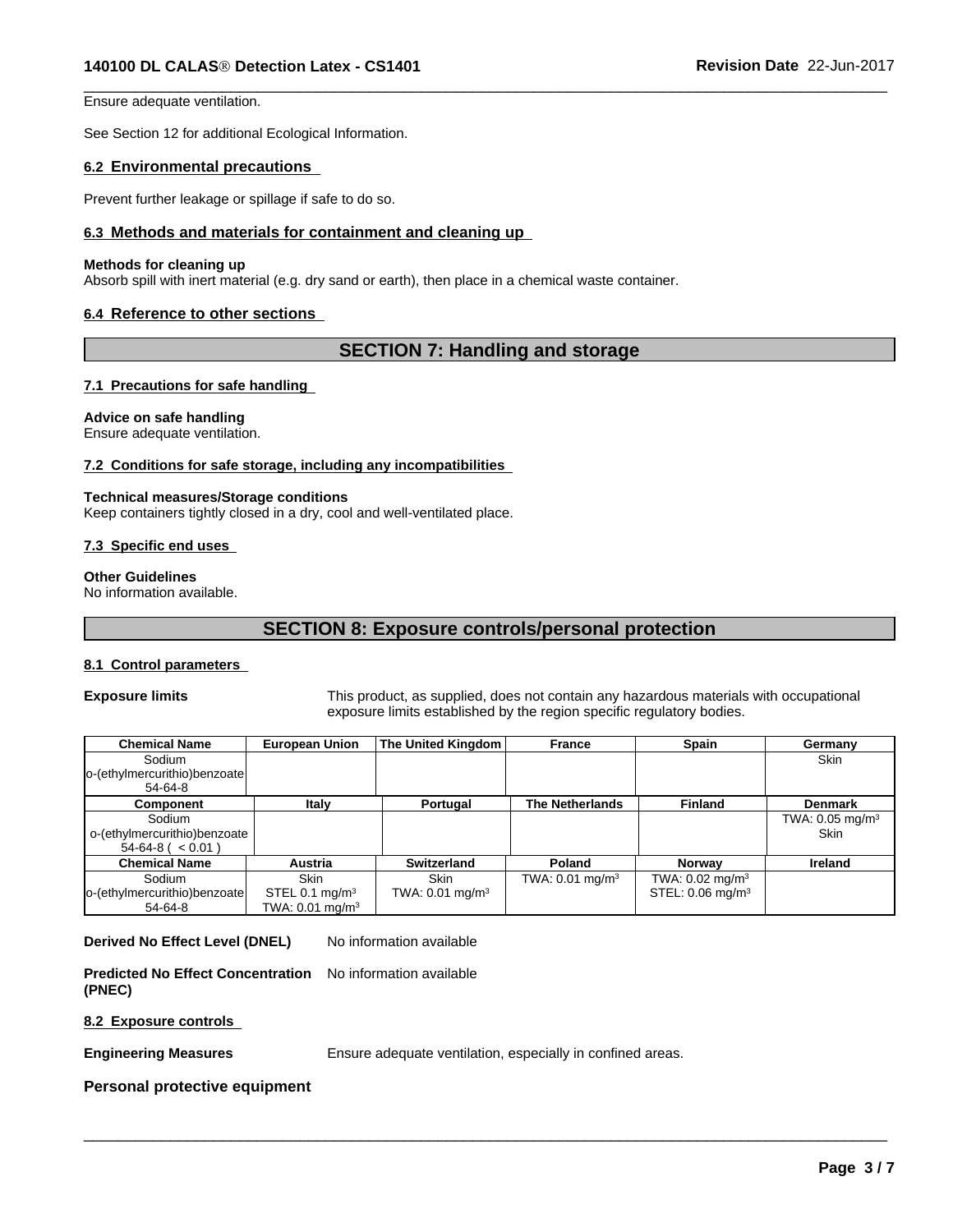| <b>Eye Protection</b><br><b>Hand Protection</b><br>Skin and body protection<br><b>Respiratory protection</b> | Tightly fitting safety goggles.<br>Protective gloves.<br>Long sleeved clothing.<br>No special protective equipment required. |
|--------------------------------------------------------------------------------------------------------------|------------------------------------------------------------------------------------------------------------------------------|
| <b>Hygiene measures</b>                                                                                      | Handle in accordance with good industrial hygiene and safety practice.                                                       |
| <b>Environmental Exposure Controls</b>                                                                       | The symbol (*) in the margin of this SDS indicates that this line has been revised.                                          |

# **SECTION 9: Physical and chemical properties**

 $\overline{\phantom{a}}$  ,  $\overline{\phantom{a}}$  ,  $\overline{\phantom{a}}$  ,  $\overline{\phantom{a}}$  ,  $\overline{\phantom{a}}$  ,  $\overline{\phantom{a}}$  ,  $\overline{\phantom{a}}$  ,  $\overline{\phantom{a}}$  ,  $\overline{\phantom{a}}$  ,  $\overline{\phantom{a}}$  ,  $\overline{\phantom{a}}$  ,  $\overline{\phantom{a}}$  ,  $\overline{\phantom{a}}$  ,  $\overline{\phantom{a}}$  ,  $\overline{\phantom{a}}$  ,  $\overline{\phantom{a}}$ 

| 9.1 Information on basic physical and chemical properties<br><b>Physical state</b> | Liquid                                                                             |                                                             |                                                    |
|------------------------------------------------------------------------------------|------------------------------------------------------------------------------------|-------------------------------------------------------------|----------------------------------------------------|
| Appearance                                                                         | No information available                                                           | Odor                                                        | None                                               |
| <b>Color</b>                                                                       | white                                                                              | <b>Odor threshold</b>                                       | No information available                           |
| <b>Property</b>                                                                    | Values                                                                             | Remarks • Method                                            |                                                    |
| рH                                                                                 |                                                                                    | that this line has been revised                             | The symbol (*) in the margin of this SDS indicates |
| Melting point / freezing point                                                     |                                                                                    | No information available                                    |                                                    |
| <b>Boiling point/boiling range</b>                                                 |                                                                                    |                                                             | The symbol (*) in the margin of this SDS indicates |
|                                                                                    |                                                                                    | that this line has been revised                             |                                                    |
| <b>Flash Point</b>                                                                 |                                                                                    | No information available                                    |                                                    |
| <b>Evaporation rate</b>                                                            |                                                                                    |                                                             | The symbol (*) in the margin of this SDS indicates |
|                                                                                    |                                                                                    | that this line has been revised                             |                                                    |
| Flammability (solid, gas)                                                          |                                                                                    | No information available                                    |                                                    |
| <b>Flammability Limit in Air</b>                                                   |                                                                                    | No information available                                    |                                                    |
| <b>Upper flammability limit:</b><br>Lower flammability limit:                      |                                                                                    |                                                             |                                                    |
| Vapor pressure                                                                     |                                                                                    |                                                             | The symbol (*) in the margin of this SDS indicates |
|                                                                                    |                                                                                    | that this line has been revised                             |                                                    |
| <b>Vapor density</b>                                                               |                                                                                    |                                                             | The symbol (*) in the margin of this SDS indicates |
|                                                                                    |                                                                                    | that this line has been revised                             |                                                    |
| <b>Specific Gravity</b>                                                            |                                                                                    | No information available                                    |                                                    |
| <b>Water solubility</b>                                                            |                                                                                    |                                                             | The symbol (*) in the margin of this SDS indicates |
|                                                                                    |                                                                                    | that this line has been revised                             |                                                    |
| Solubility(ies)                                                                    |                                                                                    |                                                             | The symbol (*) in the margin of this SDS indicates |
|                                                                                    |                                                                                    | that this line has been revised                             |                                                    |
| <b>Partition coefficient</b>                                                       |                                                                                    |                                                             | The symbol (*) in the margin of this SDS indicates |
|                                                                                    |                                                                                    | that this line has been revised<br>No information available |                                                    |
| <b>Autoignition temperature</b><br><b>Decomposition temperature</b>                |                                                                                    |                                                             | The symbol (*) in the margin of this SDS indicates |
|                                                                                    |                                                                                    | that this line has been revised                             |                                                    |
| Kinematic viscosity                                                                |                                                                                    |                                                             | The symbol (*) in the margin of this SDS indicates |
|                                                                                    |                                                                                    | that this line has been revised                             |                                                    |
| <b>Dynamic viscosity</b>                                                           |                                                                                    |                                                             |                                                    |
| <b>Explosive properties</b>                                                        | The symbol (*) in the margin of this SDS indicates that this line has been revised |                                                             |                                                    |
| <b>Oxidizing Properties</b>                                                        | The symbol (*) in the margin of this SDS indicates that this line has been revised |                                                             |                                                    |
|                                                                                    |                                                                                    |                                                             |                                                    |
| 9.2 Other information                                                              |                                                                                    |                                                             |                                                    |
| <b>Softening point</b>                                                             | No information available                                                           |                                                             |                                                    |
| Molecular weight                                                                   | No information available                                                           |                                                             |                                                    |
| <b>VOC Content(%)</b>                                                              | No information available                                                           |                                                             |                                                    |
| <b>Liquid Density</b>                                                              | No information available                                                           |                                                             |                                                    |
| <b>Bulk density</b>                                                                | No information available                                                           |                                                             |                                                    |

# **SECTION 10: Stability and reactivity**

 $\overline{\phantom{a}}$  ,  $\overline{\phantom{a}}$  ,  $\overline{\phantom{a}}$  ,  $\overline{\phantom{a}}$  ,  $\overline{\phantom{a}}$  ,  $\overline{\phantom{a}}$  ,  $\overline{\phantom{a}}$  ,  $\overline{\phantom{a}}$  ,  $\overline{\phantom{a}}$  ,  $\overline{\phantom{a}}$  ,  $\overline{\phantom{a}}$  ,  $\overline{\phantom{a}}$  ,  $\overline{\phantom{a}}$  ,  $\overline{\phantom{a}}$  ,  $\overline{\phantom{a}}$  ,  $\overline{\phantom{a}}$ 

**10.1 Reactivity**

**10.2 Chemical stability**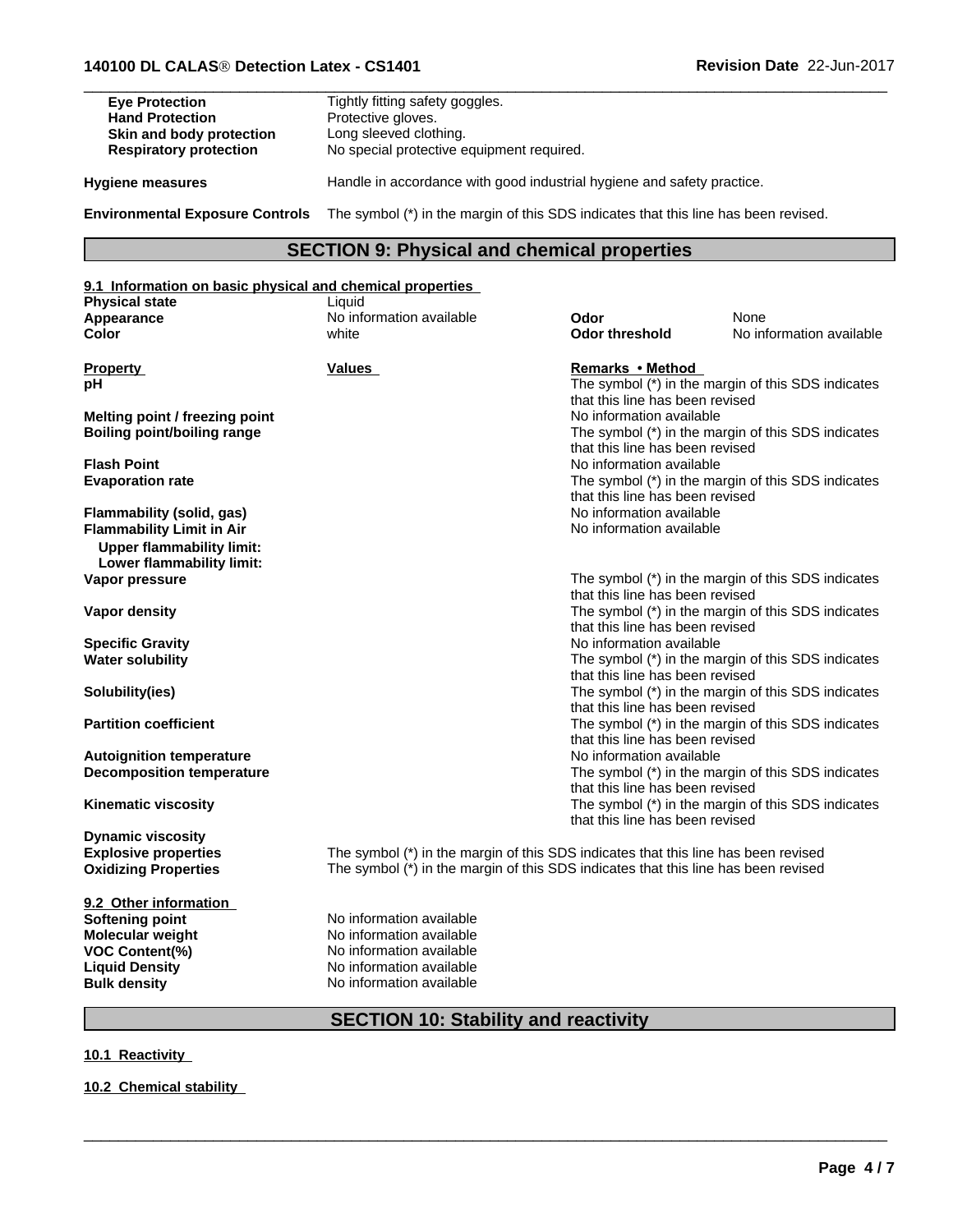Stable under normal conditions.

# **10.3 Possibility of hazardous reactions**

# **10.4 Conditions to Avoid**

Extremes of temperature and direct sunlight.

# **10.5 Incompatible Materials**

No materials to be especially mentioned.

# **10.6 Hazardous decomposition products**

None under normal use conditions.

# **SECTION 11: Toxicological information**

 $\overline{\phantom{a}}$  ,  $\overline{\phantom{a}}$  ,  $\overline{\phantom{a}}$  ,  $\overline{\phantom{a}}$  ,  $\overline{\phantom{a}}$  ,  $\overline{\phantom{a}}$  ,  $\overline{\phantom{a}}$  ,  $\overline{\phantom{a}}$  ,  $\overline{\phantom{a}}$  ,  $\overline{\phantom{a}}$  ,  $\overline{\phantom{a}}$  ,  $\overline{\phantom{a}}$  ,  $\overline{\phantom{a}}$  ,  $\overline{\phantom{a}}$  ,  $\overline{\phantom{a}}$  ,  $\overline{\phantom{a}}$ 

# **11.1 Information on toxicological effects**

| <b>Acute toxicity</b> |  |
|-----------------------|--|
|-----------------------|--|

| <b>Product Information</b> | Product does not present an acute toxicity hazard based on known or supplied information. |  |
|----------------------------|-------------------------------------------------------------------------------------------|--|
| <b>Inhalation</b>          | There is no data available for this product.                                              |  |
| Eye contact                | There is no data available for this product.                                              |  |
| <b>Skin contact</b>        | There is no data available for this product.                                              |  |
| Ingestion                  | There is no data available for this product.                                              |  |
| <b>Acute toxicity</b>      | 99.54% of the mixture consists of ingredient(s) of unknown toxicity.                      |  |

# **The following values are calculated based on chapter 3.1 of the GHS document**

| ATEmix (oral)                        | 99,999.00 mg/kg |  |
|--------------------------------------|-----------------|--|
| <b>ATEmix (dermal)</b>               | 99,999.00 mg/kg |  |
| <b>Inhalation</b>                    |                 |  |
| <b>ATEmix (inhalation-gas)</b>       | 99,999.00 mg/l  |  |
| <b>ATEmix (inhalation-dust/mist)</b> | 99,999.00 mg/l  |  |
| <b>ATEmix (inhalation-vapor)</b>     | 99,999.00 mg/l  |  |

| <b>Chemical Name</b>             | Oral LD50                 | <b>Dermal LD50</b>                                                                  | <b>Inhalation LC50</b> |
|----------------------------------|---------------------------|-------------------------------------------------------------------------------------|------------------------|
| Sodium chloride                  | $3$ g/kg (Rat)            | 10 g/kg (Rabbit)                                                                    | 42 $g/m^3$ (Rat) 1 h   |
| Sodium                           | 75 mg/kg $(Rat)$          |                                                                                     |                        |
| o-(ethylmercurithio)benzoate     |                           |                                                                                     |                        |
| <b>Skin corrosion/irritation</b> | No information available. |                                                                                     |                        |
| Eye damage/irritation            | No information available. |                                                                                     |                        |
| <b>Sensitization</b>             |                           | The symbol (*) in the margin of this SDS indicates that this line has been revised. |                        |
| <b>Germ Cell Mutagenicity</b>    | No information available. |                                                                                     |                        |
| Carcinogenicity                  | No information available. |                                                                                     |                        |
|                                  |                           |                                                                                     |                        |

**Reproductive toxicity** The symbol (\*) in the margin of this SDS indicates that this line has been revised.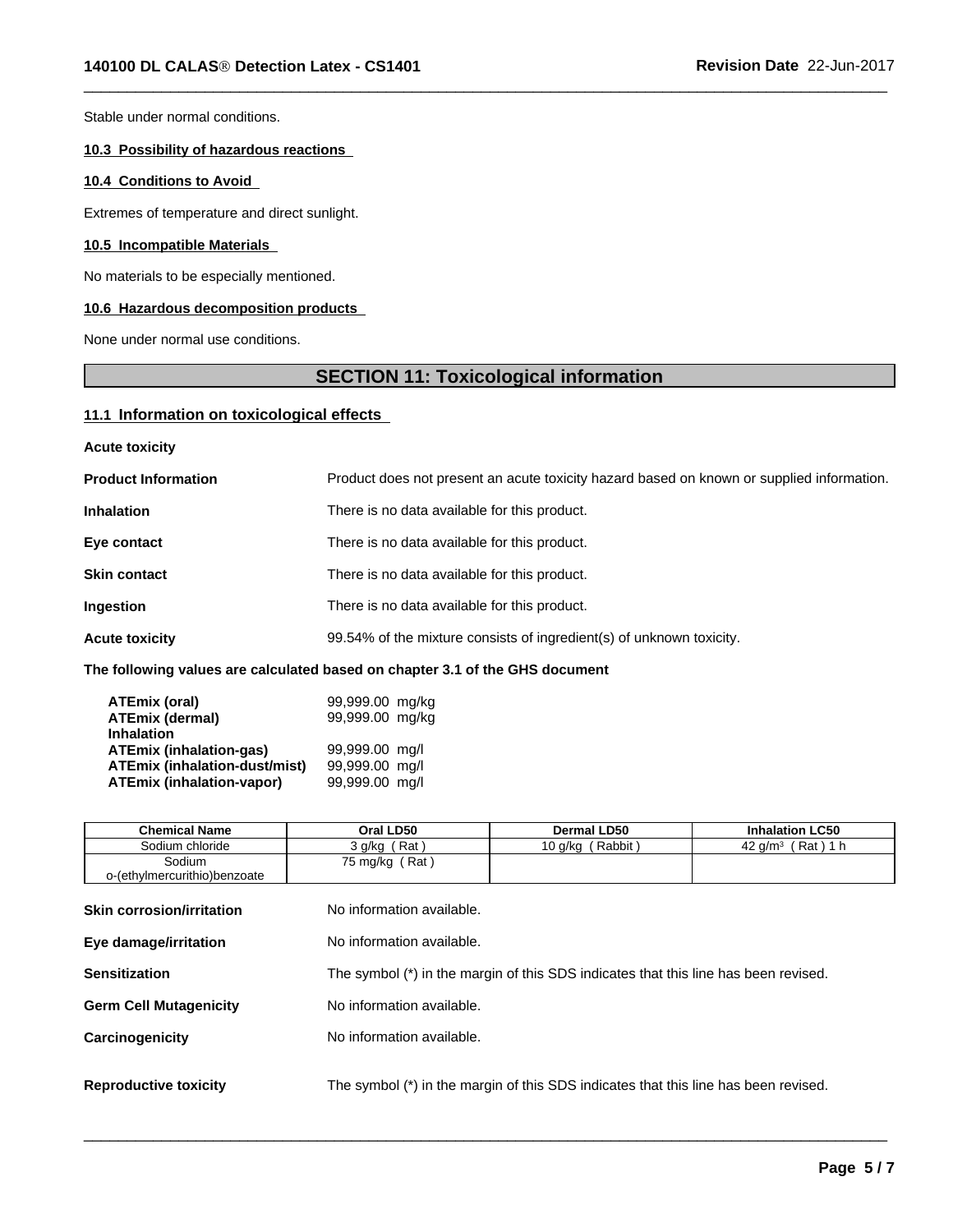| Specific target organ systemic<br>toxicity (single exposure)   | No information available. |
|----------------------------------------------------------------|---------------------------|
| Specific target organ systemic<br>toxicity (repeated exposure) | No information available. |
| <b>Aspiration hazard</b>                                       | No information available. |

# **SECTION 12: Ecological information**

# **12.1 Toxicity**

**Ecotoxicity effects** Contains no substances known to be hazardous to the environment or not degradable in waste water treatment plants

 $\overline{\phantom{a}}$  ,  $\overline{\phantom{a}}$  ,  $\overline{\phantom{a}}$  ,  $\overline{\phantom{a}}$  ,  $\overline{\phantom{a}}$  ,  $\overline{\phantom{a}}$  ,  $\overline{\phantom{a}}$  ,  $\overline{\phantom{a}}$  ,  $\overline{\phantom{a}}$  ,  $\overline{\phantom{a}}$  ,  $\overline{\phantom{a}}$  ,  $\overline{\phantom{a}}$  ,  $\overline{\phantom{a}}$  ,  $\overline{\phantom{a}}$  ,  $\overline{\phantom{a}}$  ,  $\overline{\phantom{a}}$ 

| Chemical Name   | Algae/aguatic plants | Fish                                                           | <b>Crustacea</b>                 |
|-----------------|----------------------|----------------------------------------------------------------|----------------------------------|
| Sodium chloride |                      | 5560 - 6080: 96 h Lepomis                                      | 1000: 48 h Daphnia magna mg/L    |
|                 |                      | macrochirus mg/L LC50                                          | EC50 340.7 - 469.2: 48 h Daphnia |
|                 |                      | flow-through 12946: 96 h Lepomis                               | magna mg/L EC50 Static           |
|                 |                      | macrochirus mg/L LC50 static 6020                              |                                  |
|                 |                      | - 7070: 96 h Pimephales promelas                               |                                  |
|                 |                      | mg/L LC50 static 7050: 96 h                                    |                                  |
|                 |                      | Pimephales promelas mg/L LC50<br>semi-static 6420 - 6700: 96 h |                                  |
|                 |                      | Pimephales promelas mg/L LC50                                  |                                  |
|                 |                      | static 4747 - 7824: 96 h                                       |                                  |
|                 |                      | Oncorhynchus mykiss mg/L LC50                                  |                                  |
|                 |                      | flow-through                                                   |                                  |

# **12.2 Persistence and degradability**

No information available.

# **12.3 Bioaccumulative potential**

The symbol (\*) in the margin of this SDS indicates that this line has been revised.

.

# **12.4 Mobility in soil**

#### **Mobility**

The symbol (\*) in the margin of this SDS indicates that this line has been revised.

# **12.5 Results of PBT and vPvB assessment**

The symbol (\*) in the margin of this SDS indicates that this line has been revised.

# **12.6 Other adverse effects.**

# **SECTION 13: Disposal considerations**

 $\overline{\phantom{a}}$  ,  $\overline{\phantom{a}}$  ,  $\overline{\phantom{a}}$  ,  $\overline{\phantom{a}}$  ,  $\overline{\phantom{a}}$  ,  $\overline{\phantom{a}}$  ,  $\overline{\phantom{a}}$  ,  $\overline{\phantom{a}}$  ,  $\overline{\phantom{a}}$  ,  $\overline{\phantom{a}}$  ,  $\overline{\phantom{a}}$  ,  $\overline{\phantom{a}}$  ,  $\overline{\phantom{a}}$  ,  $\overline{\phantom{a}}$  ,  $\overline{\phantom{a}}$  ,  $\overline{\phantom{a}}$ 

# **13.1 Waste treatment methods**

| Waste from residues / unused<br>products | Dispose of in accordance with all federal, state, and local regulations.                          |
|------------------------------------------|---------------------------------------------------------------------------------------------------|
| Contaminated packaging                   | Empty containers should be taken to an approved waste handling site for recycling or<br>disposal. |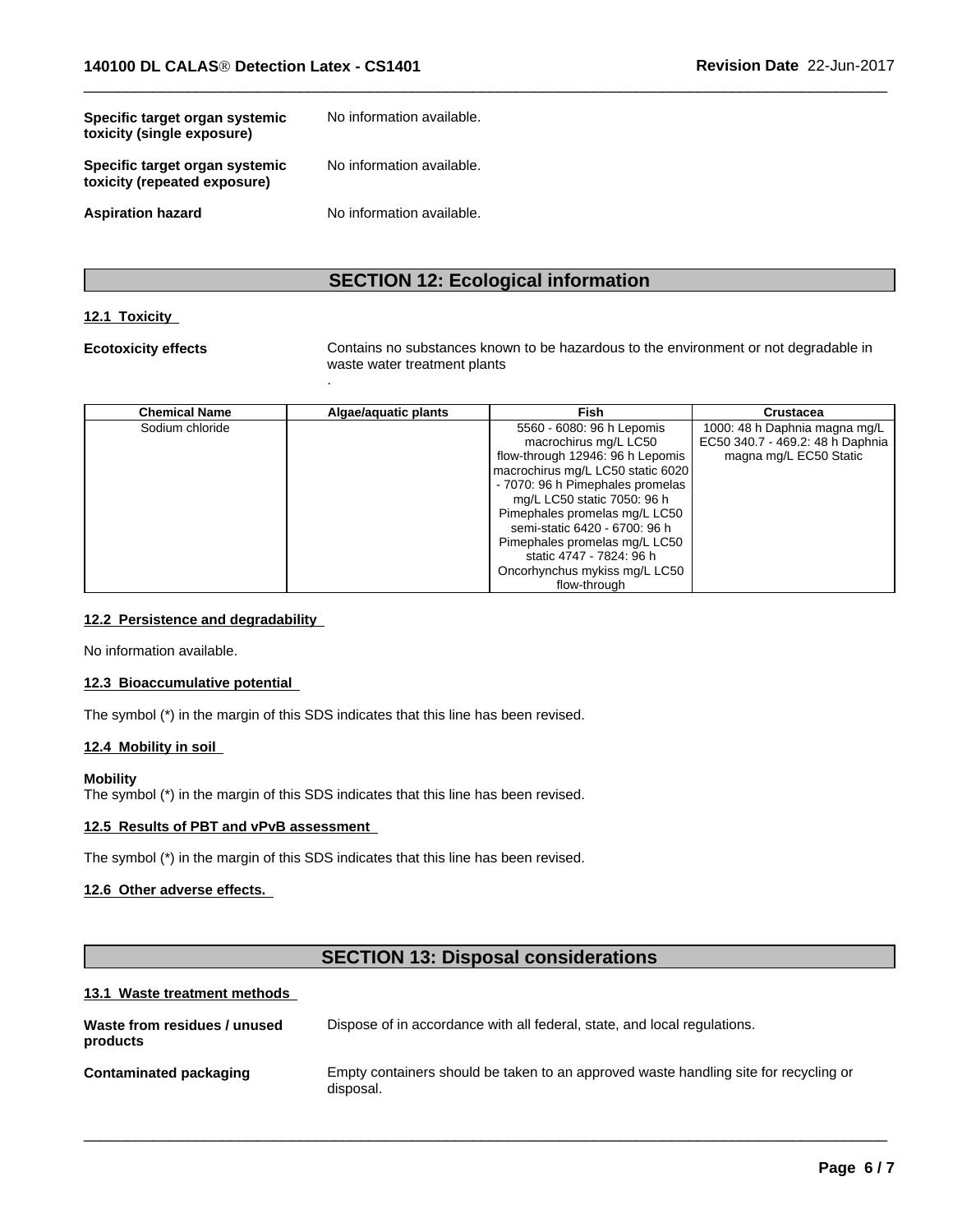# **SECTION 14: Transport information**

 $\overline{\phantom{a}}$  ,  $\overline{\phantom{a}}$  ,  $\overline{\phantom{a}}$  ,  $\overline{\phantom{a}}$  ,  $\overline{\phantom{a}}$  ,  $\overline{\phantom{a}}$  ,  $\overline{\phantom{a}}$  ,  $\overline{\phantom{a}}$  ,  $\overline{\phantom{a}}$  ,  $\overline{\phantom{a}}$  ,  $\overline{\phantom{a}}$  ,  $\overline{\phantom{a}}$  ,  $\overline{\phantom{a}}$  ,  $\overline{\phantom{a}}$  ,  $\overline{\phantom{a}}$  ,  $\overline{\phantom{a}}$ 

| <b>ATAI</b> | Not regulated |  |
|-------------|---------------|--|
| 14.1.       |               |  |
| 14.2.       |               |  |
| 14.3.       |               |  |
| 14.4.       |               |  |
| 14.5.       |               |  |
| 14.6.       |               |  |

# **SECTION 15: Regulatory information**

# **15.1 Safety, health and environmental regulations/legislation specific for the substance or mixture**

| Chemica∟.<br>не | -<br>$\sim$ $\sim$<br>$r \cap n \cap$<br>number |
|-----------------|-------------------------------------------------|
| hioride<br>inno | <b>RG 78</b>                                    |

**International Inventories**

| TSCA                 | Complies |  |
|----------------------|----------|--|
| <b>EINECS/ELINCS</b> | -        |  |
| <b>DSL/NDSL</b>      |          |  |
| <b>PICCS</b>         | -        |  |
| <b>ENCS</b>          | -        |  |
| <b>IECSC</b>         |          |  |
| <b>AICS</b>          | -        |  |
| <b>KECL</b>          | -        |  |
|                      |          |  |

**Legend**

 **TSCA** - United States Toxic Substances Control Act Section 8(b) Inventory

 **EINECS/ELINCS** - European Inventory of Existing Commercial Chemical Substances/EU List of Notified Chemical Substances

 **DSL/NDSL** - Canadian Domestic Substances List/Non-Domestic Substances List

 **PICCS** - Philippines Inventory of Chemicals and Chemical Substances

 **ENCS** - Japan Existing and New Chemical Substances

 **IECSC** - China Inventory of Existing Chemical Substances

 **AICS** - Australian Inventory of Chemical Substances

 **KECL** - Korean Existing and Evaluated Chemical Substances

# **15.2 Chemical Safety Report**

The symbol (\*) in the margin of this SDS indicates that this line has been revised

# **SECTION 16: Other information**

| <b>Issuing Date</b>  | 22-Jun-2017     |
|----------------------|-----------------|
| <b>Revision Date</b> | 22-Jun-2017     |
| <b>Revision Note</b> | Not applicable. |

**This material safety data sheet complies with the requirements of Regulation (EC) No. 1907/2006.**

**Disclaimer**

The above information is believed to be correct but does not purport to be all inclusive and shall be used only as a guide. Meridian Bioscience, Inc. shall not be held liable for any damages resulting from handling or from contact with the above **product.**

**Comments Sodium o-(ethylmercurithio)benzoate is Thimerosal**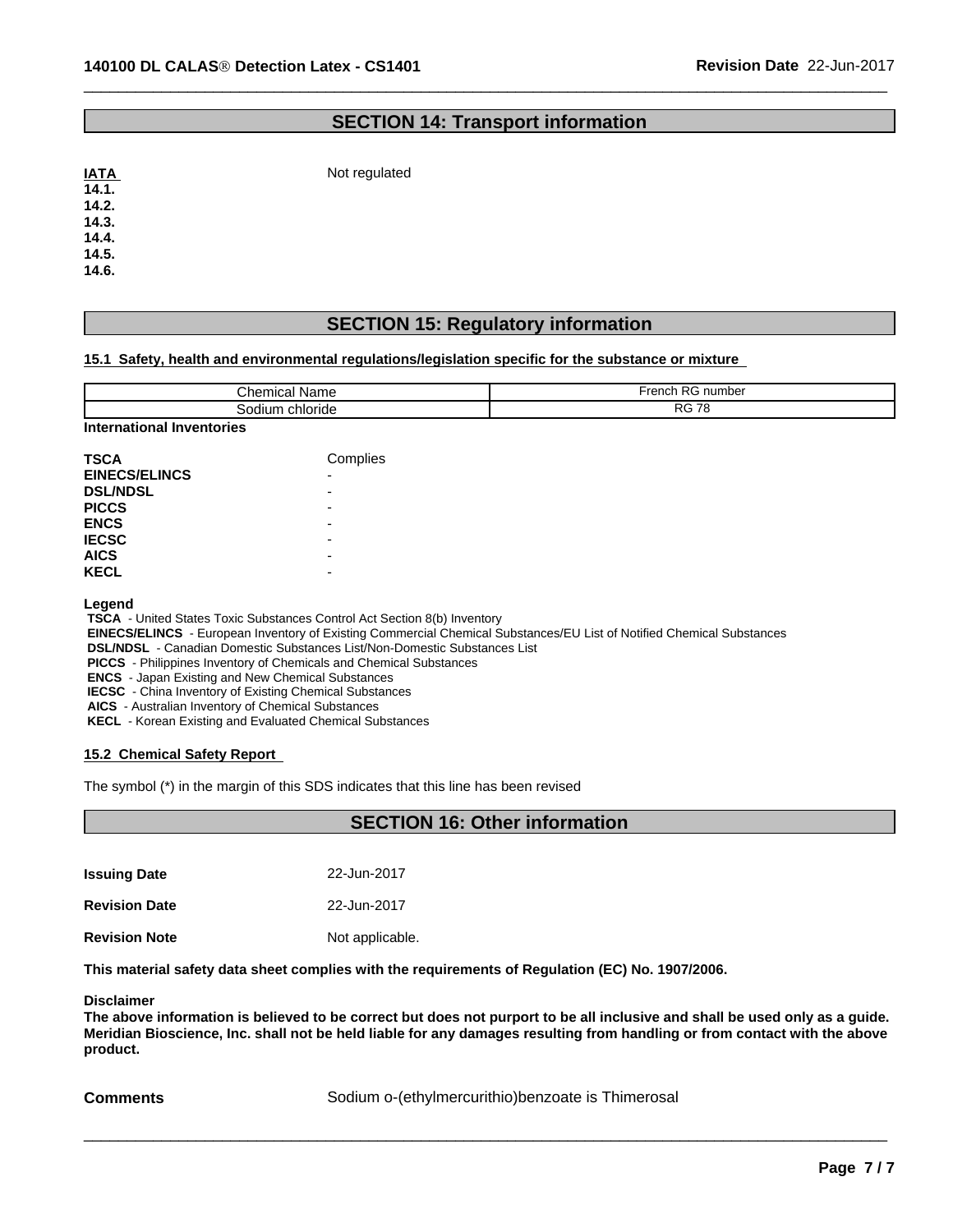

# **SCHEDA DI DATI DI SICUREZZA**

**Data del Rilascio** 22-giu-2017 **Data di revisione** 22-giu-2017 **Numero di revisione** 2

# **SEZIONE 1: Identificazione della sostanza o della miscela e della società/impresa**

### **1.1 Identificatore del prodotto**

**Codice del prodotto** 140100 DL **Nome del prodotto** CALAS<sup>®</sup> Detection Latex - CS1401

**1.2 Usi pertinenti identificati della sostanza o miscela e usi sconsigliati**

**Uso Raccomandato Diagnostica in vitro** 

# **1.3 Informazioni sul fornitore della scheda di dati di sicurezza**

# **Fabbricante**

Meridian Bioscience, Inc. 3471 River Hills Drive Cincinnati, Ohio 45244 (800) 343-3858

Authorized Representatives: Meridian Bioscience Europe Via del' Industria 7 20020 Villa Cortese Milano, Italy

Bioline (Aust) Pty Ltd Suite 111, National Innovation Centre Building Australian Technology Park, Eveleigh, NSW 2015 +61 2 9209 4180

Per ulteriori informazioni, contattare:

**Indirizzo e-mail** www.meridianbioscience.com **1.4 Numero telefonico di emergenza**

Numero telefonico di chiamata urgente Telefono di emergenza CHEMTREC (Internazionale) 1-703-527-3887 / Per gli Stati Uniti 1-800-424-9300

# **SEZIONE 2: Identificazione dei pericoli**

# **2.1 Classificazione della sostanza o della miscela**

**Regolamento (CE) n. 1272/2008**

2.2 Elementi dell'etichetta

**2.3 Altre informazioni**

# **SEZIONE 3: Composizione/informazioni sugli ingredienti**

 $\overline{\phantom{a}}$  ,  $\overline{\phantom{a}}$  ,  $\overline{\phantom{a}}$  ,  $\overline{\phantom{a}}$  ,  $\overline{\phantom{a}}$  ,  $\overline{\phantom{a}}$  ,  $\overline{\phantom{a}}$  ,  $\overline{\phantom{a}}$  ,  $\overline{\phantom{a}}$  ,  $\overline{\phantom{a}}$  ,  $\overline{\phantom{a}}$  ,  $\overline{\phantom{a}}$  ,  $\overline{\phantom{a}}$  ,  $\overline{\phantom{a}}$  ,  $\overline{\phantom{a}}$  ,  $\overline{\phantom{a}}$ 

**3.1 Sostanze**

**3.2 Miscele**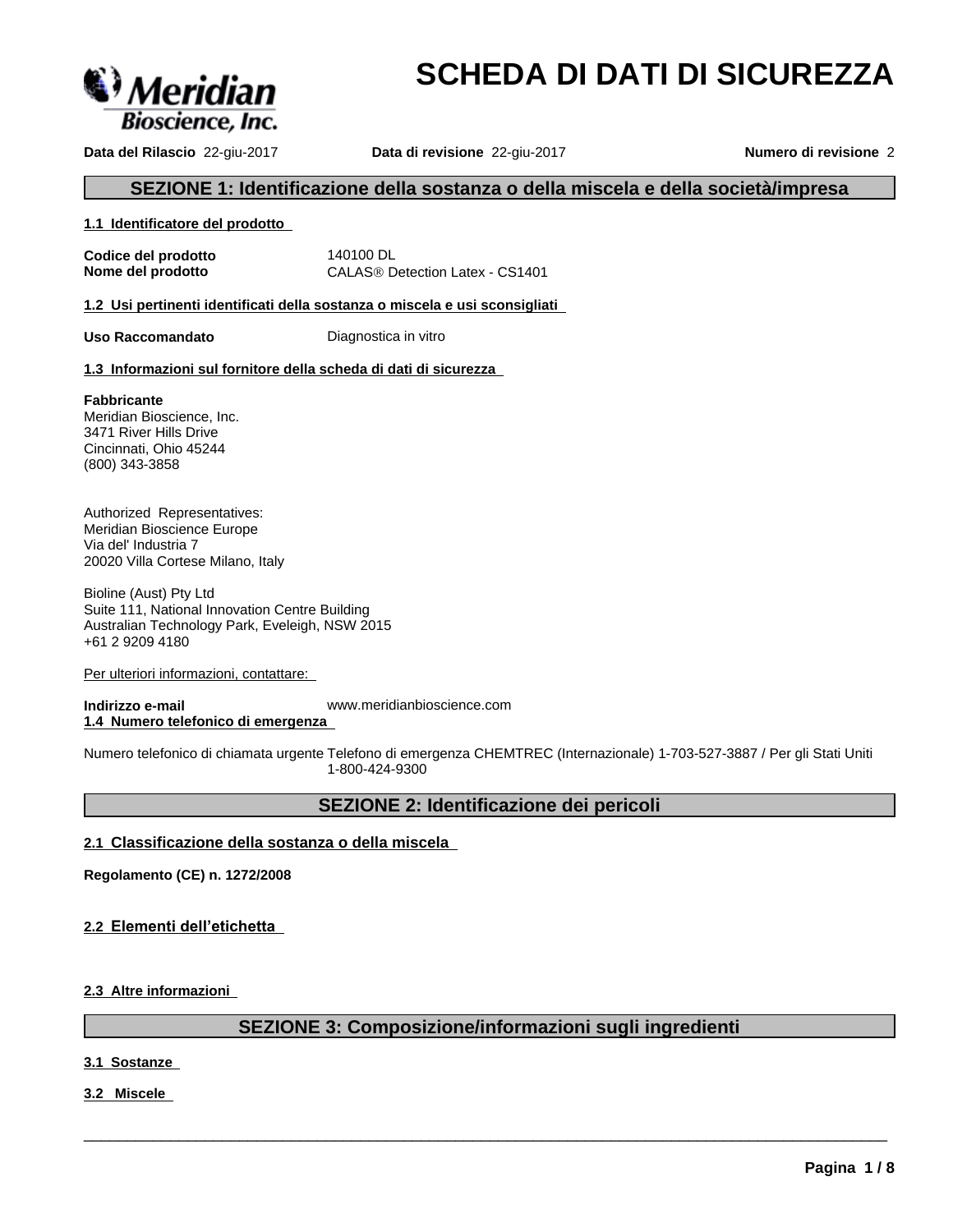| <b>Denominazione</b><br>chimica        | N. CE   | <b>CAS No.</b> | Weight-% | <b>Classificazione</b><br>secondo il<br>regolamento (CE)  <br>n. 1272/2008 [CLP]                                                                  | Numero di<br>registrazione<br><b>REACH</b> |
|----------------------------------------|---------|----------------|----------|---------------------------------------------------------------------------------------------------------------------------------------------------|--------------------------------------------|
| Sodium chloride                        | Present | 7647-14-5      | 0.45     | Nessun informazioni<br>disponibili                                                                                                                | nessun dato<br>disponibile                 |
| Sodium<br>o-(ethylmercurithio)benzoate | Present | 54-64-8        | < 0.01   | Acute Tox. 2 (H300)<br>Acute Tox. 1 (H310)<br>Acute Tox. 2 (H330)<br>STOT RE 2 (H373)<br>Aquatic Acute 1<br>(H400)<br>Aquatic Chronic 1<br>(H410) | nessun dato<br>disponibile                 |

 $\overline{\phantom{a}}$  ,  $\overline{\phantom{a}}$  ,  $\overline{\phantom{a}}$  ,  $\overline{\phantom{a}}$  ,  $\overline{\phantom{a}}$  ,  $\overline{\phantom{a}}$  ,  $\overline{\phantom{a}}$  ,  $\overline{\phantom{a}}$  ,  $\overline{\phantom{a}}$  ,  $\overline{\phantom{a}}$  ,  $\overline{\phantom{a}}$  ,  $\overline{\phantom{a}}$  ,  $\overline{\phantom{a}}$  ,  $\overline{\phantom{a}}$  ,  $\overline{\phantom{a}}$  ,  $\overline{\phantom{a}}$ 

Per quanto riguarda il testo completo delle dichiarazioni-H menzionate in questo paragrafo, consultare il paragrafo 16

# **SEZIONE 4: Misure di primo soccorso**

# **4.1 Descrizione delle misure di pronto soccorso**

| Contatto con gli occhi                                       | Sciacquare immediatamente con molta acqua, anche sotto le palpebre, per almeno 15<br>minuti. Se l'irritazione persiste, contattare un medico. |
|--------------------------------------------------------------|-----------------------------------------------------------------------------------------------------------------------------------------------|
| Contatto con la pelle                                        | Lavare immediatamente con abbondante acqua e sapone.                                                                                          |
| <b>Ingestione</b>                                            | Non somministrare mai nulla per via orale a una persona in stato di incoscienza. Consultare<br>un medico, se necessario.                      |
| <b>Inalazione</b>                                            | Portare all'aria aperta. Se il sintomo persiste, rivolgersi ad un medico.                                                                     |
| 4.2 Principali sintomi ed effetti, sia acuti e che ritardati |                                                                                                                                               |

# **4.3 Indicazione della eventuale necessità di consultare immediatamente un medico e di trattamenti speciali**

**Note per i medici** Trattare sintomaticamente.

# **SEZIONE 5: Misure antincendio**

# **5.1 Mezzi di estinzione**

**Mezzi di Estinzione Idonei** Composto chimico secco, CO2, schiuma resistente all'alcol o spruzzi d'acqua.

**Mezzi di estinzione da non utilizzare per ragioni di sicurezza** Il simbolo (\*) nel margine di questa SDS indica che questa riga è stata rivista.

# **5.2 Pericoli speciali derivanti dalla sostanza o dalla miscela**

Nulla.

# **5.3 Raccomandazionipergliaddettiall'estinzionedegliincendi**

In caso di incendio, indossare un apparato di respirazione autonomo e un dispositivo di protezione completo.

# **SEZIONE 6: Misure in caso di rilascio accidentale**

 $\overline{\phantom{a}}$  ,  $\overline{\phantom{a}}$  ,  $\overline{\phantom{a}}$  ,  $\overline{\phantom{a}}$  ,  $\overline{\phantom{a}}$  ,  $\overline{\phantom{a}}$  ,  $\overline{\phantom{a}}$  ,  $\overline{\phantom{a}}$  ,  $\overline{\phantom{a}}$  ,  $\overline{\phantom{a}}$  ,  $\overline{\phantom{a}}$  ,  $\overline{\phantom{a}}$  ,  $\overline{\phantom{a}}$  ,  $\overline{\phantom{a}}$  ,  $\overline{\phantom{a}}$  ,  $\overline{\phantom{a}}$ 

# **6.1 Precauzioni personali, dispositivi di protezione e procedure in caso di emergenza**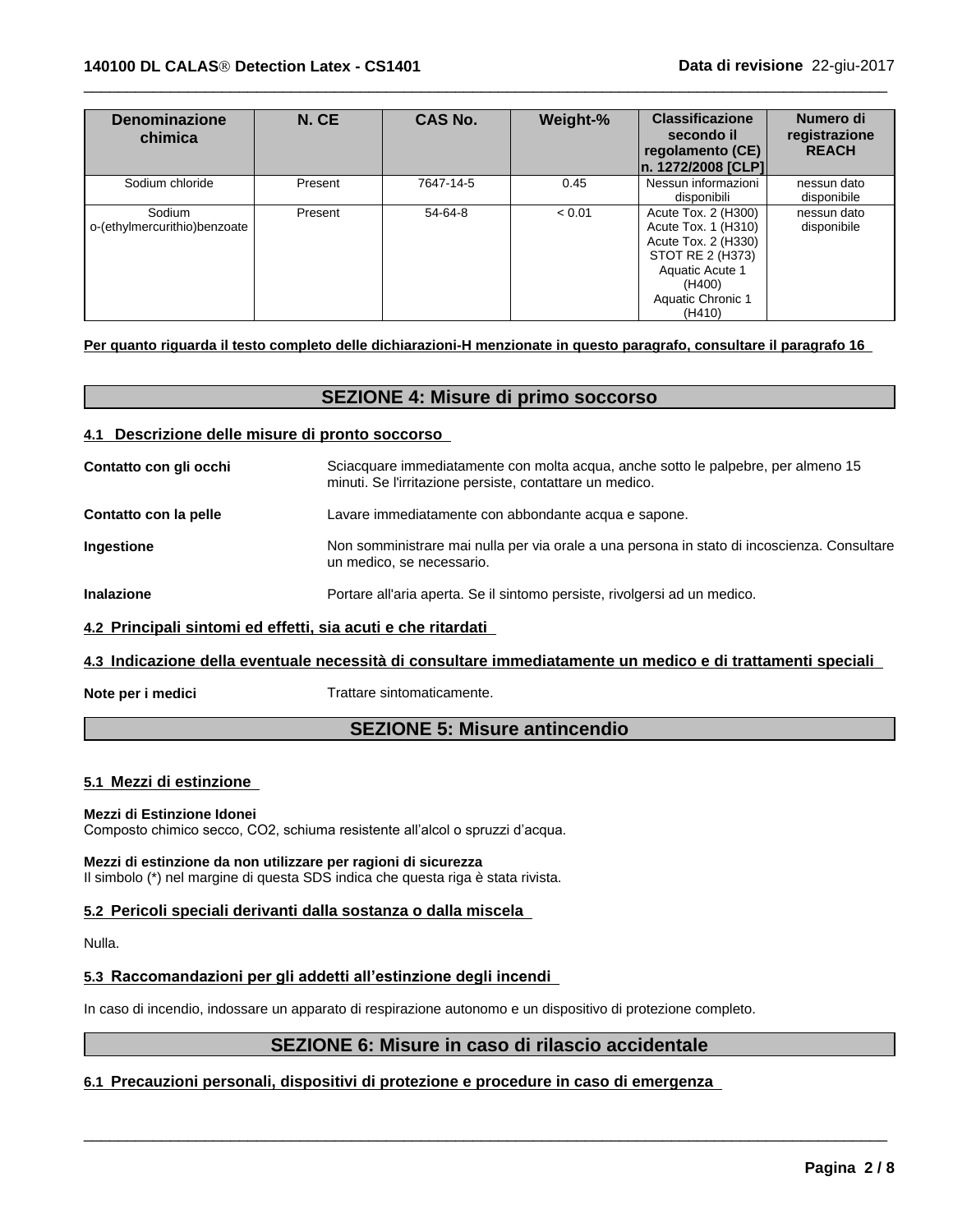Garantire un'aerazione sufficiente.

Vedere la Sezione 12 per ulteriori Informazioni Ecologiche.

# **6.2 Precauzioni ambientali**

Impedire ulteriori fuoriuscite o perdite, se è sicuro farlo.

# **6.3 Metodi e materiali per il contenimento e per la bonifica**

# **Metodi di bonifica**

Assorbire i versamenti con materiale inerte (ad es., sabbia o terra asciutta), quindi collocare in un contenitore per rifiuti chimici.

# **6.4 Riferimenti ad altre sezioni**

# **SEZIONE 7: Manipolazione e immagazzinamento**

 $\overline{\phantom{a}}$  ,  $\overline{\phantom{a}}$  ,  $\overline{\phantom{a}}$  ,  $\overline{\phantom{a}}$  ,  $\overline{\phantom{a}}$  ,  $\overline{\phantom{a}}$  ,  $\overline{\phantom{a}}$  ,  $\overline{\phantom{a}}$  ,  $\overline{\phantom{a}}$  ,  $\overline{\phantom{a}}$  ,  $\overline{\phantom{a}}$  ,  $\overline{\phantom{a}}$  ,  $\overline{\phantom{a}}$  ,  $\overline{\phantom{a}}$  ,  $\overline{\phantom{a}}$  ,  $\overline{\phantom{a}}$ 

#### **7.1 Precauzioni per la manipolazione sicura**

#### **Precauzioni per la manipolazione sicura**

Garantire un'aerazione sufficiente.

#### **7.2Condizioniperl'immagazzinamentosicuro,compreseeventualiincompatibilità**

#### **Misure tecniche/Modalità d'immagazzinaggio**

Conservare il recipiente chiuso e in un luogo fresco, ben ventilato e asciutto.

#### **7.3 Usi finali particolari**

#### **Altre linee guida**

Nessun informazioni disponibili.

# SEZIONE 8: Controllo dell'esposizione/protezione individuale

# **8.1 Parametri di controllo**

**Limiti di esposizione** Questo prodotto, così come viene consegnato, non contiene materiali pericolosi con limiti di esposizione professionali stabiliti dalle autorità di regolamentazione specifiche locali

| Denominazione chimica        | <b>Unione Europea</b> | Il Regno Unito             | Francia                    | Spagna                        | Germania                      |
|------------------------------|-----------------------|----------------------------|----------------------------|-------------------------------|-------------------------------|
| Sodium                       |                       |                            |                            |                               | <b>Skin</b>                   |
| o-(ethylmercurithio)benzoate |                       |                            |                            |                               |                               |
| 54-64-8                      |                       |                            |                            |                               |                               |
| Component                    | <b>Italia</b>         | Portogallo                 | Paesi Bassi                | <b>Finlandia</b>              | <b>Danimarca</b>              |
| Sodium                       |                       |                            |                            |                               | TWA: $0.05$ mg/m <sup>3</sup> |
| o-(ethylmercurithio)benzoate |                       |                            |                            |                               | <b>Skin</b>                   |
| $54-64-8$ ( $< 0.01$ )       |                       |                            |                            |                               |                               |
| Denominazione chimica        | <b>Austria</b>        | <b>Svizzera</b>            | <b>Polonia</b>             | Norvegia                      | Irlanda                       |
| Sodium                       | <b>Skin</b>           | <b>Skin</b>                | TWA: $0.01 \text{ mg/m}^3$ | TWA: $0.02$ mg/m <sup>3</sup> |                               |
| o-(ethylmercurithio)benzoate | STEL 0.1 $mg/m3$      | TWA: $0.01 \text{ mg/m}^3$ |                            | STEL: 0.06 mg/m <sup>3</sup>  |                               |
| 54-64-8                      | TWA: 0.01 mg/m $3$    |                            |                            |                               |                               |

#### **Livello Derivato Senza Effetto (DNEL)** Nessun informazioni disponibili

**Predicted No Effect Concentration (PNEC, Concentrazione Prevedibile Priva di Effetti)** Nessun informazioni disponibili

# **8.2 Controlli dell'esposizione**

**Controlli tecnici** Carantire una ventilazione adequata, specialmente in aree ristrette.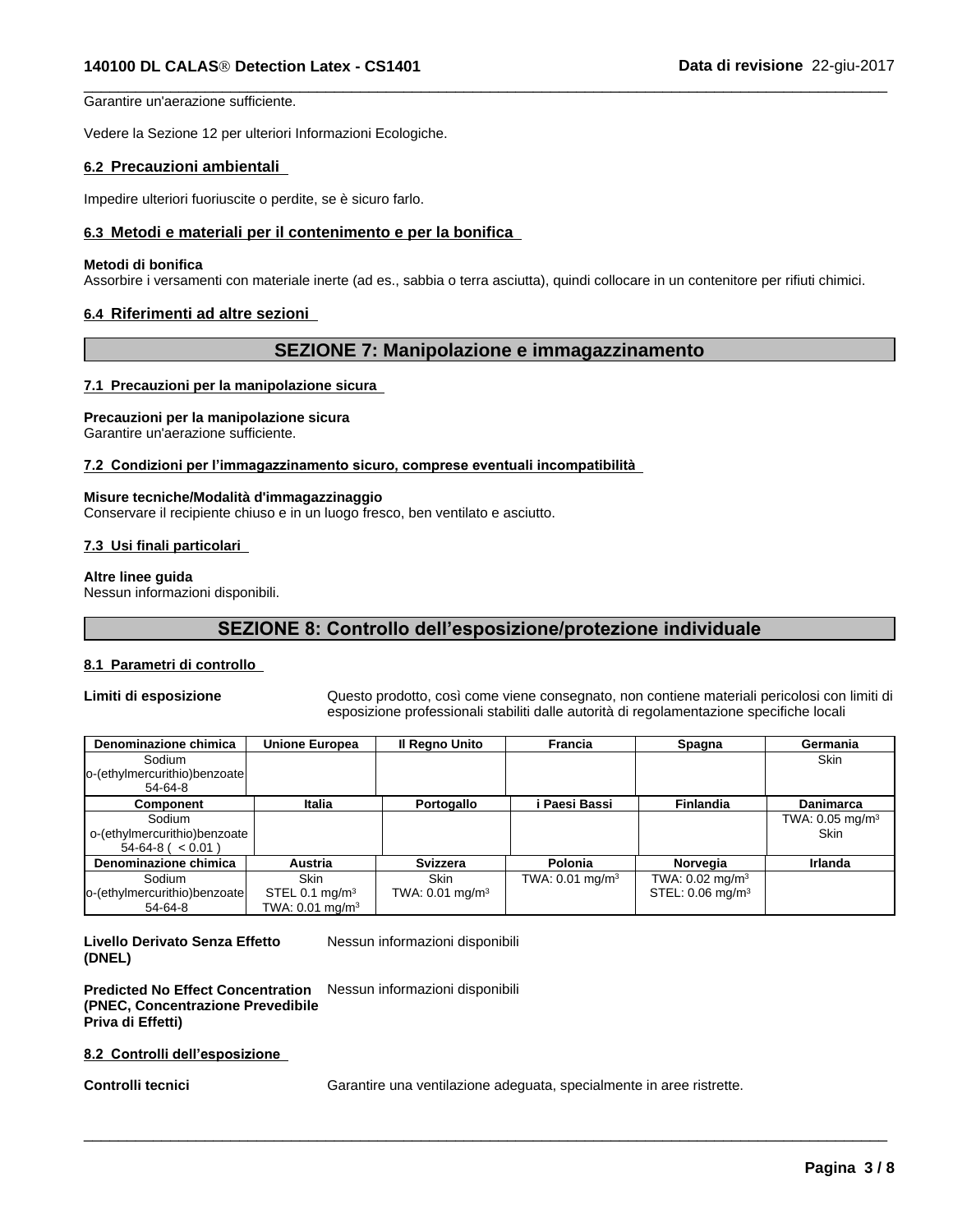| Dispositivi di protezione<br>individuale                                                               |                                                                                                                                                               |
|--------------------------------------------------------------------------------------------------------|---------------------------------------------------------------------------------------------------------------------------------------------------------------|
| Protezione degli occhi<br>Protezione delle mani<br>Protezione pelle e corpo<br>Protezione respiratoria | Occhiali di sicurezza ben aderenti.<br>Guanti di protezione.<br>Indumenti a maniche lunghe.<br>Non è necessario alcun equipaggiamento speciale di protezione. |
| Misure di igiene                                                                                       | Maneggiare nel rispetto delle buone norme igieniche e di sicurezza industriali.                                                                               |
| Controlli dell'esposizione<br>ambientale                                                               | Il simbolo (*) nel margine di questa SDS indica che questa riga è stata rivista.                                                                              |

# **SEZIONE 9: Proprietà fisiche e chimiche**

| <b>Stato fisico</b>                                                       | Liquido                                                                         |                                                                                    |                                                     |  |
|---------------------------------------------------------------------------|---------------------------------------------------------------------------------|------------------------------------------------------------------------------------|-----------------------------------------------------|--|
| <b>Aspetto</b>                                                            | Nessun informazioni disponibili                                                 | Odore                                                                              | Nulla                                               |  |
| <b>Colore</b>                                                             | bianco                                                                          | Soglia olfattiva                                                                   | Nessun informazioni<br>disponibili                  |  |
| <b>Proprietà</b>                                                          | Valori                                                                          | Note • Metodo                                                                      |                                                     |  |
| рH                                                                        |                                                                                 | Il simbolo (*) nel margine di questa SDS indica che<br>questa riga è stata rivista |                                                     |  |
| Punto di fusione / punto di<br>congelamento                               |                                                                                 | Nessun informazioni disponibili                                                    |                                                     |  |
| Punto/intervallo di ebollizione                                           |                                                                                 | questa riga è stata rivista                                                        | Il simbolo (*) nel margine di questa SDS indica che |  |
| Punto di Infiammabilità                                                   |                                                                                 | Nessun informazioni disponibili                                                    |                                                     |  |
| Tasso di evaporazione                                                     |                                                                                 |                                                                                    | Il simbolo (*) nel margine di questa SDS indica che |  |
|                                                                           |                                                                                 | questa riga è stata rivista<br>Nessun informazioni disponibili                     |                                                     |  |
| Infiammabilità (solidi, gas)<br>Limite di infiammabilità in aria          |                                                                                 | Nessun informazioni disponibili                                                    |                                                     |  |
| Limite di infiammabilità superiore:<br>Limite di infiammabilità inferiore |                                                                                 |                                                                                    |                                                     |  |
| Tensione di vapore                                                        |                                                                                 |                                                                                    | Il simbolo (*) nel margine di questa SDS indica che |  |
|                                                                           |                                                                                 | questa riga è stata rivista                                                        |                                                     |  |
| Densità di vapore                                                         | Il simbolo (*) nel margine di questa SDS indica che                             |                                                                                    |                                                     |  |
| Peso specifico                                                            |                                                                                 | questa riga è stata rivista<br>Nessun informazioni disponibili                     |                                                     |  |
| <b>Idrosolubilità</b>                                                     |                                                                                 | Il simbolo (*) nel margine di questa SDS indica che                                |                                                     |  |
|                                                                           |                                                                                 | questa riga è stata rivista                                                        |                                                     |  |
| La solubilità/le solubilità                                               |                                                                                 |                                                                                    | Il simbolo (*) nel margine di questa SDS indica che |  |
| Coefficiente di ripartizione                                              |                                                                                 | questa riga è stata rivista                                                        | Il simbolo (*) nel margine di questa SDS indica che |  |
|                                                                           |                                                                                 | questa riga è stata rivista                                                        |                                                     |  |
| Temperatura di autoaccensione                                             |                                                                                 | Nessun informazioni disponibili                                                    |                                                     |  |
| Temperatura di decomposizione                                             |                                                                                 |                                                                                    | Il simbolo (*) nel margine di questa SDS indica che |  |
|                                                                           |                                                                                 | questa riga è stata rivista                                                        |                                                     |  |
| Viscosità cinematica                                                      |                                                                                 | questa riga è stata rivista                                                        | Il simbolo (*) nel margine di questa SDS indica che |  |
| Viscosità dinamica                                                        |                                                                                 |                                                                                    |                                                     |  |
| Proprietà esplosive                                                       | Il simbolo (*) nel margine di questa SDS indica che questa riga è stata rivista |                                                                                    |                                                     |  |
| Proprietà ossidanti                                                       | Il simbolo (*) nel margine di questa SDS indica che questa riga è stata rivista |                                                                                    |                                                     |  |
| 9.2 Altre informazioni                                                    |                                                                                 |                                                                                    |                                                     |  |
| Punto di rammollimento                                                    | Nessun informazioni disponibili                                                 |                                                                                    |                                                     |  |
| Peso molecolare                                                           | Nessun informazioni disponibili                                                 |                                                                                    |                                                     |  |
| Tenore di VOC (composti organici<br>volatili)                             | Nessun informazioni disponibili                                                 |                                                                                    |                                                     |  |
| Densità del liquido                                                       | Nessun informazioni disponibili                                                 |                                                                                    |                                                     |  |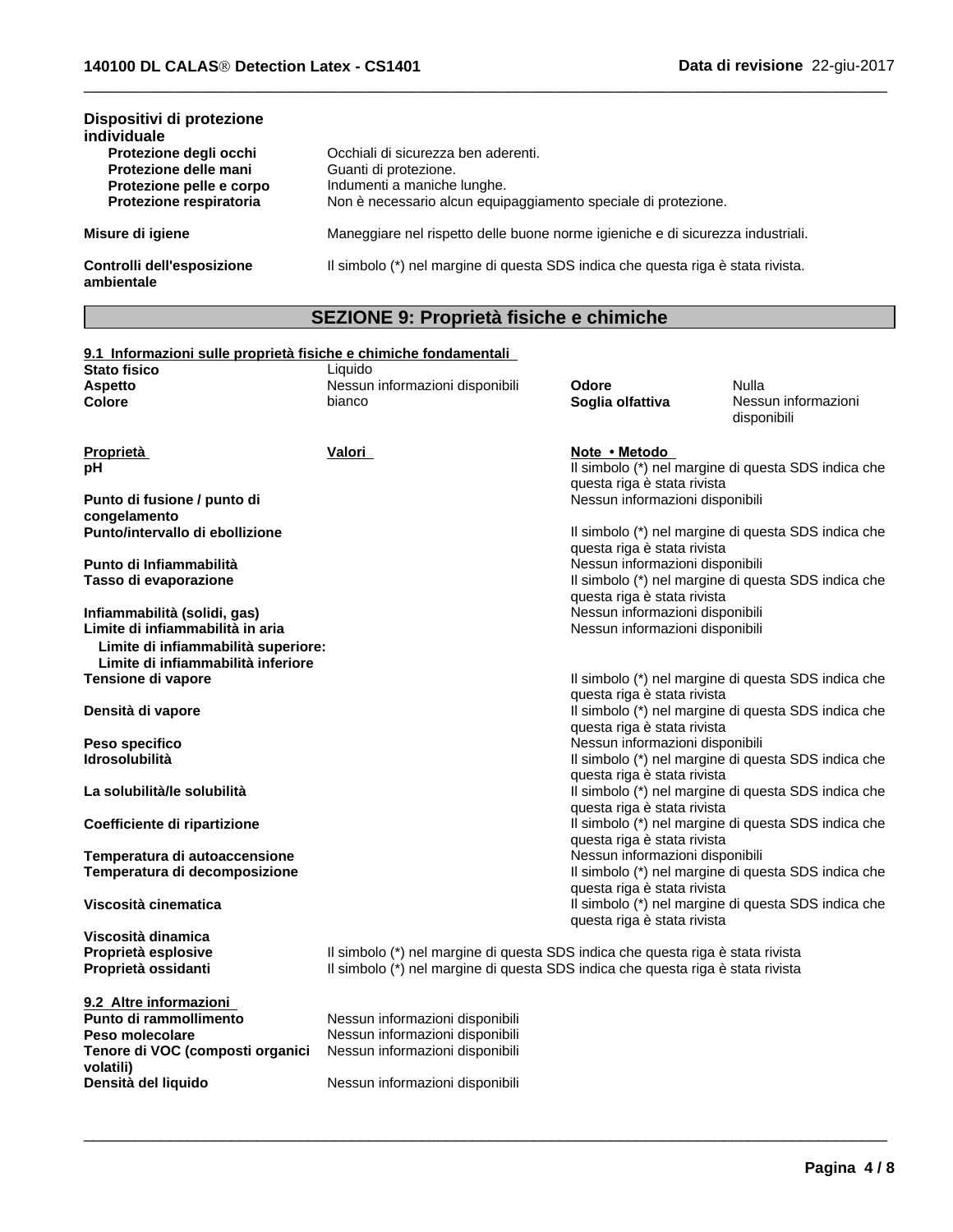**Peso specifico apparente** Nessun informazioni disponibili

# **SEZIONE 10: Stabilità e reattività**

 $\overline{\phantom{a}}$  ,  $\overline{\phantom{a}}$  ,  $\overline{\phantom{a}}$  ,  $\overline{\phantom{a}}$  ,  $\overline{\phantom{a}}$  ,  $\overline{\phantom{a}}$  ,  $\overline{\phantom{a}}$  ,  $\overline{\phantom{a}}$  ,  $\overline{\phantom{a}}$  ,  $\overline{\phantom{a}}$  ,  $\overline{\phantom{a}}$  ,  $\overline{\phantom{a}}$  ,  $\overline{\phantom{a}}$  ,  $\overline{\phantom{a}}$  ,  $\overline{\phantom{a}}$  ,  $\overline{\phantom{a}}$ 

# **10.1 Reattività**

### **10.2 Stabilità chimica**

Stabile in condizioni normali.

# **10.3 Possibilità di reazionipericolose**

# **10.4 Condizioni da Evitare**

Estremi di temperatura e luce diretta del sole.

#### **10.5 Materiali Incompatibili**

Non vi sono materiali che debbano essere specificatamente menzionati.

# **10.6 Prodotti di decomposizione pericolosi**

Nessuno in condizioni di utilizzo normale.

# **SEZIONE 11: Informazioni tossicologiche**

# **11.1 Informazioni sugli effetti tossicologici**

**Tossicità acuta**

| Informazioni sul prodotto | Il prodotto non presenta un pericolo di tossicità acuta, in base alla informazioni fornite. |
|---------------------------|---------------------------------------------------------------------------------------------|
| <b>Inalazione</b>         | Non vi sono dati disponibili per questo prodotto.                                           |
| Contatto con gli occhi    | Non vi sono dati disponibili per questo prodotto.                                           |
| Contatto con la pelle     | Non vi sono dati disponibili per questo prodotto.                                           |
| Ingestione                | Non vi sono dati disponibili per questo prodotto.                                           |
| Tossicità acuta           | 99.54% di miscela composta da ingredienti con tossicità acuta sconosciuta.                  |
|                           |                                                                                             |

# **The following values are calculated based on chapter 3.1 of the GHS document**

| ATEmix (oral)<br><b>ATEmix (dermal)</b> | 99,999.00 mg/kg<br>99,999.00 mg/kg |  |
|-----------------------------------------|------------------------------------|--|
| <b>Inalazione</b>                       |                                    |  |
| <b>ATEmix (inhalation-gas)</b>          | 99,999.00 mg/l                     |  |
| <b>ATEmix (inhalation-dust/mist)</b>    | 99,999.00 mg/l                     |  |
| <b>ATEmix (inhalation-vapor)</b>        | 99,999.00 mg/l                     |  |

| Denominazione chimica              | LD50 orale       | LD50 dermico                                                                     | <b>LC50 inalazione</b> |  |  |
|------------------------------------|------------------|----------------------------------------------------------------------------------|------------------------|--|--|
| Sodium chloride                    | 3 q/kg (Rat)     | 10 g/kg (Rabbit)                                                                 | 42 $q/m^3$ (Rat) 1 h   |  |  |
| Sodium                             | 75 mg/kg $(Rat)$ |                                                                                  |                        |  |  |
| o-(ethylmercurithio)benzoate       |                  |                                                                                  |                        |  |  |
| Corrosione/irritazione della pelle |                  | Nessun informazioni disponibili.                                                 |                        |  |  |
| Danno agli occhi/irritazione       |                  | Nessun informazioni disponibili.                                                 |                        |  |  |
| Sensibilizzazione                  |                  | Il simbolo (*) nel margine di questa SDS indica che questa riga è stata rivista. |                        |  |  |
|                                    |                  |                                                                                  |                        |  |  |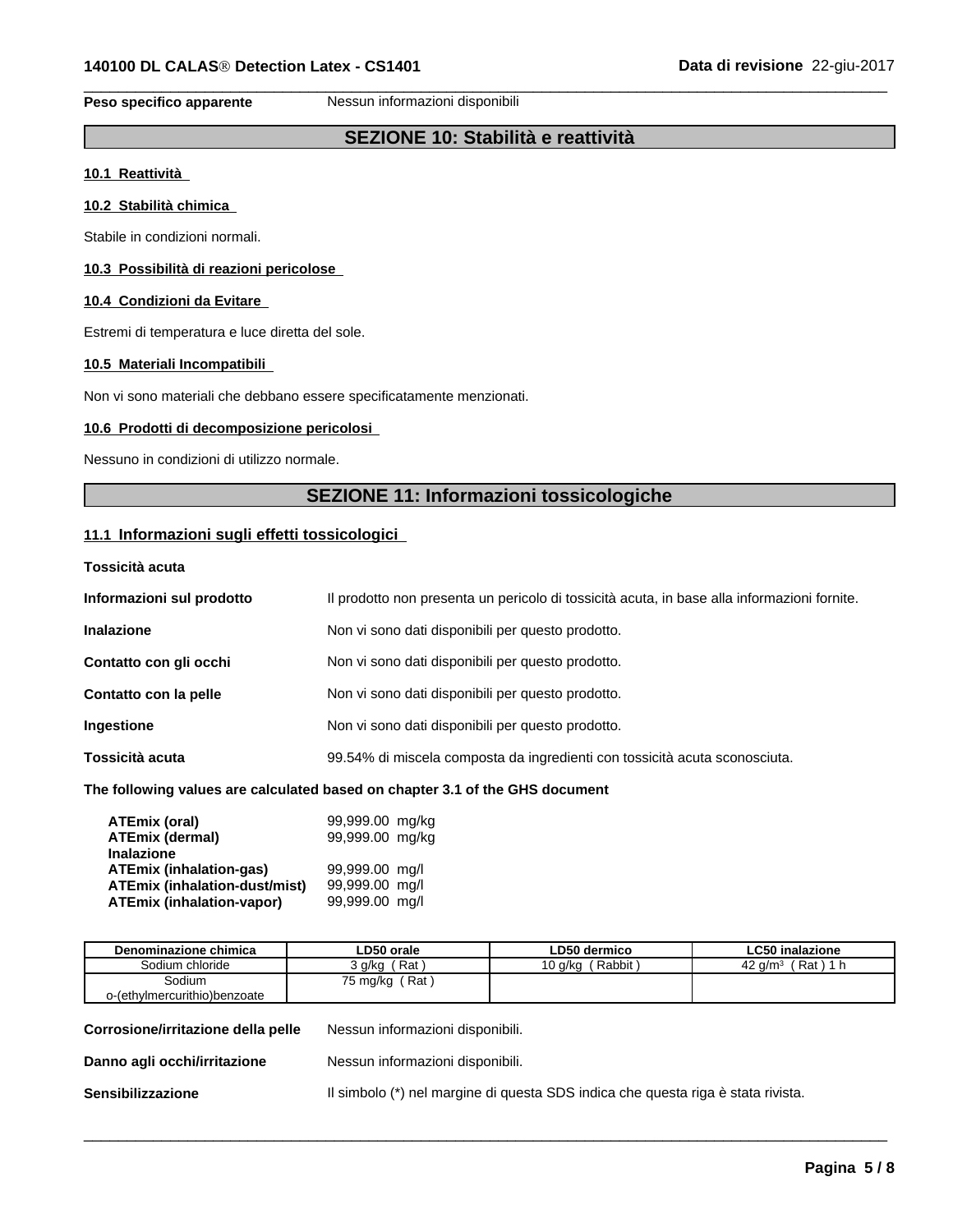| Mutagenicità sulle cellule germinali Nessun informazioni disponibili. |                                                                                  |
|-----------------------------------------------------------------------|----------------------------------------------------------------------------------|
| Cancerogenicità                                                       | Nessun informazioni disponibili.                                                 |
| Tossicità per la riproduzione                                         | Il simbolo (*) nel margine di questa SDS indica che questa riga è stata rivista. |
| Tossicità specifica per organi<br>bersaglio - esposizione singola     | Nessun informazioni disponibili.                                                 |
| Tossicità specifica per organi<br>bersaglio - esposizione ripetuta    | Nessun informazioni disponibili.                                                 |
| Pericolo in caso di aspirazione                                       | Nessun informazioni disponibili.                                                 |

# **SEZIONE 12: Informazioni ecologiche**

# **12.1 Tossicità**

**Effetti di ecotossicità** Non contiene sostanze riconosciute come pericolose per l'ambiente o non degradabili in impianti di trattamento di acqua di scolo.

 $\overline{\phantom{a}}$  ,  $\overline{\phantom{a}}$  ,  $\overline{\phantom{a}}$  ,  $\overline{\phantom{a}}$  ,  $\overline{\phantom{a}}$  ,  $\overline{\phantom{a}}$  ,  $\overline{\phantom{a}}$  ,  $\overline{\phantom{a}}$  ,  $\overline{\phantom{a}}$  ,  $\overline{\phantom{a}}$  ,  $\overline{\phantom{a}}$  ,  $\overline{\phantom{a}}$  ,  $\overline{\phantom{a}}$  ,  $\overline{\phantom{a}}$  ,  $\overline{\phantom{a}}$  ,  $\overline{\phantom{a}}$ 

| Denominazione chimica | Piante acquatiche/alghe | Pesci                             | Crostacei                        |
|-----------------------|-------------------------|-----------------------------------|----------------------------------|
| Sodium chloride       |                         | 5560 - 6080: 96 h Lepomis         | 1000: 48 h Daphnia magna mg/L    |
|                       |                         | macrochirus mg/L LC50             | EC50 340.7 - 469.2: 48 h Daphnia |
|                       |                         | flow-through 12946: 96 h Lepomis  | magna mg/L EC50 Static           |
|                       |                         | macrochirus mg/L LC50 static 6020 |                                  |
|                       |                         | - 7070: 96 h Pimephales promelas  |                                  |
|                       |                         | mg/L LC50 static 7050: 96 h       |                                  |
|                       |                         | Pimephales promelas mg/L LC50     |                                  |
|                       |                         | semi-static 6420 - 6700: 96 h     |                                  |
|                       |                         | Pimephales promelas mg/L LC50     |                                  |
|                       |                         | static 4747 - 7824: 96 h          |                                  |
|                       |                         | Oncorhynchus mykiss mg/L LC50     |                                  |
|                       |                         | flow-through                      |                                  |

# **12.2 Persistenza e degradabilità**

Nessun informazioni disponibili.

# **12.3 Potenziale di bioaccumulo**

Il simbolo (\*) nel margine di questa SDS indica che questa riga è stata rivista.

# **12.4 Mobilità nel suolo**

#### **Mobilità**

Il simbolo (\*) nel margine di questa SDS indica che questa riga è stata rivista.

# **12.5 Risultati della valutazione PBT e vPvB**

Il simbolo (\*) nel margine di questa SDS indica che questa riga è stata rivista.

# **12.6 Altri effetti avversi.**

# **SEZIONE 13: Considerazioni sullo smaltimento**

 $\overline{\phantom{a}}$  ,  $\overline{\phantom{a}}$  ,  $\overline{\phantom{a}}$  ,  $\overline{\phantom{a}}$  ,  $\overline{\phantom{a}}$  ,  $\overline{\phantom{a}}$  ,  $\overline{\phantom{a}}$  ,  $\overline{\phantom{a}}$  ,  $\overline{\phantom{a}}$  ,  $\overline{\phantom{a}}$  ,  $\overline{\phantom{a}}$  ,  $\overline{\phantom{a}}$  ,  $\overline{\phantom{a}}$  ,  $\overline{\phantom{a}}$  ,  $\overline{\phantom{a}}$  ,  $\overline{\phantom{a}}$ 

# **13.1 Metodi di trattamento dei rifiuti**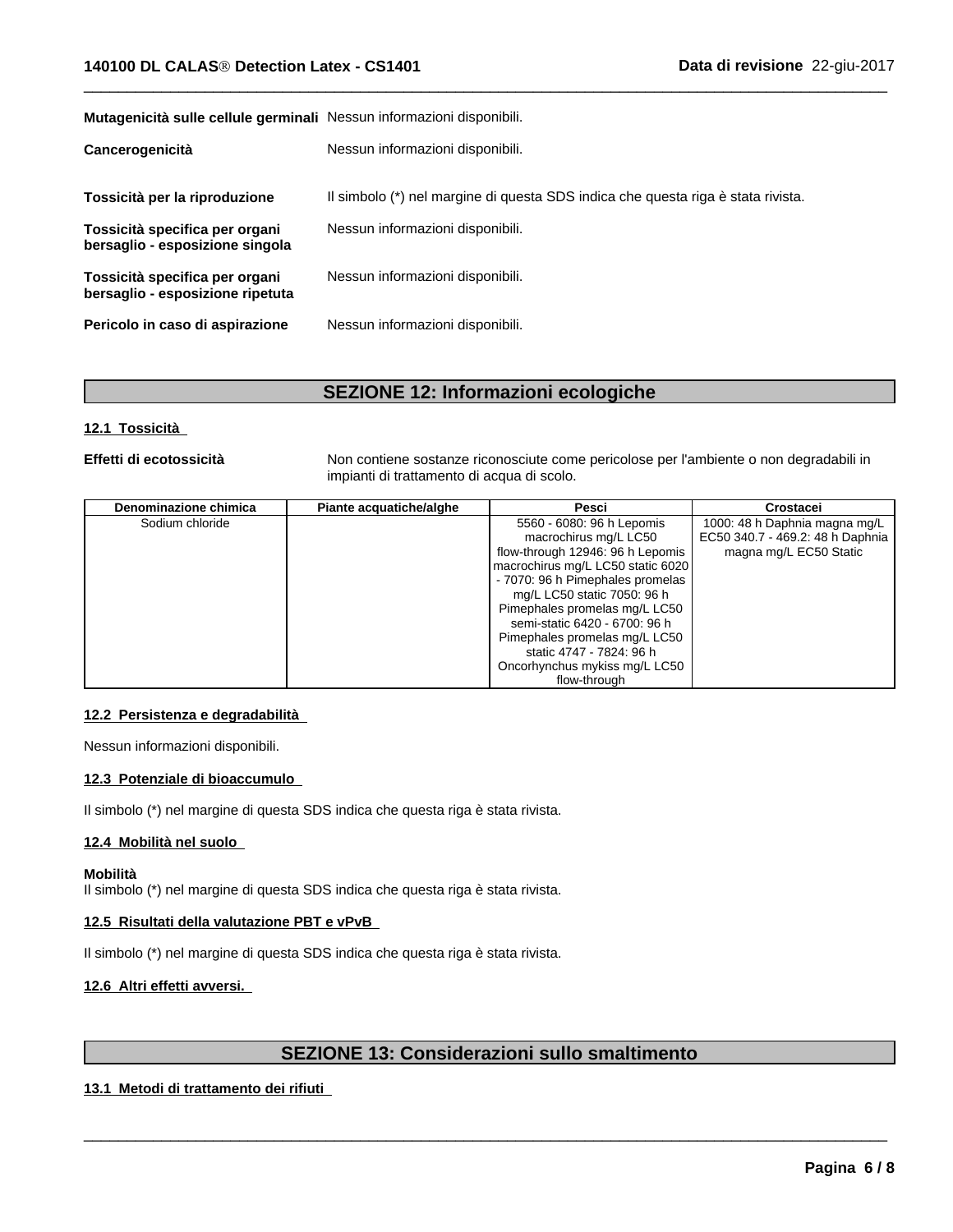| Rifiuti dagli scarti / prodotti<br>inutilizzati | Dispose of in accordance with all federal, state, and local regulations.                                                                 |
|-------------------------------------------------|------------------------------------------------------------------------------------------------------------------------------------------|
| Imballaggio contaminato                         | contenitori vuoti devono essere trasferiti presso un sito approvato di manipolazione dei<br>rifiuti per il riciclaggio o lo smaltimento. |
|                                                 | <b>SEZIONE 14: Informazioni sul trasporto</b>                                                                                            |
| <b>IATA</b><br>14.1.                            | Non regolamentato                                                                                                                        |

 $\overline{\phantom{a}}$  ,  $\overline{\phantom{a}}$  ,  $\overline{\phantom{a}}$  ,  $\overline{\phantom{a}}$  ,  $\overline{\phantom{a}}$  ,  $\overline{\phantom{a}}$  ,  $\overline{\phantom{a}}$  ,  $\overline{\phantom{a}}$  ,  $\overline{\phantom{a}}$  ,  $\overline{\phantom{a}}$  ,  $\overline{\phantom{a}}$  ,  $\overline{\phantom{a}}$  ,  $\overline{\phantom{a}}$  ,  $\overline{\phantom{a}}$  ,  $\overline{\phantom{a}}$  ,  $\overline{\phantom{a}}$ 

#### **14.2. 14.3. 14.4.**

**14.5.**

**14.6.**

# **SEZIONE 15: Informazioni sulla regolamentazione**

#### **15.1 Norme e legislazione su salute, sicurezza e ambiente specifiche per la sostanza o la miscela**

| 10000000000000<br>: chimica<br>Denominazione | ، ب<br>†rancese<br>Numerc<br>דו אי |
|----------------------------------------------|------------------------------------|
| chloride<br>Sodium                           | <b>RG 78</b>                       |

# **Inventari Internazionali**

| <b>TSCA</b>          | Conforme |
|----------------------|----------|
| <b>EINECS/ELINCS</b> | -        |
| <b>DSL/NDSL</b>      | -        |
| <b>PICCS</b>         | -        |
| <b>ENCS</b>          | -        |
| <b>IECSC</b>         | -        |
| <b>AICS</b>          | -        |
| <b>KECL</b>          | -        |

#### **Legenda**

 **TSCA** - Sezione 8(b) United States Toxic Substances Control Act (Decreto Statunitense per il Controllo delle Sostanze Tossiche), Inventario  **EINECS/ELINCS** - European Inventory of Existing Commercial Chemical Substances/EU List of Notified Chemical Substances (Inventario europeo delle sostanze chimiche esistenti a carattere commerciale /Lista europea delle sostanze chimiche notificate)

 **DSL/NDSL** - Canadian Domestic Substances List/Non-Domestic Substances List (Lista delle Sostanze non Nazionali/delle Sostanze Nazionali Canadesi)

 **PICCS** - Philippines Inventory of Chemicals and Chemical Substances (Inventario delle Sostanze Chimiche delle Filippine)

 **ENCS** - Japan Existing and New Chemical Substances (Sostanze Chimiche Nuove ed Esistenti in Giappone)

 **IECSC** - China Inventory of Existing Chemical Substances (Inventario Cinese delle Sostanze Chimiche Esistenti)

 **AICS** - Inventario Australiano delle Sostanze Chimiche (Australian Inventory of Chemical Substances)

 **KECL** - Korean Existing and Evaluated Chemical Substances (Sostanze Chimiche Esistenti e Valutate in Corea)

#### **15.2 Relazione sulla Sicurezza Chimica**

Il simbolo (\*) nel margine di questa SDS indica che questa riga è stata rivista

# **SEZIONE 16: Altre informazioni**

 $\overline{\phantom{a}}$  ,  $\overline{\phantom{a}}$  ,  $\overline{\phantom{a}}$  ,  $\overline{\phantom{a}}$  ,  $\overline{\phantom{a}}$  ,  $\overline{\phantom{a}}$  ,  $\overline{\phantom{a}}$  ,  $\overline{\phantom{a}}$  ,  $\overline{\phantom{a}}$  ,  $\overline{\phantom{a}}$  ,  $\overline{\phantom{a}}$  ,  $\overline{\phantom{a}}$  ,  $\overline{\phantom{a}}$  ,  $\overline{\phantom{a}}$  ,  $\overline{\phantom{a}}$  ,  $\overline{\phantom{a}}$ 

| Data del Rilascio | 22-giu-2017      |
|-------------------|------------------|
| Data di revisione | 22-giu-2017      |
| Nota di revisione | Non applicabile. |

**La scheda di dati di sicurezza dei materiali è conforme ai requisitidella Normativa (CE) n. 1907/2006**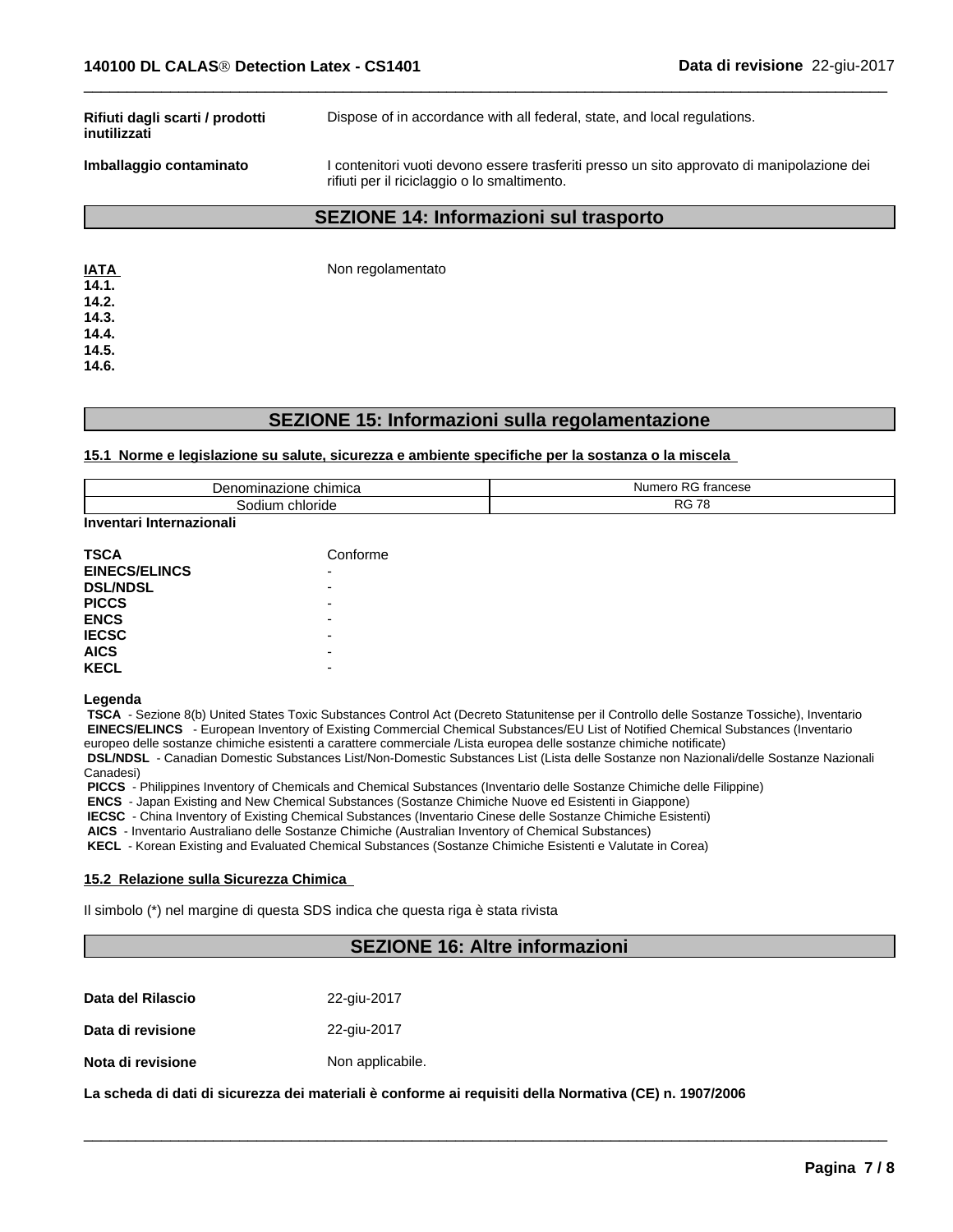#### **Dichiarazione di non responsabilità**

Le informazioni sopra riportate sono ritenute corrette ma non pretendono di essere esaustive e per tale ragione devono essere intese come guida. Meridian Bioscience Inc non potrà essere ritenuta responsabile per qualsiasi danno risultante **dalla manipolazione o dal contatto con il prodotto dicui sopra.**

**Osservazioni** Sodium o-(ethylmercurithio)benzoate is Thimerosal

 $\overline{\phantom{a}}$  ,  $\overline{\phantom{a}}$  ,  $\overline{\phantom{a}}$  ,  $\overline{\phantom{a}}$  ,  $\overline{\phantom{a}}$  ,  $\overline{\phantom{a}}$  ,  $\overline{\phantom{a}}$  ,  $\overline{\phantom{a}}$  ,  $\overline{\phantom{a}}$  ,  $\overline{\phantom{a}}$  ,  $\overline{\phantom{a}}$  ,  $\overline{\phantom{a}}$  ,  $\overline{\phantom{a}}$  ,  $\overline{\phantom{a}}$  ,  $\overline{\phantom{a}}$  ,  $\overline{\phantom{a}}$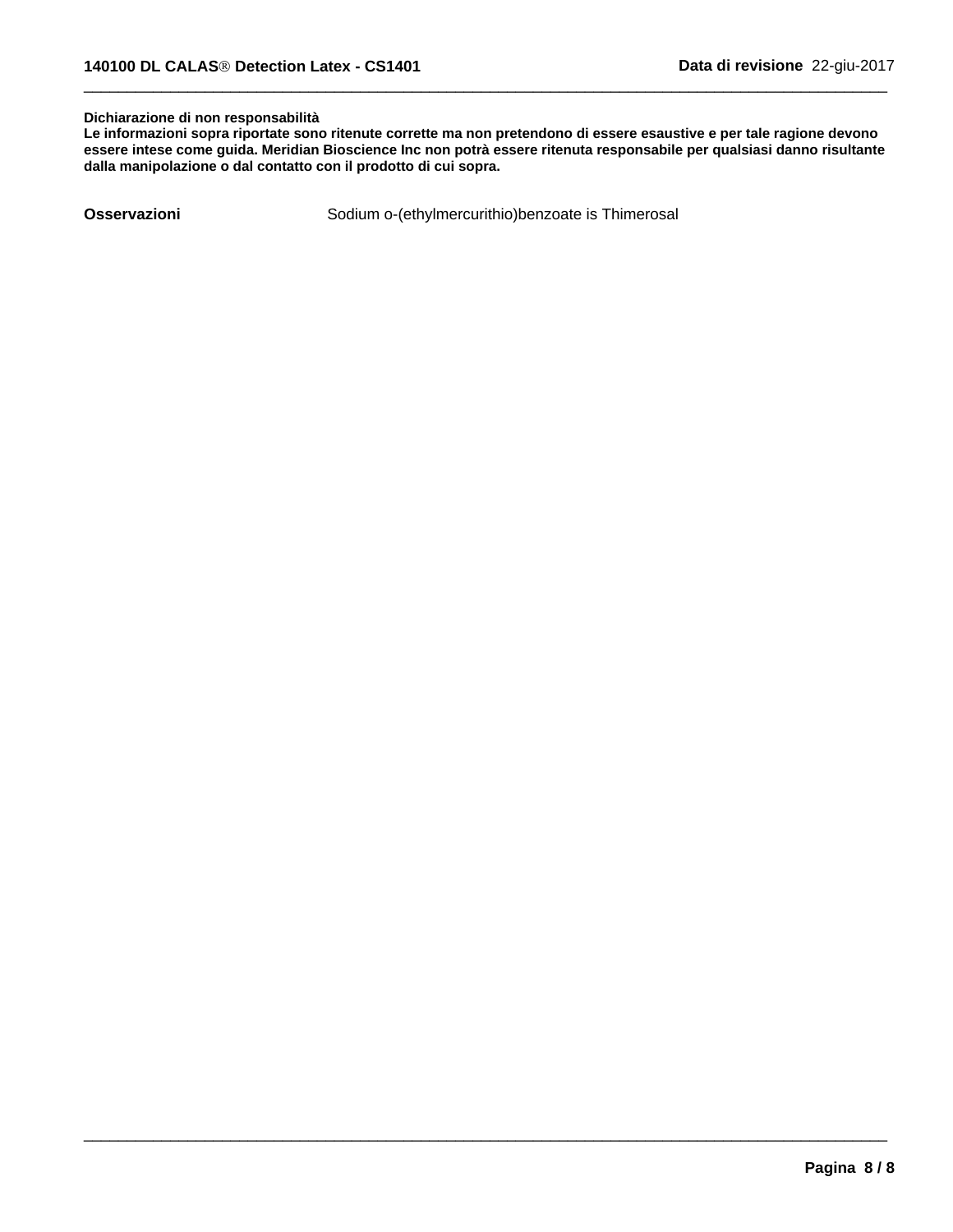

# **FICHE DE DONNÉES DE SÉCURITÉ**

**Date d'émission** 22-juin-2017 **Date de révision** 22-juin-2017 **Numéro de révision** 2

# **SECTION1:Identificationdelasubstance/dumélangeetdelasociété/l'entreprise**

# **1.1 Identificateur de produit**

**Code produit** 140100 DL

**Nom du produit** CALASÒDetection Latex - CS1401

**1.2 Utilisations identifiées pertinentes de la substance ou du mélange et utilisations déconseillées**

**Utilisation recommandée** Diagnostic in vitro

# **1.3 Renseignements concernant le fournisseur de la fiche de données de sécurité**

# **Fabricant**

Meridian Bioscience, Inc. 3471 River Hills Drive Cincinnati, Ohio 45244 (800) 343-3858

Authorized Representatives: Meridian Bioscience Europe Via del' Industria 7 20020 Villa Cortese Milano, Italy

Bioline (Aust) Pty Ltd Suite 111, National Innovation Centre Building Australian Technology Park, Eveleigh, NSW 2015 +61 2 9209 4180

Pour plus d'informations, contacter :

| Adresse e-mail<br>1.4 Numéro d'appel d'urgence | www.meridianbioscience.com                                                                   |
|------------------------------------------------|----------------------------------------------------------------------------------------------|
| Numéro d'appel d'urgence                       | Téléphone d'urgence CHEMTREC (International) 1-703-527-3887/1-800-424-9300 Pour<br>américain |

# **SECTION 2 : Identification des dangers**

# **2.1 Classification de la substance ou du mélange**

**Règlement (CE) n° 1272/2008**

2.2 Éléments d'étiquetage

**2.3 Autres informations**

# **SECTION 3 : Composition/informations sur les composants**

 $\overline{\phantom{a}}$  ,  $\overline{\phantom{a}}$  ,  $\overline{\phantom{a}}$  ,  $\overline{\phantom{a}}$  ,  $\overline{\phantom{a}}$  ,  $\overline{\phantom{a}}$  ,  $\overline{\phantom{a}}$  ,  $\overline{\phantom{a}}$  ,  $\overline{\phantom{a}}$  ,  $\overline{\phantom{a}}$  ,  $\overline{\phantom{a}}$  ,  $\overline{\phantom{a}}$  ,  $\overline{\phantom{a}}$  ,  $\overline{\phantom{a}}$  ,  $\overline{\phantom{a}}$  ,  $\overline{\phantom{a}}$ 

# **3.1 Substances**

# **3.2 Mélanges**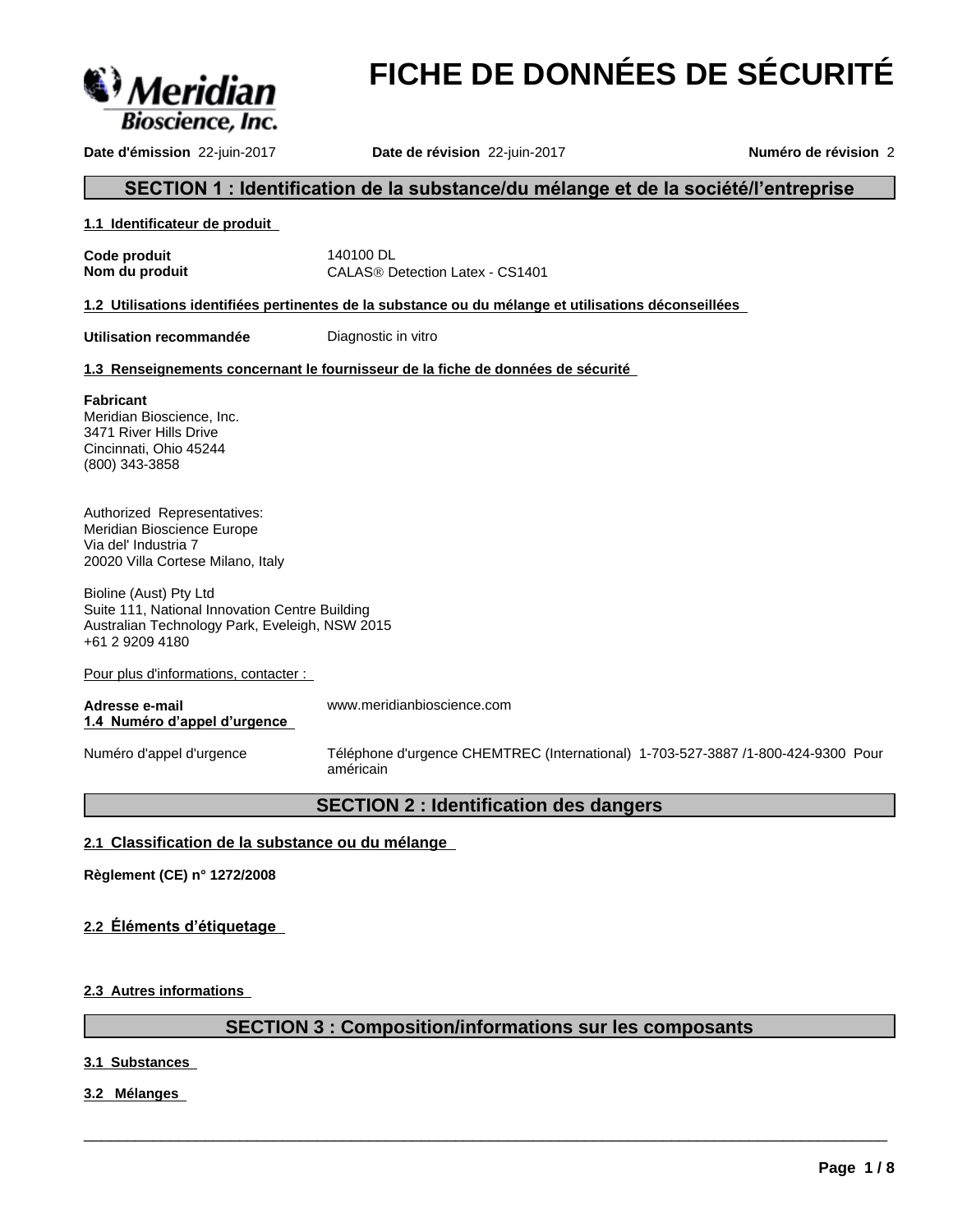| Nom chimique                           | No.-CE  | <b>CAS No.</b> | Weight-% | <b>Classification</b><br>selon le règlement d'enregistrement<br>(CE) nº 1272/2008<br>[CLP]                                                        | <b>Numéro</b><br><b>REACH</b> |
|----------------------------------------|---------|----------------|----------|---------------------------------------------------------------------------------------------------------------------------------------------------|-------------------------------|
| Sodium chloride                        | Present | 7647-14-5      | 0.45     | Aucune donnée<br>disponible                                                                                                                       | aucune donnée<br>disponible   |
| Sodium<br>o-(ethylmercurithio)benzoate | Present | 54-64-8        | < 0.01   | Acute Tox. 2 (H300)<br>Acute Tox. 1 (H310)<br>Acute Tox. 2 (H330)<br>STOT RE 2 (H373)<br>Aquatic Acute 1<br>(H400)<br>Aquatic Chronic 1<br>(H410) | aucune donnée<br>disponible   |

 $\overline{\phantom{a}}$  ,  $\overline{\phantom{a}}$  ,  $\overline{\phantom{a}}$  ,  $\overline{\phantom{a}}$  ,  $\overline{\phantom{a}}$  ,  $\overline{\phantom{a}}$  ,  $\overline{\phantom{a}}$  ,  $\overline{\phantom{a}}$  ,  $\overline{\phantom{a}}$  ,  $\overline{\phantom{a}}$  ,  $\overline{\phantom{a}}$  ,  $\overline{\phantom{a}}$  ,  $\overline{\phantom{a}}$  ,  $\overline{\phantom{a}}$  ,  $\overline{\phantom{a}}$  ,  $\overline{\phantom{a}}$ 

**Pour le texte complet des Phrases-H mentionnées dans ce chapitre, voir section 16**

# **SECTION 4: Premiers secours**

# **4.1 Description des premiers secours**

| <b>Contact oculaire</b>                               | Rincer immédiatement et abondamment à l'eau, y compris sous les paupières, pendant au<br>moins 15 minutes. Si l'irritation persiste, obtenir une attention médicale. |
|-------------------------------------------------------|----------------------------------------------------------------------------------------------------------------------------------------------------------------------|
| Contact avec la peau                                  | Rincer immédiatement au savon et à grande eau.                                                                                                                       |
| Ingestion                                             | Ne jamais faire ingérer quoi que ce soit à une personne inconsciente. Consulter un<br>médecin si nécessaire.                                                         |
| <b>Inhalation</b>                                     | Amener la victime à l'air libre. Si les symptômes persistent, consulter un médecin.                                                                                  |
| 4.2 Principaux symptômes et effets, aigus et différés |                                                                                                                                                                      |

# **4.3 Indication des éventuels soins médicaux immédiats et traitements particuliers nécessaires**

**Notes au médecin** Traiter les symptômes.

# **SECTION 5: Mesures de lutte contre l'incendie**

# **5.1 Moyens d'extinction**

# **Moyens d'extinction appropriés**

Dry chemical, CO 2, alcohol-resistant foam or water spray.

#### **Moyen d'extinction à ne pas utiliser pour des raisons de sécurité** Le symbole (\*) en marge de la présente FDS indique que la ligne correspondante a été révisée.

# **5.2 Dangers particuliers résultant de la substance ou du mélange**

Aucun(e).

# **5.3 Conseils aux pompiers**

Comme lors de toutincendie, porter un équipement respiratoire autonome et un équipement complet de protection.

# **SECTION 6 : Mesures à prendre en cas de dispersion accidentelle**

 $\overline{\phantom{a}}$  ,  $\overline{\phantom{a}}$  ,  $\overline{\phantom{a}}$  ,  $\overline{\phantom{a}}$  ,  $\overline{\phantom{a}}$  ,  $\overline{\phantom{a}}$  ,  $\overline{\phantom{a}}$  ,  $\overline{\phantom{a}}$  ,  $\overline{\phantom{a}}$  ,  $\overline{\phantom{a}}$  ,  $\overline{\phantom{a}}$  ,  $\overline{\phantom{a}}$  ,  $\overline{\phantom{a}}$  ,  $\overline{\phantom{a}}$  ,  $\overline{\phantom{a}}$  ,  $\overline{\phantom{a}}$ 

# **6.1 Précautionsindividuelles,équipementdeprotectionetprocéduresd'urgence**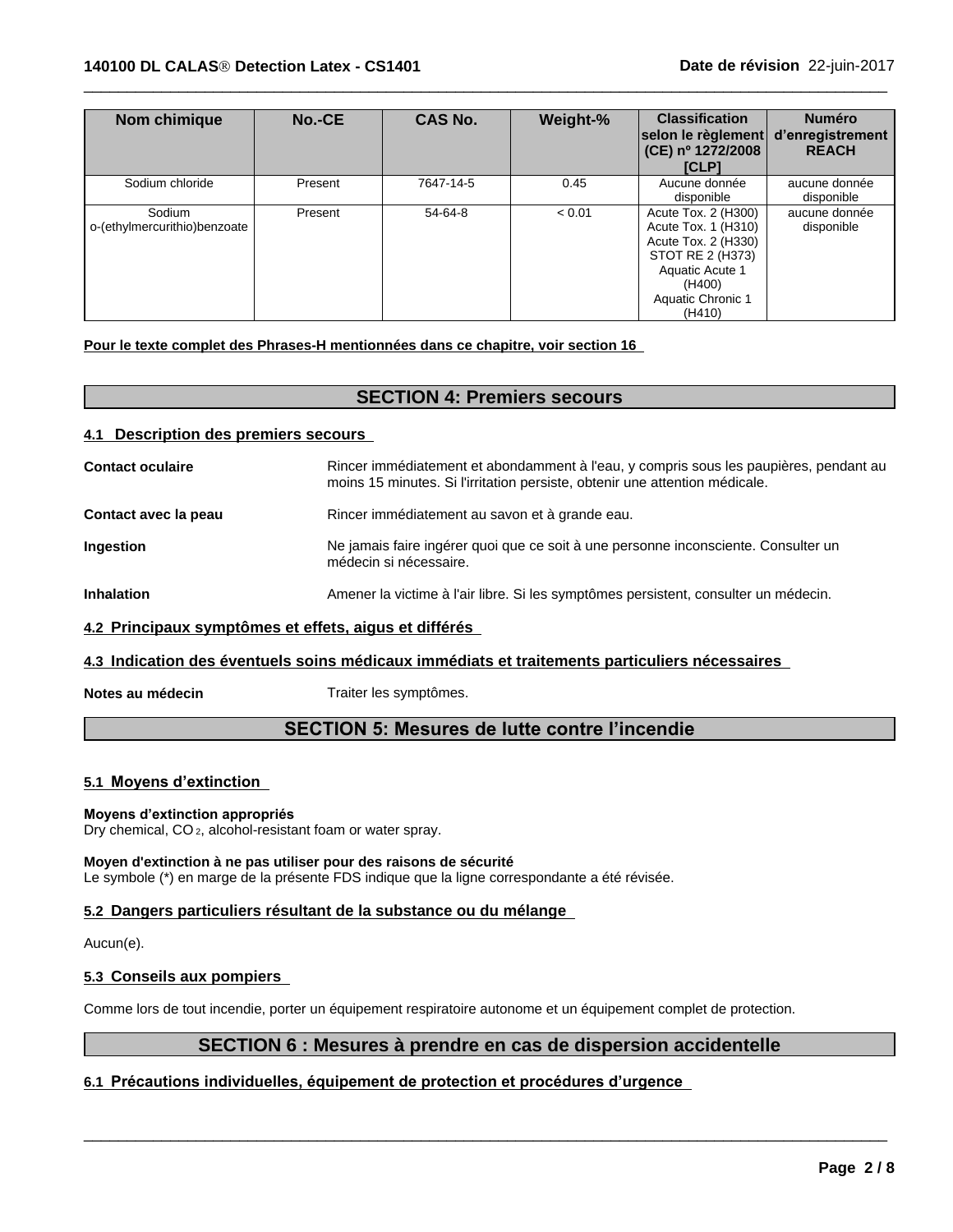Mettre en place une ventilation adaptée.

Voir la Section 12 pour plus d'informations sur les effets écologiques.

#### **6.2 Précautions pour la protection de l'environnement**

Endiguer la fuite ou le déversement si cela peut être fait sans danger.

#### **6.3 Méthodes et matérielde confinement et de nettoyage**

#### **Méthodes de nettoyage**

Absorber le déversement avec une matière inerte (par exemple de la terre ou du sable sec), puis la placer dans un récipient à déchets chimiques.

# **6.4 Référenceàd'autressections**

# **SECTION 7 : Manipulation et stockage**

 $\overline{\phantom{a}}$  ,  $\overline{\phantom{a}}$  ,  $\overline{\phantom{a}}$  ,  $\overline{\phantom{a}}$  ,  $\overline{\phantom{a}}$  ,  $\overline{\phantom{a}}$  ,  $\overline{\phantom{a}}$  ,  $\overline{\phantom{a}}$  ,  $\overline{\phantom{a}}$  ,  $\overline{\phantom{a}}$  ,  $\overline{\phantom{a}}$  ,  $\overline{\phantom{a}}$  ,  $\overline{\phantom{a}}$  ,  $\overline{\phantom{a}}$  ,  $\overline{\phantom{a}}$  ,  $\overline{\phantom{a}}$ 

### **7.1 Précautions à prendre pour une manipulation sans danger**

#### **Conseils relatifs à la manipulation sans danger**

Mettre en place une ventilation adaptée.

#### **7.2Conditionsd'unstockagesûr,ycomprisd'éventuellesincompatibilités**

#### **Mesures techniques/Conditions de stockage**

Conserver les récipients bien fermés, au sec et dans un endroit frais et bien ventilé.

#### **7.3 Utilisation(s) finale(s) particulière(s)**

#### **Autres recommandations**

Aucune information disponible.

# SECTION 8 : Contrôles de l'exposition/protection individuelle

#### **8.1 Paramètres de contrôle**

Limites d'exposition **Ceproduit en la contient pas de matière dangereuse dont les limites** d'exposition professionnelle auraient été établies par les organismes réglementaires locaux

| Nom chimique                   | Union européenne            | <b>Royaume Uni</b> | France                     | <b>Espagne</b>               | Allemagne                     |
|--------------------------------|-----------------------------|--------------------|----------------------------|------------------------------|-------------------------------|
| Sodium                         |                             |                    |                            |                              | Skin                          |
| lo-(ethylmercurithio)benzoate  |                             |                    |                            |                              |                               |
| 54-64-8                        |                             |                    |                            |                              |                               |
| <b>Component</b>               | Italie                      | Portugal           | Pavs-Bas                   | <b>Finlande</b>              | <b>Danemark</b>               |
| Sodium                         |                             |                    |                            |                              | TWA: $0.05$ mg/m <sup>3</sup> |
| o-(ethylmercurithio)benzoate   |                             |                    |                            |                              | <b>Skin</b>                   |
| $54-64-8$ ( $< 0.01$ )         |                             |                    |                            |                              |                               |
| Nom chimique                   | <b>Autriche</b>             | <b>Suisse</b>      | Pologne                    | Norvèae                      | <b>Irlande</b>                |
| Sodium                         | <b>Skin</b>                 | <b>Skin</b>        | TWA: $0.01 \text{ mg/m}^3$ | TWA: $0.02 \text{ mg/m}^3$   |                               |
| lo-(ethylmercurithio)benzoatel | STEL 0.1 $mg/m3$            | TWA: 0.01 mg/m $3$ |                            | STEL: 0.06 mg/m <sup>3</sup> |                               |
| 54-64-8                        | TWA: 0.01 mg/m <sup>3</sup> |                    |                            |                              |                               |

**Niveau dérivé sans effet (DNEL)** Aucune information disponible

**Concentration prévisible sans effet** Aucune information disponible **(PNEC)**

#### **8.2Contrôlesdel'exposition**

**Mesures techniques** Mettre en place une ventilation adéquate, en particulier dans les zones confinées.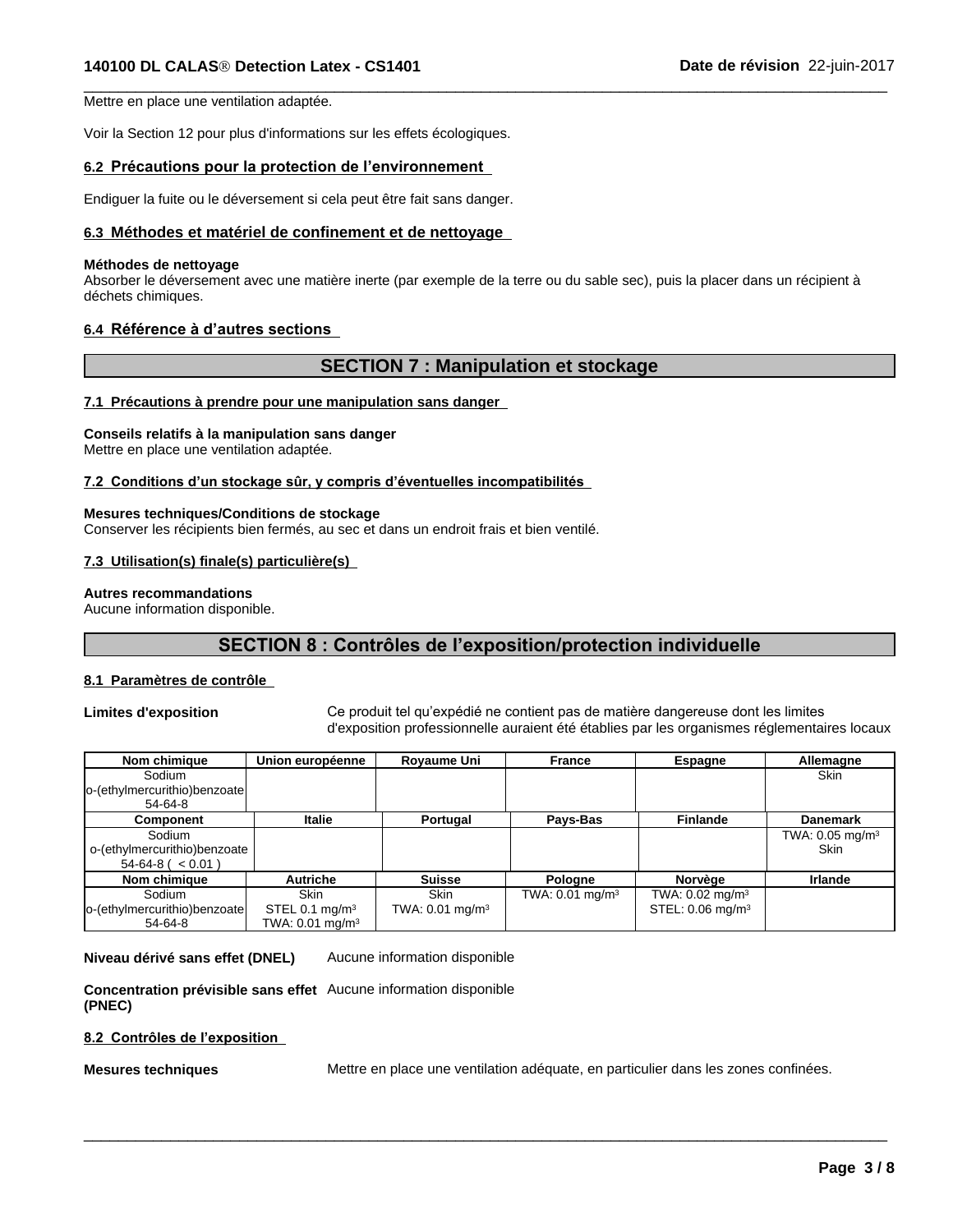| <b>Équipement de protection</b>                                   |                                                                                                  |
|-------------------------------------------------------------------|--------------------------------------------------------------------------------------------------|
| individuelle                                                      |                                                                                                  |
| <b>Protection des yeux</b>                                        | Lunettes de sécurité à protection intégrale.                                                     |
| <b>Protection des mains</b>                                       | Gants de protection.                                                                             |
| Protection de la peau et du                                       | Vêtements à manches longues.                                                                     |
| <b>corps</b>                                                      |                                                                                                  |
| <b>Protection respiratoire</b>                                    | Aucun équipement de protection spécifique exigé.                                                 |
| Mesures d'hygiène                                                 | Manipuler conformément aux bonnes pratiques industrielles d'hygiène et de sécurité.              |
| Contrôles d'exposition liés à la<br>protection de l'environnement | Le symbole (*) en marge de la présente FDS indique que la ligne correspondante a été<br>révisée. |

 $\overline{\phantom{a}}$  ,  $\overline{\phantom{a}}$  ,  $\overline{\phantom{a}}$  ,  $\overline{\phantom{a}}$  ,  $\overline{\phantom{a}}$  ,  $\overline{\phantom{a}}$  ,  $\overline{\phantom{a}}$  ,  $\overline{\phantom{a}}$  ,  $\overline{\phantom{a}}$  ,  $\overline{\phantom{a}}$  ,  $\overline{\phantom{a}}$  ,  $\overline{\phantom{a}}$  ,  $\overline{\phantom{a}}$  ,  $\overline{\phantom{a}}$  ,  $\overline{\phantom{a}}$  ,  $\overline{\phantom{a}}$ 

# **SECTION 9 : Propriétés physiques et chimiques**

| 9.1 Informations sur les propriétés physiques et chimiques essentielles |                                                                                      |                                            |                                                   |  |  |
|-------------------------------------------------------------------------|--------------------------------------------------------------------------------------|--------------------------------------------|---------------------------------------------------|--|--|
| État physique                                                           | Liquide                                                                              |                                            |                                                   |  |  |
| <b>Aspect</b>                                                           | Aucune information disponible                                                        | Odeur                                      | Aucun(e)                                          |  |  |
| Couleur                                                                 | blanche                                                                              | Seuil olfactif                             | Aucune information<br>disponible                  |  |  |
| <b>Propriété</b>                                                        | Valeurs                                                                              | Remarques • Méthode                        |                                                   |  |  |
| рH                                                                      |                                                                                      | Le symbole (*) en marge de la présente FDS |                                                   |  |  |
|                                                                         |                                                                                      |                                            | indique que la ligne correspondante a été révisée |  |  |
| Point de fusion / point de                                              |                                                                                      | Aucune information disponible              |                                                   |  |  |
| congélation                                                             |                                                                                      |                                            |                                                   |  |  |
| Point/intervalle d'ébullition                                           |                                                                                      |                                            | Le symbole (*) en marge de la présente FDS        |  |  |
|                                                                         |                                                                                      |                                            | indique que la ligne correspondante a été révisée |  |  |
| Point d'éclair                                                          |                                                                                      | Aucune information disponible              |                                                   |  |  |
| Taux d'évaporation                                                      |                                                                                      |                                            | Le symbole (*) en marge de la présente FDS        |  |  |
|                                                                         |                                                                                      |                                            | indique que la ligne correspondante a été révisée |  |  |
| Inflammabilité (solide, gaz)                                            |                                                                                      | Aucune information disponible              |                                                   |  |  |
| Limites d'inflammabilité dans l'air                                     |                                                                                      | Aucune information disponible              |                                                   |  |  |
| Limite supérieure                                                       |                                                                                      |                                            |                                                   |  |  |
| d'inflammabilité:                                                       |                                                                                      |                                            |                                                   |  |  |
| Limite inférieure d'inflammabilité                                      |                                                                                      |                                            |                                                   |  |  |
| Pression de vapeur                                                      |                                                                                      |                                            | Le symbole (*) en marge de la présente FDS        |  |  |
|                                                                         |                                                                                      |                                            | indique que la ligne correspondante a été révisée |  |  |
| Densité de vapeur                                                       |                                                                                      |                                            | Le symbole (*) en marge de la présente FDS        |  |  |
|                                                                         |                                                                                      |                                            | indique que la ligne correspondante a été révisée |  |  |
| <b>Densité</b>                                                          |                                                                                      | Aucune information disponible              |                                                   |  |  |
| Hydrosolubilité                                                         |                                                                                      |                                            | Le symbole (*) en marge de la présente FDS        |  |  |
|                                                                         |                                                                                      |                                            | indique que la ligne correspondante a été révisée |  |  |
| Solubilité(s)                                                           |                                                                                      |                                            | Le symbole (*) en marge de la présente FDS        |  |  |
|                                                                         |                                                                                      |                                            | indique que la ligne correspondante a été révisée |  |  |
| Coefficient de partage                                                  |                                                                                      |                                            | Le symbole (*) en marge de la présente FDS        |  |  |
|                                                                         |                                                                                      |                                            | indique que la ligne correspondante a été révisée |  |  |
| Température d'auto-inflammabilité                                       |                                                                                      | Aucune information disponible              |                                                   |  |  |
| Température de décomposition                                            |                                                                                      |                                            | Le symbole (*) en marge de la présente FDS        |  |  |
|                                                                         |                                                                                      |                                            | indique que la ligne correspondante a été révisée |  |  |
| Viscosité cinématique                                                   |                                                                                      |                                            | Le symbole (*) en marge de la présente FDS        |  |  |
|                                                                         |                                                                                      |                                            | indique que la ligne correspondante a été révisée |  |  |
| Viscosité dynamique                                                     |                                                                                      |                                            |                                                   |  |  |
| Propriétés explosives                                                   | Le symbole (*) en marge de la présente FDS indique que la ligne correspondante a été |                                            |                                                   |  |  |
|                                                                         | révisée                                                                              |                                            |                                                   |  |  |
| Propriétés comburantes                                                  | Le symbole (*) en marge de la présente FDS indique que la ligne correspondante a été |                                            |                                                   |  |  |
|                                                                         | révisée                                                                              |                                            |                                                   |  |  |
| 9.2 Autres informations                                                 |                                                                                      |                                            |                                                   |  |  |
| Point de ramollissement                                                 | Aucune information disponible                                                        |                                            |                                                   |  |  |
| <b>Masse molaire</b>                                                    | Aucune information disponible                                                        |                                            |                                                   |  |  |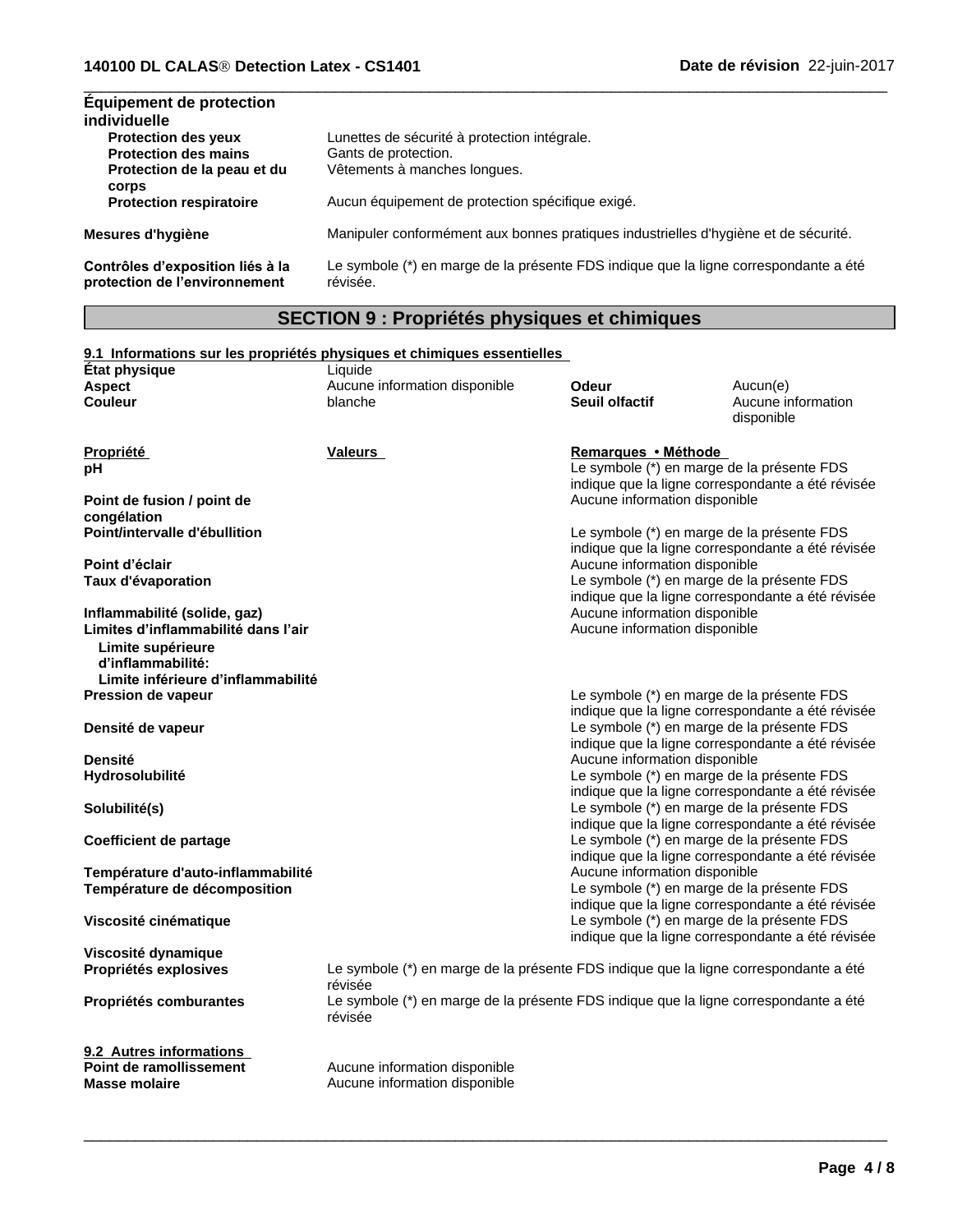# **Teneur (%) en COV (composés organiques volatils) Densité de liquide**<br> **Masse volumique apparente**<br>
Aucune information disponible

Aucune information disponible

**Masse volumique apparente** Aucune information disponible

# **SECTION 10 : Stabilité et réactivité**

 $\overline{\phantom{a}}$  ,  $\overline{\phantom{a}}$  ,  $\overline{\phantom{a}}$  ,  $\overline{\phantom{a}}$  ,  $\overline{\phantom{a}}$  ,  $\overline{\phantom{a}}$  ,  $\overline{\phantom{a}}$  ,  $\overline{\phantom{a}}$  ,  $\overline{\phantom{a}}$  ,  $\overline{\phantom{a}}$  ,  $\overline{\phantom{a}}$  ,  $\overline{\phantom{a}}$  ,  $\overline{\phantom{a}}$  ,  $\overline{\phantom{a}}$  ,  $\overline{\phantom{a}}$  ,  $\overline{\phantom{a}}$ 

**10.1 Réactivité**

# **10.2 Stabilité chimique**

Stable dans les conditions normales.

# **10.3 Possibilité de réactions dangereuses**

# **10.4 Conditions à éviter**

Variations extrêmes de température et lumière du jour directe.

# **10.5 Matières incompatibles**

Pas de matières à signaler spécialement.

# **10.6 Produits de décomposition dangereux**

Aucun(e) dans les conditions normales d'utilisation.

# **SECTION 11 : Informations toxicologiques**

# **11.1 Informations sur les effets toxicologiques**

|--|

| Informations sur le produit | Le produit ne présente pas de danger de toxicité aiguë d'après les informations connues ou<br>fournies. |
|-----------------------------|---------------------------------------------------------------------------------------------------------|
| <b>Inhalation</b>           | Il n'y a pas d'informations disponibles pour ce produit.                                                |
| <b>Contact oculaire</b>     | Il n'y a pas d'informations disponibles pour ce produit.                                                |
| Contact avec la peau        | Il n'y a pas d'informations disponibles pour ce produit.                                                |
| <b>Ingestion</b>            | Il n'y a pas d'informations disponibles pour ce produit.                                                |
| Toxicité aiquë              | 99.54% du mélange sont constitués de composants de toxicité inconnue.                                   |
|                             |                                                                                                         |

# **The following values are calculated based on chapter 3.1 of the GHS document**

| ATEmix (oral)<br><b>ATEmix (dermal)</b> | 99,999.00 mg/kg<br>99,999.00 mg/kg |  |
|-----------------------------------------|------------------------------------|--|
| <b>Inhalation</b>                       |                                    |  |
| <b>ATEmix (inhalation-gas)</b>          | 99,999.00 mg/l                     |  |
| <b>ATEmix (inhalation-dust/mist)</b>    | 99,999.00 mg/l                     |  |
| <b>ATEmix (inhalation-vapor)</b>        | 99,999.00 mg/l                     |  |

| Nom chimique                           | DL50 par voie orale | <b>DL50.</b><br>voie cutanée                 | CL50 par inhalation                  |
|----------------------------------------|---------------------|----------------------------------------------|--------------------------------------|
| Sodium chloride                        | Rat<br>s a/ka ≦     | Rabbit<br>$\overline{\phantom{a}}$<br>J a/ka | Rat<br>1 <sub>h</sub><br>42<br>`a/m∘ |
| Sodium<br>o-(ethylmercurithio)benzoate | `Rat ,<br>75 mg/kg  |                                              |                                      |

 $\overline{\phantom{a}}$  ,  $\overline{\phantom{a}}$  ,  $\overline{\phantom{a}}$  ,  $\overline{\phantom{a}}$  ,  $\overline{\phantom{a}}$  ,  $\overline{\phantom{a}}$  ,  $\overline{\phantom{a}}$  ,  $\overline{\phantom{a}}$  ,  $\overline{\phantom{a}}$  ,  $\overline{\phantom{a}}$  ,  $\overline{\phantom{a}}$  ,  $\overline{\phantom{a}}$  ,  $\overline{\phantom{a}}$  ,  $\overline{\phantom{a}}$  ,  $\overline{\phantom{a}}$  ,  $\overline{\phantom{a}}$ 

**Corrosion cutanée/irritation cutanée** Aucune information disponible.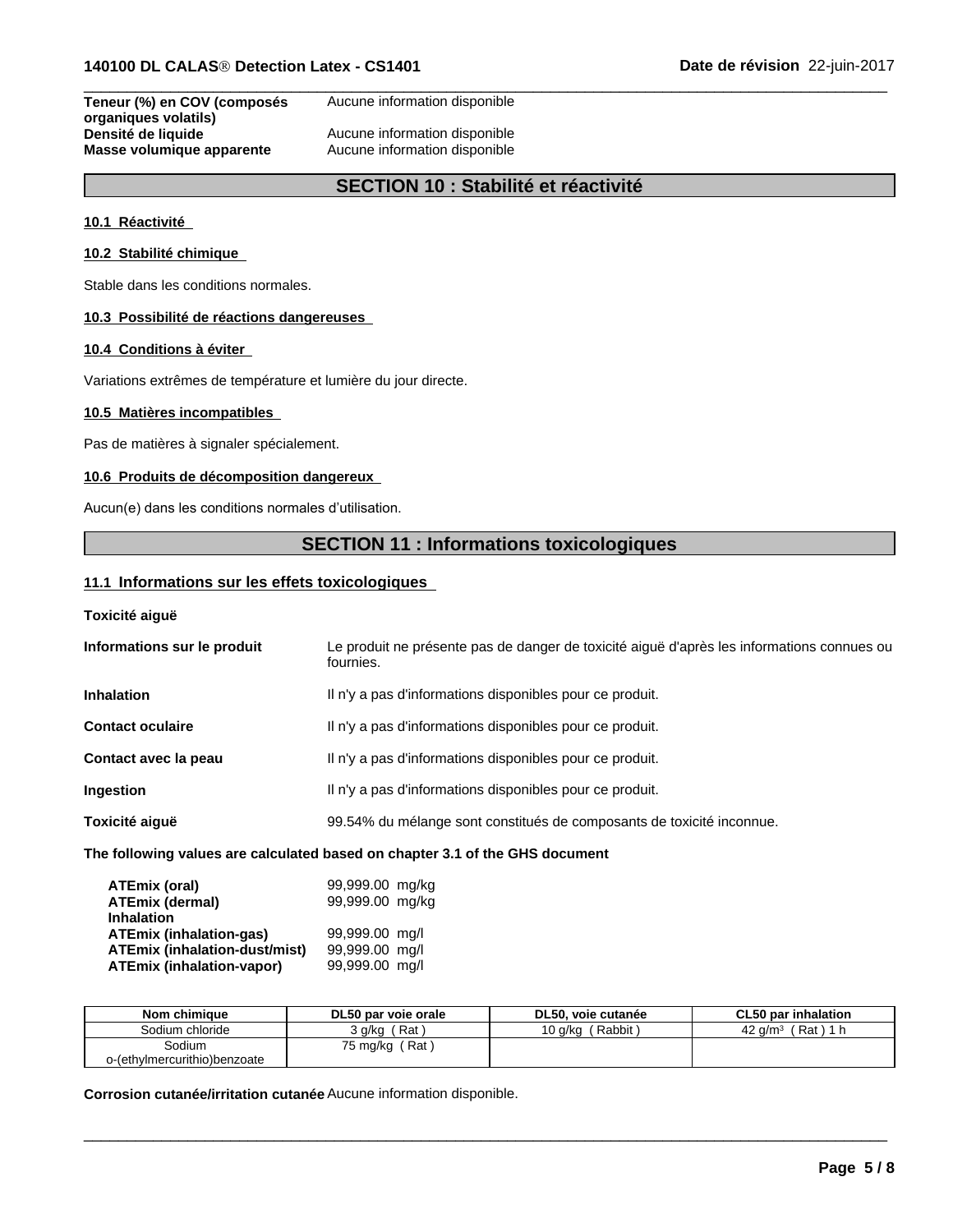| Dommage/irritation de l'œil                                              | Aucune information disponible.                                                                   |
|--------------------------------------------------------------------------|--------------------------------------------------------------------------------------------------|
| <b>Sensibilisation</b>                                                   | Le symbole (*) en marge de la présente FDS indique que la ligne correspondante a été<br>révisée. |
| Mutagénicité sur les cellules<br>germinales                              | Aucune information disponible.                                                                   |
| Cancérogénicité                                                          | Aucune information disponible.                                                                   |
| Toxicité pour la reproduction                                            | Le symbole (*) en marge de la présente FDS indique que la ligne correspondante a été<br>révisée. |
| Toxicité spécifique pour certains<br>organes cibles - exposition unique  | Aucune information disponible.                                                                   |
| Toxicité spécifique pour certains<br>organes cibles - exposition répétée | Aucune information disponible.                                                                   |
| Danger par aspiration                                                    | Aucune information disponible.                                                                   |

 $\overline{\phantom{a}}$  ,  $\overline{\phantom{a}}$  ,  $\overline{\phantom{a}}$  ,  $\overline{\phantom{a}}$  ,  $\overline{\phantom{a}}$  ,  $\overline{\phantom{a}}$  ,  $\overline{\phantom{a}}$  ,  $\overline{\phantom{a}}$  ,  $\overline{\phantom{a}}$  ,  $\overline{\phantom{a}}$  ,  $\overline{\phantom{a}}$  ,  $\overline{\phantom{a}}$  ,  $\overline{\phantom{a}}$  ,  $\overline{\phantom{a}}$  ,  $\overline{\phantom{a}}$  ,  $\overline{\phantom{a}}$ 

# **SECTION 12 : Informations écologiques**

# **12.1 Toxicité**

**Effets d'écotoxicité** Ne contient pas de substances connues pour être dangereuses pour l'environnement ou non-dégradables dans des stations de traitement d'eaux usées.

 $\overline{\phantom{a}}$  ,  $\overline{\phantom{a}}$  ,  $\overline{\phantom{a}}$  ,  $\overline{\phantom{a}}$  ,  $\overline{\phantom{a}}$  ,  $\overline{\phantom{a}}$  ,  $\overline{\phantom{a}}$  ,  $\overline{\phantom{a}}$  ,  $\overline{\phantom{a}}$  ,  $\overline{\phantom{a}}$  ,  $\overline{\phantom{a}}$  ,  $\overline{\phantom{a}}$  ,  $\overline{\phantom{a}}$  ,  $\overline{\phantom{a}}$  ,  $\overline{\phantom{a}}$  ,  $\overline{\phantom{a}}$ 

| Nom chimique    | Algues/végétaux aquatiques | <b>Poisson</b>                    | <b>Crustacés</b>                 |
|-----------------|----------------------------|-----------------------------------|----------------------------------|
| Sodium chloride |                            | 5560 - 6080: 96 h Lepomis         | 1000: 48 h Daphnia magna mg/L    |
|                 |                            | macrochirus mg/L LC50             | EC50 340.7 - 469.2: 48 h Daphnia |
|                 |                            | flow-through 12946: 96 h Lepomis  | magna mg/L EC50 Static           |
|                 |                            | macrochirus mg/L LC50 static 6020 |                                  |
|                 |                            | - 7070: 96 h Pimephales promelas  |                                  |
|                 |                            | mg/L LC50 static 7050: 96 h       |                                  |
|                 |                            | Pimephales promelas mg/L LC50     |                                  |
|                 |                            | semi-static 6420 - 6700: 96 h     |                                  |
|                 |                            | Pimephales promelas mg/L LC50     |                                  |
|                 |                            | static 4747 - 7824: 96 h          |                                  |
|                 |                            | Oncorhynchus mykiss mg/L LC50     |                                  |
|                 |                            | flow-through                      |                                  |

# **12.2 Persistance et dégradabilité**

Aucune information disponible.

# **12.3 Potentiel de bioaccumulation**

Le symbole (\*) en marge de la présente FDS indique que la ligne correspondante a été révisée.

# **12.4 Mobilité dans le sol**

#### **Mobilité**

Le symbole (\*) en marge de la présente FDS indique que la ligne correspondante a été révisée.

# **12.5 Résultats des évaluations PBT et vPvB**

Le symbole (\*) en marge de la présente FDS indique que la ligne correspondante a été révisée.

# **12.6 Autres effets néfastes.**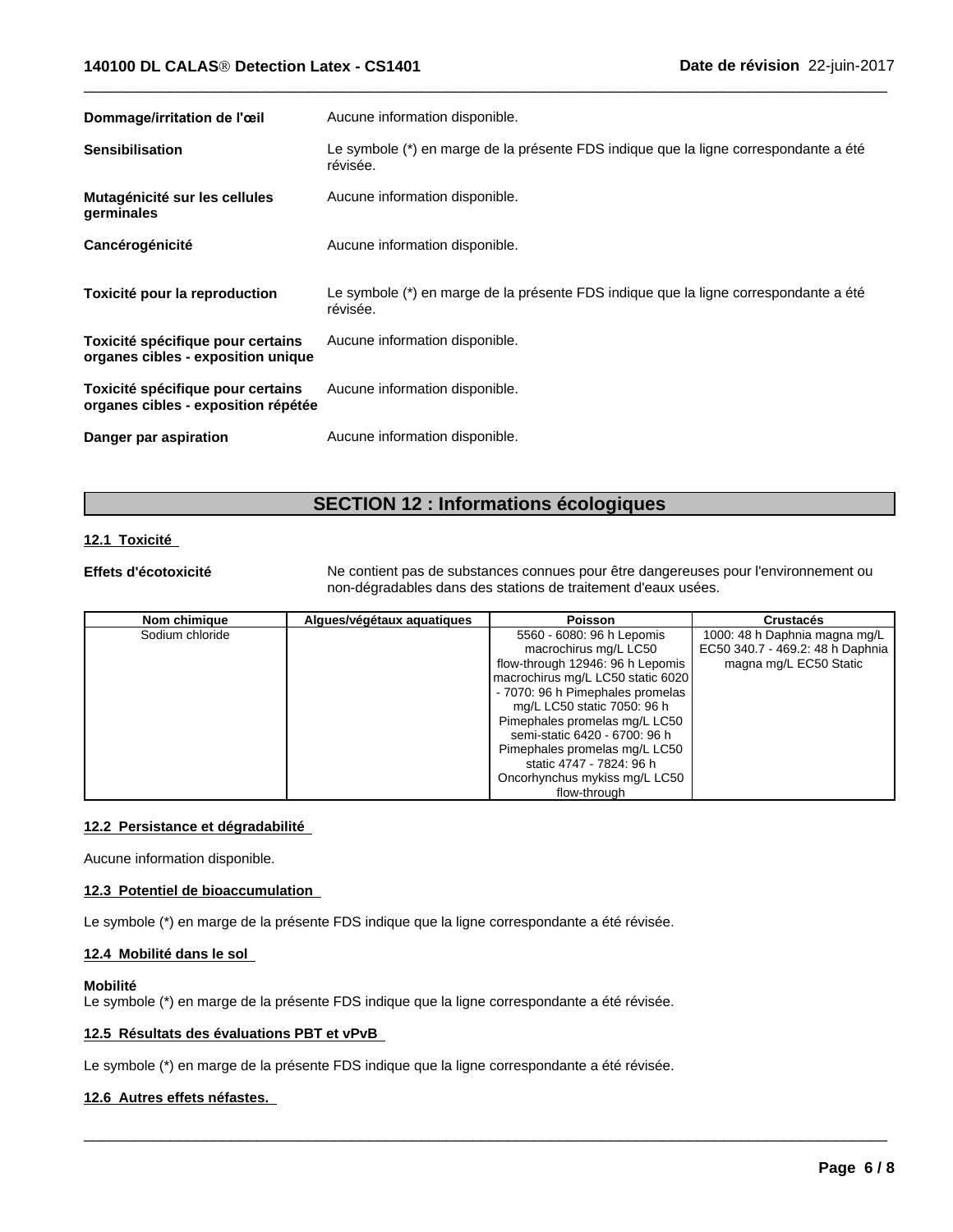# **SECTION 13: Considérations relatives à l'élimination**

#### **13.1 Méthodes de traitement des déchets**

**Déchets de résidus / produits non utilisés** Dispose of in accordance with all federal, state, and local regulations.

**Emballages contaminés** Emporter les récipients vides jusqu'à un site homologué de manipulation des déchets pour recyclage ou élimination.

 $\overline{\phantom{a}}$  ,  $\overline{\phantom{a}}$  ,  $\overline{\phantom{a}}$  ,  $\overline{\phantom{a}}$  ,  $\overline{\phantom{a}}$  ,  $\overline{\phantom{a}}$  ,  $\overline{\phantom{a}}$  ,  $\overline{\phantom{a}}$  ,  $\overline{\phantom{a}}$  ,  $\overline{\phantom{a}}$  ,  $\overline{\phantom{a}}$  ,  $\overline{\phantom{a}}$  ,  $\overline{\phantom{a}}$  ,  $\overline{\phantom{a}}$  ,  $\overline{\phantom{a}}$  ,  $\overline{\phantom{a}}$ 

# **SECTION 14 : Informations relatives au transport**

| <b>ATAI</b> | Non réglementé |
|-------------|----------------|
| 14.1.       |                |
| 14.2.       |                |
| 14.3.       |                |
| 14.4.       |                |
| 14.5.       |                |
| 14.6.       |                |

# **SECTION 15 : Informations réglementaires**

#### **15.1 Réglementations/législation particulières à la substance ou au mélange en matière de sécurité, de santé et d'environnement**

| chimique<br><b>Nom</b>  | ,,,<br>rance<br>Numero<br>- 50              |
|-------------------------|---------------------------------------------|
| chloride<br>sodium<br>. | $\overline{\phantom{a}}$<br>nr<br>7 C<br>טר |

**Inventaires internationaux**

| <b>TSCA</b>             | Est conforme |
|-------------------------|--------------|
| <b>EINECS/ELINCS</b>    |              |
| <b>DSL/NDSL</b>         |              |
| <b>PICCS</b>            |              |
| <b>ENCS</b>             |              |
| <b>IECSC</b>            |              |
| <b>AICS (Australie)</b> |              |
| <b>KECL</b>             | -            |
|                         |              |

**Légende**

**TSCA** - Loi des États-Unis sur le contrôle des substances toxiques, section 8(b), inventaire

**EINECS/ELINCS** – Inventaire européen des substances chimiques commerciales existantes/Liste européenne des substances chimiques notifiées

 **DSL/NDSL** - Liste canadienne des substances domestiques/Liste canadienne des substances non domestiques

 **PICCS** - Inventaire philippin des substances et produits chimiques

 **ENCS** - Liste japonaise des substances chimiques existantes et nouvelles

 **IECSC** - Inventaire chinois des substances chimiques existantes

 **AICS** - Inventaire australien des substances chimiques (Australian Inventory of Chemical Substances)

 **KECL** - Liste coréenne des substances chimiques existantes et évaluées

# **15.2 Rapport sur la sécurité chimique**

Le symbole (\*) en marge de la présente FDS indique que la ligne correspondante a été révisée

# **SECTION 16 : Autres informations**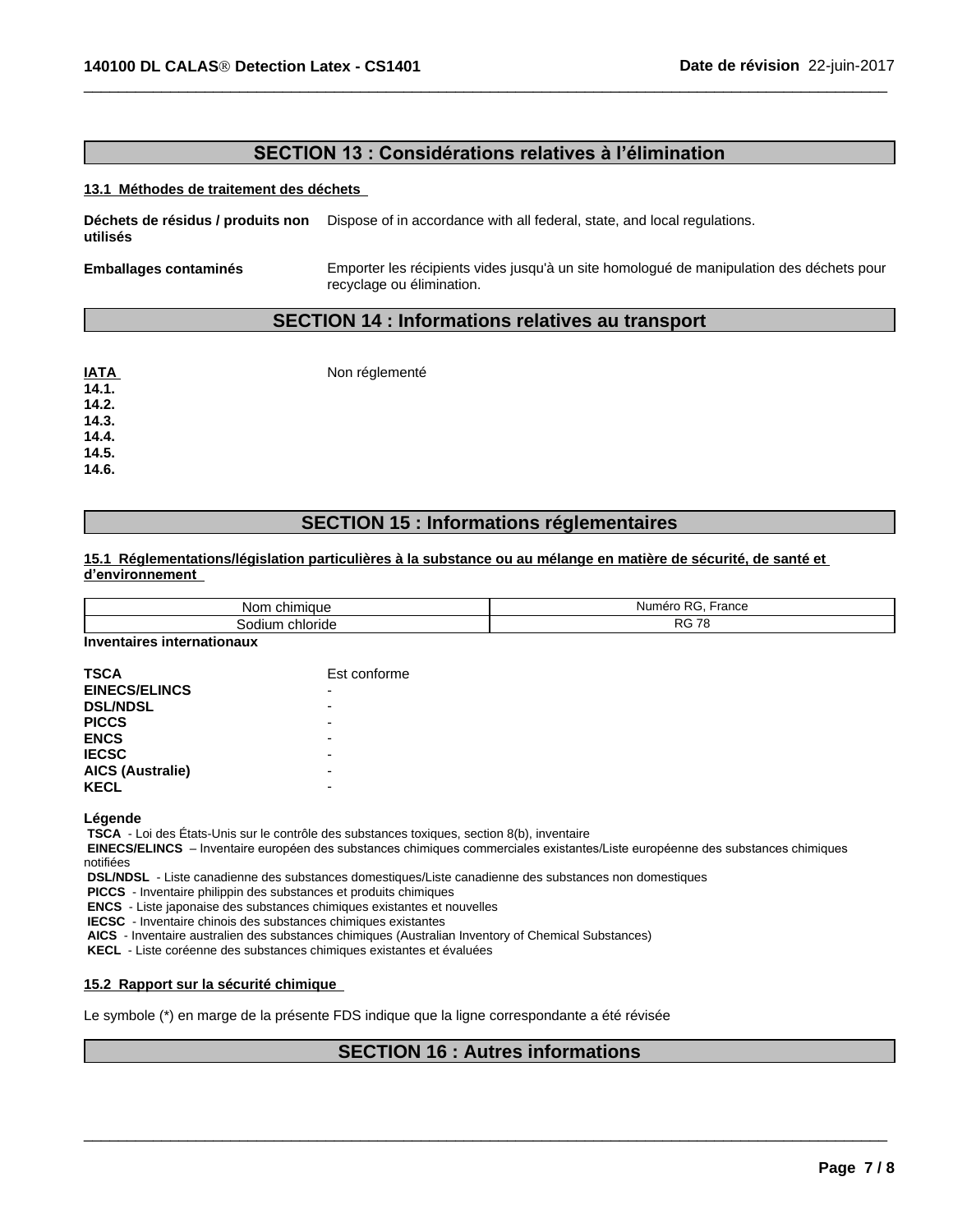# **140100 DL CALASÒ Detection Latex - CS1401 Date de révision** 22-juin-2017

| Date d'émission          | 22-juin-2017 |  |
|--------------------------|--------------|--|
| Date de révision         | 22-juin-2017 |  |
| Remarque sur la révision | Sans objet.  |  |

**La présente fiche de données de sécurité est conforme aux exigences du règlement (CE) N° 1907/2006**

### **Avis de non-responsabilité**

Les informations mentionnées dans ce document sont fournies de bonne foi. Elles ne prétendent toutefois pas être complètes et seront seulement employées comme guide. Meridian Bioscience, Inc. ne pourra être tenu responsable des dommages de quelque nature que ce soit résultant de l'utilisation ou du contact avec le produit décrit ci-dessus.

**Commentaires** Sodium o-(ethylmercurithio)benzoate is Thimerosal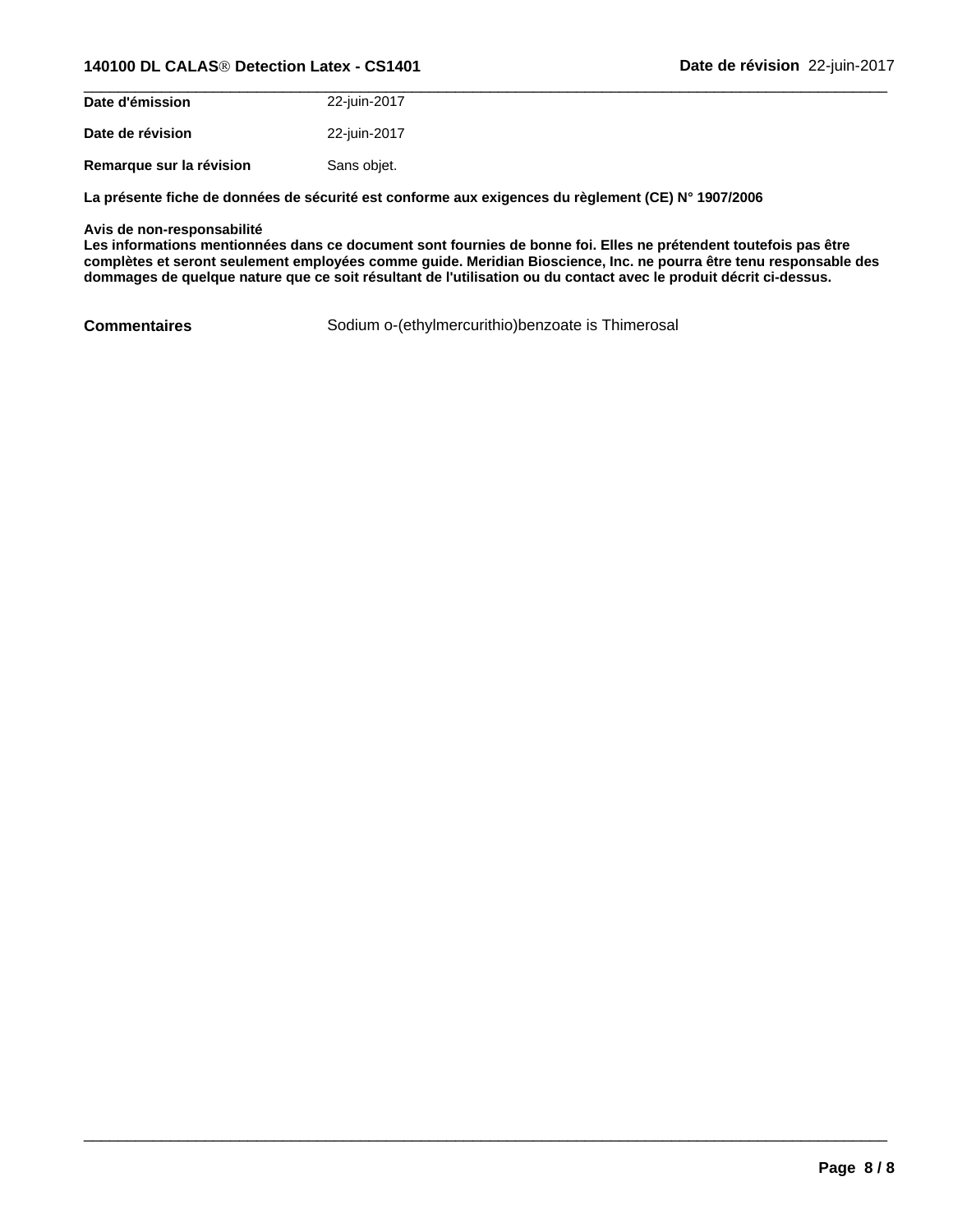

# **FICHA DE DATOS DE SEGURIDAD**

**Fecha de publicación** 22-jun-2017 **Fecha de revisión** 22-jun-2017 **Número de Revisión** 2

# **SECCIÓN 1: Identificación de la sustancia o la mezcla y de la sociedad o la empresa**

#### **1.1 Identificador del producto**

**Código de producto** 140100 DL

**Nombre del producto** CALAS<sup>®</sup> Detection Latex - CS1401

**1.2 Usos pertinentes identificados de la sustancia o de la mezcla y usos desaconsejados**

**Uso recomendado Diagnóstico in vitro** 

# **1.3 Datos del proveedor de la ficha de datos de seguridad**

#### **Fabricante**

Meridian Bioscience, Inc. 3471 River Hills Drive Cincinnati, Ohio 45244 (800) 343-3858

Authorized Representatives: Meridian Bioscience Europe Via del' Industria 7 20020 Villa Cortese Milano, Italy

Bioline (Aust) Pty Ltd Suite 111, National Innovation Centre Building Australian Technology Park, Eveleigh, NSW 2015 +61 2 9209 4180

Para más información, póngase en contacto con:

| Dirección de correo electrónico<br>1.4 Teléfono de emergencia | www.meridianbioscience.com                                                          |
|---------------------------------------------------------------|-------------------------------------------------------------------------------------|
| Teléfono de urgencias                                         | Teléfono de urgencias CHEMTREC (International) 1-703-527-3887 / 1-800-424-9300 para |

EE.UU.

# **SECCIÓN 2: Identificación de los peligros**

# **2.1 Clasificación de la sustancia o de la mezcla**

**Reglamento (CE) Nº 1272/2008**

**2.2 Elementos de la etiqueta**

**2.3 Otra información**

# **SECCIÓN 3: Composición/información sobre los componentes**

 $\overline{\phantom{a}}$  ,  $\overline{\phantom{a}}$  ,  $\overline{\phantom{a}}$  ,  $\overline{\phantom{a}}$  ,  $\overline{\phantom{a}}$  ,  $\overline{\phantom{a}}$  ,  $\overline{\phantom{a}}$  ,  $\overline{\phantom{a}}$  ,  $\overline{\phantom{a}}$  ,  $\overline{\phantom{a}}$  ,  $\overline{\phantom{a}}$  ,  $\overline{\phantom{a}}$  ,  $\overline{\phantom{a}}$  ,  $\overline{\phantom{a}}$  ,  $\overline{\phantom{a}}$  ,  $\overline{\phantom{a}}$ 

**3.1 Sustancias**

# **3.2 Mezclas**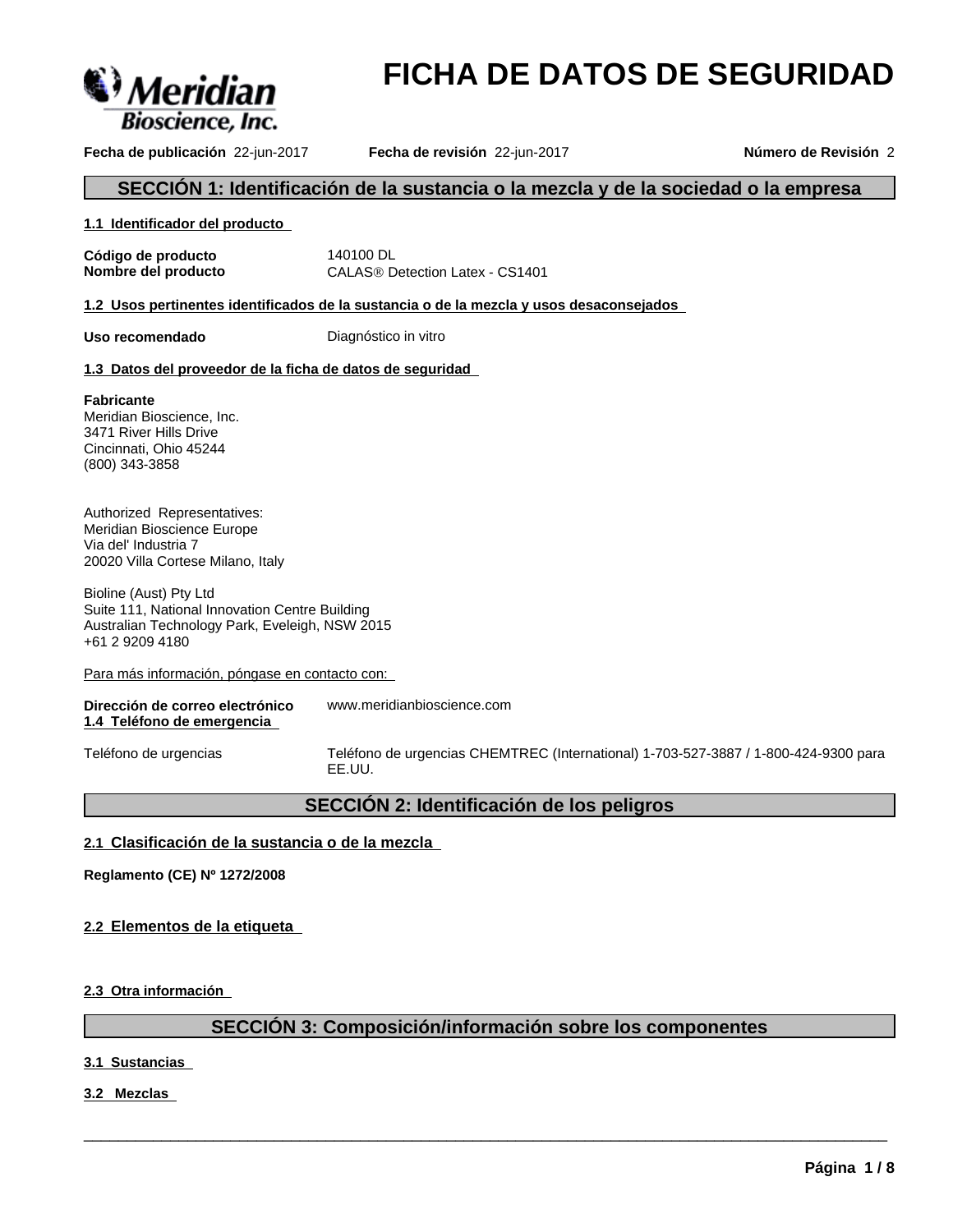| Nombre químico                         | No. CE  | <b>CAS No.</b> | Weight-% | <b>Clasificación</b><br>conforme al<br><b>Reglamento (CE)</b><br>Nº 1272/2008<br><b>ICLP1</b>                                                            | Número de<br>registro REACH |
|----------------------------------------|---------|----------------|----------|----------------------------------------------------------------------------------------------------------------------------------------------------------|-----------------------------|
| Sodium chloride                        | Present | 7647-14-5      | 0.45     | No hay datos<br>disponibles                                                                                                                              | sin datos disponibles       |
| Sodium<br>o-(ethylmercurithio)benzoate | Present | 54-64-8        | < 0.01   | Acute Tox. 2 (H300)<br>Acute Tox. 1 (H310)<br>Acute Tox. 2 (H330)<br>STOT RE 2 (H373)<br><b>Aquatic Acute 1</b><br>(H400)<br>Aquatic Chronic 1<br>(H410) | sin datos disponibles       |

 $\overline{\phantom{a}}$  ,  $\overline{\phantom{a}}$  ,  $\overline{\phantom{a}}$  ,  $\overline{\phantom{a}}$  ,  $\overline{\phantom{a}}$  ,  $\overline{\phantom{a}}$  ,  $\overline{\phantom{a}}$  ,  $\overline{\phantom{a}}$  ,  $\overline{\phantom{a}}$  ,  $\overline{\phantom{a}}$  ,  $\overline{\phantom{a}}$  ,  $\overline{\phantom{a}}$  ,  $\overline{\phantom{a}}$  ,  $\overline{\phantom{a}}$  ,  $\overline{\phantom{a}}$  ,  $\overline{\phantom{a}}$ 

# **Para el texto integro de las Declaraciones-H mencionadas en esta sección, véase la Sección 16**

# **SECCIÓN 4: Primeros auxilios**

# **4.1 Descripción de los primeros auxilios**

| Contacto con los ojos | Enjuagar inmediatamente con abundante agua, también bajo los párpados, durante al<br>menos 15 minutos. Si la irritación persiste, llame a un médico. |
|-----------------------|------------------------------------------------------------------------------------------------------------------------------------------------------|
| Contacto con la piel  | Lavar inmediatamente con jabón y abundante agua.                                                                                                     |
| Ingestión             | Nunca dar nada por boca a una persona inconsciente. Consultar a un médico si fuera<br>necesario.                                                     |
| Inhalación            | Sacar al aire libre. Si persisten los síntomas, llamar a un médico.                                                                                  |

# **4.2 Principales síntomas y efectos, agudos y retardados**

# **4.3 Indicación de toda atención médica y de los tratamientos especiales que deban dispensarse inmediatamente**

**Notas para el médico** Tratar los síntomas.

# **SECCIÓN 5: Medidas de lucha contra incendios**

# **5.1 Medios de extinción**

# **Medios de extinción apropiados**

Dry chemical, CO 2, alcohol-resistant foam or water spray.

**Medios de extinción que no deben utilizarse por razones de seguridad** La presencia del símbolo (\*) en el margen de esta FDS indica que esa línea ha sido modificada.

# **5.2 Peligros específicos derivados de la sustancia o la mezcla**

Ninguno/a.

# **5.3 Recomendaciones para el personal de lucha contra incendios**

Como en cualquier incendio, utilizar aparatos de respiración autónoma e indumentaria de protección completa.

# **SECCIÓN 6: Medidas en caso de vertido accidental**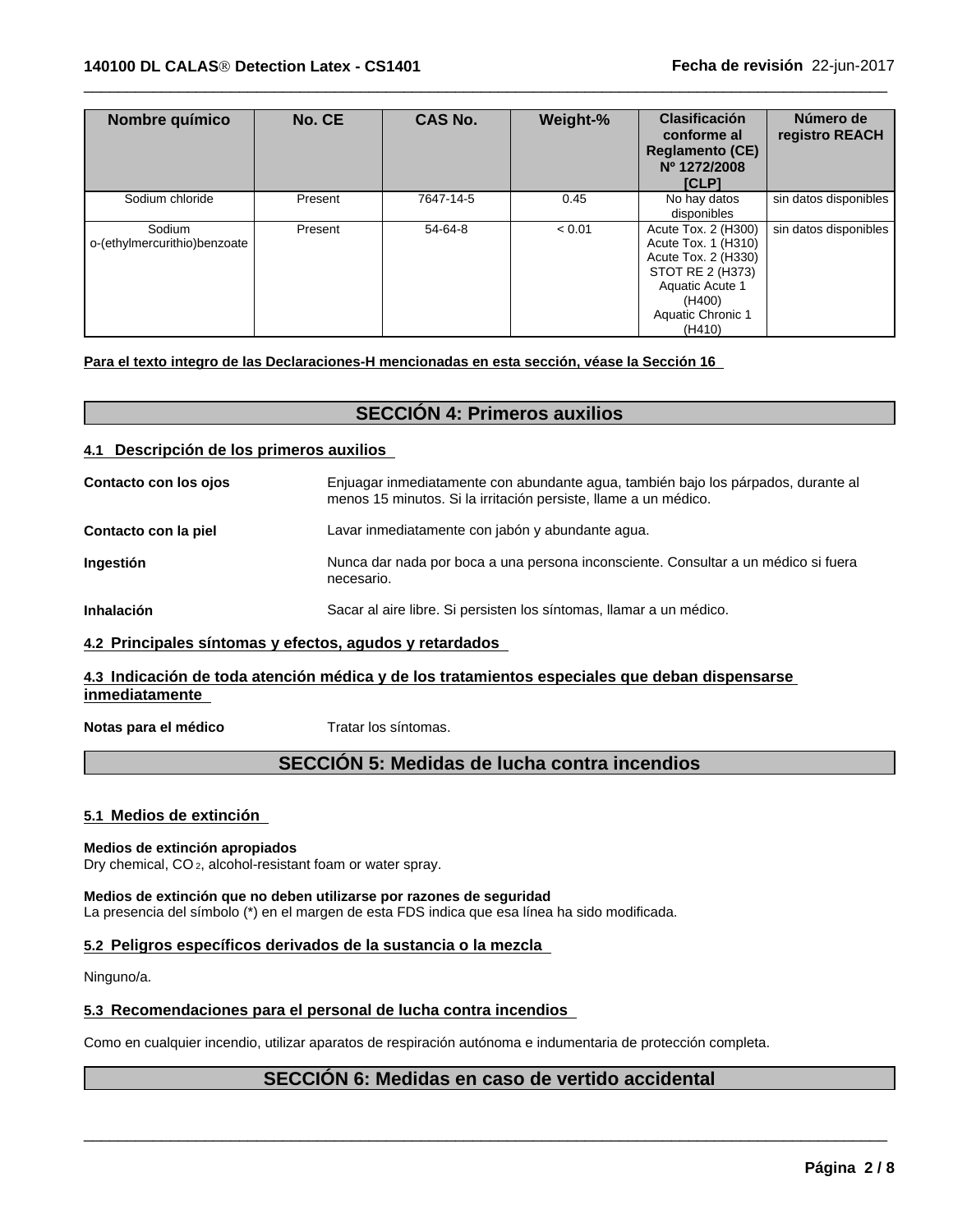# **6.1 Precauciones personales, equipo de protección y procedimientos de emergencia**

Asegurar una ventilación adecuada.

Para obtener más información ecológica, ver el apartado 12.

#### **6.2 Precauciones relativas al medio ambiente**

Prevenir más fugas o vertidos si se puede hacer de forma segura.

# **6.3 Métodos y material de contención y de limpieza**

#### **Métodos de limpieza**

Absorber el vertido con un material inerte (p. ej. arena seca o tierra), y colocarlo en un contenedor para desechos químicos.

# **6.4 Referencia a otras secciones**

# **SECCIÓN 7: Manipulación y almacenamiento**

 $\overline{\phantom{a}}$  ,  $\overline{\phantom{a}}$  ,  $\overline{\phantom{a}}$  ,  $\overline{\phantom{a}}$  ,  $\overline{\phantom{a}}$  ,  $\overline{\phantom{a}}$  ,  $\overline{\phantom{a}}$  ,  $\overline{\phantom{a}}$  ,  $\overline{\phantom{a}}$  ,  $\overline{\phantom{a}}$  ,  $\overline{\phantom{a}}$  ,  $\overline{\phantom{a}}$  ,  $\overline{\phantom{a}}$  ,  $\overline{\phantom{a}}$  ,  $\overline{\phantom{a}}$  ,  $\overline{\phantom{a}}$ 

#### **7.1 Precauciones para una manipulación segura**

#### **Recomendaciones para una manipulación sin peligro**

Asegurar una ventilación adecuada.

#### **7.2 Condiciones de almacenamiento seguro, incluidas posibles incompatibilidades**

# **Medidas técnicas/Condiciones de almacenamiento**

Mantener los contenedores perfectamente cerrados en un lugar fresco, seco y bien ventilado.

#### **7.3 Usos específicos finales**

#### **Otras pautas**

No hay información disponible.

# **SECCIÓN 8: Controles de exposición/protección individual**

# **8.1 Parámetros de control**

**Límites de exposición** Este producto, tal y como se ha suministrado, no contiene ningún material peligroso con límites de exposición laboral establecidos por las organismos reguladores específicos de la región

 $\overline{\phantom{a}}$  ,  $\overline{\phantom{a}}$  ,  $\overline{\phantom{a}}$  ,  $\overline{\phantom{a}}$  ,  $\overline{\phantom{a}}$  ,  $\overline{\phantom{a}}$  ,  $\overline{\phantom{a}}$  ,  $\overline{\phantom{a}}$  ,  $\overline{\phantom{a}}$  ,  $\overline{\phantom{a}}$  ,  $\overline{\phantom{a}}$  ,  $\overline{\phantom{a}}$  ,  $\overline{\phantom{a}}$  ,  $\overline{\phantom{a}}$  ,  $\overline{\phantom{a}}$  ,  $\overline{\phantom{a}}$ 

| Nombre químico                 | Unión Europea                 | <b>Reino Unido</b>            | Francia                    | España                        | <b>Alemania</b>               |
|--------------------------------|-------------------------------|-------------------------------|----------------------------|-------------------------------|-------------------------------|
| Sodium                         |                               |                               |                            |                               | <b>Skin</b>                   |
| o-(ethylmercurithio)benzoate   |                               |                               |                            |                               |                               |
| 54-64-8                        |                               |                               |                            |                               |                               |
| <b>Component</b>               | <b>Italia</b>                 | Portugal                      | Países Bajos               | <b>Finlandia</b>              | Dinamarca                     |
| Sodium                         |                               |                               |                            |                               | TWA: $0.05$ mg/m <sup>3</sup> |
| o-(ethylmercurithio)benzoate   |                               |                               |                            |                               | <b>Skin</b>                   |
| $54-64-8$ ( $< 0.01$ )         |                               |                               |                            |                               |                               |
| Nombre químico                 | <b>Austria</b>                | <b>Suiza</b>                  | <b>Polonia</b>             | Noruega                       | Irlanda                       |
| Sodium                         | <b>Skin</b>                   | <b>Skin</b>                   | TWA: $0.01 \text{ mg/m}^3$ | TWA: $0.02$ mg/m <sup>3</sup> |                               |
| lo-(ethylmercurithio)benzoatel | STEL 0.1 $mg/m3$              | TWA: $0.01$ mg/m <sup>3</sup> |                            | STEL: 0.06 mg/m <sup>3</sup>  |                               |
| 54-64-8                        | TWA: $0.01$ mg/m <sup>3</sup> |                               |                            |                               |                               |

**Nivel sin efecto derivado (DNEL)** No hay información disponible

**Concentración prevista sin efecto (PNEC)** No hay información disponible

**8.2 Controles de la exposición**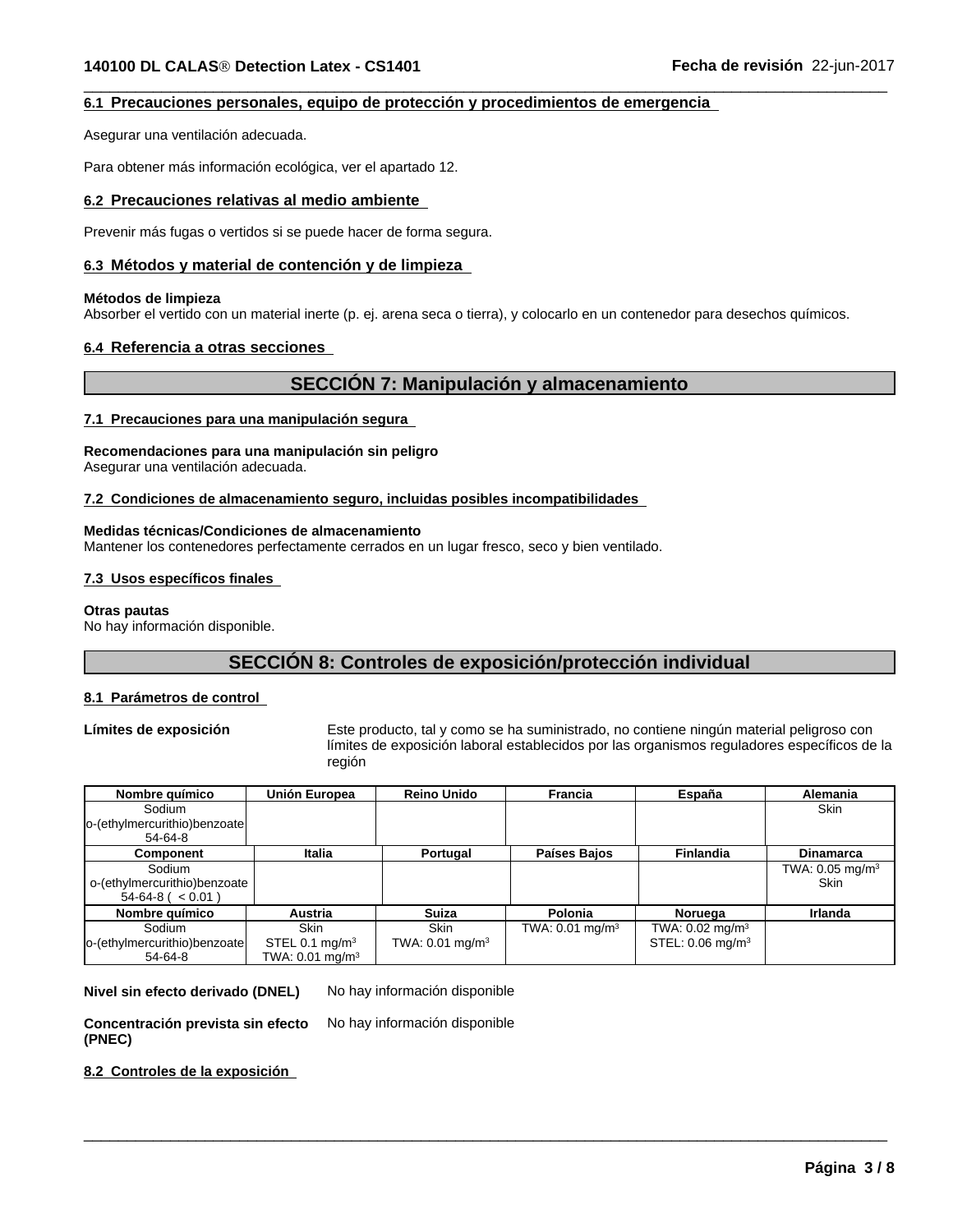| Medidas técnicas<br>Asegurar una ventilación adecuada, especialmente en áreas confinadas. |  |
|-------------------------------------------------------------------------------------------|--|

| Equipos de protección personal                         |                                                                                                   |
|--------------------------------------------------------|---------------------------------------------------------------------------------------------------|
| Protección de los ojos                                 | Gafas de seguridad ajustadas al contorno del rostro.                                              |
| Protección de las manos                                | Guantes protectores.                                                                              |
| Protección de la piel y el cuerpo Ropa de manga larga. |                                                                                                   |
| Protección respiratoria                                | No se requiere equipo de protección especial.                                                     |
| Medidas de higiene                                     | Manipular respetando las buenas prácticas de higiene industrial y seguridad.                      |
| Controles de exposición<br>medioambiental              | La presencia del símbolo (*) en el margen de esta FDS indica que esa línea ha sido<br>modificada. |

# **SECCIÓN 9: Propiedades físicas y químicas**

| 9.1 Información sobre propiedades físicas y químicas básicas |                                                                                    |                               |                                                   |
|--------------------------------------------------------------|------------------------------------------------------------------------------------|-------------------------------|---------------------------------------------------|
| Estado físico                                                | Líquido                                                                            |                               |                                                   |
| <b>Aspecto</b>                                               | No hay información disponible                                                      | Olor                          | Ninguno/a                                         |
| <b>Color</b>                                                 | blanco                                                                             | <b>Umbral olfativo</b>        | No hay información                                |
|                                                              |                                                                                    |                               | disponible                                        |
| Propiedad                                                    | Valores                                                                            | Comentarios . Método          |                                                   |
| рH                                                           |                                                                                    |                               | La presencia del símbolo (*) en el margen de esta |
|                                                              |                                                                                    |                               | FDS indica que esa línea ha sido modificada       |
| Punto de fusión / punto de                                   |                                                                                    | No hay información disponible |                                                   |
| congelación                                                  |                                                                                    |                               |                                                   |
| Punto /intervalo de ebullición                               |                                                                                    |                               | La presencia del símbolo (*) en el margen de esta |
|                                                              |                                                                                    |                               | FDS indica que esa línea ha sido modificada       |
| Punto de Inflamación                                         |                                                                                    | No hay información disponible |                                                   |
| Tasa de evaporación                                          |                                                                                    |                               | La presencia del símbolo (*) en el margen de esta |
|                                                              |                                                                                    |                               | FDS indica que esa línea ha sido modificada       |
| Inflamabilidad (sólido, gas)                                 |                                                                                    | No hay información disponible |                                                   |
| Límite de inflamabilidad con el aire                         |                                                                                    | No hay información disponible |                                                   |
| Límite superior de inflamabilidad:                           |                                                                                    |                               |                                                   |
| Límite inferior de inflamabilidad                            |                                                                                    |                               |                                                   |
| Presión de vapor                                             |                                                                                    |                               | La presencia del símbolo (*) en el margen de esta |
|                                                              |                                                                                    |                               | FDS indica que esa línea ha sido modificada       |
| Densidad de vapor                                            |                                                                                    |                               | La presencia del símbolo (*) en el margen de esta |
|                                                              |                                                                                    |                               | FDS indica que esa línea ha sido modificada       |
| Densidad relativa                                            |                                                                                    | No hay información disponible |                                                   |
| Solubilidad en el aqua                                       |                                                                                    |                               | La presencia del símbolo (*) en el margen de esta |
|                                                              |                                                                                    |                               | FDS indica que esa línea ha sido modificada       |
| Solubilidad(es)                                              |                                                                                    |                               | La presencia del símbolo (*) en el margen de esta |
|                                                              |                                                                                    |                               | FDS indica que esa línea ha sido modificada       |
| Coeficiente de partición                                     |                                                                                    |                               | La presencia del símbolo (*) en el margen de esta |
|                                                              |                                                                                    |                               | FDS indica que esa línea ha sido modificada       |
| Temperatura de autoignición                                  |                                                                                    | No hay información disponible |                                                   |
| Temperatura de descomposición                                |                                                                                    |                               | La presencia del símbolo (*) en el margen de esta |
|                                                              |                                                                                    |                               | FDS indica que esa línea ha sido modificada       |
| Viscosidad cinemática                                        |                                                                                    |                               | La presencia del símbolo (*) en el margen de esta |
|                                                              |                                                                                    |                               | FDS indica que esa línea ha sido modificada       |
| Viscosidad dinámica                                          |                                                                                    |                               |                                                   |
| Propiedades explosivas                                       | La presencia del símbolo (*) en el margen de esta FDS indica que esa línea ha sido |                               |                                                   |
|                                                              | modificada                                                                         |                               |                                                   |
| <b>Propiedades comburentes</b>                               | La presencia del símbolo (*) en el margen de esta FDS indica que esa línea ha sido |                               |                                                   |
|                                                              | modificada                                                                         |                               |                                                   |
|                                                              |                                                                                    |                               |                                                   |
| 9.2 Otra información                                         |                                                                                    |                               |                                                   |
| Punto de reblandecimiento                                    | No hay información disponible                                                      |                               |                                                   |
| Peso molecular                                               | No hay información disponible                                                      |                               |                                                   |
| Contenido (%) COV (compuestos                                | No hay información disponible                                                      |                               |                                                   |
| orgánicos volátiles)                                         |                                                                                    |                               |                                                   |
|                                                              |                                                                                    |                               |                                                   |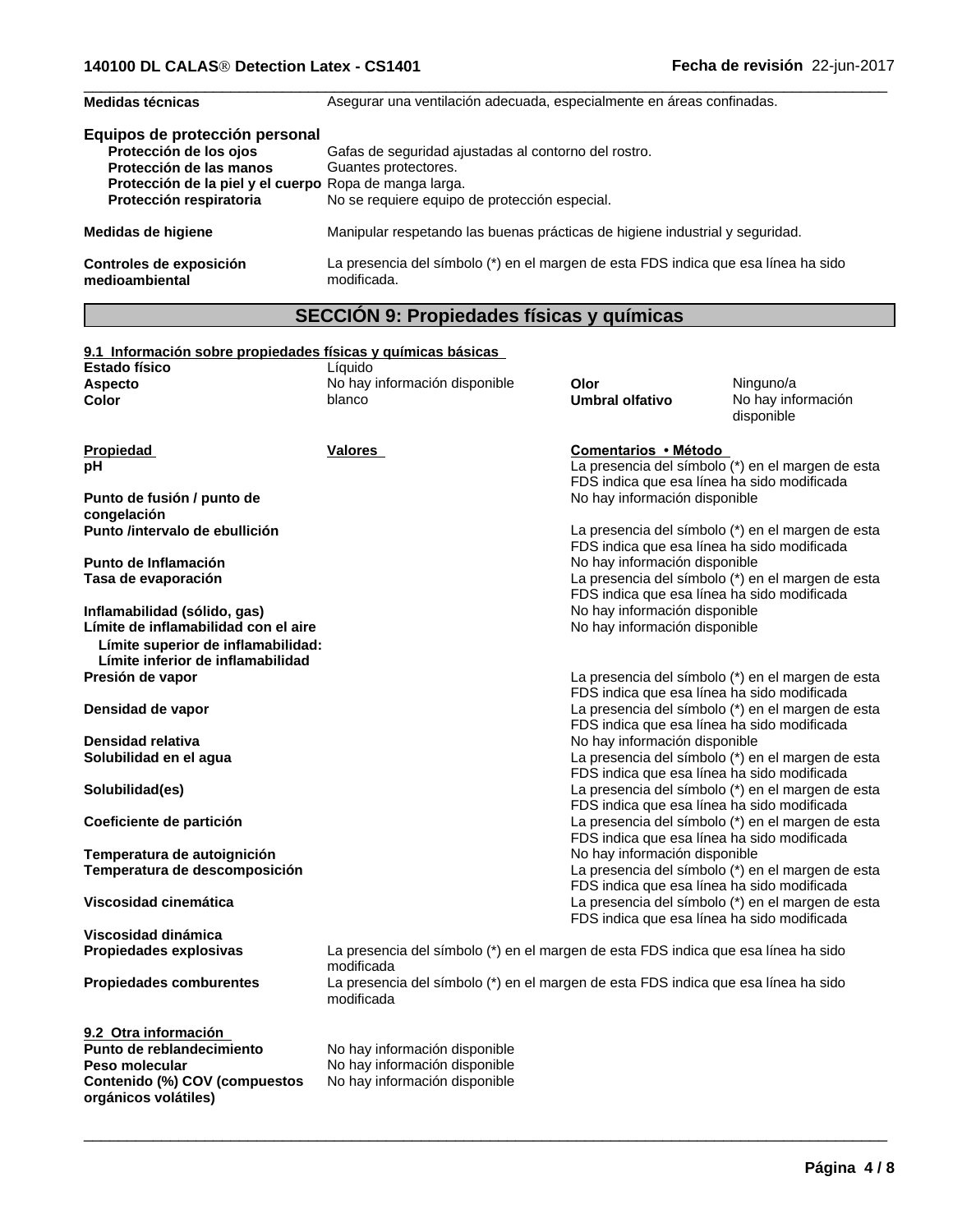$\overline{\phantom{a}}$  ,  $\overline{\phantom{a}}$  ,  $\overline{\phantom{a}}$  ,  $\overline{\phantom{a}}$  ,  $\overline{\phantom{a}}$  ,  $\overline{\phantom{a}}$  ,  $\overline{\phantom{a}}$  ,  $\overline{\phantom{a}}$  ,  $\overline{\phantom{a}}$  ,  $\overline{\phantom{a}}$  ,  $\overline{\phantom{a}}$  ,  $\overline{\phantom{a}}$  ,  $\overline{\phantom{a}}$  ,  $\overline{\phantom{a}}$  ,  $\overline{\phantom{a}}$  ,  $\overline{\phantom{a}}$ **Densidad de líquido**<br> **Densidad aparente**<br>
No hay información disponible<br>
No hay información disponible **No hay información disponible** 

# **SECCIÓN 10: Estabilidad y reactividad**

# **10.1 Reactividad**

#### **10.2 Estabilidad química**

Estable en condiciones normales.

# **10.3 Posibilidad de reacciones peligrosas**

# **10.4 Condiciones que deben evitarse**

Límites de temperatura y exposición a la luz solar directa.

#### **10.5 Materiales incompatibles**

Ningún material a mencionar especialmente.

# **10.6 Productos de descomposición peligrosos**

Ninguna en condiciones normales de uso.

# **SECCIÓN 11: Información toxicológica**

# **11.1 Información sobre los efectos toxicológicos**

**Toxicidad aguda**

| Información del producto | El producto no presenta riesgo de toxicidad aguda según la información conocida o<br>suministrada. |
|--------------------------|----------------------------------------------------------------------------------------------------|
| <b>Inhalación</b>        | No existe ningún dato disponible para ese producto.                                                |
| Contacto con los ojos    | No existe ningún dato disponible para ese producto.                                                |
| Contacto con la piel     | No existe ningún dato disponible para ese producto.                                                |
| <b>Ingestión</b>         | No existe ningún dato disponible para ese producto.                                                |
| <b>Toxicidad aguda</b>   | 99.54 % de la mezcla consiste en uno o varios componentes de toxicidad desconocida.                |
|                          |                                                                                                    |

# **The following values are calculated based on chapter 3.1 of the GHS document**

| ATEmix (oral)                        | 99,999.00 mg/kg |  |
|--------------------------------------|-----------------|--|
| <b>ATEmix (dermal)</b>               | 99,999.00 mg/kg |  |
| <b>Inhalación</b>                    |                 |  |
| <b>ATEmix (inhalation-gas)</b>       | 99,999.00 mg/l  |  |
| <b>ATEmix (inhalation-dust/mist)</b> | 99,999.00 mg/l  |  |
| <b>ATEmix (inhalation-vapor)</b>     | 99,999.00 mg/l  |  |

| Nombre quimico               | DL50 oral        | <b>DL50</b> cutánea    | CL50 por inhalación  |
|------------------------------|------------------|------------------------|----------------------|
| Sodium chloride              | Rat<br>3 g/kg    | Rabbit<br>៱<br>10 a/ka | Rat<br>42 a/mª<br>44 |
| Sodium                       | Rat,<br>75 mg/kg |                        |                      |
| o-(ethylmercurithio)benzoate |                  |                        |                      |

 $\overline{\phantom{a}}$  ,  $\overline{\phantom{a}}$  ,  $\overline{\phantom{a}}$  ,  $\overline{\phantom{a}}$  ,  $\overline{\phantom{a}}$  ,  $\overline{\phantom{a}}$  ,  $\overline{\phantom{a}}$  ,  $\overline{\phantom{a}}$  ,  $\overline{\phantom{a}}$  ,  $\overline{\phantom{a}}$  ,  $\overline{\phantom{a}}$  ,  $\overline{\phantom{a}}$  ,  $\overline{\phantom{a}}$  ,  $\overline{\phantom{a}}$  ,  $\overline{\phantom{a}}$  ,  $\overline{\phantom{a}}$ 

**Corrosión o irritación cutáneas** No hay información disponible.

**Daño a los ojos/irritación** No hay información disponible.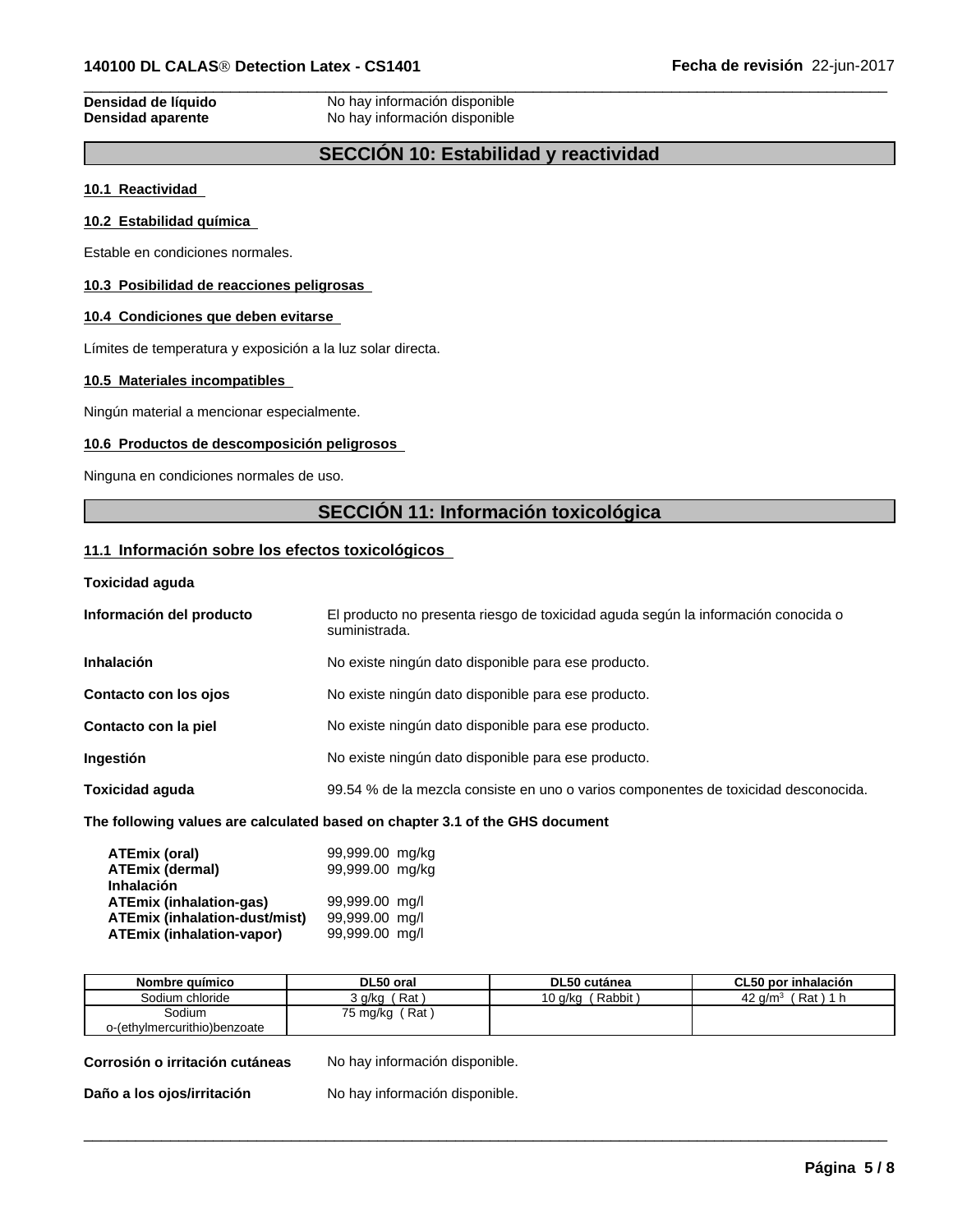| Sensibilización                                                             | La presencia del símbolo (*) en el margen de esta FDS indica que esa línea ha sido<br>modificada. |
|-----------------------------------------------------------------------------|---------------------------------------------------------------------------------------------------|
| Mutagenicidad en células<br>germinales                                      | No hay información disponible.                                                                    |
| Carcinogenicidad                                                            | No hay información disponible.                                                                    |
| Toxicidad para la reproducción                                              | La presencia del símbolo (*) en el margen de esta FDS indica que esa línea ha sido<br>modificada. |
| Toxicidad específica en<br>determinados órganos - exposición<br>única       | No hay información disponible.                                                                    |
| Toxicidad específica en<br>determinados órganos -<br>exposiciones repetidas | No hay información disponible.                                                                    |
| Peligro por aspiración                                                      | No hay información disponible.                                                                    |

# **SECCIÓN 12: Información ecológica**

# **12.1 Toxicidad**

**Efectos de ecotoxicidad** No contiene sustancias nocivas para el entorno o no degradables en las estaciones de tratamiento de aguas residuales.

 $\overline{\phantom{a}}$  ,  $\overline{\phantom{a}}$  ,  $\overline{\phantom{a}}$  ,  $\overline{\phantom{a}}$  ,  $\overline{\phantom{a}}$  ,  $\overline{\phantom{a}}$  ,  $\overline{\phantom{a}}$  ,  $\overline{\phantom{a}}$  ,  $\overline{\phantom{a}}$  ,  $\overline{\phantom{a}}$  ,  $\overline{\phantom{a}}$  ,  $\overline{\phantom{a}}$  ,  $\overline{\phantom{a}}$  ,  $\overline{\phantom{a}}$  ,  $\overline{\phantom{a}}$  ,  $\overline{\phantom{a}}$ 

 $\overline{\phantom{a}}$  ,  $\overline{\phantom{a}}$  ,  $\overline{\phantom{a}}$  ,  $\overline{\phantom{a}}$  ,  $\overline{\phantom{a}}$  ,  $\overline{\phantom{a}}$  ,  $\overline{\phantom{a}}$  ,  $\overline{\phantom{a}}$  ,  $\overline{\phantom{a}}$  ,  $\overline{\phantom{a}}$  ,  $\overline{\phantom{a}}$  ,  $\overline{\phantom{a}}$  ,  $\overline{\phantom{a}}$  ,  $\overline{\phantom{a}}$  ,  $\overline{\phantom{a}}$  ,  $\overline{\phantom{a}}$ 

| Nombre químico  | Algas/plantas acuáticas | <b>Peces</b>                      | <b>Crustáceos</b>                |
|-----------------|-------------------------|-----------------------------------|----------------------------------|
| Sodium chloride |                         | 5560 - 6080: 96 h Lepomis         | 1000: 48 h Daphnia magna mg/L    |
|                 |                         | macrochirus mg/L LC50             | EC50 340.7 - 469.2: 48 h Daphnia |
|                 |                         | flow-through 12946: 96 h Lepomis  | magna mg/L EC50 Static           |
|                 |                         | macrochirus mg/L LC50 static 6020 |                                  |
|                 |                         | - 7070: 96 h Pimephales promelas  |                                  |
|                 |                         | mg/L LC50 static 7050: 96 h       |                                  |
|                 |                         | Pimephales promelas mg/L LC50     |                                  |
|                 |                         | semi-static 6420 - 6700: 96 h     |                                  |
|                 |                         | Pimephales promelas mg/L LC50     |                                  |
|                 |                         | static 4747 - 7824: 96 h          |                                  |
|                 |                         | Oncorhynchus mykiss mg/L LC50     |                                  |
|                 |                         | flow-through                      |                                  |

# **12.2 Persistencia y degradabilidad**

No hay información disponible.

# **12.3 Potencial de bioacumulación**

La presencia del símbolo (\*) en el margen de esta FDS indica que esa línea ha sido modificada.

# **12.4 Movilidad en el suelo**

#### **Movilidad**

La presencia del símbolo (\*) en el margen de esta FDS indica que esa línea ha sido modificada.

# **12.5 Resultados de la valoración PBT y mPmB**

La presencia del símbolo (\*) en el margen de esta FDS indica que esa línea ha sido modificada.

# **12.6 Otros efectos adversos.**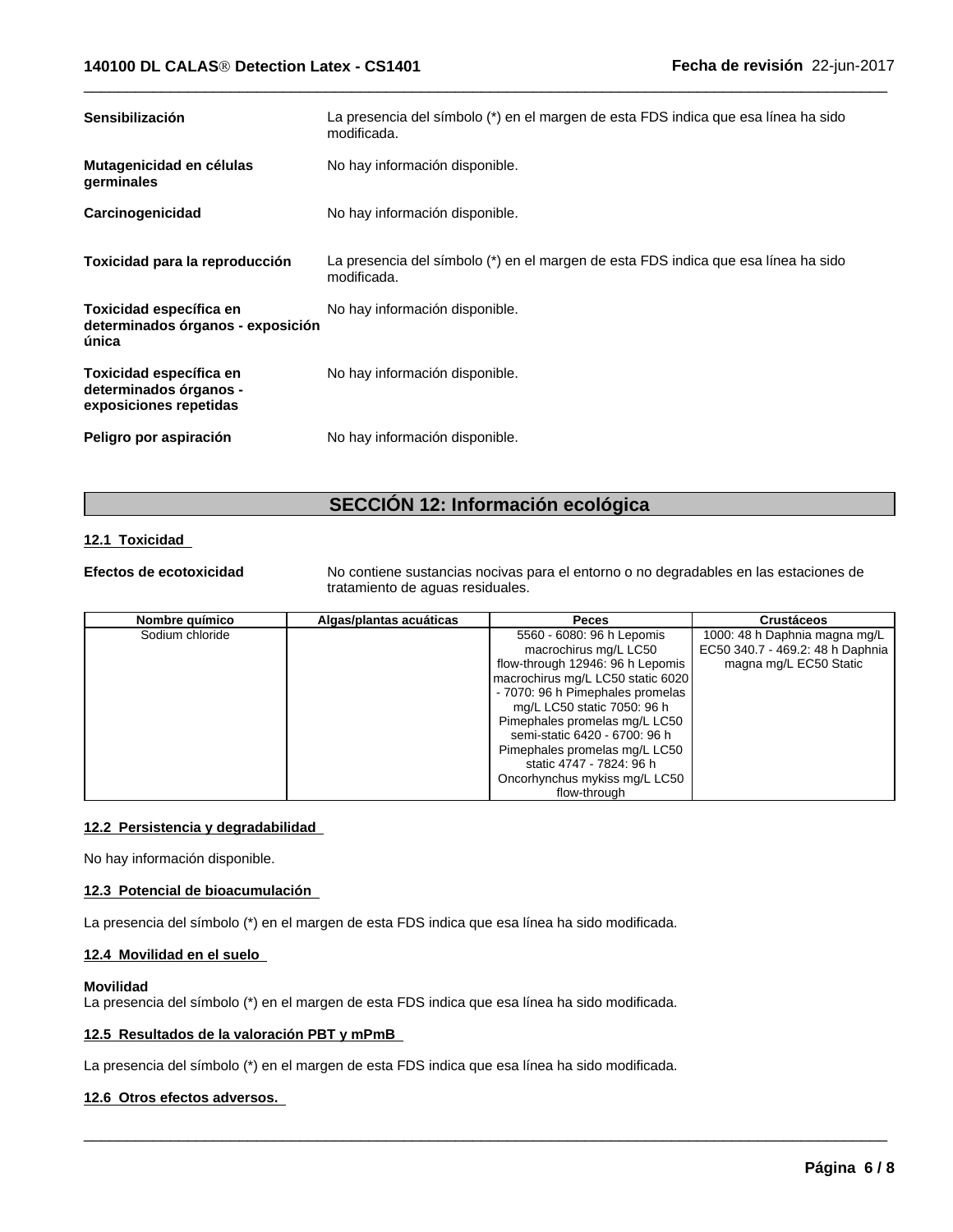# **SECCIÓN 13: Consideraciones relativas a la eliminación**

#### **13.1 Métodos para el tratamiento de residuos**

**Desechos de residuos / producto no** Dispose ofin accordance with all federal, state, and local regulations. **utilizado**

**Embalaje contaminado** Los contenedores vacíos deben llevarse a un centro autorizado de tratamiento de residuos para su reciclaje o eliminación.

 $\overline{\phantom{a}}$  ,  $\overline{\phantom{a}}$  ,  $\overline{\phantom{a}}$  ,  $\overline{\phantom{a}}$  ,  $\overline{\phantom{a}}$  ,  $\overline{\phantom{a}}$  ,  $\overline{\phantom{a}}$  ,  $\overline{\phantom{a}}$  ,  $\overline{\phantom{a}}$  ,  $\overline{\phantom{a}}$  ,  $\overline{\phantom{a}}$  ,  $\overline{\phantom{a}}$  ,  $\overline{\phantom{a}}$  ,  $\overline{\phantom{a}}$  ,  $\overline{\phantom{a}}$  ,  $\overline{\phantom{a}}$ 

# **SECCIÓN 14: Información relativa al transporte**

| <u>IATA</u> | No regulado |
|-------------|-------------|
| 14.1.       |             |
| 14.2.       |             |
| 14.3.       |             |
| 14.4.       |             |
| 14.5.       |             |
| 14.6.       |             |

# **SECCIÓN 15: Información reglamentaria**

# 15.1 Reglamentación y legislación en materia de seguridad, salud y medio ambiente específicas para la sustancia o la **mezcla**

| Nor<br>mıcc<br>. auır<br>יוטו | $\sqrt{2}$<br>(deneral<br>trances<br>Numerc<br>eaistro<br>de.<br>. |
|-------------------------------|--------------------------------------------------------------------|
| chloride<br>sodiun            | ہ د،<br>$\overline{\phantom{a}}$<br>טר<br>. .                      |

**Inventarios internacionales**

| <b>TSCA</b>          | Cumple |
|----------------------|--------|
| <b>EINECS/ELINCS</b> | ۰      |
| <b>DSL/NDSL</b>      | ۰      |
| <b>PICCS</b>         |        |
| <b>ENCS</b>          | -      |
| <b>IECSC</b>         | ۰      |
| <b>AICS</b>          | -      |
| <b>KECL</b>          | -      |

**Leyenda**

 **TSCA** - Ley de control de sustancias tóxicas (Toxic Substances Control Act) estadounidense, apartado 8(b), Inventario  **EINECS/ELINCS** - European Inventory of Existing Commercial Chemical Substances/EU List of Notified Chemical Substances  **DSL/NDSL** - Lista de sustancias domésticas/no domésticas de Canadá

 **PICCS** - Inventario de productos químicos y sustancias químicas de Filipinas

 **ENCS** - Sustancias químicas existentes y nuevas de Japón

 **IECSC** - Inventario de sustancias químicas existentes de China

 **AICS** - Inventario australiano de sustancias químicas (Australian Inventory of Chemical Substances)

 **KECL** - Sustancias químicas existentes y evaluadas de Corea

# **15.2 Informe de seguridad química**

La presencia del símbolo (\*) en el margen de esta FDS indica que esa línea ha sido modificada

# **SECCIÓN 16: Otra información**

 $\overline{\phantom{a}}$  ,  $\overline{\phantom{a}}$  ,  $\overline{\phantom{a}}$  ,  $\overline{\phantom{a}}$  ,  $\overline{\phantom{a}}$  ,  $\overline{\phantom{a}}$  ,  $\overline{\phantom{a}}$  ,  $\overline{\phantom{a}}$  ,  $\overline{\phantom{a}}$  ,  $\overline{\phantom{a}}$  ,  $\overline{\phantom{a}}$  ,  $\overline{\phantom{a}}$  ,  $\overline{\phantom{a}}$  ,  $\overline{\phantom{a}}$  ,  $\overline{\phantom{a}}$  ,  $\overline{\phantom{a}}$ 

**Fecha de publicación** 22-jun-2017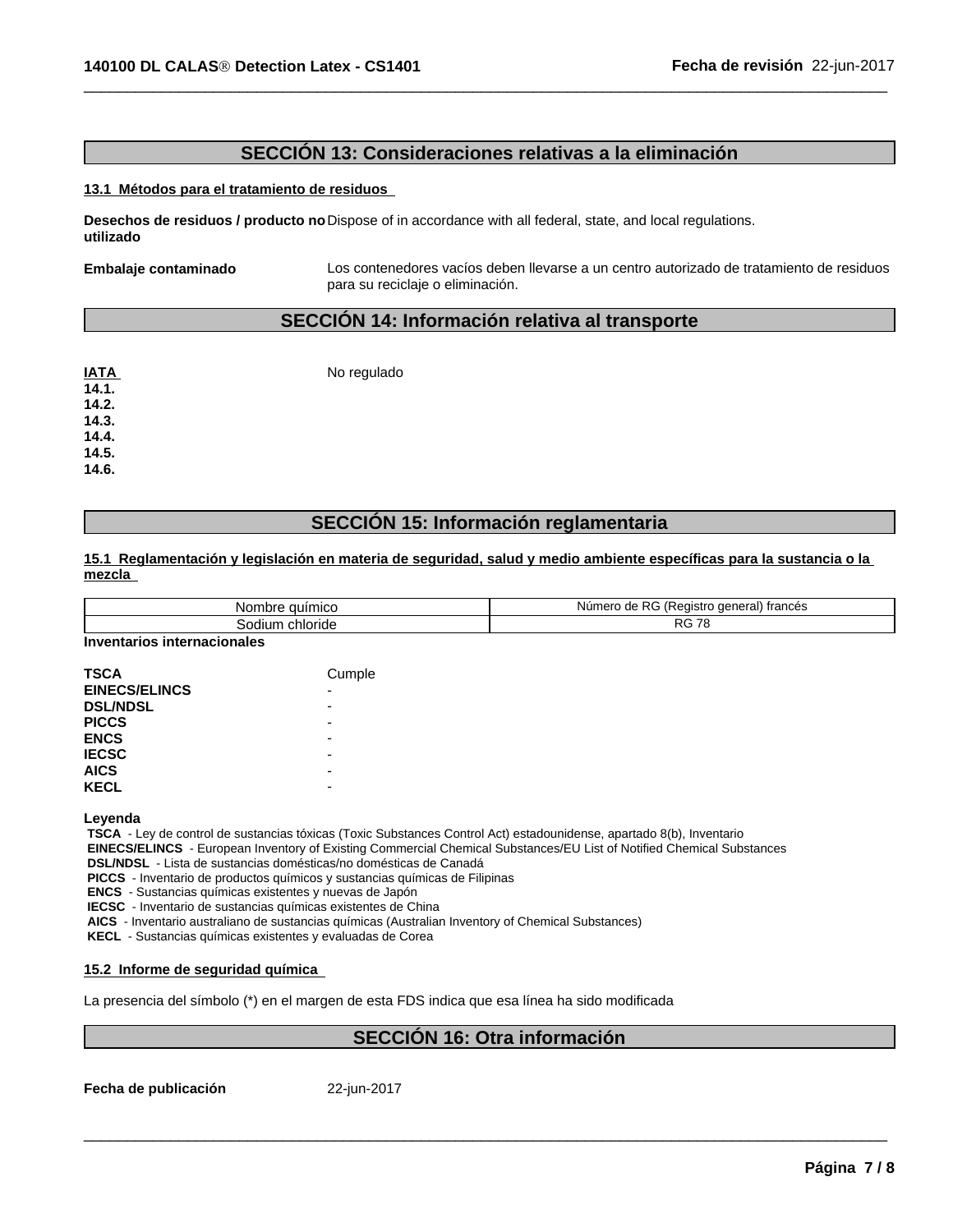**Fecha de revisión** 22-jun-2017

**Nota de revisión** No es aplicable.

**Esta ficha de datos de seguridad cumple los requisitos del Reglamento (CE) nº 1907/2006**

#### **Descargo de responsabilidad**

La información provista arriba se cree estar correcta, pero tampoco se pretende que abarque todo y debe solamente ser usada como guía. Meridian Bioscience, Inc. no se considerará responsable por ningún daño que resulte del manejo o del **contacto con este producto.**

**Comentarios** Sodium o-(ethylmercurithio)benzoate is Thimerosal

 $\overline{\phantom{a}}$  ,  $\overline{\phantom{a}}$  ,  $\overline{\phantom{a}}$  ,  $\overline{\phantom{a}}$  ,  $\overline{\phantom{a}}$  ,  $\overline{\phantom{a}}$  ,  $\overline{\phantom{a}}$  ,  $\overline{\phantom{a}}$  ,  $\overline{\phantom{a}}$  ,  $\overline{\phantom{a}}$  ,  $\overline{\phantom{a}}$  ,  $\overline{\phantom{a}}$  ,  $\overline{\phantom{a}}$  ,  $\overline{\phantom{a}}$  ,  $\overline{\phantom{a}}$  ,  $\overline{\phantom{a}}$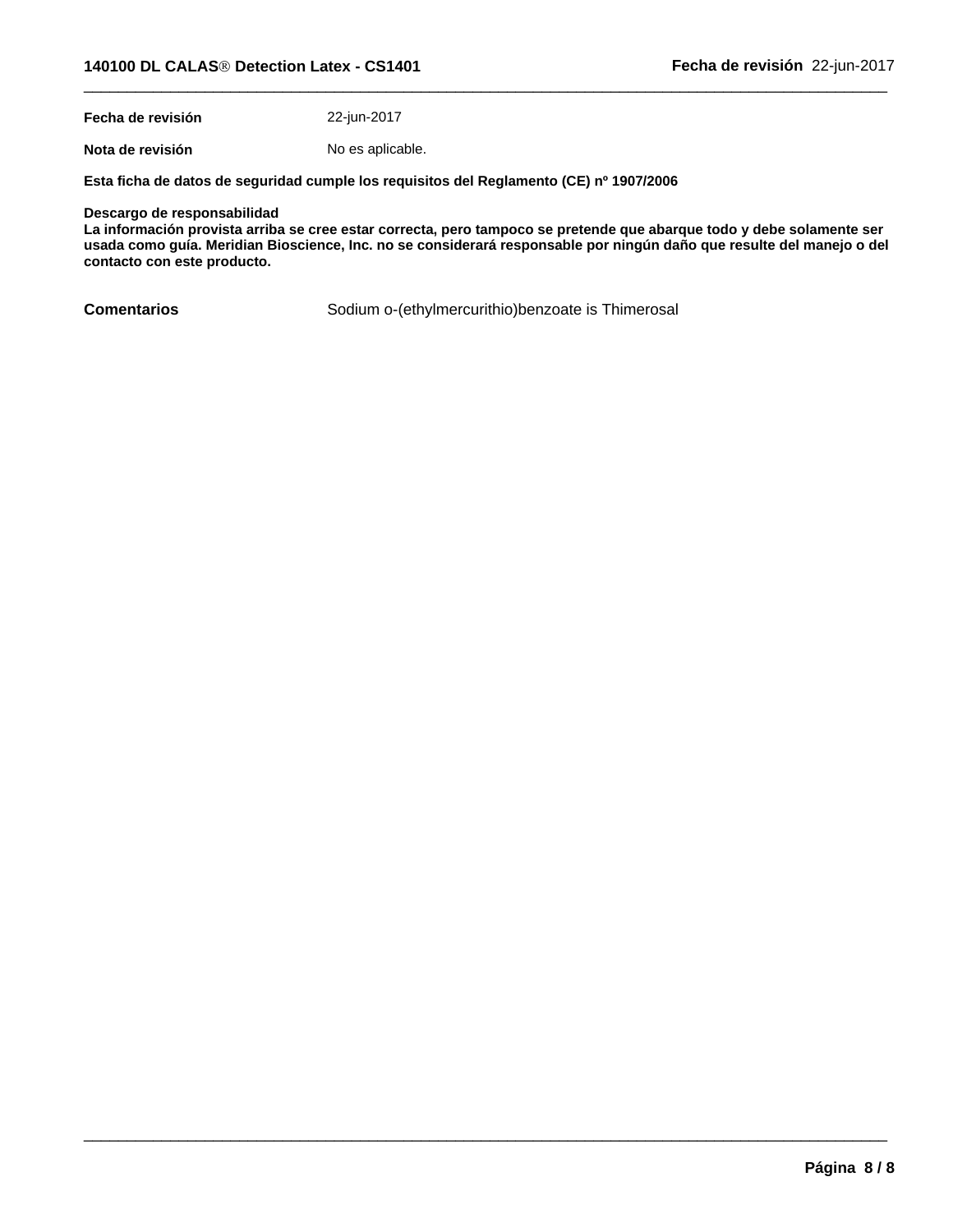

# **SICHERHEITSDATENBLATT**

**Ausgabedatum** 22-Jun-2017 **Überarbeitet am** 22-Jun-2017 **Revisionsnummer** 2

# **ABSCHNITT 1: Bezeichnung des Stoffs bzw. des Gemischs und des Unternehmens**

### **1.1 Produktidentifikator**

**Produktcode 140100 DL<br>
<b>Produktbezeichnung** CALAS® D

**CALAS<sup>®</sup>** Detection Latex - CS1401

**1.2 Relevante identifizierte Verwendungen des Stoffs oder Gemischs und Verwendungen, von denen abgeraten wird**

**Empfohlene Verwendung** In-vitro Diagnostik

# **1.3 Einzelheiten zum Lieferanten, der das Sicherheitsdatenblatt bereitstellt**

# **Hersteller**

Meridian Bioscience, Inc. 3471 River Hills Drive Cincinnati, Ohio 45244 (800) 343-3858

Authorized Representatives: Meridian Bioscience Europe Via del' Industria 7 20020 Villa Cortese Milano, Italy

Bioline (Aust) Pty Ltd Suite 111, National Innovation Centre Building Australian Technology Park, Eveleigh, NSW 2015 +61 2 9209 4180

Weitere Informationen siehe:

**E-Mail-Adresse** www.meridianbioscience.com **1.4 Notrufnummer**

Notrufnummer Notrufnummer CHEMTREC (International) 1-703-527-3887 / für USA 1-800-424-9300

 $\overline{\phantom{a}}$  ,  $\overline{\phantom{a}}$  ,  $\overline{\phantom{a}}$  ,  $\overline{\phantom{a}}$  ,  $\overline{\phantom{a}}$  ,  $\overline{\phantom{a}}$  ,  $\overline{\phantom{a}}$  ,  $\overline{\phantom{a}}$  ,  $\overline{\phantom{a}}$  ,  $\overline{\phantom{a}}$  ,  $\overline{\phantom{a}}$  ,  $\overline{\phantom{a}}$  ,  $\overline{\phantom{a}}$  ,  $\overline{\phantom{a}}$  ,  $\overline{\phantom{a}}$  ,  $\overline{\phantom{a}}$ 

# **ABSCHNITT 2: Mögliche Gefahren**

# **2.1 Einstufung des Stoffs oder Gemischs**

**Richtlinie/Verordnung (EG) Nr. 1272/2008**

# **2.2 Kennzeichnungselemente**

**2.3 Sonstige Angaben**

# **ABSCHNITT 3: Zusammensetzung/Angaben zu Bestandteilen**

**3.1 Stoffe**

**3.2 Gemische**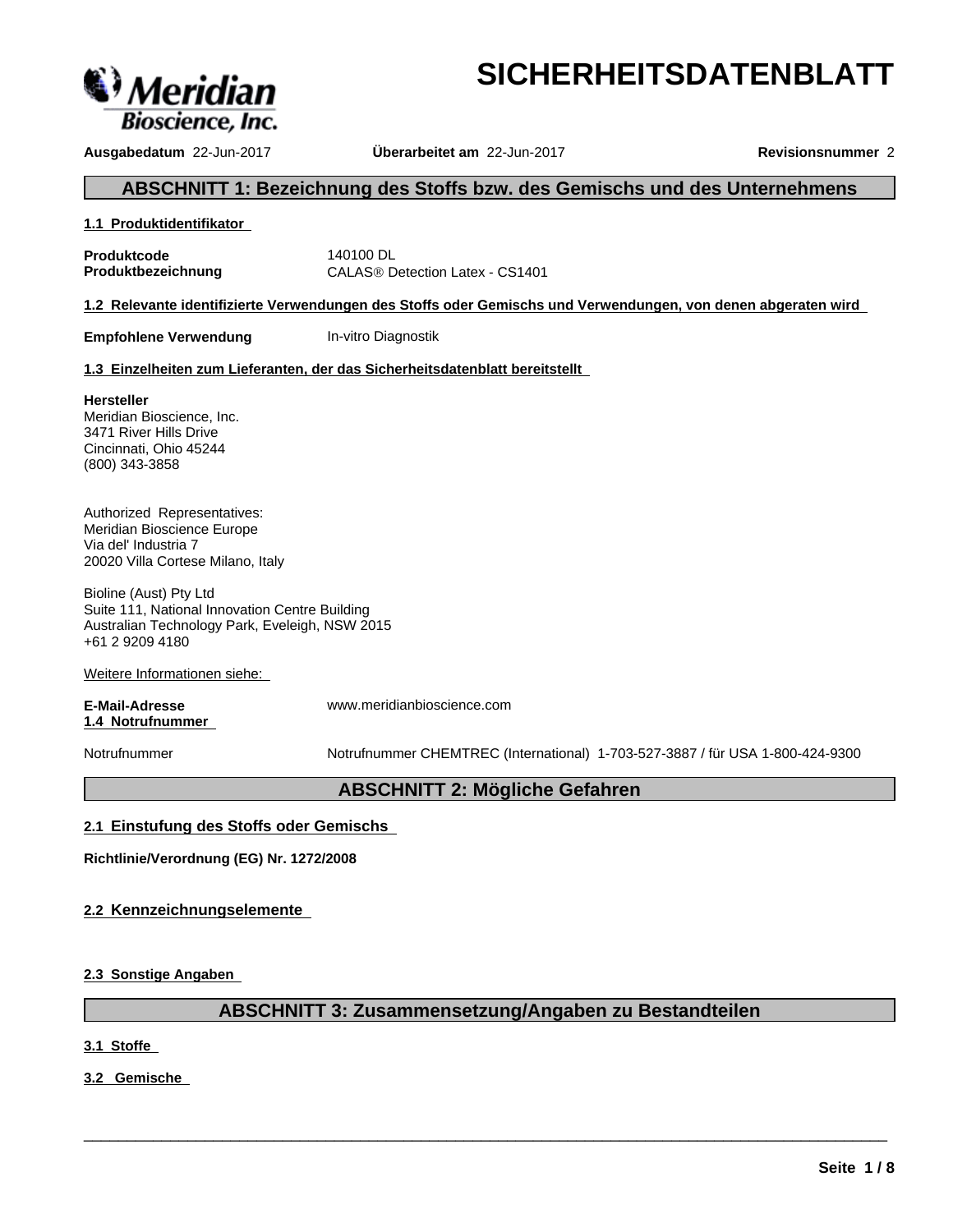| <b>Chemische</b><br><b>Bezeichnung</b> | <b>EG-Nr</b> | <b>CAS No.</b> | Weight-% | Einstufung gemäß REACH-Registrier<br>Verordnung (EG)<br>Nr. 1272/2008<br><b>ICLP1</b>                                      | ungsnummer                                |
|----------------------------------------|--------------|----------------|----------|----------------------------------------------------------------------------------------------------------------------------|-------------------------------------------|
| Sodium chloride                        | Present      | 7647-14-5      | 0.45     | Keine Daten verfügbar Keine Daten verfügbar                                                                                |                                           |
| Sodium<br>o-(ethylmercurithio)benzoate | Present      | 54-64-8        | < 0.01   | Acute Tox. 1 (H310)<br>Acute Tox. 2 (H330)<br>STOT RE 2 (H373)<br>Aquatic Acute 1<br>(H400)<br>Aquatic Chronic 1<br>(H410) | Acute Tox. 2 (H300) Keine Daten verfügbar |

**Den Volltext der in diesem Abschnitt aufgeführten Gefahrenhinweise finden sie unter Abschnitt 16**

# **ABSCHNITT 4: Erste-Hilfe-Maßnahmen**

# **4.1 Beschreibung der Erste-Hilfe-Maßnahmen**

| Augenkontakt                                                          | Sofort gründlich mit viel Wasser mindestens 15 Minuten lang ausspülen, auch unter den<br>Augenlidern. Bei anhaltender Reizung ärztliche Hilfe hinzuziehen. |  |
|-----------------------------------------------------------------------|------------------------------------------------------------------------------------------------------------------------------------------------------------|--|
| Hautkontakt                                                           | Sofort mit Seife und viel Wasser abwaschen.                                                                                                                |  |
| Verschlucken                                                          | Niemals einer bewusstlosen Person Wasser geben. Falls erforderlich, einen Arzt<br>hinzuziehen.                                                             |  |
| Einatmen                                                              | An die frische Luft bringen. Bei bleibenden Symptomen einen Arzt hinzuziehen.                                                                              |  |
| 4.2 Wichtigste akute und verzögert auftretende Symptome und Wirkungen |                                                                                                                                                            |  |
|                                                                       |                                                                                                                                                            |  |

# **4.3 Hinweise auf ärztliche Soforthilfe oder Spezialbehandlung**

Hinweise an den Arzt Symptomatische Behandlung.

# **ABSCHNITT 5: Maßnahmen zur Brandbekämpfung**

# **5.1 Löschmittel**

# **Geeignete Löschmittel**

Dry chemical, CO 2, alcohol-resistant foam or water spray.

**Löschmittel, die aus Sicherheitsgründen nicht zu verwenden sind** Das Symbol (\*) am Rand dieses SDB weist darauf hin, dass die entsprechende Zeile überarbeitet wurde.

# **5.2 Besondere vom Stoff oder Gemisch ausgehende Gefahren**

# Keine.

# **5.3 Hinweise für die Brandbekämpfung**

Wie bei jedem Feuer schweres Atemschutzgerät und volle Schutzausrüstung tragen.

# **ABSCHNITT 6: Maßnahmen bei unbeabsichtigter Freisetzung**

 $\overline{\phantom{a}}$  ,  $\overline{\phantom{a}}$  ,  $\overline{\phantom{a}}$  ,  $\overline{\phantom{a}}$  ,  $\overline{\phantom{a}}$  ,  $\overline{\phantom{a}}$  ,  $\overline{\phantom{a}}$  ,  $\overline{\phantom{a}}$  ,  $\overline{\phantom{a}}$  ,  $\overline{\phantom{a}}$  ,  $\overline{\phantom{a}}$  ,  $\overline{\phantom{a}}$  ,  $\overline{\phantom{a}}$  ,  $\overline{\phantom{a}}$  ,  $\overline{\phantom{a}}$  ,  $\overline{\phantom{a}}$ 

# **6.1 Personenbezogene Vorsichtsmaßnahmen, Schutzausrüstungen und in Notfällen anzuwendende Verfahren**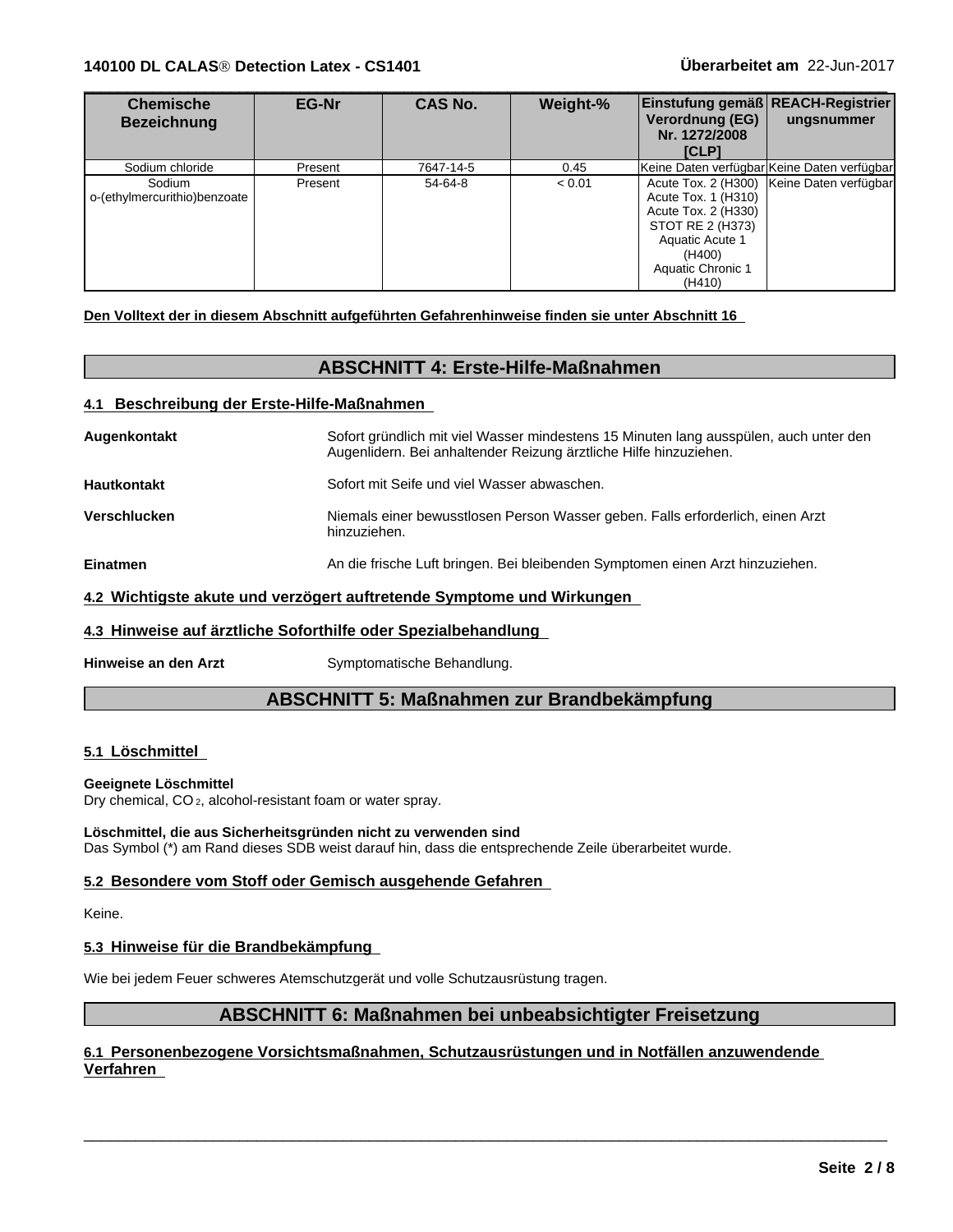Ausreichende Belüftung sicherstellen.

Siehe Abschnitt 12 für zusätzliche umweltbezogene Angaben.

#### **6.2 Umweltschutzmaßnahmen**

Weitere Leckagen oder Verschütten vermeiden, wenn gefahrlos möglich.

### **6.3 Methoden und Material für Eindämmung und Reinigung**

#### **Verfahren zur Reinigung**

Verschüttete Menge mit inertem Material aufnehmen (z.B. trockenem Sand oder Erde), dann in einen Behälter für Chemieabfälle geben.

 $\overline{\phantom{a}}$  ,  $\overline{\phantom{a}}$  ,  $\overline{\phantom{a}}$  ,  $\overline{\phantom{a}}$  ,  $\overline{\phantom{a}}$  ,  $\overline{\phantom{a}}$  ,  $\overline{\phantom{a}}$  ,  $\overline{\phantom{a}}$  ,  $\overline{\phantom{a}}$  ,  $\overline{\phantom{a}}$  ,  $\overline{\phantom{a}}$  ,  $\overline{\phantom{a}}$  ,  $\overline{\phantom{a}}$  ,  $\overline{\phantom{a}}$  ,  $\overline{\phantom{a}}$  ,  $\overline{\phantom{a}}$ 

# **6.4 Verweis auf andere Abschnitte**

# **ABSCHNITT 7: Handhabung und Lagerung**

#### **7.1 Schutzmaßnahmen zur sicheren Handhabung**

#### **Hinweise zum sicheren Umgang**

Ausreichende Belüftung sicherstellen.

#### **7.2 Bedingungen zur sicheren Lagerung unter Berücksichtigung von Unverträglichkeiten**

### **Technische Maßnahmen/Lagerungsbedingungen**

Behälter gut verschlossen halten und an einem trockenen, kühlen und gut belüfteten Ort lagern.

#### **7.3 Spezifische Endverwendungszwecke**

#### **Andere Richtlinien**

Es liegen keine Informationen vor.

# **ABSCHNITT 8: Begrenzung und Überwachung der Exposition/Persönliche Schutzausrüstungen**

#### **8.1 Zu überwachende Parameter**

**Expositionsgrenzen** Dieses Produkt enthält, wie geliefert, keine gesundheitsschädlichen Stoffe mit Arbeitsplatzgrenzwerten, die durch die für die Region verantwortliche Behörde festgelegt wurden

 $\overline{\phantom{a}}$  ,  $\overline{\phantom{a}}$  ,  $\overline{\phantom{a}}$  ,  $\overline{\phantom{a}}$  ,  $\overline{\phantom{a}}$  ,  $\overline{\phantom{a}}$  ,  $\overline{\phantom{a}}$  ,  $\overline{\phantom{a}}$  ,  $\overline{\phantom{a}}$  ,  $\overline{\phantom{a}}$  ,  $\overline{\phantom{a}}$  ,  $\overline{\phantom{a}}$  ,  $\overline{\phantom{a}}$  ,  $\overline{\phantom{a}}$  ,  $\overline{\phantom{a}}$  ,  $\overline{\phantom{a}}$ 

| <b>Chemische Bezeichnung</b>  | Europäische Union  | <b>Großbritannien</b>      | <b>Frankreich</b>          | Spanien                        | <b>Deutschland</b>            |
|-------------------------------|--------------------|----------------------------|----------------------------|--------------------------------|-------------------------------|
| Sodium                        |                    |                            |                            |                                | Skin                          |
| lo-(ethylmercurithio)benzoate |                    |                            |                            |                                |                               |
| 54-64-8                       |                    |                            |                            |                                |                               |
| Component                     | <b>Italien</b>     | Portugal                   | Die Niederlande            | <b>Finnland</b>                | <b>Dänemark</b>               |
| Sodium                        |                    |                            |                            |                                | TWA: $0.05$ mg/m <sup>3</sup> |
| o-(ethylmercurithio)benzoate  |                    |                            |                            |                                | <b>Skin</b>                   |
| $54-64-8$ ( $< 0.01$ )        |                    |                            |                            |                                |                               |
| <b>Chemische Bezeichnung</b>  | Österreich         | <b>Schweiz</b>             | Polen                      | Norwegen                       | <b>Irland</b>                 |
| Sodium                        | <b>Skin</b>        | <b>Skin</b>                | TWA: $0.01 \text{ mg/m}^3$ | TWA: $0.02$ mg/m <sup>3</sup>  |                               |
| o-(ethylmercurithio)benzoate  | STEL 0.1 $mg/m3$   | TWA: $0.01 \text{ mg/m}^3$ |                            | STEL: $0.06$ mg/m <sup>3</sup> |                               |
| 54-64-8                       | TWA: 0.01 mg/m $3$ |                            |                            |                                |                               |

**Abgeleitete Expositionshöhe ohne** Es liegen keine Informationen vor **Beeinträchtigung (Derived No Effect Level)**

**Abgeschätzte Nicht-Effekt-Konzentration (PNEC, predicted no effect concentration)** Es liegen keine Informationen vor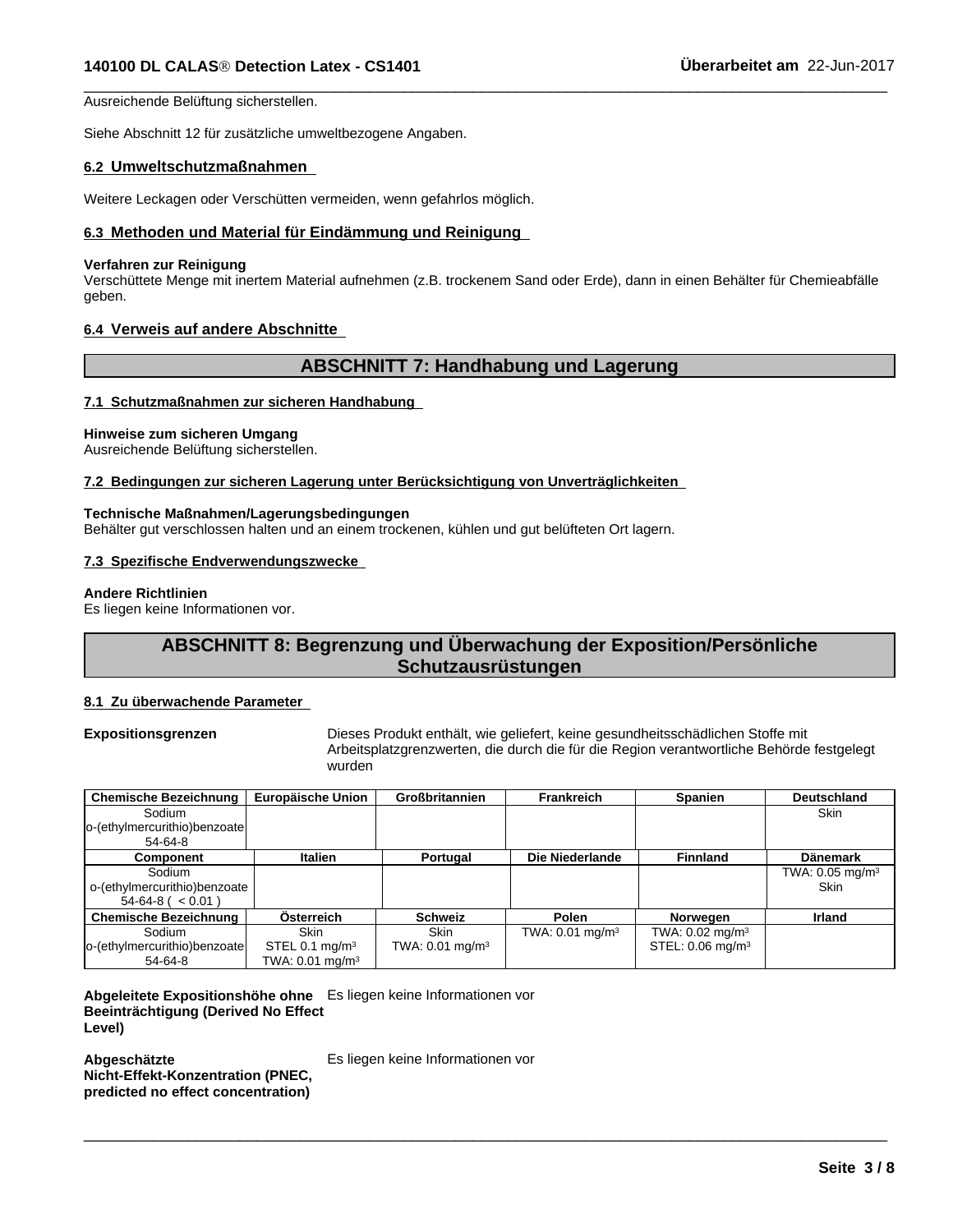# **8.2 Begrenzung und Überwachung der Exposition**

| <b>Technische</b><br>Steuerungseinrichtungen                                                                    | Für angemessene Belüftung sorgen, vor allem in geschlossenen Räumen.                                                                   |
|-----------------------------------------------------------------------------------------------------------------|----------------------------------------------------------------------------------------------------------------------------------------|
| Persönliche Schutzausrüstung<br>Augenschutz<br><b>Handschutz</b><br>Haut- und Körperschutz<br><b>Atemschutz</b> | Dicht schließende Schutzbrille.<br>Schutzhandschuhe.<br>Langarmige Kleidung.<br>Es ist keine besondere Schutzausrichtung erforderlich. |
| <b>Hygienemaßnahmen</b>                                                                                         | Mit einer guten Arbeitshygiene und Sicherheitstechnik handhaben.                                                                       |
| Begrenzung und Überwachung der<br><b>Umweltexposition</b>                                                       | Das Symbol (*) am Rand dieses SDB weist darauf hin, dass die entsprechende Zeile<br>überarbeitet wurde.                                |

 $\overline{\phantom{a}}$  ,  $\overline{\phantom{a}}$  ,  $\overline{\phantom{a}}$  ,  $\overline{\phantom{a}}$  ,  $\overline{\phantom{a}}$  ,  $\overline{\phantom{a}}$  ,  $\overline{\phantom{a}}$  ,  $\overline{\phantom{a}}$  ,  $\overline{\phantom{a}}$  ,  $\overline{\phantom{a}}$  ,  $\overline{\phantom{a}}$  ,  $\overline{\phantom{a}}$  ,  $\overline{\phantom{a}}$  ,  $\overline{\phantom{a}}$  ,  $\overline{\phantom{a}}$  ,  $\overline{\phantom{a}}$ 

# **ABSCHNITT 9: Physikalische und chemische Eigenschaften**

|                                                                                                              | 9.1 Angaben zu den grundlegenden physikalischen und chemischen Eigenschaften |                                                                                                           |                                                                                                  |  |
|--------------------------------------------------------------------------------------------------------------|------------------------------------------------------------------------------|-----------------------------------------------------------------------------------------------------------|--------------------------------------------------------------------------------------------------|--|
| <b>Physikalischer Zustand</b>                                                                                | Flüssigkeit<br>Es liegen keine Informationen vor                             |                                                                                                           | Keine                                                                                            |  |
| Aussehen<br>Farbe                                                                                            | weiß                                                                         | Geruch<br><b>Geruchsschwelle</b>                                                                          |                                                                                                  |  |
|                                                                                                              |                                                                              |                                                                                                           | Es liegen keine<br>Informationen vor                                                             |  |
| Eigenschaft                                                                                                  | Werte                                                                        | Bemerkungen • Methode                                                                                     |                                                                                                  |  |
| pH-Wert                                                                                                      |                                                                              | Das Symbol (*) am Rand dieses SDB weist darauf<br>hin, dass die entsprechende Zeile überarbeitet<br>wurde |                                                                                                  |  |
| <b>Schmelzpunkt / Gefrierpunkt</b>                                                                           |                                                                              | Es liegen keine Informationen vor                                                                         |                                                                                                  |  |
| Siedepunkt/Siedebereich                                                                                      |                                                                              | wurde                                                                                                     | Das Symbol (*) am Rand dieses SDB weist darauf<br>hin, dass die entsprechende Zeile überarbeitet |  |
| <b>Flammpunkt</b>                                                                                            |                                                                              | Es liegen keine Informationen vor                                                                         |                                                                                                  |  |
| Verdampfungsgeschwindigkeit                                                                                  |                                                                              | wurde                                                                                                     | Das Symbol (*) am Rand dieses SDB weist darauf<br>hin, dass die entsprechende Zeile überarbeitet |  |
| Entzündbarkeit (fest, gasförmig)<br>Entzündlichkeitsgrenzwert in der<br>Luft<br>Obere Entzündbarkeitsgrenze: |                                                                              | Es liegen keine Informationen vor<br>Es liegen keine Informationen vor                                    |                                                                                                  |  |
| Untere Entzündbarkeitsgrenze                                                                                 |                                                                              |                                                                                                           |                                                                                                  |  |
| <b>Dampfdruck</b>                                                                                            |                                                                              | wurde                                                                                                     | Das Symbol (*) am Rand dieses SDB weist darauf<br>hin, dass die entsprechende Zeile überarbeitet |  |
| <b>Dampfdichte</b>                                                                                           |                                                                              | wurde                                                                                                     | Das Symbol (*) am Rand dieses SDB weist darauf<br>hin, dass die entsprechende Zeile überarbeitet |  |
| <b>Spezifisches Gewicht</b>                                                                                  |                                                                              | Es liegen keine Informationen vor                                                                         |                                                                                                  |  |
| Wasserlöslichkeit                                                                                            |                                                                              | wurde                                                                                                     | Das Symbol (*) am Rand dieses SDB weist darauf<br>hin, dass die entsprechende Zeile überarbeitet |  |
| Löslichkeit(en)                                                                                              |                                                                              |                                                                                                           | Das Symbol (*) am Rand dieses SDB weist darauf<br>hin, dass die entsprechende Zeile überarbeitet |  |
| Verteilungskoeffizient                                                                                       |                                                                              | wurde<br>wurde                                                                                            | Das Symbol (*) am Rand dieses SDB weist darauf<br>hin, dass die entsprechende Zeile überarbeitet |  |
| Selbstentzündungstemperatur                                                                                  |                                                                              | Es liegen keine Informationen vor                                                                         |                                                                                                  |  |
| Zersetzungstemperatur                                                                                        |                                                                              | wurde                                                                                                     | Das Symbol (*) am Rand dieses SDB weist darauf<br>hin, dass die entsprechende Zeile überarbeitet |  |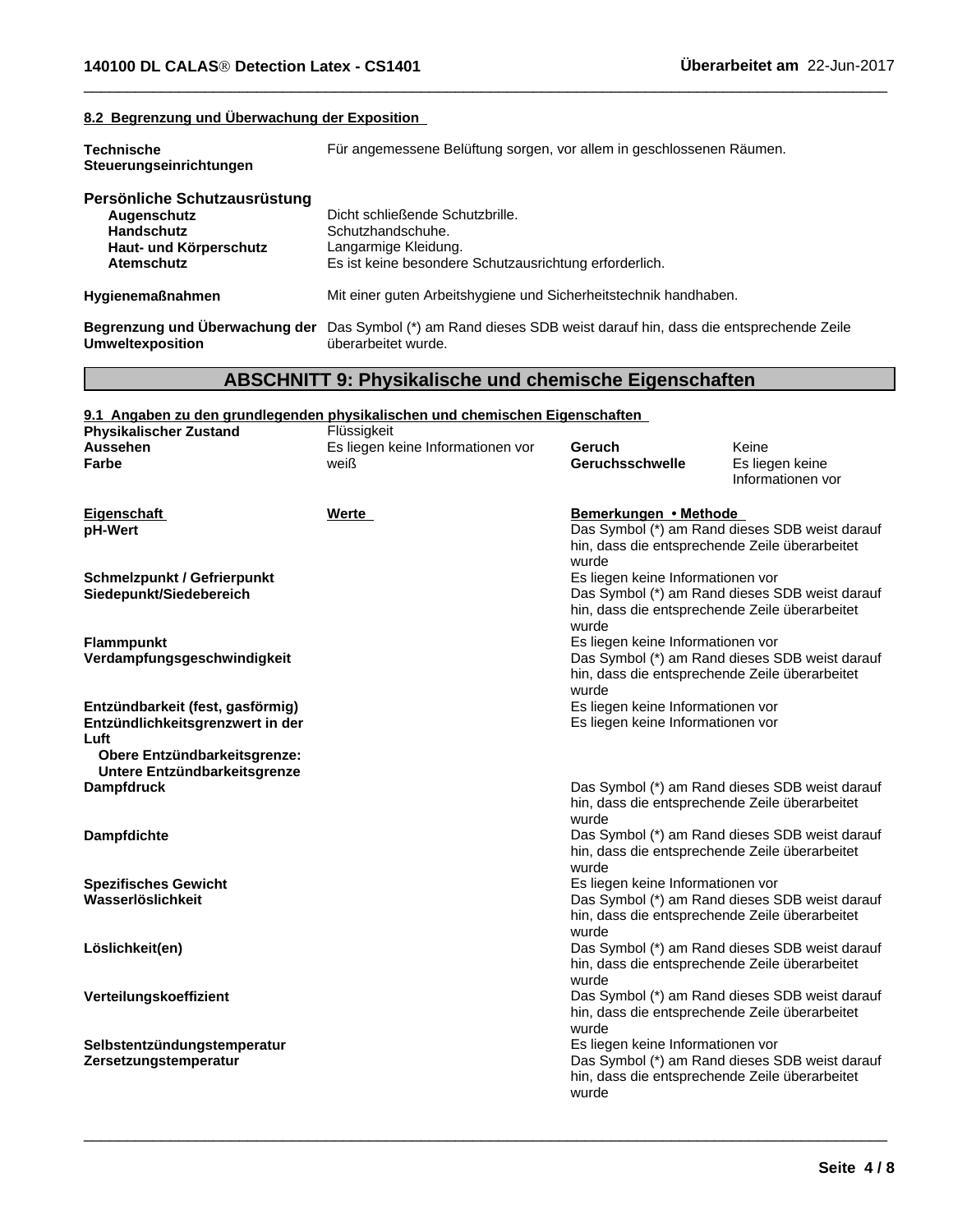| Viskosität, kinematisch                            | Das Symbol (*) am Rand dieses SDB weist darauf<br>hin, dass die entsprechende Zeile überarbeitet<br>wurde |
|----------------------------------------------------|-----------------------------------------------------------------------------------------------------------|
| Dynamische Viskosität                              |                                                                                                           |
| <b>Explosive Eigenschaften</b>                     | Das Symbol (*) am Rand dieses SDB weist darauf hin, dass die entsprechende Zeile<br>überarbeitet wurde    |
| <b>Oxidierende Eigenschaften</b>                   | Das Symbol (*) am Rand dieses SDB weist darauf hin, dass die entsprechende Zeile<br>überarbeitet wurde    |
| 9.2 Sonstige Angaben                               |                                                                                                           |
| Erweichungspunkt                                   | Es liegen keine Informationen vor                                                                         |
| Molekulargewicht                                   | Es liegen keine Informationen vor                                                                         |
| Gehalt (%)der flüchtigen<br>organischen Verbindung | Es liegen keine Informationen vor                                                                         |
| <b>Flüssigkeitsdichte</b>                          | Es liegen keine Informationen vor                                                                         |
| <b>Schüttdichte</b>                                | Es liegen keine Informationen vor                                                                         |

# **ABSCHNITT 10: Stabilität und Reaktivität**

# **10.1 Reaktivität**

# **10.2 Chemische Stabilität**

Unter normalen Bedingungen stabil.

# **10.3 Möglichkeit gefährlicher Reaktionen**

# **10.4 Zu vermeidende Bedingungen**

Extreme Temperaturen und direkte Sonneneinstrahlung.

# **10.5 Unverträgliche Materialien**

Keine besonders zu erwähnenden Stoffe.

# **10.6 Gefährliche Zersetzungsprodukte**

Unter normalen Verwendungsbedingungen keine bekannt.

# **ABSCHNITT 11: Toxikologische Angaben**

# **11.1 Angaben zu toxikologischen Wirkungen**

## **Akute Toxizität**

| <b>Produktinformationen</b>                                                  | Produkt stellt laut bekannten oder zur Verfügung gestellten Informationen keine Gefahr in<br>der Form einer akuten Toxizität dar. |  |  |
|------------------------------------------------------------------------------|-----------------------------------------------------------------------------------------------------------------------------------|--|--|
| <b>Einatmen</b>                                                              | Für dieses Produkt sind keine Daten verfügbar.                                                                                    |  |  |
| Augenkontakt                                                                 | Für dieses Produkt sind keine Daten verfügbar.                                                                                    |  |  |
| <b>Hautkontakt</b>                                                           | Für dieses Produkt sind keine Daten verfügbar.                                                                                    |  |  |
| Verschlucken                                                                 | Für dieses Produkt sind keine Daten verfügbar.                                                                                    |  |  |
| <b>Akute Toxizität</b>                                                       | 99.54 Prozent des Gemisches bestehen aus Bestandteilen unbekannter akuter Toxizität.                                              |  |  |
| The following values are calculated based on chapter 3.1 of the GHS document |                                                                                                                                   |  |  |
| <b>ATEmix (oral)</b><br>ATEmix (dermal)                                      | 99,999.00 mg/kg<br>99,999.00 mg/kg                                                                                                |  |  |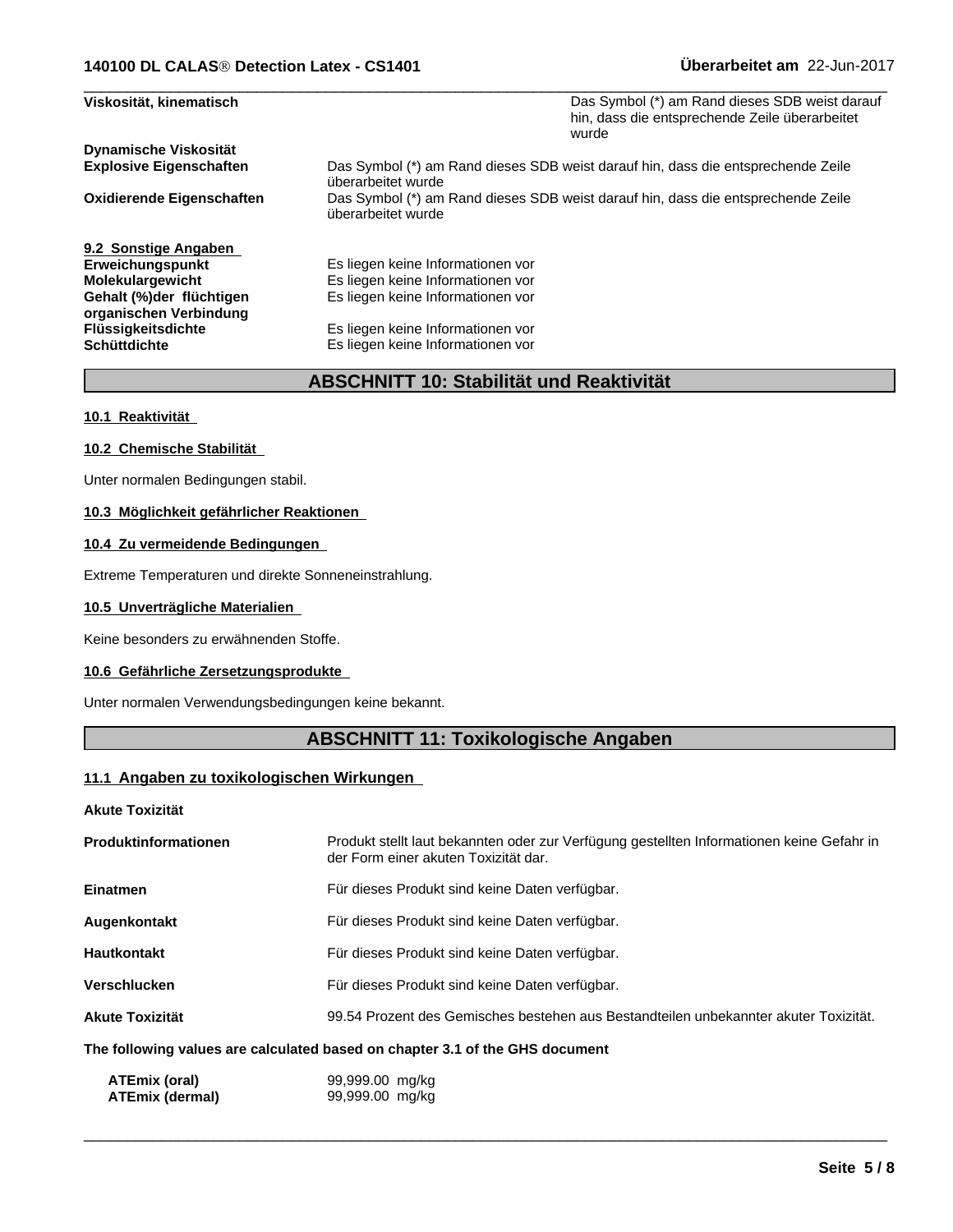| Einatmen                             |                |
|--------------------------------------|----------------|
| <b>ATEmix (inhalation-gas)</b>       | 99,999.00 mg/l |
| <b>ATEmix (inhalation-dust/mist)</b> | 99,999.00 mg/l |
| ATEmix (inhalation-vapor)            | 99,999.00 mg/l |

| <b>Chemische Bezeichnung</b>                                | LD50 oral                                                                                               | LD50 dermal      | <b>LC50 Einatmen</b> |  |  |
|-------------------------------------------------------------|---------------------------------------------------------------------------------------------------------|------------------|----------------------|--|--|
| Sodium chloride                                             | 3 g/kg (Rat)                                                                                            | 10 g/kg (Rabbit) | 42 $g/m^3$ (Rat) 1 h |  |  |
| Sodium                                                      | 75 mg/kg $(Rat)$                                                                                        |                  |                      |  |  |
| o-(ethylmercurithio)benzoate                                |                                                                                                         |                  |                      |  |  |
|                                                             |                                                                                                         |                  |                      |  |  |
| Ätz-/Reizwirkung auf die Haut                               | Es liegen keine Informationen vor.                                                                      |                  |                      |  |  |
| Augenschaden/-reizung                                       | Es liegen keine Informationen vor.                                                                      |                  |                      |  |  |
| Sensibilisierung                                            | Das Symbol (*) am Rand dieses SDB weist darauf hin, dass die entsprechende Zeile<br>überarbeitet wurde. |                  |                      |  |  |
| Keimzellmutagenität                                         | Es liegen keine Informationen vor.                                                                      |                  |                      |  |  |
| Karzinogenität                                              | Es liegen keine Informationen vor.                                                                      |                  |                      |  |  |
| Reproduktionstoxizität                                      | Das Symbol (*) am Rand dieses SDB weist darauf hin, dass die entsprechende Zeile<br>überarbeitet wurde. |                  |                      |  |  |
| Spezifische Zielorgan-Toxizität -<br>einmalige Exposition   | Es liegen keine Informationen vor.                                                                      |                  |                      |  |  |
| Spezifische Zielorgan-Toxizität -<br>wiederholte Exposition | Es liegen keine Informationen vor.                                                                      |                  |                      |  |  |
| Aspirationsgefahr                                           | Es liegen keine Informationen vor.                                                                      |                  |                      |  |  |

 $\overline{\phantom{a}}$  ,  $\overline{\phantom{a}}$  ,  $\overline{\phantom{a}}$  ,  $\overline{\phantom{a}}$  ,  $\overline{\phantom{a}}$  ,  $\overline{\phantom{a}}$  ,  $\overline{\phantom{a}}$  ,  $\overline{\phantom{a}}$  ,  $\overline{\phantom{a}}$  ,  $\overline{\phantom{a}}$  ,  $\overline{\phantom{a}}$  ,  $\overline{\phantom{a}}$  ,  $\overline{\phantom{a}}$  ,  $\overline{\phantom{a}}$  ,  $\overline{\phantom{a}}$  ,  $\overline{\phantom{a}}$ 

## **ABSCHNITT 12: Umweltbezogene Angaben**

## **12.1 Toxizität**

**Ökotoxizität** Enthält keine Stoffe, die bekanntermaßen umweltgefährlich sind oder die in Kläranlagen nicht abgebaut werden.

 $\overline{\phantom{a}}$  ,  $\overline{\phantom{a}}$  ,  $\overline{\phantom{a}}$  ,  $\overline{\phantom{a}}$  ,  $\overline{\phantom{a}}$  ,  $\overline{\phantom{a}}$  ,  $\overline{\phantom{a}}$  ,  $\overline{\phantom{a}}$  ,  $\overline{\phantom{a}}$  ,  $\overline{\phantom{a}}$  ,  $\overline{\phantom{a}}$  ,  $\overline{\phantom{a}}$  ,  $\overline{\phantom{a}}$  ,  $\overline{\phantom{a}}$  ,  $\overline{\phantom{a}}$  ,  $\overline{\phantom{a}}$ 

| <b>Chemische Bezeichnung</b> | Algen/Wasserpflanzen | <b>Fische</b>                     | <b>Krebstiere</b>                |
|------------------------------|----------------------|-----------------------------------|----------------------------------|
| Sodium chloride              |                      | 5560 - 6080: 96 h Lepomis         | 1000: 48 h Daphnia magna mg/L    |
|                              |                      | macrochirus mg/L LC50             | EC50 340.7 - 469.2: 48 h Daphnia |
|                              |                      | flow-through 12946: 96 h Lepomis  | magna mg/L EC50 Static           |
|                              |                      | macrochirus mg/L LC50 static 6020 |                                  |
|                              |                      | - 7070: 96 h Pimephales promelas  |                                  |
|                              |                      | mg/L LC50 static 7050: 96 h       |                                  |
|                              |                      | Pimephales promelas mg/L LC50     |                                  |
|                              |                      | semi-static 6420 - 6700: 96 h     |                                  |
|                              |                      | Pimephales promelas mg/L LC50     |                                  |
|                              |                      | static 4747 - 7824: 96 h          |                                  |
|                              |                      | Oncorhynchus mykiss mg/L LC50     |                                  |
|                              |                      | flow-through                      |                                  |

## **12.2 Persistenz und Abbaubarkeit**

Es liegen keine Informationen vor.

## **12.3 Bioakkumulationspotenzial**

Das Symbol (\*) am Rand dieses SDB weist darauf hin, dass die entsprechende Zeile überarbeitet wurde.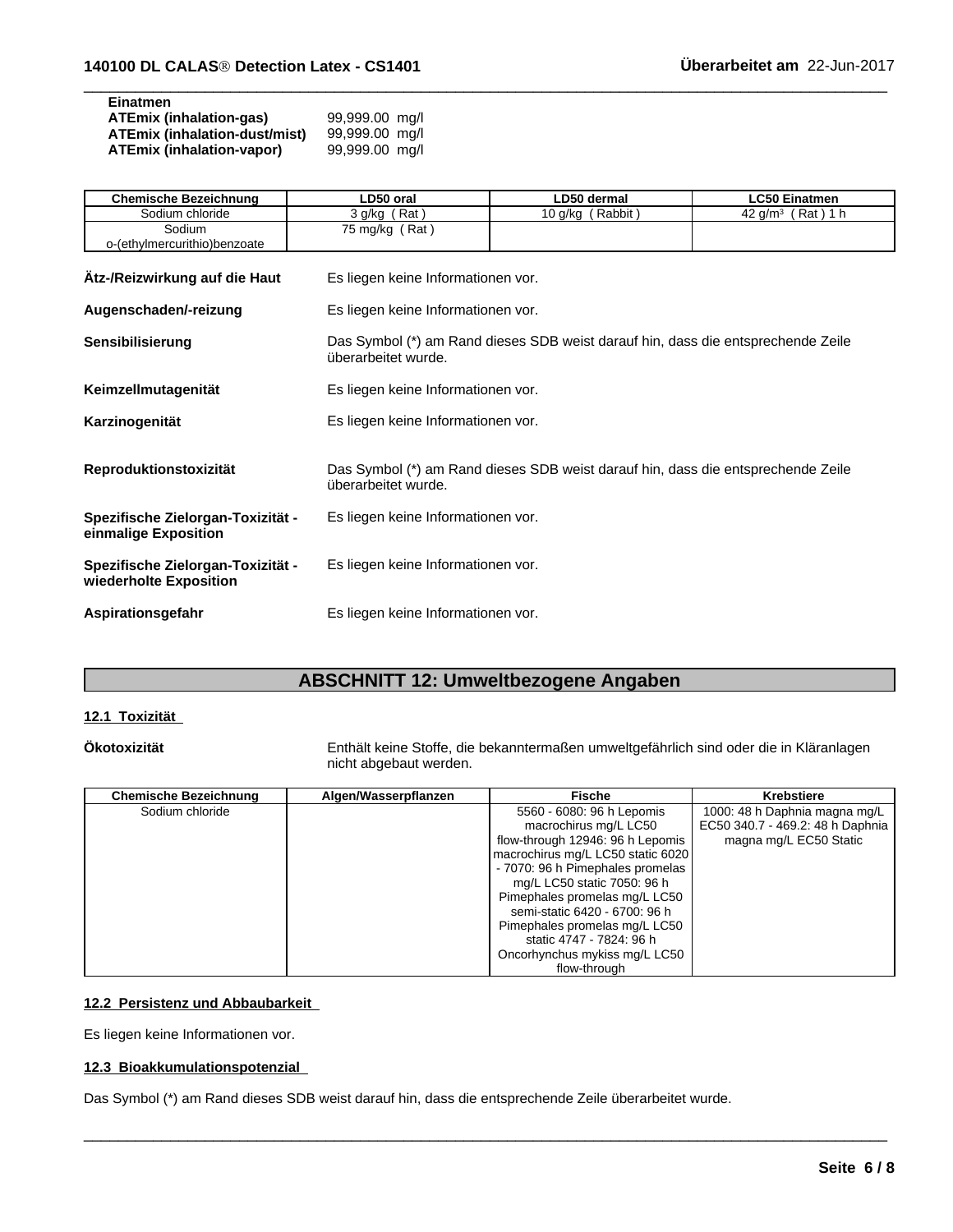## **12.4 Mobilität im Boden**

## **Mobilität**

Das Symbol (\*) am Rand dieses SDB weist darauf hin, dass die entsprechende Zeile überarbeitet wurde.

## **12.5 Ergebnisse der PBT- und vPvB-Beurteilung**

Das Symbol (\*) am Rand dieses SDB weist darauf hin, dass die entsprechende Zeile überarbeitet wurde.

## **12.6 Andere schädliche Wirkungen.**

## **ABSCHNITT 13: Hinweise zur Entsorgung**

 $\overline{\phantom{a}}$  ,  $\overline{\phantom{a}}$  ,  $\overline{\phantom{a}}$  ,  $\overline{\phantom{a}}$  ,  $\overline{\phantom{a}}$  ,  $\overline{\phantom{a}}$  ,  $\overline{\phantom{a}}$  ,  $\overline{\phantom{a}}$  ,  $\overline{\phantom{a}}$  ,  $\overline{\phantom{a}}$  ,  $\overline{\phantom{a}}$  ,  $\overline{\phantom{a}}$  ,  $\overline{\phantom{a}}$  ,  $\overline{\phantom{a}}$  ,  $\overline{\phantom{a}}$  ,  $\overline{\phantom{a}}$ 

#### **13.1 Verfahren zur Abfallbehandlung**

| Abfälle von Restmengen /<br>ungebrauchten Produkten | Dispose of in accordance with all federal, state, and local regulations.                                                |
|-----------------------------------------------------|-------------------------------------------------------------------------------------------------------------------------|
| Kontaminierte Verpackung                            | Leere Behälter sollten an einen zugelassenen Abfallumschlagplatz zum Recycling oder der<br>Entsorgung überführt werden. |

## **ABSCHNITT 14: Angaben zum Transport**

| <b>IATA</b> | Nicht reguliert |
|-------------|-----------------|
| 14.1.       |                 |
| 14.2.       |                 |
| 14.3.       |                 |
| 14.4.       |                 |
| 14.5.       |                 |
| 14.6.       |                 |

## **ABSCHNITT 15: Rechtsvorschriften**

### **15.1 Vorschriften zu Sicherheit, Gesundheits- und Umweltschutz/spezifische Rechtsvorschriften für den Stoff oder das Gemisch**

| Chemische Bezeichnung | Französische RG-Nummer |
|-----------------------|------------------------|
| chloride<br>sodium    | <b>RG 78</b>           |
| Internationale        |                        |

**Bestandsverzeichnisse**

| <b>TSCA</b>          | Erfüllt |
|----------------------|---------|
| <b>EINECS/ELINCS</b> |         |
| <b>DSL/NDSL</b>      |         |
| <b>PICCS</b>         |         |
| <b>ENCS</b>          |         |
| <b>IECSC</b>         |         |
| <b>AICS</b>          |         |
| <b>KECL</b>          |         |
|                      |         |

#### **Legende**

 **TSCA** - US-amerikanisches Gefahrstoff-Überwachungsgesetz Abschnitt 8(b) Bestandsverzeichnis

 **EINECS/ELINCS** - Europäisches Verzeichnis existierender kommerzieller chemischer Substanzen/Eu Liste der angemeldeten chemischen Stoffe DSL/NDSL - Kanadische Entsprechung der europäischen Altstoffliste/Kanadische Liste mit Stoffen, die nur im Ausland auf dem Markt sind  **PICCS** - philippinisches Verzeichnis bestehender Chemikalien und chemischer Substanzen (Philippines Inventory of Chemicals and Chemical Substances)

 $\overline{\phantom{a}}$  ,  $\overline{\phantom{a}}$  ,  $\overline{\phantom{a}}$  ,  $\overline{\phantom{a}}$  ,  $\overline{\phantom{a}}$  ,  $\overline{\phantom{a}}$  ,  $\overline{\phantom{a}}$  ,  $\overline{\phantom{a}}$  ,  $\overline{\phantom{a}}$  ,  $\overline{\phantom{a}}$  ,  $\overline{\phantom{a}}$  ,  $\overline{\phantom{a}}$  ,  $\overline{\phantom{a}}$  ,  $\overline{\phantom{a}}$  ,  $\overline{\phantom{a}}$  ,  $\overline{\phantom{a}}$ 

 **ENCS** - japanisches Verzeichnis bestehender Chemikalien (Japan Existing and New Chemical Substances)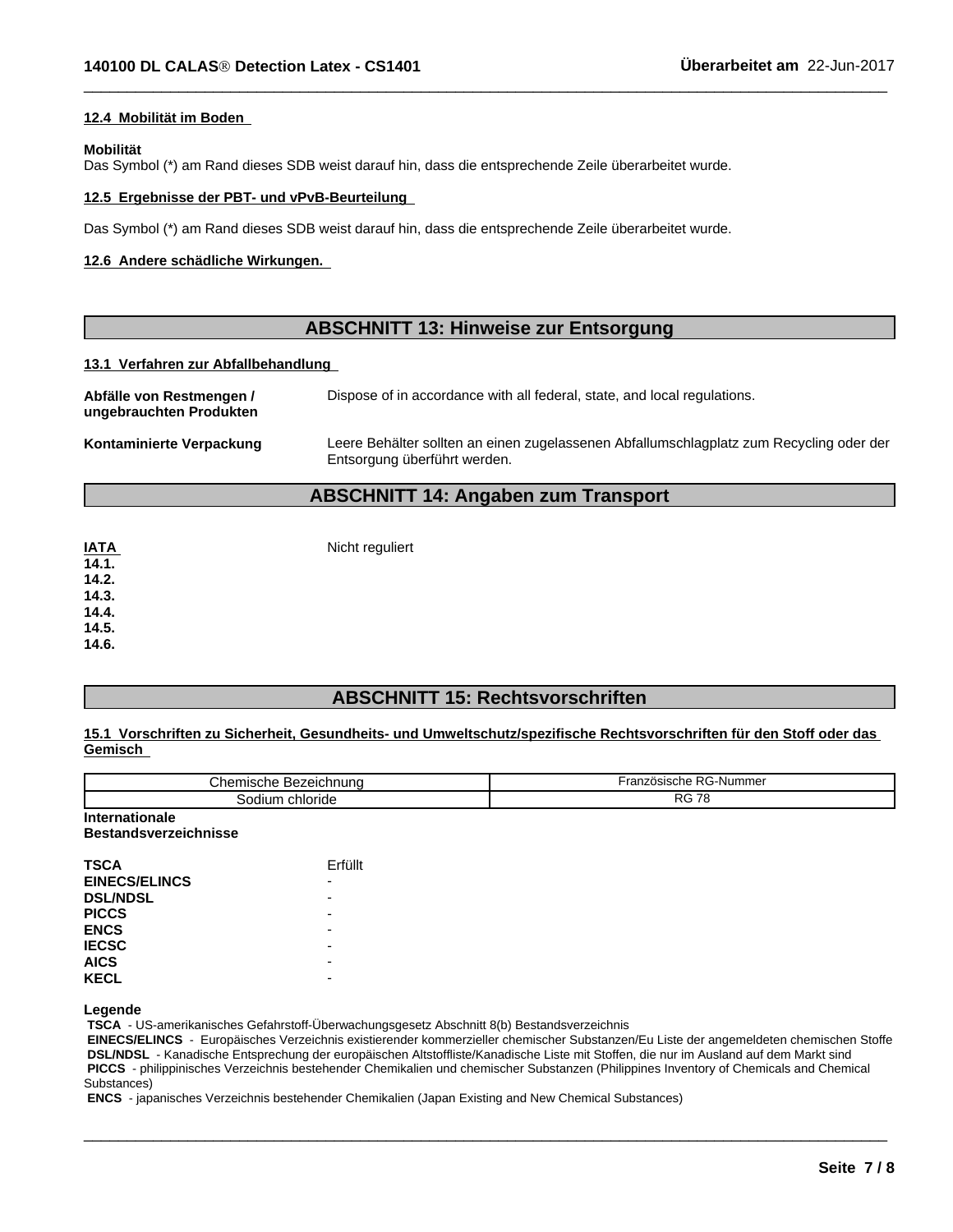**IECSC** - chinesisches Verzeichnis bestehender Chemikalien (China Inventory of Existing Chemical Substances)  **AICS** - Australisches Verzeichnis von chemischen Stoffen (Australian Inventory of Chemical Substances)  **KECL** - koreanisches Verzeichnis bestehender Chemikalien (Korean Existing and Evaluated Chemical Substances)

## **15.2 Stoffsicherheitsbericht**

Das Symbol (\*) am Rand dieses SDB weist darauf hin, dass die entsprechende Zeile überarbeitet wurde

## **ABSCHNITT 16: Sonstige Angaben**

 $\overline{\phantom{a}}$  ,  $\overline{\phantom{a}}$  ,  $\overline{\phantom{a}}$  ,  $\overline{\phantom{a}}$  ,  $\overline{\phantom{a}}$  ,  $\overline{\phantom{a}}$  ,  $\overline{\phantom{a}}$  ,  $\overline{\phantom{a}}$  ,  $\overline{\phantom{a}}$  ,  $\overline{\phantom{a}}$  ,  $\overline{\phantom{a}}$  ,  $\overline{\phantom{a}}$  ,  $\overline{\phantom{a}}$  ,  $\overline{\phantom{a}}$  ,  $\overline{\phantom{a}}$  ,  $\overline{\phantom{a}}$ 

**Ausgabedatum** 22-Jun-2017 **Überarbeitet am** 22-Jun-2017

**Hinweis zur Überarbeitung Micht zutreffend.** 

**Dieses Materialsicherheitsdatenblatt entspricht den Anforderungen der Vorschrift (EU) Nr. 1907/2006**

## **Haftungssauschluss**

**Die erwähnten Angaben in diesem Sicherheitsdatenblatt wurden mit grösster Sorgfalt hergestellt.Sie behaupten aber** nicht komplett zu sein und sollten nur als Leitfaden benutzt werden. Meridian Bioscience, Inc übernimmt keinerlei **Verantwortung für eventuelle Schäden jeglicher Art,die bei Benützung oder Kontakt mit dem oben benannten Produkt hervorkommen könnten.**

**Kommentare Sodium o-(ethylmercurithio)benzoate is Thimerosal**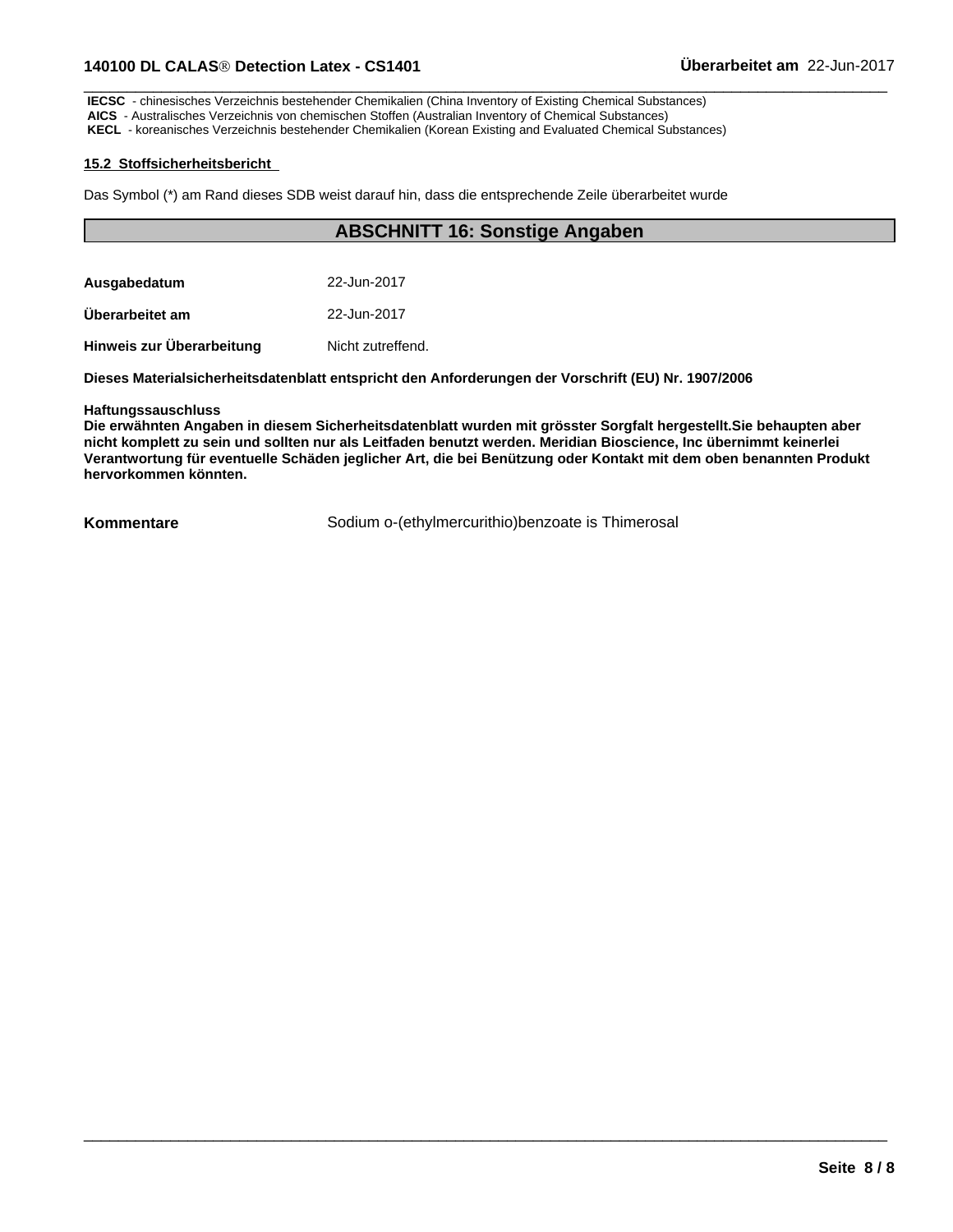

# **VEILIGHEIDSINFORMATIEBLAD**

**Datum van uitgifte** 22-jun-2017 **Datum van herziening** 22-jun-2017 **Herziene versie nummer:** 2

## **RUBRIEK 1: Identificatie van de stof of het mengsel en van de vennootschap/onderneming**

## **1.1 Productidentificatie**

**Productcode** 140100 DL

**Productnaam** CALAS<sup>®</sup> Detection Latex - CS1401

**1.2 Relevant geïdentificeerd gebruik van de stof of het mengsel en ontraden gebruik**

**Aanbevolen gebruik** In vitro diagnostiek

## **1.3 Details betreffende de verstrekker van het veiligheidsinformatieblad**

## **Fabrikant**

Meridian Bioscience, Inc. 3471 River Hills Drive Cincinnati, Ohio 45244 (800) 343-3858

Authorized Representatives: Meridian Bioscience Europe Via del' Industria 7 20020 Villa Cortese Milano, Italy

Bioline (Aust) Pty Ltd Suite 111, National Innovation Centre Building Australian Technology Park, Eveleigh, NSW 2015 +61 2 9209 4180

Voor meer informatie kunt u contact opnemen met:

**E-mailadres** www.meridianbioscience.com **1.4 Telefoonnummer voor noodgevallen**

Telefoonnummer voor noodgevallen Telefoonnummer voor noodgevallen CHEMTREC (International) 1-703-527-3887 / Voor de Verenigde Staten 1-800-424-9300

## **RUBRIEK 2: Identificatie van de gevaren**

## **2.1 Indeling van de stof of het mengsel**

**Verordening (EG) nr. 1272/2008**

**2.2 Etiketteringselementen** 

**2.3 Overige informatie**

## **RUBRIEK 3: Samenstelling en informatie over de bestanddelen**

 $\overline{\phantom{a}}$  ,  $\overline{\phantom{a}}$  ,  $\overline{\phantom{a}}$  ,  $\overline{\phantom{a}}$  ,  $\overline{\phantom{a}}$  ,  $\overline{\phantom{a}}$  ,  $\overline{\phantom{a}}$  ,  $\overline{\phantom{a}}$  ,  $\overline{\phantom{a}}$  ,  $\overline{\phantom{a}}$  ,  $\overline{\phantom{a}}$  ,  $\overline{\phantom{a}}$  ,  $\overline{\phantom{a}}$  ,  $\overline{\phantom{a}}$  ,  $\overline{\phantom{a}}$  ,  $\overline{\phantom{a}}$ 

**3.1 Stoffen**

**3.2 Mengsels**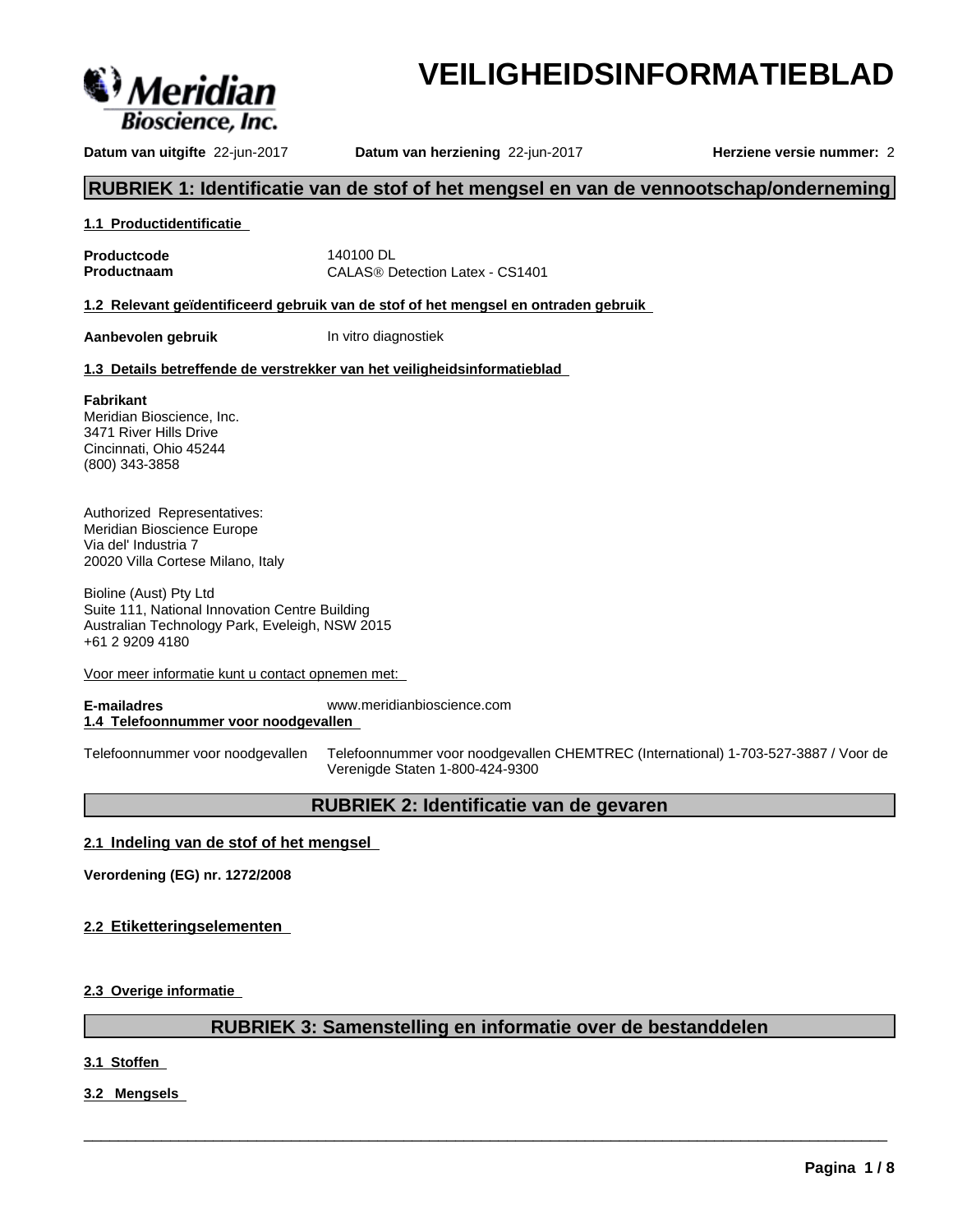| Naam van chemische<br>stof             | <b>EG-Nr</b> | <b>CAS No.</b> | Weight-% | <b>Indeling</b><br>overeenkomstig<br>Verordening (EG)<br>nr. 1272/2008<br><b>ICLP1</b>                                                                   | <b>REACH-registratie</b><br>nummer |
|----------------------------------------|--------------|----------------|----------|----------------------------------------------------------------------------------------------------------------------------------------------------------|------------------------------------|
| Sodium chloride                        | Present      | 7647-14-5      | 0.45     | Geen gegevens<br>beschikbaar                                                                                                                             | geen gegevens<br>beschikbaar       |
| Sodium<br>o-(ethylmercurithio)benzoate | Present      | 54-64-8        | < 0.01   | Acute Tox. 2 (H300)<br>Acute Tox. 1 (H310)<br>Acute Tox. 2 (H330)<br>STOT RE 2 (H373)<br><b>Aquatic Acute 1</b><br>(H400)<br>Aquatic Chronic 1<br>(H410) | geen gegevens<br>beschikbaar       |

 $\overline{\phantom{a}}$  ,  $\overline{\phantom{a}}$  ,  $\overline{\phantom{a}}$  ,  $\overline{\phantom{a}}$  ,  $\overline{\phantom{a}}$  ,  $\overline{\phantom{a}}$  ,  $\overline{\phantom{a}}$  ,  $\overline{\phantom{a}}$  ,  $\overline{\phantom{a}}$  ,  $\overline{\phantom{a}}$  ,  $\overline{\phantom{a}}$  ,  $\overline{\phantom{a}}$  ,  $\overline{\phantom{a}}$  ,  $\overline{\phantom{a}}$  ,  $\overline{\phantom{a}}$  ,  $\overline{\phantom{a}}$ 

## **Voor de volledige text van H-zinnen zoals vermeld in deze paragraaf, zie paragraaf 16**

## **RUBRIEK 4: Eerstehulpmaatregelen**

## **4.1 Beschrijving van de eerstehulpmaatregelen**

| Contact met de ogen                                          | Onmiddellijk spoelen met veel water, ook onder de oogleden, gedurende minstens 15<br>minuten. Raadpleeg een arts indien de irritatie aanhoudt. |
|--------------------------------------------------------------|------------------------------------------------------------------------------------------------------------------------------------------------|
| Contact met de huid                                          | Onmiddellijk afspoelen met veel water en zeep.                                                                                                 |
| Inslikken                                                    | Bij een bewusteloos persoon nooit iets via de mond toedienen. Indien nodig een arts<br>raadplegen.                                             |
| Inademing                                                    | In de frisse lucht brengen. Een arts raadplegen indien symptomen aanhouden.                                                                    |
| 4.2 Belangrijkste acute en uitgestelde symptomen en effecten |                                                                                                                                                |

## **4.3 Vermelding van de vereiste onmiddellijke medische verzorging en speciale behandeling**

## **Opmerkingen voor de arts** De symptomen behandelen.

## **RUBRIEK 5: Brandbestrijdingsmaatregelen**

## **5.1 Blusmiddelen**

#### **Geschikte blusmiddelen**

Droogpoeder, kooldioxide (CO2), alcoholbestendig schuim, of verneveld water.

#### **Blusmiddelen die om veiligheidsredenen niet gebruikt mogen worden** Het symbool (\*) in de kantlijn van dit veiligheidsinformatieblad geeft aan dat deze regel is herzien.

## **5.2 Speciale gevaren die doorde stof of het mengsel worden veroorzaakt**

Geen.

## **5.3 Advies voor brandweerlieden**

Draag, net als bij elke andere brand, onafhankelijke ademhalingsapparatuur en een volledig beschermende uitrusting.

## **RUBRIEK 6: Maatregelen bij het accidenteel vrijkomen van de stof of het mengsel**

 $\overline{\phantom{a}}$  ,  $\overline{\phantom{a}}$  ,  $\overline{\phantom{a}}$  ,  $\overline{\phantom{a}}$  ,  $\overline{\phantom{a}}$  ,  $\overline{\phantom{a}}$  ,  $\overline{\phantom{a}}$  ,  $\overline{\phantom{a}}$  ,  $\overline{\phantom{a}}$  ,  $\overline{\phantom{a}}$  ,  $\overline{\phantom{a}}$  ,  $\overline{\phantom{a}}$  ,  $\overline{\phantom{a}}$  ,  $\overline{\phantom{a}}$  ,  $\overline{\phantom{a}}$  ,  $\overline{\phantom{a}}$ 

## **6.1 Persoonlijke voorzorgsmaatregelen, beschermde uitrusting en noodprocedures**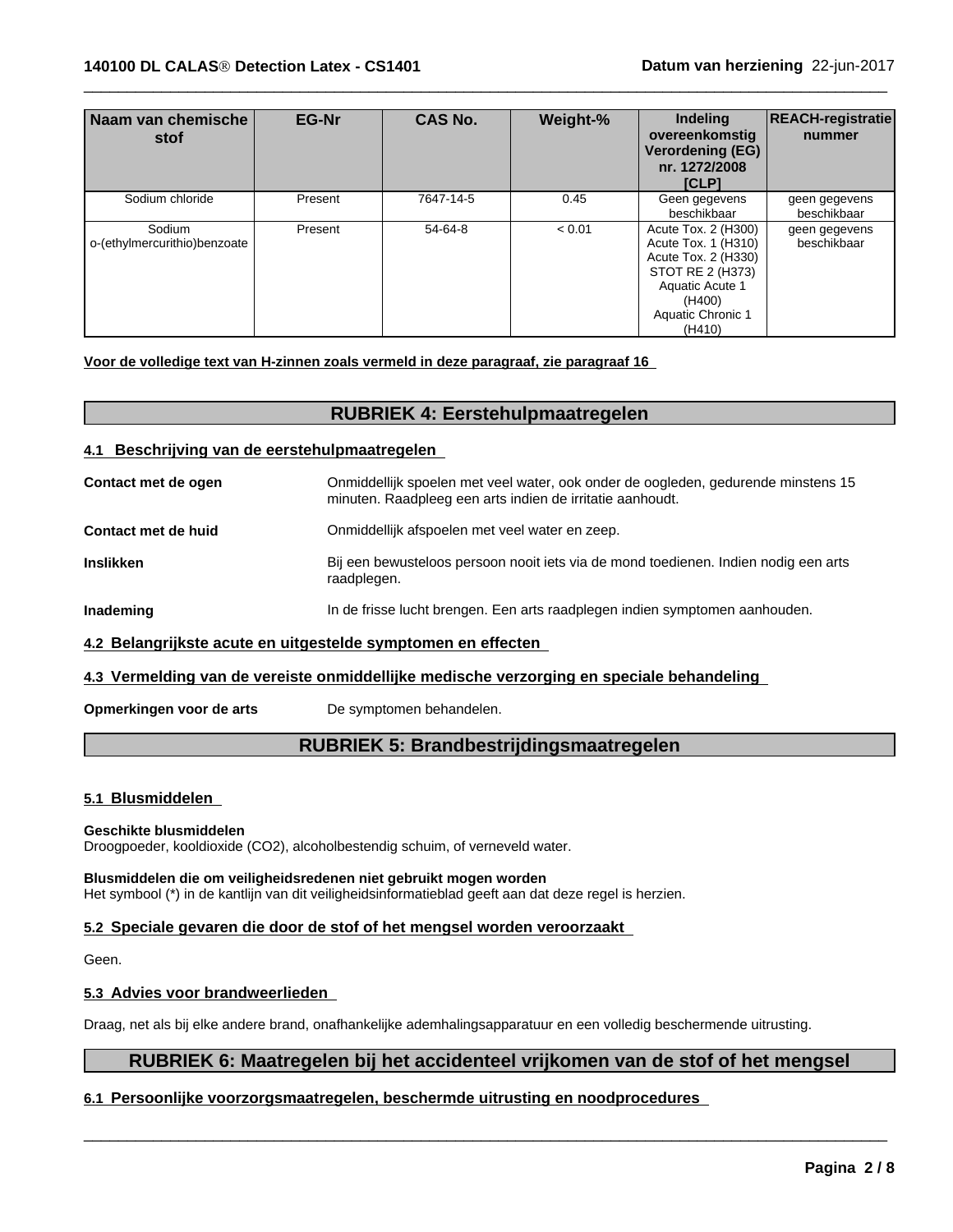Zorgen voor voldoende ventilatie.

Zie rubriek 12 voor aanvullende ecologische informatie.

## **6.2 Milieuvoorzorgsmaatregelen**

Verdere lekkage of morsen van product voorkomen indien dat veilig is om te doen.

## **6.3 Insluitings- en reinigingsmethoden en -materiaal**

#### **Reinigingsmethoden**

Gemorst product absorberen met inert materiaal (bijv. zand of aarde) en in een vat bestemd voor chemisch afval deponeren.

## **6.4 Verwijzing naar andere rubrieken**

## **RUBRIEK 7: Hantering en opslag**

 $\overline{\phantom{a}}$  ,  $\overline{\phantom{a}}$  ,  $\overline{\phantom{a}}$  ,  $\overline{\phantom{a}}$  ,  $\overline{\phantom{a}}$  ,  $\overline{\phantom{a}}$  ,  $\overline{\phantom{a}}$  ,  $\overline{\phantom{a}}$  ,  $\overline{\phantom{a}}$  ,  $\overline{\phantom{a}}$  ,  $\overline{\phantom{a}}$  ,  $\overline{\phantom{a}}$  ,  $\overline{\phantom{a}}$  ,  $\overline{\phantom{a}}$  ,  $\overline{\phantom{a}}$  ,  $\overline{\phantom{a}}$ 

#### **7.1 Voorzorgsmaatregelen voor het veilig hanteren van de stof of het mengsel**

**Advies over hetveilig hanteren van de stof of het preparaat** Zorgen voor voldoende ventilatie.

#### **7.2 Voorwaarden voor een veilige opslag, met inbegrip van incompatibele producten**

## **Technische maatregelen/Opslagomstandigheden** In goed gesloten verpakkingen bewaren op een droge, koele en goed geventileerde plaats.

## **7.3 Specifiek eindgebruik**

#### **Overige richtlijnen**

Geen informatie beschikbaar.

## **RUBRIEK 8: Maatregelen ter beheersing van blootstelling/persoonlijke bescherming**

#### **8.1 Controleparameters**

**Blootstellingsgrenswaarden** Dit product, zoals geleverd, bevat geen gevaarlijke stoffen met door de regiospecifieke regelgevende instanties vastgestelde grenswaarden voor beroepsmatige blootstelling

 $\overline{\phantom{a}}$  ,  $\overline{\phantom{a}}$  ,  $\overline{\phantom{a}}$  ,  $\overline{\phantom{a}}$  ,  $\overline{\phantom{a}}$  ,  $\overline{\phantom{a}}$  ,  $\overline{\phantom{a}}$  ,  $\overline{\phantom{a}}$  ,  $\overline{\phantom{a}}$  ,  $\overline{\phantom{a}}$  ,  $\overline{\phantom{a}}$  ,  $\overline{\phantom{a}}$  ,  $\overline{\phantom{a}}$  ,  $\overline{\phantom{a}}$  ,  $\overline{\phantom{a}}$  ,  $\overline{\phantom{a}}$ 

| Naam van chemische stof                                          | <b>Europese Unie</b>                                   | <b>Het Verenigd</b><br>Koninkrijk         | Frankrijk                  | Spanje                                                       | <b>Duitsland</b>                      |
|------------------------------------------------------------------|--------------------------------------------------------|-------------------------------------------|----------------------------|--------------------------------------------------------------|---------------------------------------|
| Sodium<br>lo-(ethylmercurithio)benzoate<br>54-64-8               |                                                        |                                           |                            |                                                              | <b>Skin</b>                           |
| <b>Component</b>                                                 | Italië                                                 | Portugal                                  | <b>Nederland</b>           | <b>Finland</b>                                               | Denemarken                            |
| Sodium<br>o-(ethylmercurithio)benzoate<br>$54-64-8$ ( $< 0.01$ ) |                                                        |                                           |                            |                                                              | TWA: $0.05$ mg/m <sup>3</sup><br>Skin |
| ∣Naam van chemische stof l                                       | Oostenrijk                                             | Zwitserland                               | Polen                      | Noorwegen                                                    | lerland                               |
| Sodium<br>o-(ethylmercurithio)benzoate<br>54-64-8                | <b>Skin</b><br>STEL 0.1 $mg/m3$<br>TWA: 0.01 mg/m $^3$ | <b>Skin</b><br>TWA: $0.01 \text{ mg/m}^3$ | TWA: $0.01 \text{ mg/m}^3$ | TWA: $0.02 \text{ mg/m}^3$<br>STEL: $0.06$ mg/m <sup>3</sup> |                                       |

#### **Afgeleide doses zonder effect (DNEL)** Geen informatie beschikbaar

**Voorspelde geen effect-concentratie** Geen informatie beschikbaar **(PNEC)**

**8.2 Maatregelen ter beheersing van blootstelling**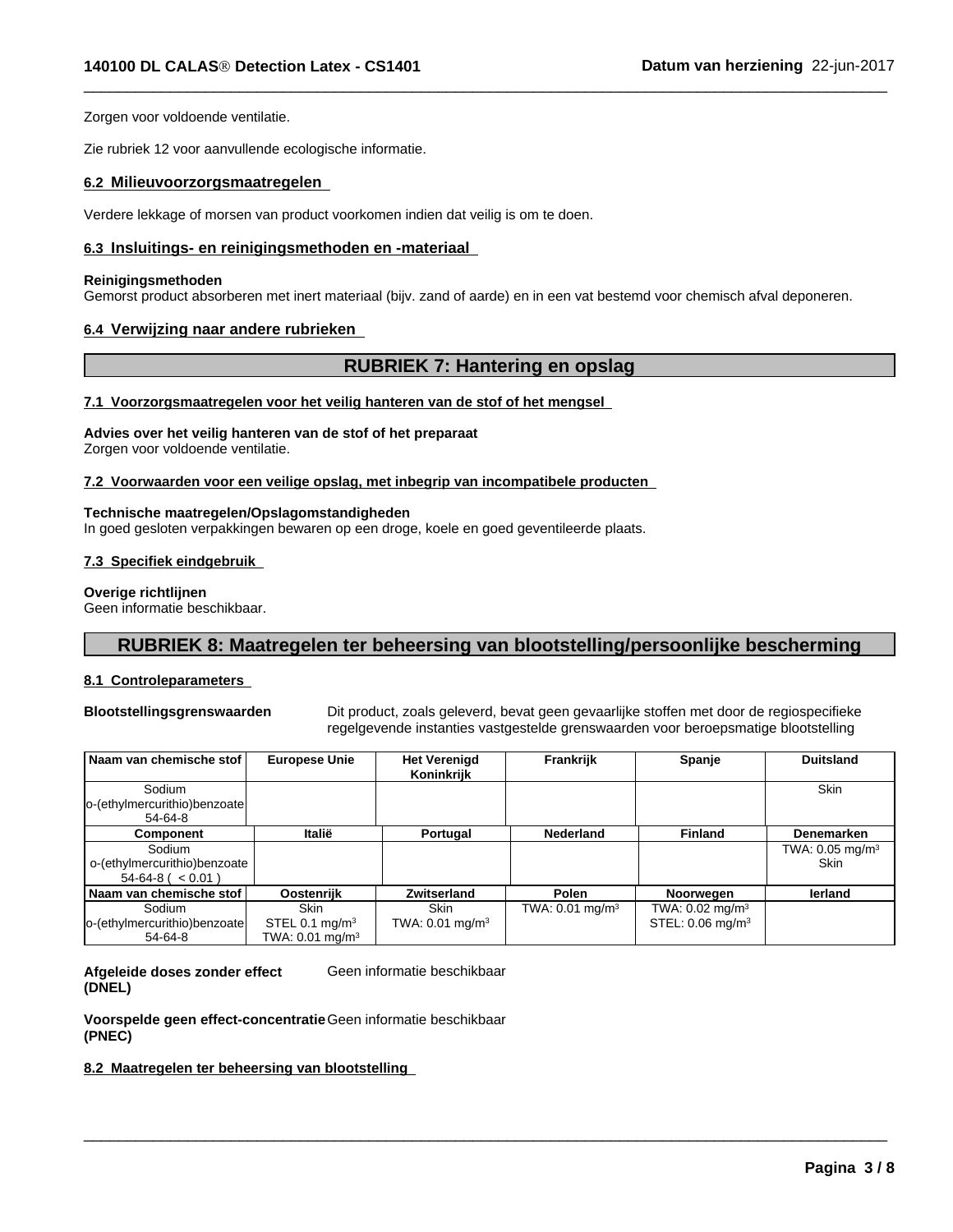## **140100 DL CALASÒ Detection Latex - CS1401 Datum van herziening** 22-jun-2017

| Technische beheersmaatregelen                                                                                                                                                 | Zorgen voor voldoende ventilatie, met name in besloten ruimten.                                                                                        |
|-------------------------------------------------------------------------------------------------------------------------------------------------------------------------------|--------------------------------------------------------------------------------------------------------------------------------------------------------|
| <b>Persoonlijke</b><br>beschermingsmiddelen<br>Bescherming van de ogen<br>Bescherming van de handen<br>Huid- en lichaamsbescherming<br>Bescherming van de<br>ademhalingswegen | Nauw aansluitende veiligheidsstofbril.<br>Beschermende handschoenen.<br>Kleding met lange mouwen.<br>Speciale beschermende uitrusting is niet vereist. |
| Hygiënische maatregelen                                                                                                                                                       | Goede industriële hygiëne- and veiligheidsprocedures in acht nemen tijdens gebruik.                                                                    |
|                                                                                                                                                                               | Reheersing van milieuhlootstelling. Het symbool (*) in de kantlijn van dit veiligheidsinformatieblad geeft aan dat deze regel is                       |

**Beheersing van milieublootstelling** Het symbool (\*) in de kantlijn van dit veiligheidsinformatieblad geeft aan dat deze regel is herzien.

 $\overline{\phantom{a}}$  ,  $\overline{\phantom{a}}$  ,  $\overline{\phantom{a}}$  ,  $\overline{\phantom{a}}$  ,  $\overline{\phantom{a}}$  ,  $\overline{\phantom{a}}$  ,  $\overline{\phantom{a}}$  ,  $\overline{\phantom{a}}$  ,  $\overline{\phantom{a}}$  ,  $\overline{\phantom{a}}$  ,  $\overline{\phantom{a}}$  ,  $\overline{\phantom{a}}$  ,  $\overline{\phantom{a}}$  ,  $\overline{\phantom{a}}$  ,  $\overline{\phantom{a}}$  ,  $\overline{\phantom{a}}$ 

## **RUBRIEK 9: Fysische en chemische eigenschappen**

| 9.1 Informatie over fysische en chemische basiseigenschappen                                                                |                             |                                                                                                            |                                                       |  |
|-----------------------------------------------------------------------------------------------------------------------------|-----------------------------|------------------------------------------------------------------------------------------------------------|-------------------------------------------------------|--|
| <b>Fysische toestand</b>                                                                                                    | Vloeistof                   |                                                                                                            |                                                       |  |
| Voorkomen                                                                                                                   | Geen informatie beschikbaar | Geur                                                                                                       | Geen                                                  |  |
| Kleur                                                                                                                       | wit                         | Geurdrempelwaarde                                                                                          | Geen informatie<br>beschikbaar                        |  |
| <b>Eigenschap</b>                                                                                                           | Waarden                     | Opmerkingen • Methode                                                                                      |                                                       |  |
| pН                                                                                                                          |                             | Het symbool (*) in de kantlijn van dit<br>veiligheidsinformatieblad geeft aan dat deze regel is<br>herzien |                                                       |  |
| Smelt- / vriespunt                                                                                                          |                             | Geen informatie beschikbaar                                                                                |                                                       |  |
| Kookpunt/kooktraject                                                                                                        |                             | Het symbool (*) in de kantlijn van dit<br>herzien                                                          | veiligheidsinformatieblad geeft aan dat deze regel is |  |
| <b>Vlampunt</b>                                                                                                             |                             | Geen informatie beschikbaar                                                                                |                                                       |  |
| Verdampingssnelheid                                                                                                         |                             | Het symbool (*) in de kantlijn van dit<br>herzien                                                          | veiligheidsinformatieblad geeft aan dat deze regel is |  |
| Ontvlambaarheid (vast, gas)                                                                                                 |                             | Geen informatie beschikbaar                                                                                |                                                       |  |
| Ontvlambaarheidsgrens in lucht<br><b>Bovenste</b><br>ontvlambaarheidsgrens:<br>Onderste ontvlambaarheidsgrens               |                             | Geen informatie beschikbaar                                                                                |                                                       |  |
| Dampspanning                                                                                                                |                             | Het symbool (*) in de kantlijn van dit                                                                     |                                                       |  |
|                                                                                                                             |                             | herzien                                                                                                    | veiligheidsinformatieblad geeft aan dat deze regel is |  |
| Dampdichtheid                                                                                                               |                             | Het symbool (*) in de kantlijn van dit<br>herzien                                                          | veiligheidsinformatieblad geeft aan dat deze regel is |  |
| <b>Relatieve dichtheid</b>                                                                                                  |                             | Geen informatie beschikbaar                                                                                |                                                       |  |
| Oplosbaarheid in water                                                                                                      |                             | Het symbool (*) in de kantlijn van dit<br>herzien                                                          | veiligheidsinformatieblad geeft aan dat deze regel is |  |
| Oplosbaarheid                                                                                                               |                             | Het symbool (*) in de kantlijn van dit<br>herzien                                                          | veiligheidsinformatieblad geeft aan dat deze regel is |  |
| Verdelingscoëfficiënt                                                                                                       |                             | Het symbool (*) in de kantlijn van dit                                                                     | veiligheidsinformatieblad geeft aan dat deze regel is |  |
|                                                                                                                             |                             | herzien                                                                                                    |                                                       |  |
| Zelfontbrandingstemperatuur                                                                                                 |                             | Geen informatie beschikbaar                                                                                |                                                       |  |
| Ontledingstemperatuur                                                                                                       |                             | Het symbool (*) in de kantlijn van dit<br>herzien                                                          | veiligheidsinformatieblad geeft aan dat deze regel is |  |
| Kinematische viscositeit<br>Het symbool (*) in de kantlijn van dit<br>veiligheidsinformatieblad geeft aan dat deze regel is |                             |                                                                                                            |                                                       |  |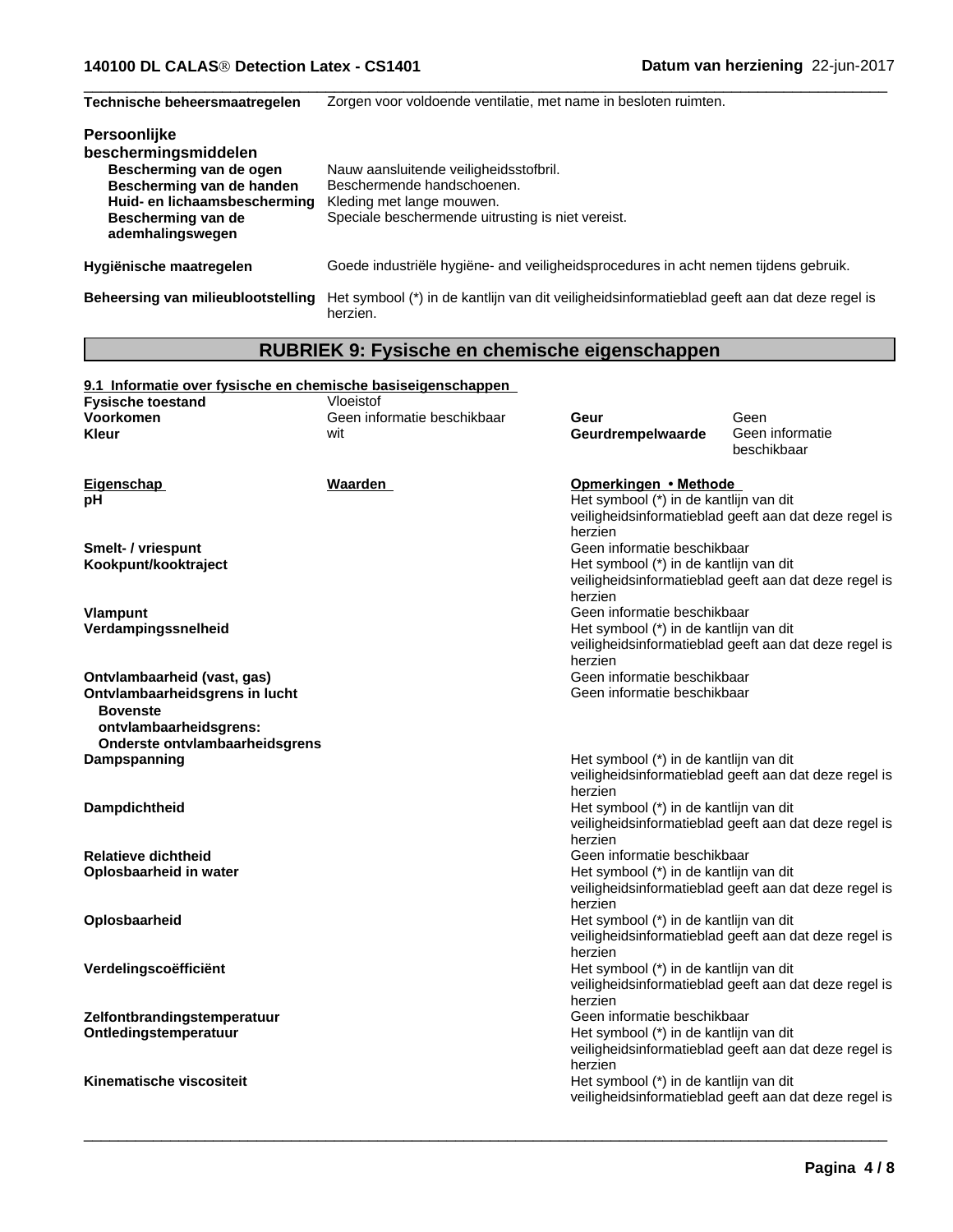|                                    | herzien                                                                                                 |
|------------------------------------|---------------------------------------------------------------------------------------------------------|
| Dynamische viscositeit             |                                                                                                         |
| Ontploffingseigenschappen          | Het symbool (*) in de kantlijn van dit veiligheidsinformatieblad geeft aan dat deze regel is<br>herzien |
| Oxiderende eigenschappen           | Het symbool (*) in de kantlijn van dit veiligheidsinformatieblad geeft aan dat deze regel is<br>herzien |
| 9.2 Overige informatie             |                                                                                                         |
| <b>Verwekingspunt</b>              | Geen informatie beschikbaar                                                                             |
| <b>Moleculegewicht</b>             | Geen informatie beschikbaar                                                                             |
| VOS (vluchtige organische stoffen) | Geen informatie beschikbaar                                                                             |
| gehalte (%)                        |                                                                                                         |
| <b>Dampdichtheid</b>               | Geen informatie beschikbaar                                                                             |
| <b>Bulkdichtheid</b>               | Geen informatie beschikbaar                                                                             |

 $\overline{\phantom{a}}$  ,  $\overline{\phantom{a}}$  ,  $\overline{\phantom{a}}$  ,  $\overline{\phantom{a}}$  ,  $\overline{\phantom{a}}$  ,  $\overline{\phantom{a}}$  ,  $\overline{\phantom{a}}$  ,  $\overline{\phantom{a}}$  ,  $\overline{\phantom{a}}$  ,  $\overline{\phantom{a}}$  ,  $\overline{\phantom{a}}$  ,  $\overline{\phantom{a}}$  ,  $\overline{\phantom{a}}$  ,  $\overline{\phantom{a}}$  ,  $\overline{\phantom{a}}$  ,  $\overline{\phantom{a}}$ 

## **RUBRIEK 10: Stabiliteit en reactiviteit**

## **10.1 Reactiviteit**

## **10.2 Chemische stabiliteit**

Stabiel onder normale omstandigheden.

## **10.3 Mogelijke gevaarlijke reacties**

## **10.4 Te vermijden omstandigheden**

Extreme temperaturen en direct zonlicht.

## **10.5 Chemisch op elkaar inwerkende materialen**

Geen materialen om speciaal te vermelden.

#### **10.6 Gevaarlijke ontledingsproducten**

Geen onder normale gebruiksomstandigheden.

## **RUBRIEK 11: Toxicologische informatie**

## **11.1 Informatie over toxicologische effecten**

**Acute toxiciteit**

| <b>Productinformatie</b> | Het product vormt geen gevaar voor acute toxiciteit op basis van bekende of de verstrekte<br>informatie.       |
|--------------------------|----------------------------------------------------------------------------------------------------------------|
| Inademing                | Over dit product zijn geen gegevens beschikbaar.                                                               |
| Contact met de ogen      | Over dit product zijn geen gegevens beschikbaar.                                                               |
| Contact met de huid      | Over dit product zijn geen gegevens beschikbaar.                                                               |
| <b>Inslikken</b>         | Over dit product zijn geen gegevens beschikbaar.                                                               |
| <b>Acute toxiciteit</b>  | 99.54% van het mengsel bestaat uit bestanddelen waarvoor geen informatie beschikbaar is<br>over de toxiciteit. |

 $\overline{\phantom{a}}$  ,  $\overline{\phantom{a}}$  ,  $\overline{\phantom{a}}$  ,  $\overline{\phantom{a}}$  ,  $\overline{\phantom{a}}$  ,  $\overline{\phantom{a}}$  ,  $\overline{\phantom{a}}$  ,  $\overline{\phantom{a}}$  ,  $\overline{\phantom{a}}$  ,  $\overline{\phantom{a}}$  ,  $\overline{\phantom{a}}$  ,  $\overline{\phantom{a}}$  ,  $\overline{\phantom{a}}$  ,  $\overline{\phantom{a}}$  ,  $\overline{\phantom{a}}$  ,  $\overline{\phantom{a}}$ 

## **The following values are calculated based on chapter 3.1 of the GHS document**

| ATEmix (oral)          | 99,999.00 mg/kg |
|------------------------|-----------------|
| <b>ATEmix (dermal)</b> | 99,999.00 mg/kg |
| Inademing              |                 |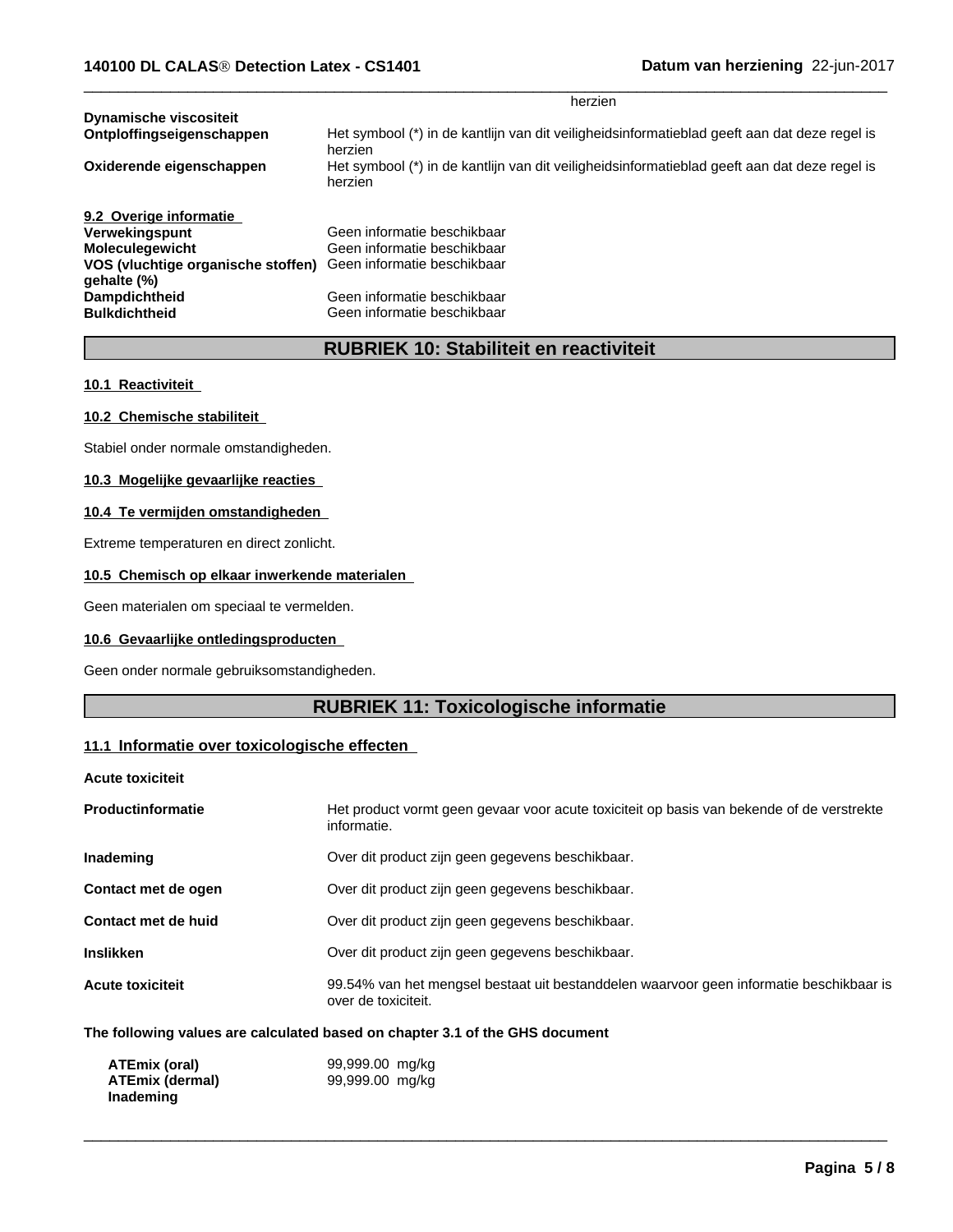| ATEmix (inhalation-gas)       | 99,999.00 mg/l |
|-------------------------------|----------------|
| ATEmix (inhalation-dust/mist) | 99,999.00 mg/l |
| ATEmix (inhalation-vapor)     | 99,999.00 mg/l |

| Naam van chemische stof                                      | <b>Oraal LD50</b>            | <b>Dermaal LD50</b> | <b>Inademing LC50</b>                                                                        |
|--------------------------------------------------------------|------------------------------|---------------------|----------------------------------------------------------------------------------------------|
| Sodium chloride                                              | 3 g/kg (Rat)                 | 10 g/kg (Rabbit)    | 42 $g/m^3$ (Rat) 1 h                                                                         |
| Sodium                                                       | 75 mg/kg (Rat)               |                     |                                                                                              |
| o-(ethylmercurithio)benzoate                                 |                              |                     |                                                                                              |
|                                                              |                              |                     |                                                                                              |
| Huidcorrosie/-irritatie                                      | Geen informatie beschikbaar. |                     |                                                                                              |
| Oogletsel/-irritatie                                         | Geen informatie beschikbaar. |                     |                                                                                              |
| <b>Sensibilisatie</b>                                        | herzien.                     |                     | Het symbool (*) in de kantlijn van dit veiligheidsinformatieblad geeft aan dat deze regel is |
| Mutageniteit in geslachtscellen                              | Geen informatie beschikbaar. |                     |                                                                                              |
| Kankerverwekkendheid                                         | Geen informatie beschikbaar. |                     |                                                                                              |
| Reproductietoxiciteit                                        | herzien.                     |                     | Het symbool (*) in de kantlijn van dit veiligheidsinformatieblad geeft aan dat deze regel is |
| Specifieke doelorgaantoxiciteit -<br>eenmalige blootstelling | Geen informatie beschikbaar. |                     |                                                                                              |
| Specifieke doelorgaantoxiciteit -<br>herhaalde blootstelling | Geen informatie beschikbaar. |                     |                                                                                              |
| Gevaar bij inademing                                         | Geen informatie beschikbaar. |                     |                                                                                              |
|                                                              |                              |                     |                                                                                              |

 $\overline{\phantom{a}}$  ,  $\overline{\phantom{a}}$  ,  $\overline{\phantom{a}}$  ,  $\overline{\phantom{a}}$  ,  $\overline{\phantom{a}}$  ,  $\overline{\phantom{a}}$  ,  $\overline{\phantom{a}}$  ,  $\overline{\phantom{a}}$  ,  $\overline{\phantom{a}}$  ,  $\overline{\phantom{a}}$  ,  $\overline{\phantom{a}}$  ,  $\overline{\phantom{a}}$  ,  $\overline{\phantom{a}}$  ,  $\overline{\phantom{a}}$  ,  $\overline{\phantom{a}}$  ,  $\overline{\phantom{a}}$ 

## **RUBRIEK 12: Ecologische informatie**

## **12.1 Toxiciteit**

**Ecotoxiciteit** Bevat geen stoffen die bekend zijn als gevaarlijk voor het milieu of niet afbreekbaar in waterzuiveringsinstallaties.

 $\overline{\phantom{a}}$  ,  $\overline{\phantom{a}}$  ,  $\overline{\phantom{a}}$  ,  $\overline{\phantom{a}}$  ,  $\overline{\phantom{a}}$  ,  $\overline{\phantom{a}}$  ,  $\overline{\phantom{a}}$  ,  $\overline{\phantom{a}}$  ,  $\overline{\phantom{a}}$  ,  $\overline{\phantom{a}}$  ,  $\overline{\phantom{a}}$  ,  $\overline{\phantom{a}}$  ,  $\overline{\phantom{a}}$  ,  $\overline{\phantom{a}}$  ,  $\overline{\phantom{a}}$  ,  $\overline{\phantom{a}}$ 

| Naam van chemische stof<br>Algen/aquatische planten |  | Vis                               | Crustacea                        |
|-----------------------------------------------------|--|-----------------------------------|----------------------------------|
| Sodium chloride                                     |  | 5560 - 6080: 96 h Lepomis         | 1000: 48 h Daphnia magna mg/L    |
|                                                     |  | macrochirus mg/L LC50             | EC50 340.7 - 469.2: 48 h Daphnia |
|                                                     |  | flow-through 12946: 96 h Lepomis  | magna mg/L EC50 Static           |
|                                                     |  | macrochirus mg/L LC50 static 6020 |                                  |
|                                                     |  | - 7070: 96 h Pimephales promelas  |                                  |
|                                                     |  | mg/L LC50 static 7050: 96 h       |                                  |
|                                                     |  | Pimephales promelas mg/L LC50     |                                  |
|                                                     |  | semi-static 6420 - 6700: 96 h     |                                  |
|                                                     |  | Pimephales promelas mg/L LC50     |                                  |
|                                                     |  | static 4747 - 7824: 96 h          |                                  |
|                                                     |  | Oncorhynchus mykiss mg/L LC50     |                                  |
|                                                     |  | flow-through                      |                                  |

## **12.2 Persistentie en afbreekbaarheid**

Geen informatie beschikbaar.

## **12.3 Bioaccumulatie**

Het symbool (\*) in de kantlijn van dit veiligheidsinformatieblad geeft aan dat deze regel is herzien.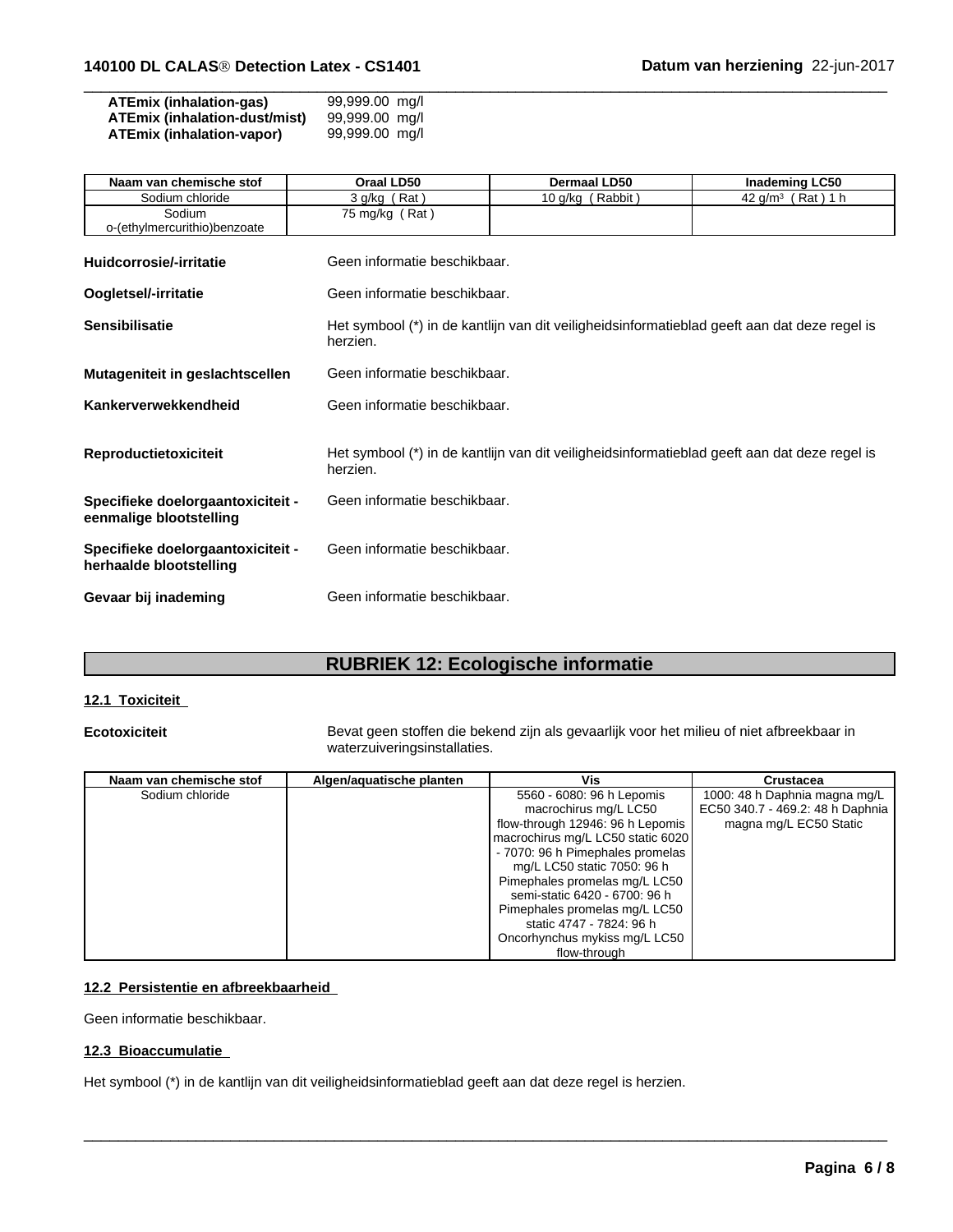## **12.4 Mobiliteit in de bodem**

#### **Mobiliteit**

Het symbool (\*) in de kantlijn van dit veiligheidsinformatieblad geeft aan dat deze regel is herzien.

## **12.5 Resultaten van PBT- en zPzB-beoordeling**

Het symbool (\*) in de kantlijn van dit veiligheidsinformatieblad geeft aan dat deze regel is herzien.

## **12.6 Andere schadelijke effecten.**

## **RUBRIEK 13: Instructies voor verwijdering**

 $\overline{\phantom{a}}$  ,  $\overline{\phantom{a}}$  ,  $\overline{\phantom{a}}$  ,  $\overline{\phantom{a}}$  ,  $\overline{\phantom{a}}$  ,  $\overline{\phantom{a}}$  ,  $\overline{\phantom{a}}$  ,  $\overline{\phantom{a}}$  ,  $\overline{\phantom{a}}$  ,  $\overline{\phantom{a}}$  ,  $\overline{\phantom{a}}$  ,  $\overline{\phantom{a}}$  ,  $\overline{\phantom{a}}$  ,  $\overline{\phantom{a}}$  ,  $\overline{\phantom{a}}$  ,  $\overline{\phantom{a}}$ 

## **13.1 Afvalverwerkingsmethoden**

**Afval van residuen / niet-gebruikte** Dispose of in accordance with all federal, state, and local regulations. **producten**

**Verontreinigde verpakking** Lege verpakkingen/containers moeten voor hergebruik of verwijdering worden afgevoerd naar een erkend afvalverwerkingsbedrijf.

## **RUBRIEK 14: Informatie met betrekking tot het vervoer**

| IATA  | Niet gereguleerd |
|-------|------------------|
| 14.1. |                  |
| 14.2. |                  |
| 14.3. |                  |
| 14.4. |                  |
| 14.5. |                  |
| 14.6. |                  |

## **RUBRIEK 15: Regelgeving**

## **15.1 Specifieke veiligheids-, gezondheids- en milieureglementen en -wetgeving voor de stof of het mengsel**

| stot<br>∴hemische c<br>van<br>Naai. | -<br>rans<br>G-nummer |
|-------------------------------------|-----------------------|
| chloride<br>iodiun                  | 70<br>מה<br>טא<br>70  |

| <b>TSCA</b>          | Voldoet aan              |
|----------------------|--------------------------|
| <b>EINECS/ELINCS</b> | $\overline{\phantom{0}}$ |
| <b>DSL/NDSL</b>      | -                        |
| <b>PICCS</b>         | -                        |
| <b>ENCS</b>          | -                        |
| <b>IECSC</b>         | -                        |
| <b>AICS</b>          | -                        |
| <b>KECL</b>          | -                        |

**Internationale inventarissen**

#### **Legenda**

 **TSCA** - (Toxic Substances Control Act; Amerikaanse wet inzake het beheer van toxische stoffen) Rubriek 8(b) Inventaris

 **EINECS/ELINCS** - European Inventory of Existing Commercial Chemical Substances/EU List of Notified Chemical Substances (Europese

inventaris van bestaande chemische handelsstoffen/Europese lijst van stoffen waarvan kennisgeving is gedaan)

 **DSL/NDSL** - Canadese Domestic Substances List/Non-Domestic Substances List (Canadese lijst van binnenlandse/niet-binnenlandse chemische stoffen)

 $\overline{\phantom{a}}$  ,  $\overline{\phantom{a}}$  ,  $\overline{\phantom{a}}$  ,  $\overline{\phantom{a}}$  ,  $\overline{\phantom{a}}$  ,  $\overline{\phantom{a}}$  ,  $\overline{\phantom{a}}$  ,  $\overline{\phantom{a}}$  ,  $\overline{\phantom{a}}$  ,  $\overline{\phantom{a}}$  ,  $\overline{\phantom{a}}$  ,  $\overline{\phantom{a}}$  ,  $\overline{\phantom{a}}$  ,  $\overline{\phantom{a}}$  ,  $\overline{\phantom{a}}$  ,  $\overline{\phantom{a}}$ 

 **PICCS** - Philippines Inventory of Chemicals and Chemical Substances (Filippijnen inventaris van chemicaliën en chemische stoffen)

 **ENCS** - Japan Existing and New Chemical Substances (Bestaande en nieuwe chemische stoffen Japan)

 **IECSC** - China Inventory of Existing Chemical Substances (Inventaris van bestaande chemische stoffen China)

 **AICS** - Australische inventaris voor chemische stoffen (Australian Inventory of Chemical Substances)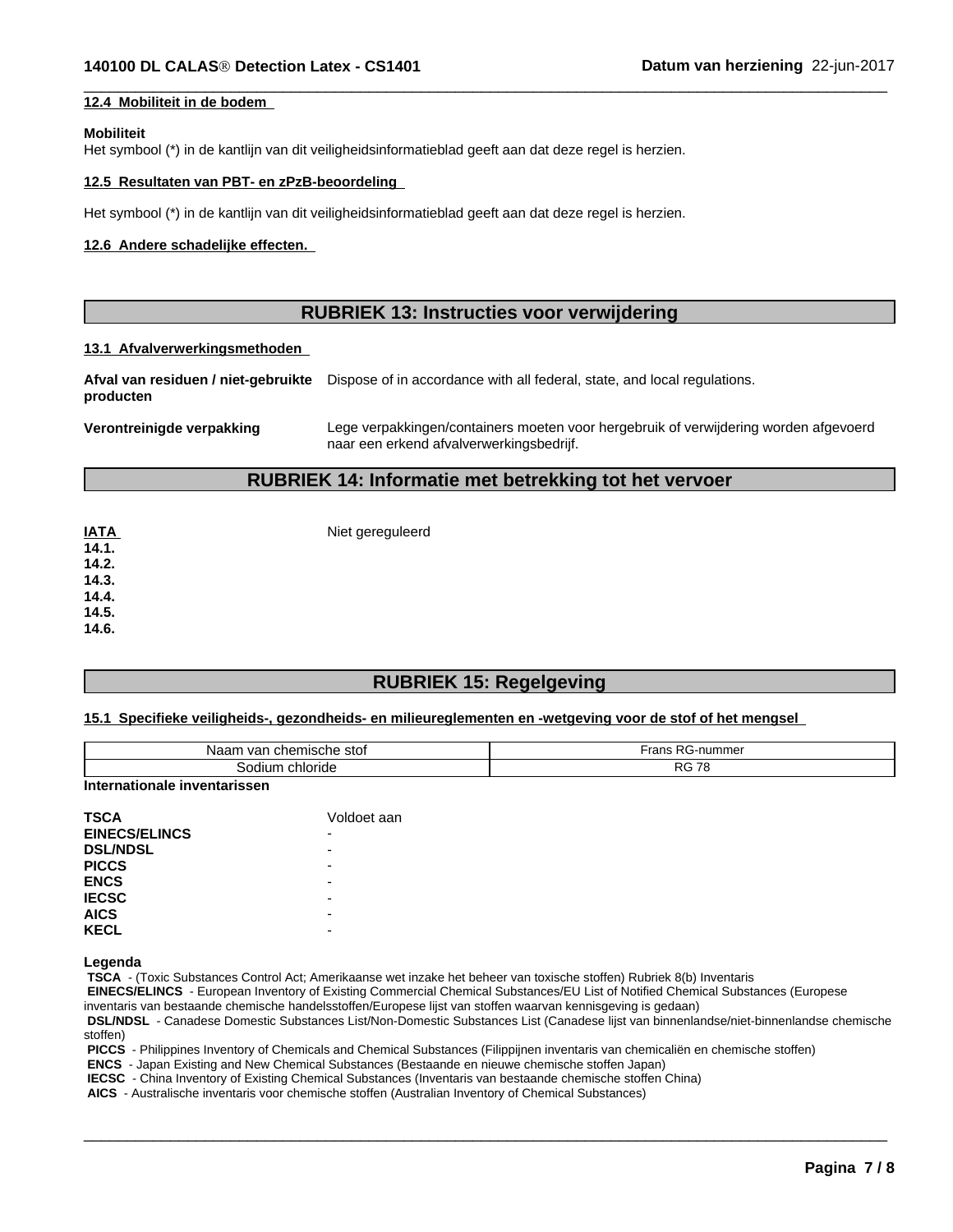**KECL** - Korean Existing and Evaluated Chemical Substances (Koreaanse bestaande en geëvalueerde chemische stoffen)

#### **15.2 Chemicaliënveiligheidsrapport**

Het symbool (\*) in de kantlijn van dit veiligheidsinformatieblad geeft aan dat deze regel is herzien

## **RUBRIEK 16: Overige informatie**

 $\overline{\phantom{a}}$  ,  $\overline{\phantom{a}}$  ,  $\overline{\phantom{a}}$  ,  $\overline{\phantom{a}}$  ,  $\overline{\phantom{a}}$  ,  $\overline{\phantom{a}}$  ,  $\overline{\phantom{a}}$  ,  $\overline{\phantom{a}}$  ,  $\overline{\phantom{a}}$  ,  $\overline{\phantom{a}}$  ,  $\overline{\phantom{a}}$  ,  $\overline{\phantom{a}}$  ,  $\overline{\phantom{a}}$  ,  $\overline{\phantom{a}}$  ,  $\overline{\phantom{a}}$  ,  $\overline{\phantom{a}}$ 

| Datum van uitgifte   | 22-jun-2017 |
|----------------------|-------------|
| Datum van herziening | 22-jun-2017 |

**Opmerking bij revisie** Niet van toepassing.

**Dit veiligheidsinformatieblad voldoet aan de eisen van verordening (EG) nr. 1907/2006**

**Verklaring van afwijzing van aansprakelijkheid**

**De bovenvermelde gegevens worden geacht volledig betrouwbaar en juist te zijn, evenwel niet allesomvattend. Deze** documentatie dient louter als richtlijn gebruikt te worden. Meridian Bioscience, Inc. is derhalve niet aansprakelijk voor **eender welke schade voorkomend uit de manipulatie of het gebruik van het bovenvermelde product.**

**Opmerkingen** Sodium o-(ethylmercurithio)benzoate is Thimerosal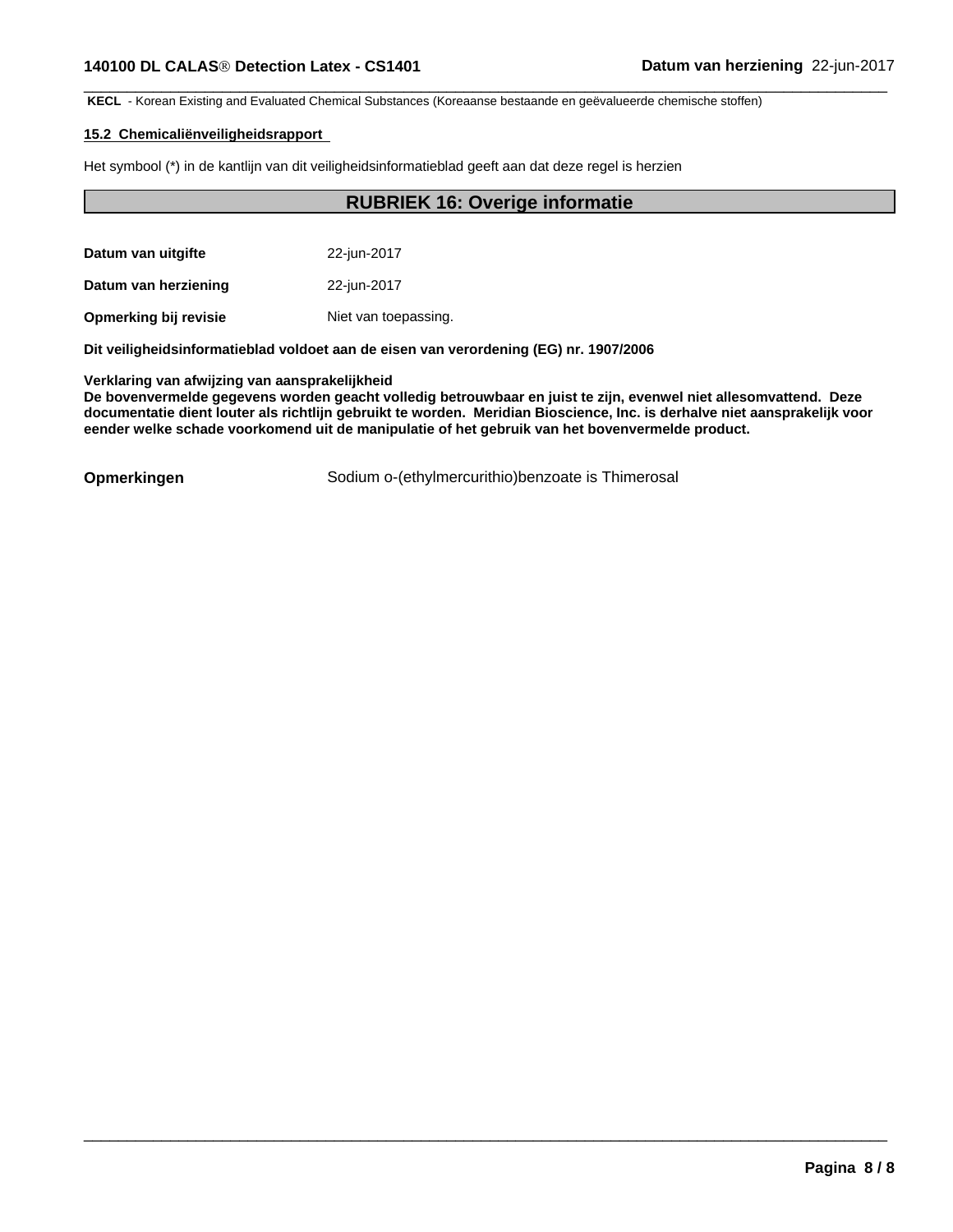

# ИНФОРМАЦИОНЕН ЛИСТ ЗА **БЕЗОПАСНОСТ**

Дата на издаване 22-юни-2017

Дата на ревизията 22-юни-2017

Номер на ревизията 2

## РАЗДЕЛ 1: Идентификация на веществото/сместа и на дружеството/предприятието

## 1.1 Идентификатори на продукта

Код на продукта 140100 DL Наименование на продукта CALAS<sup>®</sup> Detection Latex - CS1401

1.2 Идентифицирани употреби на веществото или сместа, които са от значение, и употреби, които не се препоръчват

Ин витро диагностика Препоръчителна употреба

## 1.3 Подробни данни за доставчика на информационния лист за безопасност

## Производител

Meridian Bioscience, Inc. 3471 River Hills Drive Cincinnati, Ohio 45244 (800) 343-3858

Authorized Representatives: Meridian Bioscience Europe Via del' Industria 7 20020 Villa Cortese Milano, Italy

Bioline (Aust) Pty Ltd Suite 111, National Innovation Centre Building Australian Technology Park, Eveleigh, NSW 2015 +61 2 9209 4180

За повече информация, моля, свържете се с:

Имейл адрес www.meridianbioscience.com 1.4 Телефонен номер при спешни случаи

Телефон при спешни случаи

Телефон за спешни случаи

## РАЗДЕЛ 2: Описание на опасностите

## 2.1 Класифициране на веществото или сместа

РЕГЛАМЕНТ (ЕО) № 1272/2008

2.2 Елементи на етикета

2.3 Друга информация

## РАЗДЕЛ 3: Състав/информация за съставките

## 3.1 Вещества

3.2 Смеси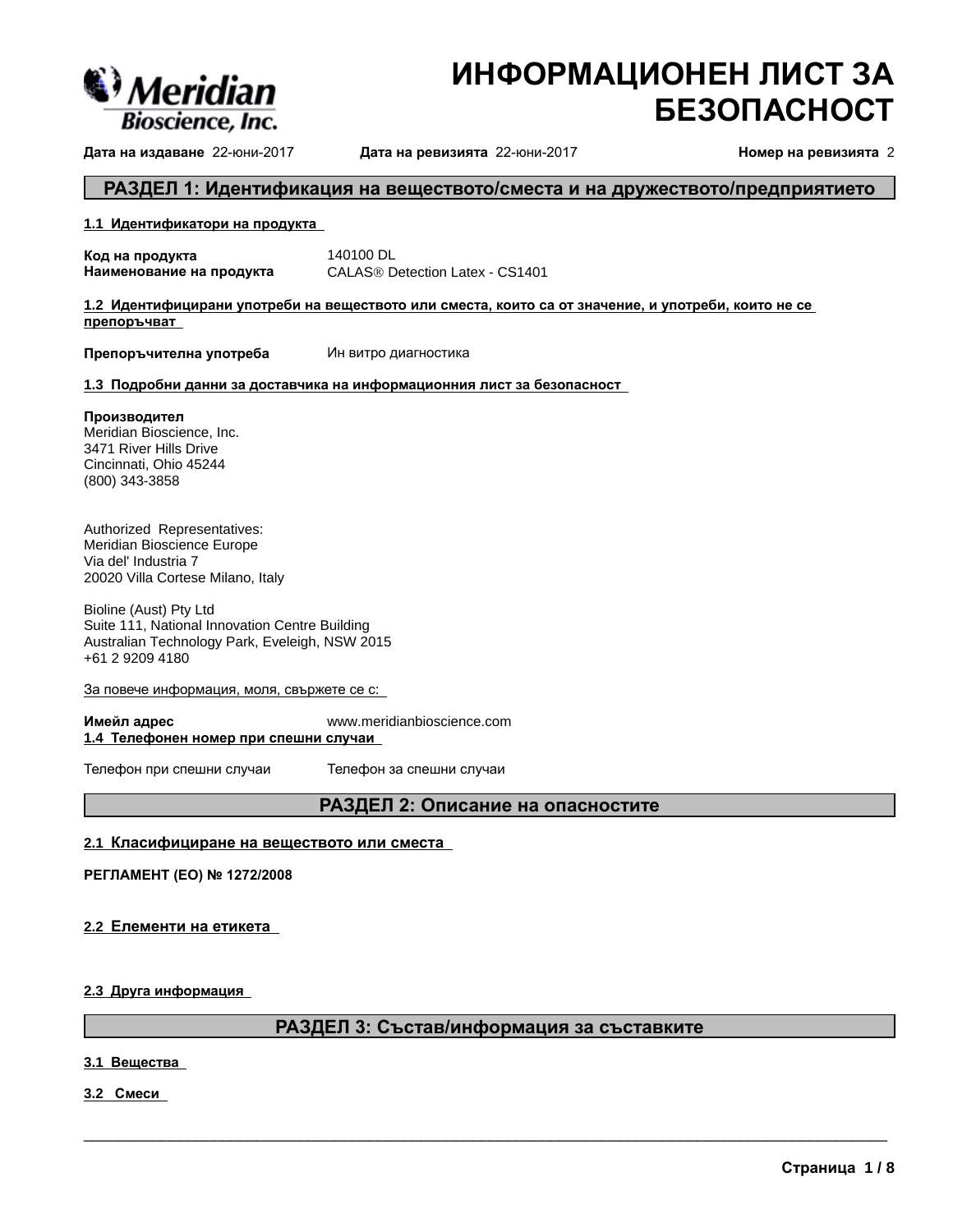| Химично<br>наименование                | <b>EC-No</b> | CAS No.   | Weight-% | Класификация<br>съгласно<br>Регламент (ЕО)<br>ном. 1272/2008<br><b>ICLP1</b>                                                                      | Регистрационен<br>номер съгласно<br><b>Регламент REACH</b> |
|----------------------------------------|--------------|-----------|----------|---------------------------------------------------------------------------------------------------------------------------------------------------|------------------------------------------------------------|
| Sodium chloride                        | Present      | 7647-14-5 | 0.45     |                                                                                                                                                   | Няма налични данни   няма налични данни                    |
| Sodium<br>o-(ethylmercurithio)benzoate | Present      | $54-64-8$ | < 0.01   | Acute Tox. 2 (H300)<br>Acute Tox. 1 (H310)<br>Acute Tox. 2 (H330)<br>STOT RE 2 (H373)<br>Aquatic Acute 1<br>(H400)<br>Aquatic Chronic 1<br>(H410) | няма налични данни                                         |

## За пълният текст на Н-Приложенията включени в тази Секция, виж Секция 16

## РАЗДЕЛ 4: Мерки за първа помощ

### 4.1 Описание на мерките за първа помощ

Контакт с очите Незабавно да се измие обилно с вода, включително и под клепачите, в продължение на най-малко 15 минути. If irritation persists, call a physician. Контакт с кожата Незабавно да се измие със сапун и с обилно количество вода. Поглъщане Никога не давайте нищо през устата на човек в безсъзнание. Да се извърши консултация с лекар, ако се налага. Вдишване Изведете на чист въздух. Ако симптомите продължат, обадете се на лекар. 4.2 Най-съществени остри и настъпващи след известен период от време симптоми и ефекти

## 4.3 Указание за необходимостта от всякакви неотложни медицински грижи и специално лечение

Бележки към лекаря

Третирайте симптоматично.

## РАЗДЕЛ 5: Противопожарни мерки

## 5.1 Пожарогасителни средства

#### Подходящи пожарогасителни средства

Dry chemical, CO<sub>2</sub>, alcohol-resistant foam or water spray.

Средства, неподходящи за гасене на пожар от съображения за сигурност Символът (\*) в полето на този ИЛБ посочва, че този ред е бил преработен.

#### 5.2 Особени опасности, които произтичат от веществото или сместа

Никакви.

## 5.3 Съвети за пожарникарите

As in any fire, wear self-contained breathing apparatus and full protective gear.

## РАЗДЕЛ 6: Мерки при аварийно изпускане

## 6.1 Лични предпазни мерки, предпазни средства и процедури при спешни случаи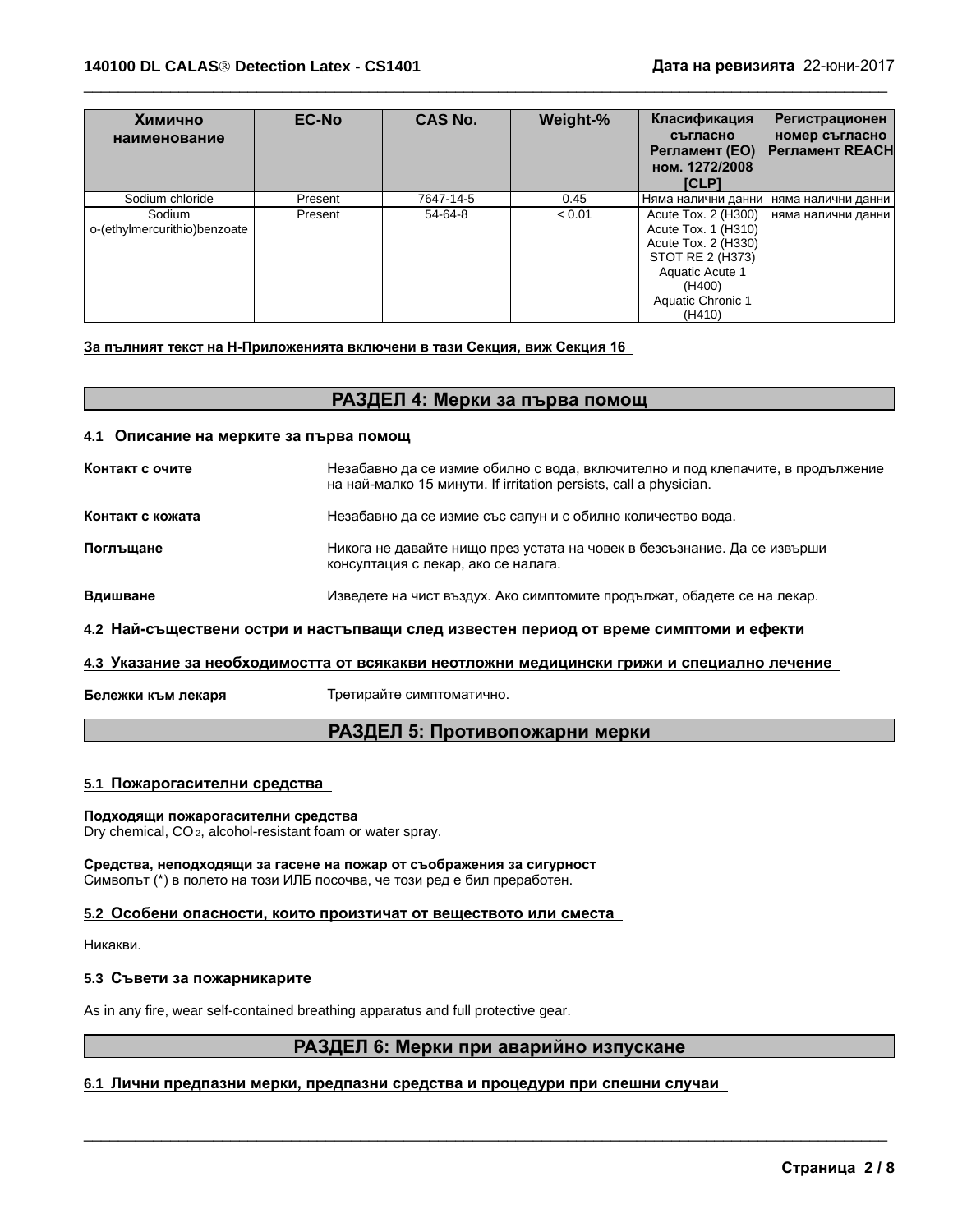Осигурете подходяща вентилация.

За допълнителна екологична информация вижте Раздел 12.

#### **6.2 Предпазнимеркизаопазваненаоколнатасреда**

Да се предотврати по-нататъшно изтичане или разлив, ако това е безопасно.

## **6.3 Методи и материали за ограничаване и почистване**

### **Методизапочистване**

Абсорбирайте разлива с инертен материал (като сух пясък или пръст) и съберете в контейнер за химически отпадъци.

## **6.4 Позоваване на други раздели**

## РАЗДЕЛ 7: Работа и съхранение

 $\overline{\phantom{a}}$  ,  $\overline{\phantom{a}}$  ,  $\overline{\phantom{a}}$  ,  $\overline{\phantom{a}}$  ,  $\overline{\phantom{a}}$  ,  $\overline{\phantom{a}}$  ,  $\overline{\phantom{a}}$  ,  $\overline{\phantom{a}}$  ,  $\overline{\phantom{a}}$  ,  $\overline{\phantom{a}}$  ,  $\overline{\phantom{a}}$  ,  $\overline{\phantom{a}}$  ,  $\overline{\phantom{a}}$  ,  $\overline{\phantom{a}}$  ,  $\overline{\phantom{a}}$  ,  $\overline{\phantom{a}}$ 

#### **7.1 Предпазнимеркизабезопаснаработа**

## Съвети за безопасна работа

Осигурете подходяща вентилация.

#### **7.2 Условиязабезопасносъхраняване,включителнонесъвместимости**

## Технически условия за съхранение

Контейнерите да се съхраняват плътно затворени на сухо, хладно и добре вентилирано място.

## **7.3 Специфична(и)крайна(и)употреба(и)**

## **Други насоки**

Няма налична информация.

## РАЗДЕЛ 8: Контрол на експозицията/лични предпазни средства

#### **8.1 Параметри на контрол**

Граници на експозиция Този продукт във вида, в който е доставен, не съдържа никакви опасни материали с граници на професионална експозиция, установени от конкретните регулаторни органи на региона

 $\overline{\phantom{a}}$  ,  $\overline{\phantom{a}}$  ,  $\overline{\phantom{a}}$  ,  $\overline{\phantom{a}}$  ,  $\overline{\phantom{a}}$  ,  $\overline{\phantom{a}}$  ,  $\overline{\phantom{a}}$  ,  $\overline{\phantom{a}}$  ,  $\overline{\phantom{a}}$  ,  $\overline{\phantom{a}}$  ,  $\overline{\phantom{a}}$  ,  $\overline{\phantom{a}}$  ,  $\overline{\phantom{a}}$  ,  $\overline{\phantom{a}}$  ,  $\overline{\phantom{a}}$  ,  $\overline{\phantom{a}}$ 

| Химично наименование         | Европейски съюз            | Обединеното                | Франция                    | Испания                      | Германия                    |
|------------------------------|----------------------------|----------------------------|----------------------------|------------------------------|-----------------------------|
|                              |                            | кралство                   |                            |                              |                             |
| Sodium                       |                            |                            |                            |                              | <b>Skin</b>                 |
| o-(ethylmercurithio)benzoate |                            |                            |                            |                              |                             |
| 54-64-8                      |                            |                            |                            |                              |                             |
| Component                    | Италия                     | Португалия                 | Холандия                   | Финландия                    | Дания                       |
| Sodium                       |                            |                            |                            |                              | TWA: 0.05 mg/m <sup>3</sup> |
| o-(ethylmercurithio)benzoate |                            |                            |                            |                              | <b>Skin</b>                 |
| $54-64-8$ ( $< 0.01$ )       |                            |                            |                            |                              |                             |
| Химично наименование         | Австрия                    | Швейцария                  | Полша                      | Норвегия                     | Ейре                        |
| Sodium                       | <b>Skin</b>                | Skin                       | TWA: $0.01 \text{ mg/m}^3$ | TWA: $0.02 \text{ mg/m}^3$   |                             |
| o-(ethylmercurithio)benzoate | STEL 0.1 $mg/m3$           | TWA: $0.01 \text{ mg/m}^3$ |                            | STEL: 0.06 mg/m <sup>3</sup> |                             |
| 54-64-8                      | TWA: $0.01 \text{ mg/m}^3$ |                            |                            |                              |                             |

#### Получено ниво без ефект за **хората(DNEL)** Няма налична информация

**Предвиденаконцентрациябез въздействие(PNEC)**

Няма налична информация

**8.2 Контролнаекспозицията**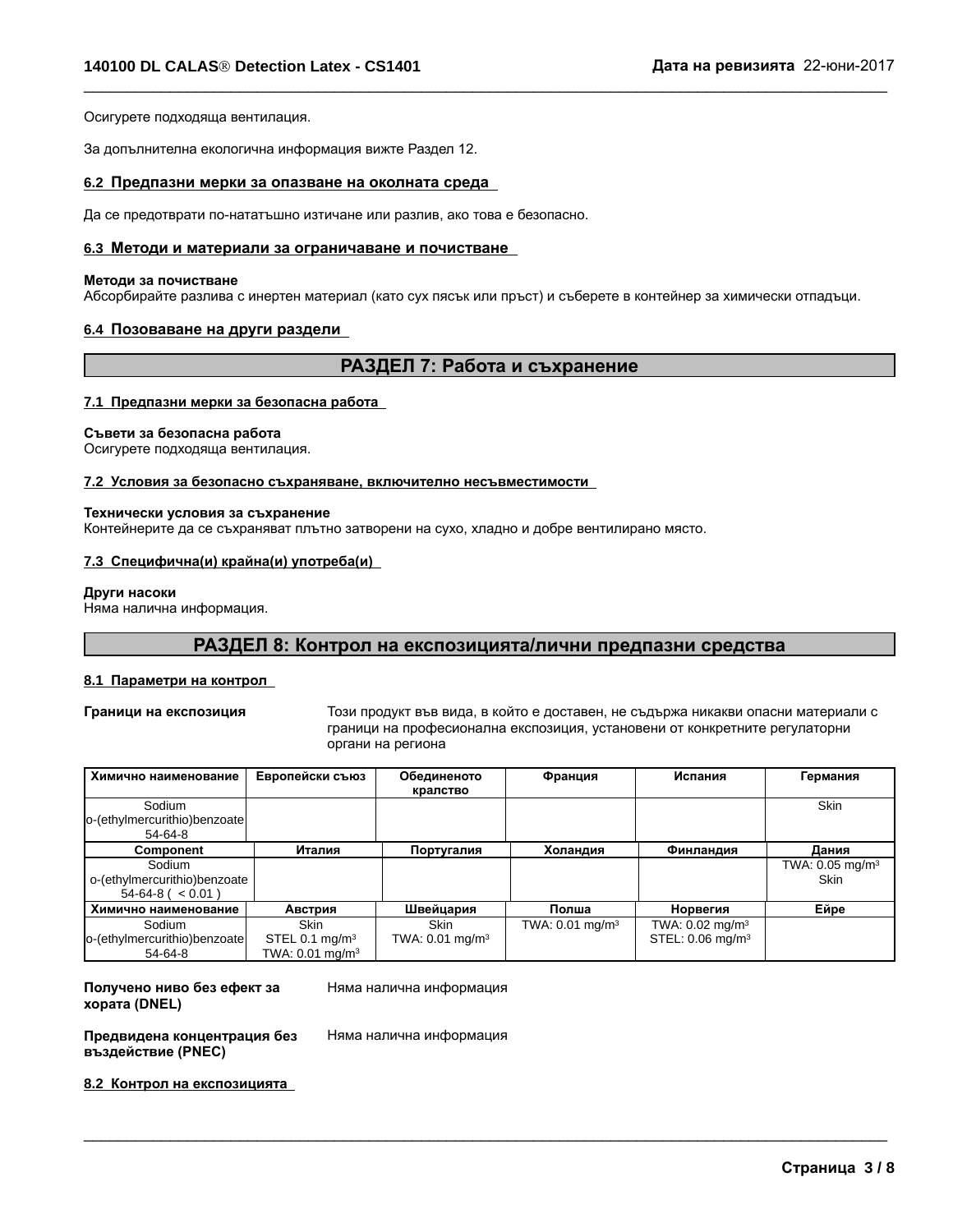| Инженерен контрол                            | Да се осигури подходяща вентилация, особено в затворени пространства.                         |
|----------------------------------------------|-----------------------------------------------------------------------------------------------|
| Лични предпазни средства                     |                                                                                               |
| Защита на очите:                             | Плътно прилепващи зашитни очила.                                                              |
| Защита на ръцете:                            | Защитни ръкавици.                                                                             |
| Защита на кожата и тялото                    | Дрехи с дълги дрехи.                                                                          |
| Защита на дихателните<br>пътиша              | Не са необходими специални предпазни средства.                                                |
|                                              |                                                                                               |
| Хигиенни мерки                               | Да се обработва в съответствие с най-добрите практики на промишлена хигиена и<br>безопасност. |
| Контрол на експозицията на<br>околната среда | Символът (*) в полето на този ИЛБ посочва, че този ред е бил преработен.                      |
|                                              |                                                                                               |

 $\overline{\phantom{a}}$  ,  $\overline{\phantom{a}}$  ,  $\overline{\phantom{a}}$  ,  $\overline{\phantom{a}}$  ,  $\overline{\phantom{a}}$  ,  $\overline{\phantom{a}}$  ,  $\overline{\phantom{a}}$  ,  $\overline{\phantom{a}}$  ,  $\overline{\phantom{a}}$  ,  $\overline{\phantom{a}}$  ,  $\overline{\phantom{a}}$  ,  $\overline{\phantom{a}}$  ,  $\overline{\phantom{a}}$  ,  $\overline{\phantom{a}}$  ,  $\overline{\phantom{a}}$  ,  $\overline{\phantom{a}}$ 

# РАЗДЕЛ 9: Физични и химични свойства

| 9.1 Информация относно основните физични и химични свойства |                                                                         |                           |                                               |
|-------------------------------------------------------------|-------------------------------------------------------------------------|---------------------------|-----------------------------------------------|
| Физическо състояние                                         | Течност                                                                 |                           |                                               |
| Външен вид                                                  | Няма налична информация                                                 | Мирис                     | Никакви                                       |
| Цвят                                                        | бял                                                                     | Праг на мириса            | Няма налична                                  |
|                                                             |                                                                         |                           | информация                                    |
| Свойство                                                    | Стойности                                                               | Забележки • Метод         |                                               |
| pH                                                          |                                                                         |                           | Символът (*) в полето на този ИЛБ посочва, че |
|                                                             |                                                                         | този ред е бил преработен |                                               |
| Точка на топене / точка на                                  |                                                                         | Няма налична информация   |                                               |
| замръзване                                                  |                                                                         |                           |                                               |
| Точка на кипене/интервал на                                 |                                                                         |                           | Символът (*) в полето на този ИЛБ посочва, че |
| кипене                                                      |                                                                         | този ред е бил преработен |                                               |
| Точка на възпламеняване                                     |                                                                         | Няма налична информация   |                                               |
| Скорост на изпаряване                                       |                                                                         |                           | Символът (*) в полето на този ИЛБ посочва, че |
|                                                             |                                                                         | този ред е бил преработен |                                               |
| Запалимост (твърди вещества,                                |                                                                         | Няма налична информация   |                                               |
| газ)                                                        |                                                                         |                           |                                               |
| Граница на възпламенимост във                               |                                                                         | Няма налична информация   |                                               |
| въздуха                                                     |                                                                         |                           |                                               |
| Горна граница на запалимост:                                |                                                                         |                           |                                               |
| Долна граница на запалимост                                 |                                                                         |                           |                                               |
| Налягане на парите                                          |                                                                         |                           | Символът (*) в полето на този ИЛБ посочва, че |
|                                                             |                                                                         | този ред е бил преработен |                                               |
| Плътност на парите                                          |                                                                         |                           | Символът (*) в полето на този ИЛБ посочва, че |
|                                                             |                                                                         | този ред е бил преработен |                                               |
| Относително тегло                                           |                                                                         | Няма налична информация   |                                               |
| Разтворимост във вода                                       |                                                                         |                           | Символът (*) в полето на този ИЛБ посочва, че |
|                                                             |                                                                         | този ред е бил преработен |                                               |
| Разтворимост(и)                                             |                                                                         |                           | Символът (*) в полето на този ИЛБ посочва, че |
|                                                             |                                                                         | този ред е бил преработен |                                               |
| Коефициент на разпределение                                 |                                                                         |                           | Символът (*) в полето на този ИЛБ посочва, че |
|                                                             |                                                                         | този ред е бил преработен |                                               |
| Температура на самозапалване                                |                                                                         | Няма налична информация   |                                               |
| Температура на разпадане                                    |                                                                         |                           | Символът (*) в полето на този ИЛБ посочва, че |
|                                                             |                                                                         | този ред е бил преработен |                                               |
| Кинематичен вискозитет                                      |                                                                         |                           | Символът (*) в полето на този ИЛБ посочва, че |
|                                                             |                                                                         | този ред е бил преработен |                                               |
| Динамичен вискозитет                                        |                                                                         |                           |                                               |
| Експлозивни свойства                                        | Символът (*) в полето на този ИЛБ посочва, че този ред е бил преработен |                           |                                               |
| Оксидиращи свойства                                         | Символът (*) в полето на този ИЛБ посочва, че този ред е бил преработен |                           |                                               |
|                                                             |                                                                         |                           |                                               |
| 9.2 Друга информация                                        |                                                                         |                           |                                               |
| Точка на размекване                                         | Няма налична информация                                                 |                           |                                               |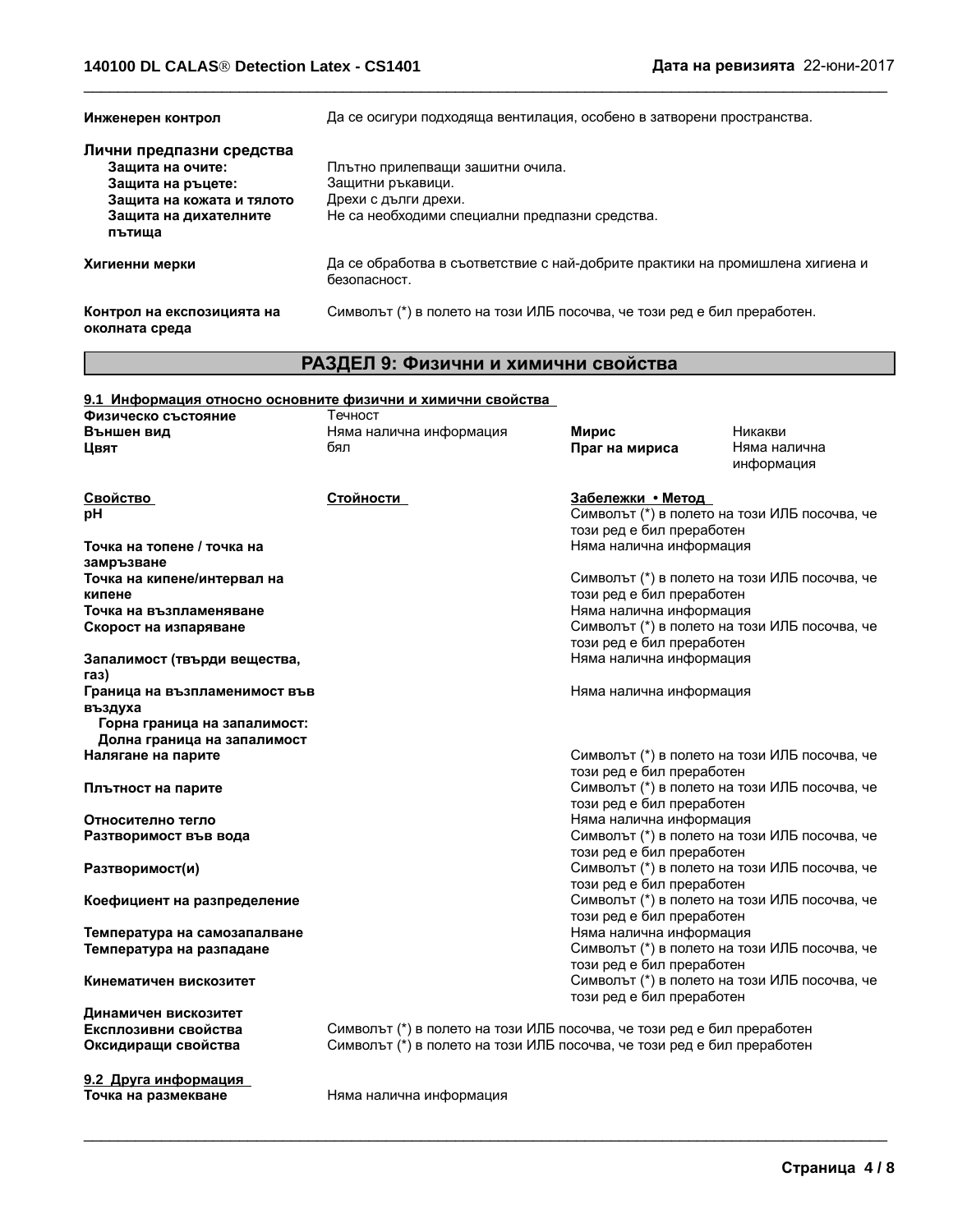Молекулно тегло Съдържание на летливите органични компоненти (VOC) в % Плътност на течността Обемна плътност

Няма налична информация Няма налична информация Няма налична информация Няма налична информация

## РАЗДЕЛ 10: Стабилност и реактивност

## 10.1 Реактивност

#### 10.2 Химична стабилност

Устойчиво при нормални условия.

## 10.3 Възможност за опасни реакции

## 10.4 Условия, които трябва да се избягват

Крайни температурни стойности и пряка слънчева светлина.

### 10.5 Несъвместими материали

Без особени материали.

## 10.6 Опасни продукти на разпадане

Никакви при нормална употреба.

## РАЗДЕЛ 11: Токсикологична информация

## 11.1 Информация за токсикологичните ефекти

#### Остра токсичност

| Информация за продуктите | Продуктът не представлява остра токсична опасност на базата на известна или<br>предоставена информация. |
|--------------------------|---------------------------------------------------------------------------------------------------------|
| Вдишване                 | Няма данни за този продукт.                                                                             |
| Контакт с очите          | Няма данни за този продукт.                                                                             |
| Контакт с кожата         | Няма данни за този продукт.                                                                             |
| Поглъщане                | Няма данни за този продукт.                                                                             |
| Остра токсичност         | 99.54% îò ñiåñòà ñúäúðæà ñúñòàâêà(è) ñ íåècâåñòíà òîêñè÷íîñò.                                           |
|                          | The following values are calculated based on chapter 3.1 of the GHS document                            |

| 99,999.00 mg/kg<br>99,999.00 mg/kg<br>99,999.00 mg/l<br>99,999.00 mg/l<br>99,999.00 mg/l |
|------------------------------------------------------------------------------------------|

| Химично наименование         | Орална LD50     | Дермална LD50         | <b>LC50 при вдишване</b> |
|------------------------------|-----------------|-----------------------|--------------------------|
| Sodium chloride              | Rat<br>′ g/kg د | ′ Rabbit .<br>10 g/kg | Rat<br>42 $a/m3$         |
| Sodium                       | Rat<br>75 mg/kg |                       |                          |
| o-(ethylmercurithio)benzoate |                 |                       |                          |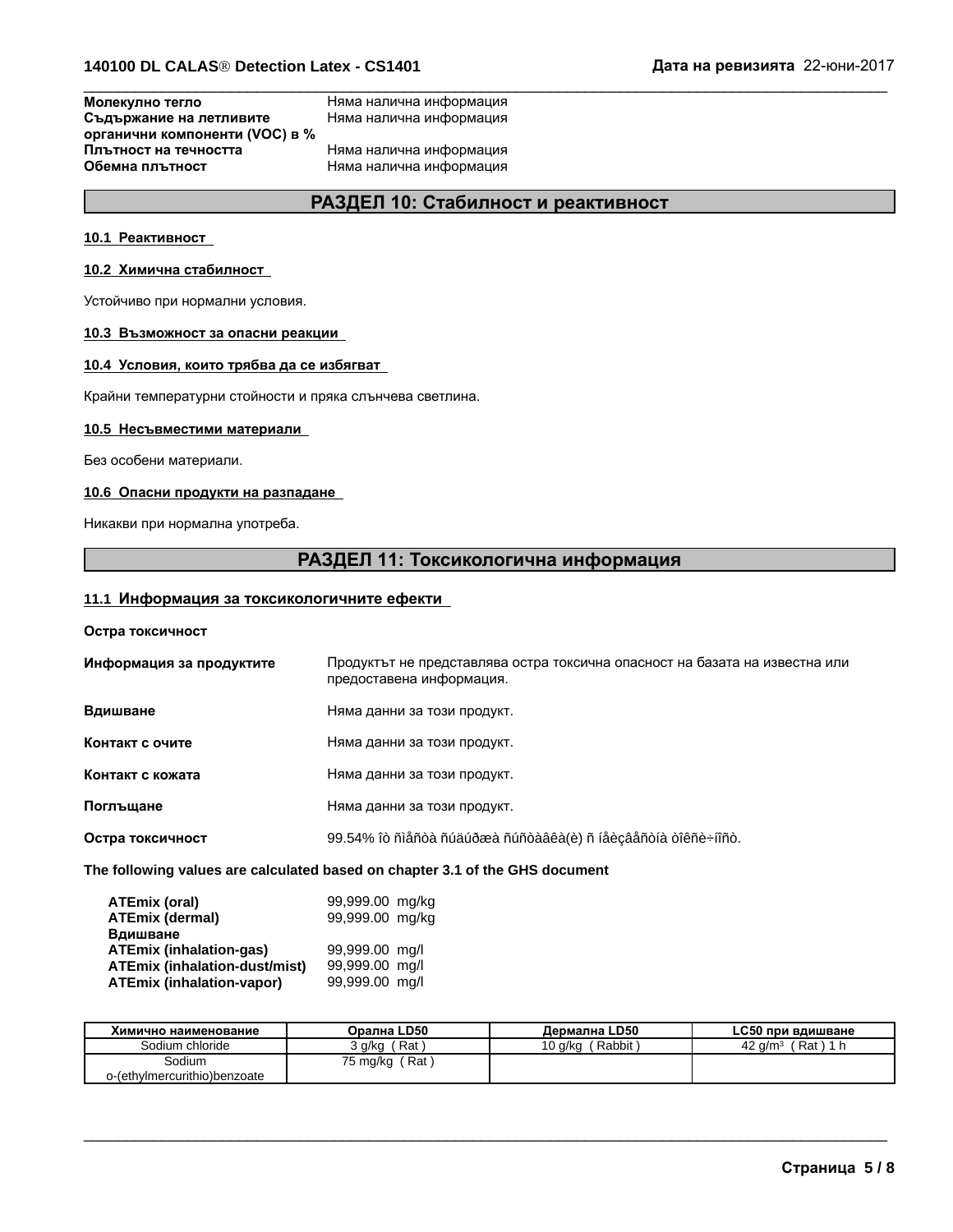## 140100 DL CALAS<sup>®</sup> Detection Latex - CS1401

| Корозия/дразнене на кожата                                                 | Няма налична информация.                                                 |
|----------------------------------------------------------------------------|--------------------------------------------------------------------------|
| Очно увреждане/дразнение                                                   | Няма налична информация.                                                 |
| Сенсибилизация                                                             | Символът (*) в полето на този ИЛБ посочва, че този ред е бил преработен. |
| Мутагенност на зародишните<br>клетки                                       | Няма налична информация.                                                 |
| Канцерогенност                                                             | Няма налична информация.                                                 |
| Репродуктивна токсичност                                                   | Символът (*) в полето на този ИЛБ посочва, че този ред е бил преработен. |
| Специфична токсичност за<br>определени органи - еднократна<br>експозиция   | Няма налична информация.                                                 |
| Специфична токсичност за<br>определени органи - повтаряща се<br>експозиция | Няма налична информация.                                                 |
| Опасност при вдишване                                                      | Няма налична информация.                                                 |

## РАЗДЕЛ 12: Екологична информация

## 12.1 Токсичност

Ефекти на екотоксичност

Не съдържа субстанции за които е известно да са вредни за околната среда и да не са разложими във водно пречиствателни станции.

| Химично наименование | Водорасли/водни растения | Риби                              | Ракообразни                      |
|----------------------|--------------------------|-----------------------------------|----------------------------------|
| Sodium chloride      |                          | 5560 - 6080: 96 h Lepomis         | 1000: 48 h Daphnia magna mg/L    |
|                      |                          | macrochirus mg/L LC50             | EC50 340.7 - 469.2: 48 h Daphnia |
|                      |                          | flow-through 12946: 96 h Lepomis  | magna mg/L EC50 Static           |
|                      |                          | macrochirus mg/L LC50 static 6020 |                                  |
|                      |                          | - 7070: 96 h Pimephales promelas  |                                  |
|                      |                          | mg/L LC50 static 7050: 96 h       |                                  |
|                      |                          | Pimephales promelas mg/L LC50     |                                  |
|                      |                          | semi-static 6420 - 6700: 96 h     |                                  |
|                      |                          | Pimephales promelas mg/L LC50     |                                  |
|                      |                          | static 4747 - 7824: 96 h          |                                  |
|                      |                          | Oncorhynchus mykiss mg/L LC50     |                                  |
|                      |                          | flow-through                      |                                  |

## 12.2 Устойчивост и разградимост

Няма налична информация.

## 12.3 Биоакумулираща способност

Символът (\*) в полето на този ИЛБ посочва, че този ред е бил преработен.

## 12.4 Преносимост в почвата

#### Преносимост

Символът (\*) в полето на този ИЛБ посочва, че този ред е бил преработен.

## 12.5 Резултати от оценката на РВТ и vPvB

Символът (\*) в полето на този ИЛБ посочва, че този ред е бил преработен.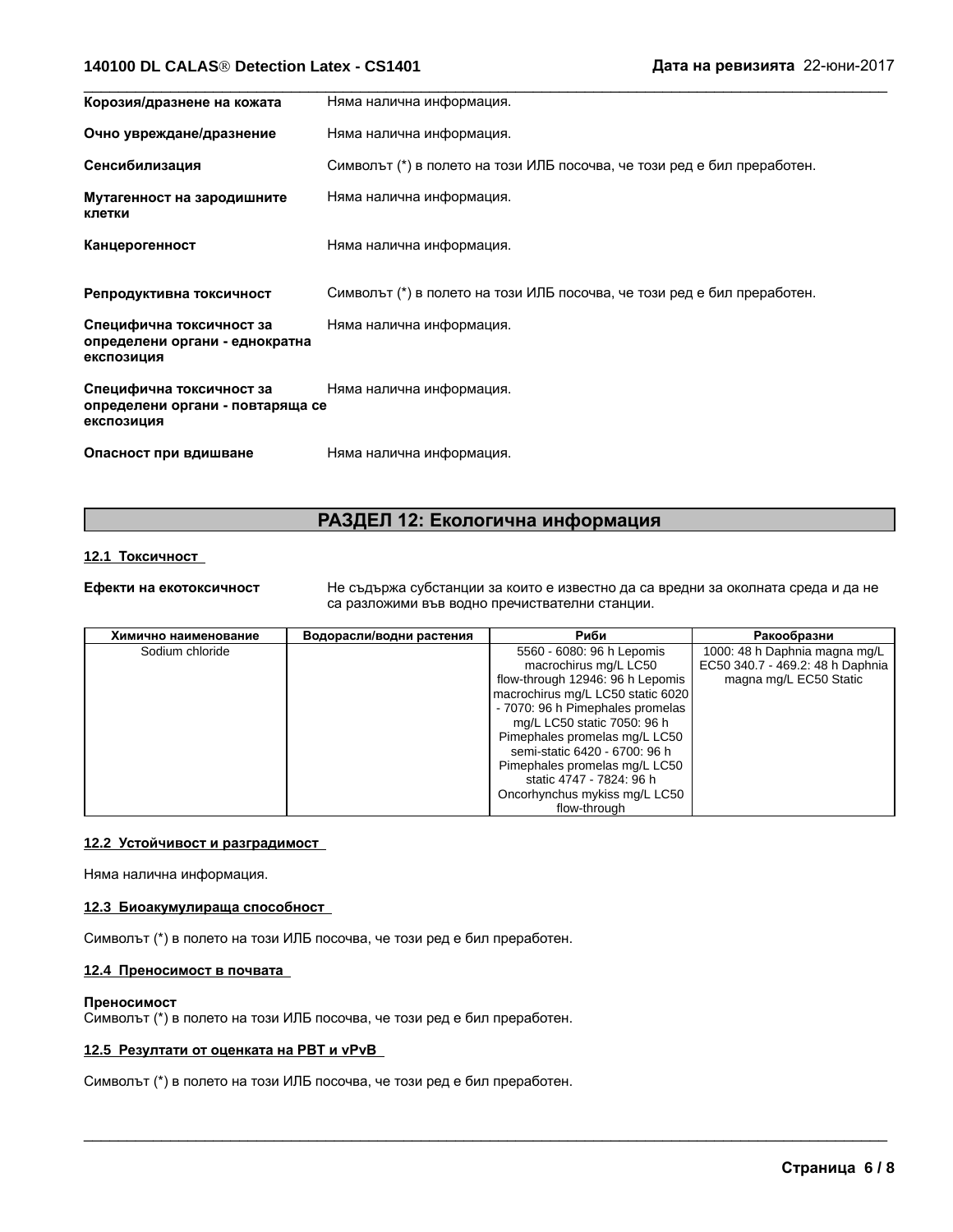#### 12.6 Други неблагоприятни ефекти.

## РАЗДЕЛ 13: Обезвреждане на отпадъците

#### 13.1 Методи за третиране на отпадъците

| Остатъчен материал /<br>неизползвани продукти | Dispose of in accordance with all federal, state, and local regulations.                         |
|-----------------------------------------------|--------------------------------------------------------------------------------------------------|
| Замърсена опаковка                            | Празните контейнери трябва да бъдат откарани до одобрено място за рециклиране<br>или изхвърляне. |

## РАЗДЕЛ 14: Информация относно транспортирането

IATA (Международна асоциация за Не е регламентиран

въздушен транспорт)

 $14.1.$ 

 $14.2.$ 

 $14.3.$ 

 $14.4.$ 

14.5. 14.6.

## РАЗДЕЛ 15: Информация относно нормативната уредба

#### 15.1 Специфични за веществото или сместа нормативна уредба/законодателство относно безопасността, здравето и околната среда

| Химично наименование | י -<br>≺G номеr<br>ጠn<br>∵ски .                        |
|----------------------|--------------------------------------------------------|
| chloride<br>sodiun   | <sub>D</sub> o<br>$\overline{\phantom{a}}$<br>טר<br>70 |

## Международни списъци

| <b>TSCA (Закон за контрол на</b>    | Съответства |
|-------------------------------------|-------------|
| токсичните вещества)                |             |
| <b>EINECS/ELINCS</b>                |             |
| <b>DSL/NDSL</b>                     |             |
| <b>PICCS (ФИЛИПИНСКИ СПИСЪК НА-</b> |             |
| ХИМИКАЛИТЕ И ХИМИЧЕСКИТЕ            |             |
| ВЕЩЕСТВА)                           |             |
| <b>ENCS</b>                         |             |
| <b>IECSC</b>                        |             |
| Австралийски списък на              |             |
| химичните вещества (AICS)           |             |
| <b>KECL (КОРЕЙСКИ СПИСЪК НА</b>     |             |
| СЪЩЕСТВУВАЩИТЕ ХИМИЧНИ              |             |
| <b>BELLECTBA)</b>                   |             |

Легенда

ТЅСА - Закон за контрол на токсичните вещества на САЩ; Раздел 8 (б); Инвентаризационен списък

EINECS/ELINCS - Европейски списък на съществуващите търговски химични вещества / Европейски списък на нотифицираните химични вешества

DSL/NDSL - Списък на регистрираните вещества на Канада/Списък на нерегистрираните вещества на Канада

PICCS - Филипински списък на химикалите и химическите вещества

**ENCS** - Японски списък на съществуващите и новите химични вещества

IECSC - Списък на съществуващите химически вещества в Китай

AICS - Австралийски списък на химическите вещества (Australian Inventory of Chemical Substances)

KECL - Корейски списък на съществуващите и оценени химични вещества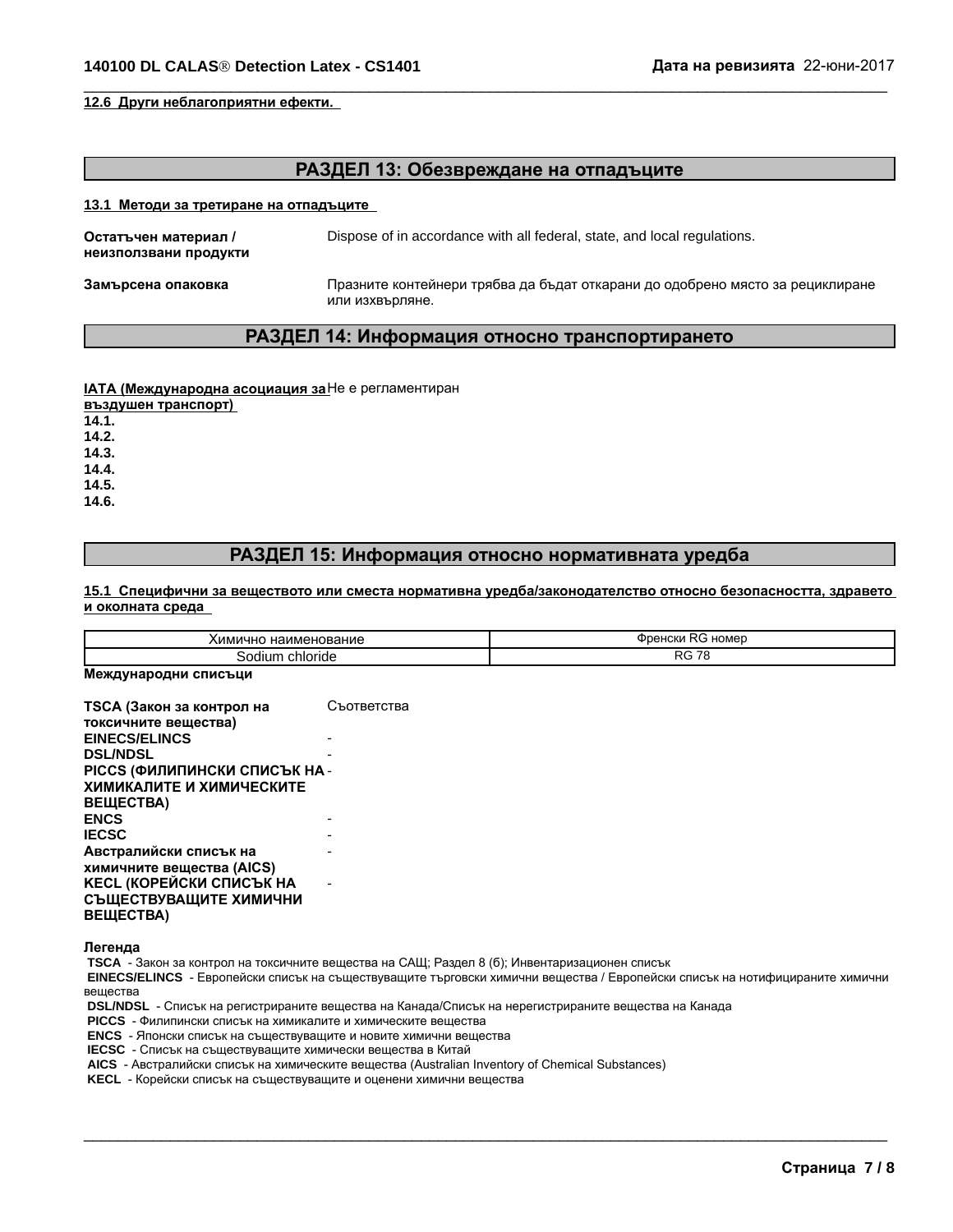## 15.2 Доклад за безопасност на химичните вещества

Символът (\*) в полето на този ИЛБ посочва, че този ред е бил преработен

## РАЗДЕЛ 16: Друга информация

| Дата на издаване  | 22-юни-2017    |
|-------------------|----------------|
| Дата на ревизията | 22-юни-2017    |
| Ревизия забележка | Не се прилага. |

Този информационен лист за безопасност на материала отговаря на изискванията на Регламент(ЕО) № 1907/2006

#### Ограничение на отговорността

The above information is believed to be correct but does not purport to be all inclusive and shall be used only as a guide. Meridian Bioscience, Inc. shall not be held liable for any damages resulting from handling or from contact with the above product.

Коментари

Sodium o-(ethylmercurithio)benzoate is Thimerosal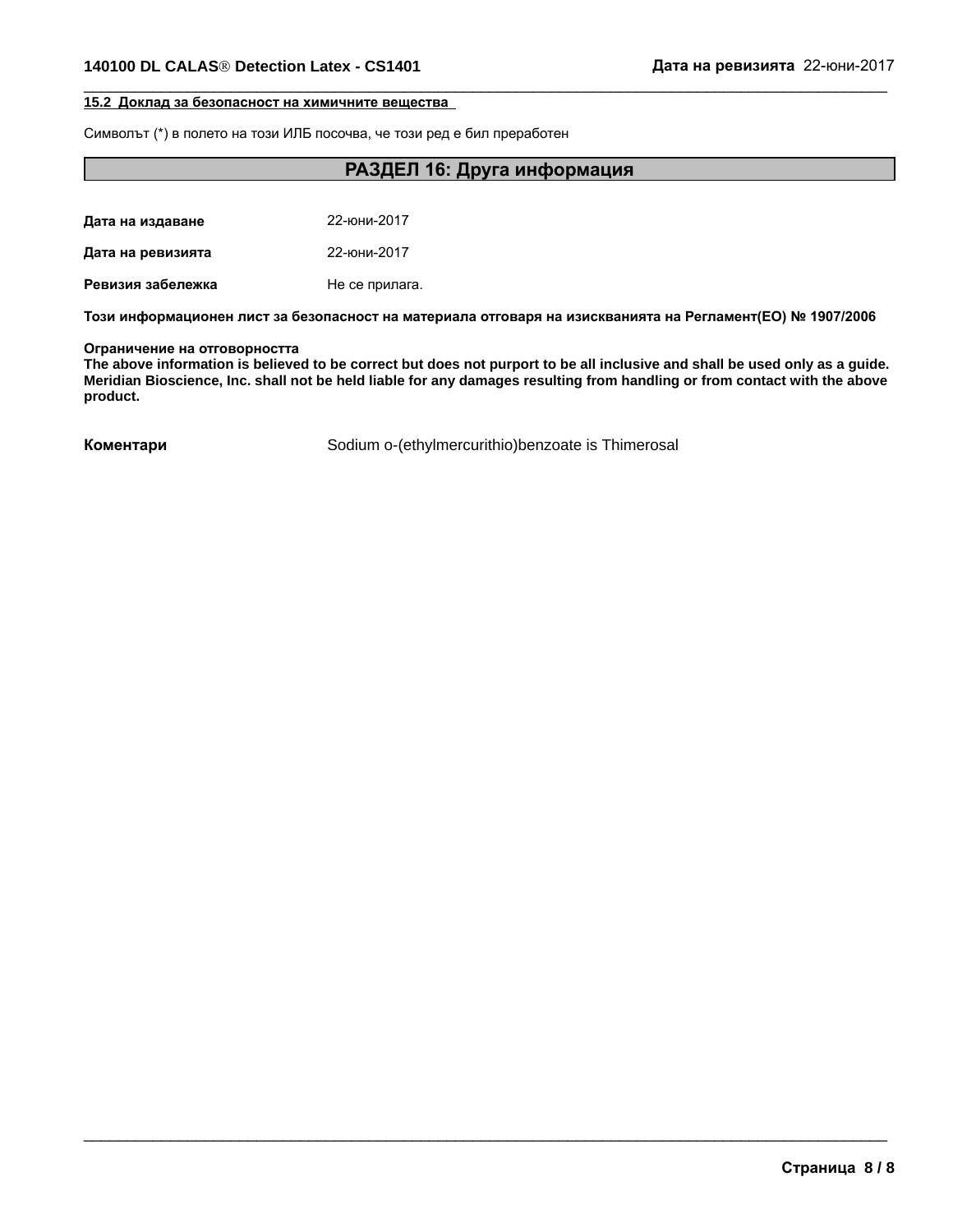

# **SIGURNOSNOTEHNIČKILIST**

**Datum izdavanja** 22-lip-2017 **Datum revizije** 22-lip-2017 **Broj revizije** 2

## **ODJELJAK 1: Identifikacija tvari/smjese i podaci o tvrtki/poduzeću**

## **1.1 Identifikacija proizvoda**

**Kod proizvoda** 140100 DL

**Naziv proizvoda** CALAS<sup>®</sup> Detection Latex - CS1401

**1.2 Odgovarajuće identificirane namjene tvari ili smjese i namjene koje se ne preporučuju** 

**Preporučena uporaba** In vitro diagnostika

## 1.3 Podaci o dobavljaču koji isporučuje sigurnosno-tehnički list

## **Proizvođač**

Meridian Bioscience, Inc. 3471 River Hills Drive Cincinnati, Ohio 45244 (800) 343-3858

Authorized Representatives: Meridian Bioscience Europe Via del' Industria 7 20020 Villa Cortese Milano, Italy

Bioline (Aust) Pty Ltd Suite 111, National Innovation Centre Building Australian Technology Park, Eveleigh, NSW 2015 +61 2 9209 4180

Za daljnje informacije, kontaktirajte:

**Adresaelektronskepošte** www.meridianbioscience.com **1.4 Broj telefona za izvanredna stanja**

Broj telefona za izvanredna stanja Telefon za izvanredna stanja

## **ODJELJAK 2: Identifikacija opasnosti**

## **2.1 Razvrstavanje tvari ili smjese**

**UREDBI (EZ) br. 1272/2008**

## **2.2 Elementioznačavanja**

**2.3 Ostale informacije**

## **ODJELJAK 3: Sastav/informacije o sastojcima**

 $\overline{\phantom{a}}$  ,  $\overline{\phantom{a}}$  ,  $\overline{\phantom{a}}$  ,  $\overline{\phantom{a}}$  ,  $\overline{\phantom{a}}$  ,  $\overline{\phantom{a}}$  ,  $\overline{\phantom{a}}$  ,  $\overline{\phantom{a}}$  ,  $\overline{\phantom{a}}$  ,  $\overline{\phantom{a}}$  ,  $\overline{\phantom{a}}$  ,  $\overline{\phantom{a}}$  ,  $\overline{\phantom{a}}$  ,  $\overline{\phantom{a}}$  ,  $\overline{\phantom{a}}$  ,  $\overline{\phantom{a}}$ 

**3.1 Tvari** 

**3.2 Smjese**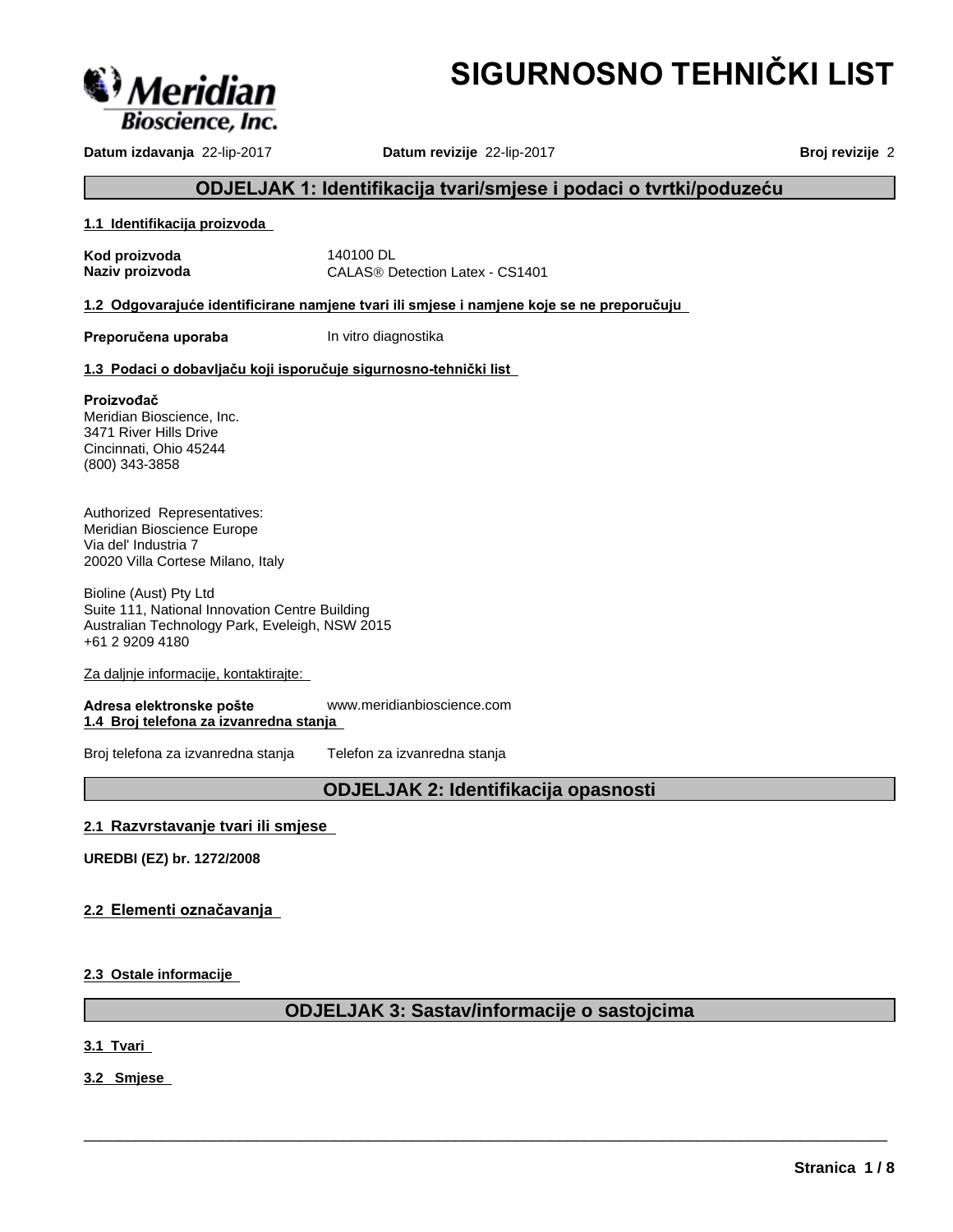## **140100 DL CALASÒ Detection Latex - CS1401 Datum revizije** 22-lip-2017

| Kemijski naziv                         | EZ-br   | <b>CAS No.</b> | Weight-% | Razvrstavanje<br>prema Propisu<br>(EC) Br. 1272/2008<br><b>ICLP1</b>                                                                              | Registracijski broj<br>po REACH-u |
|----------------------------------------|---------|----------------|----------|---------------------------------------------------------------------------------------------------------------------------------------------------|-----------------------------------|
| Sodium chloride                        | Present | 7647-14-5      | 0.45     | Nema dostupnih<br>podataka                                                                                                                        | nema dostupnih<br>podataka        |
| Sodium<br>o-(ethylmercurithio)benzoate | Present | 54-64-8        | < 0.01   | Acute Tox. 2 (H300)<br>Acute Tox. 1 (H310)<br>Acute Tox. 2 (H330)<br>STOT RE 2 (H373)<br>Aquatic Acute 1<br>(H400)<br>Aquatic Chronic 1<br>(H410) | nema dostupnih<br>podataka        |

 $\overline{\phantom{a}}$  ,  $\overline{\phantom{a}}$  ,  $\overline{\phantom{a}}$  ,  $\overline{\phantom{a}}$  ,  $\overline{\phantom{a}}$  ,  $\overline{\phantom{a}}$  ,  $\overline{\phantom{a}}$  ,  $\overline{\phantom{a}}$  ,  $\overline{\phantom{a}}$  ,  $\overline{\phantom{a}}$  ,  $\overline{\phantom{a}}$  ,  $\overline{\phantom{a}}$  ,  $\overline{\phantom{a}}$  ,  $\overline{\phantom{a}}$  ,  $\overline{\phantom{a}}$  ,  $\overline{\phantom{a}}$ 

## **Za puni tekst H-izjava navedenih u ovom odjeljku pogledajte odjeljak 16**

## **ODJELJAK 4: Miere prve pomoći**

## **4.1 Opisnužnihmjerauhitnim slučajevima**

Kontakt sočima **Voltagiana Napalis odmah ispratis** puno vode, također ispod očnih kapaka, najmanje 15 minuta. Ifirritation persists, call a physician. **Dodir kože Oprati odmah sa sapunom i puno vode.** Gutanje **Nikad ništa ne davati na usta osobi bez** svijesti. Posavjetovati liječnika ako je neophodno. Udisanje **Premjestitiunesrećenog na svježi zrak. Ukoliko simptomi ustraju, pozvati liječnika. 4.2 Najvažnijisimptomiiučinci,akutniiodgođeni**

## **4.3 Hitnaliječničkapomoćiposebnaobrada**

**Napomene liječniku** Liječiti simptomatski.

## **ODJELJAK5:Mjerezasuzbijanjepožara**

## **5.1 Sredstvazagašenje**

## **Odgovarajućasredstvazagašenje**

Dry chemical, CO 2, alcohol-resistant foam or water spray.

#### **Sredstvazagašenjekojasenesmijukoristitiizsigurnosnihrazloga** Simbol (\*) na margini ovog STL pokazuje da je ovaj red revidiran.

## **5.2 Posebne opasnosti koje proizlaze iztvari ili smjese**

Ne postoji.

## **5.3 Savjetizagasiteljepožara**

As in any fire, wear self-contained breathing apparatus and full protective gear.

## **ODJELJAK6:Mjerekodslučajnogispuštanja**

 $\overline{\phantom{a}}$  ,  $\overline{\phantom{a}}$  ,  $\overline{\phantom{a}}$  ,  $\overline{\phantom{a}}$  ,  $\overline{\phantom{a}}$  ,  $\overline{\phantom{a}}$  ,  $\overline{\phantom{a}}$  ,  $\overline{\phantom{a}}$  ,  $\overline{\phantom{a}}$  ,  $\overline{\phantom{a}}$  ,  $\overline{\phantom{a}}$  ,  $\overline{\phantom{a}}$  ,  $\overline{\phantom{a}}$  ,  $\overline{\phantom{a}}$  ,  $\overline{\phantom{a}}$  ,  $\overline{\phantom{a}}$ 

## **6.1 Osobnemjereopreza,zaštitnaopremaipostupciuslučajuopasnosti**

Osigurati prikladno prozračivanje.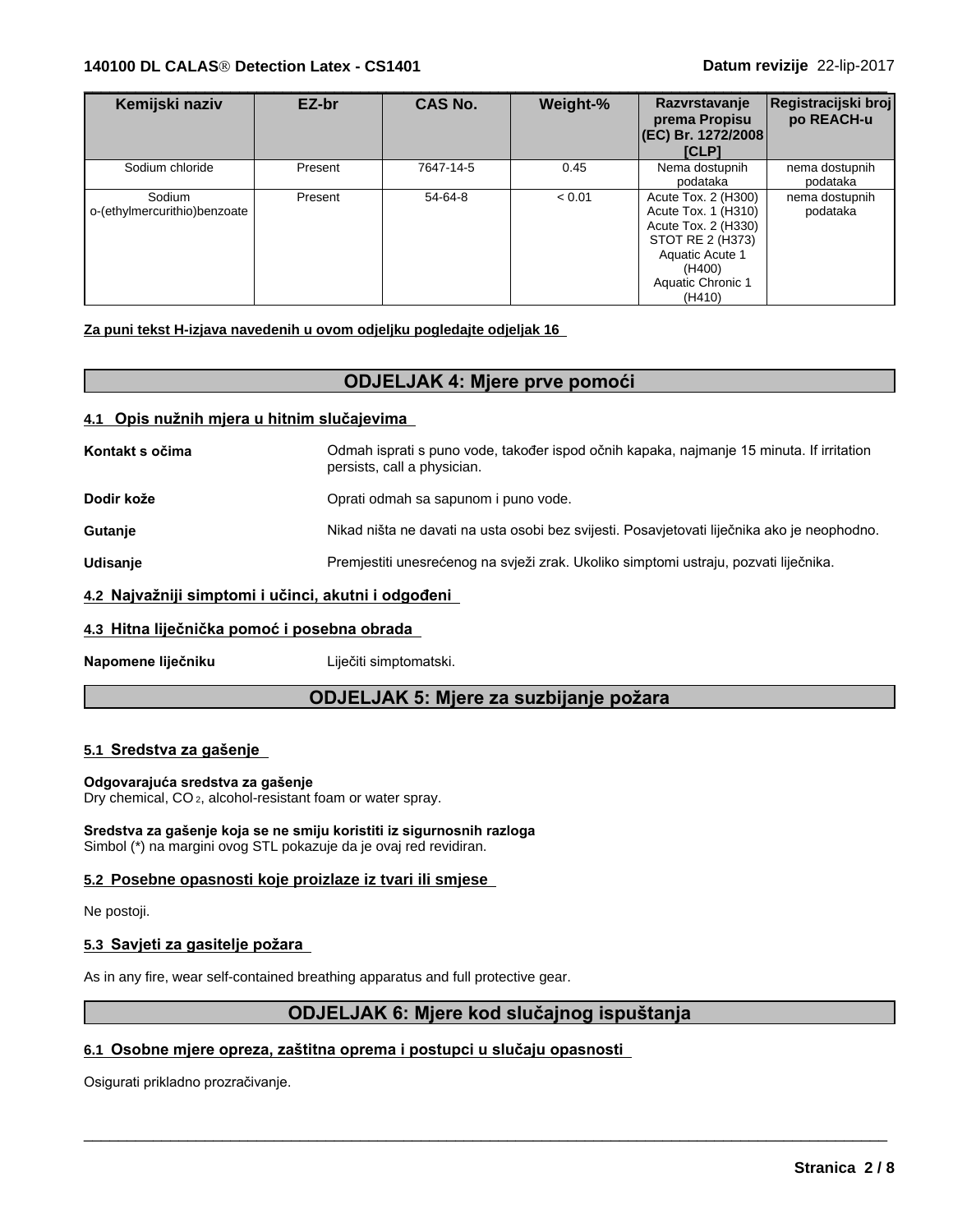Vidjeti odjeljak 12 za dodatne ekološke informacije.

## **6.2 Mjerezaštiteokoliša**

Spriječiti daljnje curenje ili prolivanje ukoliko je to moguće sigurno učiniti.

## **6.3 Načiniimaterijalizazaustavljanjeprolijevanjaičišćenje**

#### **Metodezačišćenje**

Upiti prolijevanje inertnim materijalom (npr. suhim pijeskom ili zemljom), potom staviti u spremnik za kemijski otpad.

## **6.4 Uputa na druge odjeljke**

## **ODJELJAK7:Rukovanjeiskladištenje**

 $\overline{\phantom{a}}$  ,  $\overline{\phantom{a}}$  ,  $\overline{\phantom{a}}$  ,  $\overline{\phantom{a}}$  ,  $\overline{\phantom{a}}$  ,  $\overline{\phantom{a}}$  ,  $\overline{\phantom{a}}$  ,  $\overline{\phantom{a}}$  ,  $\overline{\phantom{a}}$  ,  $\overline{\phantom{a}}$  ,  $\overline{\phantom{a}}$  ,  $\overline{\phantom{a}}$  ,  $\overline{\phantom{a}}$  ,  $\overline{\phantom{a}}$  ,  $\overline{\phantom{a}}$  ,  $\overline{\phantom{a}}$ 

## **7.1 Mjere opreza za sigurno rukovanje**

## **Savjet za sigurno rukovanje**

Osigurati prikladno prozračivanje.

## **7.2 Uvjeti sigurnog skladištenje, uzimajući u obzir moguće inkompatibilnosti**

## **Tehničkemjere/Uvjetiskladištenja**

Držati spremnike čvrsto zatvorenima na suhom, hladnom i dobro prozračenom mjestu.

## **7.3 Posebne krajnje uporabe**

#### **Ostale smjernice**

Nikakve informacije nisu dostupne.

## **ODJELJAK8:Nadzornadizloženošću/osobnazaštita**

## **8.1 Nadzorni parametri**

Granice izloženosti **Ovaj proizvod, u obliku u kome je dostavljen**, ne sadrži nikakve opasne materijale s profesionalnim granicama izlaganja utvrđenim od strane regionalno specifičnih regulatornih organa

| Kemijski naziv               | Europska unija                | Ujedinjeno<br>Kraljevstvo  | Francuska                     | Španjolska                     | Njemačka                      |
|------------------------------|-------------------------------|----------------------------|-------------------------------|--------------------------------|-------------------------------|
| Sodium                       |                               |                            |                               |                                | <b>Skin</b>                   |
| o-(ethylmercurithio)benzoate |                               |                            |                               |                                |                               |
| 54-64-8                      |                               |                            |                               |                                |                               |
| Component                    | Italija                       | Portugal                   | Nizozemska                    | Finska                         | Danska                        |
| Sodium                       |                               |                            |                               |                                | TWA: $0.05$ mg/m <sup>3</sup> |
| o-(ethylmercurithio)benzoate |                               |                            |                               |                                | Skin                          |
| $54-64-8$ ( $< 0.01$ )       |                               |                            |                               |                                |                               |
| Kemijski naziv               | Austrija                      | Švicarska                  | Poljska                       | Norveška                       | Irska                         |
| Sodium                       | Skin                          | <b>Skin</b>                | TWA: $0.01$ mg/m <sup>3</sup> | TWA: $0.02 \text{ mg/m}^3$     |                               |
| o-(ethylmercurithio)benzoate | STEL 0.1 mg/m <sup>3</sup>    | TWA: $0.01 \text{ mg/m}^3$ |                               | STEL: $0.06$ mg/m <sup>3</sup> |                               |
| 54-64-8                      | TWA: $0.01$ mg/m <sup>3</sup> |                            |                               |                                |                               |

#### Izvedena razina bez učinka (DNEL) Nikakve informacije nisu dostupne

**Predviđene koncentracije bez** Nikakve informacije nisu dostupne

**učinka(PNEC)**

## **8.2 Nadzornadizloženošću**

Tehnički nadzor **Obezbjeditiprikladno prozračivanje, posebice** u zatvorenim prostorima.

 $\overline{\phantom{a}}$  ,  $\overline{\phantom{a}}$  ,  $\overline{\phantom{a}}$  ,  $\overline{\phantom{a}}$  ,  $\overline{\phantom{a}}$  ,  $\overline{\phantom{a}}$  ,  $\overline{\phantom{a}}$  ,  $\overline{\phantom{a}}$  ,  $\overline{\phantom{a}}$  ,  $\overline{\phantom{a}}$  ,  $\overline{\phantom{a}}$  ,  $\overline{\phantom{a}}$  ,  $\overline{\phantom{a}}$  ,  $\overline{\phantom{a}}$  ,  $\overline{\phantom{a}}$  ,  $\overline{\phantom{a}}$ 

## **Osobnazaštitnaoprema**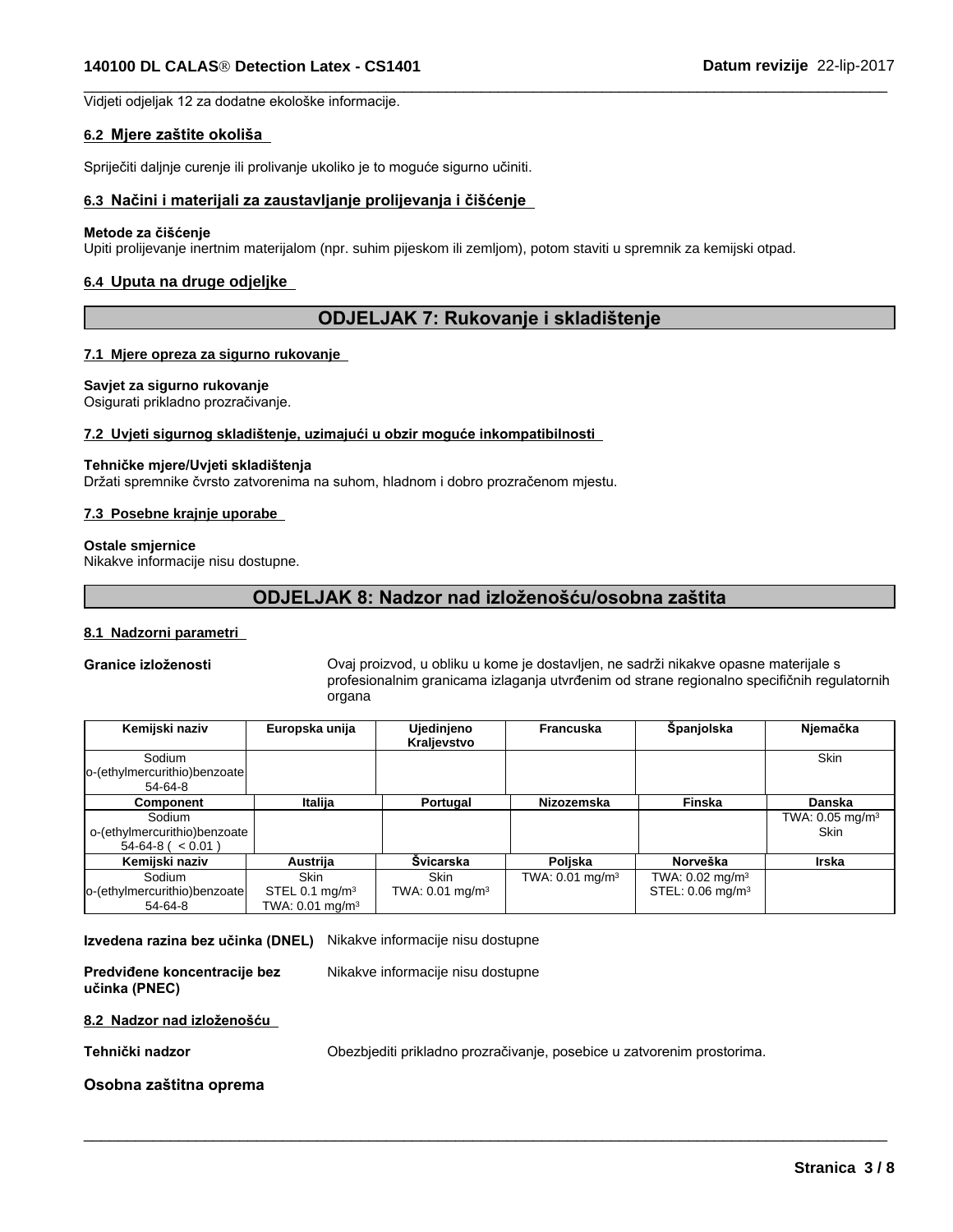| Zaštita očiju                  | Usko prianjajuće sigurnosne naočale s okruglim staklima.                   |
|--------------------------------|----------------------------------------------------------------------------|
| Zaštita ruku                   | Zaštitne rukavice.                                                         |
| Zaštita tijela i kože          | Odjeća sa dugačkim rukavima.                                               |
| Zaštita dišnog sustava         | Nikakve specifične zaštitne mjere nisu potrebne.                           |
| Higijenske mjere               | Postupati u skladu s dobrim postupcima industrijske higijene i sigurnosti. |
| Nadzor nad izloženošću okoliša | Simbol (*) na margini ovog STL pokazuje da je ovaj red revidiran.          |

## **ODJELJAK 9: Fizikalna i kemijska svojstva**

| 9.1 Informacije o osnovnim fizikalnim i kemijskim svojstvima                   |                                                                  |                                                                        |                                                    |
|--------------------------------------------------------------------------------|------------------------------------------------------------------|------------------------------------------------------------------------|----------------------------------------------------|
| Fizičko stanje                                                                 | Tekućina                                                         |                                                                        |                                                    |
| <b>Izgled</b>                                                                  | Nikakve informacije nisu dostupne                                | Miris                                                                  | Ne postoji                                         |
| <b>Boja</b>                                                                    | bijelo                                                           | Prag mirisa                                                            | Nikakve informacije nisu<br>dostupne               |
| <b>Svojstvo</b>                                                                | Vrijednosti                                                      | Napomene • Metoda                                                      |                                                    |
| рH                                                                             |                                                                  | red revidiran                                                          | Simbol (*) na margini ovog STL pokazuje da je ovaj |
| Talište / ledište                                                              |                                                                  | Nikakve informacije nisu dostupne                                      |                                                    |
| Vrelište/područje vrenja                                                       |                                                                  | red revidiran                                                          | Simbol (*) na margini ovog STL pokazuje da je ovaj |
| <b>Plamište</b>                                                                |                                                                  | Nikakve informacije nisu dostupne                                      |                                                    |
| Brzina isparavanja                                                             |                                                                  | red revidiran                                                          | Simbol (*) na margini ovog STL pokazuje da je ovaj |
| Zapaljivost (kruta tvar, plin)<br>Granica zapaljivosti u zraku                 |                                                                  | Nikakve informacije nisu dostupne<br>Nikakve informacije nisu dostupne |                                                    |
| Gornja granica zapaljivosti:<br>Donja granica zapaljivosti:                    |                                                                  |                                                                        |                                                    |
| <b>Tlak pare</b>                                                               |                                                                  | red revidiran                                                          | Simbol (*) na margini ovog STL pokazuje da je ovaj |
| Gustoća pare                                                                   |                                                                  | red revidiran                                                          | Simbol (*) na margini ovog STL pokazuje da je ovaj |
| Specifična gravitacija                                                         |                                                                  | Nikakve informacije nisu dostupne                                      |                                                    |
| Topljivost u vodi                                                              |                                                                  |                                                                        | Simbol (*) na margini ovog STL pokazuje da je ovaj |
|                                                                                |                                                                  | red revidiran                                                          |                                                    |
| Topljivost(i)                                                                  |                                                                  | red revidiran                                                          | Simbol (*) na margini ovog STL pokazuje da je ovaj |
| Koeficijent raspodjele                                                         |                                                                  | red revidiran                                                          | Simbol (*) na margini ovog STL pokazuje da je ovaj |
| Temperatura samozapaljenja                                                     |                                                                  | Nikakve informacije nisu dostupne                                      |                                                    |
| Temperatura raspada                                                            |                                                                  |                                                                        | Simbol (*) na margini ovog STL pokazuje da je ovaj |
|                                                                                |                                                                  | red revidiran                                                          |                                                    |
| Kinematska viskoznost                                                          |                                                                  | red revidiran                                                          | Simbol (*) na margini ovog STL pokazuje da je ovaj |
| Dinamička viskoznost<br>Eksplozivna svojstva                                   | Simbol (*) na margini ovog STL pokazuje da je ovaj red revidiran |                                                                        |                                                    |
| Oksidirajuća svojstva                                                          | Simbol (*) na margini ovog STL pokazuje da je ovaj red revidiran |                                                                        |                                                    |
| 9.2 Ostale informacije                                                         |                                                                  |                                                                        |                                                    |
| Točka omekšavanja                                                              | Nikakve informacije nisu dostupne                                |                                                                        |                                                    |
| Molekularna težina                                                             | Nikakve informacije nisu dostupne                                |                                                                        |                                                    |
| Sadržaj hlapivih organskih spojeva Nikakve informacije nisu dostupne<br>$(\%)$ |                                                                  |                                                                        |                                                    |
| Gustoća tekućine                                                               | Nikakve informacije nisu dostupne                                |                                                                        |                                                    |
| Gustoća rasutog tereta                                                         | Nikakve informacije nisu dostupne                                |                                                                        |                                                    |

## **ODJELJAK 10: Stabilnost i reaktivnost**

 $\overline{\phantom{a}}$  ,  $\overline{\phantom{a}}$  ,  $\overline{\phantom{a}}$  ,  $\overline{\phantom{a}}$  ,  $\overline{\phantom{a}}$  ,  $\overline{\phantom{a}}$  ,  $\overline{\phantom{a}}$  ,  $\overline{\phantom{a}}$  ,  $\overline{\phantom{a}}$  ,  $\overline{\phantom{a}}$  ,  $\overline{\phantom{a}}$  ,  $\overline{\phantom{a}}$  ,  $\overline{\phantom{a}}$  ,  $\overline{\phantom{a}}$  ,  $\overline{\phantom{a}}$  ,  $\overline{\phantom{a}}$ 

## **10.1 Reaktivnost**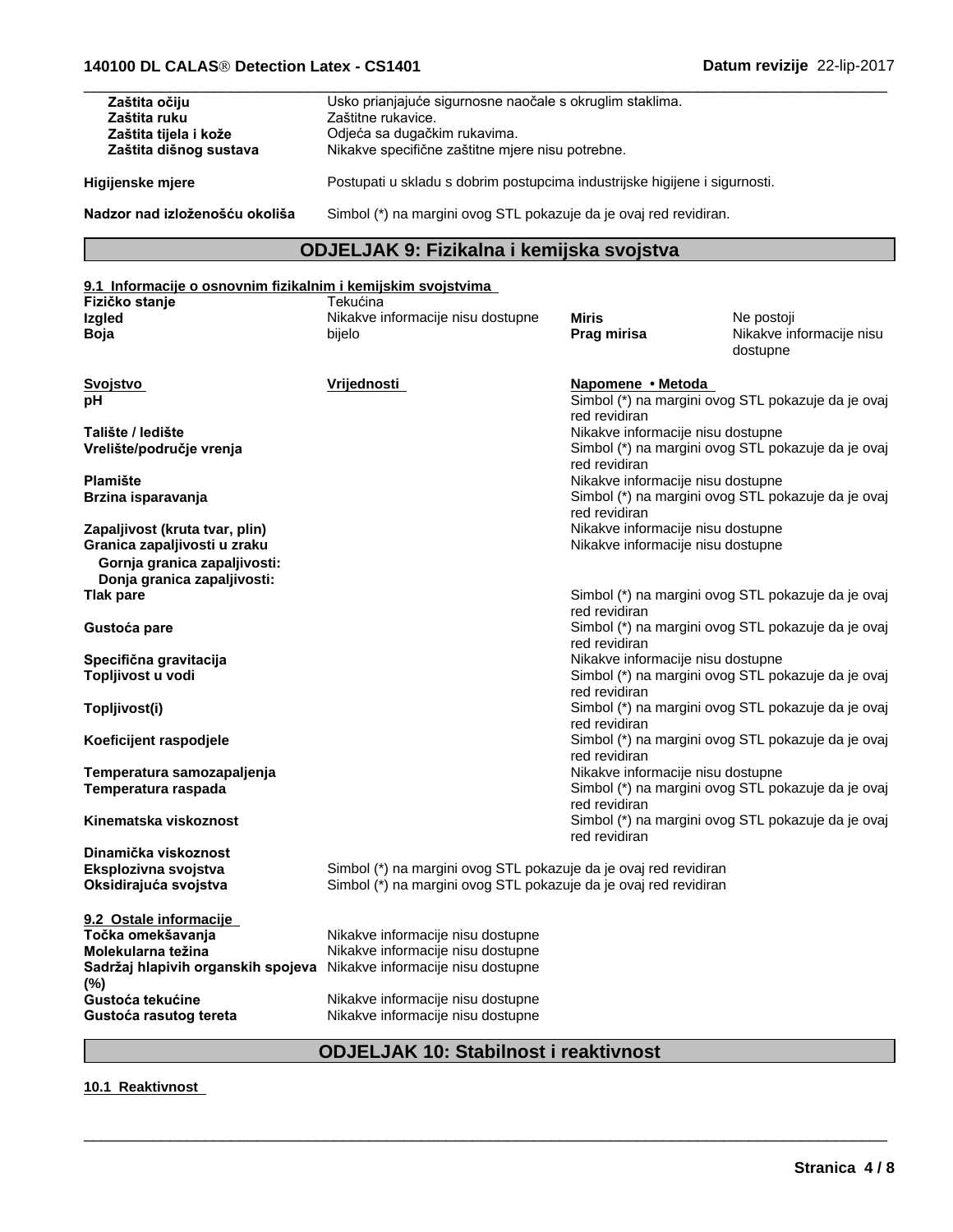## **10.2 Kemijska stabilnost**

Stabilno pod normalnim uvjetima.

## 10.3 Mogućnost opasnih reakcija

## **10.4 Uvjeti koje treba izbjegavati**

Ekstremne temperature i izravno sunčevo svjetlo.

## **10.5 Nekompatibilni materijali**

Nije potrebno posebno naglašavati bilo koju tvar.

## **10.6 Opasni proizvodi raspada**

Ne postoji pod normalnim uvjetima uporabe.

## **ODJELJAK11:Toksikološkeinformacije**

 $\overline{\phantom{a}}$  ,  $\overline{\phantom{a}}$  ,  $\overline{\phantom{a}}$  ,  $\overline{\phantom{a}}$  ,  $\overline{\phantom{a}}$  ,  $\overline{\phantom{a}}$  ,  $\overline{\phantom{a}}$  ,  $\overline{\phantom{a}}$  ,  $\overline{\phantom{a}}$  ,  $\overline{\phantom{a}}$  ,  $\overline{\phantom{a}}$  ,  $\overline{\phantom{a}}$  ,  $\overline{\phantom{a}}$  ,  $\overline{\phantom{a}}$  ,  $\overline{\phantom{a}}$  ,  $\overline{\phantom{a}}$ 

## **11.1 Informacijeotoksikološkim učincima**

**Akutna toksičnost** 

| Informacije o proizvodu | Proizvod ne predstavlja akutnu opasnost od otrovnosti na temelju poznatih ili dostavljenih<br>informacija. |
|-------------------------|------------------------------------------------------------------------------------------------------------|
| <b>Udisanje</b>         | Nema raspoloživih podataka o ovom proizvodu.                                                               |
| Kontakt s očima         | Nema raspoloživih podataka o ovom proizvodu.                                                               |
| Dodir kože              | Nema raspoloživih podataka o ovom proizvodu.                                                               |
| Gutanje                 | Nema raspoloživih podataka o ovom proizvodu.                                                               |
| Akutna toksičnost       | 99.54% mješavine sastoji se od sastojka (aka) nepoznate toksicnosti.                                       |

## **The following values are calculated based on chapter 3.1 of the GHS document**

| ATEmix (oral)                        | 99,999.00 mg/kg |  |
|--------------------------------------|-----------------|--|
| <b>ATEmix (dermal)</b>               | 99,999.00 mg/kg |  |
| <b>Udisanje</b>                      |                 |  |
| <b>ATEmix (inhalation-gas)</b>       | 99.999.00 ma/l  |  |
| <b>ATEmix (inhalation-dust/mist)</b> | 99.999.00 ma/l  |  |
| <b>ATEmix (inhalation-vapor)</b>     | 99.999.00 ma/l  |  |

| Kemijski naziv               | ∟D50 oralno     | LD50 dermalno      | LC50 udisanie     |
|------------------------------|-----------------|--------------------|-------------------|
| Sodium chloride              | Rat<br>3 a/ka   | Rabbit)<br>10 a/ka | Rat)<br>a/m<br>42 |
| Sodium                       | 75 mg/kg<br>Rat |                    |                   |
| o-(ethylmercurithio)benzoate |                 |                    |                   |

| Nagrizanje/nadraživanje kože | Nikakve informacije nisu dostupne.                                |
|------------------------------|-------------------------------------------------------------------|
| Oštećenje oka/iritacija      | Nikakve informacije nisu dostupne.                                |
| <b>Preosietlivost</b>        | Simbol (*) na margini ovog STL pokazuje da je ovaj red revidiran. |
| Mutagenost zametne stanice   | Nikakve informacije nisu dostupne.                                |
| Karcinogenost                | Nikakve informacije nisu dostupne.                                |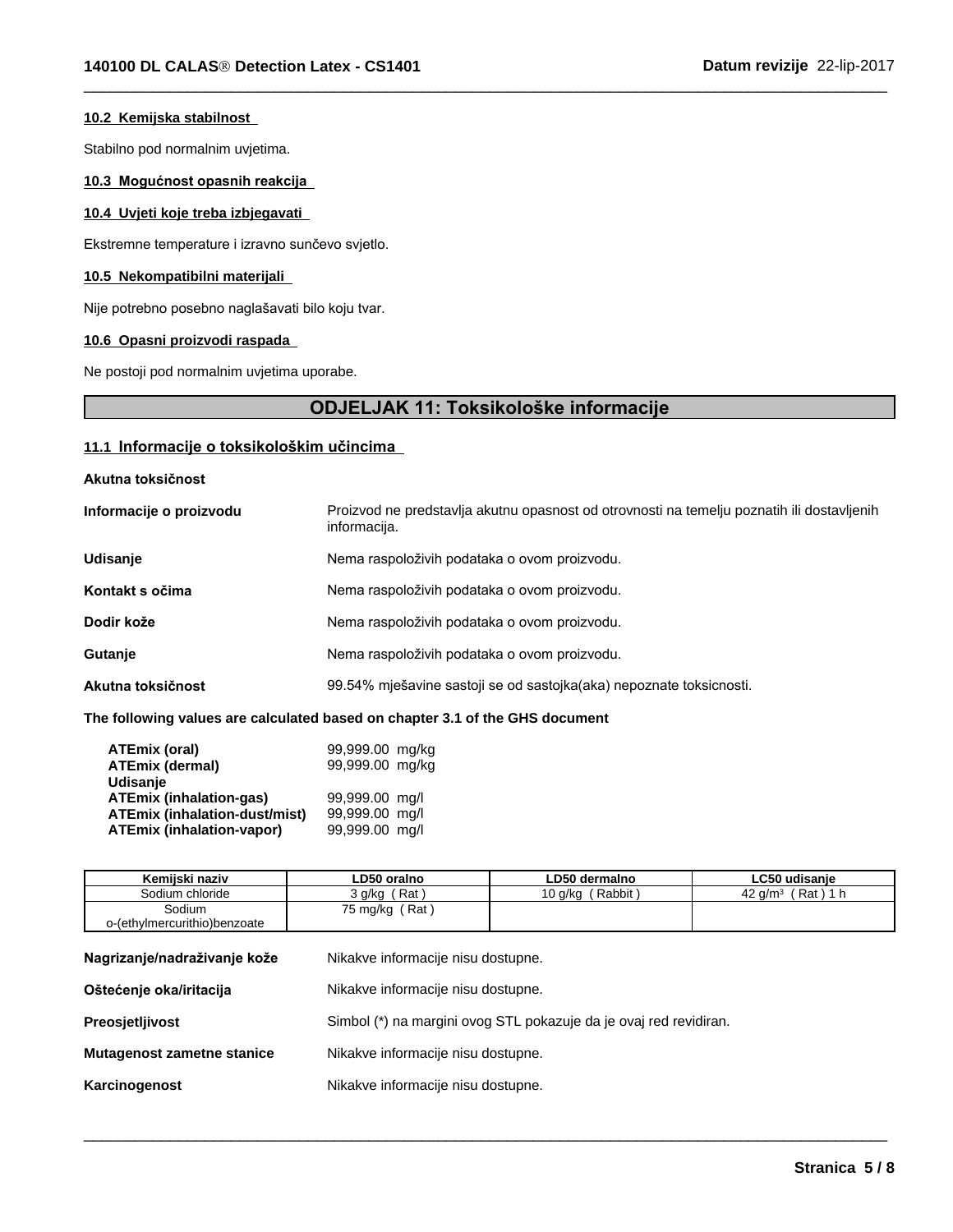| Reproduktivna toksičnost                                                                  | Simbol (*) na margini ovog STL pokazuje da je ovaj red revidiran. |
|-------------------------------------------------------------------------------------------|-------------------------------------------------------------------|
| Specifična toksičnost za ciljne<br>organe/sustavna toksičnost -<br>jednokratna izloženost | Nikakve informacije nisu dostupne.                                |
| Specifična toksičnost za ciljne<br>organe/sustavna toksičnost -<br>opetovana izloženost   | Nikakve informacije nisu dostupne.                                |
| Opasnost od aspiracije                                                                    | Nikakve informacije nisu dostupne.                                |

## **ODJELJAK12:Ekološkeinformacije**

## **12.1 Toksičnost**

Učinci ekotoksičnosti **Negaliza kojegi Nesadržitvarizakoje** je poznata opasnost za okolišili koje se ne rastvaraju u uredajima za procišcavanje otpadnih voda.

 $\overline{\phantom{a}}$  ,  $\overline{\phantom{a}}$  ,  $\overline{\phantom{a}}$  ,  $\overline{\phantom{a}}$  ,  $\overline{\phantom{a}}$  ,  $\overline{\phantom{a}}$  ,  $\overline{\phantom{a}}$  ,  $\overline{\phantom{a}}$  ,  $\overline{\phantom{a}}$  ,  $\overline{\phantom{a}}$  ,  $\overline{\phantom{a}}$  ,  $\overline{\phantom{a}}$  ,  $\overline{\phantom{a}}$  ,  $\overline{\phantom{a}}$  ,  $\overline{\phantom{a}}$  ,  $\overline{\phantom{a}}$ 

| Kemijski naziv  | Alge/vodeno bilje | <b>Riba</b>                                                    | Liuskavci                        |
|-----------------|-------------------|----------------------------------------------------------------|----------------------------------|
| Sodium chloride |                   | 5560 - 6080: 96 h Lepomis                                      | 1000: 48 h Daphnia magna mg/L    |
|                 |                   | macrochirus mg/L LC50                                          | EC50 340.7 - 469.2: 48 h Daphnia |
|                 |                   | flow-through 12946: 96 h Lepomis                               | magna mg/L EC50 Static           |
|                 |                   | macrochirus mg/L LC50 static 6020                              |                                  |
|                 |                   | - 7070: 96 h Pimephales promelas                               |                                  |
|                 |                   | mg/L LC50 static 7050: 96 h                                    |                                  |
|                 |                   | Pimephales promelas mg/L LC50<br>semi-static 6420 - 6700: 96 h |                                  |
|                 |                   | Pimephales promelas mg/L LC50                                  |                                  |
|                 |                   | static 4747 - 7824: 96 h                                       |                                  |
|                 |                   | Oncorhynchus mykiss mg/L LC50                                  |                                  |
|                 |                   | flow-through                                                   |                                  |

## **12.2 Postojanost i razgradivost**

Nikakve informacije nisu dostupne.

#### **12.3 Bioakumulacijski potencijal**

Simbol (\*) na margini ovog STL pokazuje da je ovaj red revidiran.

## **12.4 Pokretljivost u tlu**

#### **Pokretljivost**

Simbol (\*) na margini ovog STL pokazuje da je ovaj red revidiran.

## **12.5 Rezultati ocjenjivanja svojstava PBT i vPvB**

Simbol (\*) na margini ovog STL pokazuje da je ovaj red revidiran.

## **12.6 Ostalištetniučinci.**

## **ODJELJAK 13: Zbrinjavanje**

## **13.1 Metode obrade otpada**

**Otpad od ostataka / nerabljeni** Dispose of in accordance with all federal, state, and local regulations.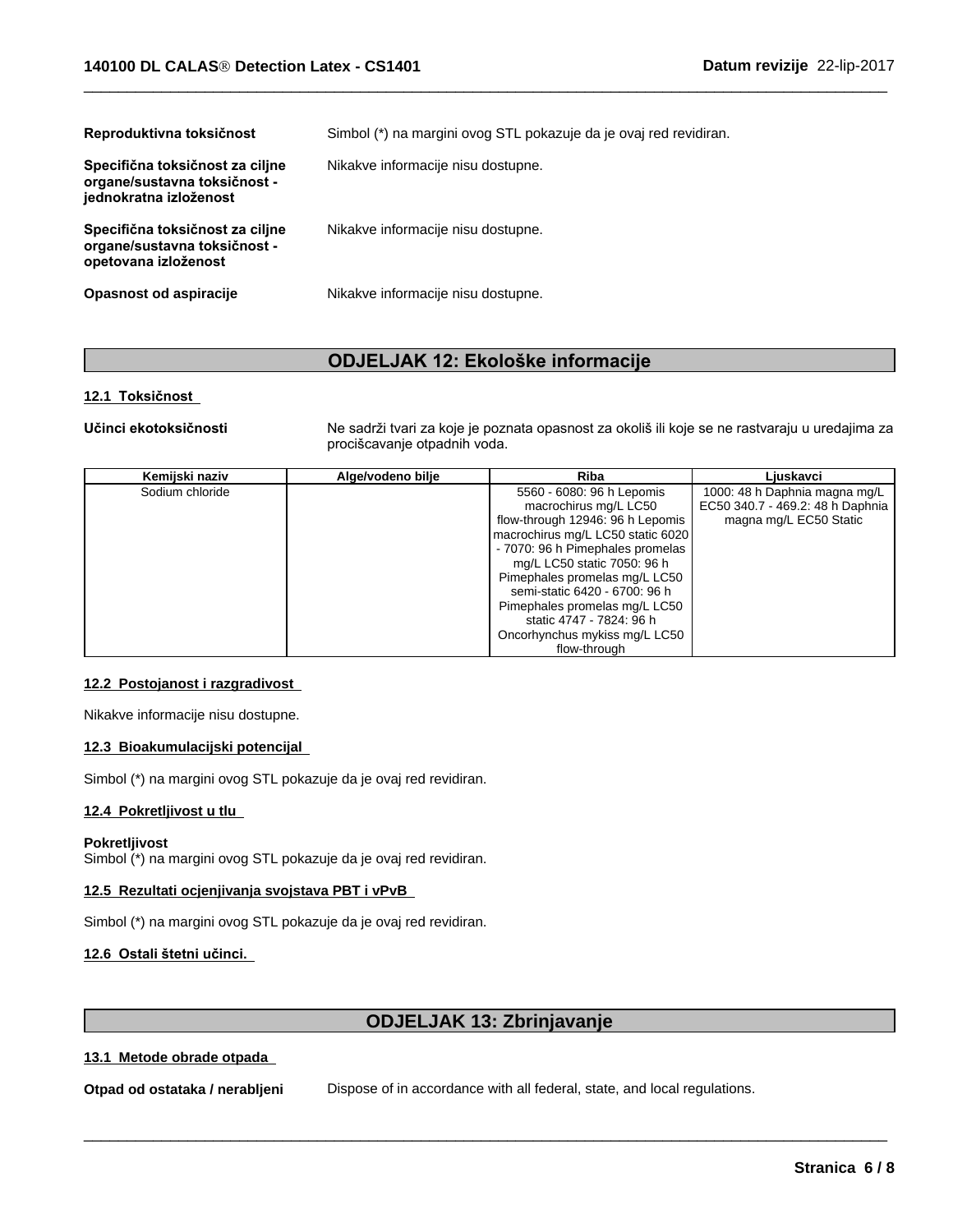#### **proizvodi**

**Zagađena ambalaža** Prazni spremnici trebaju biti odneti u odobreni objekt za rukovanje otpadom za recikliranje ili odlaganje.

 $\overline{\phantom{a}}$  ,  $\overline{\phantom{a}}$  ,  $\overline{\phantom{a}}$  ,  $\overline{\phantom{a}}$  ,  $\overline{\phantom{a}}$  ,  $\overline{\phantom{a}}$  ,  $\overline{\phantom{a}}$  ,  $\overline{\phantom{a}}$  ,  $\overline{\phantom{a}}$  ,  $\overline{\phantom{a}}$  ,  $\overline{\phantom{a}}$  ,  $\overline{\phantom{a}}$  ,  $\overline{\phantom{a}}$  ,  $\overline{\phantom{a}}$  ,  $\overline{\phantom{a}}$  ,  $\overline{\phantom{a}}$ 

## **ODJELJAK 14: Informacije o prijevozu**

**Međunarodna udruga zrakoplovnih** Nije regulirano

**prijevoznika (IATA)**

**14.1. 14.2.**

**14.3.**

**14.4.**

**14.5.**

**14.6.**

## **ODJELJAK 15: Informacije o propisima**

**15.1 Propisiupodručjusigurnosti,zdravljaiokoliša/posebnipropisizatvarilismjesu**

| .<br>$\sim$<br>-<br>.<br>⊺id∠iv<br>וכווו<br>791 | יי<br>broi<br>αг<br>1999               |
|-------------------------------------------------|----------------------------------------|
| niorio<br>nı<br>тає                             | 70<br>$\Gamma$<br>، ۱ ت<br>טר<br>_____ |

**Međunarodnipopisi**

| <b>TSCA</b>          | usuglašeno               |
|----------------------|--------------------------|
| <b>EINECS/ELINCS</b> | $\overline{\phantom{a}}$ |
| <b>DSL/NDSL</b>      | $\overline{\phantom{0}}$ |
| <b>PICCS</b>         | $\overline{\phantom{0}}$ |
| <b>ENCS</b>          | ٠                        |
| <b>IECSC</b>         | $\overline{\phantom{0}}$ |
| <b>AICS</b>          | $\overline{\phantom{0}}$ |
| <b>KECL</b>          | $\overline{\phantom{0}}$ |

**Kazalo**

**TSCA** - Kontrolni akt o toksičnim tvarima Odjeljak 8(b) Popisna lista Sjedinjenih Država

**EINECS/ELINCS** – Europska popisna lista postojećih kemijskih tvari/EU lista prijavljenih kemijskih tvari

DSL/NDSL - - Kanadska Lista domaćih tvari/Lista ne-domaćih tvari

 **PICCS** - Filipini Popisna lista kemikalija i kemijskih tvari

**ENCS** - Japan Postojeće i nove kemijskih tvari

**IECSC** - Kina popisna lista postojećih kemijskih tvari

 **AICS** - Australski popis kemijskih tvari

KECL - Koreanske Postojeće i procijenjene kemijskih tvari

## **15.2 Izvješće o sigurnosti kemikalije**

Simbol (\*) na margini ovog STL pokazuje da je ovaj red revidiran

## **ODJELJAK 16: Ostale informacije**

| Datum izdavanja   | 22-lip-2017        |
|-------------------|--------------------|
| Datum revizije    | 22-lip-2017        |
| Napomena revizije | Nije primjenljivo. |

**OvajSigurnosnotehničkilistzamaterijaljeuskladusazahtjevimaPropisa(EC)Br1907/2006**

#### **Ograničavanje od odgovornosti**

The above information is believed to be correct but does not purport to be all inclusive and shall be used only as a guide.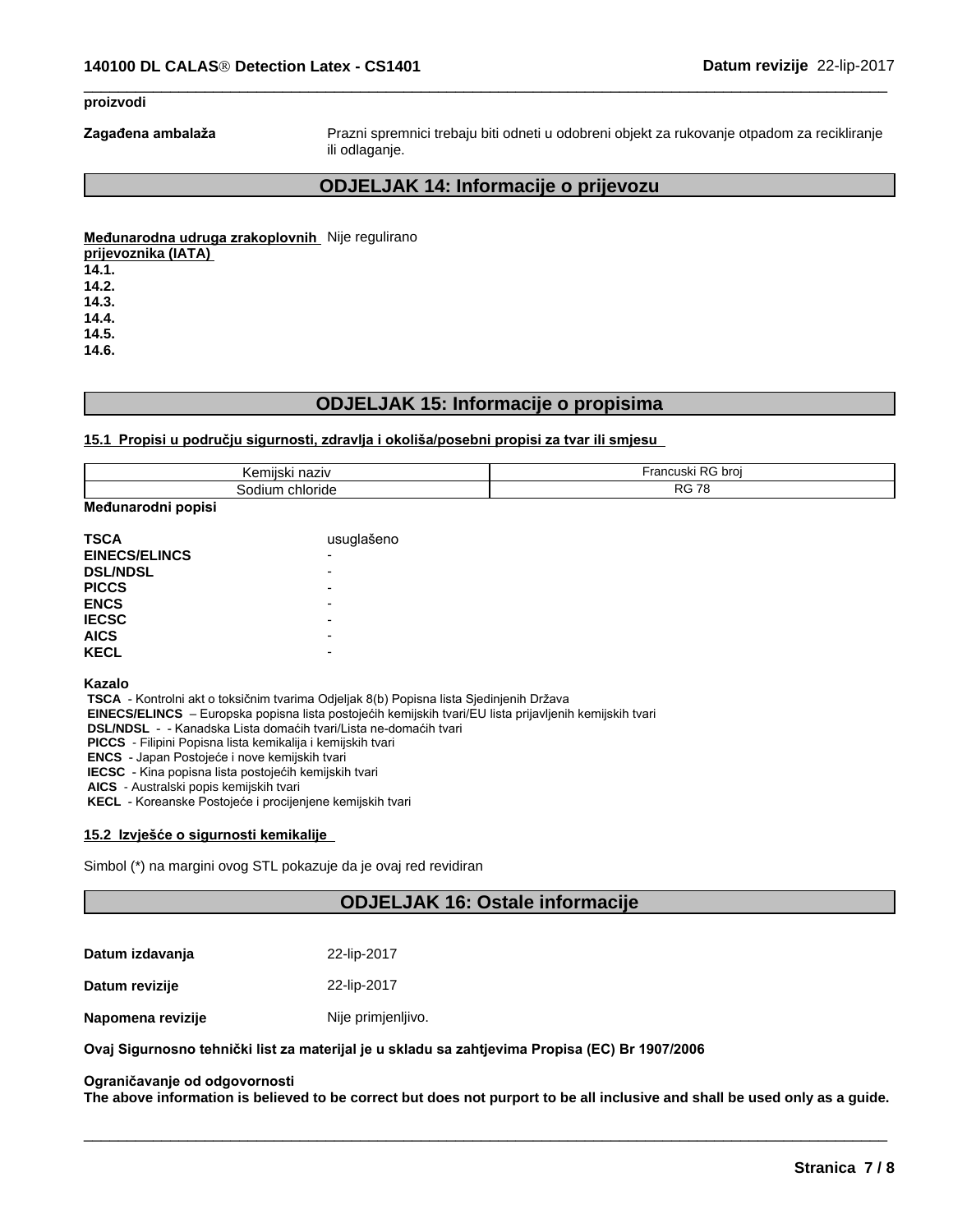Meridian Bioscience, Inc. shall not be held liable for any damages resulting from handling or from contact with the above product.

Napomene

OPREZ: Materijal može reagirati sa sredstvom za gašenje<br>Sodium o-(ethylmercurithio)benzoate is Thimerosal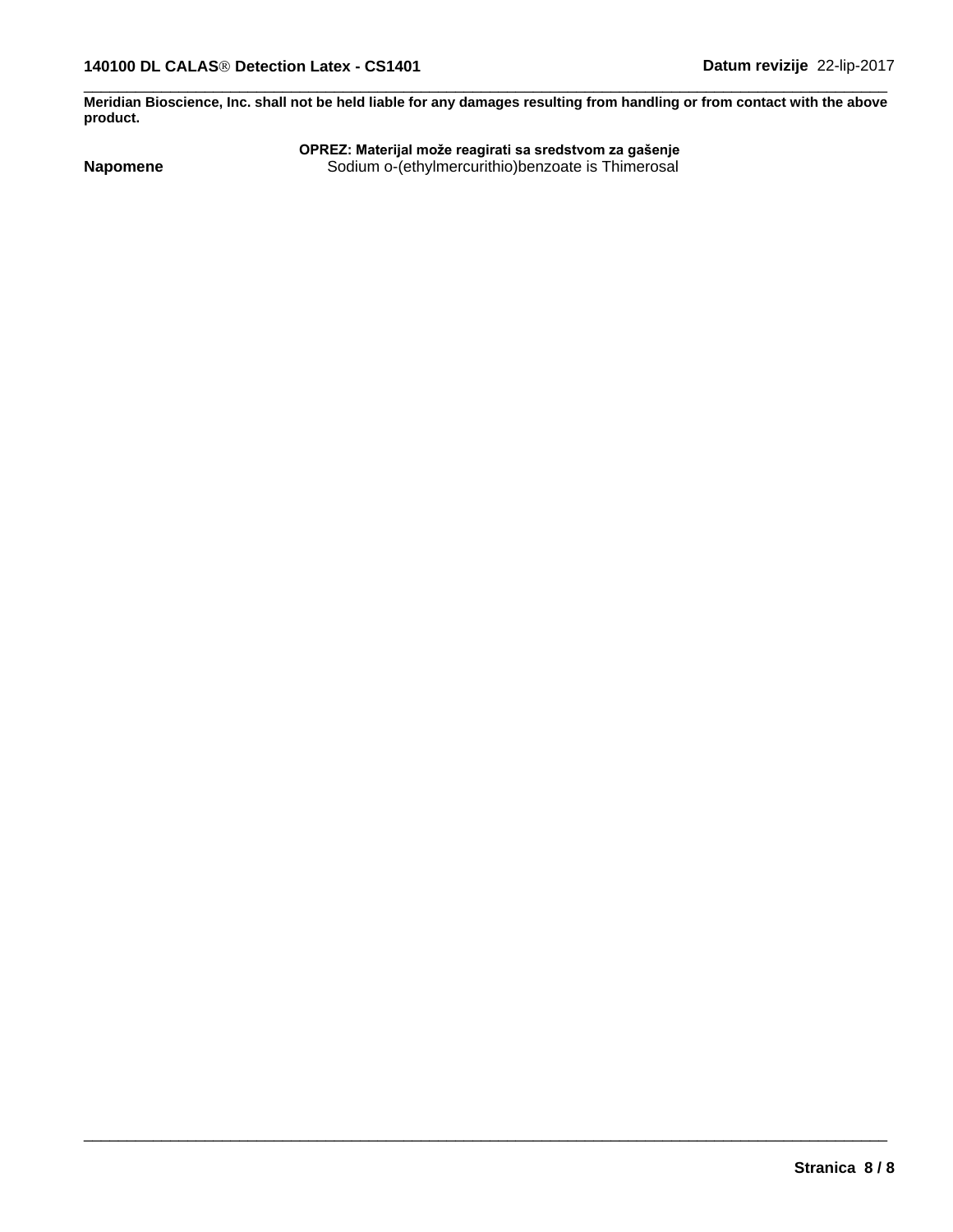

# **BEZPEČNOSTNÍLIST**

**Datum Vydání** 22-6-2017 **Datum revize** 22-6-2017 **Číslorevize**2

## **ODDÍL1:Identifikacelátky/směsiaspolečnosti/podniku**

## **1.1 Identifikátor výrobku**

**Kód produktu** 140100 DL

**Název výrobku** CALAS<sup>®</sup> Detection Latex - CS1401

**1.2 Příslušnáurčenápoužitílátkynebosměsianedoporučenápoužití**

**Doporučované použití** In vitro diagnostika

## 1.3 Podrobné údaje o dodavateli bezpečnostního listu

## **Výrobce**

Meridian Bioscience, Inc. 3471 River Hills Drive Cincinnati, Ohio 45244 (800) 343-3858

Authorized Representatives: Meridian Bioscience Europe Via del' Industria 7 20020 Villa Cortese Milano, Italy

Bioline (Aust) Pty Ltd Suite 111, National Innovation Centre Building Australian Technology Park, Eveleigh, NSW 2015 +61 2 9209 4180

Pro další informace kontaktujte:

**E-mailová adresa** www.meridianbioscience.com **1.4 Telefonníčíslopronaléhavésituace**

Telefonní číslo pro naléhavé situace Telefonní číslo pro naléhavé situace

## **ODDÍL2:Identifikacenebezpečnosti**

## **2.1 Klasifikacelátkynebosměsi**

**NAŘÍZENÍ(ES)č.1272/2008**

**2.2 Prvkyoznačení**

**2.3 Dalšíinformace**

## **ODDÍL3:Složení/informaceosložkách**

 $\overline{\phantom{a}}$  ,  $\overline{\phantom{a}}$  ,  $\overline{\phantom{a}}$  ,  $\overline{\phantom{a}}$  ,  $\overline{\phantom{a}}$  ,  $\overline{\phantom{a}}$  ,  $\overline{\phantom{a}}$  ,  $\overline{\phantom{a}}$  ,  $\overline{\phantom{a}}$  ,  $\overline{\phantom{a}}$  ,  $\overline{\phantom{a}}$  ,  $\overline{\phantom{a}}$  ,  $\overline{\phantom{a}}$  ,  $\overline{\phantom{a}}$  ,  $\overline{\phantom{a}}$  ,  $\overline{\phantom{a}}$ 

**3.1 Látky**

**3.2 Směsi**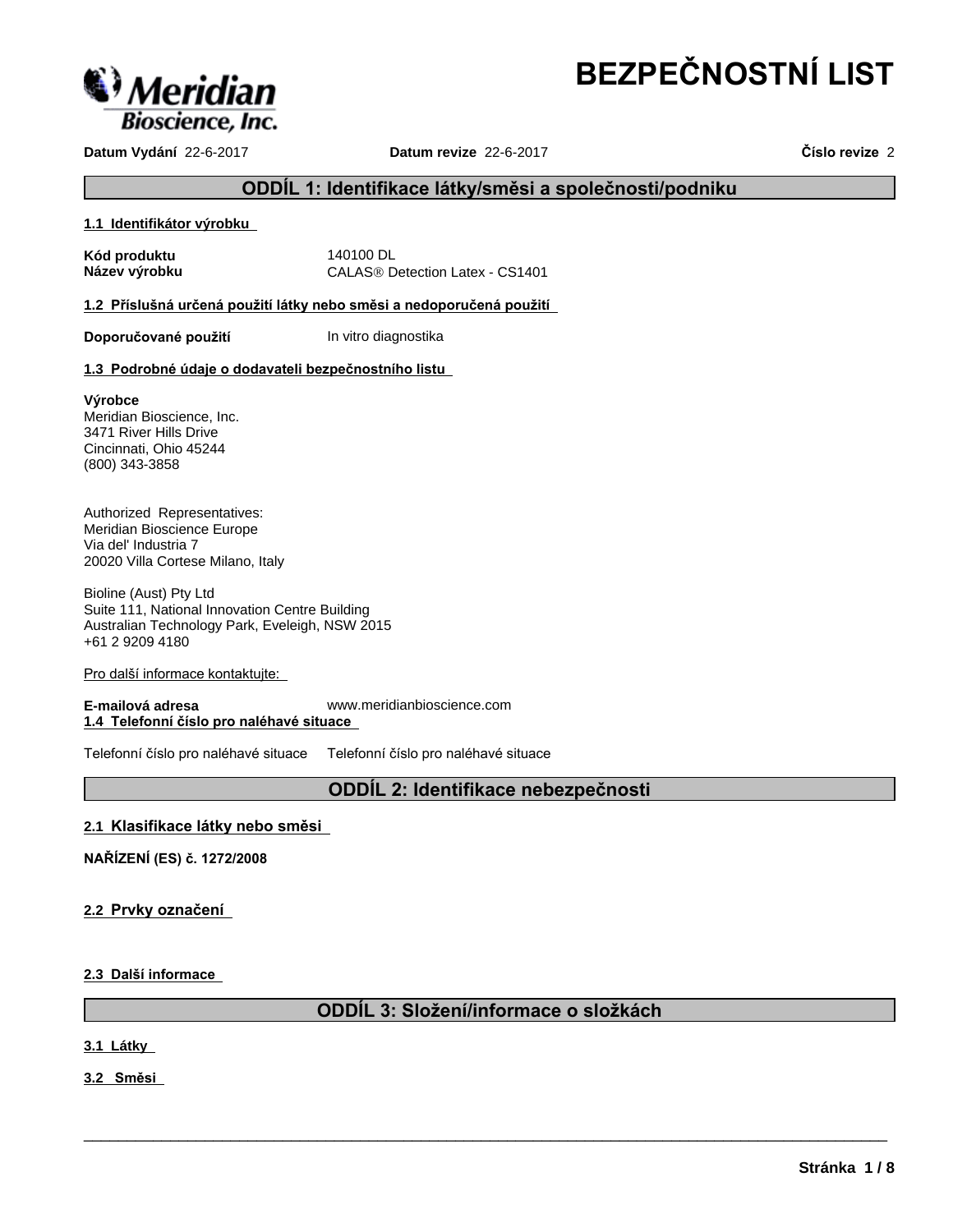## **140100 DL CALASÒ Detection Latex - CS1401 Datum revize** 22-6-2017

| Chemický název                           | Č.ES    | <b>CAS No.</b> | Weight-% | Klasifikace podle<br>nařízení (ES) č.<br>1272/2008 [CLP]                                                                   | Registrační číslo<br><b>REACH</b>        |
|------------------------------------------|---------|----------------|----------|----------------------------------------------------------------------------------------------------------------------------|------------------------------------------|
| Sodium chloride                          | Present | 7647-14-5      | 0.45     | K dispozici nejsou<br>žádné údaje                                                                                          | žádné dostupné údaje                     |
| Sodium<br>  o-(ethylmercurithio)benzoate | Present | 54-64-8        | < 0.01   | Acute Tox. 1 (H310)<br>Acute Tox. 2 (H330)<br>STOT RE 2 (H373)<br>Aquatic Acute 1<br>(H400)<br>Aquatic Chronic 1<br>(H410) | Acute Tox. 2 (H300) žádné dostupné údaje |

Plný text H-údajů uvedených v tomto oddíle viz oddíl 16

## **ODDÍL 4: Pokyny pro první pomoc**

## **4.1 Popis první pomoci**

| Kontakt s okem  | Okamžitě oplachujte dostatečným množstvím vody (i pod víčky) po dobu nejméně 15 minut.<br>If irritation persists, call a physician. |
|-----------------|-------------------------------------------------------------------------------------------------------------------------------------|
| Styk s kůží     | Okamžitě smyjte mýdlem a dostatečným množstvím vody.                                                                                |
| Požití          | Člověku v bezvědomí nikdy nic nepodávejte ústy. Je-li to nezbytné, poraďte se s lékařem.                                            |
| <b>Inhalace</b> | Vyjděte na čistý vzduch. Pokud příznaky přetrvávají, zavolejte lékaře.                                                              |
|                 |                                                                                                                                     |

## **4.2 Nejdůležitějšíakutníaopožděnésymptomyaúčinky**

## **4.3 Pokyntýkajícíseokamžitélékařsképomociazvláštníhoošetření**

## **Informace pro lékaře** Symptomaticky ošetřete.

## **ODDÍL 5: Opatření pro hašení požáru**

## **5.1 Hasiva**

**Vhodná hasiva**

Dry chemical, CO 2, alcohol-resistant foam or water spray.

## Hasiv, která nesmějí být použita z bezpečnostních důvodů Symbol (\*) na okraji tohoto BL označuje, že byla příslušná řádka revidována.

## **5.2 Zvláštnínebezpečnostvyplývajícízlátkynebosměsi**

Žádný.

## **5.3 Pokyny pro hasiče**

Jako v prípade požáru mejte samostatný dýchací prístroj a plnou ochrannou výbavu.

## **ODDÍL 6: Opatření v případě náhodného úniku**

 $\overline{\phantom{a}}$  ,  $\overline{\phantom{a}}$  ,  $\overline{\phantom{a}}$  ,  $\overline{\phantom{a}}$  ,  $\overline{\phantom{a}}$  ,  $\overline{\phantom{a}}$  ,  $\overline{\phantom{a}}$  ,  $\overline{\phantom{a}}$  ,  $\overline{\phantom{a}}$  ,  $\overline{\phantom{a}}$  ,  $\overline{\phantom{a}}$  ,  $\overline{\phantom{a}}$  ,  $\overline{\phantom{a}}$  ,  $\overline{\phantom{a}}$  ,  $\overline{\phantom{a}}$  ,  $\overline{\phantom{a}}$ 

## 6.1 Opatření na ochranu osob, ochranné prostředky a nouzové postupy

Zajistěte přiměřené větrání.

Další ekologické informace viz oddíl 12.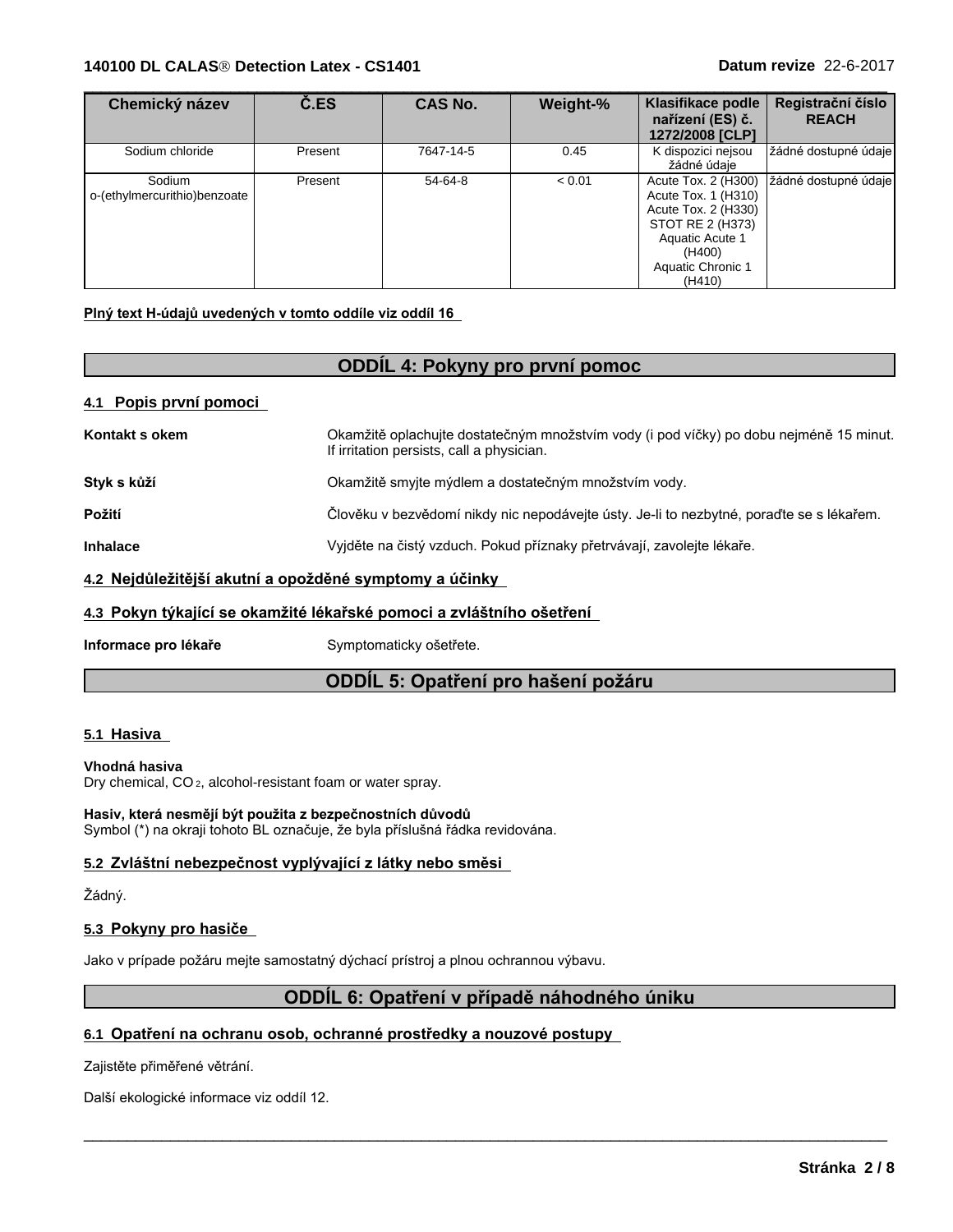## **6.2 Opatřenínaochranuživotníhoprostředí**

Je-li to bezpečně proveditelné, zabraňte dalším únikům.

## **6.3 Metodyamateriálproomezeníúnikuapročištění**

#### **Čisticímetody**

Uniklý materiál absorbujte do inertního materiálu (např. suchého písku nebo zeminy) a pak jej přeneste do nádoby pro chemický odpad.

 $\overline{\phantom{a}}$  ,  $\overline{\phantom{a}}$  ,  $\overline{\phantom{a}}$  ,  $\overline{\phantom{a}}$  ,  $\overline{\phantom{a}}$  ,  $\overline{\phantom{a}}$  ,  $\overline{\phantom{a}}$  ,  $\overline{\phantom{a}}$  ,  $\overline{\phantom{a}}$  ,  $\overline{\phantom{a}}$  ,  $\overline{\phantom{a}}$  ,  $\overline{\phantom{a}}$  ,  $\overline{\phantom{a}}$  ,  $\overline{\phantom{a}}$  ,  $\overline{\phantom{a}}$  ,  $\overline{\phantom{a}}$ 

## **6.4 Odkaz na jiné oddíly**

## **ODDÍL 7: Zacházenía skladování**

#### **7.1 Opatřeníprobezpečnézacházení**

## Pokyny týkající se postupů bezpečného zacházení

Zajistěte přiměřené větrání.

## **7.2 Podmínkyprobezpečnéskladovánílátekasměsívčetněneslučitelnýchlátekasměsí**

#### **Technickáopatření/skladovacípodmínky**

Udržujte nádobu pevně uzavřenou na suchém, chladném a dobře větraném místě.

### **7.3 Specifickékonečné/specifickákonečnápoužití**

#### **Dalšísměrnice**

Informace nejsou k dispozici.

## **ODDÍL8:Omezováníexpozice/osobníochrannéprostředky**

#### **8.1 Kontrolní parametry**

**Expoziční limity** Tento produkt v dodávaném stavu neobsahuje žádné nebezpečné materiály s limitními hodnotami expozice na pracovišti stanovenými regulačními úřady pro příslušnou oblast

| Chemický název               | Evropská unie              | Velká Británie                | <b>Francie</b>              | <b>Španělsko</b>              | Německo                       |
|------------------------------|----------------------------|-------------------------------|-----------------------------|-------------------------------|-------------------------------|
| Sodium                       |                            |                               |                             |                               | Skin                          |
| o-(ethylmercurithio)benzoate |                            |                               |                             |                               |                               |
| 54-64-8                      |                            |                               |                             |                               |                               |
| Component                    | Itálie                     | Portugalsko                   | <b>Nizozemí</b>             | Finsko                        | Dánsko                        |
| Sodium                       |                            |                               |                             |                               | TWA: $0.05$ mg/m <sup>3</sup> |
| o-(ethylmercurithio)benzoate |                            |                               |                             |                               | <b>Skin</b>                   |
| $54-64-8$ ( $< 0.01$ )       |                            |                               |                             |                               |                               |
| Chemický název               | <b>Rakousko</b>            | Švýcarsko                     | <b>Polsko</b>               | Norsko                        | Irsko                         |
| Sodium                       | <b>Skin</b>                | <b>Skin</b>                   | TWA: 0.01 mg/m <sup>3</sup> | TWA: $0.02$ mg/m <sup>3</sup> |                               |
| o-(ethylmercurithio)benzoate | STEL 0.1 $mg/m3$           | TWA: $0.01$ mg/m <sup>3</sup> |                             | STEL: 0.06 mg/m <sup>3</sup>  |                               |
| 54-64-8                      | TWA: $0.01 \text{ mg/m}^3$ |                               |                             |                               |                               |

**Odvozenáúroveň,přikteré nedocházíknepříznivým účinkům (DNEL)** Informace nejsou k dispozici

**Odhadovaná koncentrace, při které** Informace nejsou k dispozici **nedocházíknepříznivým účinkům (PNEC)**

## **8.2 Omezování expozice**

Technická opatření **Zajistěte dostatečné větrání, zvláš**ť v uzavřených prostorách.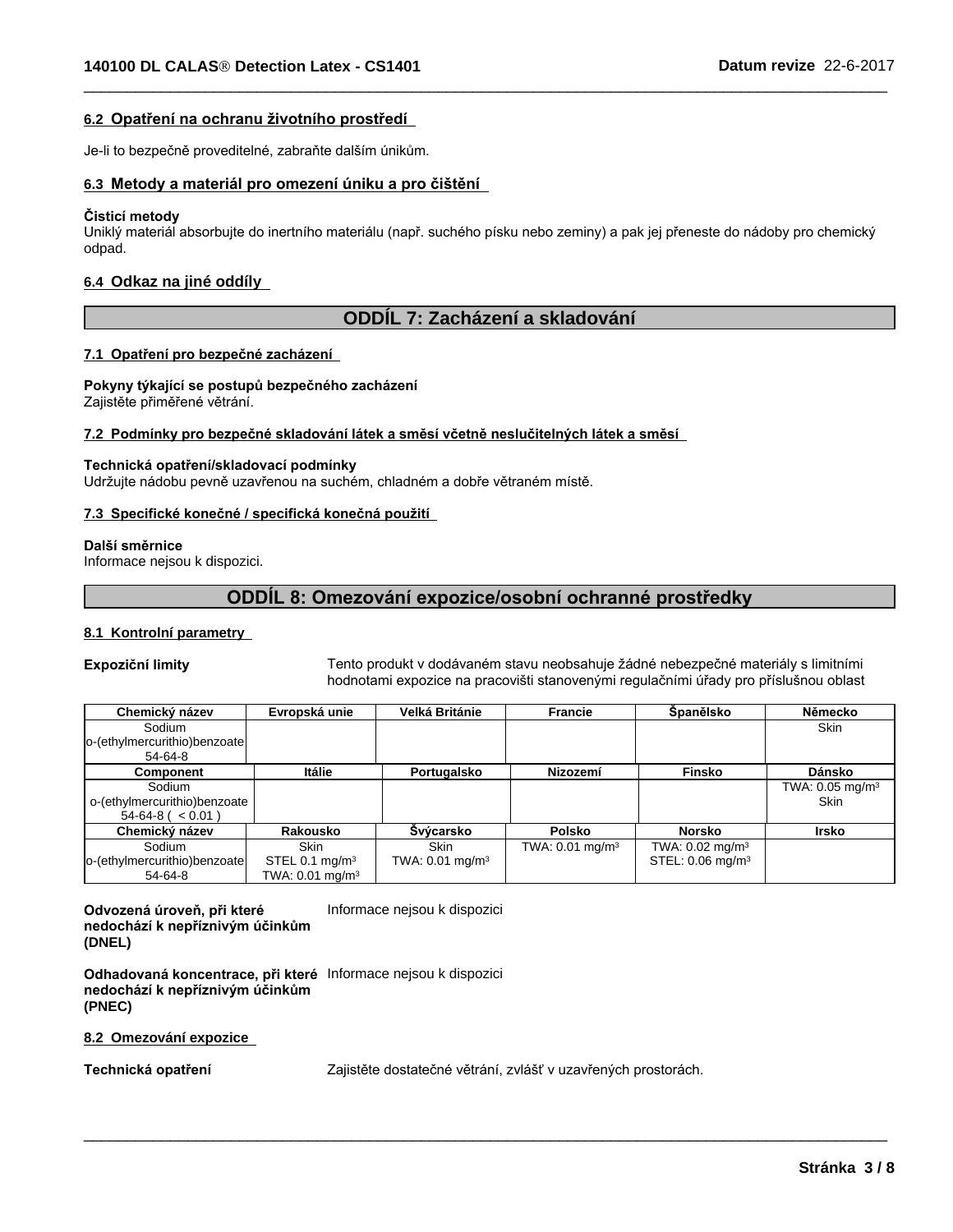| Prostředky osobní ochrany<br>Ochrana očí<br>Ochrana rukou        | Dobře těsnící ochranné brýle.<br>Ochranné rukavice.                                                                                                        |                                                            |                                                  |  |
|------------------------------------------------------------------|------------------------------------------------------------------------------------------------------------------------------------------------------------|------------------------------------------------------------|--------------------------------------------------|--|
| Ochrana kůže a těla<br>Ochrana dýchacích cest                    | Oblečení s dlouhými rukávy.<br>Nevyžadují se speciální ochranné prostředky.                                                                                |                                                            |                                                  |  |
| Hygienická opatření                                              | S produktem manipulujte v rámci hygienických opatření považovaným za správnou praxi na<br>úrovni pracovišť.                                                |                                                            |                                                  |  |
| Omezování expozice životního<br>prostředí                        | Symbol (*) na okraji tohoto BL označuje, že byla příslušná řádka revidována.                                                                               |                                                            |                                                  |  |
|                                                                  | ODDÍL 9: Fyzikální a chemické vlastnosti                                                                                                                   |                                                            |                                                  |  |
| 9.1 Informace o základních fyzikálních a chemických vlastnostech |                                                                                                                                                            |                                                            |                                                  |  |
| Skupenství                                                       | Kapalina                                                                                                                                                   |                                                            |                                                  |  |
| <b>Vzhled</b><br><b>Barva</b>                                    | Informace nejsou k dispozici<br>bílý                                                                                                                       | Zápach<br>Prahová hodnota<br>zápachu                       | Žádný<br>Informace nejsou k<br>dispozici         |  |
| <b>Vlastnost</b>                                                 | <b>Hodnoty</b>                                                                                                                                             | Poznámky • Metoda                                          |                                                  |  |
| pH                                                               |                                                                                                                                                            | příslušná řádka revidována                                 | Symbol (*) na okraji tohoto BL označuje, že byla |  |
| Bod tání / bod tuhnutí<br>Bod varu/rozmezí bodu varu             |                                                                                                                                                            | Informace nejsou k dispozici<br>příslušná řádka revidována | Symbol (*) na okraji tohoto BL označuje, že byla |  |
| Bod vzplanutí                                                    |                                                                                                                                                            | Informace nejsou k dispozici                               |                                                  |  |
| Rychlost odpařování                                              |                                                                                                                                                            | příslušná řádka revidována                                 | Symbol (*) na okraji tohoto BL označuje, že byla |  |
| Hořlavost (pevné látky, plyny)                                   |                                                                                                                                                            | Informace nejsou k dispozici                               |                                                  |  |
| Mez hořlavosti ve vzduchu<br>Horní mez hořlavosti:               |                                                                                                                                                            | Informace nejsou k dispozici                               |                                                  |  |
| Spodní mez hořlavosti                                            |                                                                                                                                                            |                                                            |                                                  |  |
| Tlak par                                                         |                                                                                                                                                            | příslušná řádka revidována                                 | Symbol (*) na okraji tohoto BL označuje, že byla |  |
| Hustota par                                                      |                                                                                                                                                            | příslušná řádka revidována                                 | Symbol (*) na okraji tohoto BL označuje, že byla |  |
| Měrná hmotnost                                                   |                                                                                                                                                            | Informace nejsou k dispozici                               |                                                  |  |
| Rozpustnost ve vodě                                              |                                                                                                                                                            | příslušná řádka revidována                                 | Symbol (*) na okraji tohoto BL označuje, že byla |  |
| Rozpustnost(i)                                                   |                                                                                                                                                            | příslušná řádka revidována                                 | Symbol (*) na okraji tohoto BL označuje, že byla |  |
| Rozdělovací koeficient                                           |                                                                                                                                                            | příslušná řádka revidována                                 | Symbol (*) na okraji tohoto BL označuje, že byla |  |
| Teplota samovznícení<br>Teplota rozkladu                         |                                                                                                                                                            | Informace nejsou k dispozici<br>příslušná řádka revidována | Symbol (*) na okraji tohoto BL označuje, že byla |  |
| Kinematická viskozita                                            |                                                                                                                                                            | příslušná řádka revidována                                 | Symbol (*) na okraji tohoto BL označuje, že byla |  |
| Dynamická viskozita                                              |                                                                                                                                                            |                                                            |                                                  |  |
| Výbušné vlastnosti<br>Oxidační vlastnosti                        | Symbol (*) na okraji tohoto BL označuje, že byla příslušná řádka revidována<br>Symbol (*) na okraji tohoto BL označuje, že byla příslušná řádka revidována |                                                            |                                                  |  |
| 9.2 Další informace<br>Bod měknutí                               | Informace nejsou k dispozici                                                                                                                               |                                                            |                                                  |  |
| Molekulární hmotnost<br>Obsah těkavých organických látek         | Informace nejsou k dispozici<br>Informace nejsou k dispozici                                                                                               |                                                            |                                                  |  |
| (%)<br>Hustota par                                               | Informace nejsou k dispozici                                                                                                                               |                                                            |                                                  |  |
| Sypná hustota                                                    | Informace nejsou k dispozici                                                                                                                               |                                                            |                                                  |  |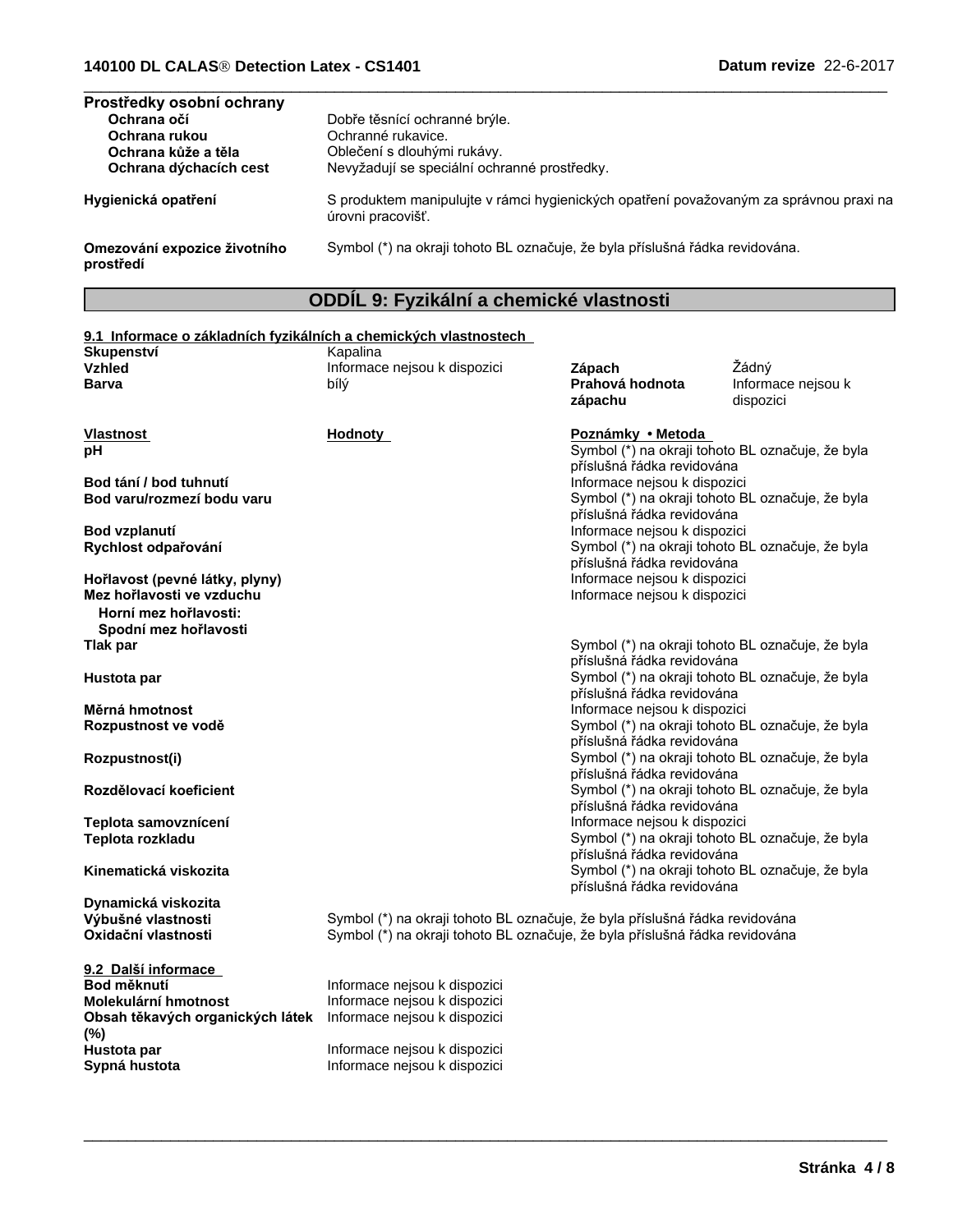## **ODDÍL 10: Stálosta reaktivita**

 $\overline{\phantom{a}}$  ,  $\overline{\phantom{a}}$  ,  $\overline{\phantom{a}}$  ,  $\overline{\phantom{a}}$  ,  $\overline{\phantom{a}}$  ,  $\overline{\phantom{a}}$  ,  $\overline{\phantom{a}}$  ,  $\overline{\phantom{a}}$  ,  $\overline{\phantom{a}}$  ,  $\overline{\phantom{a}}$  ,  $\overline{\phantom{a}}$  ,  $\overline{\phantom{a}}$  ,  $\overline{\phantom{a}}$  ,  $\overline{\phantom{a}}$  ,  $\overline{\phantom{a}}$  ,  $\overline{\phantom{a}}$ 

## **10.1 Reaktivita**

## **10.2 Chemická stabilita**

Stabilní za normálních podmínek.

## **10.3 Možnost nebezpečných reakcí**

## **10.4 Podmínky, kterým je třeba zabránit**

Extrémní teploty a přímé sluneční světlo.

## **10.5 Neslučitelnémateriály**

Žádné za zvláštní pozornost stojící látky.

## **10.6 Nebezpečné produkty rozkladu**

Žádné při běžných podmínkách použití.

## **ODDÍL 11: Toxikologické informace**

## 11.1 **Informace o toxikologických účincích**

| Akutní toxicita |  |
|-----------------|--|
|                 |  |

| Informace o výrobku | Produkt nepředstavuje akutní nebezpečí týkající se toxicity na základě známých nebo<br>poskytnutých informací. |
|---------------------|----------------------------------------------------------------------------------------------------------------|
| <b>Inhalace</b>     | O produktu neexistují žádné údaje.                                                                             |
| Kontakt s okem      | O produktu neexistují žádné údaje.                                                                             |
| Styk s kůží         | O produktu neexistují žádné údaje.                                                                             |
| Požití              | O produktu neexistují žádné údaje.                                                                             |
| Akutní toxicita     | 99.54% smesi sestávající z prísad(y) o neznámé toxicite.                                                       |

## **The following values are calculated based on chapter 3.1 of the GHS document**

| ATEmix (oral)                        | 99,999.00 mg/kg |  |
|--------------------------------------|-----------------|--|
| <b>ATEmix (dermal)</b>               | 99,999.00 mg/kg |  |
| <b>Inhalace</b>                      |                 |  |
| <b>ATEmix (inhalation-gas)</b>       | 99,999.00 mg/l  |  |
| <b>ATEmix (inhalation-dust/mist)</b> | 99,999.00 mg/l  |  |
| <b>ATEmix (inhalation-vapor)</b>     | 99,999.00 mg/l  |  |

| Chemický název                         | Orální LD50                                                                  | Dermální LD50    | LC50 Inhalační       |
|----------------------------------------|------------------------------------------------------------------------------|------------------|----------------------|
| Sodium chloride                        | 3 q/kg (Rat)                                                                 | 10 g/kg (Rabbit) | 42 $g/m^3$ (Rat) 1 h |
| Sodium<br>o-(ethylmercurithio)benzoate | 75 mg/kg $(Rat)$                                                             |                  |                      |
| Žíravost/dráždivost pro kůži           | Informace neisou k dispozici.                                                |                  |                      |
| Poškození/podráždění očí               | Informace neisou k dispozici.                                                |                  |                      |
| <b>Senzibilizace</b>                   | Symbol (*) na okraji tohoto BL označuje, že byla příslušná řádka revidována. |                  |                      |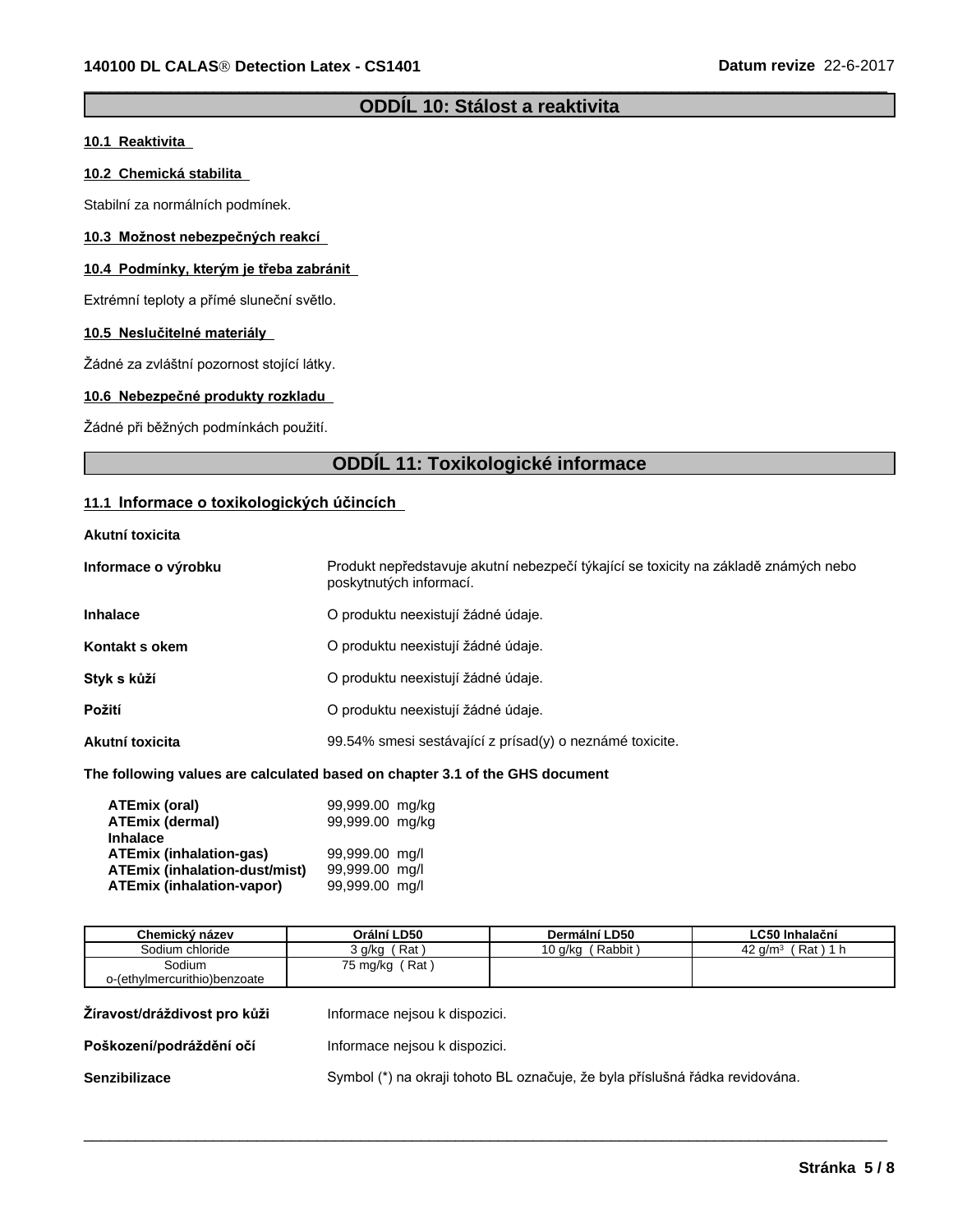## Mutagenita v zárodečných buňkách Informace nejsou k dispozici.

| Karcinogenita                                                   | Informace neisou k dispozici.                                                |
|-----------------------------------------------------------------|------------------------------------------------------------------------------|
| Toxicita pro reprodukci                                         | Symbol (*) na okraji tohoto BL označuje, že byla příslušná řádka revidována. |
| Toxicita pro specifické cílové<br>orgány - jednorázová expozice | Informace neisou k dispozici.                                                |
| Toxicita pro specifické cílové<br>orgány - opakovaná expozice   | Informace neisou k dispozici.                                                |
| Nebezpečnost při vdechnutí                                      | Informace neisou k dispozici.                                                |

## **ODDÍL 12: Ekologické informace**

## **12.1 Toxicita**

Ekotoxické účinky **Neobsahuje látky, které jsou známy jako ekologicky** nebezpecné nebo neodbouratelné v cistickách odpadních vod.

 $\overline{\phantom{a}}$  ,  $\overline{\phantom{a}}$  ,  $\overline{\phantom{a}}$  ,  $\overline{\phantom{a}}$  ,  $\overline{\phantom{a}}$  ,  $\overline{\phantom{a}}$  ,  $\overline{\phantom{a}}$  ,  $\overline{\phantom{a}}$  ,  $\overline{\phantom{a}}$  ,  $\overline{\phantom{a}}$  ,  $\overline{\phantom{a}}$  ,  $\overline{\phantom{a}}$  ,  $\overline{\phantom{a}}$  ,  $\overline{\phantom{a}}$  ,  $\overline{\phantom{a}}$  ,  $\overline{\phantom{a}}$ 

| Chemický název  | Řasy/vodní rostliny | Ryby                              | Korýši                           |
|-----------------|---------------------|-----------------------------------|----------------------------------|
| Sodium chloride |                     | 5560 - 6080: 96 h Lepomis         | 1000: 48 h Daphnia magna mg/L    |
|                 |                     | macrochirus mg/L LC50             | EC50 340.7 - 469.2: 48 h Daphnia |
|                 |                     | flow-through 12946: 96 h Lepomis  | magna mg/L EC50 Static           |
|                 |                     | macrochirus mg/L LC50 static 6020 |                                  |
|                 |                     | - 7070: 96 h Pimephales promelas  |                                  |
|                 |                     | mg/L LC50 static 7050: 96 h       |                                  |
|                 |                     | Pimephales promelas mg/L LC50     |                                  |
|                 |                     | semi-static 6420 - 6700: 96 h     |                                  |
|                 |                     | Pimephales promelas mg/L LC50     |                                  |
|                 |                     | static 4747 - 7824: 96 h          |                                  |
|                 |                     | Oncorhynchus mykiss mg/L LC50     |                                  |
|                 |                     | flow-through                      |                                  |

## **12.2 Perzistence a rozložitelnost**

Informace nejsou k dispozici.

## **12.3 Bioakumulačnípotenciál**

Symbol (\*) na okraji tohoto BL označuje, že byla příslušná řádka revidována.

## **12.4 Mobilitavpůdě**

#### **Mobilita**

Symbol (\*) na okraji tohoto BL označuje, že byla příslušná řádka revidována.

## **12.5 Výsledky posouzeníPBT a vPvB**

Symbol (\*) na okraji tohoto BL označuje, že byla příslušná řádka revidována.

## **12.6 Jinénepříznivéúčinky.**

## **ODDÍL 13: Pokyny pro odstraňování**

 $\overline{\phantom{a}}$  ,  $\overline{\phantom{a}}$  ,  $\overline{\phantom{a}}$  ,  $\overline{\phantom{a}}$  ,  $\overline{\phantom{a}}$  ,  $\overline{\phantom{a}}$  ,  $\overline{\phantom{a}}$  ,  $\overline{\phantom{a}}$  ,  $\overline{\phantom{a}}$  ,  $\overline{\phantom{a}}$  ,  $\overline{\phantom{a}}$  ,  $\overline{\phantom{a}}$  ,  $\overline{\phantom{a}}$  ,  $\overline{\phantom{a}}$  ,  $\overline{\phantom{a}}$  ,  $\overline{\phantom{a}}$ 

## **13.1 Metody nakládání s odpady**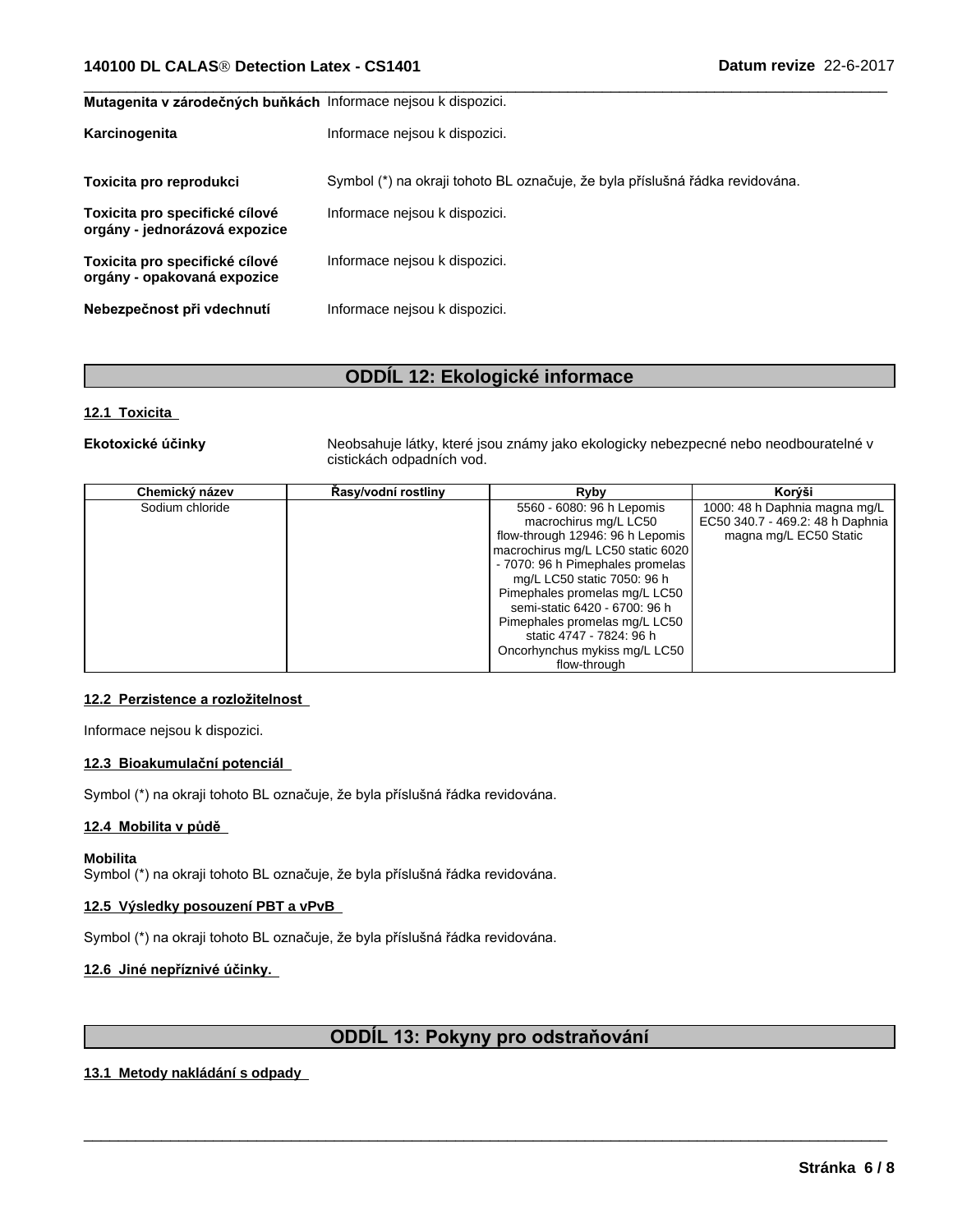| Zbytky produktu jako<br>odpad/nepoužité výrobky         | Dispose of in accordance with all federal, state, and local regulations.                                                        |
|---------------------------------------------------------|---------------------------------------------------------------------------------------------------------------------------------|
| Znečištěný obal                                         | Prázdné kontejnery by měly být odevzdány k recyklaci nebo zneškodnění na pracoviště, jež<br>je oprávněno k manipulaci s odpady. |
|                                                         | <b>ODDIL 14: Informace pro přepravu</b>                                                                                         |
| <b>IATA</b><br>14.1.<br>14.2.<br>14.3.<br>14.4.<br>AA E | Nepodléhající nařízení                                                                                                          |

**14.5. 14.6.**

## **ODDÍL 15: Informace o předpisech**

#### **15.1 Nařízenítýkajícísebezpečnosti,zdravíaživotníhoprostředí/specificképrávnípředpisytýkajícíselátkynebosměsi**

| $\sim$<br>$ -$<br>--<br>nick'<br>на<br>. | $\sim$<br><sub>D</sub> o<br>RG číslo<br>.<br>TAHUUUZSN <del>C</del>           |
|------------------------------------------|-------------------------------------------------------------------------------|
| hioride<br>Judium -<br>. .               | - -<br>$\overline{\phantom{a}}$<br>$\overline{\phantom{a}}$<br>w<br>.<br>____ |

## **Mezinárodní seznamy**

| <b>TSCA</b>          | Je v souladu |
|----------------------|--------------|
| <b>EINECS/ELINCS</b> |              |
| <b>DSL/NDSL</b>      | -            |
| <b>PICCS</b>         |              |
| <b>ENCS</b>          | -            |
| <b>IECSC</b>         | -            |
| <b>AICS</b>          | -            |
| <b>KECL</b>          |              |

#### **Legenda**

**TSCA** - United States Toxic Substances Control Act Section 8(b) Inventory (Zákon o kontrole toxických látek Spojených států, oddíl 8(b)) EINECS/ELINCS - European Inventory of Existing Commercial Chemical Substances/EU List of Notified Chemical Substances (Evropský inventář existujících komerčních chemických látek/Evropský seznam nahlášených chemických látek)

 **DSL/NDSL** - kanadský seznam tuzemských/cizích látek

 **PICCS** - filipínský seznam chemikálií a chemických látek

 **ENCS** - japonský seznam existujících a nových chemických látek

**IECSC** - čínský seznam existujících chemických látek

 **AICS** - Australský seznam chemických látek (Australian Inventory of Chemical Substances)

 **KECL** - korejský seznam existujícícha hodnocených chemických látek

## **15.2 Zprávaochemickébezpečnosti**

Symbol (\*) na okraji tohoto BL označuje, že byla příslušná řádka revidována

## **ODDÍL16:Dalšíinformace**

 $\_$  ,  $\_$  ,  $\_$  ,  $\_$  ,  $\_$  ,  $\_$  ,  $\_$  ,  $\_$  ,  $\_$  ,  $\_$  ,  $\_$  ,  $\_$  ,  $\_$  ,  $\_$  ,  $\_$  ,  $\_$  ,  $\_$  ,  $\_$  ,  $\_$  ,  $\_$  ,  $\_$  ,  $\_$  ,  $\_$  ,  $\_$  ,  $\_$  ,  $\_$  ,  $\_$  ,  $\_$  ,  $\_$  ,  $\_$  ,  $\_$  ,  $\_$  ,  $\_$  ,  $\_$  ,  $\_$  ,  $\_$  ,  $\_$  ,

| Datum Vydání<br>22-6-2017 |  |
|---------------------------|--|
|---------------------------|--|

**Datum revize** 22-6-2017

**Poznámka k revizi** Nelze aplikovat.

## Tento bezpečnostní list splňuje požadavky nařízení (ES) č. 1907/2006

## **Upozornění**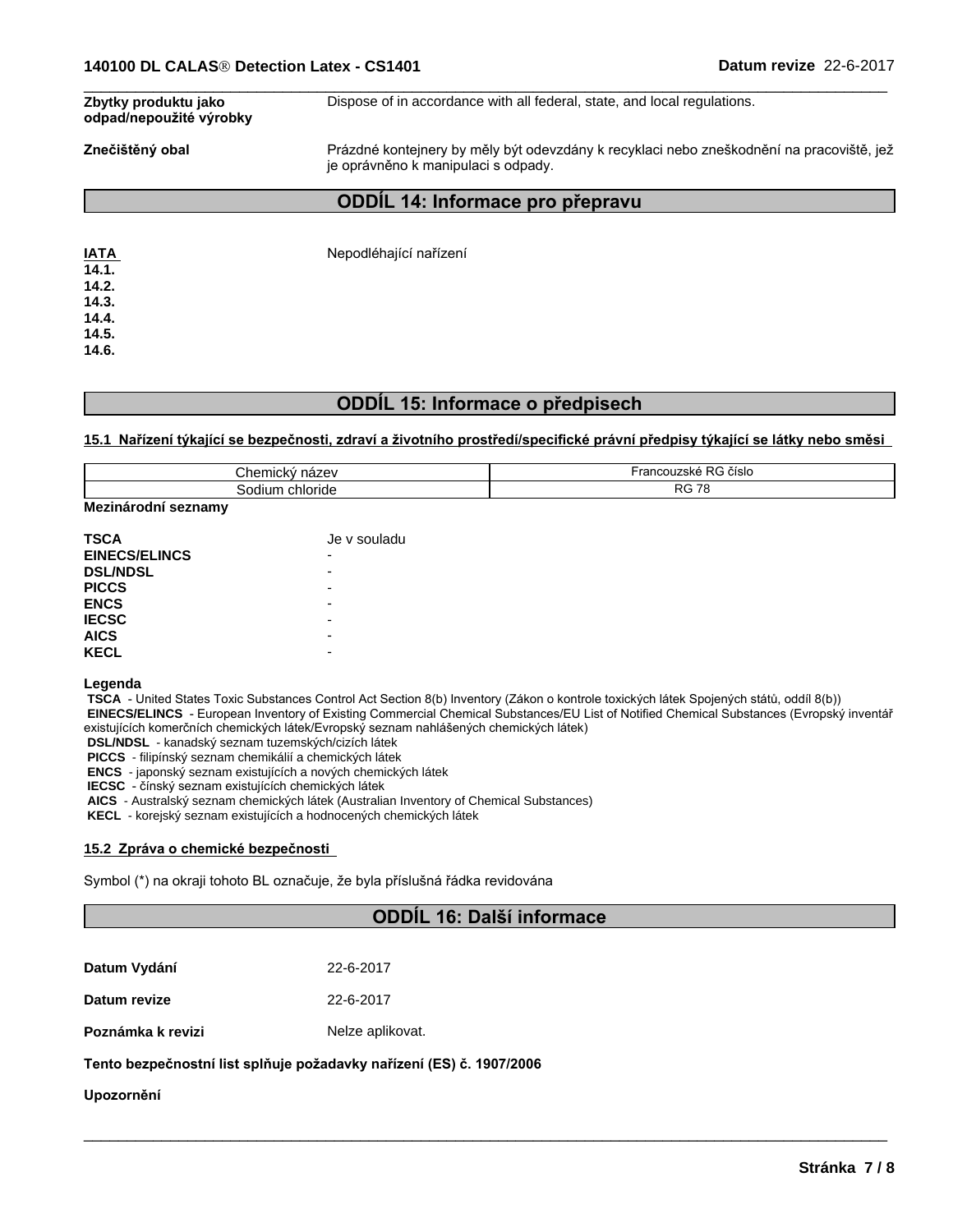The above information is believed to be correct but does not purport to be all inclusive and shall be used only as a guide. Meridian Bioscience, Inc. shall not be held liable for any damages resulting from handling or from contact with the above **product.**

Komentáře **Komentáře** Sodium o-(ethylmercurithio)benzoate is Thimerosal

 $\_$  ,  $\_$  ,  $\_$  ,  $\_$  ,  $\_$  ,  $\_$  ,  $\_$  ,  $\_$  ,  $\_$  ,  $\_$  ,  $\_$  ,  $\_$  ,  $\_$  ,  $\_$  ,  $\_$  ,  $\_$  ,  $\_$  ,  $\_$  ,  $\_$  ,  $\_$  ,  $\_$  ,  $\_$  ,  $\_$  ,  $\_$  ,  $\_$  ,  $\_$  ,  $\_$  ,  $\_$  ,  $\_$  ,  $\_$  ,  $\_$  ,  $\_$  ,  $\_$  ,  $\_$  ,  $\_$  ,  $\_$  ,  $\_$  ,

 $\_$  ,  $\_$  ,  $\_$  ,  $\_$  ,  $\_$  ,  $\_$  ,  $\_$  ,  $\_$  ,  $\_$  ,  $\_$  ,  $\_$  ,  $\_$  ,  $\_$  ,  $\_$  ,  $\_$  ,  $\_$  ,  $\_$  ,  $\_$  ,  $\_$  ,  $\_$  ,  $\_$  ,  $\_$  ,  $\_$  ,  $\_$  ,  $\_$  ,  $\_$  ,  $\_$  ,  $\_$  ,  $\_$  ,  $\_$  ,  $\_$  ,  $\_$  ,  $\_$  ,  $\_$  ,  $\_$  ,  $\_$  ,  $\_$  ,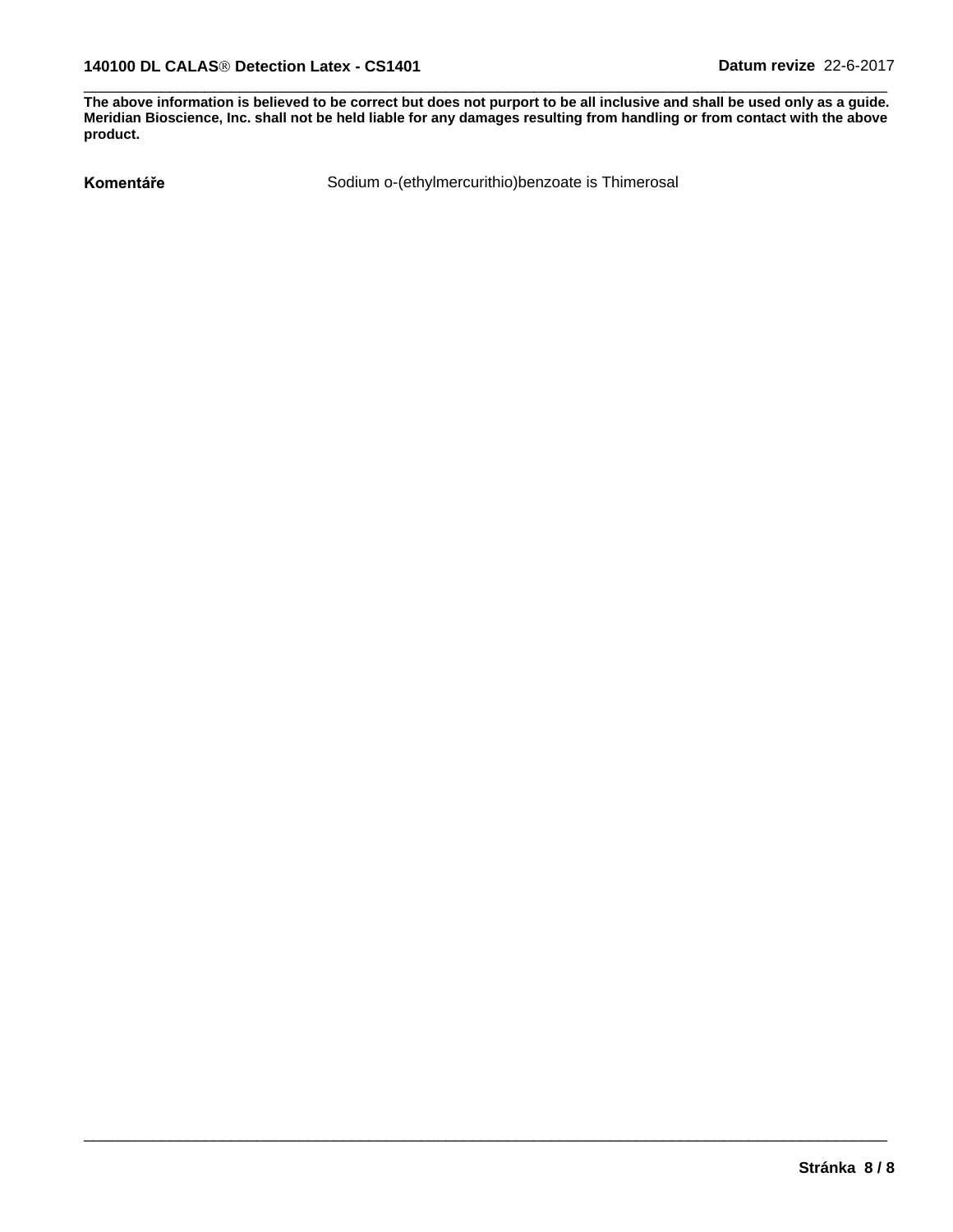

# **SIKKERHEDSDATABLAD**

**Udstedelsesdato** 22-jun-2017 **Revisionsdato** 22-jun-2017 **Revisionsnummer** 2

## **PUNKT 1: Identifikation af stoffet/blandingen og af selskabet/virksomheden**

## **1.1 Produktidentifikator**

**Produktkode** 140100 DL

**Produktnavn** CALAS<sup>®</sup> Detection Latex - CS1401

**1.2 Relevante identificerede anvendelser for stoffet eller blandingen samt anvendelser, der frarådes**

**Anbefalet anvendelse** In vitro diagnostik

## **1.3 Nærmere oplysninger om leverandøren af sikkerhedsdatabladet**

## **Producent**

Meridian Bioscience, Inc. 3471 River Hills Drive Cincinnati, Ohio 45244 (800) 343-3858

Authorized Representatives: Meridian Bioscience Europe Via del' Industria 7 20020 Villa Cortese Milano, Italy

Bioline (Aust) Pty Ltd Suite 111, National Innovation Centre Building Australian Technology Park, Eveleigh, NSW 2015 +61 2 9209 4180

Yderligere oplysninger fås ved henvendelse til:

**1.4 Nødtelefon**

**E-mailadresse** www.meridianbioscience.com

Nødtelefon Nødtelefon

**PUNKT 2: Fareidentifikation**

## **2.1 Klassificering af stoffet eller blandingen**

**FORORDNING (EF) Nr. 1272/2008**

**2.2 Mærkningselementer**

**2.3 Andre oplysninger**

## **PUNKT 3: Sammensætning af/oplysning om indholdsstoffer**

 $\_$  ,  $\_$  ,  $\_$  ,  $\_$  ,  $\_$  ,  $\_$  ,  $\_$  ,  $\_$  ,  $\_$  ,  $\_$  ,  $\_$  ,  $\_$  ,  $\_$  ,  $\_$  ,  $\_$  ,  $\_$  ,  $\_$  ,  $\_$  ,  $\_$  ,  $\_$  ,  $\_$  ,  $\_$  ,  $\_$  ,  $\_$  ,  $\_$  ,  $\_$  ,  $\_$  ,  $\_$  ,  $\_$  ,  $\_$  ,  $\_$  ,  $\_$  ,  $\_$  ,  $\_$  ,  $\_$  ,  $\_$  ,  $\_$  ,

**3.1 Stoffer**

**3.2 Blandinger**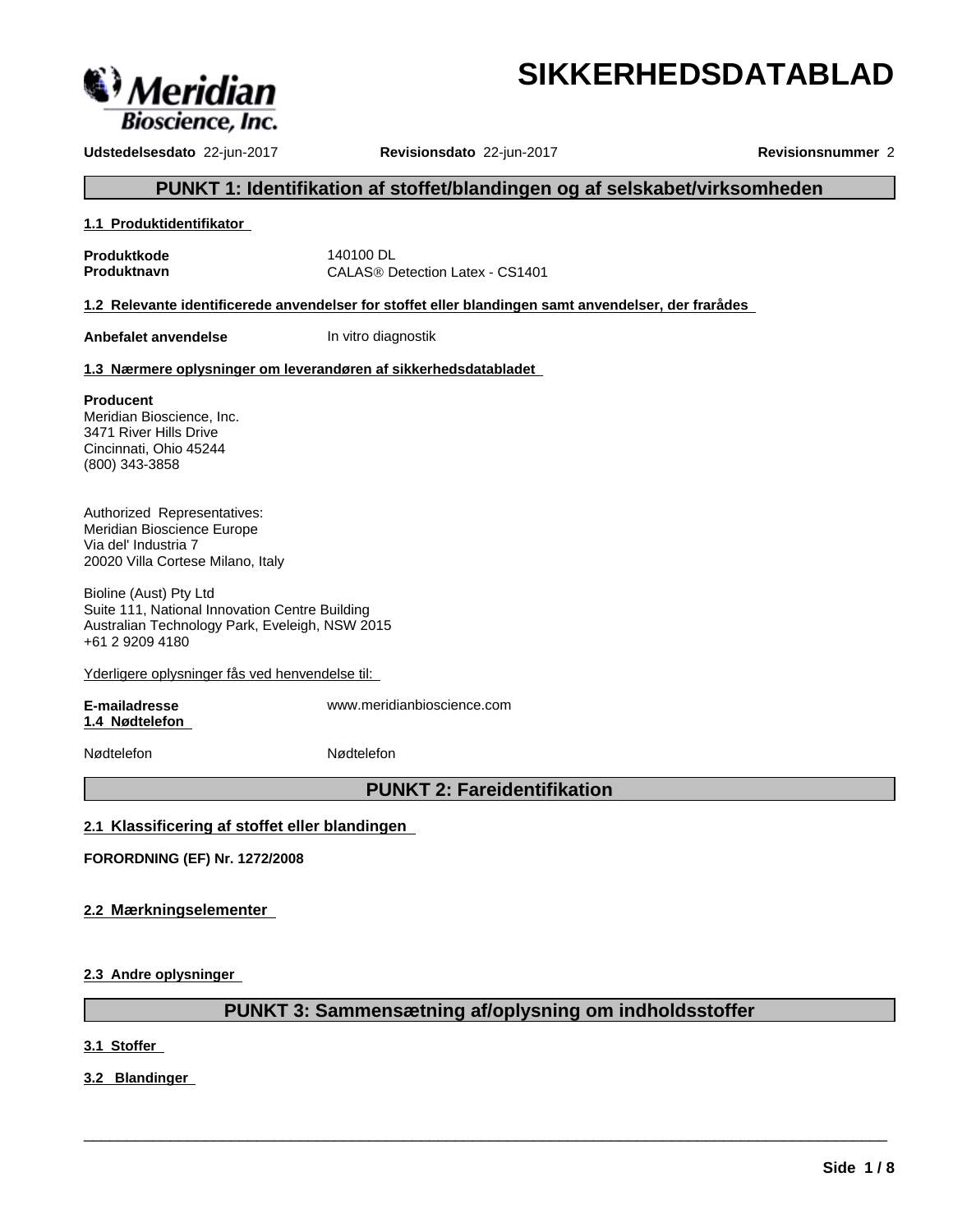#### **140100 DL CALASÒ Detection Latex - CS1401 Revisionsdato** 22-jun-2017

| Kemisk navn                            | EF-Nr   | <b>CAS No.</b> | Weight-% | Klassificering i<br>henhold til<br> forordning (EF) nr. <br>1272/2008 [CLP]                                                                       | <b>REACH-registrerin</b><br>gsnummer |  |
|----------------------------------------|---------|----------------|----------|---------------------------------------------------------------------------------------------------------------------------------------------------|--------------------------------------|--|
| Sodium chloride                        | Present | 7647-14-5      | 0.45     | Ingen tilgængelige<br>data                                                                                                                        | ingen data<br>tilgængelige           |  |
| Sodium<br>o-(ethylmercurithio)benzoate | Present | $54-64-8$      | < 0.01   | Acute Tox. 2 (H300)<br>Acute Tox. 1 (H310)<br>Acute Tox. 2 (H330)<br>STOT RE 2 (H373)<br>Aquatic Acute 1<br>(H400)<br>Aquatic Chronic 1<br>(H410) | ingen data<br>tilgængelige           |  |

 $\overline{\phantom{a}}$  ,  $\overline{\phantom{a}}$  ,  $\overline{\phantom{a}}$  ,  $\overline{\phantom{a}}$  ,  $\overline{\phantom{a}}$  ,  $\overline{\phantom{a}}$  ,  $\overline{\phantom{a}}$  ,  $\overline{\phantom{a}}$  ,  $\overline{\phantom{a}}$  ,  $\overline{\phantom{a}}$  ,  $\overline{\phantom{a}}$  ,  $\overline{\phantom{a}}$  ,  $\overline{\phantom{a}}$  ,  $\overline{\phantom{a}}$  ,  $\overline{\phantom{a}}$  ,  $\overline{\phantom{a}}$ 

**For den fuldstændige tekst af faresætningerne nævnt i dette punkt, se punkt 16**

### **PUNKT 4: Førstehjælpsforanstaltninger**

#### **4.1 Beskrivelse af førstehjælpsforanstaltninger**

| Kontakt med øjnene                                                           | Skyl straks med rigeligt vand, også under øjenlågene, i mindst 15 minutter. If irritation<br>persists, call a physician. |  |  |
|------------------------------------------------------------------------------|--------------------------------------------------------------------------------------------------------------------------|--|--|
| Kontakt med huden                                                            | Vask straks af med sæbe og rigeligt vand.                                                                                |  |  |
| Indtagelse                                                                   | Giv aldrig en bevidstløs person noget gennem munden. Kontakt en læge, hvis det er<br>nødvendigt.                         |  |  |
| Indånding                                                                    | Søg frisk luft. Ring til en læge, hvis symptomerne varer ved.                                                            |  |  |
| 4.2 Vigtigste symptomer og virkninger, både akutte og forsinkede             |                                                                                                                          |  |  |
| 4.3 Angivelse af om øjeblikkelig lægehjælp og særlig behandling er nødvendig |                                                                                                                          |  |  |
| المتحامي واللواح والمحامد والمراجع                                           | Delse e alle e les montenes et els                                                                                       |  |  |

## **Information til lægen** Behandles symptomatisk.

## **PUNKT 5: Brandbekæmpelse**

#### **5.1 Slukningsmidler**

#### **Egnede slukningsmidler**

Dry chemical, CO<sub>2</sub>, alcohol-resistant foam or water spray.

**Slukningsmidler, der af sikkerhedsgrunde ikke må anvendes** Symbolet (\*) i dette sikkerhedsdatablads margen indikerer, at denne linje er blevet revideret.

#### **5.2 Særlige farer i forbindelse med stoffet eller blandingen**

Ingen.

#### **5.3 Anvisninger for brandmandskab**

As in any fire, wear self-contained breathing apparatus and full protective gear.

## **PUNKT 6: Forholdsregler over for udslip ved uheld**

 $\overline{\phantom{a}}$  ,  $\overline{\phantom{a}}$  ,  $\overline{\phantom{a}}$  ,  $\overline{\phantom{a}}$  ,  $\overline{\phantom{a}}$  ,  $\overline{\phantom{a}}$  ,  $\overline{\phantom{a}}$  ,  $\overline{\phantom{a}}$  ,  $\overline{\phantom{a}}$  ,  $\overline{\phantom{a}}$  ,  $\overline{\phantom{a}}$  ,  $\overline{\phantom{a}}$  ,  $\overline{\phantom{a}}$  ,  $\overline{\phantom{a}}$  ,  $\overline{\phantom{a}}$  ,  $\overline{\phantom{a}}$ 

#### **6.1 Personlige sikkerhedsforanstaltninger, personlige værnemidler og nødprocedurer**

Sørg for tilstrækkelig ventilation.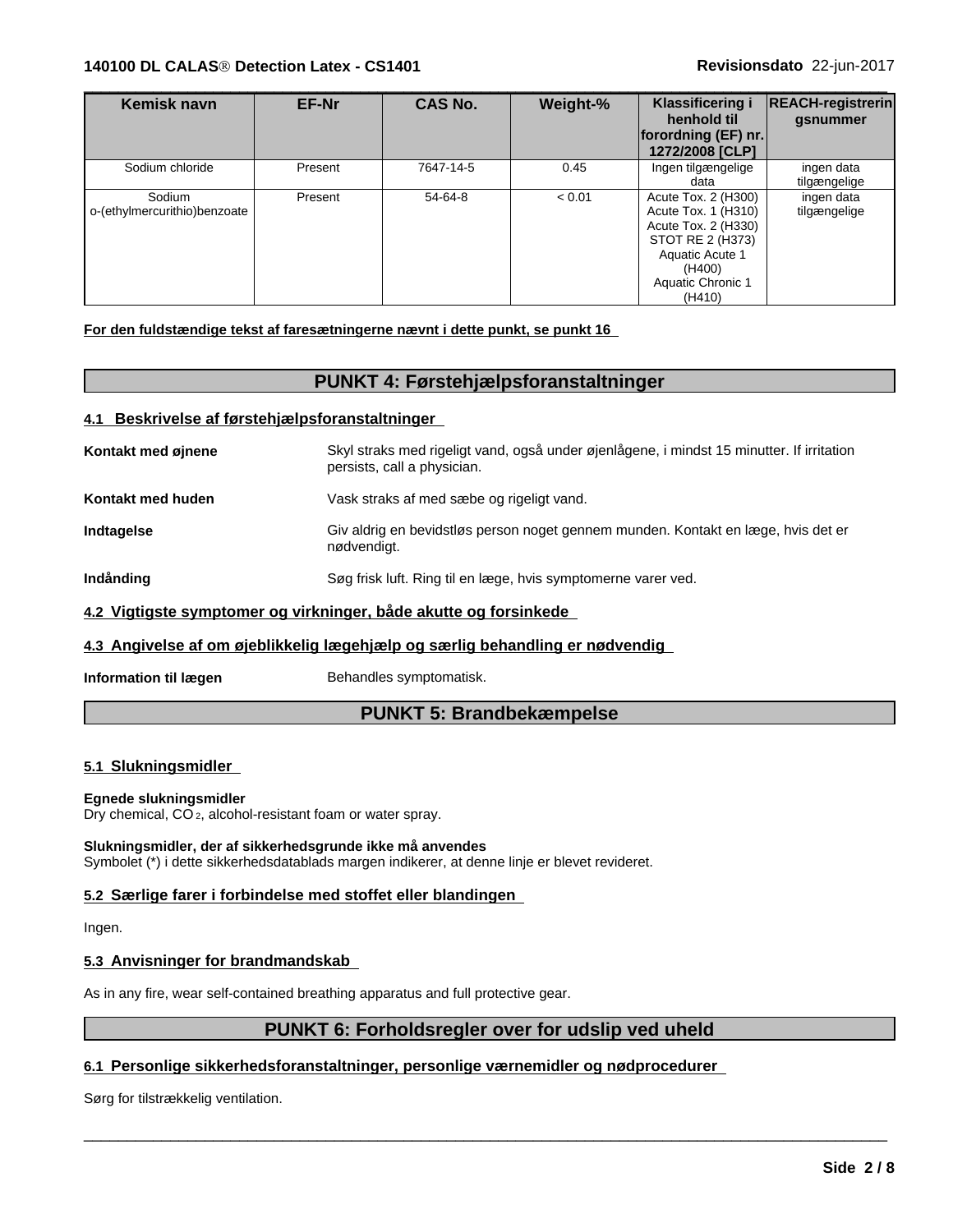Yderligere miljøoplysninger kan findes i punkt 12.

#### **6.2 Miljøbeskyttelsesforanstaltninger**

Forebyg yderligere lækage eller udslip, hvis dette er sikkert.

#### **6.3 Metoder og udstyr til inddæmning og oprensning**

#### **Metoder til oprydning**

Absorber spildet med inert materiale (f.eks. tørt sand eller jord), og anbring deti en beholder til kemisk affald.

#### **6.4 Henvisning til andre punkter**

### **PUNKT 7: Håndtering og opbevaring**

 $\overline{\phantom{a}}$  ,  $\overline{\phantom{a}}$  ,  $\overline{\phantom{a}}$  ,  $\overline{\phantom{a}}$  ,  $\overline{\phantom{a}}$  ,  $\overline{\phantom{a}}$  ,  $\overline{\phantom{a}}$  ,  $\overline{\phantom{a}}$  ,  $\overline{\phantom{a}}$  ,  $\overline{\phantom{a}}$  ,  $\overline{\phantom{a}}$  ,  $\overline{\phantom{a}}$  ,  $\overline{\phantom{a}}$  ,  $\overline{\phantom{a}}$  ,  $\overline{\phantom{a}}$  ,  $\overline{\phantom{a}}$ 

#### **7.1 Forholdsregler for sikker håndtering**

#### **Råd om sikker håndtering**

Sørg for tilstrækkelig ventilation.

#### **7.2 Betingelser for sikker opbevaring, herunder eventuel uforenelighed**

#### **Tekniske foranstaltninger/opbevaringsbetingelser**

Beholderen skal holdes tæt lukket og opbevares på et tørt, køligt og godt ventileret sted.

#### **7.3 Særlige anvendelser**

#### **Andre retningslinjer**

Ingen oplysninger tilgængelige.

## **PUNKT 8: Eksponeringskontrol/personlige værnemidler**

#### **8.1 Kontrolparametre**

**Eksponeringsgrænser** Dette materiale, som det leveres, indeholder ingen sundhedsfarlige materialer med erhvervsmæssige eksponeringsgrænser fastlagt af de regionsspecifikke reguleringsorganer

| Kemisk navn                                                      | Den Europæiske<br><b>Union</b>                          | U.K.                                      | Frankrig                   | <b>Spanien</b>                                                | <b>Tyskland</b>                    |
|------------------------------------------------------------------|---------------------------------------------------------|-------------------------------------------|----------------------------|---------------------------------------------------------------|------------------------------------|
| Sodium<br>o-(ethylmercurithio)benzoate<br>$54-64-8$              |                                                         |                                           |                            |                                                               | Skin                               |
| <b>Component</b>                                                 | Italien                                                 | Portugal                                  | Nederlandene               | <b>Finland</b>                                                | <b>Danmark</b>                     |
| Sodium<br>o-(ethylmercurithio)benzoate<br>$54-64-8$ ( $< 0.01$ ) |                                                         |                                           |                            |                                                               | TWA: $0.05 \text{ mg/m}^3$<br>Skin |
| Kemisk navn                                                      | Østrig                                                  | <b>Schweiz</b>                            | Polen                      | Norge                                                         | Irland                             |
| Sodium<br>o-(ethylmercurithio)benzoate<br>54-64-8                | <b>Skin</b><br>STEL 0.1 $mg/m3$<br>TWA: $0.01$ mg/m $3$ | <b>Skin</b><br>TWA: $0.01 \text{ mg/m}^3$ | TWA: $0.01 \text{ mg/m}^3$ | TWA: $0.02$ mg/m <sup>3</sup><br>STEL: 0.06 mg/m <sup>3</sup> |                                    |

#### **Derived No Effect Level (udledt nuleffektniveau) (DNEL)** Ingen oplysninger tilgængelige

**Predicted No Effect Concentration (beregnet nuleffektkoncentration) (PNEC)** Ingen oplysninger tilgængelige

**8.2 Eksponeringskontrol**

**Tekniske foranstaltninger** Sørg for tilstrækkelig ventilation, særligt i lukkede områder.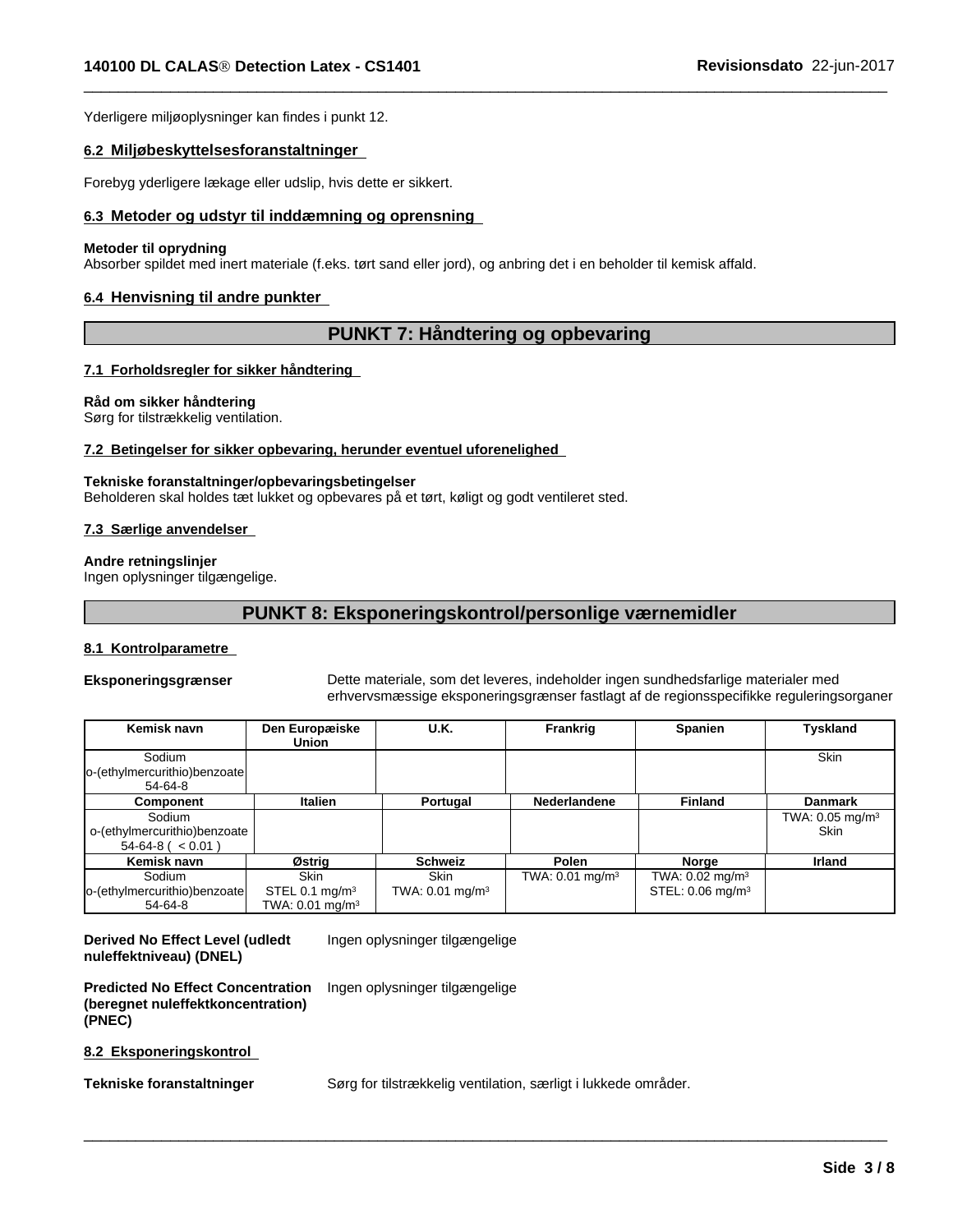| Personlige værnemidler<br>Beskyttelse af øjne<br>Beskyttelse af hænder<br>Beskyttelse af huden og<br>kroppen | Tætsluttende beskyttelsesbriller.<br>Beskyttelseshandsker.<br>Langærmet tøj.                                            |
|--------------------------------------------------------------------------------------------------------------|-------------------------------------------------------------------------------------------------------------------------|
| Andedrætsværn                                                                                                | Ingen særlige personlige værnemidler påkrævet.                                                                          |
| Hygiejniske foranstaltninger                                                                                 | Skal håndteres i overensstemmelse med god industriel hygiejne- og sikkerhedspraksis.                                    |
|                                                                                                              | Foranstaltninger til begrænsning af Symbolet (*) i dette sikkerhedsdatablads margen indikerer, at denne linje er blevet |

**eksponering af miljøet**

revideret.

**PUNKT 9: Fysisk-kemiske egenskaber**

 $\overline{\phantom{a}}$  ,  $\overline{\phantom{a}}$  ,  $\overline{\phantom{a}}$  ,  $\overline{\phantom{a}}$  ,  $\overline{\phantom{a}}$  ,  $\overline{\phantom{a}}$  ,  $\overline{\phantom{a}}$  ,  $\overline{\phantom{a}}$  ,  $\overline{\phantom{a}}$  ,  $\overline{\phantom{a}}$  ,  $\overline{\phantom{a}}$  ,  $\overline{\phantom{a}}$  ,  $\overline{\phantom{a}}$  ,  $\overline{\phantom{a}}$  ,  $\overline{\phantom{a}}$  ,  $\overline{\phantom{a}}$ 

#### **9.1 Oplysninger om grundlæggende fysiske og kemiske egenskaber Tilstandsform** Væske<br> **Udseende** Ingen o **Eksplosive egenskaber** Symbolet (\*) i dette sikkerhedsdatablads margen indikerer, at denne linje er blevet revideret<br> **Oxiderende egenskaber** Symbolet (\*) i dette sikkerhedsdatablads margen indikerer, at denne linje er bl **Ingen oplysninger tilgængelige ble kugt Lugt Lugt Ingen Farve** hvid **Lugttærskel** Ingen oplysninger tilgængelige **Egenskab Værdier Bemærkninger•Metode pH-værdi ptH-værdi starting i starting og starting i starting i symbolet (\*)** i dette sikkerhedsdatablads margen indikerer, at denne linje er blevet revideret **Smeltepunkt / frysepunkt** Ingen oplysninger tilgængelige Symbolet (\*) i dette sikkerhedsdatablads margen indikerer, at denne linje er blevet revideret **Flammepunkt**<br> **Fordampningshastighed**<br> **Fordampningshastighed**<br> **Ingen oplysninger tilgængelige**<br>
Symbolet (\*) i dette sikkerheds Symbolet (\*) i dette sikkerhedsdatablads margen indikerer, at denne linje er blevet revideret **Antændelighed (fast stof, luftart)** Ingen oplysninger tilgængelige **Antændelsesgrænse i luft Ingen oplysninger tilgængelige Antændelsesgrænse i luft Øvre antændelsesgrænse: Nedre antændelsesgrænse Damptryk** Symbolet (\*) i dette sikkerhedsdatablads margen indikerer, at denne linje er blevet revideret **Dampmassefylde** Symbolet (\*) i dette sikkerhedsdatablads margen indikerer, at denne linje er blevet revideret **Massefylde Ingen oplysninger tilgængelige Ingen oplysninger tilgængelige Vandopløselighed** Symbolet (\*) i dette sikkerhedsdatablads margen indikerer, at denne linje er blevet revideret **Opløselighed** Symbolet (\*) i dette sikkerhedsdatablads margen indikerer, at denne linje er blevet revideret **Fordelingskoefficient** Symbolet (\*) i dette sikkerhedsdatablads margen indikerer, at denne linje er blevet revideret **Selvantændelsestemperatur** Ingen oplysninger tilgængelige **Dekomponeringstemperatur** Symbolet (\*) i dette sikkerhedsdatablads margen indikerer, at denne linje er blevet revideret **Kinematisk viskositet** Symbolet (\*) i dette sikkerhedsdatablads margen indikerer, at denne linje er blevet revideret **Dynamisk viskositet**

**9.2 Andre oplysninger VOC (flygtige organiske forbindelser) indhold (%)** Symbolet (\*) i dette sikkerhedsdatablads margen indikerer, at denne linje er blevet revideret

 $\overline{\phantom{a}}$  ,  $\overline{\phantom{a}}$  ,  $\overline{\phantom{a}}$  ,  $\overline{\phantom{a}}$  ,  $\overline{\phantom{a}}$  ,  $\overline{\phantom{a}}$  ,  $\overline{\phantom{a}}$  ,  $\overline{\phantom{a}}$  ,  $\overline{\phantom{a}}$  ,  $\overline{\phantom{a}}$  ,  $\overline{\phantom{a}}$  ,  $\overline{\phantom{a}}$  ,  $\overline{\phantom{a}}$  ,  $\overline{\phantom{a}}$  ,  $\overline{\phantom{a}}$  ,  $\overline{\phantom{a}}$ 

Blødgøringspunkt Ingen oplysninger tilgængelige **Molekylvægt** Ingen oplysninger tilgængelige Ingen oplysninger tilgængelige

**Væskemassefylde Ingen oplysninger tilgængelige**<br> **Bulkdensitet Ingen oplysninger tilgængelige Bulkdensitet** Ingen oplysninger tilgængelige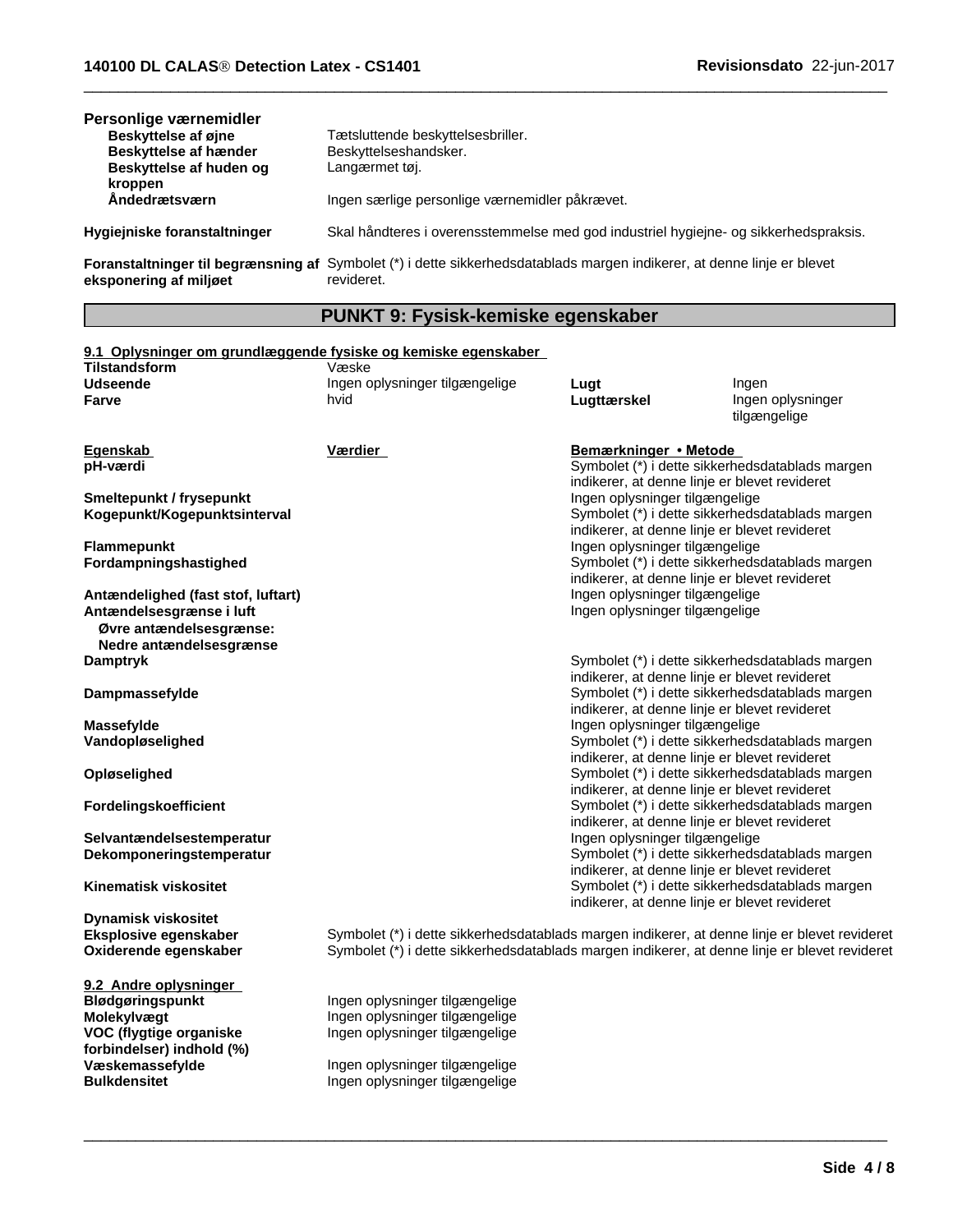## **PUNKT 10: Stabilitet og reaktivitet**

 $\overline{\phantom{a}}$  ,  $\overline{\phantom{a}}$  ,  $\overline{\phantom{a}}$  ,  $\overline{\phantom{a}}$  ,  $\overline{\phantom{a}}$  ,  $\overline{\phantom{a}}$  ,  $\overline{\phantom{a}}$  ,  $\overline{\phantom{a}}$  ,  $\overline{\phantom{a}}$  ,  $\overline{\phantom{a}}$  ,  $\overline{\phantom{a}}$  ,  $\overline{\phantom{a}}$  ,  $\overline{\phantom{a}}$  ,  $\overline{\phantom{a}}$  ,  $\overline{\phantom{a}}$  ,  $\overline{\phantom{a}}$ 

#### **10.1 Reaktivitet**

#### **10.2 Kemisk stabilitet**

Stabil under normale forhold.

#### **10.3 Risiko for farlige reaktioner**

#### **10.4 Forhold, der skal undgås**

Ekstreme temperaturer og direkte sollys.

#### **10.5 Materialer, der skal undgås**

Ingen materialer skal nævnes særskilt.

#### **10.6 Farlige nedbrydningsprodukter**

Ingen under normale anvendelsesforhold.

## **PUNKT 11: Toksikologiske oplysninger**

#### **11.1 Oplysninger om toksikologiske virkninger**

#### **Akut toksicitet**

| Produktinformation     | Produktet udgør ikke en akut toksicitetsfare ud fra kendte eller angivne oplysninger. |
|------------------------|---------------------------------------------------------------------------------------|
| Indånding              | Der er ingen tilgængelige data på dette produkt.                                      |
| Kontakt med øjnene     | Der er ingen tilgængelige data på dette produkt.                                      |
| Kontakt med huden      | Der er ingen tilgængelige data på dette produkt.                                      |
| Indtagelse             | Der er ingen tilgængelige data på dette produkt.                                      |
| <b>Akut toksicitet</b> | 99.54% af blandingen består af ingrediens (er) af ukendt toksicitet.                  |

#### **The following values are calculated based on chapter 3.1 of the GHS document**

| ATEmix (oral)                        | 99,999.00 mg/kg |  |
|--------------------------------------|-----------------|--|
| <b>ATEmix (dermal)</b>               | 99,999.00 mg/kg |  |
| Indånding                            |                 |  |
| <b>ATEmix (inhalation-gas)</b>       | 99.999.00 ma/l  |  |
| <b>ATEmix (inhalation-dust/mist)</b> | 99,999.00 mg/l  |  |
| <b>ATEmix (inhalation-vapor)</b>     | 99.999.00 ma/l  |  |

| Kemisk navn                            | Oral LD50                                                                                         | <b>Dermal LD50</b> | Indånding LC50       |  |
|----------------------------------------|---------------------------------------------------------------------------------------------------|--------------------|----------------------|--|
| Sodium chloride                        | 3 q/kg (Rat)                                                                                      | 10 g/kg (Rabbit)   | 42 $g/m^3$ (Rat) 1 h |  |
| Sodium<br>o-(ethylmercurithio)benzoate | 75 mg/kg (Rat)                                                                                    |                    |                      |  |
| Hudætsning/-irritation                 | Ingen oplysninger tilgængelige.                                                                   |                    |                      |  |
| Øjenskade/irritation                   | Ingen oplysninger tilgængelige.                                                                   |                    |                      |  |
| Sensibilisering                        | Symbolet (*) i dette sikkerhedsdatablads margen indikerer, at denne linje er blevet<br>revideret. |                    |                      |  |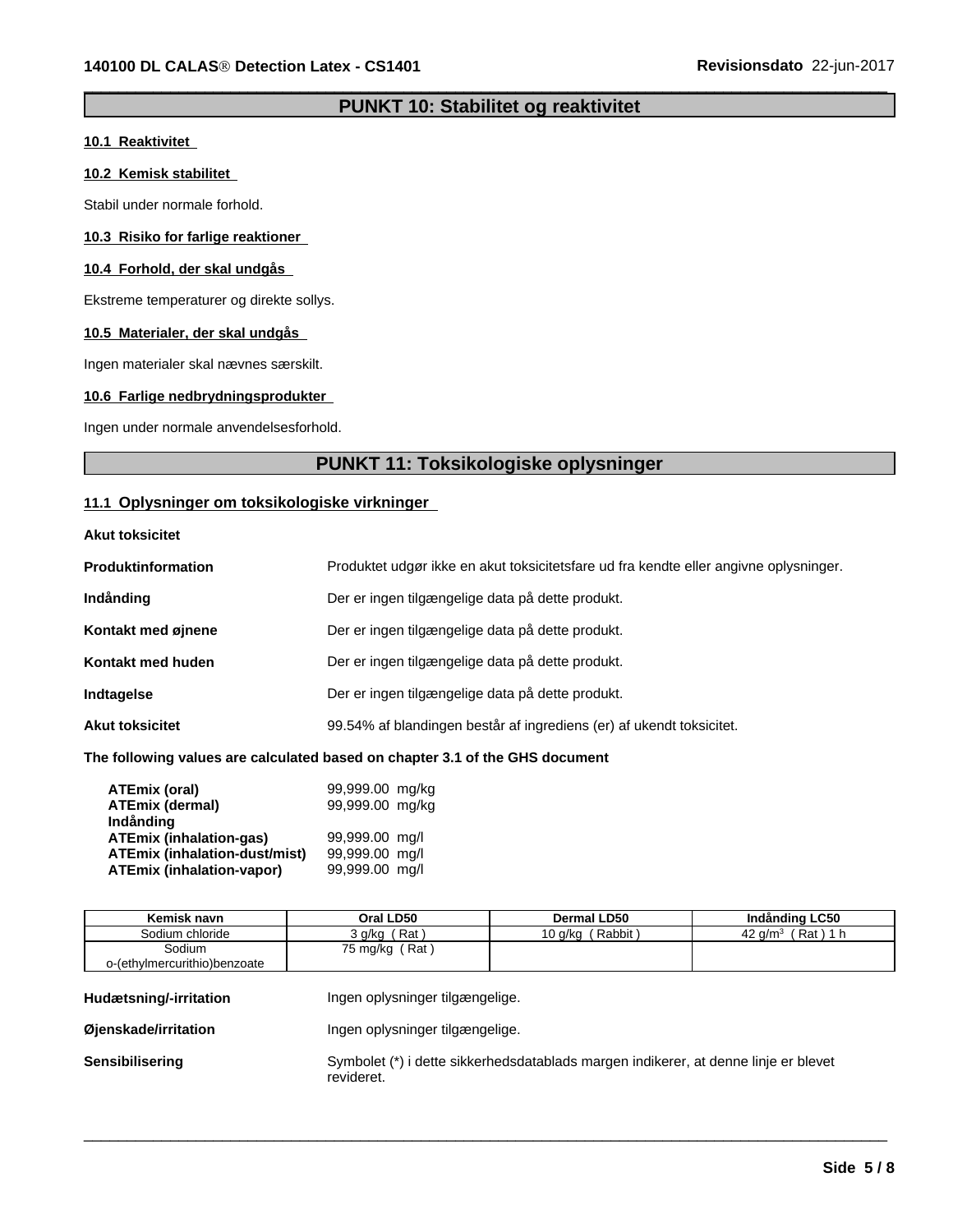| Kimcellemutagenicitet                                                               | Ingen oplysninger tilgængelige.                                                                   |
|-------------------------------------------------------------------------------------|---------------------------------------------------------------------------------------------------|
| Kræftfremkaldende egenskaber                                                        | Ingen oplysninger tilgængelige.                                                                   |
| <b>Reproduktionstoksicitet</b>                                                      | Symbolet (*) i dette sikkerhedsdatablads margen indikerer, at denne linje er blevet<br>revideret. |
| Specifik målorgantoksicitet - enkelt Ingen oplysninger tilgængelige.<br>eksponering |                                                                                                   |
| Specifik målorgantoksicitet -<br>gentagen eksponering                               | Ingen oplysninger tilgængelige.                                                                   |
| Aspirationsfare                                                                     | Ingen oplysninger tilgængelige.                                                                   |

## **PUNKT 12: Miljøoplysninger**

#### **12.1 Toksicitet**

**Økotoksiske virkninger** Indeholder ingen stoffer kendt som værende miljøskadelige eller ikke nedbrydelige i spildevandsrensningsanlæg.

| Kemisk navn     | Alger/vandplanter | Fisk                              | <b>Krebsdvr</b>                  |
|-----------------|-------------------|-----------------------------------|----------------------------------|
| Sodium chloride |                   | 5560 - 6080: 96 h Lepomis         | 1000: 48 h Daphnia magna mg/L    |
|                 |                   | macrochirus mg/L LC50             | EC50 340.7 - 469.2: 48 h Daphnia |
|                 |                   | flow-through 12946: 96 h Lepomis  | magna mg/L EC50 Static           |
|                 |                   | macrochirus mg/L LC50 static 6020 |                                  |
|                 |                   | - 7070: 96 h Pimephales promelas  |                                  |
|                 |                   | mg/L LC50 static 7050: 96 h       |                                  |
|                 |                   | Pimephales promelas mg/L LC50     |                                  |
|                 |                   | semi-static 6420 - 6700: 96 h     |                                  |
|                 |                   | Pimephales promelas mg/L LC50     |                                  |
|                 |                   | static 4747 - 7824: 96 h          |                                  |
|                 |                   | Oncorhynchus mykiss mg/L LC50     |                                  |
|                 |                   | flow-through                      |                                  |

#### **12.2 Persistens og nedbrydelighed**

Ingen oplysninger tilgængelige.

#### **12.3 Bioakkumuleringspotentiale**

Symbolet (\*) i dette sikkerhedsdatablads margen indikerer, at denne linje er blevet revideret.

#### **12.4 Mobilitet ijord**

#### **Mobilitet**

Symbolet (\*) i dette sikkerhedsdatablads margen indikerer, at denne linje er blevet revideret.

### **12.5 Resultater af PBT- og vPvB-vurdering**

Symbolet (\*) i dette sikkerhedsdatablads margen indikerer, at denne linje er blevet revideret.

#### **12.6 Andre negative virkninger.**

## **PUNKT 13: Forhold vedrørende bortskaffelse**

 $\overline{\phantom{a}}$  ,  $\overline{\phantom{a}}$  ,  $\overline{\phantom{a}}$  ,  $\overline{\phantom{a}}$  ,  $\overline{\phantom{a}}$  ,  $\overline{\phantom{a}}$  ,  $\overline{\phantom{a}}$  ,  $\overline{\phantom{a}}$  ,  $\overline{\phantom{a}}$  ,  $\overline{\phantom{a}}$  ,  $\overline{\phantom{a}}$  ,  $\overline{\phantom{a}}$  ,  $\overline{\phantom{a}}$  ,  $\overline{\phantom{a}}$  ,  $\overline{\phantom{a}}$  ,  $\overline{\phantom{a}}$ 

#### **13.1 Metoder til affaldsbehandling**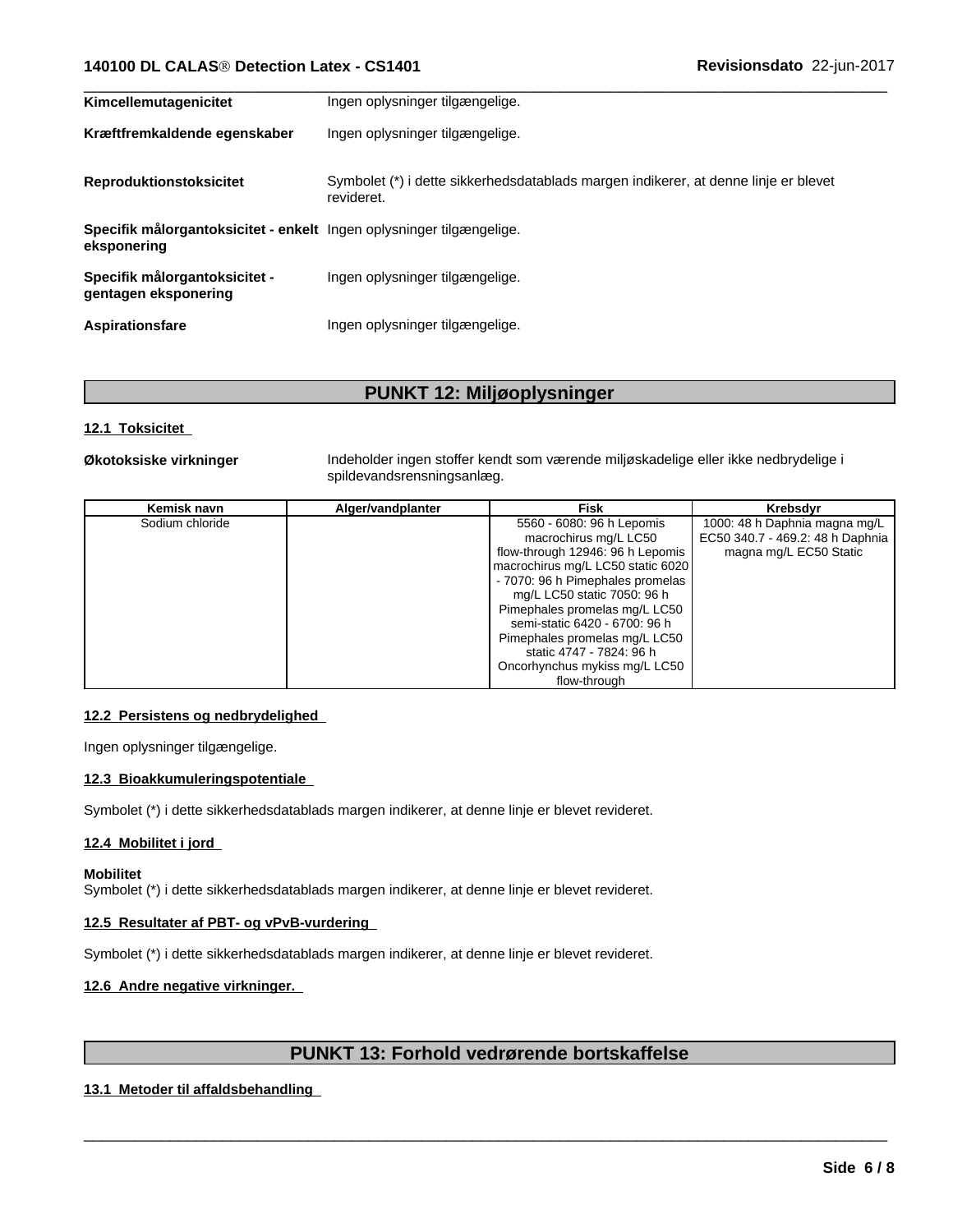| Restaffald/restprodukter<br>Dispose of in accordance with all federal, state, and local regulations. |                                                                                                               |  |
|------------------------------------------------------------------------------------------------------|---------------------------------------------------------------------------------------------------------------|--|
| Kontamineret emballage                                                                               | Tomme beholdere skal fragtes til et godkendt affaldshåndteringssted til genanvendelse eller<br>bortskaffelse. |  |
|                                                                                                      | <b>PUNKT 14: Transportoplysninger</b>                                                                         |  |
| <b>IATA</b><br>14.1.                                                                                 | Ikke reguleret                                                                                                |  |

 $\overline{\phantom{a}}$  ,  $\overline{\phantom{a}}$  ,  $\overline{\phantom{a}}$  ,  $\overline{\phantom{a}}$  ,  $\overline{\phantom{a}}$  ,  $\overline{\phantom{a}}$  ,  $\overline{\phantom{a}}$  ,  $\overline{\phantom{a}}$  ,  $\overline{\phantom{a}}$  ,  $\overline{\phantom{a}}$  ,  $\overline{\phantom{a}}$  ,  $\overline{\phantom{a}}$  ,  $\overline{\phantom{a}}$  ,  $\overline{\phantom{a}}$  ,  $\overline{\phantom{a}}$  ,  $\overline{\phantom{a}}$ 

## **PUNKT 15: Oplysninger om regulering**

#### **15.1 Særlige bestemmelser/særlig lovgivning for stoffet eller blandingen med hensyn til sikkerhed, sundhed og miljø**

| <b>Amic</b><br>∶navn<br>шэк<br>וסר | $\sim$<br>Fransk<br>RG-nummer |
|------------------------------------|-------------------------------|
|                                    | <b>RG</b>                     |
| m chloride                         | $\overline{\phantom{a}}$      |
| 30dium                             | ι α                           |

| Internationale fortegnelser |  |
|-----------------------------|--|
|-----------------------------|--|

| <b>TSCA</b>          | Er i overensstemmelse med |
|----------------------|---------------------------|
| <b>EINECS/ELINCS</b> | -                         |
| <b>DSL/NDSL</b>      | -                         |
| <b>PICCS</b>         | $\overline{\phantom{a}}$  |
| <b>ENCS</b>          | $\overline{\phantom{0}}$  |
| <b>IECSC</b>         | -                         |
| <b>AICS</b>          | -                         |
| <b>KECL</b>          | -                         |

#### **Tekstforklaring**

 **TSCA** - Fortegnelse ifølge USA's lov om kontrol med giftige stoffer (Toxic Substances Control Act; TSCA) punkt 8(b)

 **EINECS/ELINCS** - europæisk fortegnelse over eksisterende, kommercielle kemiske substanser/EU-liste over anmeldte kemiske substanser  **DSL/NDSL** - Canadian Domestic Substances List (Canadas liste over hjemlige stoffer)/Non-Domestic Substances List (liste over ikke-hjemlige

stoffer)

**14.2. 14.3. 14.4. 14.5. 14.6.**

 **PICCS** - Philippines Inventory of Chemicals and Chemical Substances (fortegnelse over kemikalier og kemiske stoffer for Filippinerne)

 **ENCS** - Japan Existing and New Chemical Substances (markedsførte og nye kemiske stoffer for Japan)

 **IECSC** - China Inventory of Existing Chemical Substances (fortegnelse over markedsførte kemiske stoffer for Kina)

 **AICS** - Australsk fortegnelse over kemiske stoffer (Australian Inventory of Chemical Substances)

 **KECL** - Korean Existing and Evaluated Chemical Substances (liste over markedsførte og evaluerede stoffer for Korea)

#### **15.2 Kemikaliesikkerhedsrapport**

Symbolet (\*) i dette sikkerhedsdatablads margen indikerer, at denne linje er blevet revideret

## **PUNKT 16: Andre oplysninger**

 $\overline{\phantom{a}}$  ,  $\overline{\phantom{a}}$  ,  $\overline{\phantom{a}}$  ,  $\overline{\phantom{a}}$  ,  $\overline{\phantom{a}}$  ,  $\overline{\phantom{a}}$  ,  $\overline{\phantom{a}}$  ,  $\overline{\phantom{a}}$  ,  $\overline{\phantom{a}}$  ,  $\overline{\phantom{a}}$  ,  $\overline{\phantom{a}}$  ,  $\overline{\phantom{a}}$  ,  $\overline{\phantom{a}}$  ,  $\overline{\phantom{a}}$  ,  $\overline{\phantom{a}}$  ,  $\overline{\phantom{a}}$ 

| <b>Udstedelsesdato</b> | 22-jun-2017 |
|------------------------|-------------|
|                        |             |

**Revisionsdato** 22-jun-2017

**Revisionsnote Ikke relevant.** 

#### **Dette sikkerhedsdatablad opfylderkravene i forordning (EF) nr. 1907/2006**

#### **Ansvarsfraskrivelse**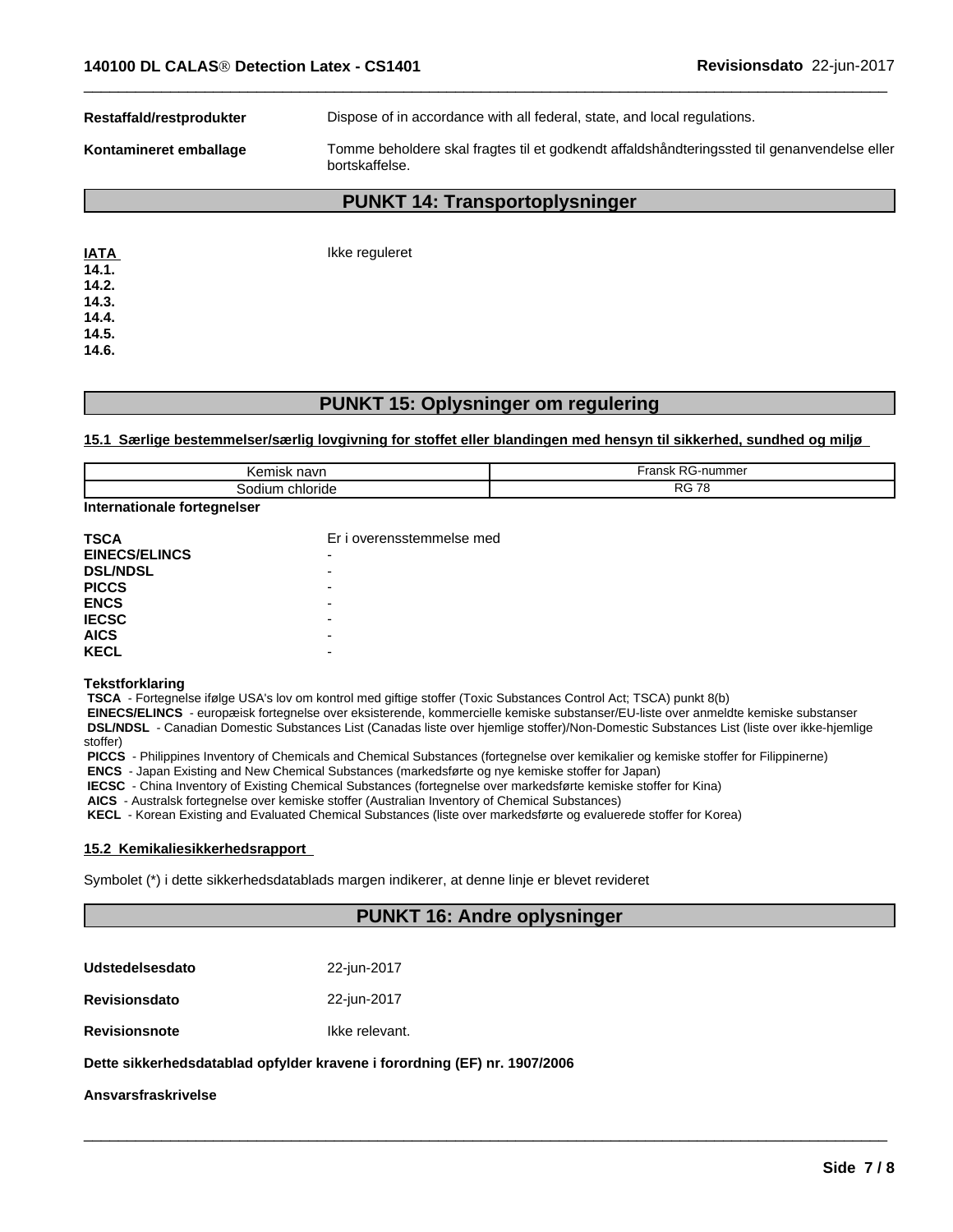The above information is believed to be correct but does not purport to be all inclusive and shall be used only as a guide. Meridian Bioscience, Inc. shall not be held liable for any damages resulting from handling or from contact with the above **product.**

**Kommentarer** Sodium o-(ethylmercurithio)benzoate is Thimerosal

 $\overline{\phantom{a}}$  ,  $\overline{\phantom{a}}$  ,  $\overline{\phantom{a}}$  ,  $\overline{\phantom{a}}$  ,  $\overline{\phantom{a}}$  ,  $\overline{\phantom{a}}$  ,  $\overline{\phantom{a}}$  ,  $\overline{\phantom{a}}$  ,  $\overline{\phantom{a}}$  ,  $\overline{\phantom{a}}$  ,  $\overline{\phantom{a}}$  ,  $\overline{\phantom{a}}$  ,  $\overline{\phantom{a}}$  ,  $\overline{\phantom{a}}$  ,  $\overline{\phantom{a}}$  ,  $\overline{\phantom{a}}$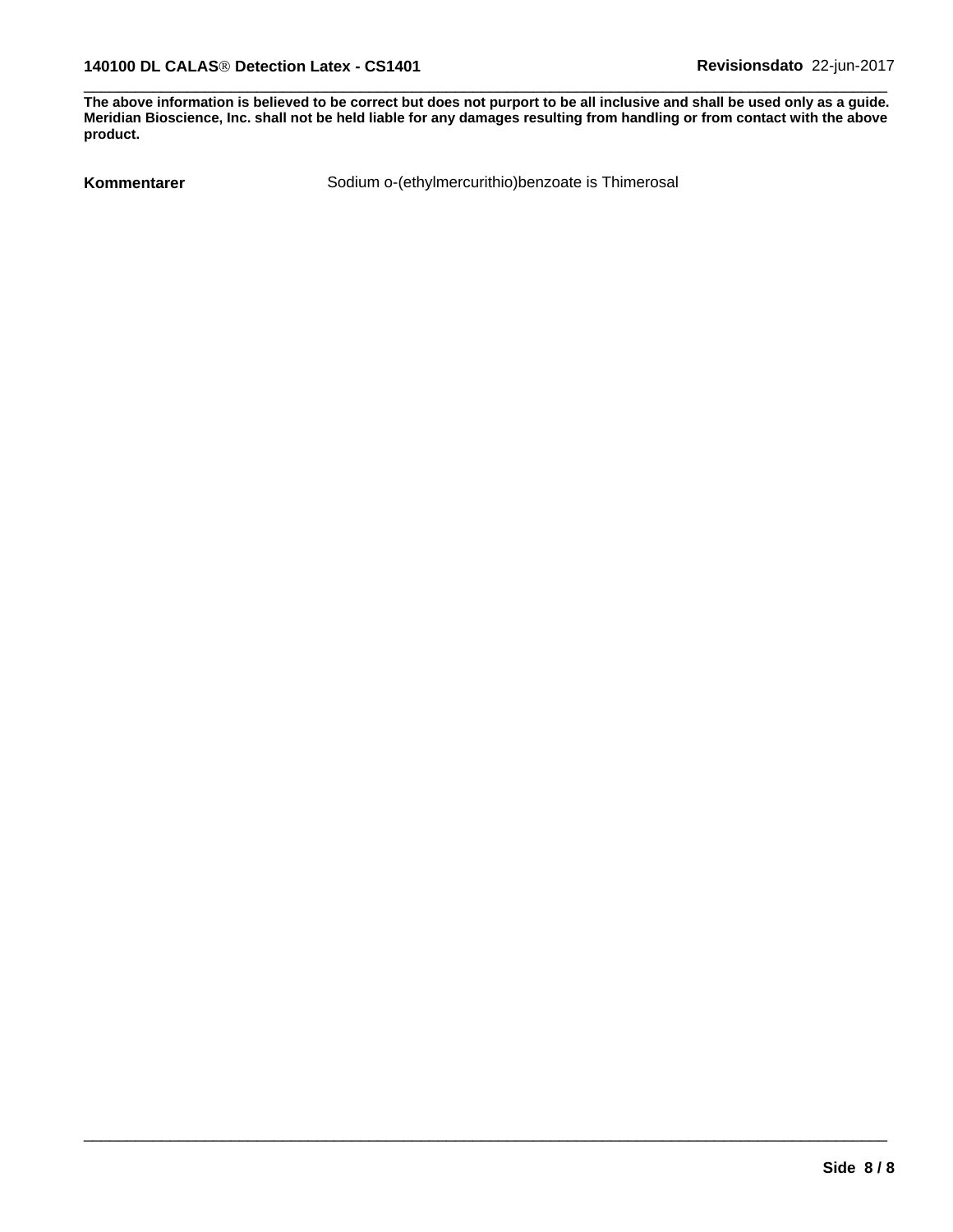

# **ΔΕΛΤΙΟΔΕΔΟΜΕΝΩΝΑΣΦΑΛΕΙΑΣ**

**Ημερομηνία έκδοσης** 22-Ιουν-2017 **Ημερομηνία αναθεώρησης** 22-Ιουν-2017 **Αριθμός αναθεώρησης** 2

## **ΤΜΗΜΑ1:Ταυτοποίησηουσίας/παρασκευάσματοςκαιεταιρείας/επιχείρησης**

#### **1.1 Αναγνωριστικόςκωδικόςπροϊόντος**

**Κωδικόςπροϊόντος** 140100 DL **Ονομασία προϊόντος** CALAS® Detection Latex - CS1401

1.2 Συναφείς προσδιοριζόμενες χρήσεις της ουσίας ή του μείγματος και αντενδεικνυόμενες χρήσεις

**Συνιστώμενη χρήση** Invitro διαγνωστική χρήση

#### **1.3 Στοιχείατουπρομηθευτήτουδελτίουδεδομένωνασφαλείας**

#### **Κατασκευαστής**

Meridian Bioscience, Inc. 3471 River Hills Drive Cincinnati, Ohio 45244 (800) 343-3858

Authorized Representatives: Meridian Bioscience Europe Via del' Industria 7 20020 Villa Cortese Milano, Italy

Bioline (Aust) Pty Ltd Suite 111, National Innovation Centre Building Australian Technology Park, Eveleigh, NSW 2015 +61 2 9209 4180

Για περισσότερες πληροφορίες, επικοινωνήστε με:

**Διεύθυνσηemail** www.meridianbioscience.com **1.4 Αριθμόςτηλεφώνουεπείγουσαςανάγκης**

Τηλέφωνο επείγουσας ανάγκης Αριθμός τηλεφώνου επείγουσας ανάγκης

## **ΤΜΗΜΑ2:Προσδιορισμόςεπικινδυνότητας**

#### **2.1 Ταξινόμησητηςουσίαςήτουμείγματος**

**ΚΑΝΟΝΙΣΜΟΣ(ΕΚ)αριθ.1272/2008**

#### **2.2 Στοιχείαεπισήμανσης**

**2.3 Άλλεςπληροφορίες**

## **ΤΜΗΜΑ3:Σύνθεση/πληροφορίεςγιατασυστατικά**

 $\overline{\phantom{a}}$  ,  $\overline{\phantom{a}}$  ,  $\overline{\phantom{a}}$  ,  $\overline{\phantom{a}}$  ,  $\overline{\phantom{a}}$  ,  $\overline{\phantom{a}}$  ,  $\overline{\phantom{a}}$  ,  $\overline{\phantom{a}}$  ,  $\overline{\phantom{a}}$  ,  $\overline{\phantom{a}}$  ,  $\overline{\phantom{a}}$  ,  $\overline{\phantom{a}}$  ,  $\overline{\phantom{a}}$  ,  $\overline{\phantom{a}}$  ,  $\overline{\phantom{a}}$  ,  $\overline{\phantom{a}}$ 

**3.1 Ουσίες**

**3.2 Μείγματα**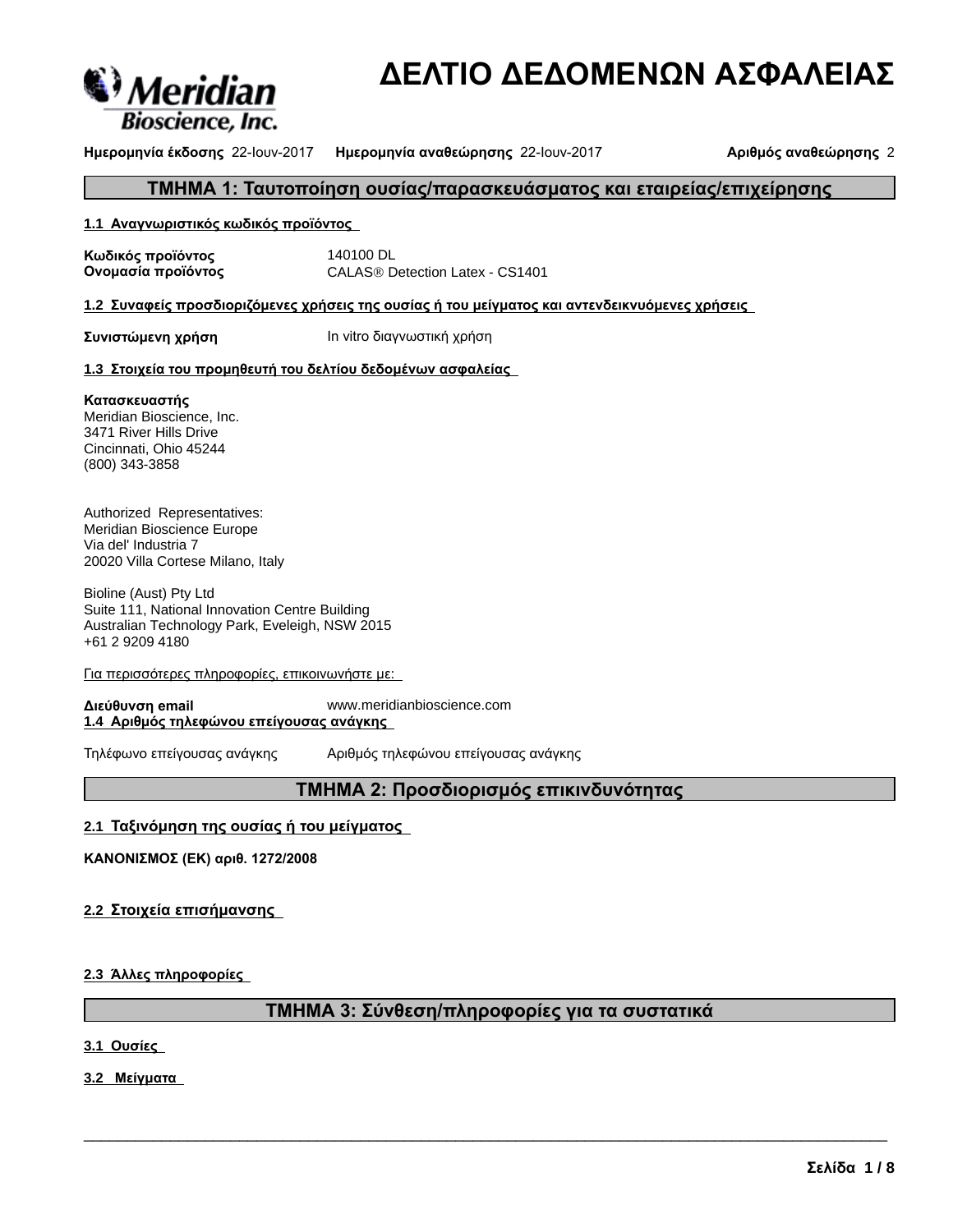| Χημική ονομασία                          | $EK-A\rho \theta$ | <b>CAS No.</b> | Weight-% | Ταξινόμηση<br>σύμφωνα με τον<br>Κανονισμό (ΕΚ)<br>υπ' αριθμ.<br>1272/2008 [CLP]                                                                   | Αριθμός<br>καταχώρισης<br><b>REACH</b> |
|------------------------------------------|-------------------|----------------|----------|---------------------------------------------------------------------------------------------------------------------------------------------------|----------------------------------------|
| Sodium chloride                          | Present           | 7647-14-5      | 0.45     | Δεν διατίθενται<br>δεδομένα                                                                                                                       | δεν διατίθενται<br>δεδομένα            |
| Sodium<br>  o-(ethylmercurithio)benzoate | Present           | 54-64-8        | < 0.01   | Acute Tox. 2 (H300)<br>Acute Tox. 1 (H310)<br>Acute Tox. 2 (H330)<br>STOT RE 2 (H373)<br>Aquatic Acute 1<br>(H400)<br>Aquatic Chronic 1<br>(H410) | δεν διατίθενται<br>δεδομένα            |

#### **ΓιατοπλήρεςκείμενοτωνΗ-Φράσεωνπουαναφέρονταισεαυτήτηνενότητα,βλέπεΕνότητα16**

## **ΤΜΗΜΑ4:Μέτραπρώτωνβοηθειών**

#### **4.1 Περιγραφήτωνμέτρωνπρώτωνβοηθειών**

| Επαφή με τα μάτια | Ξεπλύνετε αμέσως με άφθονο νερό, επίσης και κάτω από τα βλέφαρα, για τουλάχιστον 15<br>λεπτά. If irritation persists, call a physician. |
|-------------------|-----------------------------------------------------------------------------------------------------------------------------------------|
| Επαφή με το δέρμα | Πλύνετε αμέσως με σαπούνι και άφθονο νερό.                                                                                              |
| Κατάποση          | Μην δίνετε ποτέ τίποτα από το στόμα σε άτομο που δεν έχει τις αισθήσεις του.<br>Συμβουλευτείτε γιατρό, εάν απαιτείται.                  |
| Εισπνοή           | Μεταφέρετε στον καθαρό αέρα. Εάν τα συμπτώματα επιμένουν, καλέστε ένα γιατρό.                                                           |
|                   | ι 2. Σημαντικότερα συμπτώματα και επιδράσεις, άμεσες ή μετανενέστερες                                                                   |

## <u>2 ημαντικοτερα συμπτωματα και επιορασεις, αμεσες η μεταγενεστερες</u>

#### **4.3 Ένδειξηοιασδήποτεαπαιτούμενηςάμεσηςιατρικήςφροντίδαςκαιειδικήςθεραπείας**

**Σημείωση για τον ιατρό** Προβείτε σε θεραπεία ανάλογα με τα συμπτώματα.

## **ΤΜΗΜΑ5:Μέτραγιατηνκαταπολέμησητηςπυρκαγιάς**

#### **5.1 Πυροσβεστικάμέσα**

#### **Κατάλληλαπυροσβεστικάμέσα**

Dry chemical, CO 2, alcohol-resistant foam or water spray.

Πυροσβεστικά μέσα που δεν πρέπει να χρησιμοποιούνται για λόγους ασφαλείας Το σύμβολο (\*) στο περιθώριο αυτού του SDS υποδεικνύει ότι αυτή η σειρά έχει αναθεωρηθεί.

#### **5.2 Ειδικοίκίνδυνοιπουπροκύπτουναπότηνουσίαήτομείγμα**

Καμία.

#### 5.3 Συστάσεις για τους πυροσβέστες

As in any fire, wear self-contained breathing apparatus and full protective gear.

## **ΤΜΗΜΑ6:Μέτραγιατηναντιμετώπισητυχαίαςέκλυσης**

 $\overline{\phantom{a}}$  ,  $\overline{\phantom{a}}$  ,  $\overline{\phantom{a}}$  ,  $\overline{\phantom{a}}$  ,  $\overline{\phantom{a}}$  ,  $\overline{\phantom{a}}$  ,  $\overline{\phantom{a}}$  ,  $\overline{\phantom{a}}$  ,  $\overline{\phantom{a}}$  ,  $\overline{\phantom{a}}$  ,  $\overline{\phantom{a}}$  ,  $\overline{\phantom{a}}$  ,  $\overline{\phantom{a}}$  ,  $\overline{\phantom{a}}$  ,  $\overline{\phantom{a}}$  ,  $\overline{\phantom{a}}$ 

### **6.1 Προσωπικέςπροφυλάξεις,προστατευτικόςεξοπλισμόςκαιδιαδικασίεςέκτακτηςανάγκης**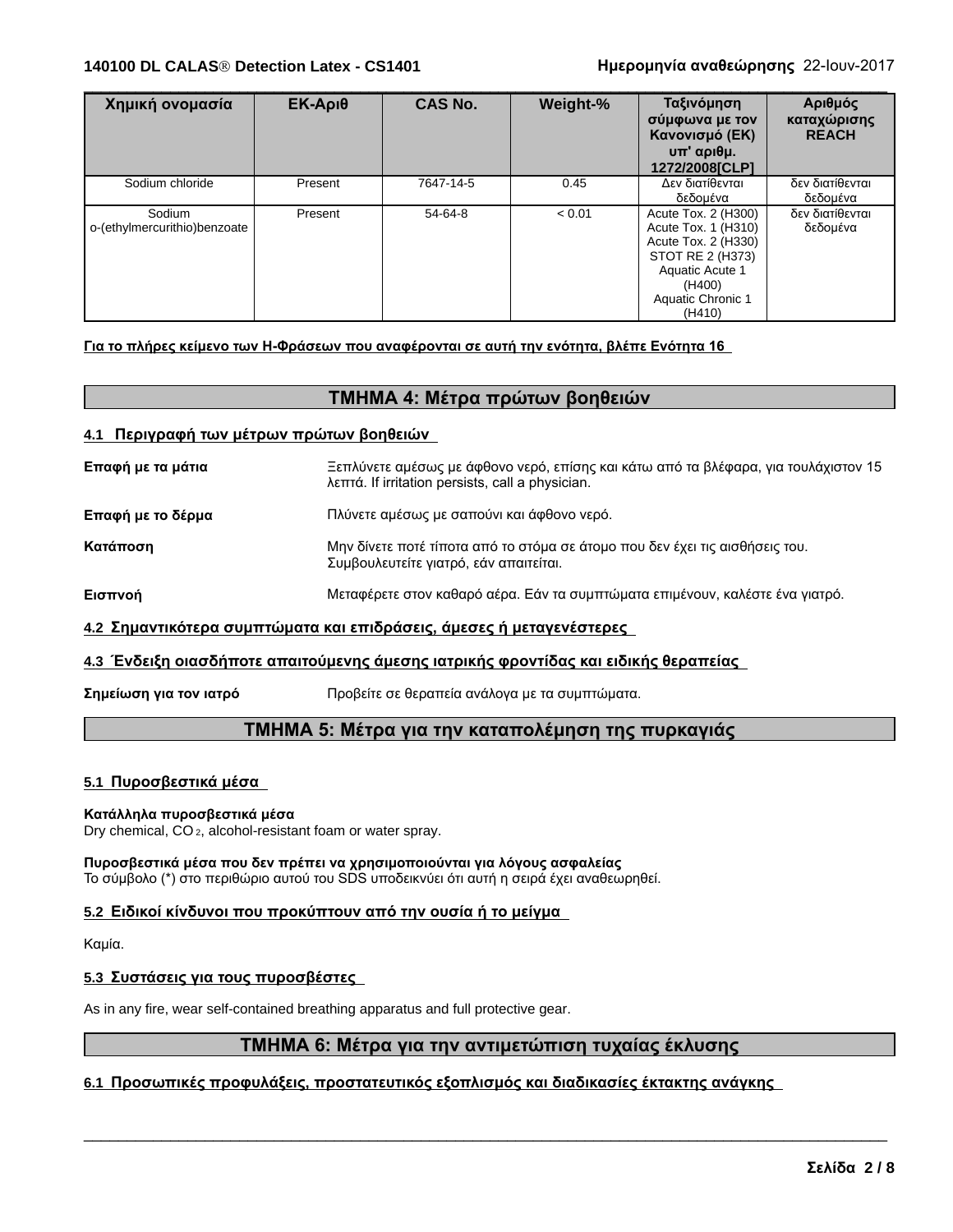Διασφαλίζετε επαρκή εξαερισμό.

Βλ. τμήμα 12 για πρόσθετες οικολογικές πληροφορίες.

#### **6.2 Περιβαλλοντικέςπροφυλάξεις**

Αποτρέψτε την περαιτέρω διαρροή ή έκχυση, εάν είναι ασφαλές.

#### **6.3 Μέθοδοικαιυλικάγιαπεριορισμόκαικαθαρισμό**

#### **Μέθοδοιγιακαθαρισμό**

Απορροφήστε την έκχυση με αδρανές υλικό (π.χ. στεγνή άμμο ή γη) και μετά τοποθετήστε σε ένα δοχείο για χημικά απόβλητα.

#### **6.4 Παραπομπήσεάλλατμήματα**

## **ΤΜΗΜΑ7:Χειρισμόςκαιαποθήκευση**

 $\overline{\phantom{a}}$  ,  $\overline{\phantom{a}}$  ,  $\overline{\phantom{a}}$  ,  $\overline{\phantom{a}}$  ,  $\overline{\phantom{a}}$  ,  $\overline{\phantom{a}}$  ,  $\overline{\phantom{a}}$  ,  $\overline{\phantom{a}}$  ,  $\overline{\phantom{a}}$  ,  $\overline{\phantom{a}}$  ,  $\overline{\phantom{a}}$  ,  $\overline{\phantom{a}}$  ,  $\overline{\phantom{a}}$  ,  $\overline{\phantom{a}}$  ,  $\overline{\phantom{a}}$  ,  $\overline{\phantom{a}}$ 

#### **7.1 Προφυλάξειςγιαασφαλήχειρισμό**

#### **Συστάσειςγιαασφαλήχειρισμό**

Διασφαλίζετε επαρκή εξαερισμό.

#### 7.2 Συνθήκες για την ασφαλή φύλαξη, συμπεριλαμβανομένων τυχόν ασυμβίβαστων

#### **Τεχνικάμέτρα/Συνθήκεςαποθήκευσης**

Τα δοχεία να διατηρούνται ερμητικά κλεισμένα, σε στεγνό, δροσερό και καλά αεριζόμενο μέρος.

#### **7.3 Ειδικήτελικήχρήσηήχρήσεις**

#### **Άλλες κατευθυντήριες γραμμές**

Καμία διαθέσιμη πληροφορία.

## **ΤΜΗΜΑ8:Έλεγχοςτηςέκθεσης/ατομικήπροστασία**

#### **8.1 Παράμετροιελέγχου**

**Όρια έκθεσης** Αυτό το προϊόν, όπως παρέχεται, δεν περιέχει επικίνδυνα υλικά με οριακές τιμές επαγγελματικής έκθεσης όπως αυτές καθορίστηκαν από τις ρυθμιστικές αρχές της εκάστοτε περιοχής

| Χημική ονομασία              |                               | Ευρωπαϊκή Ένωση   The United Kingdom | Γαλλία                        | Ισπανία                        | Γερμανία                      |  |
|------------------------------|-------------------------------|--------------------------------------|-------------------------------|--------------------------------|-------------------------------|--|
| Sodium                       |                               |                                      |                               |                                | <b>Skin</b>                   |  |
| o-(ethylmercurithio)benzoate |                               |                                      |                               |                                |                               |  |
| 54-64-8                      |                               |                                      |                               |                                |                               |  |
| Component                    | Ιταλία                        | Πορτογαλία                           | <b>The Netherlands</b>        | Φινλανδία                      | Δανία                         |  |
| Sodium                       |                               |                                      |                               |                                | TWA: $0.05$ mg/m <sup>3</sup> |  |
| o-(ethylmercurithio)benzoate |                               |                                      |                               |                                | <b>Skin</b>                   |  |
| $54-64-8$ ( $< 0.01$ )       |                               |                                      |                               |                                |                               |  |
| Χημική ονομασία              | Αυστρία                       | Ελβετία                              | Πολωνία                       | Νορβηγία                       | Ιρλανδία                      |  |
| Sodium                       | <b>Skin</b>                   | <b>Skin</b>                          | TWA: $0.01$ mg/m <sup>3</sup> | TWA: $0.02 \text{ mg/m}^3$     |                               |  |
| o-(ethylmercurithio)benzoate | STEL 0.1 mg/m $3$             | TWA: $0.01 \text{ mg/m}^3$           |                               | STEL: $0.06$ mg/m <sup>3</sup> |                               |  |
| 54-64-8                      | TWA: $0.01$ mg/m <sup>3</sup> |                                      |                               |                                |                               |  |

# **επιπτώσεις(DNEL)**

**Παράγωγοεπίπεδοχωρίς** Καμίαδιαθέσιμηπληροφορία

**Προβλεπόμενη συγκέντρωση χωρίς** Καμία διαθέσιμη πληροφορία **επιπτώσεις(PNEC)**

#### **8.2 Έλεγχοιέκθεσης**

**Μηχανικοίέλεγχοι** Διασφαλίζετεεπαρκήεξαερισμό,ειδικάσεπεριορισμένεςπεριοχές.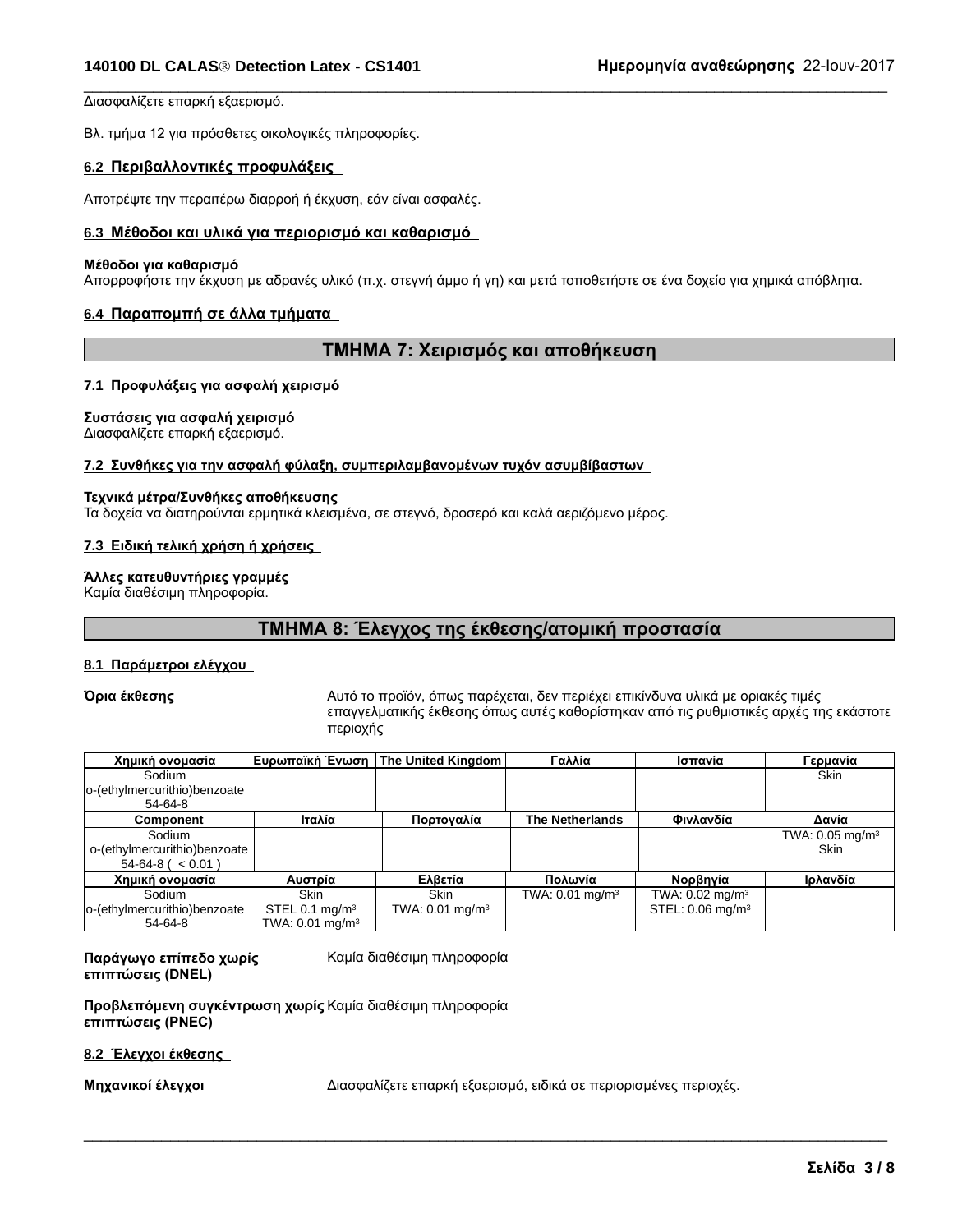| Μέσα ατομικής προστασίας        |                                                                                              |
|---------------------------------|----------------------------------------------------------------------------------------------|
| Προστασία των ματιών            | Προστατευτικά γυαλιά που εφαρμόζουν σφιχτά.                                                  |
| Προστασία των χεριών            | Προστατευτικά γάντια.                                                                        |
| Προστασία δέρματος και          | Μακρυμάνικος ρουχισμός.                                                                      |
| σώματος<br>οδών                 | Προστασία των αναπνευστικών Δεν απαιτείται κανένας ειδικός προστατευτικός εξοπλισμός.        |
| Μέτρα υγιεινής                  | Χειριστείτε το προϊόν σύμφωνα με την ορθή βιομηχανική πρακτική υγιεινής και ασφάλειας.       |
| Έλεγχοι περιβαλλοντικής έκθεσης | To σύμβολο (*) στο περιθώριο αυτού του SDS υποδεικνύει ότι αυτή η σειρά έχει<br>αναθεωρηθεί. |

 $\overline{\phantom{a}}$  ,  $\overline{\phantom{a}}$  ,  $\overline{\phantom{a}}$  ,  $\overline{\phantom{a}}$  ,  $\overline{\phantom{a}}$  ,  $\overline{\phantom{a}}$  ,  $\overline{\phantom{a}}$  ,  $\overline{\phantom{a}}$  ,  $\overline{\phantom{a}}$  ,  $\overline{\phantom{a}}$  ,  $\overline{\phantom{a}}$  ,  $\overline{\phantom{a}}$  ,  $\overline{\phantom{a}}$  ,  $\overline{\phantom{a}}$  ,  $\overline{\phantom{a}}$  ,  $\overline{\phantom{a}}$ 

## **ΤΜΗΜΑ9:Φυσικέςκαιχημικέςιδιότητες**

#### **9.1 Στοιχείαγιατιςβασικέςφυσικέςκαιχημικέςιδιότητες**

| Φυσική κατάσταση                                          | Υγρό                                                                                        |                            |                                                                                             |  |
|-----------------------------------------------------------|---------------------------------------------------------------------------------------------|----------------------------|---------------------------------------------------------------------------------------------|--|
| Όψη                                                       | Καμία διαθέσιμη πληροφορία                                                                  | Οσμή                       | Καμία                                                                                       |  |
| Χρώμα                                                     | λευκό                                                                                       | Όριο οσμής                 | Καμία διαθέσιμη<br>πληροφορία                                                               |  |
| <u>Ιδιότητα</u>                                           | <b>Τιμές</b>                                                                                | Παρατηρήσεις • Μέθοδος     |                                                                                             |  |
| pH                                                        |                                                                                             |                            | Το σύμβολο (*) στο περιθώριο αυτού του SDS<br>υποδεικνύει ότι αυτή η σειρά έχει αναθεωρηθεί |  |
| Σημείο τήξεως / σημείο πήξεως                             |                                                                                             | Καμία διαθέσιμη πληροφορία |                                                                                             |  |
| Σημείο ζέοης/περιοχή ζέοης                                |                                                                                             |                            | Το σύμβολο (*) στο περιθώριο αυτού του SDS<br>υποδεικνύει ότι αυτή η σειρά έχει αναθεωρηθεί |  |
| Σημείο ανάφλεξης                                          |                                                                                             | Καμία διαθέσιμη πληροφορία |                                                                                             |  |
| Ταχύτητα εξάτμισης                                        |                                                                                             |                            | Το σύμβολο (*) στο περιθώριο αυτού του SDS<br>υποδεικνύει ότι αυτή η σειρά έχει αναθεωρηθεί |  |
| Αναφλεξιμότητα (στερεό, αέριο)                            |                                                                                             | Καμία διαθέσιμη πληροφορία |                                                                                             |  |
| Όριο αναφλεξιμότητας στον αέρα<br>Ανώτερη αναφλεξιμότητα: |                                                                                             | Καμία διαθέσιμη πληροφορία |                                                                                             |  |
| Χαμηλότερη αναφλεξιμότητα                                 |                                                                                             |                            |                                                                                             |  |
| Πίεση ατμών                                               |                                                                                             |                            | Το σύμβολο (*) στο περιθώριο αυτού του SDS                                                  |  |
|                                                           |                                                                                             |                            | υποδεικνύει ότι αυτή η σειρά έχει αναθεωρηθεί                                               |  |
| Πυκνότητα ατμών                                           |                                                                                             |                            | Το σύμβολο (*) στο περιθώριο αυτού του SDS<br>υποδεικνύει ότι αυτή η σειρά έχει αναθεωρηθεί |  |
| Ειδικό βάρος                                              |                                                                                             | Καμία διαθέσιμη πληροφορία |                                                                                             |  |
| Υδατοδιαλυτότητα                                          |                                                                                             |                            | Το σύμβολο (*) στο περιθώριο αυτού του SDS                                                  |  |
|                                                           |                                                                                             |                            | υποδεικνύει ότι αυτή η σειρά έχει αναθεωρηθεί                                               |  |
| Διαλυτότητα (Διαλυτότητες)                                |                                                                                             |                            | Το σύμβολο (*) στο περιθώριο αυτού του SDS                                                  |  |
|                                                           |                                                                                             |                            | υποδεικνύει ότι αυτή η σειρά έχει αναθεωρηθεί                                               |  |
| Συντελεστής κατανομής                                     |                                                                                             |                            | Το σύμβολο (*) στο περιθώριο αυτού του SDS                                                  |  |
|                                                           |                                                                                             |                            | υποδεικνύει ότι αυτή η σειρά έχει αναθεωρηθεί                                               |  |
| Θερμοκρασία αυτοανάφλεξης                                 |                                                                                             | Καμία διαθέσιμη πληροφορία |                                                                                             |  |
| Θερμοκρασία αποσύνθεσης                                   |                                                                                             |                            | Το σύμβολο (*) στο περιθώριο αυτού του SDS                                                  |  |
|                                                           |                                                                                             |                            | υποδεικνύει ότι αυτή η σειρά έχει αναθεωρηθεί                                               |  |
| Κινηματικό ιξώδες                                         |                                                                                             |                            | Το σύμβολο (*) στο περιθώριο αυτού του SDS<br>υποδεικνύει ότι αυτή η σειρά έχει αναθεωρηθεί |  |
| Δυναμικό ιξώδες                                           |                                                                                             |                            |                                                                                             |  |
| Εκρηκτικές ιδιότητες                                      | Το σύμβολο (*) στο περιθώριο αυτού του SDS υποδεικνύει ότι αυτή η σειρά έχει<br>αναθεωρηθεί |                            |                                                                                             |  |
| Οξειδωτικές ιδιότητες                                     | Το σύμβολο (*) στο περιθώριο αυτού του SDS υποδεικνύει ότι αυτή η σειρά έχει<br>αναθεωρηθεί |                            |                                                                                             |  |
| 9.2 Άλλες πληροφορίες                                     |                                                                                             |                            |                                                                                             |  |
| Σημείο μαλάκυνσης                                         | Καμία διαθέσιμη πληροφορία                                                                  |                            |                                                                                             |  |
| Μοριακό βάρος                                             | Καμία διαθέσιμη πληροφορία                                                                  |                            |                                                                                             |  |
| Περιεχόμενο (%) της πτητικής<br>οργανικής ένωσης          | Καμία διαθέσιμη πληροφορία                                                                  |                            |                                                                                             |  |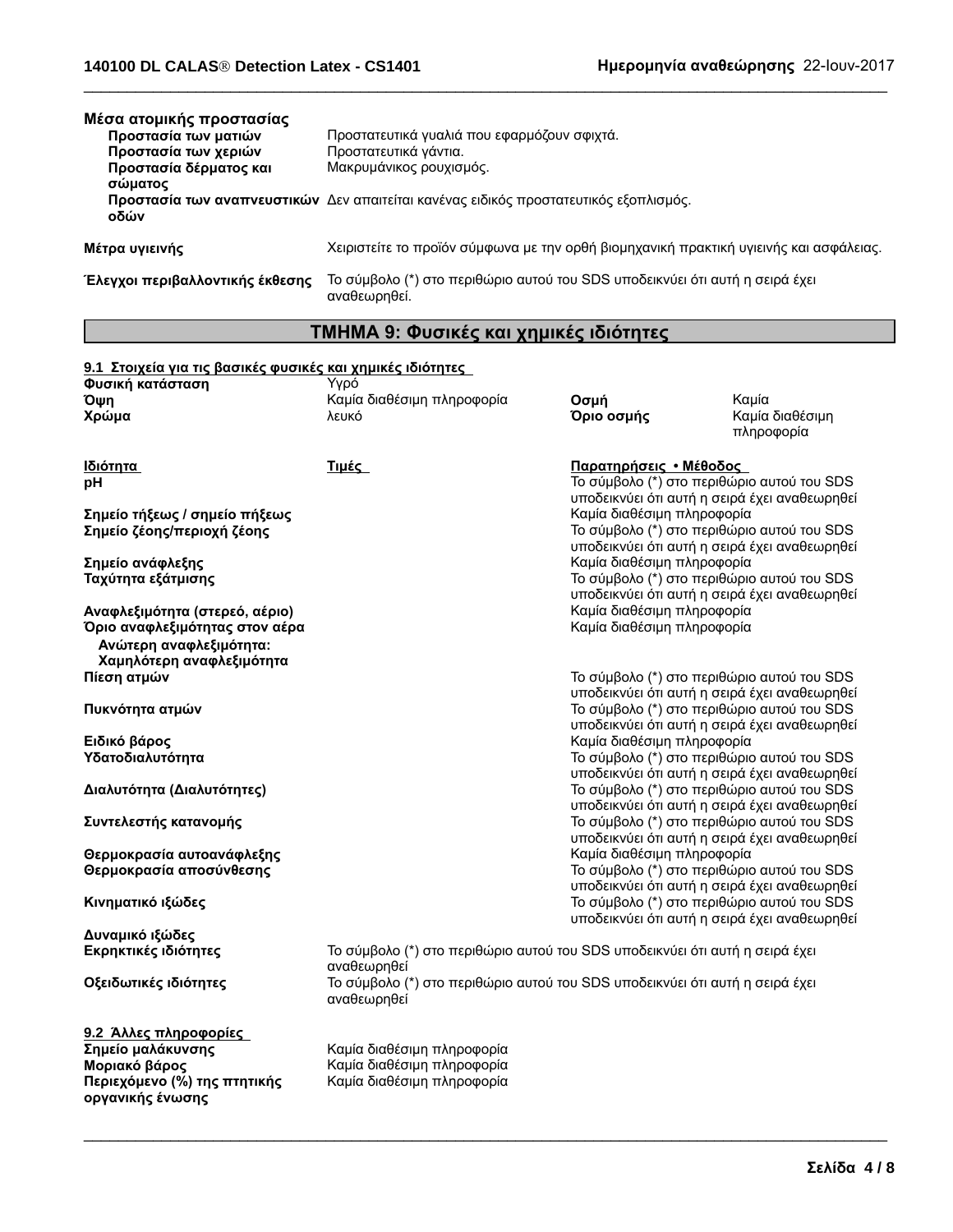**Πυκνότητα υγρού Καμία διαθέσιμη πληροφορία**<br>**Φαινομενική πυκνότητα** Καμία διαθέσιμη πληροφορία Καμία διαθέσιμη πληροφορία

## **ΤΜΗΜΑ10:Σταθερότητακαιδραστικότητα**

 $\overline{\phantom{a}}$  ,  $\overline{\phantom{a}}$  ,  $\overline{\phantom{a}}$  ,  $\overline{\phantom{a}}$  ,  $\overline{\phantom{a}}$  ,  $\overline{\phantom{a}}$  ,  $\overline{\phantom{a}}$  ,  $\overline{\phantom{a}}$  ,  $\overline{\phantom{a}}$  ,  $\overline{\phantom{a}}$  ,  $\overline{\phantom{a}}$  ,  $\overline{\phantom{a}}$  ,  $\overline{\phantom{a}}$  ,  $\overline{\phantom{a}}$  ,  $\overline{\phantom{a}}$  ,  $\overline{\phantom{a}}$ 

#### **10.1 Δραστικότητα**

#### **10.2 Χημικήσταθερότητα**

Σταθερό σε κανονικές συνθήκες.

#### **10.3 Πιθανότηταεπικίνδυνωναντιδράσεων**

#### **10.4 Συνθήκεςπροςαποφυγήν**

Ακραίες θερμοκρασίες και άμεσο ηλιακό φως.

#### **10.5 Μησυμβατάυλικά**

Δεν υπάρχουν υλικά που χρειάζονται ειδική μνεία.

#### **10.6 Επικίνδυναπροϊόντααποσύνθεσης**

Καμία γνωστή κάτω από κανονικές συνθήκες χρήσης.

## **ΤΜΗΜΑ11:Τοξικολογικέςπληροφορίες**

## **11.1 Πληροφορίεςγιατιςτοξικολογικέςεπιπτώσεις**

**Οξεία τοξικότητα** 

| Πληροφορίες προϊόντος | Αυτό το προϊόν δεν παρουσιάζει κίνδυνο οξείας τοξικότητας βάσει γνωστών ή παρεχόμενων<br>πληροφοριών. |
|-----------------------|-------------------------------------------------------------------------------------------------------|
| Εισπνοή               | Δεν υπάρχουν στοιχεία για το προϊόν αυτό.                                                             |
| Επαφή με τα μάτια     | Δεν υπάρχουν στοιχεία για το προϊόν αυτό.                                                             |
| Επαφή με το δέρμα     | Δεν υπάρχουν στοιχεία για το προϊόν αυτό.                                                             |
| Κατάποση              | Δεν υπάρχουν στοιχεία για το προϊόν αυτό.                                                             |
| Οξεία τοξικότητα      | 99.54% ôïō ìßāìáôïò áðïôåëÝéôáé áðü Ýíá óõóôáôéêü/óõóôáôéêÜ Üãíùóôçò ôïîéêüôçôáò.                     |
|                       |                                                                                                       |

#### **The following values are calculated based on chapter 3.1 of the GHS document**

| ATEmix (oral)                        | 99,999.00 mg/kg |  |
|--------------------------------------|-----------------|--|
| <b>ATEmix (dermal)</b>               | 99,999.00 mg/kg |  |
| Εισπνοή                              |                 |  |
| <b>ATEmix (inhalation-gas)</b>       | 99.999.00 ma/l  |  |
| <b>ATEmix (inhalation-dust/mist)</b> | 99,999.00 mg/l  |  |
| <b>ATEmix (inhalation-vapor)</b>     | 99.999.00 ma/l  |  |

| Χημική ονομασία              | LD50 από το στόμα                 | Δερματική LD50    | Eισπνοή LC50                 |
|------------------------------|-----------------------------------|-------------------|------------------------------|
| Sodium chloride              | Rat<br>g/kg                       | Rabbit<br>10 a/ka | Rat<br>$\overline{ }$<br>a/m |
| Sodium                       | : Rat<br>75 mg/kg $_{\backslash}$ |                   |                              |
| o-(ethylmercurithio)benzoate |                                   |                   |                              |

 $\overline{\phantom{a}}$  ,  $\overline{\phantom{a}}$  ,  $\overline{\phantom{a}}$  ,  $\overline{\phantom{a}}$  ,  $\overline{\phantom{a}}$  ,  $\overline{\phantom{a}}$  ,  $\overline{\phantom{a}}$  ,  $\overline{\phantom{a}}$  ,  $\overline{\phantom{a}}$  ,  $\overline{\phantom{a}}$  ,  $\overline{\phantom{a}}$  ,  $\overline{\phantom{a}}$  ,  $\overline{\phantom{a}}$  ,  $\overline{\phantom{a}}$  ,  $\overline{\phantom{a}}$  ,  $\overline{\phantom{a}}$ 

#### **Διάβρωσηκαιερεθισμόςτου δέρματος**

Καμία διαθέσιμη πληροφορία.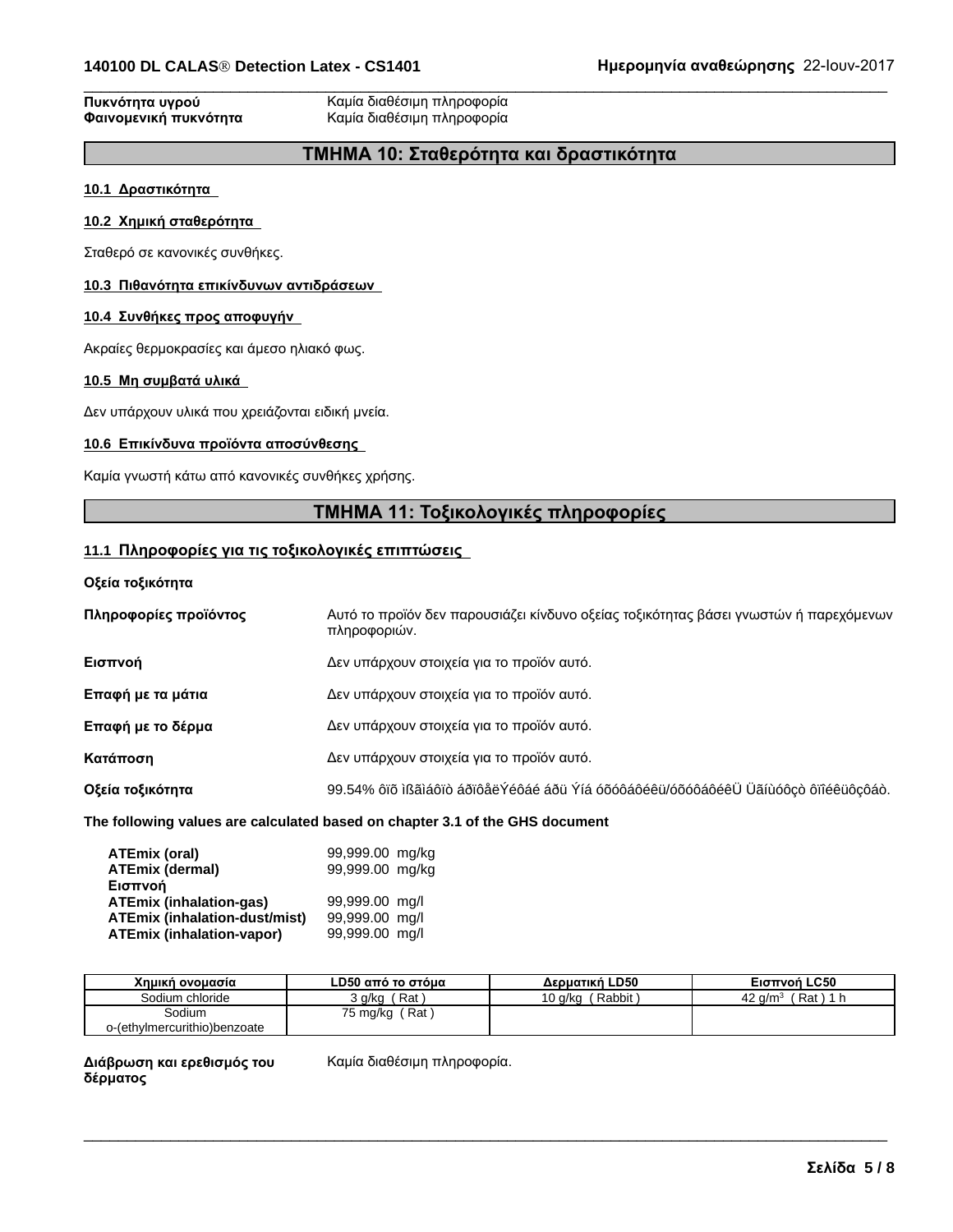| Οφθαλμική βλάβη / ερεθισμός                                          | Καμία διαθέσιμη πληροφορία.                                                                  |
|----------------------------------------------------------------------|----------------------------------------------------------------------------------------------|
| Ευαισθητοποίηση                                                      | Το σύμβολο (*) στο περιθώριο αυτού του SDS υποδεικνύει ότι αυτή η σειρά έχει<br>αναθεωρηθεί. |
| Μεταλλαξιγένεση γεννητικών<br>κυττάρων                               | Καμία διαθέσιμη πληροφορία.                                                                  |
| Καρκινογένεση                                                        | Καμία διαθέσιμη πληροφορία.                                                                  |
| Τοξικότητα για την αναπαραγωγή                                       | Το σύμβολο (*) στο περιθώριο αυτού του SDS υποδεικνύει ότι αυτή η σειρά έχει<br>αναθεωρηθεί. |
| Ειδική τοξικότητα στα<br>όργανα-στόχους - μία εφάπαξ<br>έκθεση       | Καμία διαθέσιμη πληροφορία.                                                                  |
| Ειδική τοξικότητα στα όργανα<br>στόχους - επαναλαμβανόμενη<br>έκθεση | Καμία διαθέσιμη πληροφορία.                                                                  |
| Κίνδυνος ασφυξίας                                                    | Καμία διαθέσιμη πληροφορία.                                                                  |

## **ΤΜΗΜΑ12:Οικολογικέςπληροφορίες**

#### **12.1 Τοξικότητα**

**Οικοτοξικές επιπτώσεις** Δεν περιέχει ουσίες, που είναι γνωστές σαν επικίνδυνες για το περιβάλλον ή που δεν αποικοδομούνται σε μονάδες βιολογικού καθαρισμού.

 $\overline{\phantom{a}}$  ,  $\overline{\phantom{a}}$  ,  $\overline{\phantom{a}}$  ,  $\overline{\phantom{a}}$  ,  $\overline{\phantom{a}}$  ,  $\overline{\phantom{a}}$  ,  $\overline{\phantom{a}}$  ,  $\overline{\phantom{a}}$  ,  $\overline{\phantom{a}}$  ,  $\overline{\phantom{a}}$  ,  $\overline{\phantom{a}}$  ,  $\overline{\phantom{a}}$  ,  $\overline{\phantom{a}}$  ,  $\overline{\phantom{a}}$  ,  $\overline{\phantom{a}}$  ,  $\overline{\phantom{a}}$ 

 $\overline{\phantom{a}}$  ,  $\overline{\phantom{a}}$  ,  $\overline{\phantom{a}}$  ,  $\overline{\phantom{a}}$  ,  $\overline{\phantom{a}}$  ,  $\overline{\phantom{a}}$  ,  $\overline{\phantom{a}}$  ,  $\overline{\phantom{a}}$  ,  $\overline{\phantom{a}}$  ,  $\overline{\phantom{a}}$  ,  $\overline{\phantom{a}}$  ,  $\overline{\phantom{a}}$  ,  $\overline{\phantom{a}}$  ,  $\overline{\phantom{a}}$  ,  $\overline{\phantom{a}}$  ,  $\overline{\phantom{a}}$ 

| Χημική ονομασία | Άλγες/υδρόβια φυτά | Ψάοι                              | Καρκινοειδή                      |  |
|-----------------|--------------------|-----------------------------------|----------------------------------|--|
| Sodium chloride |                    | 5560 - 6080: 96 h Lepomis         | 1000: 48 h Daphnia magna mg/L    |  |
|                 |                    | macrochirus mg/L LC50             | EC50 340.7 - 469.2: 48 h Daphnia |  |
|                 |                    | flow-through 12946: 96 h Lepomis  | magna mg/L EC50 Static           |  |
|                 |                    | macrochirus mg/L LC50 static 6020 |                                  |  |
|                 |                    | - 7070: 96 h Pimephales promelas  |                                  |  |
|                 |                    | mg/L LC50 static 7050: 96 h       |                                  |  |
|                 |                    | Pimephales promelas mg/L LC50     |                                  |  |
|                 |                    | semi-static 6420 - 6700: 96 h     |                                  |  |
|                 |                    | Pimephales promelas mg/L LC50     |                                  |  |
|                 |                    | static 4747 - 7824: 96 h          |                                  |  |
|                 |                    | Oncorhynchus mykiss mg/L LC50     |                                  |  |
|                 |                    | flow-through                      |                                  |  |

## **12.2 Ανθεκτικότητακαιικανότητααποικοδόμησης**

Καμία διαθέσιμη πληροφορία.

#### **12.3 Δυνατότηταβιοσυσσώρευσης**

Το σύμβολο (\*) στο περιθώριο αυτού του SDS υποδεικνύει ότι αυτή η σειρά έχει αναθεωρηθεί.

#### **12.4 Κινητικότηταστοέδαφος**

#### **Κινητικότητα**

Το σύμβολο (\*) στο περιθώριο αυτού του SDS υποδεικνύει ότι αυτή η σειρά έχει αναθεωρηθεί.

#### **12.5 ΑποτελέσματατηςαξιολόγησηςΑΒΤκαιαΑαΒ**

Το σύμβολο (\*) στο περιθώριο αυτού του SDS υποδεικνύει ότι αυτή η σειρά έχει αναθεωρηθεί.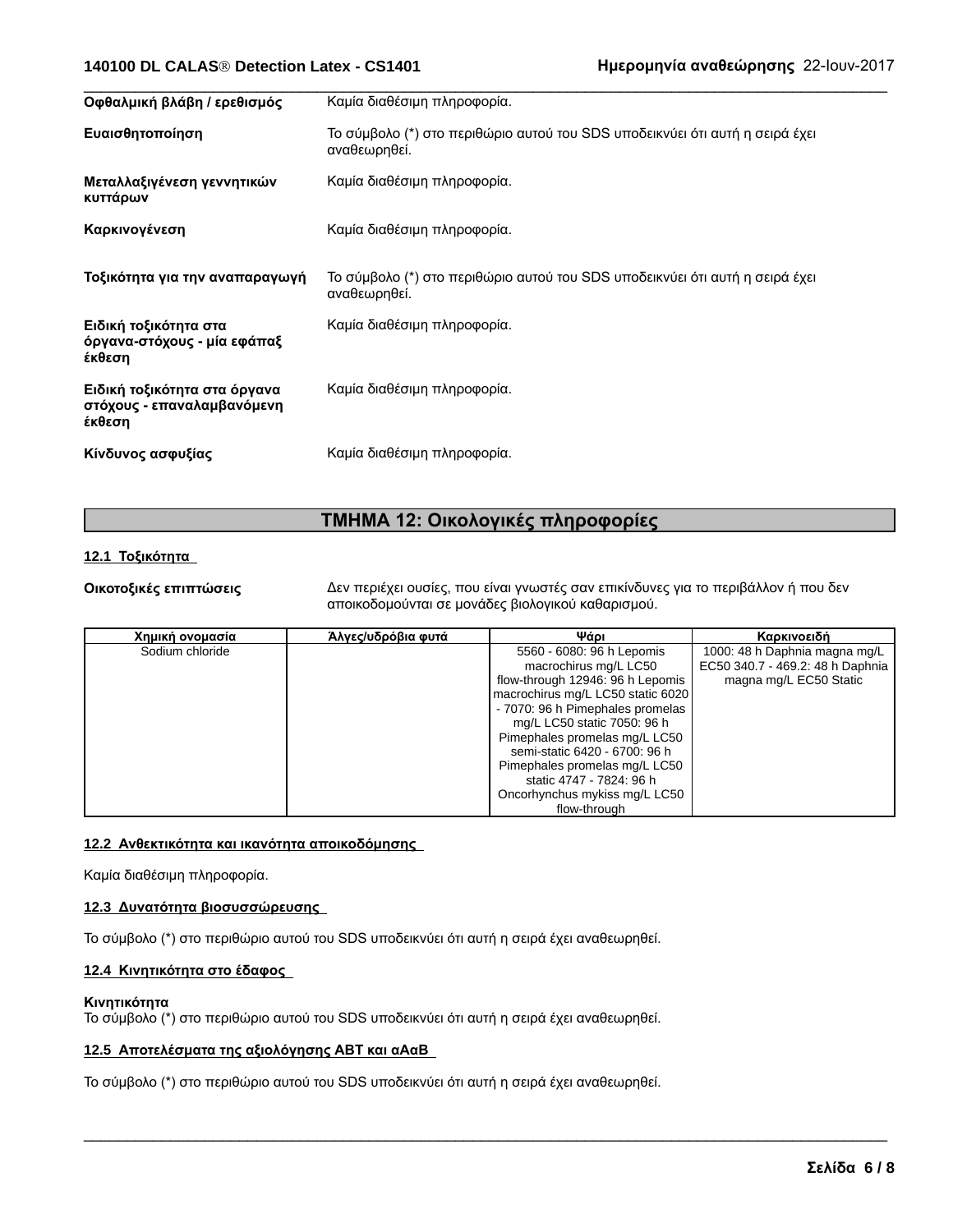**12.6 Άλλεςαρνητικέςεπιπτώσεις.**

## **ΤΜΗΜΑ13:Στοιχείασχετικάμετηδιάθεση**

 $\overline{\phantom{a}}$  ,  $\overline{\phantom{a}}$  ,  $\overline{\phantom{a}}$  ,  $\overline{\phantom{a}}$  ,  $\overline{\phantom{a}}$  ,  $\overline{\phantom{a}}$  ,  $\overline{\phantom{a}}$  ,  $\overline{\phantom{a}}$  ,  $\overline{\phantom{a}}$  ,  $\overline{\phantom{a}}$  ,  $\overline{\phantom{a}}$  ,  $\overline{\phantom{a}}$  ,  $\overline{\phantom{a}}$  ,  $\overline{\phantom{a}}$  ,  $\overline{\phantom{a}}$  ,  $\overline{\phantom{a}}$ 

#### **13.1 Μέθοδοιδιαχείρισηςαποβλήτων**

**Απόβλητουπολείματοςπροΐόντος** Dispose of in accordance with all federal, state, and local regulations.

**Μολυσμένη συσκευασία** Οι άδειοι περιέκτες θα πρέπει να μεταφέρονται σε εγκεκριμένες εγκαταστάσεις χειρισμού αποβλήτωνγιαανακύκλωσηκαιαπόρριψη.

### **ΤΜΗΜΑ14:Πληροφορίεςσχετικάμετημεταφορά**

**ΙΑΤΑ Δεν ρυθμίζεται νομοθετικά 14.1. 14.2. 14.3. 14.4. 14.5.**

**14.6.**

## **ΤΜΗΜΑ15:Στοιχείασχετικάμετηνομοθεσία**

#### 15.1 **Κανονισμοί/νομοθεσία σχετικά με την ασφάλεια, την υγεία και το περιβάλλον για την ουσία ή το μείγμα**

| Xnuikń<br>ονομασίο   | Dr<br><b>TNC</b><br>΄ αλλίας<br><b>JIHLIOC</b><br>╰<br>ᇺ |
|----------------------|----------------------------------------------------------|
| , chloride<br>odiumص | $\overline{\phantom{a}}$<br>$\cdot$<br>55 L<br>. .       |

#### **ΔιεθνήΕυρετήρια**

| <b>TSCA</b>          | Συμμορφώνεται |
|----------------------|---------------|
| <b>EINECS/ELINCS</b> | -             |
| <b>DSL/NDSL</b>      | -             |
| <b>PICCS</b>         | -             |
| <b>ENCS</b>          | -             |
| <b>IECSC</b>         | -             |
| <b>AICS</b>          | -             |
| <b>KECL</b>          | -             |

#### **Υπόμνημα**

TSCA - Κατάλογος Τμήματος 8(β) της Πράξης για τον Έλεγχο Τοξικών Ουσιών των ΗΠΑ

**ΕΙΝΕCS/ELINCS** - Ευρωπαϊκός Κατάλογος των Υφιστάμενων Εμπορικών Χημικών Ουσιών/Κατάλογος Κοινοποιημένων Χημικών Ουσιών ΕΕ DSL/NDSL - Κατάλογος Εγχώριων Ουσιών/Κατάλογος Μη Εγχώριων Ουσιών του Καναδά

**PICCS** - Κατάλογος Χημικών και Χημικών Ουσιών των Φιλιππίνων

**ENCS** - Υπάρχουσες και Νέες Χημικές Ουσίες της Ιαπωνίας

IECSC - Κατάλογος Υπαρχουσών Χημικών Ουσιών της Κίνας

**AICS** - Κατάλογος Χημικών Ουσιών της Αυστραλίας (Australian Inventory of Chemical Substances)

**KECL** - Υπαρχουσών και Αξιολογημένων Χημικών Ουσιών της Κορέας

#### **15.2 Έκθεσηχημικήςασφάλειας**

Το σύμβολο (\*) στο περιθώριο αυτού του SDS υποδεικνύει ότι αυτή η σειρά έχει αναθεωρηθεί

## **ΤΜΗΜΑ16:Άλλεςπληροφορίες**

 $\overline{\phantom{a}}$  ,  $\overline{\phantom{a}}$  ,  $\overline{\phantom{a}}$  ,  $\overline{\phantom{a}}$  ,  $\overline{\phantom{a}}$  ,  $\overline{\phantom{a}}$  ,  $\overline{\phantom{a}}$  ,  $\overline{\phantom{a}}$  ,  $\overline{\phantom{a}}$  ,  $\overline{\phantom{a}}$  ,  $\overline{\phantom{a}}$  ,  $\overline{\phantom{a}}$  ,  $\overline{\phantom{a}}$  ,  $\overline{\phantom{a}}$  ,  $\overline{\phantom{a}}$  ,  $\overline{\phantom{a}}$ 

**Ημερομηνίαέκδοσης** 22-Ιουν-2017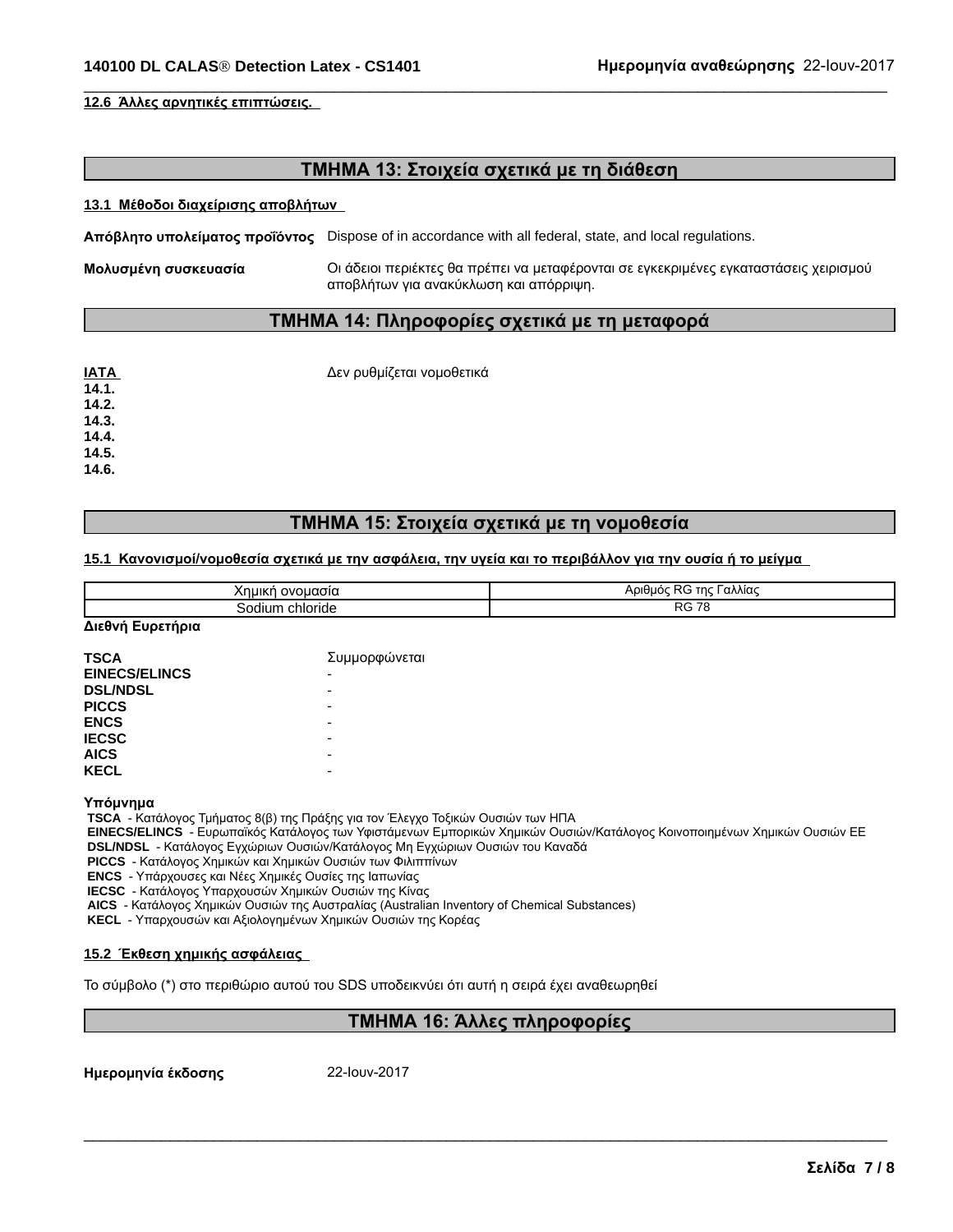#### **140100 DL CALASÒ Detection Latex - CS1401 Ημερομηνίααναθεώρησης**22-Ιουν-2017

**Ημερομηνίααναθεώρησης** 22-Ιουν-2017

**Σημείωσηαναθεώρησης** Δενεφαρμόζεται.

Το παρόν δελτίο δεδομένων ασφαλείας υλικού ικανοποιεί τις απαιτήσεις του Κανονισμού (ΕΚ) υπ' αριθ. 1907/2006

**Αποποίησηευθυνών**

The above information is believed to be correct but does not purport to be all inclusive and shall be used only as a guide. Meridian Bioscience, Inc. shall not be held liable for any damages resulting from handling or from contact with the above **product.**

**Σχόλια** Sodium o-(ethylmercurithio)benzoate is Thimerosal

 $\overline{\phantom{a}}$  ,  $\overline{\phantom{a}}$  ,  $\overline{\phantom{a}}$  ,  $\overline{\phantom{a}}$  ,  $\overline{\phantom{a}}$  ,  $\overline{\phantom{a}}$  ,  $\overline{\phantom{a}}$  ,  $\overline{\phantom{a}}$  ,  $\overline{\phantom{a}}$  ,  $\overline{\phantom{a}}$  ,  $\overline{\phantom{a}}$  ,  $\overline{\phantom{a}}$  ,  $\overline{\phantom{a}}$  ,  $\overline{\phantom{a}}$  ,  $\overline{\phantom{a}}$  ,  $\overline{\phantom{a}}$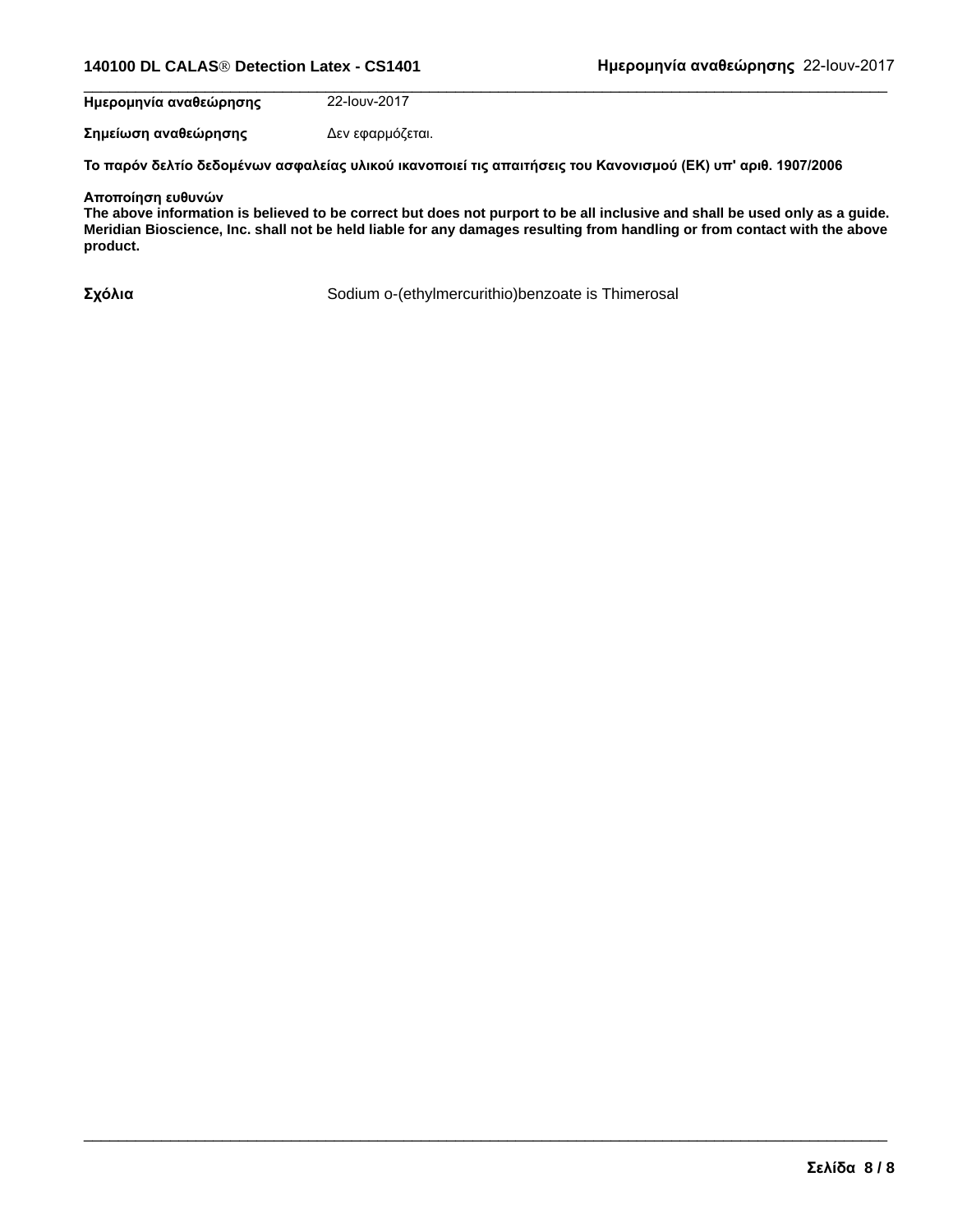



**Väljaandmise kuupäev** 22-Jun-2017 **Paranduse kuupäev** 22-Jun-2017 **Läbivaatamise number** 2

## **1. JAGU: Aine/segu ning äriühingu/ettevõtja identifitseerimine**

#### **1.1 Tootetähis**

**Toote kood** 140100 DL

**Toote nimetus** CALAS<sup>®</sup> Detection Latex - CS1401

**1.2 Aine või segu asjaomased kindlaksmääratud kasutusalad ning kasutusalad,mida ei soovitata**

**Soovitatav kasutusala** In vitro diagnostika

#### **1.3 Andmed ohutuskaardi tarnija kohta**

#### **Tootja**

Meridian Bioscience, Inc. 3471 River Hills Drive Cincinnati, Ohio 45244 (800) 343-3858

Authorized Representatives: Meridian Bioscience Europe Via del' Industria 7 20020 Villa Cortese Milano, Italy

Bioline (Aust) Pty Ltd Suite 111, National Innovation Centre Building Australian Technology Park, Eveleigh, NSW 2015 +61 2 9209 4180

Täiendava teabe saamiseks võtke palun ühendust:

**1.4 Hädaabitelefoni number**

**E-posti aadress** www.meridianbioscience.com

Hädaabitelefon Hädaabitelefon

## **2. JAGU: Ohtude identifitseerimine**

### **2.1 Aine või segu klassifitseerimine**

**MÄÄRUS (EÜ) nr 1272/2008**

#### **2.2 Märgistuselemendid**

**2.3 Muu teave**

## **3. JAGU: Koostis/teave koostisainete kohta**

 $\overline{\phantom{a}}$  ,  $\overline{\phantom{a}}$  ,  $\overline{\phantom{a}}$  ,  $\overline{\phantom{a}}$  ,  $\overline{\phantom{a}}$  ,  $\overline{\phantom{a}}$  ,  $\overline{\phantom{a}}$  ,  $\overline{\phantom{a}}$  ,  $\overline{\phantom{a}}$  ,  $\overline{\phantom{a}}$  ,  $\overline{\phantom{a}}$  ,  $\overline{\phantom{a}}$  ,  $\overline{\phantom{a}}$  ,  $\overline{\phantom{a}}$  ,  $\overline{\phantom{a}}$  ,  $\overline{\phantom{a}}$ 

**3.1 Ained** 

**3.2 Segud**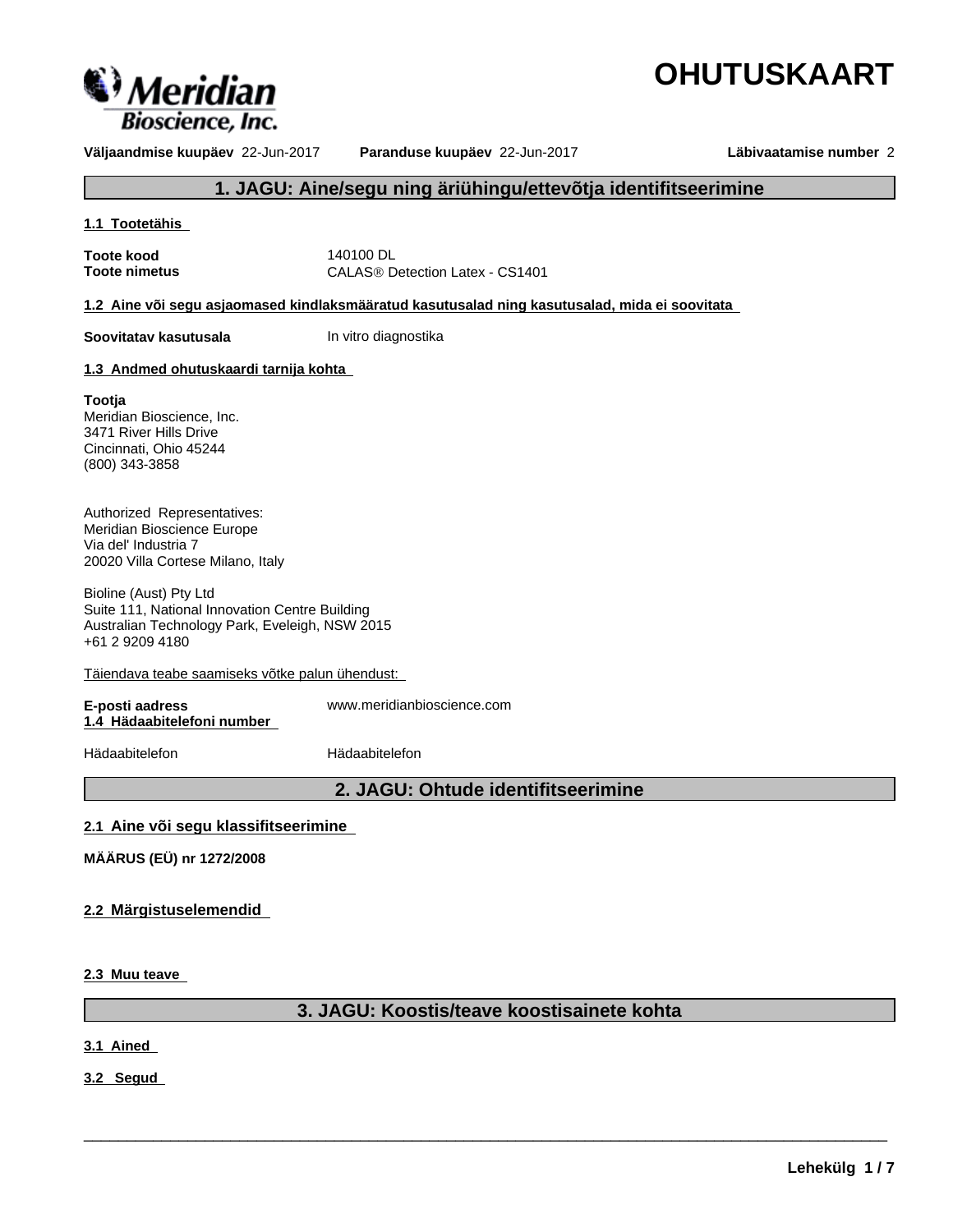| <b>Keemiline nimetus</b>               | <b>EC-Nr</b> | <b>CAS No.</b> | Weight-% | Klassifitseerimine<br>vastavalt<br>│määrusele (EÜ) nr│<br>1272/2008 [CLP]                                                                         | <b>REACH</b><br> registreerimisnum <br>ber |
|----------------------------------------|--------------|----------------|----------|---------------------------------------------------------------------------------------------------------------------------------------------------|--------------------------------------------|
| Sodium chloride                        | Present      | 7647-14-5      | 0.45     | Andmed puuduvad                                                                                                                                   | andmed puuduvad                            |
| Sodium<br>o-(ethylmercurithio)benzoate | Present      | 54-64-8        | < 0.01   | Acute Tox. 2 (H300)<br>Acute Tox. 1 (H310)<br>Acute Tox. 2 (H330)<br>STOT RE 2 (H373)<br>Aquatic Acute 1<br>(H400)<br>Aquatic Chronic 1<br>(H410) | andmed puuduvad                            |

 $\overline{\phantom{a}}$  ,  $\overline{\phantom{a}}$  ,  $\overline{\phantom{a}}$  ,  $\overline{\phantom{a}}$  ,  $\overline{\phantom{a}}$  ,  $\overline{\phantom{a}}$  ,  $\overline{\phantom{a}}$  ,  $\overline{\phantom{a}}$  ,  $\overline{\phantom{a}}$  ,  $\overline{\phantom{a}}$  ,  $\overline{\phantom{a}}$  ,  $\overline{\phantom{a}}$  ,  $\overline{\phantom{a}}$  ,  $\overline{\phantom{a}}$  ,  $\overline{\phantom{a}}$  ,  $\overline{\phantom{a}}$ 

#### **H-teate täisteksti jaoks vastavalt sellele osale, vt osa 16**

## **4. JAGU: Esmaabimeetmed**

#### **4.1 Esmaabimeetmete kirjeldus**

| Kokkupuude silmadega                                     | Loputada viivitamata rohke veega, ka silmalaugude alt, vähemalt 15 minutit. If irritation<br>persists, call a physician. |
|----------------------------------------------------------|--------------------------------------------------------------------------------------------------------------------------|
| Kokkupuude nahaga                                        | Pesta viivitamata seebi ja rohke veega.                                                                                  |
| <b>Allaneelamine</b>                                     | Ärge kunagi andke teatvuseta inimesele midagi suu kaudu. Vajaduse korral pidage nõu<br>arstiga.                          |
| Sissehingamine                                           | Minna värske õhu kätte. Kui sümptomid püsivad, võtta ühendust arstiga.                                                   |
| 4.2 Olulisemad akuutsed ja hilisemad sümptomid ning mõju |                                                                                                                          |
|                                                          | 4.3 Märge igasuguse vältimatu meditsiiniabi ja erikohtlemise vajalikkuse kohta                                           |
|                                                          |                                                                                                                          |

Teade arstile **Teade** arstile **Rakendage** sümptomaatilist ravi.

## **5. JAGU: Tulekustutusmeetmed**

#### **5.1 Tulekustutusvahendid**

#### **Sobivad kustutusvahendid**

Dry chemical, CO 2, alcohol-resistant foam or water spray.

#### **Kustutusvahendid, mida ei tohi ohutusnõuetest tulenevalt kasutada** Sümbol (\*) selle ohutuskaardi serval osutab, et vastavat rida on muudetud.

#### **5.2 Aine või seguga seotud erilised ohud**

#### Mitte ükski.

#### **5.3 Nõuanded tuletõrjujatele**

As in any fire, wear self-contained breathing apparatus and full protective gear.

#### **6. JAGU: Meetmed juhusliku sattumise korral keskkonda**

 $\overline{\phantom{a}}$  ,  $\overline{\phantom{a}}$  ,  $\overline{\phantom{a}}$  ,  $\overline{\phantom{a}}$  ,  $\overline{\phantom{a}}$  ,  $\overline{\phantom{a}}$  ,  $\overline{\phantom{a}}$  ,  $\overline{\phantom{a}}$  ,  $\overline{\phantom{a}}$  ,  $\overline{\phantom{a}}$  ,  $\overline{\phantom{a}}$  ,  $\overline{\phantom{a}}$  ,  $\overline{\phantom{a}}$  ,  $\overline{\phantom{a}}$  ,  $\overline{\phantom{a}}$  ,  $\overline{\phantom{a}}$ 

#### **6.1 Isikukaitsemeetmed, kaitsevahendid ja toimimine hädaolukorras**

Tagada piisav ventilatsioon.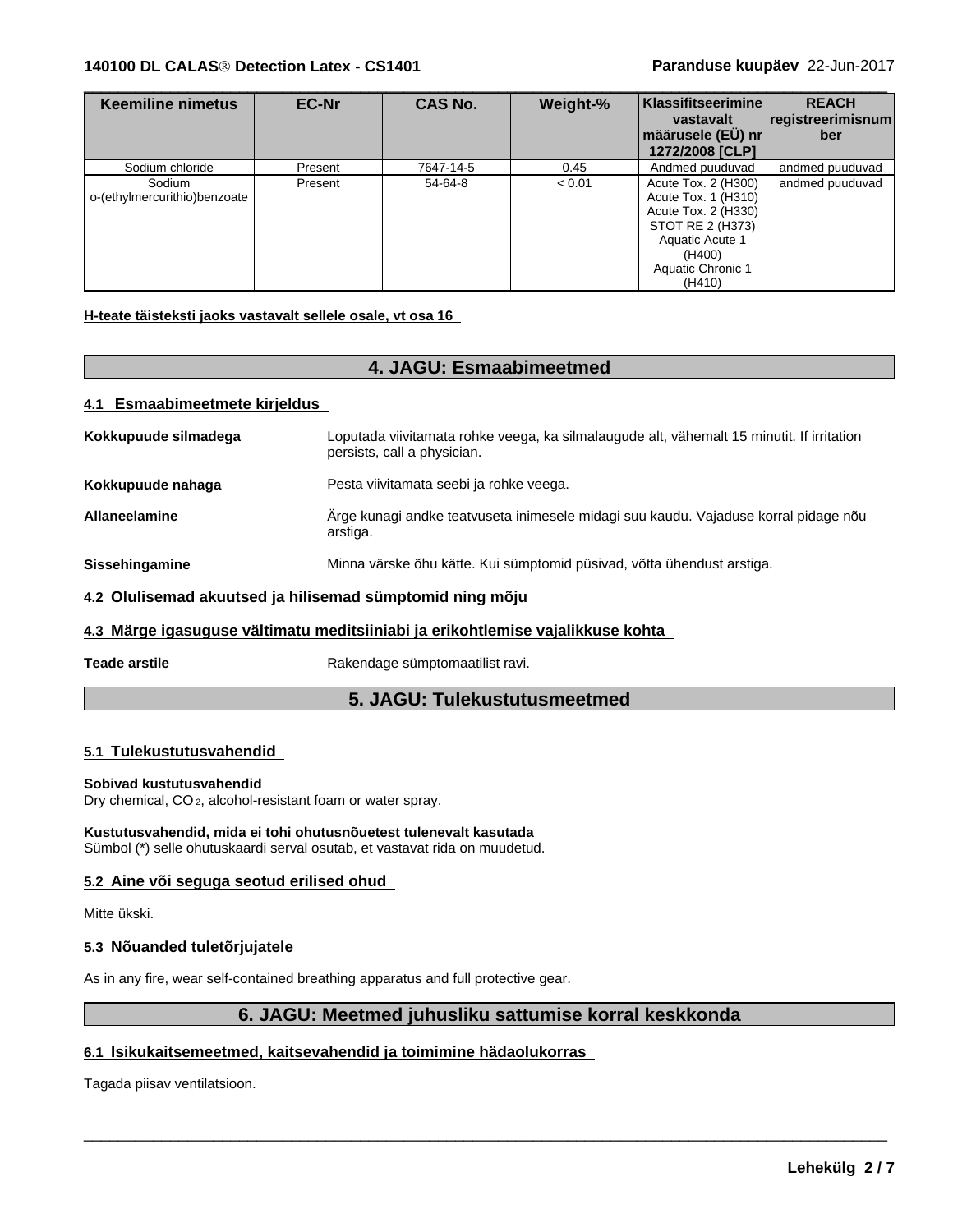Vt täiendava ökoloogilise teabe kohta 12. jagu.

#### **6.2 Keskkonnakaitse meetmed**

Takistada edasist lekkimist või väljavoolamist, kui seda on võimalik ohutult teha.

#### **6.3 Tõkestamis- ning puhastamismeetodid ja -vahendid**

#### **Puhastusmeetmed**

Koguda kokku mahaloksunud aine inertse materjaliga (nt kuiv liiv või muld), seejärel paigutada keemiliste jäätmete anumasse.

#### **6.4 Viited muudele jagudele**

## **7. JAGU: Käitlemine ja ladustamine**

 $\overline{\phantom{a}}$  ,  $\overline{\phantom{a}}$  ,  $\overline{\phantom{a}}$  ,  $\overline{\phantom{a}}$  ,  $\overline{\phantom{a}}$  ,  $\overline{\phantom{a}}$  ,  $\overline{\phantom{a}}$  ,  $\overline{\phantom{a}}$  ,  $\overline{\phantom{a}}$  ,  $\overline{\phantom{a}}$  ,  $\overline{\phantom{a}}$  ,  $\overline{\phantom{a}}$  ,  $\overline{\phantom{a}}$  ,  $\overline{\phantom{a}}$  ,  $\overline{\phantom{a}}$  ,  $\overline{\phantom{a}}$ 

#### **7.1 Ohutu käitlemise tagamiseks vajalikud ettevaatusabinõud**

#### **Teave ohutu käitlemise kohta**

Tagada piisav ventilatsioon.

#### **7.2 Ohutu ladustamise tingimused, sealhulgas sobimatud ladustamistingimused**

#### **Tehnilised tingimused / Säilitamistingimused**

Hoidke konteinereid tihedalt suletuna kuivas, jahedas ja hästi ventileeritud kohas.

#### **7.3 Erikasutus**

## **Muud juhised**

Teave puudub.

## **8. JAGU: Kokkupuute ohjamine/isikukaitse**

#### **8.1 Kontrolliparameetrid**

**Kokkupuute piirnormid** Toode ei sisalda tarnituna ohtlikke materjale, millele piirkondlikud võimuorganid on kehtestanud kokkupuute piirnormid töökeskkonnas

| <b>Keemiline nimetus</b>                                         | Euroopa Liit                                                  | Ühendatud<br>Kuningriik                      | <b>Prantsusmaa</b>         | Hispaania                                                  | <b>Saksamaa</b>                              |
|------------------------------------------------------------------|---------------------------------------------------------------|----------------------------------------------|----------------------------|------------------------------------------------------------|----------------------------------------------|
| Sodium<br>o-(ethylmercurithio)benzoate<br>54-64-8                |                                                               |                                              |                            |                                                            | <b>Skin</b>                                  |
| Component                                                        | <b>Itaalia</b>                                                | Portugal                                     | <b>Madalmaad</b>           | <b>Soome</b>                                               | Taani                                        |
| Sodium<br>o-(ethylmercurithio)benzoate<br>$54-64-8$ ( $< 0.01$ ) |                                                               |                                              |                            |                                                            | TWA: $0.05$ mg/m <sup>3</sup><br><b>Skin</b> |
| <b>Keemiline nimetus</b>                                         | Austria                                                       | <b>Sveits</b>                                | Poola                      | <b>Norra</b>                                               | lirimaa                                      |
| Sodium<br>o-(ethylmercurithio)benzoate<br>54-64-8                | <b>Skin</b><br>STEL 0.1 $mg/m3$<br>TWA: $0.01 \text{ mg/m}^3$ | <b>Skin</b><br>TWA: $0.01$ mg/m <sup>3</sup> | TWA: $0.01 \text{ mg/m}^3$ | TWA: $0.02 \text{ mg/m}^3$<br>STEL: 0.06 mg/m <sup>3</sup> |                                              |

#### **Tuletatud mittetoimiv tase (DNEL)** Teave puudub

**Arvutuslik mittetoimiv sisaldus (PNEC)** Teave puudub

## **8.2 Kokkupuute ohjamine**

**Tehnilised meetmed** Tagada piisav ventilatsioon, eriti kinnistes ruumides.

 $\overline{\phantom{a}}$  ,  $\overline{\phantom{a}}$  ,  $\overline{\phantom{a}}$  ,  $\overline{\phantom{a}}$  ,  $\overline{\phantom{a}}$  ,  $\overline{\phantom{a}}$  ,  $\overline{\phantom{a}}$  ,  $\overline{\phantom{a}}$  ,  $\overline{\phantom{a}}$  ,  $\overline{\phantom{a}}$  ,  $\overline{\phantom{a}}$  ,  $\overline{\phantom{a}}$  ,  $\overline{\phantom{a}}$  ,  $\overline{\phantom{a}}$  ,  $\overline{\phantom{a}}$  ,  $\overline{\phantom{a}}$ 

#### **Isikukaitsevahendid**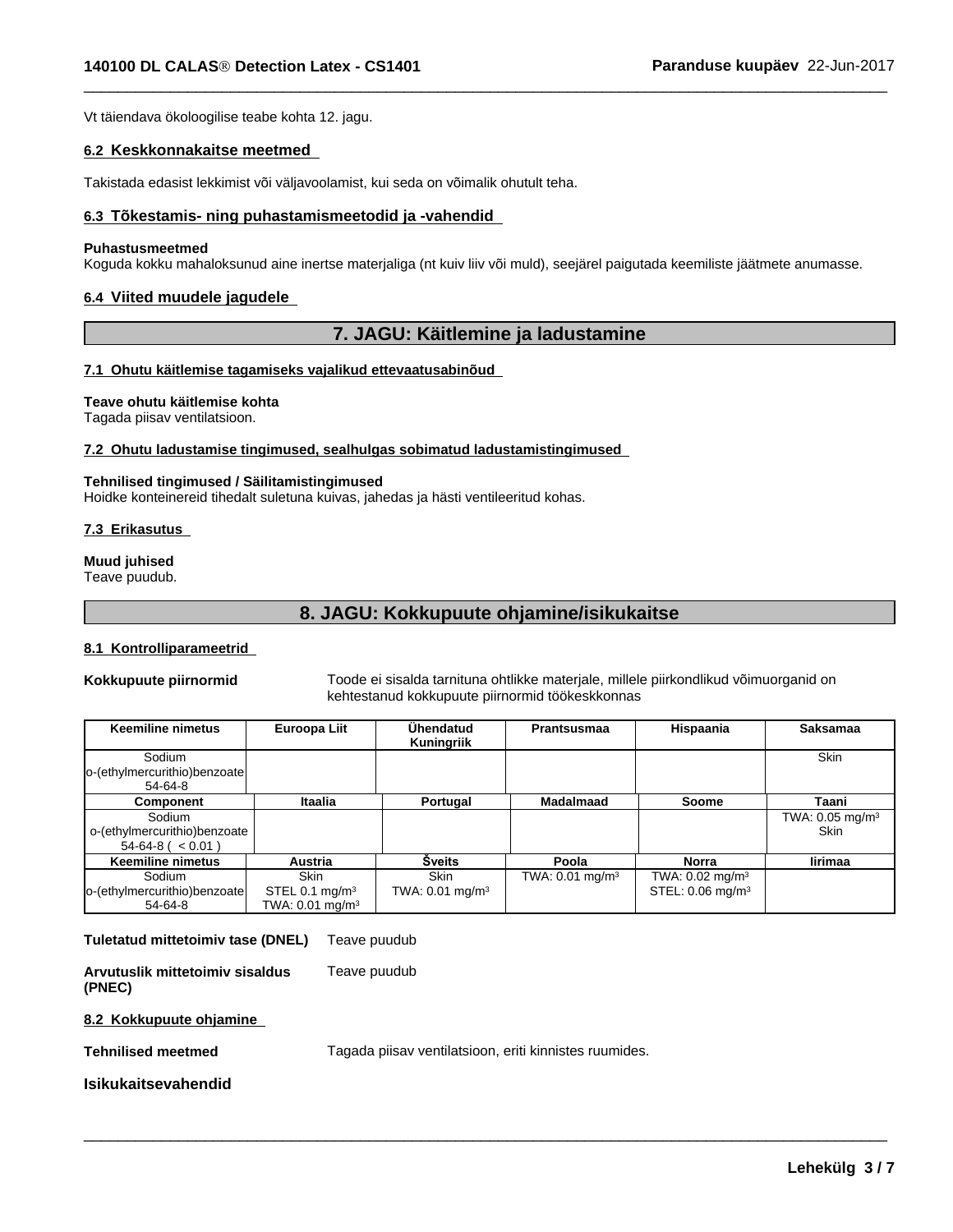| Silmade kaitsmine<br>Käte kaitsmine<br>Naha- ja kehakaitse<br>Hingamisteede kaitsmine | Liibuvad kaitseprillid.<br>Kaitsekindad.<br>Pikkade käistega riietus.<br>Spetsiaalne kaitsevarustus pole nõutav. |
|---------------------------------------------------------------------------------------|------------------------------------------------------------------------------------------------------------------|
| Hügieenimeetmed                                                                       | Käidelda vastavalt tööstushügieeni ja -ohutuse headele tavadele.                                                 |
| Kokkupuute ohjamine keskkonnas                                                        | Sümbol (*) selle ohutuskaardi serval osutab, et vastavat rida on muudetud.                                       |

## **9. JAGU: Füüsikalised jakeemilised omadused**

 $\overline{\phantom{a}}$  ,  $\overline{\phantom{a}}$  ,  $\overline{\phantom{a}}$  ,  $\overline{\phantom{a}}$  ,  $\overline{\phantom{a}}$  ,  $\overline{\phantom{a}}$  ,  $\overline{\phantom{a}}$  ,  $\overline{\phantom{a}}$  ,  $\overline{\phantom{a}}$  ,  $\overline{\phantom{a}}$  ,  $\overline{\phantom{a}}$  ,  $\overline{\phantom{a}}$  ,  $\overline{\phantom{a}}$  ,  $\overline{\phantom{a}}$  ,  $\overline{\phantom{a}}$  ,  $\overline{\phantom{a}}$ 

| 9.1 Teave üldiste füüsikaliste ja keemiliste omaduste kohta |                                                                           |                                                 |              |
|-------------------------------------------------------------|---------------------------------------------------------------------------|-------------------------------------------------|--------------|
| Füüsikaline olek                                            | Vedelik                                                                   |                                                 |              |
| Välimus                                                     | Teave puudub                                                              | Lõhn                                            | Mitte ükski  |
| Värvus                                                      | valge                                                                     | Lõhnalävi                                       | Teave puudub |
|                                                             |                                                                           |                                                 |              |
| Omadus                                                      | Väärtused                                                                 | Märkused • Meetod                               |              |
| рH                                                          |                                                                           | Sümbol (*) selle ohutuskaardi serval osutab, et |              |
|                                                             |                                                                           | vastavat rida on muudetud                       |              |
| Sulamis- / külmumispunkt                                    |                                                                           | Teave puudub                                    |              |
| Keemistemperatuur/keemistemperat                            |                                                                           | Sümbol (*) selle ohutuskaardi serval osutab, et |              |
| uuri vahemik                                                |                                                                           | vastavat rida on muudetud                       |              |
| Leekpunkt                                                   |                                                                           | Teave puudub                                    |              |
| <b>Aurustumiskiirus</b>                                     |                                                                           | Sümbol (*) selle ohutuskaardi serval osutab, et |              |
|                                                             |                                                                           | vastavat rida on muudetud                       |              |
| Süttivus (tahke, gaasiline)                                 |                                                                           | Teave puudub                                    |              |
| Süttivuspiir õhus                                           |                                                                           | Teave puudub                                    |              |
| Ülemine süttivuspiir:                                       |                                                                           |                                                 |              |
| Alumine süttivuspiir                                        |                                                                           |                                                 |              |
| Aururõhk                                                    |                                                                           | Sümbol (*) selle ohutuskaardi serval osutab, et |              |
|                                                             |                                                                           | vastavat rida on muudetud                       |              |
| <b>Auru tihedus</b>                                         |                                                                           | Sümbol (*) selle ohutuskaardi serval osutab, et |              |
|                                                             |                                                                           | vastavat rida on muudetud                       |              |
| <b>Suhteline tihedus</b>                                    |                                                                           | Teave puudub                                    |              |
| Lahustuvus vees                                             |                                                                           | Sümbol (*) selle ohutuskaardi serval osutab, et |              |
|                                                             |                                                                           | vastavat rida on muudetud                       |              |
| Lahustuvus(ed)                                              |                                                                           | Sümbol (*) selle ohutuskaardi serval osutab, et |              |
|                                                             |                                                                           | vastavat rida on muudetud                       |              |
| Jaotustegur                                                 |                                                                           | Sümbol (*) selle ohutuskaardi serval osutab, et |              |
|                                                             |                                                                           | vastavat rida on muudetud                       |              |
| Isesüttimistemperatuur                                      |                                                                           | Teave puudub                                    |              |
| Lagunemistemperatuur                                        |                                                                           | Sümbol (*) selle ohutuskaardi serval osutab, et |              |
|                                                             |                                                                           | vastavat rida on muudetud                       |              |
| Kinemaatiline viskoossus                                    |                                                                           | Sümbol (*) selle ohutuskaardi serval osutab, et |              |
|                                                             |                                                                           | vastavat rida on muudetud                       |              |
| Dünaamiline viskoossus                                      |                                                                           |                                                 |              |
| <b>Plahvatusohtlikkus</b>                                   | Sümbol (*) selle ohutuskaardi serval osutab, et vastavat rida on muudetud |                                                 |              |
| Oksüdeerivad omadused                                       | Sümbol (*) selle ohutuskaardi serval osutab, et vastavat rida on muudetud |                                                 |              |
|                                                             |                                                                           |                                                 |              |
| 9.2 Muu teave                                               |                                                                           |                                                 |              |
| Pehmenemispunkt                                             | Teave puudub                                                              |                                                 |              |
| <b>Molekulimass</b>                                         | Teave puudub                                                              |                                                 |              |
| Lenduvate orgaaniliste ainete                               | Teave puudub                                                              |                                                 |              |
| sisaldus (%) (VOC)                                          |                                                                           |                                                 |              |
| Vedeliku tihedus                                            | Teave puudub                                                              |                                                 |              |
| <b>Mahumass</b>                                             | Teave puudub                                                              |                                                 |              |
|                                                             |                                                                           |                                                 |              |
|                                                             |                                                                           |                                                 |              |

## **10. JAGU: Püsivus ja reaktsioonivõime**

 $\overline{\phantom{a}}$  ,  $\overline{\phantom{a}}$  ,  $\overline{\phantom{a}}$  ,  $\overline{\phantom{a}}$  ,  $\overline{\phantom{a}}$  ,  $\overline{\phantom{a}}$  ,  $\overline{\phantom{a}}$  ,  $\overline{\phantom{a}}$  ,  $\overline{\phantom{a}}$  ,  $\overline{\phantom{a}}$  ,  $\overline{\phantom{a}}$  ,  $\overline{\phantom{a}}$  ,  $\overline{\phantom{a}}$  ,  $\overline{\phantom{a}}$  ,  $\overline{\phantom{a}}$  ,  $\overline{\phantom{a}}$ 

## **10.1 Reaktsioonivõime**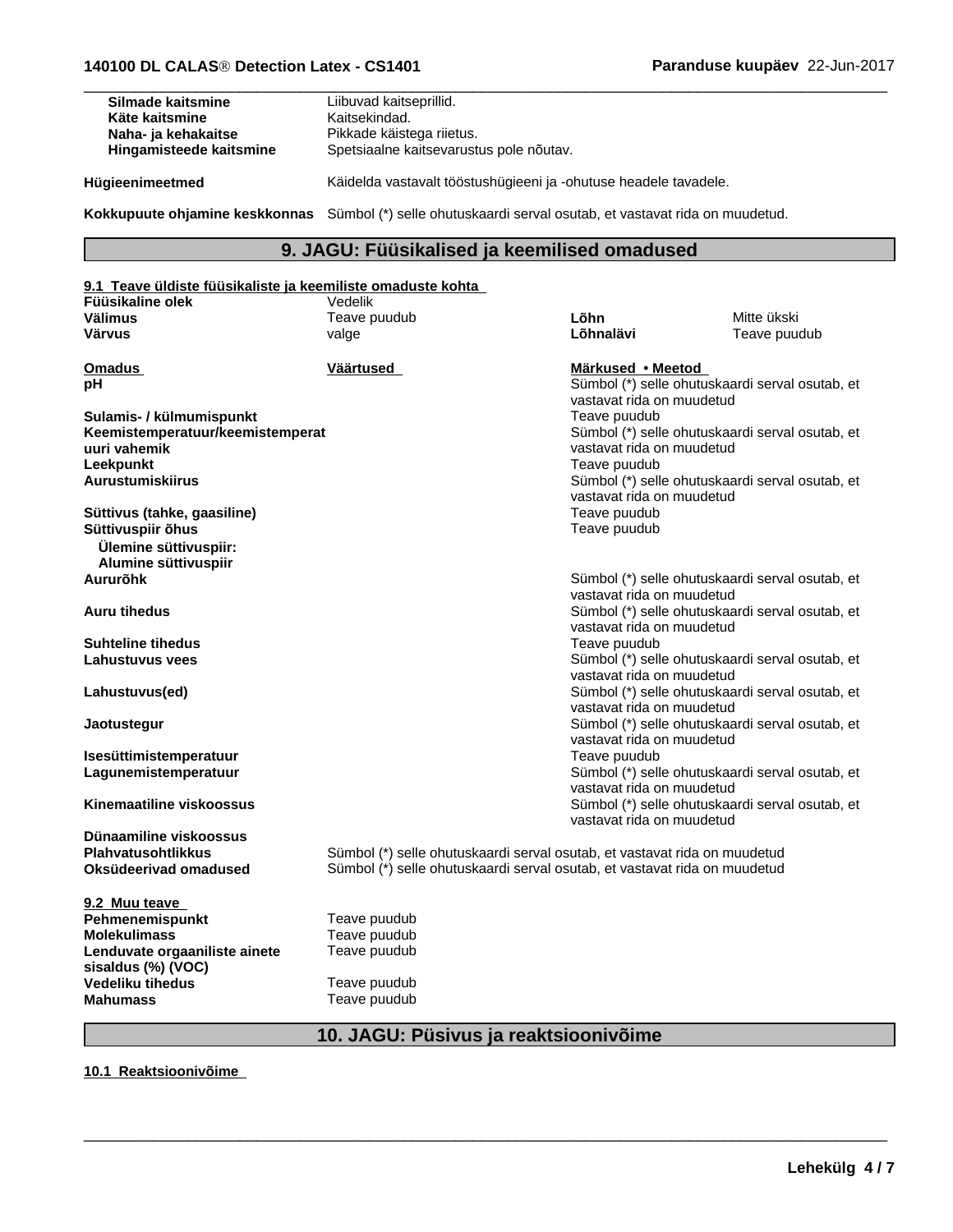### **10.2 Keemiline stabiilsus**

Normaaltingimustes stabiilne.

#### **10.3 Ohtlike reaktsioonide võimalikkus**

#### **10.4 Tingimused, mida tuleb vältida**

Äärmuslikud temperatuurid ja otsene päikesevalgus.

#### **10.5 Kokkusobimatud materjalid**

Eraldi materjale ei ole.

#### **10.6 Ohtlikud lagusaadused**

Mitte ükski normaalsetes kasutustingimustes.

## **11. JAGU: Teave toksilisuse kohta**

 $\overline{\phantom{a}}$  ,  $\overline{\phantom{a}}$  ,  $\overline{\phantom{a}}$  ,  $\overline{\phantom{a}}$  ,  $\overline{\phantom{a}}$  ,  $\overline{\phantom{a}}$  ,  $\overline{\phantom{a}}$  ,  $\overline{\phantom{a}}$  ,  $\overline{\phantom{a}}$  ,  $\overline{\phantom{a}}$  ,  $\overline{\phantom{a}}$  ,  $\overline{\phantom{a}}$  ,  $\overline{\phantom{a}}$  ,  $\overline{\phantom{a}}$  ,  $\overline{\phantom{a}}$  ,  $\overline{\phantom{a}}$ 

#### **11.1 Teave toksikoloogiliste mõjude kohta**

**Akuutne toksilisus**

| <b>Tooteteave</b>         | Teadaoleva või saadud teabe alusel ei kujuta toode endast akuutse toksilisuse ohtu. |
|---------------------------|-------------------------------------------------------------------------------------|
| Sissehingamine            | Selle toote kohta ei ole kättesaadavaid andmeid.                                    |
| Kokkupuude silmadega      | Selle toote kohta ei ole kättesaadavaid andmeid.                                    |
| Kokkupuude nahaqa         | Selle toote kohta ei ole kättesaadavaid andmeid.                                    |
| <b>Allaneelamine</b>      | Selle toote kohta ei ole kättesaadavaid andmeid.                                    |
| <b>Akuutne toksilisus</b> | Segu sisaldab ?% komponente, mille mürgisus ei ole teada.                           |
|                           |                                                                                     |

**The following values are calculated based on chapter 3.1 of the GHS document**

| ATEmix (oral)                        | 99,999.00 mg/kg |  |
|--------------------------------------|-----------------|--|
| <b>ATEmix (dermal)</b>               | 99,999.00 mg/kg |  |
| <b>Sissehingamine</b>                |                 |  |
| <b>ATEmix (inhalation-gas)</b>       | 99,999.00 mg/l  |  |
| <b>ATEmix (inhalation-dust/mist)</b> | 99,999.00 mg/l  |  |
| <b>ATEmix (inhalation-vapor)</b>     | 99,999.00 mg/l  |  |

| <b>Keemiline nimetus</b>               | Suukaudne, LD50 | Nahakaudne, LD50                                                           | Sissehingamine LC50  |
|----------------------------------------|-----------------|----------------------------------------------------------------------------|----------------------|
| Sodium chloride                        | 3 q/kg (Rat)    | 10 g/kg (Rabbit)                                                           | 42 $q/m^3$ (Rat) 1 h |
| Sodium<br>o-(ethylmercurithio)benzoate | 75 mg/kg (Rat)  |                                                                            |                      |
| Nahka söövitav/ärritav                 | Teave puudub.   |                                                                            |                      |
| Silmade kahjustus/ärritus              | Teave puudub.   |                                                                            |                      |
| Sensibilisatsioon                      |                 | Sümbol (*) selle ohutuskaardi serval osutab, et vastavat rida on muudetud. |                      |
| Mutageensus sugurakkudele              | Teave puudub.   |                                                                            |                      |
| Kantserogeensus                        | Teave puudub.   |                                                                            |                      |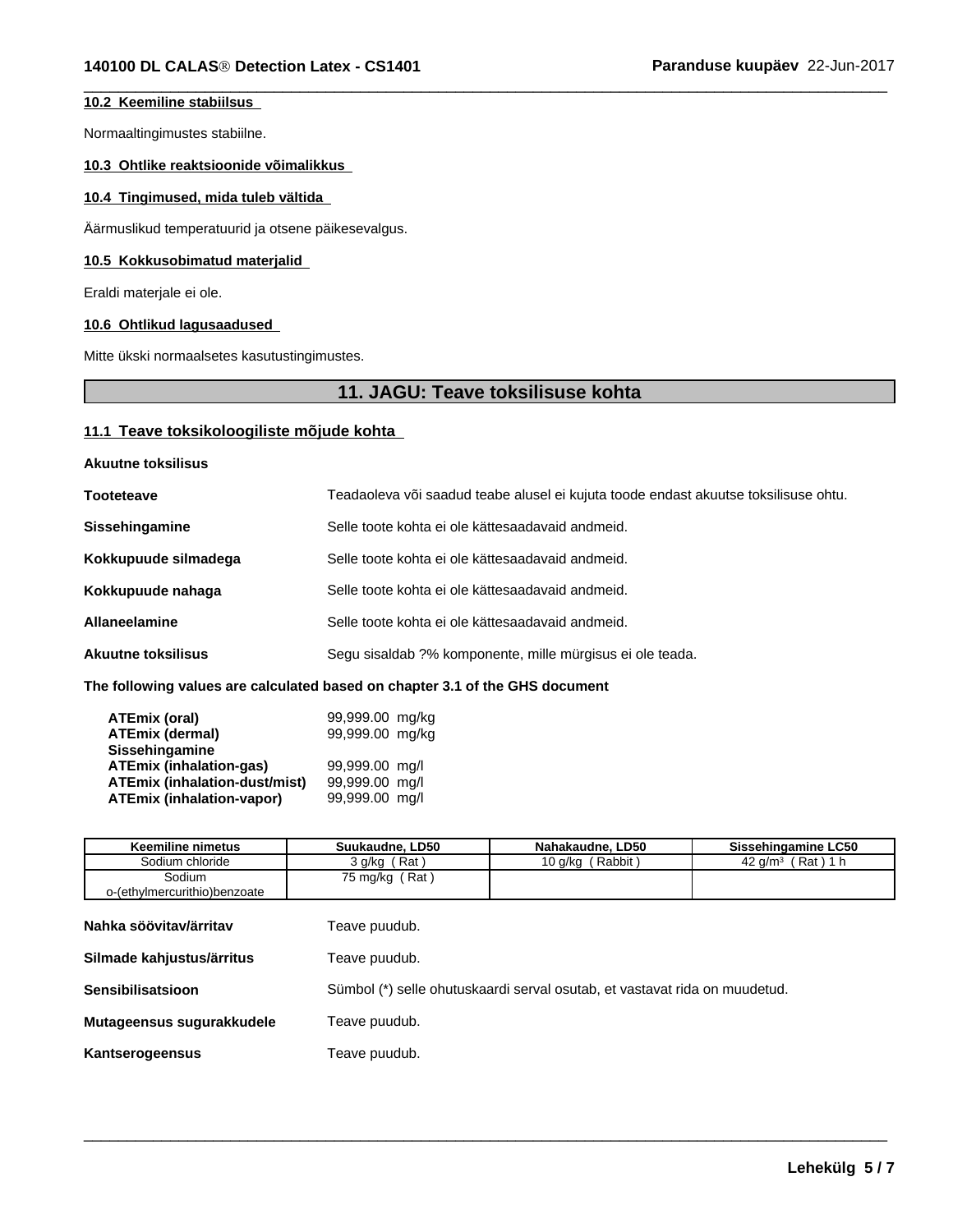| Teave puudub.<br>Mürgisus sihtelundi suhtes - korduv Teave puudub.<br>Teave puudub. | Reproduktiivtoksilisus                               | Sümbol (*) selle ohutuskaardi serval osutab, et vastavat rida on muudetud. |
|-------------------------------------------------------------------------------------|------------------------------------------------------|----------------------------------------------------------------------------|
|                                                                                     | Mürgisus sihtelundi suhtes -<br>ühekordne kokkupuude |                                                                            |
|                                                                                     | kokkupuude                                           |                                                                            |
|                                                                                     | Hingamiskahjustused                                  |                                                                            |

## **12. JAGU: Ökoloogiline teave**

#### **12.1 Toksilisus**

**Ökotoksilisuse mõjud** Ei sisalda keskkonnaohtlikke või veepuhastites mittelagunevaid aineid.

| <b>Keemiline nimetus</b> | Vetikad/veetaimed | Kala                              | Vähilaadsed                      |
|--------------------------|-------------------|-----------------------------------|----------------------------------|
| Sodium chloride          |                   | 5560 - 6080: 96 h Lepomis         | 1000: 48 h Daphnia magna mg/L    |
|                          |                   | macrochirus mg/L LC50             | EC50 340.7 - 469.2: 48 h Daphnia |
|                          |                   | flow-through 12946: 96 h Lepomis  | magna mg/L EC50 Static           |
|                          |                   | macrochirus mg/L LC50 static 6020 |                                  |
|                          |                   | - 7070: 96 h Pimephales promelas  |                                  |
|                          |                   | mg/L LC50 static 7050: 96 h       |                                  |
|                          |                   | Pimephales promelas mg/L LC50     |                                  |
|                          |                   | semi-static 6420 - 6700: 96 h     |                                  |
|                          |                   | Pimephales promelas mg/L LC50     |                                  |
|                          |                   | static 4747 - 7824: 96 h          |                                  |
|                          |                   | Oncorhynchus mykiss mg/L LC50     |                                  |
|                          |                   | flow-through                      |                                  |

#### **12.2 Püsivus ja lagunduvus**

Teave puudub.

#### **12.3 Bioakumulatsioon**

Sümbol (\*) selle ohutuskaardi serval osutab, et vastavat rida on muudetud.

#### **12.4 Liikuvus pinnases**

**Liikuvus**

Sümbol (\*) selle ohutuskaardi serval osutab, et vastavat rida on muudetud.

#### **12.5 Püsivate, bioakumuleeruvate ja toksiliste ning väga püsivate ja väga bioakumuleeruvate omaduste hindamine**

Sümbol (\*) selle ohutuskaardi serval osutab, et vastavat rida on muudetud.

#### **12.6 Muud kahjulikud mõjud.**

## **13. JAGU: Jäätmekäitlus**

#### **13.1 Jäätmetöötlusmeetodid**

| Vaikude jäätmed / kasutamata<br>toodang | Dispose of in accordance with all federal, state, and local regulations.                  |
|-----------------------------------------|-------------------------------------------------------------------------------------------|
| Saastunud pakend                        | Tühjad mahutid tuleb viia volitatud jäätmekäitluspaika taaskasutuseks või kõrvaldamiseks. |

## **14. JAGU: Veonõuded**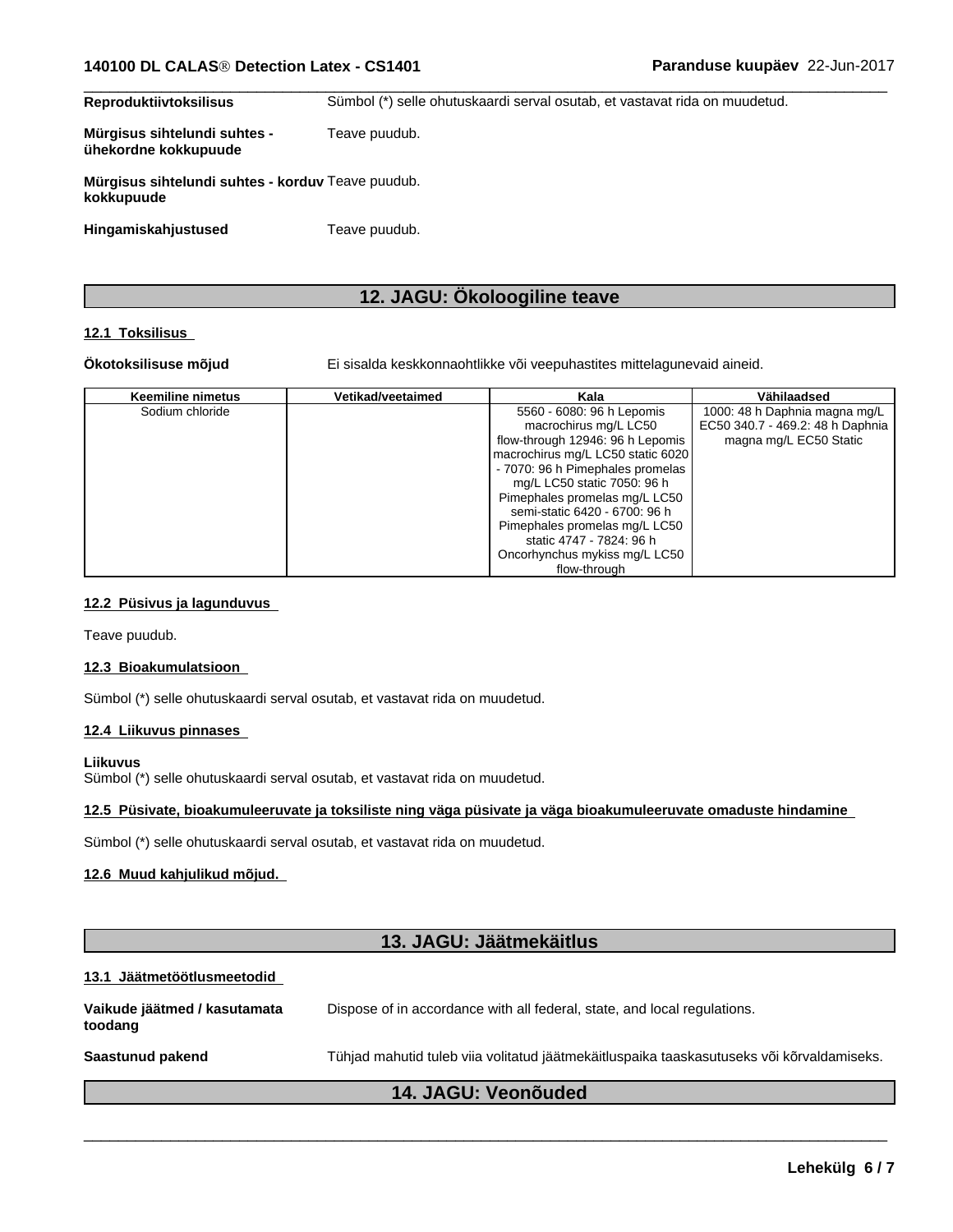| <b>ATA</b> | Ei ole reguleeritud |
|------------|---------------------|
| 14.1.      |                     |
| 14.2.      |                     |
| 14.3.      |                     |
| 14.4.      |                     |
| 14.5.      |                     |
| 14.6.      |                     |

## **15. JAGU: Reguleerivad õigusaktid**

 $\overline{\phantom{a}}$  ,  $\overline{\phantom{a}}$  ,  $\overline{\phantom{a}}$  ,  $\overline{\phantom{a}}$  ,  $\overline{\phantom{a}}$  ,  $\overline{\phantom{a}}$  ,  $\overline{\phantom{a}}$  ,  $\overline{\phantom{a}}$  ,  $\overline{\phantom{a}}$  ,  $\overline{\phantom{a}}$  ,  $\overline{\phantom{a}}$  ,  $\overline{\phantom{a}}$  ,  $\overline{\phantom{a}}$  ,  $\overline{\phantom{a}}$  ,  $\overline{\phantom{a}}$  ,  $\overline{\phantom{a}}$ 

#### **15.1 Ainete ja segude suhtes kohaldatavad ohutuse-, tervise- ja keskkonnaalased eeskirjad/õigusaktid**

| $\cdots$<br>nimetus<br>…eem<br>nılıne | -number<br>rantsusmaa<br>-כטרו |
|---------------------------------------|--------------------------------|
| chloride<br>sodium                    | 70<br>מה<br>- טרי              |
| $ -$<br>$ -$<br>.<br>$\sim$           |                                |

#### **Rahvusvahelised loetelud**

| <b>TSCA (toksiliste ainete kontrolli</b> | Vastab |
|------------------------------------------|--------|
| seadus)                                  |        |
| <b>EINECS/ELINCS</b>                     |        |
| <b>DSL/NDSL</b>                          |        |
| <b>PICCS</b>                             |        |
| <b>ENCS</b>                              |        |
| <b>IECSC</b>                             |        |
| <b>AICS</b>                              |        |
| KECL (Lõuna-Korea olemasolevate -        |        |
| kemikaalide loetelu)                     |        |

#### **Seletuskiri**

 **TSCA** - USA Toksiliste ainete kontrolli seadus, 8(b) osa loetelu

 **EINECS/ELINCS** - Euroopa Olemasolevate Kaubanduslike Kemikaalide Nimestik/ELi Teavitatud uute keemiliste ainete loetelu

 **DSL/NDSL** - Kanada kohalike ainete loetelu/muude ainete loetelu

 **PICCS** - Filipiinide kemikaalide ja keemiliste ainete loetelu

 **ENCS** - Jaapani olemasolevad ja uued keemilised ained

 **IECSC** - Hiinas olemasolevate keemiliste ainete loetelu

 **AICS** - Austraalia keemiliste ainete loetelu (Australian Inventory of Chemical Substances)

 **KECL** - Korea olemasolevate ja hinnatud keemiliste ainete loetelu

#### **15.2 Kemikaaliohutuse aruanne**

Sümbol (\*) selle ohutuskaardi serval osutab, et vastavat rida on muudetud

## **16. JAGU: MUU TEAVE**

| Väljaandmise kuupäev | 22-Jun-2017      |
|----------------------|------------------|
| Paranduse kuupäev    | 22-Jun-2017      |
| Parandusmärkus       | Pole kohaldatav. |

**See materjali ohutuskaart on kooskõlas nõuetega, mis sätestatakse määruses (EÜ) nr 1907/2006**

#### **Vastutuse välistamine**

The above information is believed to be correct but does not purport to be all inclusive and shall be used only as a guide. Meridian Bioscience, Inc. shall not be held liable for any damages resulting from handling or from contact with the above **product.**

**Kommentaarid** Sodium o-(ethylmercurithio)benzoate is Thimerosal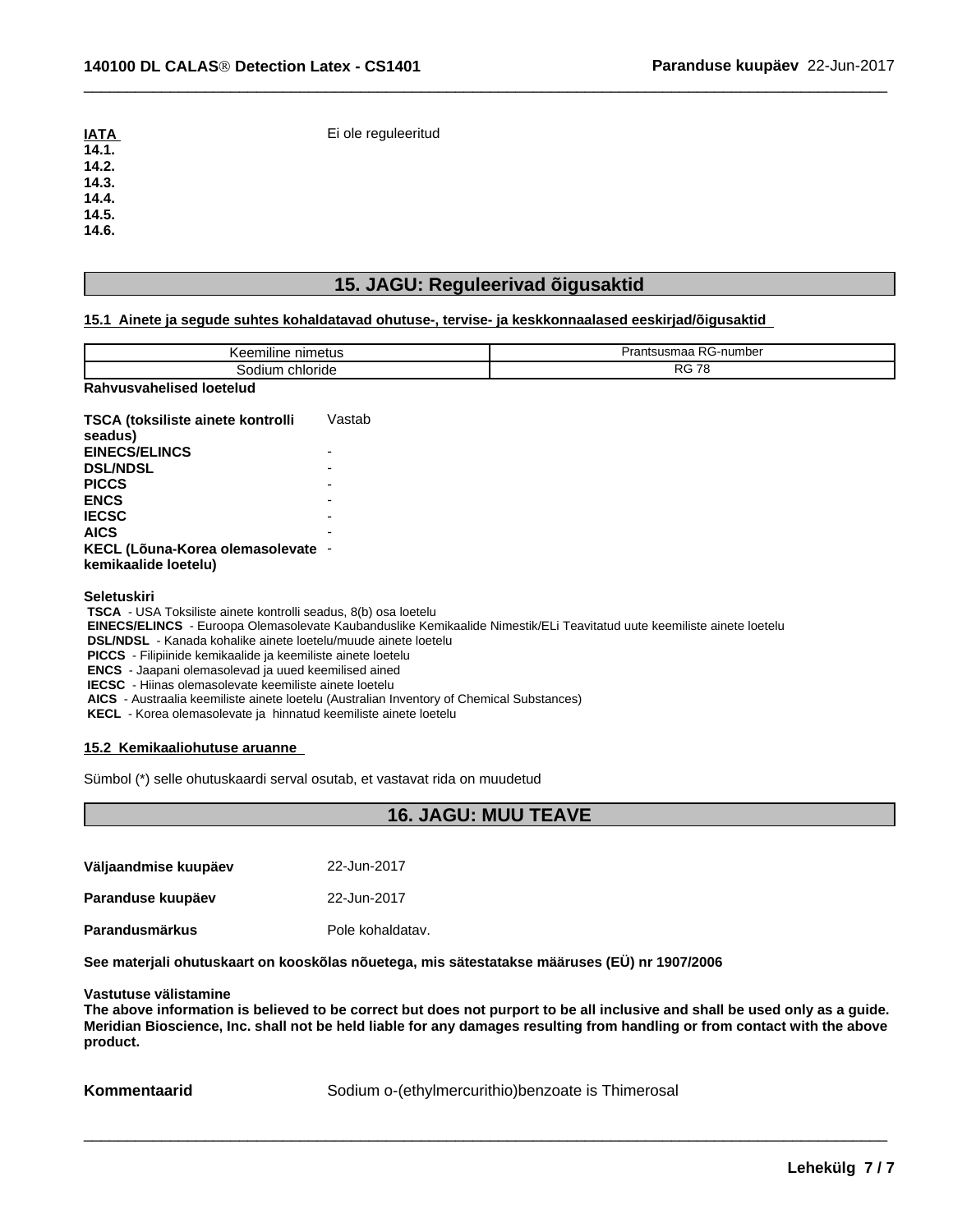

# **KÄYTTÖTURVALLISUUSTIEDOTE**

**Julkaisemispäivä** 22-kesä-2017 **Muutettu viimeksi** 22-kesä-2017 **Muutosnumero** 2

## **KOHTA 1: Aineen tai seoksen ja yhtiön tai yrityksen tunnistetiedot**

#### **1.1 Tuotetunniste**

**Tuotekoodi** 140100 DL

**Tuotteen nimi** CALAS<sup>®</sup> Detection Latex - CS1401

**1.2 Aineen taiseoksen merkitykselliset tunnistetut käytöt ja käytöt, joita ei suositella**

**Käyttötarkoitus** In vitro diagnostiikka

#### **1.3 Käyttöturvallisuustiedotteen toimittajan tiedot**

#### **Valmistaja**

Meridian Bioscience, Inc. 3471 River Hills Drive Cincinnati, Ohio 45244 (800) 343-3858

Authorized Representatives: Meridian Bioscience Europe Via del' Industria 7 20020 Villa Cortese Milano, Italy

Bioline (Aust) Pty Ltd Suite 111, National Innovation Centre Building Australian Technology Park, Eveleigh, NSW 2015 +61 2 9209 4180

Lisätietojen saamiseksi ottakaa yhteyttä:

**1.4 Hätäpuhelinnumero**

**Sähköpostiosoite** www.meridianbioscience.com

Hätäpuhelinnumero Hätäpuhelinnumero

## **KOHTA 2: Vaaran yksilöinti**

#### **2.1 Aineen tai seoksen luokitus**

**ASETUS (EY) N:o 1272/2008**

#### **2.2 Merkinnät**

**2.3 Muut tiedot**

## **KOHTA 3: Koostumus ja tiedot aineosista**

 $\overline{\phantom{a}}$  ,  $\overline{\phantom{a}}$  ,  $\overline{\phantom{a}}$  ,  $\overline{\phantom{a}}$  ,  $\overline{\phantom{a}}$  ,  $\overline{\phantom{a}}$  ,  $\overline{\phantom{a}}$  ,  $\overline{\phantom{a}}$  ,  $\overline{\phantom{a}}$  ,  $\overline{\phantom{a}}$  ,  $\overline{\phantom{a}}$  ,  $\overline{\phantom{a}}$  ,  $\overline{\phantom{a}}$  ,  $\overline{\phantom{a}}$  ,  $\overline{\phantom{a}}$  ,  $\overline{\phantom{a}}$ 

**3.1 Aineet**

**3.2 Seokset**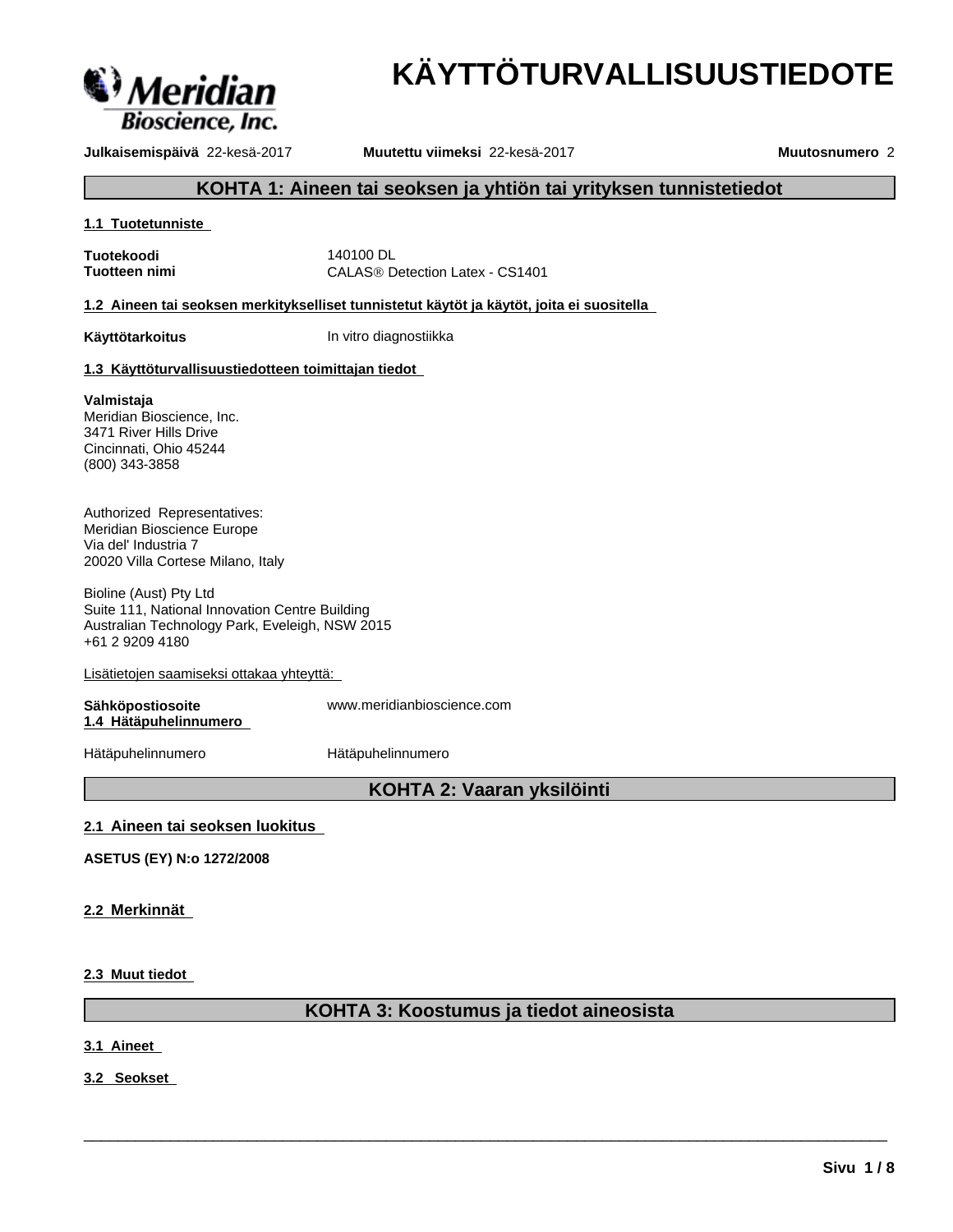| Kemiallinen nimi                       | <b>EY-Nro</b> | <b>CAS No.</b> | Weight-% | Asetuksen (EY)<br>N:o 1272/2008<br>[CLP] mukainen<br><b>luokitus</b>                                                                              | <b>REACH-rekisteröin</b><br>tinumero |
|----------------------------------------|---------------|----------------|----------|---------------------------------------------------------------------------------------------------------------------------------------------------|--------------------------------------|
| Sodium chloride                        | Present       | 7647-14-5      | 0.45     | Tietoja ei saatavissa                                                                                                                             | tietoja ei saatavissa                |
| Sodium<br>o-(ethylmercurithio)benzoate | Present       | 54-64-8        | < 0.01   | Acute Tox. 2 (H300)<br>Acute Tox. 1 (H310)<br>Acute Tox. 2 (H330)<br>STOT RE 2 (H373)<br>Aquatic Acute 1<br>(H400)<br>Aquatic Chronic 1<br>(H410) | tietoja ei saatavissa                |

**Tässä kohdassa mainittujen H-lausekkeiden täydelliset tekstit ovat kohdassa 16**

## **KOHTA 4: Ensiaputoimenpiteet**

## **4.1 Ensiaputoimenpiteiden kuvaus**

| Roiskeet silmiin                                                                                | Huuhdeltava välittömästi runsaalla vedellä, myös silmäluomien alta, vähintään 15 minuutin<br>ajan. If irritation persists, call a physician. |  |  |
|-------------------------------------------------------------------------------------------------|----------------------------------------------------------------------------------------------------------------------------------------------|--|--|
| <b>Ihokosketus</b>                                                                              | Roiskeet huuhdeltava välittömästi saippualla ja runsaalla vedellä.                                                                           |  |  |
| <b>Nieleminen</b>                                                                               | Tajuttomalle henkilölle ei saa koskaan antaa mitään suun kautta. Yhteydenotto lääkäriin<br>mikäli tarpeellista.                              |  |  |
| <b>Hengitys</b>                                                                                 | Siirrettävä raittiiseen ilmaan. Otettava yhteys lääkäriin mikäli oireet jatkuvat.                                                            |  |  |
|                                                                                                 | 4.2 Tärkeimmät oireet ja vaikutukset, sekä välittömät että viivästyneet                                                                      |  |  |
| 4.3 Mahdollisesti tarvittavaa välitöntä lääketieteellistä apua ja erityishoitoa koskevat ohjeet |                                                                                                                                              |  |  |

Tietoja lääkärille **Markon valtaan**.

## **KOHTA 5: Palontorjuntatoimenpiteet**

#### **5.1 Sammutusaineet**

#### **Sopivat sammutusaineet**

Dry chemical, CO 2, alcohol-resistant foam or water spray.

#### **Sammutusaineet, joita ei saa käyttää turvallisuussyistä** Merkki (\*) käyttöturvallisuustiedotteen marginaalissa ilmaisee kyseisen rivin muutoksen.

#### **5.2 Aineesta tai seoksesta johtuvat erityiset vaarat**

Ei mitään.

#### **5.3 Palontorjuntaa koskevat ohjeet**

As in any fire, wear self-contained breathing apparatus and full protective gear.

#### **KOHTA 6: Toimenpiteet onnettomuuspäästöissä**

 $\overline{\phantom{a}}$  ,  $\overline{\phantom{a}}$  ,  $\overline{\phantom{a}}$  ,  $\overline{\phantom{a}}$  ,  $\overline{\phantom{a}}$  ,  $\overline{\phantom{a}}$  ,  $\overline{\phantom{a}}$  ,  $\overline{\phantom{a}}$  ,  $\overline{\phantom{a}}$  ,  $\overline{\phantom{a}}$  ,  $\overline{\phantom{a}}$  ,  $\overline{\phantom{a}}$  ,  $\overline{\phantom{a}}$  ,  $\overline{\phantom{a}}$  ,  $\overline{\phantom{a}}$  ,  $\overline{\phantom{a}}$ 

#### **6.1 Varotoimenpiteet, henkilönsuojaimet ja menettely hätätilanteessa**

Huolehdittava riittävästä ilmanvaihdosta.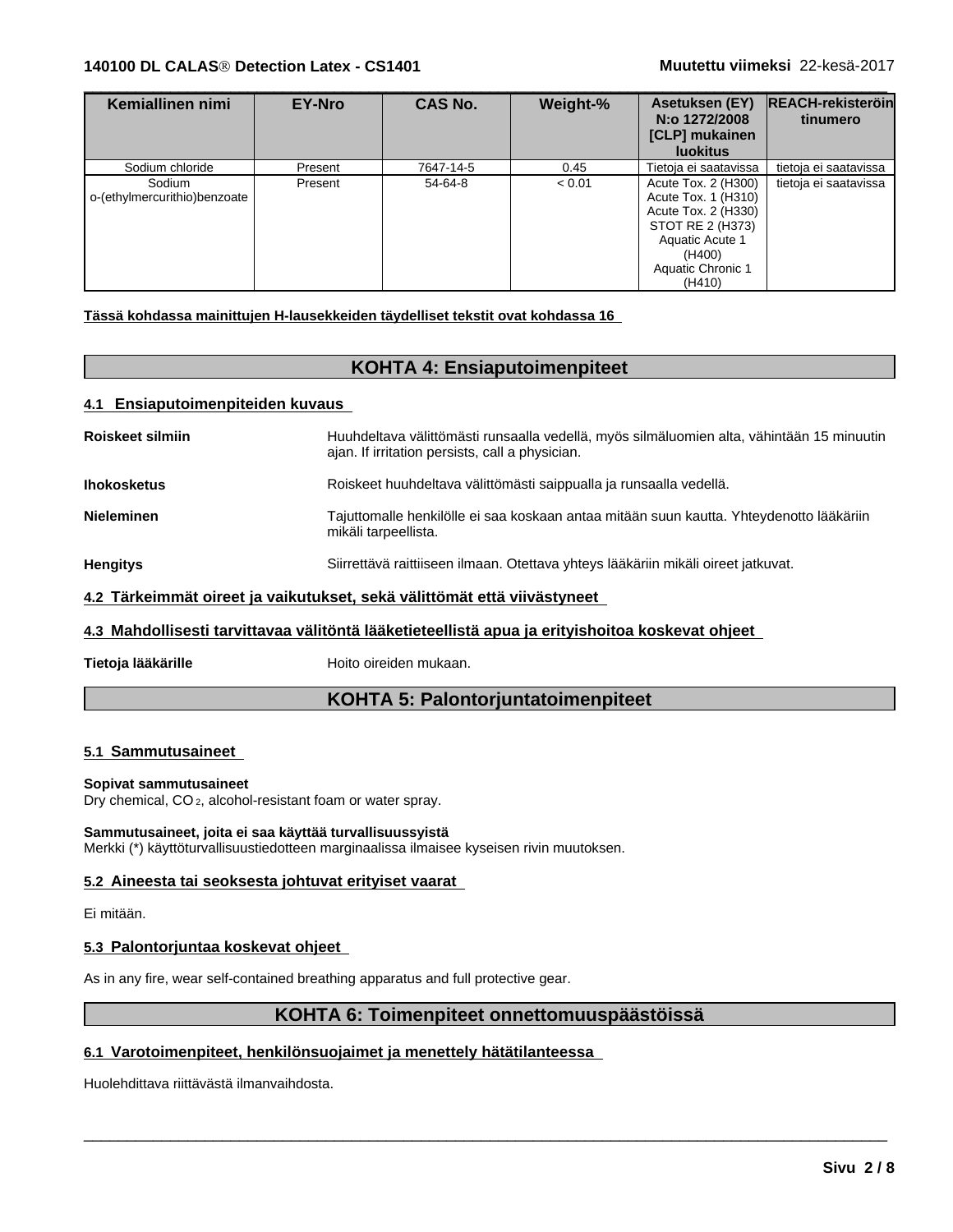Katso lisätietoja Kohdasta 12: Tiedot vaarallisuudesta ympäristölle.

#### **6.2 Ympäristöön kohdistuvat varotoimet**

Estä lisävuodot ja läikkeet, jos on turvallista tehdä niin.

#### **6.3 Suojarakenteita ja puhdistusta koskevat menetelmät ja -välineet**

#### **Puhdistusohjeet**

Imeytä vuoto inerttiin materiaaliin (esim. kuivaan hiekkaan tai maaperään) ja sijoita sitten kemikaalijäteastiaan.

#### **6.4 Viittaukset muihin kohtiin**

## **KOHTA 7: Käsittely ja varastointi**

 $\overline{\phantom{a}}$  ,  $\overline{\phantom{a}}$  ,  $\overline{\phantom{a}}$  ,  $\overline{\phantom{a}}$  ,  $\overline{\phantom{a}}$  ,  $\overline{\phantom{a}}$  ,  $\overline{\phantom{a}}$  ,  $\overline{\phantom{a}}$  ,  $\overline{\phantom{a}}$  ,  $\overline{\phantom{a}}$  ,  $\overline{\phantom{a}}$  ,  $\overline{\phantom{a}}$  ,  $\overline{\phantom{a}}$  ,  $\overline{\phantom{a}}$  ,  $\overline{\phantom{a}}$  ,  $\overline{\phantom{a}}$ 

#### **7.1 Turvallisen käsittelyn edellyttämät toimenpiteet**

#### **Turvallisen käsittelyn ohjeet**

Huolehdittava riittävästä ilmanvaihdosta.

#### **7.2 Turvallisen varastoinnin edellyttämät olosuhteet, mukaan luettuina yhteensopimattomuudet**

#### **Tekniset toimenpiteet/Varasto-olosuhteet**

Säiliöt pidettävä tiiviisti suljettuina kuivassa, viileässä ja hyvin ilmastoidussa paikassa.

#### **7.3 Erityinen loppukäyttö**

#### **Muut suositukset**

Tietoja ei saatavissa.

## **KOHTA 8: Altistumisen ehkäiseminen ja henkilönsuojaimet**

#### **8.1 Valvontaa koskevat muuttujat**

**Altistumisen raja-arvot** Toimitetun kaltaisena tämä tuote ei sisällä vaarallisia aineita, joille on annettu alueellisesti määrättyjä työperäisen altistumisen raja-arvoja

 $\overline{\phantom{a}}$  ,  $\overline{\phantom{a}}$  ,  $\overline{\phantom{a}}$  ,  $\overline{\phantom{a}}$  ,  $\overline{\phantom{a}}$  ,  $\overline{\phantom{a}}$  ,  $\overline{\phantom{a}}$  ,  $\overline{\phantom{a}}$  ,  $\overline{\phantom{a}}$  ,  $\overline{\phantom{a}}$  ,  $\overline{\phantom{a}}$  ,  $\overline{\phantom{a}}$  ,  $\overline{\phantom{a}}$  ,  $\overline{\phantom{a}}$  ,  $\overline{\phantom{a}}$  ,  $\overline{\phantom{a}}$ 

| Kemiallinen nimi              | Euroopan unioni            | Englanti                   | Ranska                     | Espanja                       | <b>Saksa</b>                  |
|-------------------------------|----------------------------|----------------------------|----------------------------|-------------------------------|-------------------------------|
| Sodium                        |                            |                            |                            |                               | <b>Skin</b>                   |
| lo-(ethylmercurithio)benzoate |                            |                            |                            |                               |                               |
| 54-64-8                       |                            |                            |                            |                               |                               |
| Component                     | Italia                     | Portugali                  | <b>Alankomaat</b>          | Suomi                         | Tanska                        |
| Sodium                        |                            |                            |                            |                               | TWA: $0.05$ mg/m <sup>3</sup> |
| o-(ethylmercurithio)benzoate  |                            |                            |                            |                               | Skin                          |
| $54-64-8$ ( $< 0.01$ )        |                            |                            |                            |                               |                               |
| Kemiallinen nimi              | Itävalta                   | <b>Sveitsi</b>             | Puola                      | Noria                         | <b>Irlanti</b>                |
| Sodium                        | Skin                       | <b>Skin</b>                | TWA: $0.01 \text{ mg/m}^3$ | TWA: $0.02$ mg/m <sup>3</sup> |                               |
| o-(ethylmercurithio)benzoate  | STEL 0.1 $mg/m3$           | TWA: $0.01 \text{ mg/m}^3$ |                            | STEL: 0.06 mg/m <sup>3</sup>  |                               |
| 54-64-8                       | TWA: $0.01 \text{ mg/m}^3$ |                            |                            |                               |                               |

#### **Johdettu vaikutukseton taso (DNEL)** Tietoja ei saatavissa

| Todennäköinen vaikutukseton<br>pitoisuus (PNEC) | Tietoja ei saatavissa                                                       |
|-------------------------------------------------|-----------------------------------------------------------------------------|
| 8.2 Altistumisen ehkäiseminen                   |                                                                             |
| <b>Tekniset torjuntatoimenpiteet</b>            | Huolehdittava riittävästä ilmanvaihdosta, erityisesti suljetuissa tiloissa. |
| Henkilönsuojaimet<br>Silmiensuojaus             | Tiiviisti asettuvat suojalasit.                                             |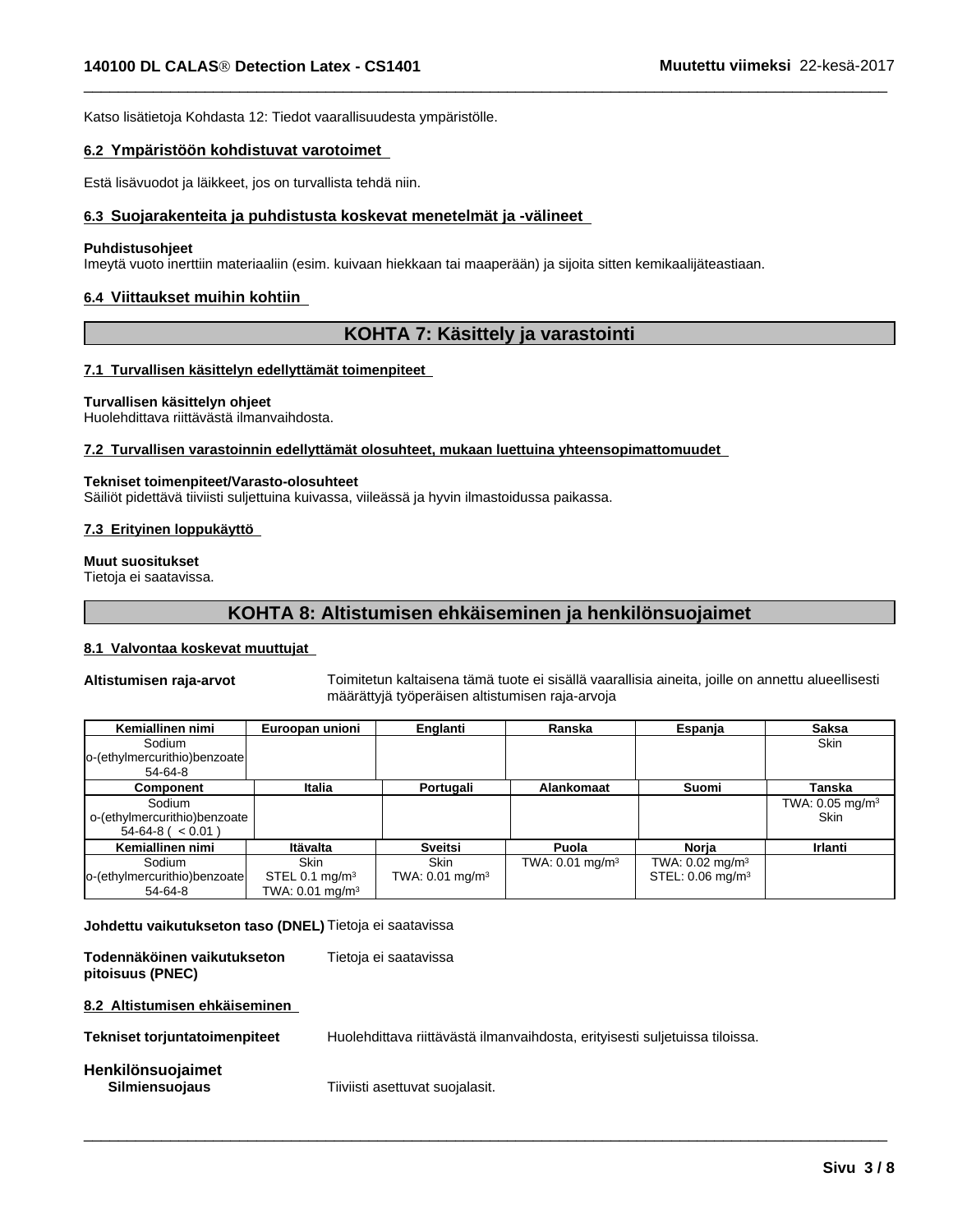| Käsien suojaus<br>Ihonsuojaus ja Kehon suojaus<br>Hengityselinten suojaus | Suojakäsineet.<br>Pitkähihaiset vaatteet.<br>Mitään erityistä suojavarustusta ei vaadita. |
|---------------------------------------------------------------------------|-------------------------------------------------------------------------------------------|
| Erityisiä suojautumis- ja<br>hygieniaohjeita                              | Käsiteltävä hyvän työhygienian ja turvallisuuskäytännön mukaisesti.                       |
| Ympäristöaltistumisen<br>ehkäiseminen                                     | Merkki (*) käyttöturvallisuustiedotteen marginaalissa ilmaisee kyseisen rivin muutoksen.  |

 $\overline{\phantom{a}}$  ,  $\overline{\phantom{a}}$  ,  $\overline{\phantom{a}}$  ,  $\overline{\phantom{a}}$  ,  $\overline{\phantom{a}}$  ,  $\overline{\phantom{a}}$  ,  $\overline{\phantom{a}}$  ,  $\overline{\phantom{a}}$  ,  $\overline{\phantom{a}}$  ,  $\overline{\phantom{a}}$  ,  $\overline{\phantom{a}}$  ,  $\overline{\phantom{a}}$  ,  $\overline{\phantom{a}}$  ,  $\overline{\phantom{a}}$  ,  $\overline{\phantom{a}}$  ,  $\overline{\phantom{a}}$ 

## **KOHTA 9: Fysikaaliset ja kemialliset ominaisuudet**

| 9.1 Fysikaalisia ja kemiallisia perusominaisuuksia koskevat tiedot<br><b>Olomuoto</b> | <b>Neste</b>                                                                            |                                                |                                                       |
|---------------------------------------------------------------------------------------|-----------------------------------------------------------------------------------------|------------------------------------------------|-------------------------------------------------------|
| <b>Olomuoto</b>                                                                       | Tietoja ei saatavissa                                                                   | Haju                                           | Ei mitään                                             |
| Väri                                                                                  | valkoinen                                                                               | Hajukynnys                                     | Tietoja ei saatavissa                                 |
| <b>Ominaisuus</b>                                                                     | Arvot                                                                                   | Huomautuksia • Menetelmä                       |                                                       |
| рH                                                                                    |                                                                                         | ilmaisee kyseisen rivin muutoksen              | Merkki (*) käyttöturvallisuustiedotteen marginaalissa |
| Sulamis- tai jäätymispiste                                                            |                                                                                         | Tietoja ei saatavissa                          |                                                       |
| Kiehumispiste/kiehumisalue                                                            |                                                                                         | ilmaisee kyseisen rivin muutoksen              | Merkki (*) käyttöturvallisuustiedotteen marginaalissa |
| Leimahduspiste                                                                        |                                                                                         | Tietoja ei saatavissa                          |                                                       |
| <b>Haihtumisnopeus</b>                                                                |                                                                                         | ilmaisee kyseisen rivin muutoksen              | Merkki (*) käyttöturvallisuustiedotteen marginaalissa |
| Syttyvyys (kiinteät aineet, kaasut)<br>Syttyvyysraja ilmassa                          |                                                                                         | Tietoja ei saatavissa<br>Tietoja ei saatavissa |                                                       |
| Ylin syttyvyysraja:<br>Alin syttyvyysraja                                             |                                                                                         |                                                |                                                       |
| Höyrynpaine                                                                           |                                                                                         | ilmaisee kyseisen rivin muutoksen              | Merkki (*) käyttöturvallisuustiedotteen marginaalissa |
| Höyryntiheys                                                                          |                                                                                         | ilmaisee kyseisen rivin muutoksen              | Merkki (*) käyttöturvallisuustiedotteen marginaalissa |
| Ominaispaino                                                                          |                                                                                         | Tietoja ei saatavissa                          |                                                       |
| <b>Vesiliukoisuus</b>                                                                 |                                                                                         |                                                | Merkki (*) käyttöturvallisuustiedotteen marginaalissa |
|                                                                                       |                                                                                         | ilmaisee kyseisen rivin muutoksen              |                                                       |
| Liukoisuus (liukoisuudet)                                                             |                                                                                         | ilmaisee kyseisen rivin muutoksen              | Merkki (*) käyttöturvallisuustiedotteen marginaalissa |
| <b>Jakautumiskerroin</b>                                                              |                                                                                         | ilmaisee kyseisen rivin muutoksen              | Merkki (*) käyttöturvallisuustiedotteen marginaalissa |
| Itsesyttymislämpötila                                                                 |                                                                                         | Tietoja ei saatavissa                          |                                                       |
| Hajoamislämpötila                                                                     |                                                                                         |                                                | Merkki (*) käyttöturvallisuustiedotteen marginaalissa |
|                                                                                       |                                                                                         | ilmaisee kyseisen rivin muutoksen              |                                                       |
| Kinemaattinen viskositeetti                                                           |                                                                                         | ilmaisee kyseisen rivin muutoksen              | Merkki (*) käyttöturvallisuustiedotteen marginaalissa |
| Dynaaminen viskositeetti<br>Räjähtävyys                                               | Merkki (*) käyttöturvallisuustiedotteen marginaalissa ilmaisee kyseisen rivin muutoksen |                                                |                                                       |
| Hapettavuus                                                                           | Merkki (*) käyttöturvallisuustiedotteen marginaalissa ilmaisee kyseisen rivin muutoksen |                                                |                                                       |
| 9.2 Muut tiedot                                                                       |                                                                                         |                                                |                                                       |
| Pehmenemispiste                                                                       | Tietoja ei saatavissa                                                                   |                                                |                                                       |
| Molekyylipaino                                                                        | Tietoja ei saatavissa                                                                   |                                                |                                                       |
| VOC(haihtuvilla orgaanisilla                                                          | Tietoja ei saatavissa                                                                   |                                                |                                                       |
| yhdisteillä)-pitoisuus (%)                                                            |                                                                                         |                                                |                                                       |
| <b>Nesteen tiheys</b>                                                                 | Tietoja ei saatavissa                                                                   |                                                |                                                       |
| <b>Irtotiheys</b>                                                                     | Tietoja ei saatavissa                                                                   |                                                |                                                       |
|                                                                                       |                                                                                         |                                                |                                                       |

## **KOHTA 10: Stabiilisuus ja reaktiivisuus**

 $\overline{\phantom{a}}$  ,  $\overline{\phantom{a}}$  ,  $\overline{\phantom{a}}$  ,  $\overline{\phantom{a}}$  ,  $\overline{\phantom{a}}$  ,  $\overline{\phantom{a}}$  ,  $\overline{\phantom{a}}$  ,  $\overline{\phantom{a}}$  ,  $\overline{\phantom{a}}$  ,  $\overline{\phantom{a}}$  ,  $\overline{\phantom{a}}$  ,  $\overline{\phantom{a}}$  ,  $\overline{\phantom{a}}$  ,  $\overline{\phantom{a}}$  ,  $\overline{\phantom{a}}$  ,  $\overline{\phantom{a}}$ 

## **10.1 Reaktiivisuus**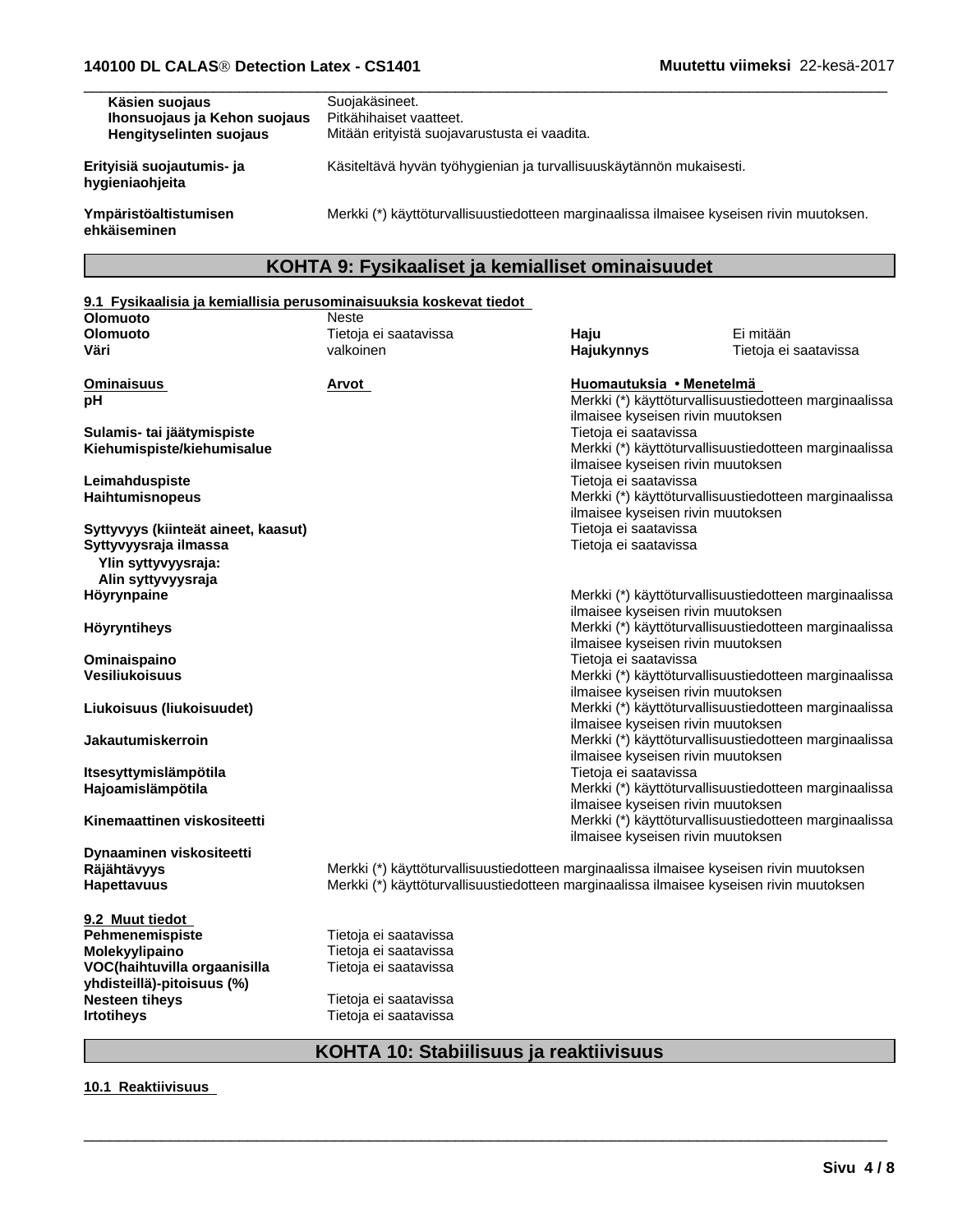#### **10.2 Kemiallinen stabiilisuus**

Stabiili normaaliolosuhteissa.

#### **10.3 Vaarallisten reaktioiden mahdollisuus**

#### **10.4 Vältettävät olosuhteet**

Hyvin suuret lämpötilat ja suora auringonpaiste.

#### **10.5 Yhteensopimattomat materiaalit**

Mitään erityisesti mainittavia aineita ei ole.

#### **10.6 Vaaralliset hajoamistuotteet**

Ei mitään tavallisissa käyttöoloissa.

## **KOHTA 11: Myrkyllisyyteen liittyvät tiedot**

 $\overline{\phantom{a}}$  ,  $\overline{\phantom{a}}$  ,  $\overline{\phantom{a}}$  ,  $\overline{\phantom{a}}$  ,  $\overline{\phantom{a}}$  ,  $\overline{\phantom{a}}$  ,  $\overline{\phantom{a}}$  ,  $\overline{\phantom{a}}$  ,  $\overline{\phantom{a}}$  ,  $\overline{\phantom{a}}$  ,  $\overline{\phantom{a}}$  ,  $\overline{\phantom{a}}$  ,  $\overline{\phantom{a}}$  ,  $\overline{\phantom{a}}$  ,  $\overline{\phantom{a}}$  ,  $\overline{\phantom{a}}$ 

### **11.1 Tiedot myrkyllisistä vaikutuksista**

**Välitön myrkyllisyys**

| <b>Tuotetiedot</b>      | Tuote ei muodosta välitöntä myrkyllisyysvaaraa tunnettujen tai toimitettujen tietojen<br>perusteella. |
|-------------------------|-------------------------------------------------------------------------------------------------------|
| <b>Hengitys</b>         | Tietoja tästä tuotteesta ei ole käytettävissä.                                                        |
| <b>Roiskeet silmiin</b> | Tietoja tästä tuotteesta ei ole käytettävissä.                                                        |
| <b>Ihokosketus</b>      | Tietoja tästä tuotteesta ei ole käytettävissä.                                                        |
| <b>Nieleminen</b>       | Tietoja tästä tuotteesta ei ole käytettävissä.                                                        |
| Välitön myrkyllisyys    | 99.54 % seoksesta koostuu vähintään yhdestä aineosasta, jonka myrkyllisyyttä ei tunneta.              |

#### **The following values are calculated based on chapter 3.1 of the GHS document**

| ATEmix (oral)                        | 99,999.00 mg/kg |  |
|--------------------------------------|-----------------|--|
| <b>ATEmix (dermal)</b>               | 99,999.00 mg/kg |  |
| <b>Hengitys</b>                      |                 |  |
| <b>ATEmix (inhalation-gas)</b>       | 99.999.00 ma/l  |  |
| <b>ATEmix (inhalation-dust/mist)</b> | 99.999.00 ma/l  |  |
| <b>ATEmix (inhalation-vapor)</b>     | 99.999.00 ma/l  |  |

| Kemiallinen nimi             | LD50 suun kautta | LD50 ihon kautta    | <b>Hengitys LC50</b> |
|------------------------------|------------------|---------------------|----------------------|
| Sodium chloride              | Rat<br>3 a/ka    | (Rabbit)<br>10 a/ka | Rat)<br>a/m          |
| Sodium                       | Rat<br>75 mg/kg  |                     |                      |
| o-(ethylmercurithio)benzoate |                  |                     |                      |

| Ihosyövyttävyys/ihoärsytys                       | Tietoja ei saatavissa.                                                                   |
|--------------------------------------------------|------------------------------------------------------------------------------------------|
| Silmävaurio/ärsytys                              | Tietoja ei saatavissa.                                                                   |
| <b>Herkistäminen</b>                             | Merkki (*) käyttöturvallisuustiedotteen marginaalissa ilmaisee kyseisen rivin muutoksen. |
| Sukusolujen perimää vaurioittavat<br>vaikutukset | Tietoja ei saatavissa.                                                                   |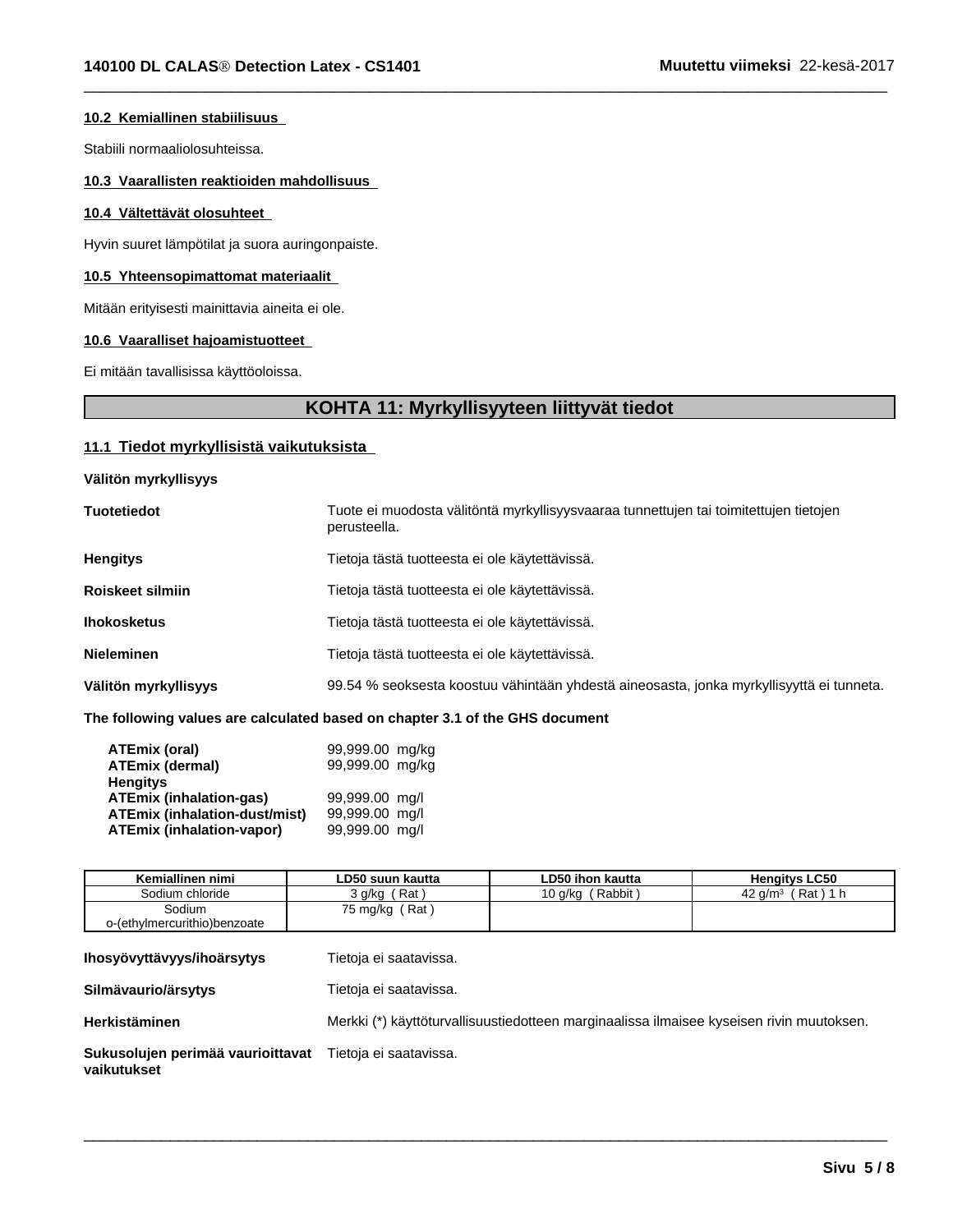| Karsinogeenisuus (syöpää<br>aiheuttavat vaikutukset)  | Tietoja ei saatavissa.                                                                   |
|-------------------------------------------------------|------------------------------------------------------------------------------------------|
| Lisääntymiselle vaarallinen                           | Merkki (*) käyttöturvallisuustiedotteen marginaalissa ilmaisee kyseisen rivin muutoksen. |
| Elinkohtainen myrkyllisyys -<br>kerta-altistuminen    | Tietoja ei saatavissa.                                                                   |
| Elinkohtainen myrkyllisyys -<br>toistuva altistuminen | Tietoja ei saatavissa.                                                                   |
| Aspiraatiovaara                                       | Tietoja ei saatavissa.                                                                   |

## **KOHTA 12: Tiedot vaarallisuudesta ympäristölle**

#### **12.1 Myrkyllisyys**

**Ekotoksisuusvaikutukset** Tuote ei sisällä sellaisia aineita, joiden tiedetään olevan ympäristölle haitallisia tai jotka eivät hajoa jätevedenkäsittelylaitoksessa.

| Kemiallinen nimi | Levät/vesikasvit | Kala                              | Ävriäiset                        |
|------------------|------------------|-----------------------------------|----------------------------------|
| Sodium chloride  |                  | 5560 - 6080: 96 h Lepomis         | 1000: 48 h Daphnia magna mg/L    |
|                  |                  | macrochirus mg/L LC50             | EC50 340.7 - 469.2: 48 h Daphnia |
|                  |                  | flow-through 12946: 96 h Lepomis  | magna mg/L EC50 Static           |
|                  |                  | macrochirus mg/L LC50 static 6020 |                                  |
|                  |                  | - 7070: 96 h Pimephales promelas  |                                  |
|                  |                  | mg/L LC50 static 7050: 96 h       |                                  |
|                  |                  | Pimephales promelas mg/L LC50     |                                  |
|                  |                  | semi-static 6420 - 6700: 96 h     |                                  |
|                  |                  | Pimephales promelas mg/L LC50     |                                  |
|                  |                  | static 4747 - 7824: 96 h          |                                  |
|                  |                  | Oncorhynchus mykiss mg/L LC50     |                                  |
|                  |                  | flow-through                      |                                  |

#### **12.2 Pysyvyys ja hajoavuus**

Tietoja ei saatavissa.

#### **12.3 Biokertyvyys**

Merkki (\*) käyttöturvallisuustiedotteen marginaalissa ilmaisee kyseisen rivin muutoksen.

#### **12.4 Liikkuvuus maaperässä**

#### **Kulkeutuvuus**

Merkki (\*) käyttöturvallisuustiedotteen marginaalissa ilmaisee kyseisen rivin muutoksen.

#### **12.5 PBT- ja vPvB-arvioinnin tulokset**

Merkki (\*) käyttöturvallisuustiedotteen marginaalissa ilmaisee kyseisen rivin muutoksen.

#### **12.6 Muut haitalliset vaikutukset.**

## **KOHTA 13: Jätteiden käsittelyyn liittyvät näkökohdat**

#### **13.1 Jätteiden käsittelymenetelmät**

**Jätteet jäännöksistä /** Dispose of in accordance with all federal, state, and local regulations.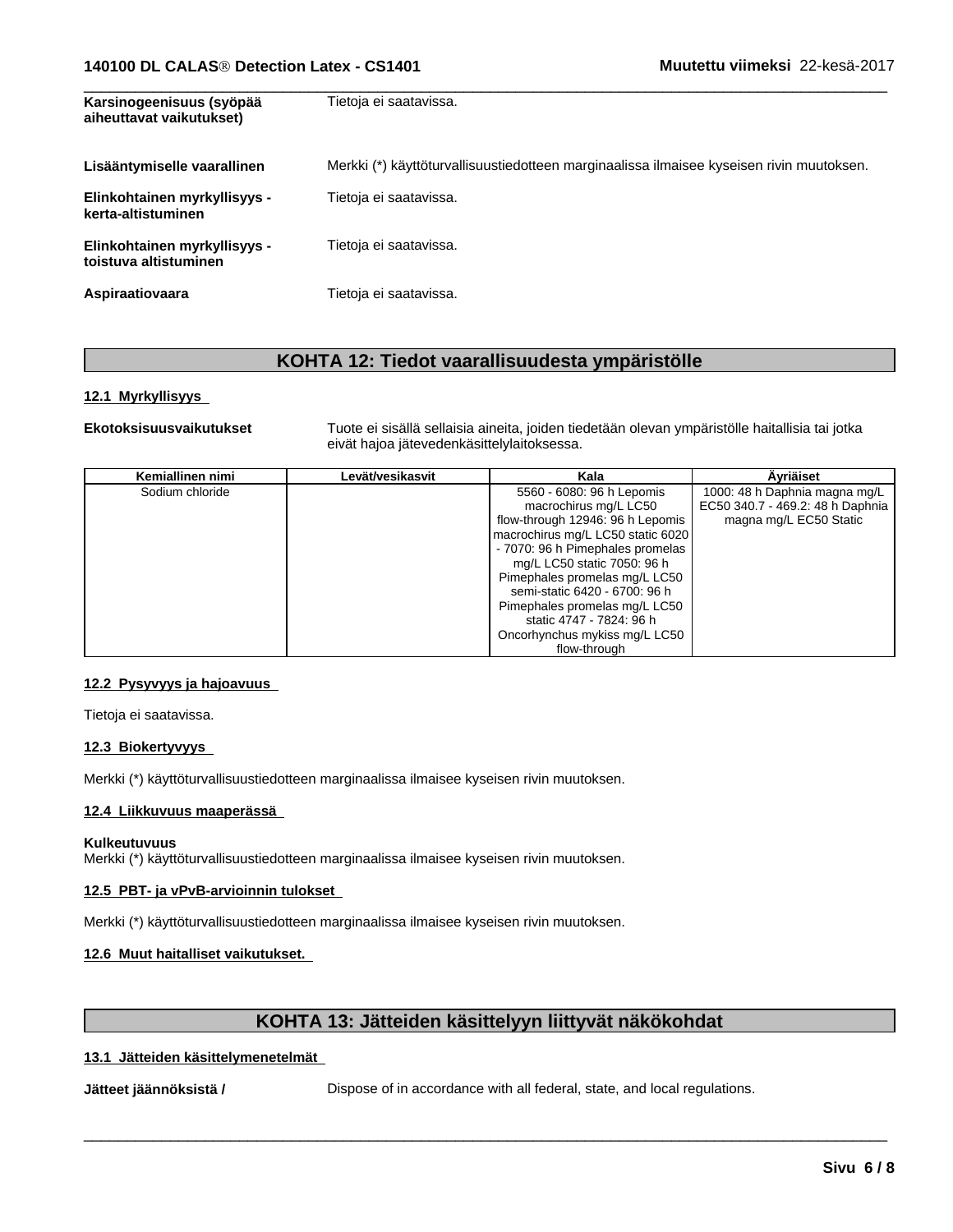#### **käyttämättömistä tuotteista**

**14.5. 14.6.**

**Likaantunut pakkaus** Tyhjät säiliöt on vietävä hyväksyttävään jätteidenkäsittelypaikkaan kierrätettäväksi tai hävitettäväksi.

 $\overline{\phantom{a}}$  ,  $\overline{\phantom{a}}$  ,  $\overline{\phantom{a}}$  ,  $\overline{\phantom{a}}$  ,  $\overline{\phantom{a}}$  ,  $\overline{\phantom{a}}$  ,  $\overline{\phantom{a}}$  ,  $\overline{\phantom{a}}$  ,  $\overline{\phantom{a}}$  ,  $\overline{\phantom{a}}$  ,  $\overline{\phantom{a}}$  ,  $\overline{\phantom{a}}$  ,  $\overline{\phantom{a}}$  ,  $\overline{\phantom{a}}$  ,  $\overline{\phantom{a}}$  ,  $\overline{\phantom{a}}$ 

## **KOHTA 14: Kuljetustiedot**

| <b>IATA</b> | Ei säädelty |
|-------------|-------------|
| 14.1.       |             |
| 14.2.       |             |
| 14.3.       |             |
| 14.4.       |             |

**KOHTA 15: Lainsäädäntöä koskevat tiedot**

**15.1 Nimenomaisesti ainetta tai seosta koskevat turvallisuus-, terveys- ja ympäristösäännökset tai -lainsäädäntö**

|                   | ı RG-numero                       |
|-------------------|-----------------------------------|
| nımı              | nskalall                          |
| manıner           | , 151                             |
|                   | ٦aι                               |
| chloride<br>.liur | <sub>D</sub> o<br>70<br>טז<br>ں ، |

**Kansainväliset luettelot**

| <b>TSCA</b>          | Noudattaa                |
|----------------------|--------------------------|
| <b>EINECS/ELINCS</b> | -                        |
| <b>DSL/NDSL</b>      | ۰                        |
| <b>PICCS</b>         | -                        |
| <b>ENCS</b>          | ۰                        |
| <b>IECSC</b>         | ۰                        |
| <b>AICS</b>          | $\overline{\phantom{0}}$ |
| <b>KECL</b>          | -                        |

#### **Merkkien selitys**

 **TSCA** - United States Toxic Substances Control Act [Yhdysvaltain myrkyllisten aineiden valvontalaki] 8(b) luettelo

 **EINECS/ELINCS** - Euroopassa kaupallisessa käytössä olevien kemiallisten aineiden luettelo/Euroopassa ilmoitettujen kemiallisten aineiden

luettelo (European Inventory of Existing Commercial Chemical Substances/EU List of Notified Chemical Substances)

 **DSL/NDSL** - Kanadan kotimaisten aineiden/ulkomaisten aineiden luettelo

 **PICCS** - Filippiinien kemikaalien ja kemiallisten aineiden luettelo

 **ENCS** - Japanin kaupallisessa käytössä olevat ja uudet kemialliset aineet

 **IECSC** - Kiinan kaupallisessa käytössä olevat kemialliset aineet

 **AICS** - Australian kemikaaliluettelo (Australian Inventory of Chemical Substances)

 **KECL** - Korean kaupallisessa käytössä olevat ja arvioidut kemialliset aineet

#### **15.2 Kemikaaliturvallisuusraportti**

Merkki (\*) käyttöturvallisuustiedotteen marginaalissa ilmaisee kyseisen rivin muutoksen

#### **KOHTA 16: Muut tiedot**

| Julkaisemispäivä | 22-kesä-2017 |
|------------------|--------------|
|                  |              |

**Muutettu viimeksi** 22-kesä-2017

**Muutoshuomautus** Ei sovellu.

**Tämä käyttöturvallisuustiedote täyttää Asetuksen (EY) N:o 1907/2006 vaatimukset**

#### **Vastuuvapauslauseke**

The above information is believed to be correct but does not purport to be all inclusive and shall be used only as a guide.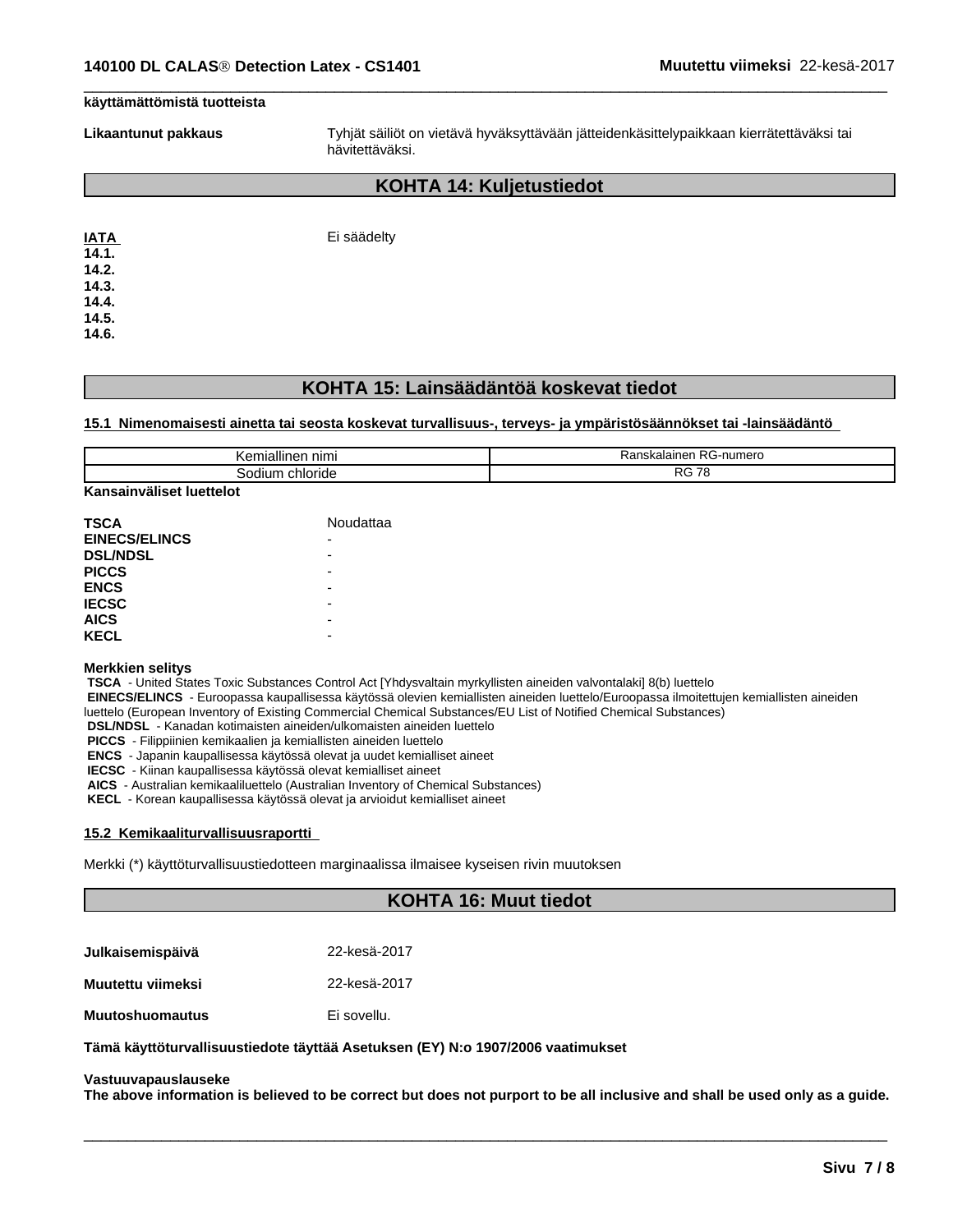Meridian Bioscience, Inc. shall not be held liable for any damages resulting from handling or from contact with the above **product.**

 $\overline{\phantom{a}}$  ,  $\overline{\phantom{a}}$  ,  $\overline{\phantom{a}}$  ,  $\overline{\phantom{a}}$  ,  $\overline{\phantom{a}}$  ,  $\overline{\phantom{a}}$  ,  $\overline{\phantom{a}}$  ,  $\overline{\phantom{a}}$  ,  $\overline{\phantom{a}}$  ,  $\overline{\phantom{a}}$  ,  $\overline{\phantom{a}}$  ,  $\overline{\phantom{a}}$  ,  $\overline{\phantom{a}}$  ,  $\overline{\phantom{a}}$  ,  $\overline{\phantom{a}}$  ,  $\overline{\phantom{a}}$ 

 $\overline{\phantom{a}}$  ,  $\overline{\phantom{a}}$  ,  $\overline{\phantom{a}}$  ,  $\overline{\phantom{a}}$  ,  $\overline{\phantom{a}}$  ,  $\overline{\phantom{a}}$  ,  $\overline{\phantom{a}}$  ,  $\overline{\phantom{a}}$  ,  $\overline{\phantom{a}}$  ,  $\overline{\phantom{a}}$  ,  $\overline{\phantom{a}}$  ,  $\overline{\phantom{a}}$  ,  $\overline{\phantom{a}}$  ,  $\overline{\phantom{a}}$  ,  $\overline{\phantom{a}}$  ,  $\overline{\phantom{a}}$ 

**Huomautukset** Sodium o-(ethylmercurithio)benzoate is Thimerosal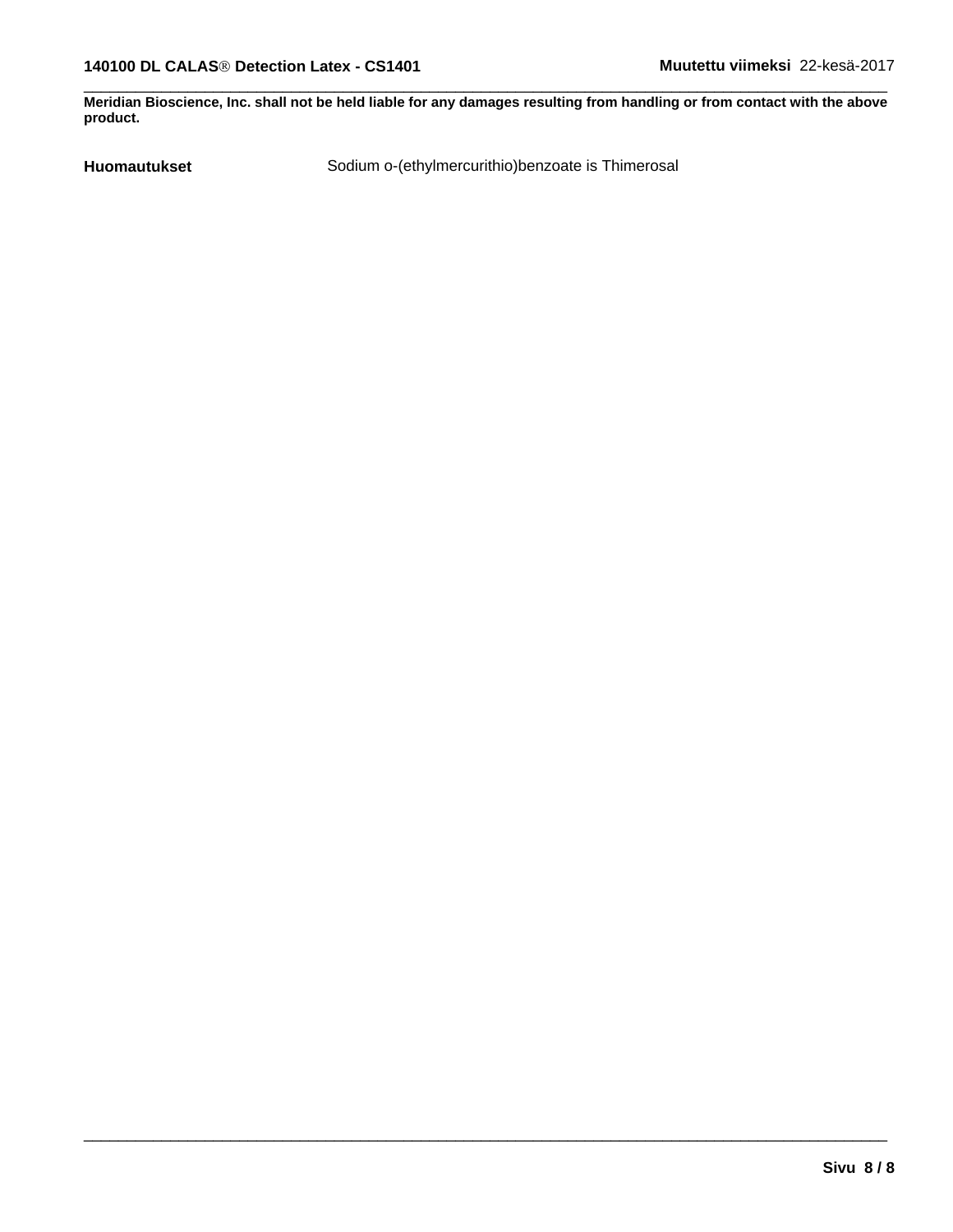

# **SIKKERHETSDATABLAD**

**Utstedelsesdato** 22-jun-2017 **Revisjonsdato** 22-jun-2017 **Revisjonsnummer** 2

## **AVSNITT 1: Identifikasjon av stoffet/produktet og av selskapet/foretaket**

#### **1.1 Produktidentifikator**

**Produktkode** 140100 DL

**Produktnavn** CALAS<sup>®</sup> Detection Latex - CS1401

**1.2 Relevante identifiserte anvendelser av stoffet eller blandingen og anvendelser som frarådes**

**Anbefalt bruk** Diagnostikk, in-vitro

#### **1.3 Detaljer angående leverandøren på sikkerhetsdatabladet**

#### **Produsent**

Meridian Bioscience, Inc. 3471 River Hills Drive Cincinnati, Ohio 45244 (800) 343-3858

Authorized Representatives: Meridian Bioscience Europe Via del' Industria 7 20020 Villa Cortese Milano, Italy

Bioline (Aust) Pty Ltd Suite 111, National Innovation Centre Building Australian Technology Park, Eveleigh, NSW 2015 +61 2 9209 4180

Flere opplysninger kan fås fra:

**1.4 Nødtelefonnummer**

**E-postadresse** www.meridianbioscience.com

Nødtelefon Nødnummer

## **AVSNITT 2: Fareidentifikasjon**

#### **2.1 Klassifisering av stoffet eller blandingen**

**FORORDNING (EF) nr. 1272/2008**

**2.2 Etikettelementer** 

**2.3 Annen informasjon**

## **AVSNITT 3: Sammensetning/opplysninger om bestanddeler**

 $\overline{\phantom{a}}$  ,  $\overline{\phantom{a}}$  ,  $\overline{\phantom{a}}$  ,  $\overline{\phantom{a}}$  ,  $\overline{\phantom{a}}$  ,  $\overline{\phantom{a}}$  ,  $\overline{\phantom{a}}$  ,  $\overline{\phantom{a}}$  ,  $\overline{\phantom{a}}$  ,  $\overline{\phantom{a}}$  ,  $\overline{\phantom{a}}$  ,  $\overline{\phantom{a}}$  ,  $\overline{\phantom{a}}$  ,  $\overline{\phantom{a}}$  ,  $\overline{\phantom{a}}$  ,  $\overline{\phantom{a}}$ 

**3.1 Stoffer**

**3.2 Blandinger**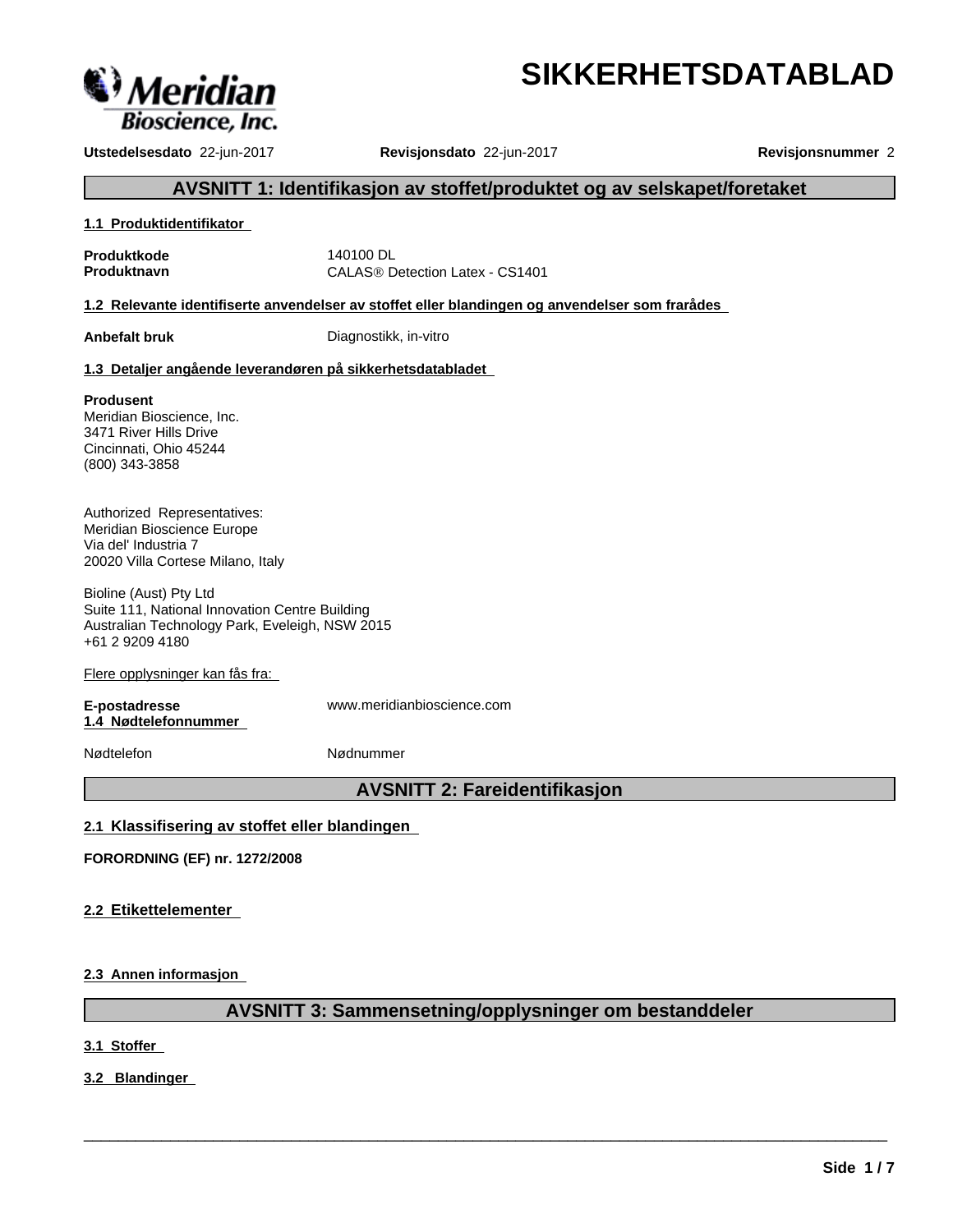#### **140100 DL CALASÒ Detection Latex - CS1401 Revisjonsdato** 22-jun-2017

| Kjemisk navn                           | EC-nr   | <b>CAS No.</b> | Weight-% | Klassifisering i<br>henhold til<br> regulering (EU) nr. <br>1272/2008 [CLP]                                                                       | <b>REACH-registrerin</b><br>gsnummer |
|----------------------------------------|---------|----------------|----------|---------------------------------------------------------------------------------------------------------------------------------------------------|--------------------------------------|
| Sodium chloride                        | Present | 7647-14-5      | 0.45     | Ingen data er<br>tilgjengelig                                                                                                                     | ingen data er<br>tilgjengelig        |
| Sodium<br>o-(ethylmercurithio)benzoate | Present | 54-64-8        | < 0.01   | Acute Tox. 2 (H300)<br>Acute Tox. 1 (H310)<br>Acute Tox. 2 (H330)<br>STOT RE 2 (H373)<br>Aquatic Acute 1<br>(H400)<br>Aquatic Chronic 1<br>(H410) | ingen data er<br>tilgjengelig        |

 $\overline{\phantom{a}}$  ,  $\overline{\phantom{a}}$  ,  $\overline{\phantom{a}}$  ,  $\overline{\phantom{a}}$  ,  $\overline{\phantom{a}}$  ,  $\overline{\phantom{a}}$  ,  $\overline{\phantom{a}}$  ,  $\overline{\phantom{a}}$  ,  $\overline{\phantom{a}}$  ,  $\overline{\phantom{a}}$  ,  $\overline{\phantom{a}}$  ,  $\overline{\phantom{a}}$  ,  $\overline{\phantom{a}}$  ,  $\overline{\phantom{a}}$  ,  $\overline{\phantom{a}}$  ,  $\overline{\phantom{a}}$ 

**For den fulle teksten til H-uttalelsene nevnt i denne seksjonen, se Seksjon 16**

## **AVSNITT 4: Førstehjelpstiltak**

#### **4.1 Beskrivelse av førsthjelpstiltak**

| Øvekontakt | Skyll umiddelbart med mye vann, også under øyelokkene, i minst 15 minutter. If irritation<br>persists, call a physician. |
|------------|--------------------------------------------------------------------------------------------------------------------------|
| Hudkontakt | Vask umiddelbart med såpe og mye vann.                                                                                   |
| Svelging   | Gi aldri noe gjennom munnen til en bevisstløs person. Kontakt lege hvis nødvendig.                                       |
| Innånding  | Flytt ut i frisk luft. Kontakt lege hvis symptomene vedvarer.                                                            |
|            | 4.2 De viktigste symptomene og effektene, både akutte og forsinkede                                                      |
|            |                                                                                                                          |

#### **4.3 Indikasjon av øyeblikkelig legehjelp og spesiell, nødvendig behandling**

**Merknader til lege** Behandle symptomene.

## **AVSNITT 5: Brannslukningstiltak**

#### **5.1 Slukningsmidler**

**Egnede slukningsmidler**

Dry chemical,  $CO<sub>2</sub>$ , alcohol-resistant foam or water spray.

**Slokkingsmidler som av sikkerhetsmessige grunner ikke skal brukes,** Symbolet (\*) i margen i dette sikkerhetsdatabladet indikerer at linjen har blitt revidert.

#### **5.2 Spesielle farer som kommer fra stoffet eller blandingen**

Ingen.

#### **5.3 Råd til brannbekjempningspersonale**

As in any fire, wear self-contained breathing apparatus and full protective gear.

## **AVSNITT 6: Tiltak ved utilsiktet utslipp**

 $\overline{\phantom{a}}$  ,  $\overline{\phantom{a}}$  ,  $\overline{\phantom{a}}$  ,  $\overline{\phantom{a}}$  ,  $\overline{\phantom{a}}$  ,  $\overline{\phantom{a}}$  ,  $\overline{\phantom{a}}$  ,  $\overline{\phantom{a}}$  ,  $\overline{\phantom{a}}$  ,  $\overline{\phantom{a}}$  ,  $\overline{\phantom{a}}$  ,  $\overline{\phantom{a}}$  ,  $\overline{\phantom{a}}$  ,  $\overline{\phantom{a}}$  ,  $\overline{\phantom{a}}$  ,  $\overline{\phantom{a}}$ 

## **6.1 Personlige forholdsregler, verneutstyr og nødprosedyrer**

Sørg for tilstrekkelig ventilasjon.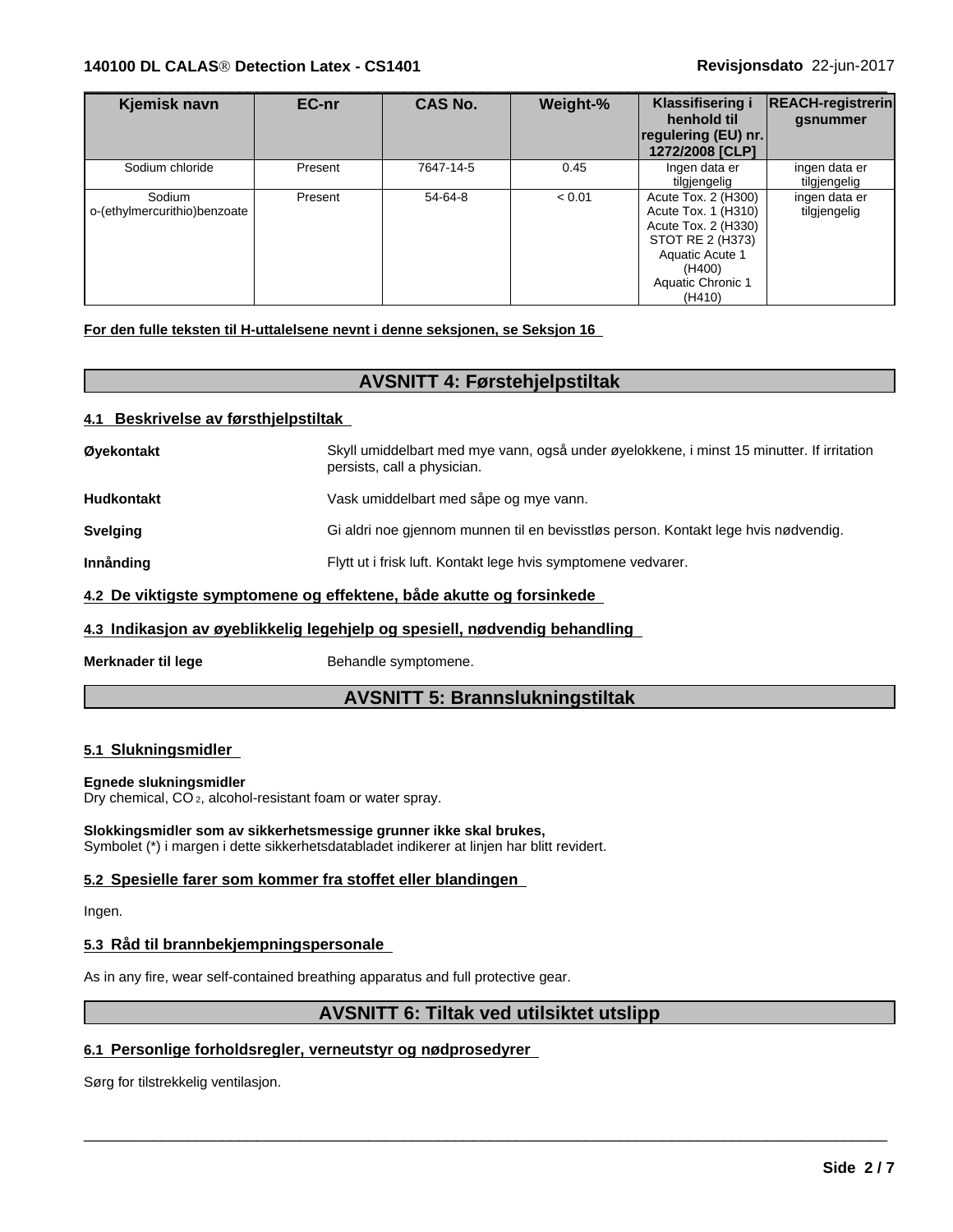Se avsnitt 12 for ytterligere økologisk informasjon.

#### **6.2 Miljømessige forholdsregler**

Hindre ytterligere lekkasje eller spill hvis det kan gjøres farefritt.

#### **6.3 Metoder og materialer for forurensning og opprensing**

#### **Metoder for rengjøring**

Absorber søl med inert materiale (f. eks. tørr sand eller jord), og plasser det deretter i en beholder for kjemisk avfall.

#### **6.4 Referanse til andre seksjoner**

## **AVSNITT 7: Håndtering og oppbevaring**

#### **7.1 Forholdsregler for sikker håndtering**

**Forholdsregler for sikker håndtering**

Sørg for tilstrekkelig ventilasjon.

#### **7.2 Betingelser for sikker oppbevaring, inkludert eventuelle uforenligheter**

#### **Tekniske forhåndsregler/Lagringsbetingelser**

Hold beholderen godt lukket på et tørt, kjølig og godt ventilert sted.

#### **7.3 Spesielle sluttanvendelser**

#### **Andre retningslinjer**

Ingen informasjon tilgjengelig.

## **AVSNITT 8: Eksponeringskontroller/personlig beskyttelse**

#### **8.1 Kontrollparametre**

**Eksponeringsgrenser** Ved leveransen inneholder dette produktet inneholder ingen farlige stoffer med yrkesmessige eksponeringsgrenser fastsatt av regionspesifikke kontrollorganer

 $\overline{\phantom{a}}$  ,  $\overline{\phantom{a}}$  ,  $\overline{\phantom{a}}$  ,  $\overline{\phantom{a}}$  ,  $\overline{\phantom{a}}$  ,  $\overline{\phantom{a}}$  ,  $\overline{\phantom{a}}$  ,  $\overline{\phantom{a}}$  ,  $\overline{\phantom{a}}$  ,  $\overline{\phantom{a}}$  ,  $\overline{\phantom{a}}$  ,  $\overline{\phantom{a}}$  ,  $\overline{\phantom{a}}$  ,  $\overline{\phantom{a}}$  ,  $\overline{\phantom{a}}$  ,  $\overline{\phantom{a}}$ 

| Kjemisk navn                                                     | Den europeiske<br>unionen                                               | U.K.                                      | Frankrike                  | Spania                                                     | Tyskland                           |
|------------------------------------------------------------------|-------------------------------------------------------------------------|-------------------------------------------|----------------------------|------------------------------------------------------------|------------------------------------|
| Sodium<br>lo-(ethylmercurithio)benzoate<br>$54-64-8$             |                                                                         |                                           |                            |                                                            | Skin                               |
| Component                                                        | Italia                                                                  | Portugal                                  | Nederland                  | <b>Finland</b>                                             | <b>Danmark</b>                     |
| Sodium<br>o-(ethylmercurithio)benzoate<br>$54-64-8$ ( $< 0.01$ ) |                                                                         |                                           |                            |                                                            | TWA: $0.05 \text{ mg/m}^3$<br>Skin |
| Kiemisk navn                                                     | Østerrike                                                               | <b>Sveits</b>                             | Polen                      | Norge                                                      | <b>Irland</b>                      |
| Sodium<br>lo-(ethylmercurithio)benzoate<br>54-64-8               | <b>Skin</b><br>STEL 0.1 mg/m <sup>3</sup><br>TWA: $0.01 \text{ mg/m}^3$ | <b>Skin</b><br>TWA: $0.01 \text{ mg/m}^3$ | TWA: $0.01 \text{ mg/m}^3$ | TWA: $0.02 \text{ mg/m}^3$<br>STEL: 0.06 mg/m <sup>3</sup> |                                    |

### **DNEL (Derived No Effect Level)** Ingen informasjon tilgjengelig

| <b>PNEC</b> (beregnet høyeste<br>konsentrasion uten virkning) | Ingen informasion tilgiengelig |  |
|---------------------------------------------------------------|--------------------------------|--|
| 8.2 Eksponeringskontroller                                    |                                |  |

**Tekniske tiltak** Sørg for tilstrekkelig ventilasjon,særlig i lukkede rom.

 $\overline{\phantom{a}}$  ,  $\overline{\phantom{a}}$  ,  $\overline{\phantom{a}}$  ,  $\overline{\phantom{a}}$  ,  $\overline{\phantom{a}}$  ,  $\overline{\phantom{a}}$  ,  $\overline{\phantom{a}}$  ,  $\overline{\phantom{a}}$  ,  $\overline{\phantom{a}}$  ,  $\overline{\phantom{a}}$  ,  $\overline{\phantom{a}}$  ,  $\overline{\phantom{a}}$  ,  $\overline{\phantom{a}}$  ,  $\overline{\phantom{a}}$  ,  $\overline{\phantom{a}}$  ,  $\overline{\phantom{a}}$ 

**Personlig verneutstyr**

**Vernebriller** Tettsittende vernebriller.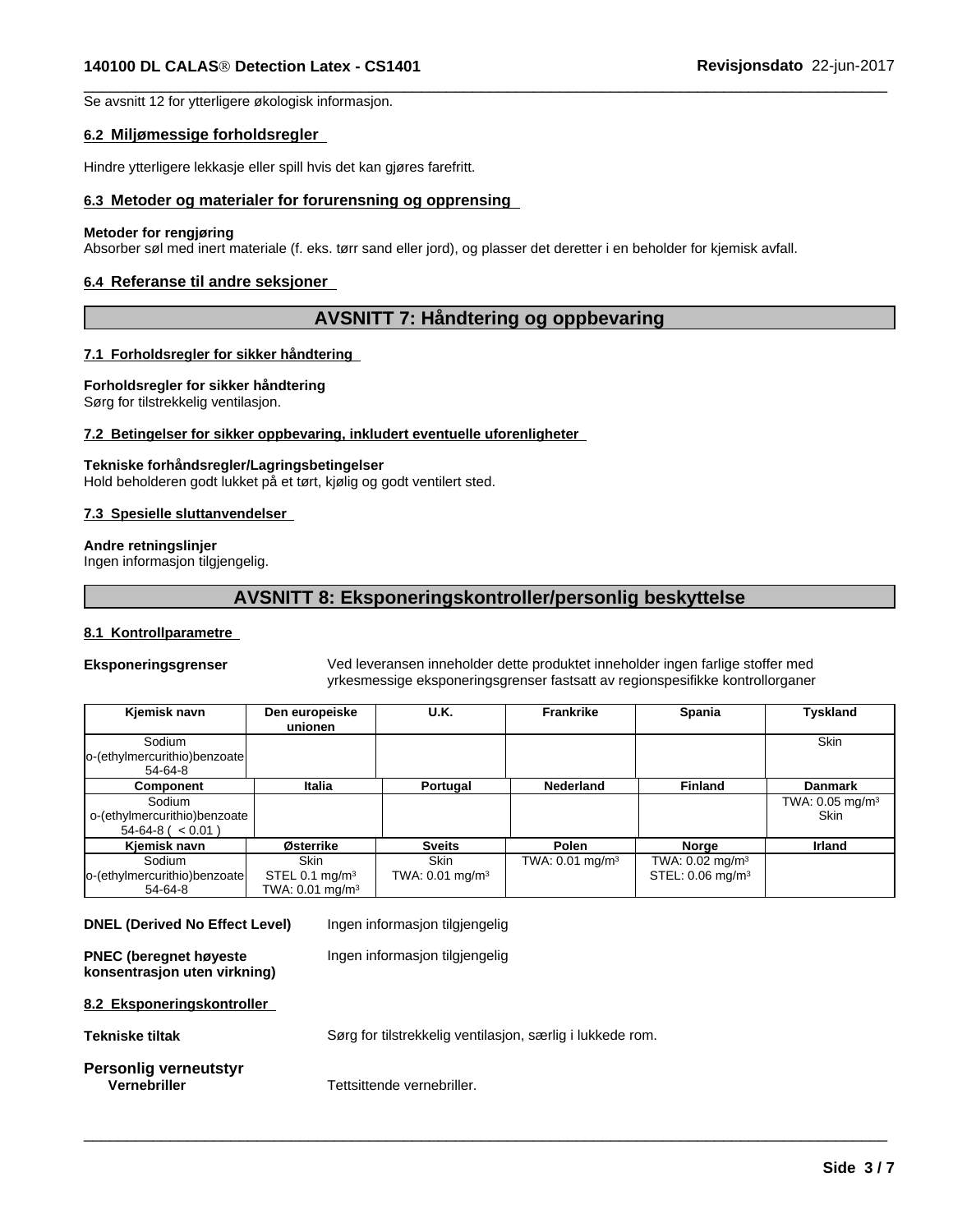| <b>Håndvern</b>                        | Vernehansker.                                                                              |
|----------------------------------------|--------------------------------------------------------------------------------------------|
| Hud- og kroppsvern                     | Langermede klær.                                                                           |
| Andedrettsvern                         | Det er ikke nødvendig med spesielt verneutstyr.                                            |
| Hygienetiltak                          | Må håndteres i henhold til industriell hygiene- og sikkerhetspraksis.                      |
| Miljømessige<br>eksponeringskontroller | Symbolet (*) i margen i dette sikkerhetsdatabladet indikerer at linjen har blitt revidert. |
|                                        |                                                                                            |

## **AVSNITT 9: Fysiske og kjemiske egenskaper**

|                                                             | 9.1 Informasjon om grunnleggende fysiske og kjemiske egenskaper                           |                                                                  |                                                    |
|-------------------------------------------------------------|-------------------------------------------------------------------------------------------|------------------------------------------------------------------|----------------------------------------------------|
| <b>Fysisk tilstand</b><br><b>Utseende</b>                   | Væske<br>Ingen informasjon tilgjengelig                                                   | Lukt                                                             |                                                    |
|                                                             |                                                                                           | Luktterskel                                                      | Ingen                                              |
| Farge                                                       | hvit                                                                                      |                                                                  | Ingen informasjon<br>tilgjengelig                  |
| <b>Egenskap</b>                                             | Verdier                                                                                   | Bemerkninger • Metode                                            |                                                    |
| рH                                                          |                                                                                           | indikerer at linjen har blitt revidert                           | Symbolet (*) i margen i dette sikkerhetsdatabladet |
| Smeltepunkt / frysepunkt                                    |                                                                                           | Ingen informasjon tilgjengelig                                   |                                                    |
| Kokepunkt/kokeområde                                        |                                                                                           | indikerer at linjen har blitt revidert                           | Symbolet (*) i margen i dette sikkerhetsdatabladet |
| <b>Flammepunkt</b>                                          |                                                                                           | Ingen informasjon tilgjengelig                                   |                                                    |
| Fordunstningstall                                           |                                                                                           | indikerer at linjen har blitt revidert                           | Symbolet (*) i margen i dette sikkerhetsdatabladet |
| Brennbarhet (fast stoff, gass)<br>Brennbarhetsgrense i luft |                                                                                           | Ingen informasjon tilgjengelig<br>Ingen informasjon tilgjengelig |                                                    |
| Øvre brennbarhetsgrense:<br>Nedre antennelighetsgrense      |                                                                                           |                                                                  |                                                    |
| <b>Damptrykk</b>                                            |                                                                                           | indikerer at linjen har blitt revidert                           | Symbolet (*) i margen i dette sikkerhetsdatabladet |
| <b>Damptetthet</b>                                          |                                                                                           | indikerer at linjen har blitt revidert                           | Symbolet (*) i margen i dette sikkerhetsdatabladet |
| Tyngdekraft                                                 |                                                                                           | Ingen informasjon tilgjengelig                                   |                                                    |
| Vannløselighet                                              |                                                                                           |                                                                  | Symbolet (*) i margen i dette sikkerhetsdatabladet |
|                                                             |                                                                                           | indikerer at linjen har blitt revidert                           |                                                    |
| Løselighet                                                  |                                                                                           | indikerer at linjen har blitt revidert                           | Symbolet (*) i margen i dette sikkerhetsdatabladet |
| Partisjonskoeffisient                                       |                                                                                           | indikerer at linjen har blitt revidert                           | Symbolet (*) i margen i dette sikkerhetsdatabladet |
| Selvantennelsestemperatur                                   |                                                                                           | Ingen informasjon tilgjengelig                                   |                                                    |
| Spaltningstemperatur                                        |                                                                                           | indikerer at linjen har blitt revidert                           | Symbolet (*) i margen i dette sikkerhetsdatabladet |
| <b>Kinematisk viskositet</b>                                |                                                                                           | indikerer at linjen har blitt revidert                           | Symbolet (*) i margen i dette sikkerhetsdatabladet |
| Dynamisk viskositet                                         |                                                                                           |                                                                  |                                                    |
| Eksplosive egenskaper                                       | Symbolet (*) i margen i dette sikkerhetsdatabladet indikerer at linjen har blitt revidert |                                                                  |                                                    |
| Oksiderende egenskaper                                      | Symbolet (*) i margen i dette sikkerhetsdatabladet indikerer at linjen har blitt revidert |                                                                  |                                                    |
| 9.2 Annen informasjon                                       |                                                                                           |                                                                  |                                                    |
| <b>Mykningspunkt</b>                                        | Ingen informasjon tilgjengelig                                                            |                                                                  |                                                    |
| <b>Molekylvekt</b>                                          | Ingen informasjon tilgjengelig                                                            |                                                                  |                                                    |
| VOC Innhold(%)                                              | Ingen informasjon tilgjengelig                                                            |                                                                  |                                                    |
| Væsketetthet                                                | Ingen informasjon tilgjengelig<br>Ingen informasjon tilgjengelig                          |                                                                  |                                                    |
| <b>Romdensitet</b>                                          |                                                                                           |                                                                  |                                                    |
|                                                             |                                                                                           |                                                                  |                                                    |

## **AVSNITT 10: Stabilitet og reaktivitet**

 $\overline{\phantom{a}}$  ,  $\overline{\phantom{a}}$  ,  $\overline{\phantom{a}}$  ,  $\overline{\phantom{a}}$  ,  $\overline{\phantom{a}}$  ,  $\overline{\phantom{a}}$  ,  $\overline{\phantom{a}}$  ,  $\overline{\phantom{a}}$  ,  $\overline{\phantom{a}}$  ,  $\overline{\phantom{a}}$  ,  $\overline{\phantom{a}}$  ,  $\overline{\phantom{a}}$  ,  $\overline{\phantom{a}}$  ,  $\overline{\phantom{a}}$  ,  $\overline{\phantom{a}}$  ,  $\overline{\phantom{a}}$ 

**10.1 Reaktivitet**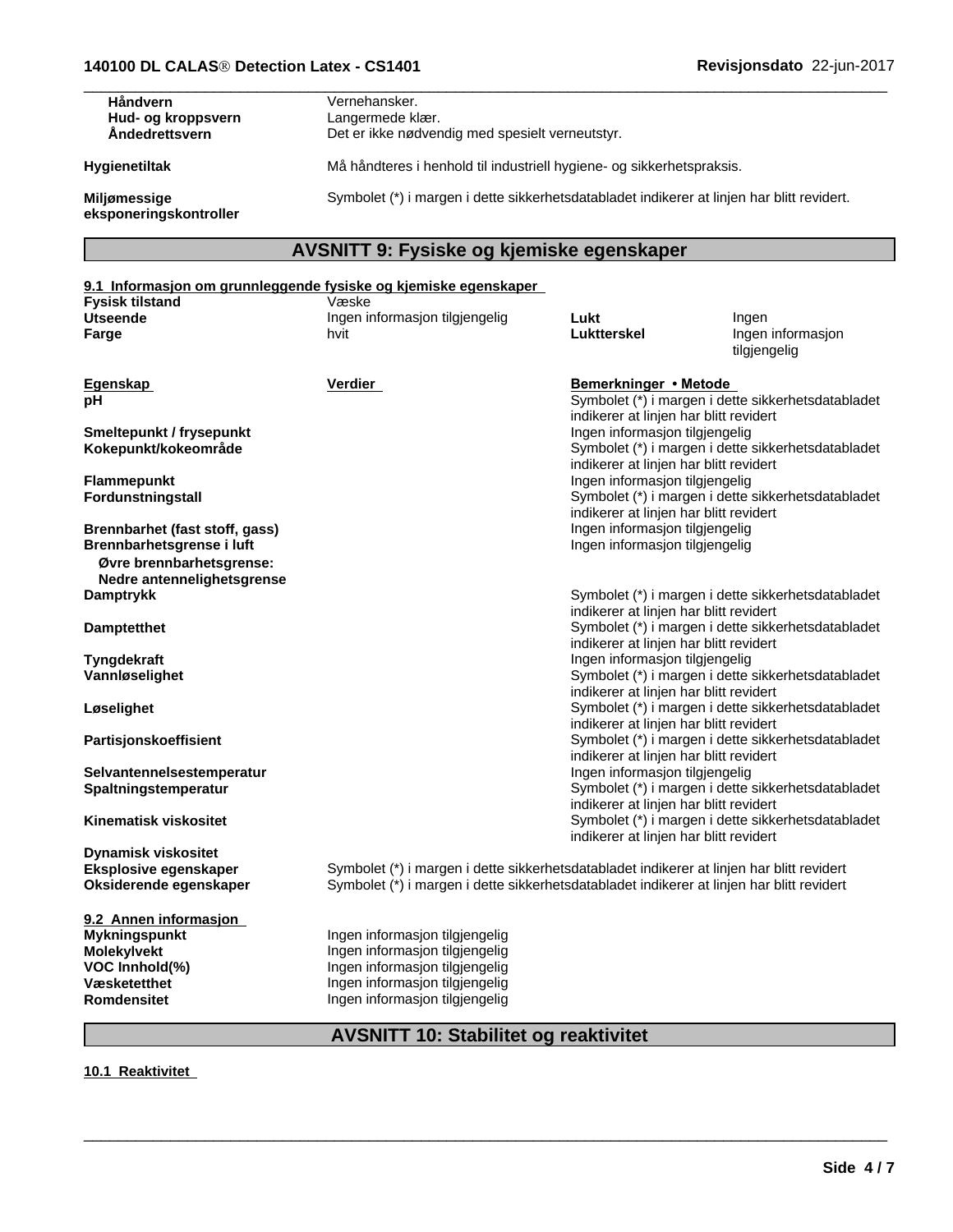#### **10.2 Kjemisk stabilitet**

Stabilt under normale forhold.

#### **10.3 Mulighet for farlige reaksjoner**

#### **10.4 Forhold som må unngås**

Ekstreme temperaturer og direkte sollys.

#### **10.5 Uforenlige materialer**

Intet stoff spesielt å nevne.

#### **10.6 Farlige spaltningsprodukter**

Ingen under vanlige bruksforhold.

## **AVSNITT 11: Toksikologisk informasjon**

 $\overline{\phantom{a}}$  ,  $\overline{\phantom{a}}$  ,  $\overline{\phantom{a}}$  ,  $\overline{\phantom{a}}$  ,  $\overline{\phantom{a}}$  ,  $\overline{\phantom{a}}$  ,  $\overline{\phantom{a}}$  ,  $\overline{\phantom{a}}$  ,  $\overline{\phantom{a}}$  ,  $\overline{\phantom{a}}$  ,  $\overline{\phantom{a}}$  ,  $\overline{\phantom{a}}$  ,  $\overline{\phantom{a}}$  ,  $\overline{\phantom{a}}$  ,  $\overline{\phantom{a}}$  ,  $\overline{\phantom{a}}$ 

#### **11.1 Informasjon om toksikologiske effekter**

**Akutt toksisitet**

| Produktinformasjon      | Produktet utgjør ikke noen akutt giftighetsfare ut fra noen kjente eller forelagte<br>opplysninger. |
|-------------------------|-----------------------------------------------------------------------------------------------------|
| Innånding               | Det finnes ingen data tilgjengelig for dette produktet.                                             |
| Øyekontakt              | Det finnes ingen data tilgjengelig for dette produktet.                                             |
| <b>Hudkontakt</b>       | Det finnes ingen data tilgjengelig for dette produktet.                                             |
| <b>Svelging</b>         | Det finnes ingen data tilgjengelig for dette produktet.                                             |
| <b>Akutt toksisitet</b> | 99.54% av blandingen består av ingrediens(er) av ukjent toksisitet.                                 |

**The following values are calculated based on chapter 3.1 of the GHS document**

| ATEmix (oral)                        | 99,999.00 mg/kg |  |
|--------------------------------------|-----------------|--|
| <b>ATEmix (dermal)</b>               | 99,999.00 mg/kg |  |
| Innånding                            |                 |  |
| <b>ATEmix (inhalation-gas)</b>       | 99,999.00 mg/l  |  |
| <b>ATEmix (inhalation-dust/mist)</b> | 99,999.00 mg/l  |  |
| <b>ATEmix (inhalation-vapor)</b>     | 99.999.00 ma/l  |  |

| Kiemisk navn                           | Oral LD50                      | <b>Dermal LD50</b> | <b>Inhalering LC50</b>           |
|----------------------------------------|--------------------------------|--------------------|----------------------------------|
| Sodium chloride                        | 3 g/kg (Rat)                   | 10 g/kg (Rabbit)   | (Rat) 1 h<br>42 a/m <sup>3</sup> |
| Sodium<br>o-(ethylmercurithio)benzoate | 75 mg/kg (Rat)                 |                    |                                  |
| <b>Uudkarraajan/irritaajan</b>         | Ingon informacion tilgionacija |                    |                                  |

| <u>MUURVITUSJUITEITILASJUIT</u> | <u>INGLI INDINASION MUJENGEN</u> .                                                         |
|---------------------------------|--------------------------------------------------------------------------------------------|
| Øyenskade/irritasjon            | Ingen informasion tilgiengelig.                                                            |
| Allergi                         | Symbolet (*) i margen i dette sikkerhetsdatabladet indikerer at linjen har blitt revidert. |
| <b>Mutagent for kimceller</b>   | Ingen informasion tilgiengelig.                                                            |
| Karsinogenisitet                | Ingen informasion tilgiengelig.                                                            |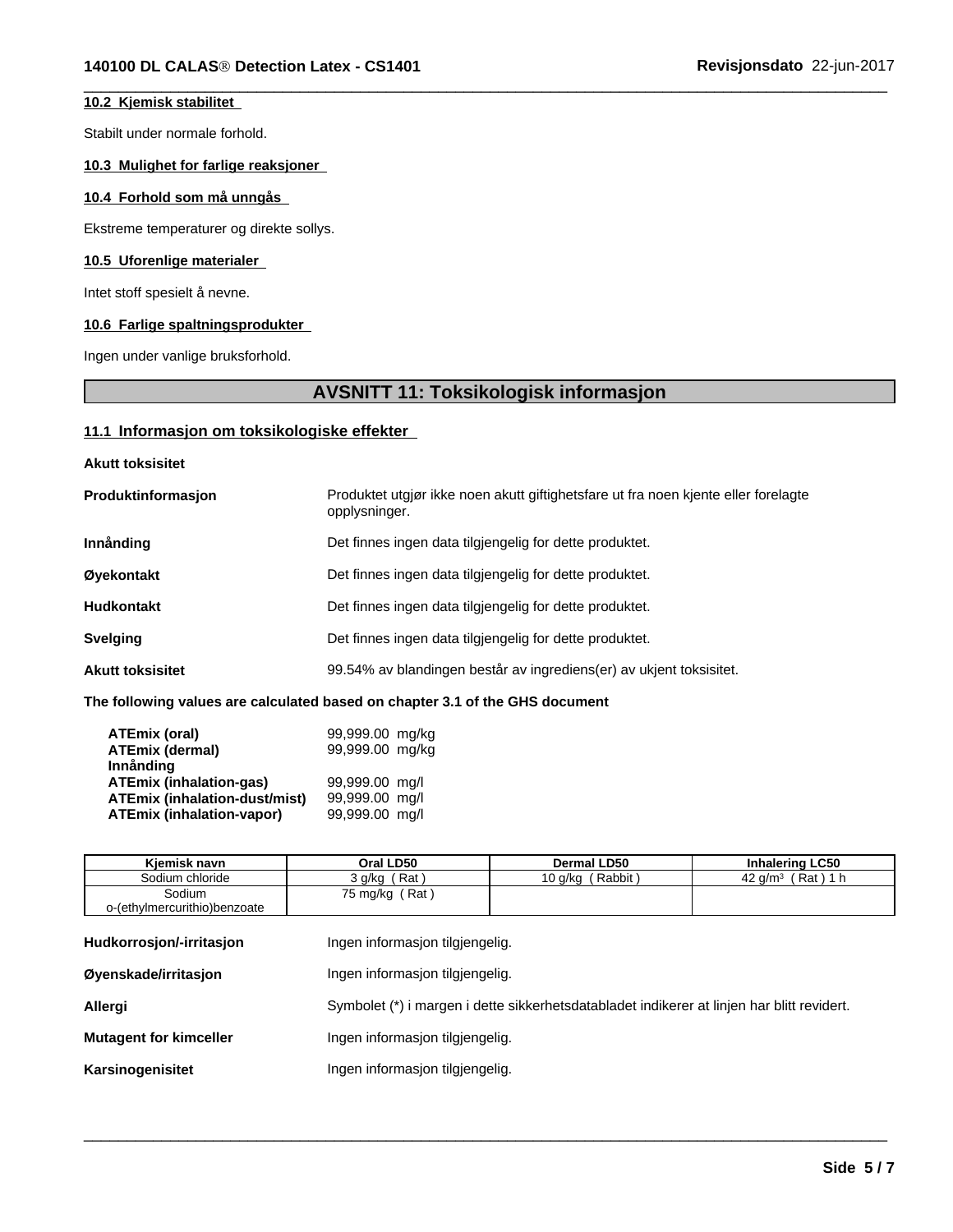| <b>Reproduktiv toksisitet</b>                                   | Symbolet (*) i margen i dette sikkerhetsdatabladet indikerer at linjen har blitt revidert. |
|-----------------------------------------------------------------|--------------------------------------------------------------------------------------------|
| Spesifikk målorgan systemisk<br>giftighet - enkel utsettelse    | Ingen informasion tilgiengelig.                                                            |
| Spesifikk målorgan systemisk<br>giftighet - gjentatt utsettelse | Ingen informasion tilgiengelig.                                                            |
| Aspirasionsfare                                                 | Ingen informasjon tilgjengelig.                                                            |

## **AVSNITT 12: Økologisk informasjon**

#### **12.1 Toksisitet**

**Økotoksisitetseffekter** Inneholder ingen materialer som vites å være farlige for omgivelsene, eller som ikke er nedbrytbare i kloakkrenseanlegg.

 $\overline{\phantom{a}}$  ,  $\overline{\phantom{a}}$  ,  $\overline{\phantom{a}}$  ,  $\overline{\phantom{a}}$  ,  $\overline{\phantom{a}}$  ,  $\overline{\phantom{a}}$  ,  $\overline{\phantom{a}}$  ,  $\overline{\phantom{a}}$  ,  $\overline{\phantom{a}}$  ,  $\overline{\phantom{a}}$  ,  $\overline{\phantom{a}}$  ,  $\overline{\phantom{a}}$  ,  $\overline{\phantom{a}}$  ,  $\overline{\phantom{a}}$  ,  $\overline{\phantom{a}}$  ,  $\overline{\phantom{a}}$ 

| Kjemisk navn    | Alger/vannplanter | Fisk                              | Krepsdyr                         |
|-----------------|-------------------|-----------------------------------|----------------------------------|
| Sodium chloride |                   | 5560 - 6080: 96 h Lepomis         | 1000: 48 h Daphnia magna mg/L    |
|                 |                   | macrochirus mg/L LC50             | EC50 340.7 - 469.2: 48 h Daphnia |
|                 |                   | flow-through 12946: 96 h Lepomis  | magna mg/L EC50 Static           |
|                 |                   | macrochirus mg/L LC50 static 6020 |                                  |
|                 |                   | - 7070: 96 h Pimephales promelas  |                                  |
|                 |                   | mg/L LC50 static 7050: 96 h       |                                  |
|                 |                   | Pimephales promelas mg/L LC50     |                                  |
|                 |                   | semi-static 6420 - 6700: 96 h     |                                  |
|                 |                   | Pimephales promelas mg/L LC50     |                                  |
|                 |                   | static 4747 - 7824: 96 h          |                                  |
|                 |                   | Oncorhynchus mykiss mg/L LC50     |                                  |
|                 |                   | flow-through                      |                                  |

#### **12.2 Persistens og nedbrytbarhet**

Ingen informasjon tilgjengelig.

#### **12.3 Bioakkumulativt potensiale**

Symbolet (\*) i margen i dette sikkerhetsdatabladet indikerer atlinjen har blitt revidert.

#### **12.4 Mobilitet ijord**

#### **Mobilitet**

Symbolet (\*) i margen i dette sikkerhetsdatabladet indikerer at linjen har blitt revidert.

#### **12.5 Resultater av PBT- og vPvB-vurdering**

Symbolet (\*) i margen i dette sikkerhetsdatabladet indikerer atlinjen har blitt revidert.

#### **12.6 Andre uønskede virkninger.**

## **AVSNITT 13: Avfallshåndtering**

#### **13.1 Metoder for avfallsbehandling**

**Avfall fra rester / ubrukte produkter** Dispose of in accordance with all federal, state, and local regulations.

**Forurenset emballasje** Tomme beholdere må leveres til et godkjent avfallsbehandlingsanlegg for resirkulering eller avhending.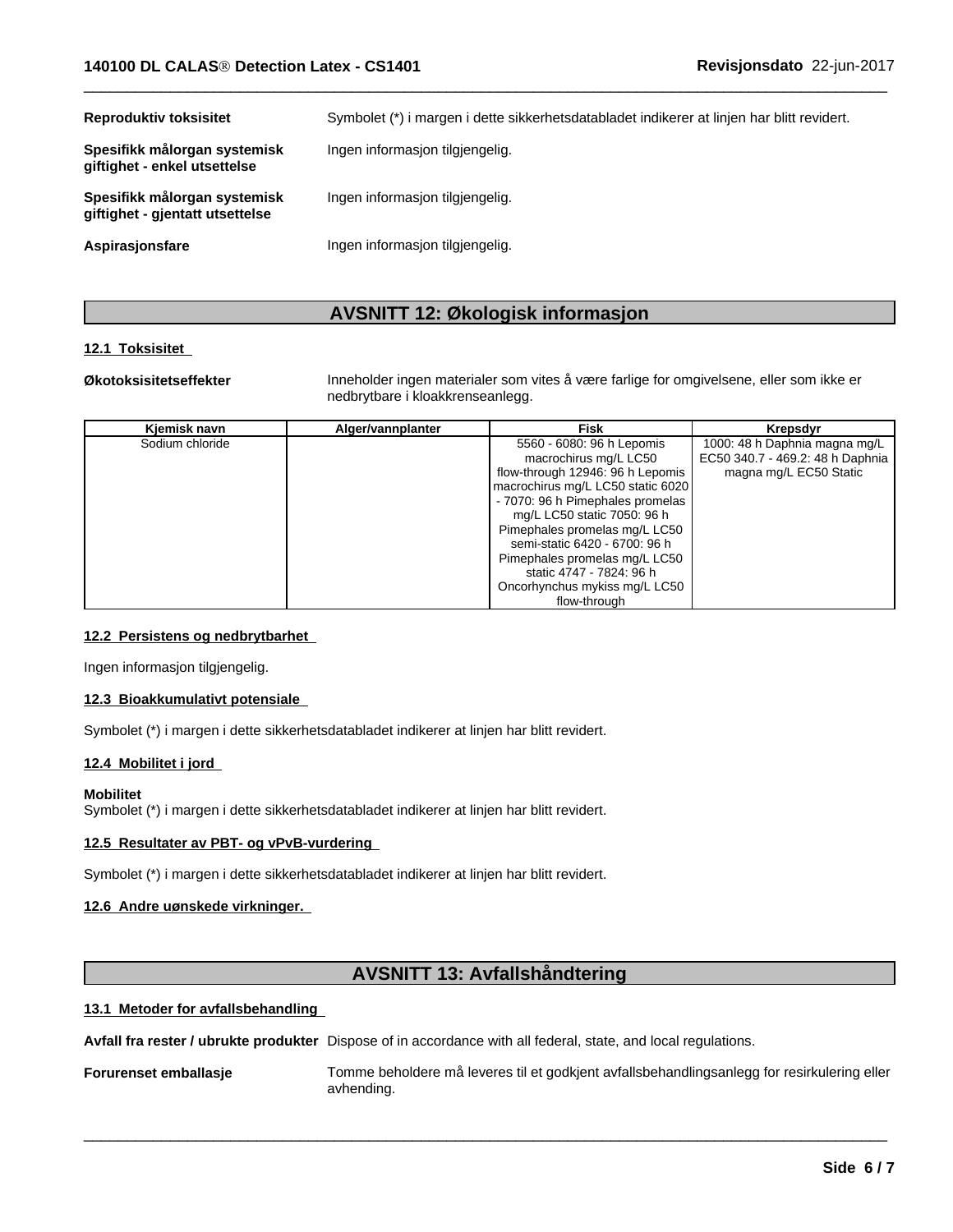## **AVSNITT 14: Informasjon om transport**

 $\overline{\phantom{a}}$  ,  $\overline{\phantom{a}}$  ,  $\overline{\phantom{a}}$  ,  $\overline{\phantom{a}}$  ,  $\overline{\phantom{a}}$  ,  $\overline{\phantom{a}}$  ,  $\overline{\phantom{a}}$  ,  $\overline{\phantom{a}}$  ,  $\overline{\phantom{a}}$  ,  $\overline{\phantom{a}}$  ,  $\overline{\phantom{a}}$  ,  $\overline{\phantom{a}}$  ,  $\overline{\phantom{a}}$  ,  $\overline{\phantom{a}}$  ,  $\overline{\phantom{a}}$  ,  $\overline{\phantom{a}}$ 

| <b>IATA</b> | Ikke klassifisert |
|-------------|-------------------|
| 14.1.       |                   |
| 14.2.       |                   |
| 14.3.       |                   |
| 14.4.       |                   |
| 14.5.       |                   |
| 14.6.       |                   |

## **AVSNITT 15: Opplysninger om lover og forskrifter**

#### **15.1 Helse-, miljø- og sikkerhetforskrifter/-lover som er spesifikkefor stoffet eller blandingen**

| .<br>navr              | $\sim$ $\sim$<br>$-$<br>nummer<br>--<br>ı al<br>חכו<br>Ś |
|------------------------|----------------------------------------------------------|
| .<br>`odiun<br>nioriae | nn.<br>70<br>¬ש<br>- 10                                  |

**Internasjonale inventarlister**

#### **TSCA** (Toxic Substance Control Act)Retter seg etter

| <b>EINECS/ELINCS</b> |   |  |
|----------------------|---|--|
| <b>DSL/NDSL</b>      |   |  |
| <b>PICCS</b>         |   |  |
| <b>ENCS</b>          | - |  |
| <b>IECSC</b>         |   |  |
| <b>AICS</b>          |   |  |
| KECL                 |   |  |
|                      |   |  |

#### **Forkortelser**

 **TSCA** - Amerikansk lov om kontroll med toksiske stoffer, del 8(b), stoffliste

**EINECS/ELINCS** – Europeisk stoffliste over kommersielt bestående, kjemiske stoffer/EU-liste over innmeldte, kjemiske stoffer

 **DSL/NDSL** - Kanadiske lister over stoffer med lokalt/utenlandsk opphav

 **PICCS** - Filippinenes liste over kjemikalier og kjemiske stoffer

 **ENCS** - Japan Eksisterende og nye kjemiske stoffer

 **IECSC** - Kina, liste over eksisterende kjemiske stoffer

 **AICS** - Australias stoffliste over kjemiske stoffer (Australian Inventory of Chemical Substances)

 **KECL** - Korea, eksisterende kjemiske stoffer og stoffer under vurdering

## **15.2 Kjemisk sikkerhetsrapport**

Symbolet (\*) i margen i dette sikkerhetsdatabladet indikerer at linjen har blitt revidert

## **AVSNITT 16: Annen informasjon**

| <b>Utstedelsesdato</b> | 22-jun-2017    |
|------------------------|----------------|
| Revisjonsdato          | 22-jun-2017    |
| Ettersynskommentar     | Ikke relevant. |

**Dette sikkerhetsdatabladet oppfyller kravene i forordning (EF) nr. 1907/2006**

#### **Ansvarsfraskrivelse**

The above information is believed to be correct but does not purport to be all inclusive and shall be used only as a guide. Meridian Bioscience, Inc. shall not be held liable for any damages resulting from handling or from contact with the above **product.**

**Kommentarer Sodium o-** (ethylmercurithio)benzoate is Thimerosal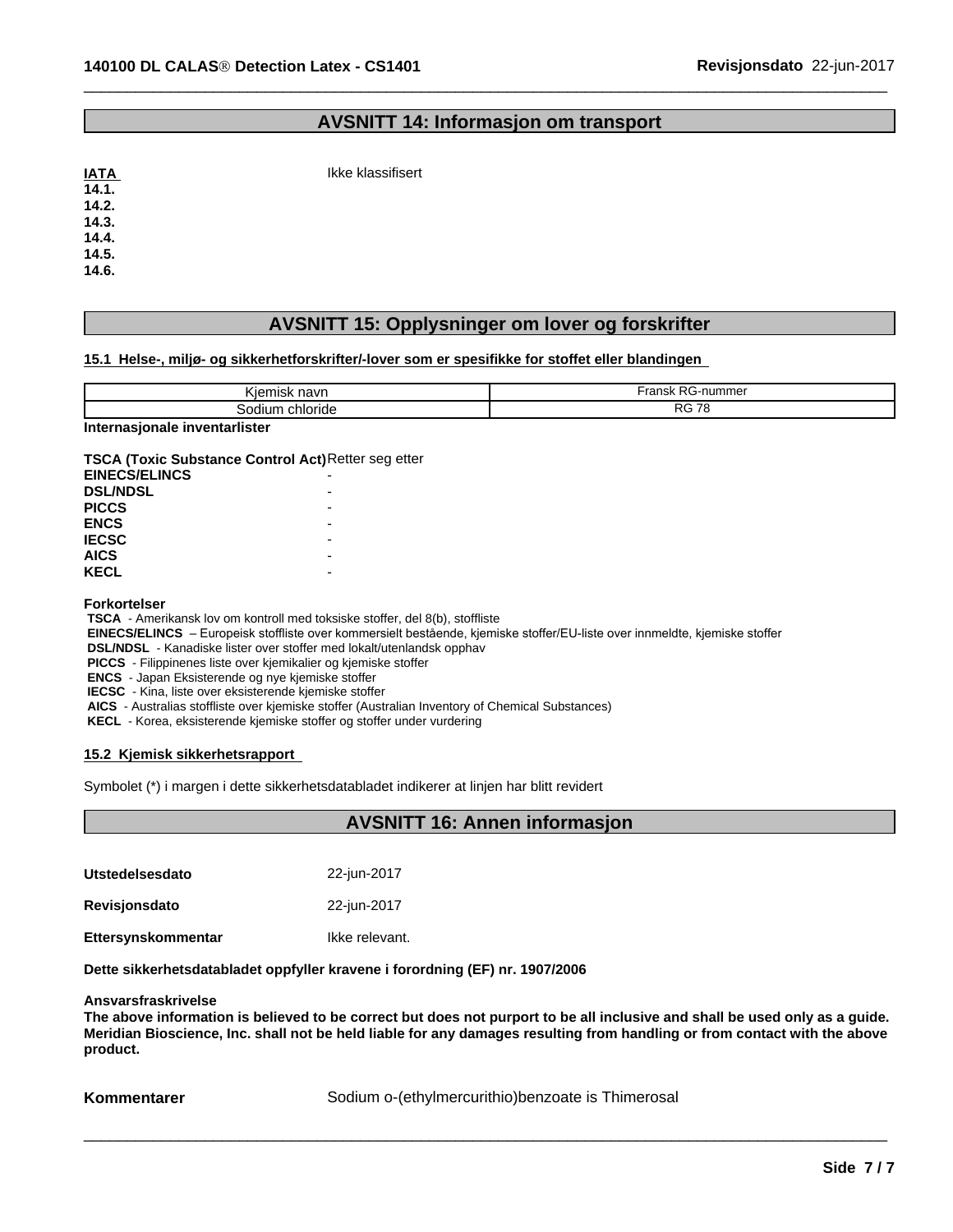

# **FICHA DE DADOS DE SEGURANÇA**

**Data de Emissão** 22-jun-2017 **Data da Revisão** 22-jun-2017 **Número da Revisão** 2

## **SECÇÃO 1: Identificação da substância/mistura e da sociedade/empresa**

#### **1.1 Identificador do produto**

**Código do produto** 140100 DL

**Nome do produto** CALAS<sup>®</sup> Detection Latex - CS1401

**1.2 Utilizações identificadas relevantes da substância ou mistura e utilizações desaconselhadas**

**Utilização recomendada** Diagnóstico in vitro

## **1.3 Identificação do fornecedor da ficha de dados de segurança**

#### **Fabricante**

Meridian Bioscience, Inc. 3471 River Hills Drive Cincinnati, Ohio 45244 (800) 343-3858

Authorized Representatives: Meridian Bioscience Europe Via del' Industria 7 20020 Villa Cortese Milano, Italy

Bioline (Aust) Pty Ltd Suite 111, National Innovation Centre Building Australian Technology Park, Eveleigh, NSW 2015 +61 2 9209 4180

Para mais informações, contacte:

**Endereço Eletrónico** www.meridianbioscience.com **1.4 Número de telefone de emergência**

Número de telefone de emergência Número de telefone de emergência

## **SECÇÃO 2: Identificação dos perigos**

## **2.1 Classificação da substância ou mistura**

**REGULAMENTO (CE) N.o 1272/2008**

## **2.2 Elementos do rótulo**

**2.3 Outras informações**

## **SECÇÃO 3: Composição/informação sobre os componentes**

 $\overline{\phantom{a}}$  ,  $\overline{\phantom{a}}$  ,  $\overline{\phantom{a}}$  ,  $\overline{\phantom{a}}$  ,  $\overline{\phantom{a}}$  ,  $\overline{\phantom{a}}$  ,  $\overline{\phantom{a}}$  ,  $\overline{\phantom{a}}$  ,  $\overline{\phantom{a}}$  ,  $\overline{\phantom{a}}$  ,  $\overline{\phantom{a}}$  ,  $\overline{\phantom{a}}$  ,  $\overline{\phantom{a}}$  ,  $\overline{\phantom{a}}$  ,  $\overline{\phantom{a}}$  ,  $\overline{\phantom{a}}$ 

## **3.1 Substâncias**

**3.2 Misturas**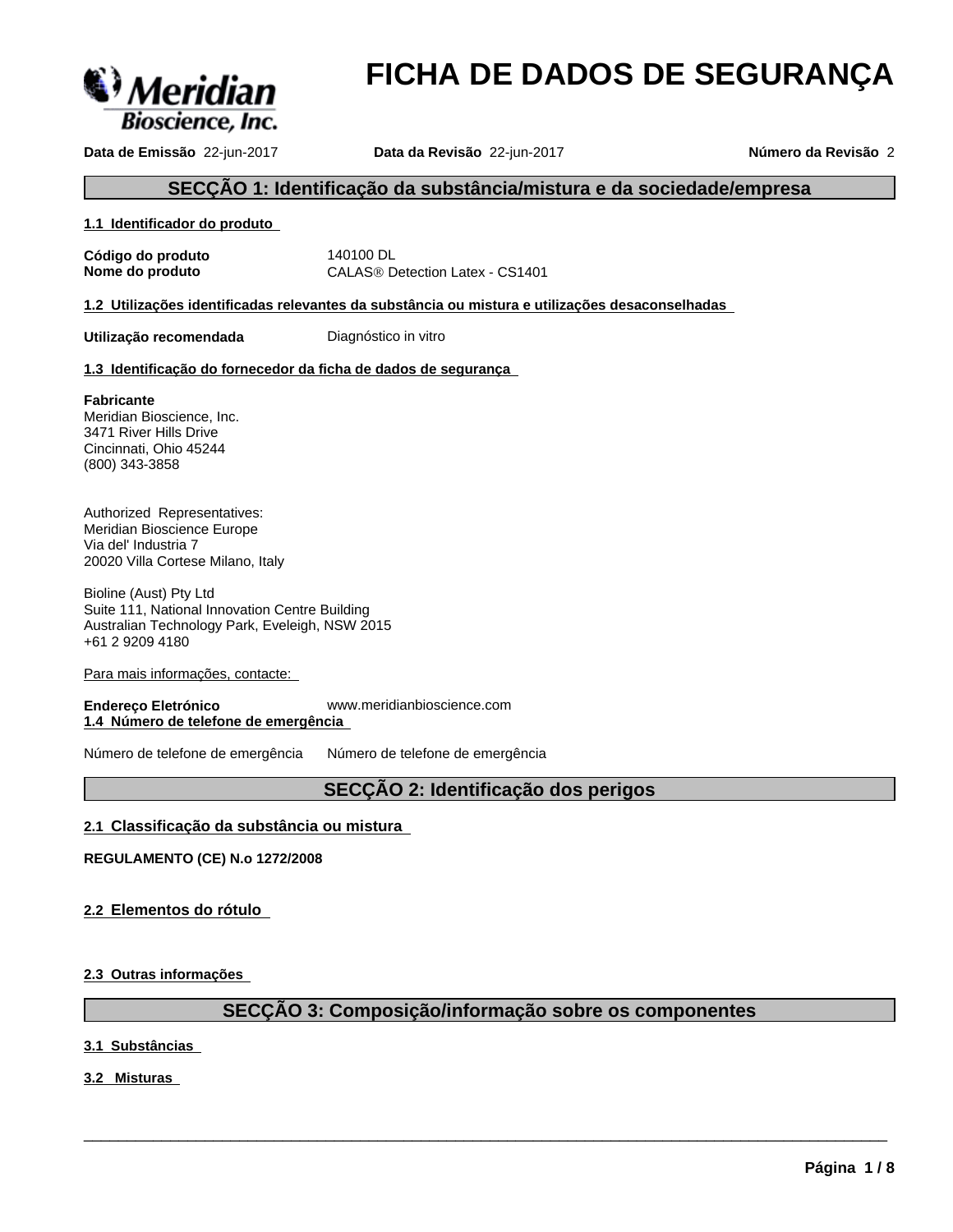## **140100 DL CALASÒ Detection Latex - CS1401 Data da Revisão** 22-jun-2017

| <b>Nome Químico</b>                    | No. CE  | <b>CAS No.</b> | Weight-% | Classificação de<br>acordo com o<br>Regulamento (CE)<br>n.º 1272/2008<br>[CRE]                                                                    | Número de registo<br><b>REACH</b> |  |
|----------------------------------------|---------|----------------|----------|---------------------------------------------------------------------------------------------------------------------------------------------------|-----------------------------------|--|
| Sodium chloride                        | Present | 7647-14-5      | 0.45     | Sem dados<br>disponíveis                                                                                                                          | sem dados<br>disponíveis          |  |
| Sodium<br>o-(ethylmercurithio)benzoate | Present | 54-64-8        | < 0.01   | Acute Tox. 2 (H300)<br>Acute Tox. 1 (H310)<br>Acute Tox. 2 (H330)<br>STOT RE 2 (H373)<br>Aquatic Acute 1<br>(H400)<br>Aquatic Chronic 1<br>(H410) | sem dados<br>disponíveis          |  |

 $\overline{\phantom{a}}$  ,  $\overline{\phantom{a}}$  ,  $\overline{\phantom{a}}$  ,  $\overline{\phantom{a}}$  ,  $\overline{\phantom{a}}$  ,  $\overline{\phantom{a}}$  ,  $\overline{\phantom{a}}$  ,  $\overline{\phantom{a}}$  ,  $\overline{\phantom{a}}$  ,  $\overline{\phantom{a}}$  ,  $\overline{\phantom{a}}$  ,  $\overline{\phantom{a}}$  ,  $\overline{\phantom{a}}$  ,  $\overline{\phantom{a}}$  ,  $\overline{\phantom{a}}$  ,  $\overline{\phantom{a}}$ 

## **Para o pleno texto das DECLARAÇÕES H mencionadas nesta Secção, ver a Secção 16**

## **SECÇÃO 4: Primeiros socorros**

## **4.1 Descrição das medidas de primeiros socorros**

| Contacto com os olhos | Enxaguar imediatamente com água abundante, inclusivamente sob as pálpebras, durante<br>pelo menos 15 minutos. Caso a irritação persista, chamar um médico. |
|-----------------------|------------------------------------------------------------------------------------------------------------------------------------------------------------|
| Contacto com a pele   | Lavar imediatamente com sabonete e bastante água.                                                                                                          |
| Ingestão              | Nunca administrar nada pela boca a uma pessoa inconsciente. Se necessário, consulte um<br>médico.                                                          |
| Inalação              | Retirar o paciente para um local arejado. Contacte um médico se os sintomas persistirem.                                                                   |
|                       | 4.2 Sintomas e efeitos mais importantes, tanto agudos como retardados                                                                                      |

## **4.3 Indicações sobre cuidados médicos urgentes e tratamentos especiais necessários**

**Notas ao médico** Tratar os sintomas.

## **SECÇÃO 5: Medidas de combate a incêndios**

## **5.1 Meios de extinção**

## **Meios Adequados de Extinção**

Dry chemical, CO 2, alcohol-resistant foam or water spray.

**Meios de extinção que, porrazões de segurança, não devam ser utilizados** O símbolo (\*) na margem desta FDS indica que esta linha foi revista.

## **5.2 Perigos especiais decorrentes da substância ou mistura**

Nenhum.

## **5.3 Recomendações para o pessoal de combate a incêndios**

Como em qualquer incêndio, utilizar vestuário de protecção total e aparelho de respiração autónomo.

## **SECÇÃO 6: Medidas a tomar em caso de fugas acidentais**

 $\overline{\phantom{a}}$  ,  $\overline{\phantom{a}}$  ,  $\overline{\phantom{a}}$  ,  $\overline{\phantom{a}}$  ,  $\overline{\phantom{a}}$  ,  $\overline{\phantom{a}}$  ,  $\overline{\phantom{a}}$  ,  $\overline{\phantom{a}}$  ,  $\overline{\phantom{a}}$  ,  $\overline{\phantom{a}}$  ,  $\overline{\phantom{a}}$  ,  $\overline{\phantom{a}}$  ,  $\overline{\phantom{a}}$  ,  $\overline{\phantom{a}}$  ,  $\overline{\phantom{a}}$  ,  $\overline{\phantom{a}}$ 

## **6.1 Precauções individuais, equipamento de protecção e procedimentos de emergência**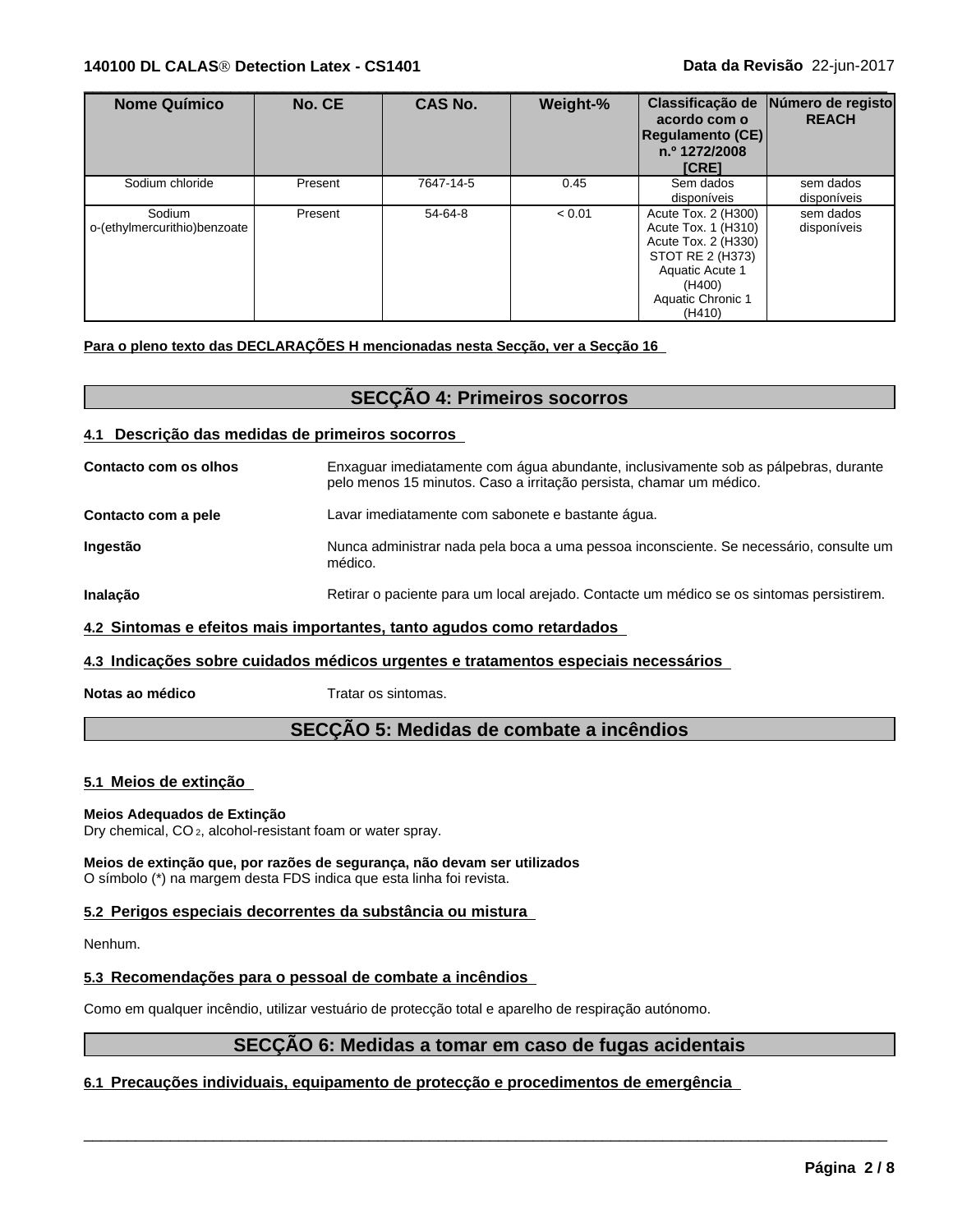Assegurar uma ventilação adequada.

Consultar a Secção 12 para mais Informação Ecológica.

## **6.2 Precauções a nível ambiental**

Impedir a fuga ou o derrame de prosseguir se tal puder ser feito em segurança.

#### **6.3 Métodos e materiais de confinamento e limpeza**

#### **Métodos de limpeza**

Absorver o derrame com material inerte (p. ex. areia seca ou terra) e colocar depois num recipiente para resíduos químicos.

## **6.4 Remissão para outras secções**

## **SECÇÃO 7: Manuseamento e armazenagem**

 $\overline{\phantom{a}}$  ,  $\overline{\phantom{a}}$  ,  $\overline{\phantom{a}}$  ,  $\overline{\phantom{a}}$  ,  $\overline{\phantom{a}}$  ,  $\overline{\phantom{a}}$  ,  $\overline{\phantom{a}}$  ,  $\overline{\phantom{a}}$  ,  $\overline{\phantom{a}}$  ,  $\overline{\phantom{a}}$  ,  $\overline{\phantom{a}}$  ,  $\overline{\phantom{a}}$  ,  $\overline{\phantom{a}}$  ,  $\overline{\phantom{a}}$  ,  $\overline{\phantom{a}}$  ,  $\overline{\phantom{a}}$ 

#### **7.1 Precauções para um manuseamento seguro**

#### **Recomendações sobre manuseamento seguro**

Assegurar uma ventilação adequada.

#### **7.2 Condições de armazenagem segura, incluindo eventuais incompatibilidades**

#### **Medidas técnicas/Condições de armazenamento**

Manter os recipientes bem fechados em lugar fresco, bem ventilado e ao abrigo da humidade.

#### **7.3 Utilizações finais específicas**

#### **Outras Orientações**

Não existe informação disponível.

## **SECÇÃO 8: Controlo da exposição/protecção individual**

#### **8.1 Parâmetros de controlo**

**Limites de exposição** Este produto, tal como é fornecido, não contém quaisquer materiais perigosos com limites de exposição profissional estabelecidos pelos organismos reguladores específicos da região

| <b>Nome Químico</b>          | União Europeia                | O Reino Unido              | Franca                     | Espanha                      | Alemanha                      |
|------------------------------|-------------------------------|----------------------------|----------------------------|------------------------------|-------------------------------|
| Sodium                       |                               |                            |                            |                              | <b>Skin</b>                   |
| o-(ethylmercurithio)benzoate |                               |                            |                            |                              |                               |
| 54-64-8                      |                               |                            |                            |                              |                               |
| <b>Component</b>             | <b>Itália</b>                 | Portugal                   | Holanda                    | <b>Finlândia</b>             | <b>Dinamarca</b>              |
| Sodium                       |                               |                            |                            |                              | TWA: $0.05$ mg/m <sup>3</sup> |
| o-(ethylmercurithio)benzoate |                               |                            |                            |                              | <b>Skin</b>                   |
| $54-64-8$ ( $< 0.01$ )       |                               |                            |                            |                              |                               |
| <b>Nome Químico</b>          | <b>Austria</b>                | Suíca                      | Polónia                    | Noruega                      | Irlanda                       |
| Sodium                       | <b>Skin</b>                   | <b>Skin</b>                | TWA: $0.01 \text{ mg/m}^3$ | TWA: $0.02 \text{ mg/m}^3$   |                               |
| o-(ethylmercurithio)benzoate | STEL 0.1 $mg/m3$              | TWA: $0.01 \text{ mg/m}^3$ |                            | STEL: 0.06 mg/m <sup>3</sup> |                               |
| 54-64-8                      | TWA: $0.01$ mg/m <sup>3</sup> |                            |                            |                              |                               |

**Nível Derivado de Exposição sem** Não existe informação disponível **Efeitos (DNEL)**

**Concentração Previsivelmente Sem** Não existe informação disponível **efeitos (PNEC)**

#### **8.2 Controlo da exposição**

**Medidas Técnicas** Assegurar ventilação adequada, sobretudo em áreas confinadas.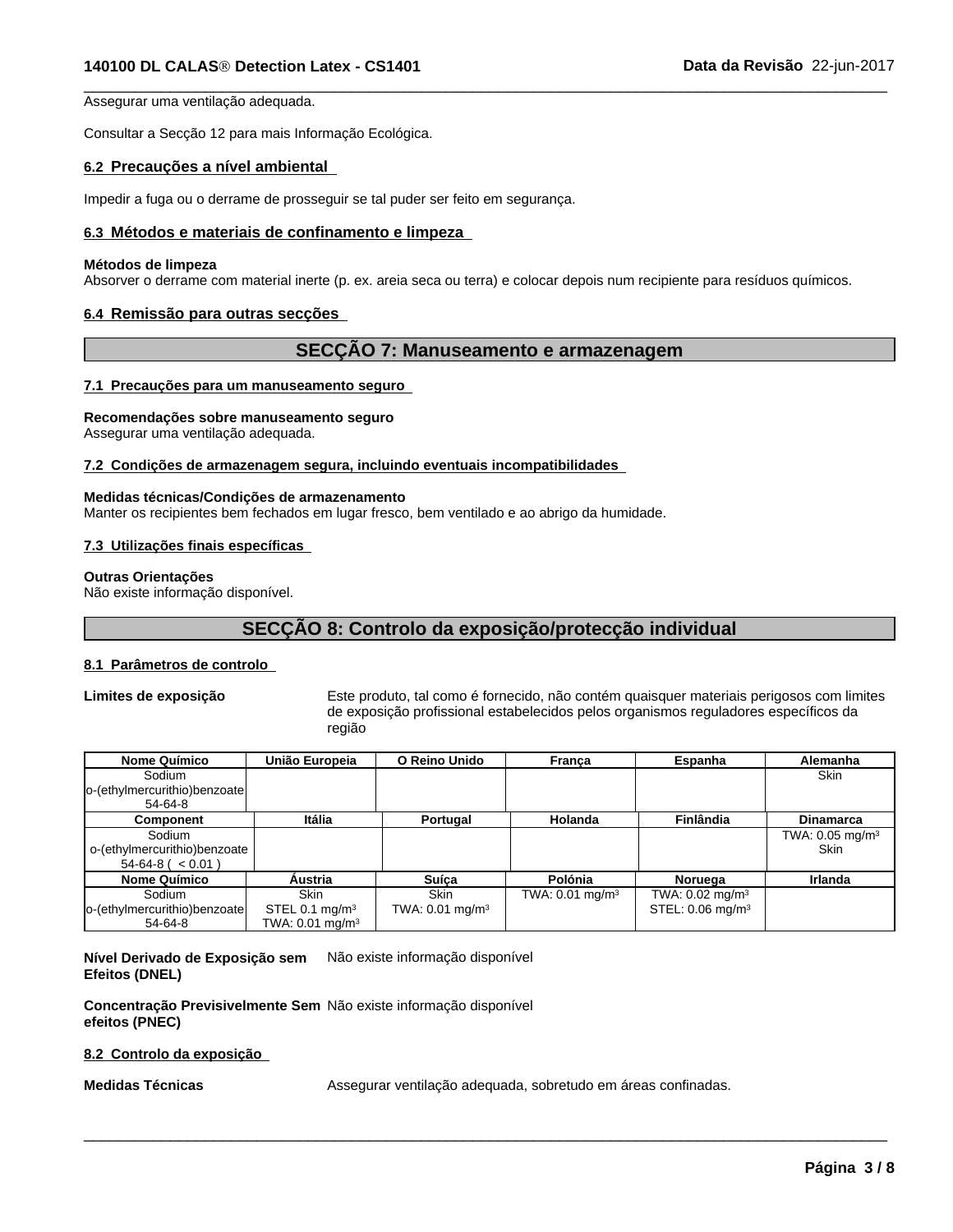| Equipamento de proteção<br>individual                                                               |                                                                                                                                                     |
|-----------------------------------------------------------------------------------------------------|-----------------------------------------------------------------------------------------------------------------------------------------------------|
| <b>Protecão Ocular</b><br>Proteção das Mãos<br>Proteção da pele e do corpo<br>Proteção respiratória | Oculos de segurança bem ajustados.<br>Luvas de proteção.<br>Vestuário de manga comprida.<br>Não é necessário usar equipamento de proteção especial. |
| Medidas de higiene                                                                                  | Manusear de acordo com as boas práticas de higiene e segurança industrial.                                                                          |
| Controlo da Exposição Ambiental                                                                     | O símbolo (*) na margem desta FDS indica que esta linha foi revista.                                                                                |
|                                                                                                     | SECÇÃO 9: Propriedades físicas e químicas                                                                                                           |
| 9.1 Informações sobre propriedades físicas e químicas de base                                       |                                                                                                                                                     |
| Estado físico                                                                                       | Líauido                                                                                                                                             |
| $\mathbf{A}$ and $\mathbf{A}$                                                                       | $\frac{1}{2}$<br>Nanhum<br>$\sim$ $\sim$                                                                                                            |

 $\overline{\phantom{a}}$  ,  $\overline{\phantom{a}}$  ,  $\overline{\phantom{a}}$  ,  $\overline{\phantom{a}}$  ,  $\overline{\phantom{a}}$  ,  $\overline{\phantom{a}}$  ,  $\overline{\phantom{a}}$  ,  $\overline{\phantom{a}}$  ,  $\overline{\phantom{a}}$  ,  $\overline{\phantom{a}}$  ,  $\overline{\phantom{a}}$  ,  $\overline{\phantom{a}}$  ,  $\overline{\phantom{a}}$  ,  $\overline{\phantom{a}}$  ,  $\overline{\phantom{a}}$  ,  $\overline{\phantom{a}}$ 

| <b>Aspeto</b><br>Cor                                          | Não existe informação disponível<br>branco                                                                                                 | Odor<br>Limiar olfativo                                                          | Nenhum<br>Não existe informação<br>disponível |  |
|---------------------------------------------------------------|--------------------------------------------------------------------------------------------------------------------------------------------|----------------------------------------------------------------------------------|-----------------------------------------------|--|
| <b>Propriedade</b>                                            | Valores                                                                                                                                    | Observações · Método                                                             |                                               |  |
| рH                                                            |                                                                                                                                            | O símbolo (*) na margem desta FDS indica que<br>esta linha foi revista           |                                               |  |
| Ponto de fusão / ponto de<br>congelação                       |                                                                                                                                            | Não existe informação disponível                                                 |                                               |  |
| Ponto de ebulição/intervalo de<br>ebulicão                    |                                                                                                                                            | O símbolo (*) na margem desta FDS indica que<br>esta linha foi revista           |                                               |  |
| Ponto de Inflamação                                           |                                                                                                                                            | Não existe informação disponível                                                 |                                               |  |
| Taxa de evaporação                                            |                                                                                                                                            | O símbolo (*) na margem desta FDS indica que<br>esta linha foi revista           |                                               |  |
| Inflamabilidade (sólido, gás)<br>Limite de Inflamabilidade na |                                                                                                                                            | Não existe informação disponível<br>Não existe informação disponível             |                                               |  |
| Atmosfera                                                     |                                                                                                                                            |                                                                                  |                                               |  |
| Limite superior de<br>inflamabilidade:                        |                                                                                                                                            |                                                                                  |                                               |  |
| Limite inferior de inflamabilidade                            |                                                                                                                                            |                                                                                  |                                               |  |
| Pressão de vapor                                              |                                                                                                                                            | O símbolo (*) na margem desta FDS indica que                                     |                                               |  |
| Densidade de vapor                                            |                                                                                                                                            | esta linha foi revista<br>O símbolo (*) na margem desta FDS indica que           |                                               |  |
|                                                               |                                                                                                                                            | esta linha foi revista                                                           |                                               |  |
| <b>Gravidade Específica</b><br>Solubilidade em água           |                                                                                                                                            | Não existe informação disponível                                                 |                                               |  |
|                                                               |                                                                                                                                            | O símbolo (*) na margem desta FDS indica que<br>esta linha foi revista           |                                               |  |
| Solubilidade(s)                                               |                                                                                                                                            | O símbolo (*) na margem desta FDS indica que<br>esta linha foi revista           |                                               |  |
| Coeficiente de partição                                       |                                                                                                                                            | O símbolo (*) na margem desta FDS indica que                                     |                                               |  |
|                                                               |                                                                                                                                            | esta linha foi revista                                                           |                                               |  |
| Temperatura de autoignição<br>Temperatura de decomposição     |                                                                                                                                            | Não existe informação disponível<br>O símbolo (*) na margem desta FDS indica que |                                               |  |
|                                                               |                                                                                                                                            | esta linha foi revista                                                           |                                               |  |
| Viscosidade cinemática                                        |                                                                                                                                            | O símbolo (*) na margem desta FDS indica que<br>esta linha foi revista           |                                               |  |
| Viscosidade dinâmica                                          |                                                                                                                                            |                                                                                  |                                               |  |
| Propriedades explosivas<br><b>Propriedades Comburentes</b>    | O símbolo (*) na margem desta FDS indica que esta linha foi revista<br>O símbolo (*) na margem desta FDS indica que esta linha foi revista |                                                                                  |                                               |  |
| 9.2 Outras informações                                        |                                                                                                                                            |                                                                                  |                                               |  |
| Ponto de amolecimento                                         | Não existe informação disponível                                                                                                           |                                                                                  |                                               |  |
| Maaaa malaaular                                               | Não ovida informação diononíval                                                                                                            |                                                                                  |                                               |  |

**Massa molecular** Não existe informação disponível Não existe informação disponível

**Conteúdo COV (compostos orgânicos voláteis ) (%)**

**Densidade do Líquido** Não existe informação disponível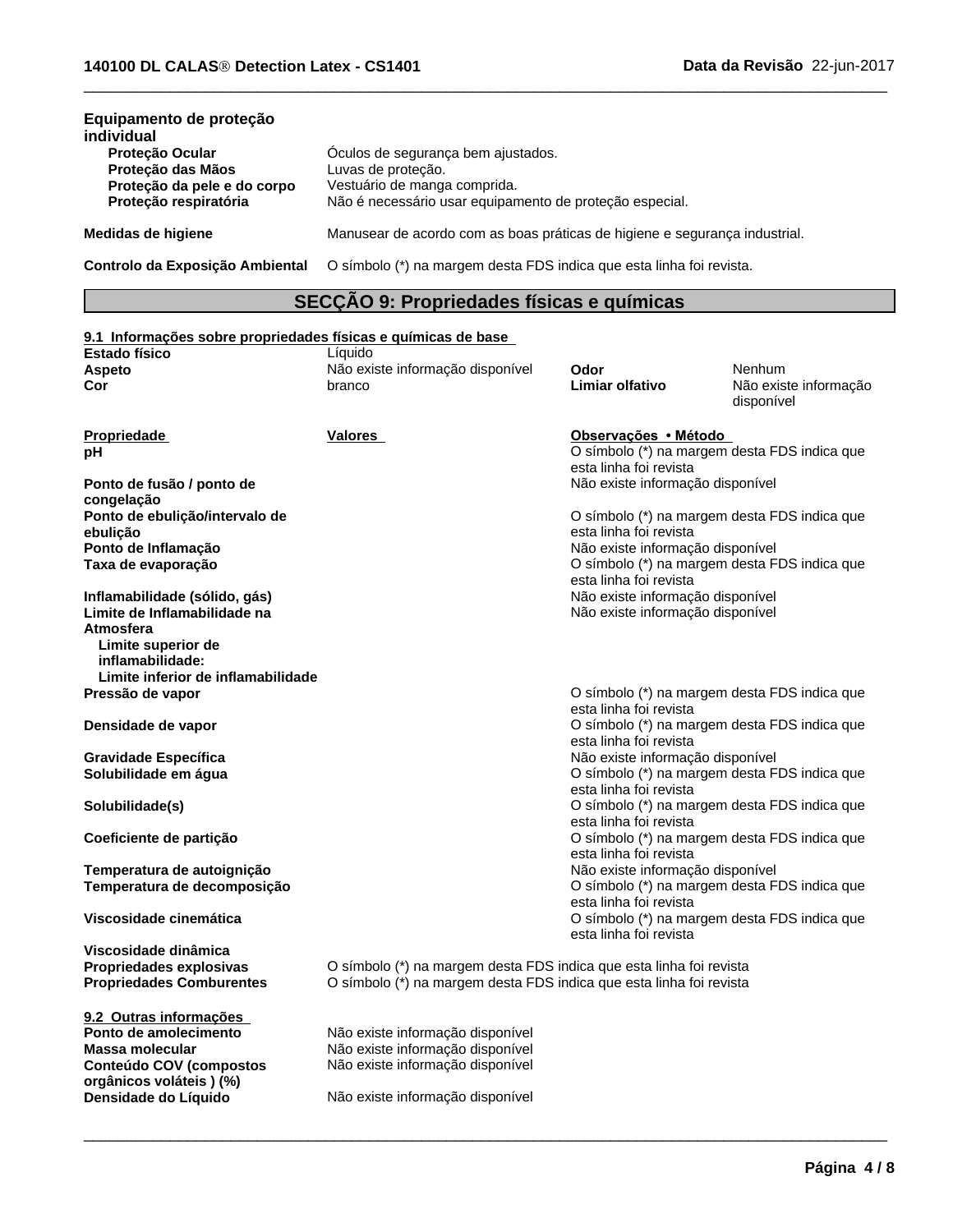**Densidade aparente** Não existe informação disponível

## **SECÇÃO 10: Estabilidade e reatividade**

 $\overline{\phantom{a}}$  ,  $\overline{\phantom{a}}$  ,  $\overline{\phantom{a}}$  ,  $\overline{\phantom{a}}$  ,  $\overline{\phantom{a}}$  ,  $\overline{\phantom{a}}$  ,  $\overline{\phantom{a}}$  ,  $\overline{\phantom{a}}$  ,  $\overline{\phantom{a}}$  ,  $\overline{\phantom{a}}$  ,  $\overline{\phantom{a}}$  ,  $\overline{\phantom{a}}$  ,  $\overline{\phantom{a}}$  ,  $\overline{\phantom{a}}$  ,  $\overline{\phantom{a}}$  ,  $\overline{\phantom{a}}$ 

## **10.1 Reatividade**

## **10.2 Estabilidade química**

Estável em condições normais.

## **10.3 Possibilidade de reacções perigosas**

## **10.4 Condições a Evitar**

Temperaturas extremas e luz solar direta.

#### **10.5 Materiais Incompatíveis**

Sem materiais que devam ser especialmente mencionados.

## **10.6 Produtos de decomposição perigosos**

Nenhum(a) nas condições normais de utilização.

## **SECÇÃO 11: Informação toxicológica**

## **11.1 Informações sobre os efeitos toxicológicos**

**Toxicidade aguda**

| Informações sobre o Produto | O produto não apresenta perigo de toxicidade aguda com base nas informações<br>conhecidas ou fornecidas. |
|-----------------------------|----------------------------------------------------------------------------------------------------------|
| Inalação                    | Não existe nenhuns dados sobre este produto.                                                             |
| Contacto com os olhos       | Não existe nenhuns dados sobre este produto.                                                             |
| Contacto com a pele         | Não existe nenhuns dados sobre este produto.                                                             |
| Ingestão                    | Não existe nenhuns dados sobre este produto.                                                             |
| Toxicidade aquda            | 99.54% da mistura consiste em ingrediente(s) de toxicidade desconhecida.                                 |
|                             |                                                                                                          |

## **The following values are calculated based on chapter 3.1 of the GHS document**

| <b>ATEmix (oral)</b>                 | 99,999.00 mg/kg |  |
|--------------------------------------|-----------------|--|
| <b>ATEmix (dermal)</b>               | 99,999.00 mg/kg |  |
| Inalação                             |                 |  |
| <b>ATEmix (inhalation-gas)</b>       | 99,999.00 mg/l  |  |
| <b>ATEmix (inhalation-dust/mist)</b> | 99,999.00 mg/l  |  |
| <b>ATEmix (inhalation-vapor)</b>     | 99,999.00 mg/l  |  |

| <b>Nome Químico</b>                    | DL50 oral          | DL50 cutânea      | CL50 Inalacão                 |
|----------------------------------------|--------------------|-------------------|-------------------------------|
| Sodium chloride                        | Rat<br>3 g/kg      | Rabbit<br>.0 a/ka | Rat<br>42<br>a/m <sup>3</sup> |
| Sodium<br>o-(ethylmercurithio)benzoate | ∵Rat ,<br>75 mg/kg |                   |                               |

| Corrosão/irritação cutânea | Não existe informação disponível. |
|----------------------------|-----------------------------------|
| Dano/irritação do olho     | Não existe informação disponível. |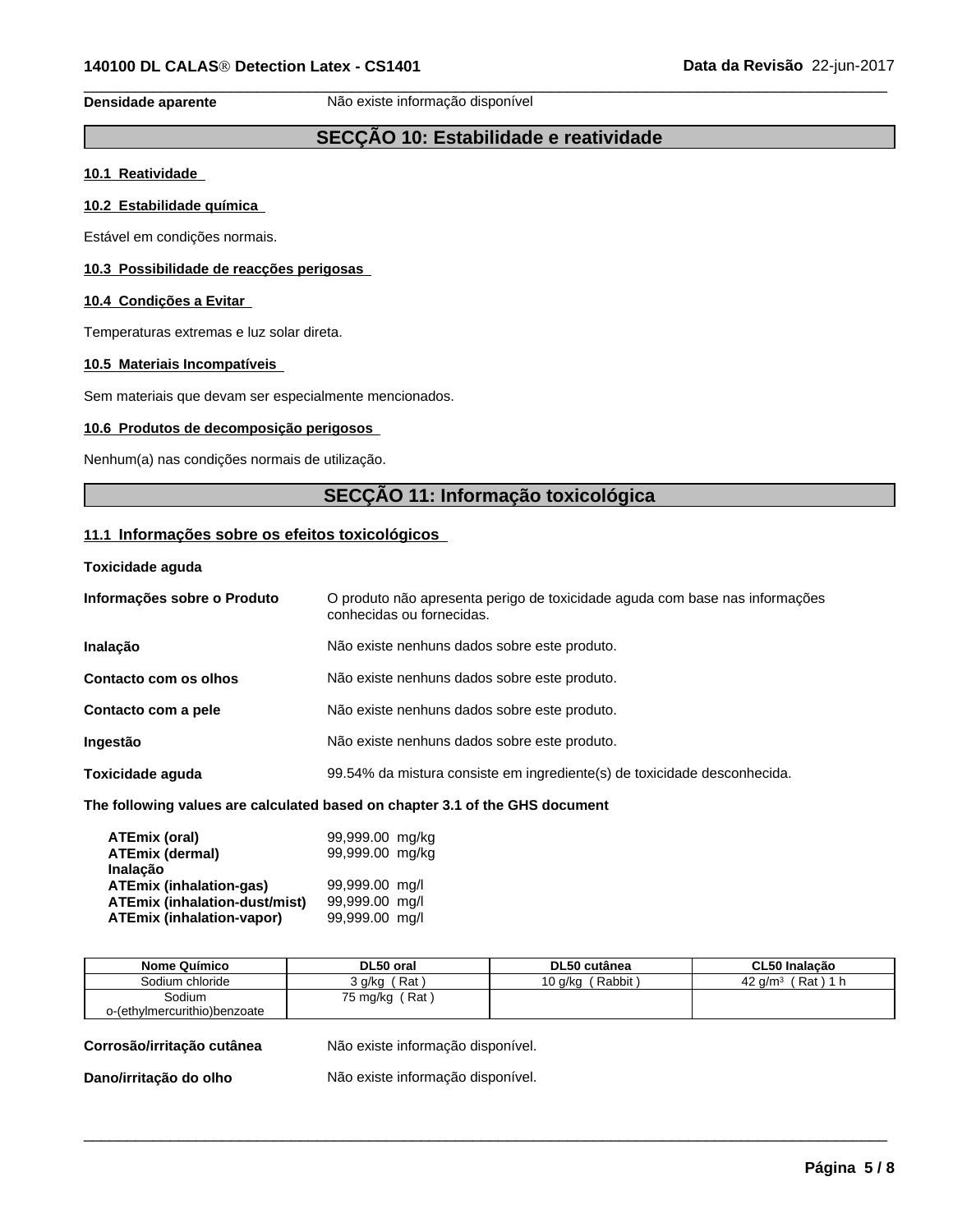## **140100 DL CALASÒ Detection Latex - CS1401 Data da Revisão** 22-jun-2017

| Sensibilização                                                  | O símbolo (*) na margem desta FDS indica que esta linha foi revista. |
|-----------------------------------------------------------------|----------------------------------------------------------------------|
| Mutagenicidade em Células<br>Germinativas                       | Não existe informação disponível.                                    |
| Carcinogenicidade                                               | Não existe informação disponível.                                    |
| Efeitos tóxicos na reprodução                                   | O símbolo (*) na margem desta FDS indica que esta linha foi revista. |
| Toxicidade para órgãos-alvo<br>específicos - exposição única    | Não existe informação disponível.                                    |
| Toxicidade para órgãos-alvo<br>específicos - exposição repetida | Não existe informação disponível.                                    |
| Perigo de aspiração                                             | Não existe informação disponível.                                    |

## **SECÇÃO 12: Informação ecológica**

## **12.1 Toxicidade**

**Efeitos de ecotoxicidade** Não contém substâncias conhecidas como perigosas para o meio ambiente, ou não degradáveis em estações de tratamento de águas residuais.

| <b>Nome Químico</b> | Algas/plantas aguáticas | Peixe                             | <b>Crustáceos</b>                |
|---------------------|-------------------------|-----------------------------------|----------------------------------|
| Sodium chloride     |                         | 5560 - 6080: 96 h Lepomis         | 1000: 48 h Daphnia magna mg/L    |
|                     |                         | macrochirus mg/L LC50             | EC50 340.7 - 469.2: 48 h Daphnia |
|                     |                         | flow-through 12946: 96 h Lepomis  | magna mg/L EC50 Static           |
|                     |                         | macrochirus mg/L LC50 static 6020 |                                  |
|                     |                         | - 7070: 96 h Pimephales promelas  |                                  |
|                     |                         | mg/L LC50 static 7050: 96 h       |                                  |
|                     |                         | Pimephales promelas mg/L LC50     |                                  |
|                     |                         | semi-static 6420 - 6700: 96 h     |                                  |
|                     |                         | Pimephales promelas mg/L LC50     |                                  |
|                     |                         | static 4747 - 7824: 96 h          |                                  |
|                     |                         | Oncorhynchus mykiss mg/L LC50     |                                  |
|                     |                         | flow-through                      |                                  |

## **12.2 Persistência e degradabilidade**

Não existe informação disponível.

## **12.3 Potencial de bioacumulação**

O símbolo (\*) na margem desta FDS indica que esta linha foi revista.

## **12.4 Mobilidade no solo**

#### **Mobilidade**

O símbolo (\*) na margem desta FDS indica que esta linha foi revista.

## **12.5 Resultados da avaliação PBT e mPmB**

O símbolo (\*) na margem desta FDS indica que esta linha foi revista.

## **12.6 Outros efeitos adversos.**

## **SECÇÃO 13: Considerações relativas à eliminação**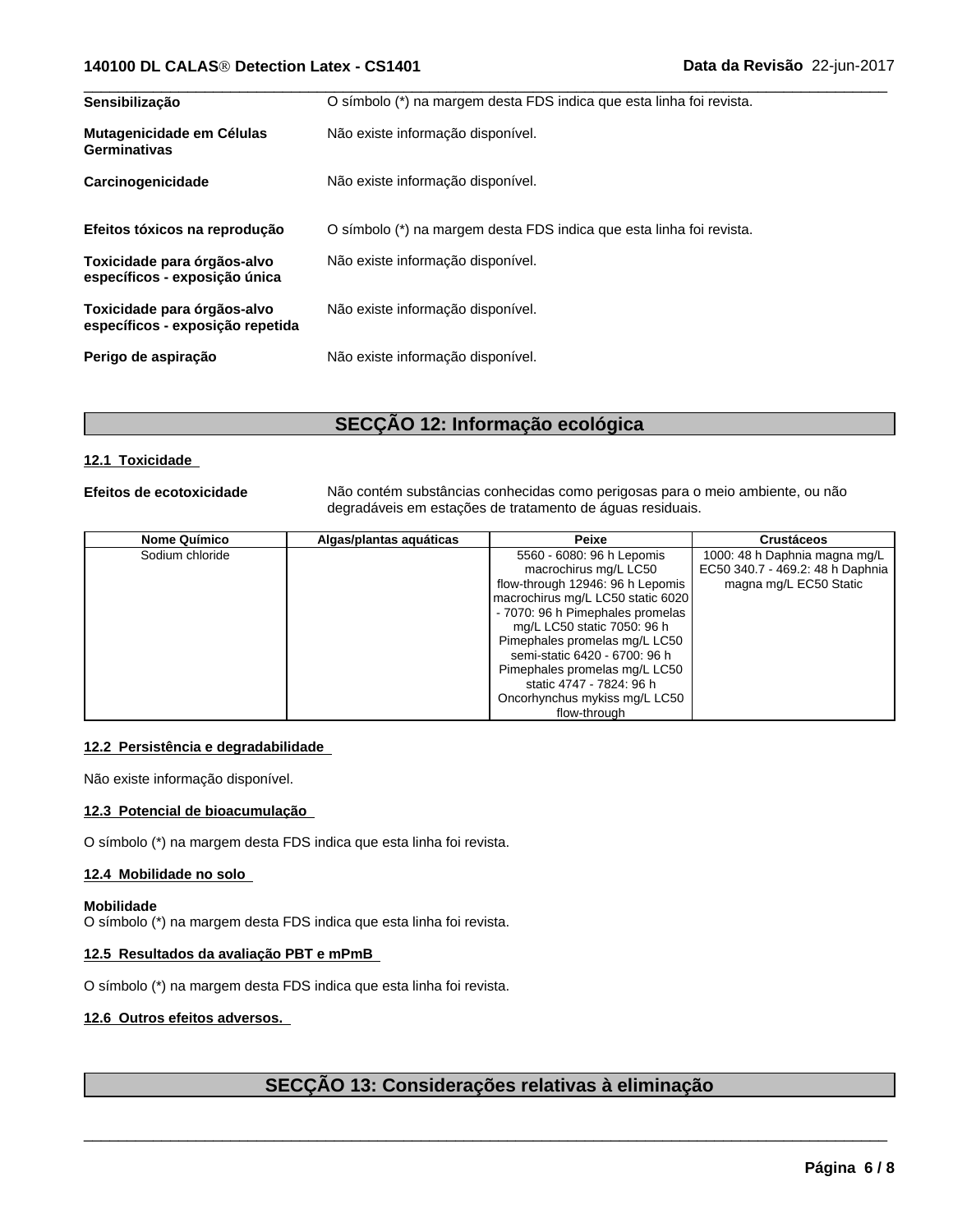#### **13.1 Métodos de tratamento de resíduos**

**Resíduos de desperdícios/produto** Dispose of in accordance with all federal, state, and local regulations. **não utilizado**

**IATA** Não regulamentado

**Embalagem contaminada** Os recipientes vazios devem ser levados a instalações de tratamento de resíduos licenciadas para reciclagem e eliminação.

## **SECÇÃO 14: Informações relativas ao transporte**

 $\overline{\phantom{a}}$  ,  $\overline{\phantom{a}}$  ,  $\overline{\phantom{a}}$  ,  $\overline{\phantom{a}}$  ,  $\overline{\phantom{a}}$  ,  $\overline{\phantom{a}}$  ,  $\overline{\phantom{a}}$  ,  $\overline{\phantom{a}}$  ,  $\overline{\phantom{a}}$  ,  $\overline{\phantom{a}}$  ,  $\overline{\phantom{a}}$  ,  $\overline{\phantom{a}}$  ,  $\overline{\phantom{a}}$  ,  $\overline{\phantom{a}}$  ,  $\overline{\phantom{a}}$  ,  $\overline{\phantom{a}}$ 

| IATA  |  |  |  |
|-------|--|--|--|
| 14.1. |  |  |  |
| 14.2. |  |  |  |
| 14.3. |  |  |  |
| 14.4. |  |  |  |
| 14.5. |  |  |  |
| 14.6. |  |  |  |
|       |  |  |  |

## **SECÇÃO 15: Informação sobre regulamentação**

## **15.1 Regulamentação/legislação específica para a substância ou mistura em matéria de saúde, segurança e ambiente**

| Nome<br>Quimico                        | Número RG francês       |
|----------------------------------------|-------------------------|
| chloride<br>sodium                     | RG.<br>70<br><u>/ C</u> |
| lnternacionais ا<br><b>Inventários</b> |                         |

| <b>TSCA</b>          | Conforme |
|----------------------|----------|
| <b>EINECS/ELINCS</b> |          |
| <b>DSL/NDSL</b>      | -        |
| <b>PICCS</b>         | -        |
| <b>ENCS</b>          | -        |
| <b>IECS</b>          | -        |
| <b>AICS</b>          | -        |
| <b>KECL</b>          | -        |

**Legenda**

 **TSCA** - Lei de controlo de Substâncias Tóxicas dos Estados Unidos (United States Toxic Substances Control Act) Secção 8(b) Inventário  **EINECS/ELINCS** - Inventário Europeu das Substâncias Químicas Existentes no Mercado/Lista Europeia de Substâncias Químicas Notificadas  **DSL/NDSL** - Lista de Substâncias Domésticas/Lista de Substâncias Não-Domésticas do Canadá

 **PICCS** - Inventário Filipino de Produtos e Substâncias Químicas

 **ENCS** - Substâncias Químicas Existentes e Novas do Japão

 **IECSC** - Inventário Chinês das Substâncias Químicas Existentes

 **AICS** - Inventário de Substâncias Químicas da Austrália (Australian Inventory of Chemical Substances)

 **KECL** - Substâncias Químicas Existentes e Avaliadas na Coreia do Sul

#### **15.2 Relatório de Segurança Química**

O símbolo (\*) na margem desta FDS indica que esta linha foi revista

## **SECÇÃO 16: Outras informações**

 $\overline{\phantom{a}}$  ,  $\overline{\phantom{a}}$  ,  $\overline{\phantom{a}}$  ,  $\overline{\phantom{a}}$  ,  $\overline{\phantom{a}}$  ,  $\overline{\phantom{a}}$  ,  $\overline{\phantom{a}}$  ,  $\overline{\phantom{a}}$  ,  $\overline{\phantom{a}}$  ,  $\overline{\phantom{a}}$  ,  $\overline{\phantom{a}}$  ,  $\overline{\phantom{a}}$  ,  $\overline{\phantom{a}}$  ,  $\overline{\phantom{a}}$  ,  $\overline{\phantom{a}}$  ,  $\overline{\phantom{a}}$ 

| Data de Emissão | 22-jun-2017    |
|-----------------|----------------|
| Data da Revisão | 22-jun-2017    |
| Nota de Revisão | Não aplicável. |

**Esta ficha de dados de segurança está em conformidade com os requisitos do Regulamento (CE) n.º 1907/2006**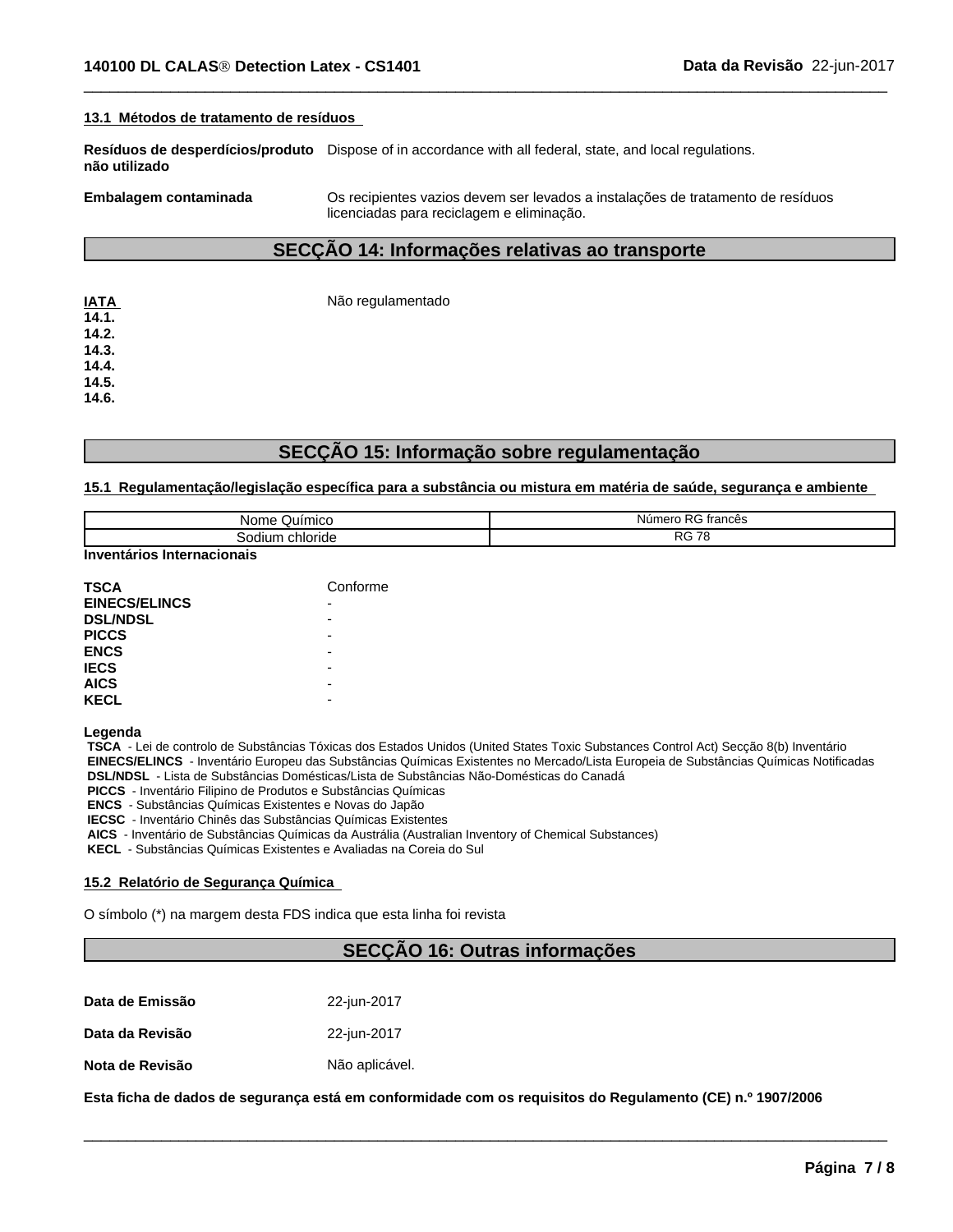## **Exoneração de responsabilidade**

The above information is believed to be correct but does not purport to be all inclusive and shall be used only as a guide. Meridian Bioscience, Inc. shall not be held liable for any damages resulting from handling or from contact with the above **product.**

**Comentários** Sodium o-(ethylmercurithio)benzoate is Thimerosal

 $\overline{\phantom{a}}$  ,  $\overline{\phantom{a}}$  ,  $\overline{\phantom{a}}$  ,  $\overline{\phantom{a}}$  ,  $\overline{\phantom{a}}$  ,  $\overline{\phantom{a}}$  ,  $\overline{\phantom{a}}$  ,  $\overline{\phantom{a}}$  ,  $\overline{\phantom{a}}$  ,  $\overline{\phantom{a}}$  ,  $\overline{\phantom{a}}$  ,  $\overline{\phantom{a}}$  ,  $\overline{\phantom{a}}$  ,  $\overline{\phantom{a}}$  ,  $\overline{\phantom{a}}$  ,  $\overline{\phantom{a}}$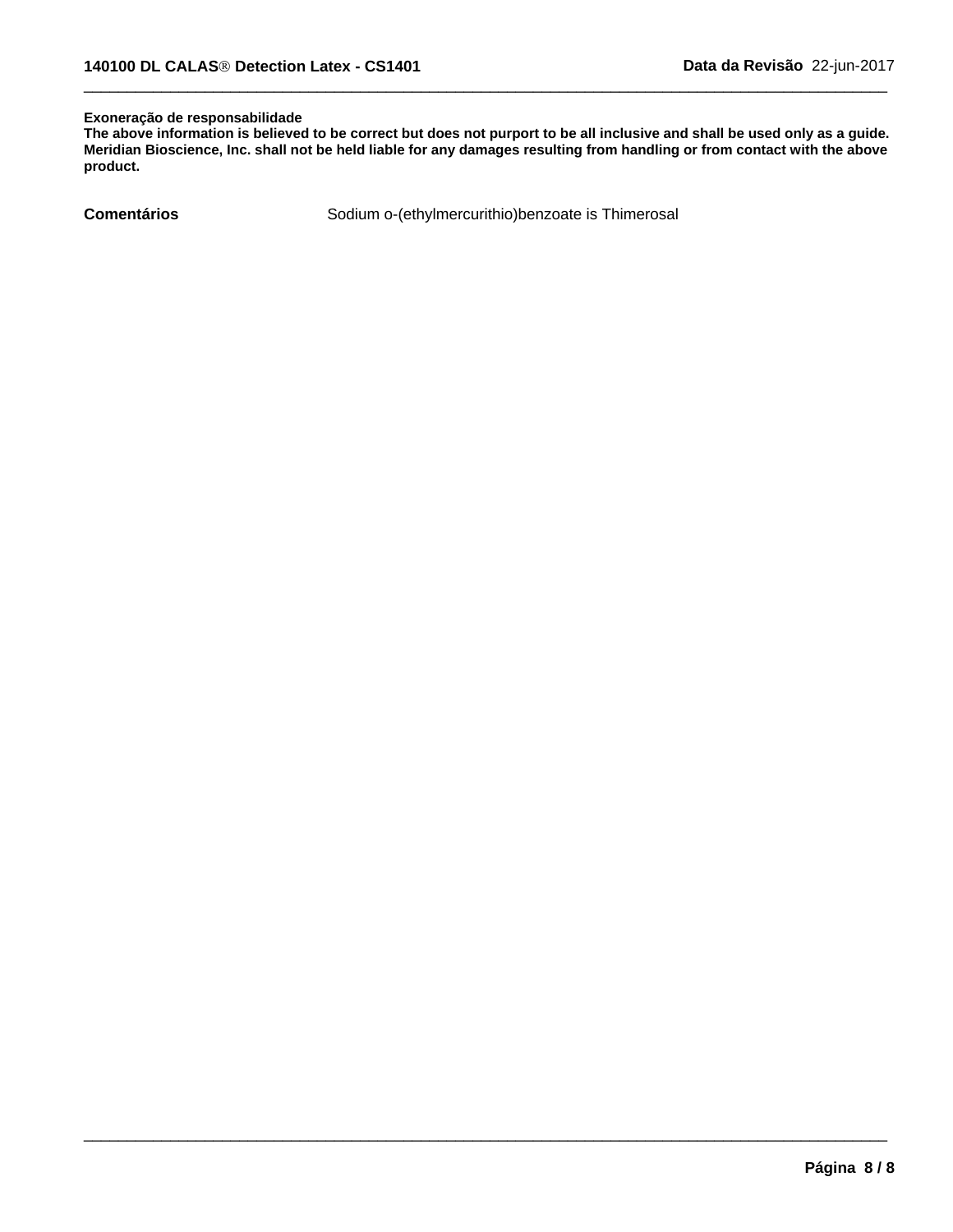

# **FIŞĂ CU DATE DE SECURITATE**

**DataPublicării**22-iun.-2017 **Data revizuirii** 22-iun.-2017 **NumărRevizie**2

## SECȚIUNEA 1: Identificarea substanței/amestecului și a societății/întreprinderii

## **1.1 Element de identificare a produsului**

**Cod produs** 140100 DL

**Denumire produs** CALAS<sup>®</sup> Detection Latex - CS1401

**1.2 Utilizărirelevanteidentificatealesubstanţeisauamesteculuişiutilizăricontraindicate**

**Utilizare Recomandată** Diagnostic in vitro

## 1.3 Detalii privind furnizorul fişei cu date de securitate

## **Fabricant**

Meridian Bioscience, Inc. 3471 River Hills Drive Cincinnati, Ohio 45244 (800) 343-3858

Authorized Representatives: Meridian Bioscience Europe Via del' Industria 7 20020 Villa Cortese Milano, Italy

Bioline (Aust) Pty Ltd Suite 111, National Innovation Centre Building Australian Technology Park, Eveleigh, NSW 2015 +61 2 9209 4180

Pentru informații suplimentare, vă rugăm să contactați:

**Adresa de e-mail** www.meridianbioscience.com **1.4 Numărdetelefoncarepoatefiapelatîncazdeurgenţă**

Telefon care poate fi apelat în caz de Linie telefonică de urgență urgenţă

## **SECTIUNEA 2: Identificarea pericolelor**

## **2.1 Clasificareasubstanţeisauaamestecului**

**REGULAMENTUL (CE) NR. 1272/2008**

2.2 Elemente pentru etichetă

**2.3 Alte informații** 

## **SECŢIUNEA3:Compoziţie/informaţiiprivindcomponenţii**

 $\overline{\phantom{a}}$  ,  $\overline{\phantom{a}}$  ,  $\overline{\phantom{a}}$  ,  $\overline{\phantom{a}}$  ,  $\overline{\phantom{a}}$  ,  $\overline{\phantom{a}}$  ,  $\overline{\phantom{a}}$  ,  $\overline{\phantom{a}}$  ,  $\overline{\phantom{a}}$  ,  $\overline{\phantom{a}}$  ,  $\overline{\phantom{a}}$  ,  $\overline{\phantom{a}}$  ,  $\overline{\phantom{a}}$  ,  $\overline{\phantom{a}}$  ,  $\overline{\phantom{a}}$  ,  $\overline{\phantom{a}}$ 

**3.1 Substanţe**

**3.2 Amestecuri**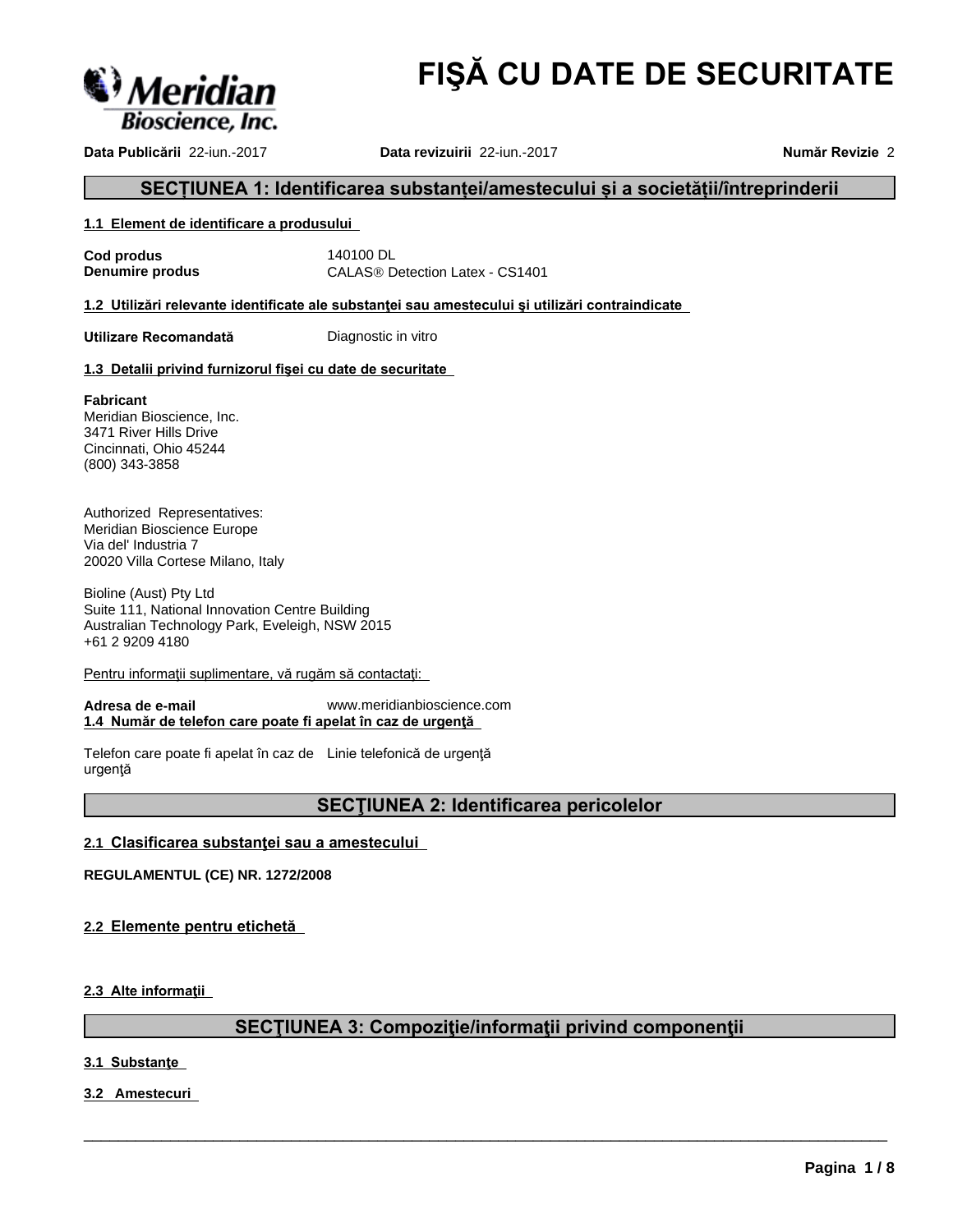| <b>Denumire Chimică</b>                  | Nr.CE   | <b>CAS No.</b> | Weight-% | <b>Clasificare</b><br>conform<br>Regulamentului<br>$ $ (CE) nr. 1272/2008<br><b>ICLP1</b>                                                         | Număr de<br>înregistrare<br><b>REACH</b> |
|------------------------------------------|---------|----------------|----------|---------------------------------------------------------------------------------------------------------------------------------------------------|------------------------------------------|
| Sodium chloride                          | Present | 7647-14-5      | 0.45     | Nu există date<br>disponibile                                                                                                                     | nu există date<br>disponibile            |
| Sodium<br>  o-(ethylmercurithio)benzoate | Present | 54-64-8        | < 0.01   | Acute Tox. 2 (H300)<br>Acute Tox. 1 (H310)<br>Acute Tox. 2 (H330)<br>STOT RE 2 (H373)<br>Aquatic Acute 1<br>(H400)<br>Aquatic Chronic 1<br>(H410) | nu există date<br>disponibile            |

 $\overline{\phantom{a}}$  ,  $\overline{\phantom{a}}$  ,  $\overline{\phantom{a}}$  ,  $\overline{\phantom{a}}$  ,  $\overline{\phantom{a}}$  ,  $\overline{\phantom{a}}$  ,  $\overline{\phantom{a}}$  ,  $\overline{\phantom{a}}$  ,  $\overline{\phantom{a}}$  ,  $\overline{\phantom{a}}$  ,  $\overline{\phantom{a}}$  ,  $\overline{\phantom{a}}$  ,  $\overline{\phantom{a}}$  ,  $\overline{\phantom{a}}$  ,  $\overline{\phantom{a}}$  ,  $\overline{\phantom{a}}$ 

## Pentru textul complet al acestor fraze H menționate în această secțiune, se va consulta Secțiunea 16

## **SECŢIUNEA4:Măsurideprim ajutor**

## **4.1 Descriereamăsurilordeprim ajutor**

**Contact cu ochii** Clătiți imediat cu multă apă, de asemenea sub pleoape, timp de cel puțin 15 minute. If irritation persists, call a physician. **Contact cu pielea** Spălați imediat cu săpun și multă apă. **Ingerare** Nu administrați nimic pe cale orală unei persoane inconștiente. Consultați un medic dacă este necesar. **Inhalare** Se va ieși la aer curat. Dacă simptomele persistă, sunați la un medic.

## **4.2 Celemaiimportantesimptomeşiefecte,atâtacute,câtşiîntârziate**

## **4.3 Indicaţiiprivindoricefeldeasistenţămedicalăimediatăşitratamentelespecialenecesare**

**Note pentru medic** Tratati simptomatic.

## **SECTIUNEA 5: Măsuri de combatere a incendiilor**

## **5.1 Mijloace de stingere a incendiilor**

## **Mijloace de Stingere Corespunzătoare**

Dry chemical, CO<sub>2</sub>, alcohol-resistant foam or water spray.

#### **Mijloacelordestingerecarenutrebuieutilizatedinmotivedesiguranţă** Simbolul (\*) de pe marginea acestei FDS arată că această linie a fost revizuită.

## **5.2 Pericolespecialecauzatedesubstanţasauamesteculîncauză**

Niciunul.

## **5.3 Recomandăridestinatepompierilor**

As in any fire, wear self-contained breathing apparatus and full protective gear.

## SECȚIUNEA 6: Măsuri de luat în caz de dispersie accidentală

 $\overline{\phantom{a}}$  ,  $\overline{\phantom{a}}$  ,  $\overline{\phantom{a}}$  ,  $\overline{\phantom{a}}$  ,  $\overline{\phantom{a}}$  ,  $\overline{\phantom{a}}$  ,  $\overline{\phantom{a}}$  ,  $\overline{\phantom{a}}$  ,  $\overline{\phantom{a}}$  ,  $\overline{\phantom{a}}$  ,  $\overline{\phantom{a}}$  ,  $\overline{\phantom{a}}$  ,  $\overline{\phantom{a}}$  ,  $\overline{\phantom{a}}$  ,  $\overline{\phantom{a}}$  ,  $\overline{\phantom{a}}$ 

## **6.1 Precauţiipersonale,echipamentdeprotecţieşiprocedurideurgenţă**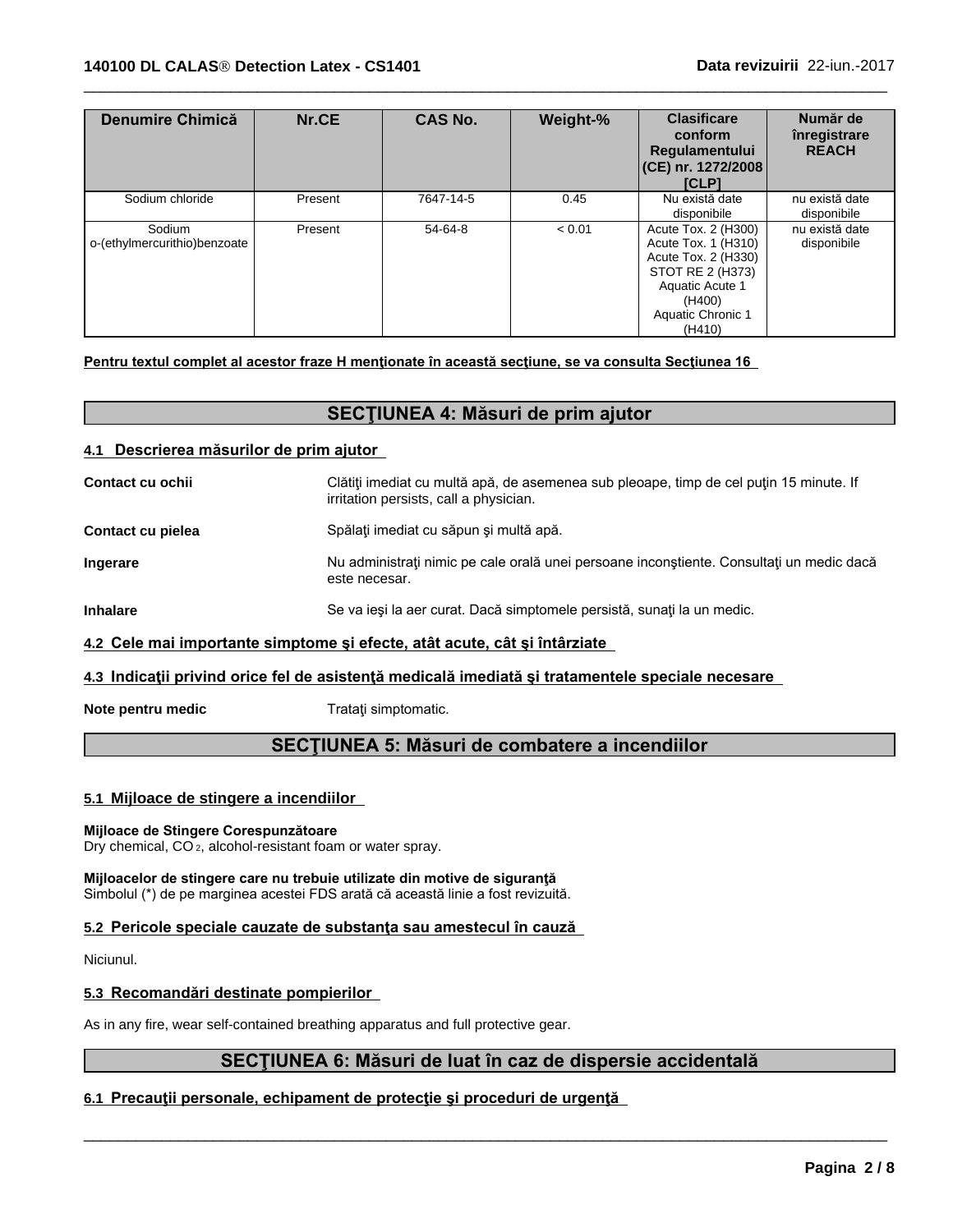Asigurați o ventilație adecvată.

Vezi Secțiunea 12 pentru informații ecologice suplimentare.

## **6.2 Precauţiipentrumediulînconjurător**

Împiedicați scurgerea sau deversarea în continuare, dacă o puteți face în siguranță.

## **6.3 Metodeşimaterialpentruizolareaincendiilorşipentrucurăţenie**

## **Metode pentru curățenie**

Absorbiți deversatul cu material inert (de exemplu nisip uscat sau pământ) și puneți-l într-un container pentru deșeuri chimice.

## **6.4 Trimitericătrealtesecţiuni**

## **SECŢIUNEA7:Manipulareaşidepozitarea**

 $\overline{\phantom{a}}$  ,  $\overline{\phantom{a}}$  ,  $\overline{\phantom{a}}$  ,  $\overline{\phantom{a}}$  ,  $\overline{\phantom{a}}$  ,  $\overline{\phantom{a}}$  ,  $\overline{\phantom{a}}$  ,  $\overline{\phantom{a}}$  ,  $\overline{\phantom{a}}$  ,  $\overline{\phantom{a}}$  ,  $\overline{\phantom{a}}$  ,  $\overline{\phantom{a}}$  ,  $\overline{\phantom{a}}$  ,  $\overline{\phantom{a}}$  ,  $\overline{\phantom{a}}$  ,  $\overline{\phantom{a}}$ 

#### **7.1 Precauţiipentrumanipulareaîncondiţiidesecuritate**

Recomandări pentru manipularea în condiții de securitate Asigurați o ventilație adecvată.

#### **7.2 Condiţiidedepozitareîncondiţiidesecuritate,inclusiveventualeincompatibilităţi**

#### **Măsuri tehnice/Condiții de depozitare**

Păstrați containerele închise ermetic, într-un loc uscat, răcoros și bine ventilat.

## **7.3 Utilizarefinalăspecifică(utilizărifinalespecifice)**

#### Alte recomandări

Nu există informații disponibile.

## SECTIUNEA 8: Controale ale expunerii/protectia personală

#### **8.1 Parametri de control**

Limite de expunere **Acest produs, așa cum este furnizat, nu conține materiale periculoase, cu limitele de** expunere profesională stabilite de către organismele de reglementare specifice regiunii

| Denumire Chimică              | Uniunea Europeană  | <b>Marea Britanie</b>      | Franta                     | Spania                        | Germania                      |
|-------------------------------|--------------------|----------------------------|----------------------------|-------------------------------|-------------------------------|
| Sodium                        |                    |                            |                            |                               | <b>Skin</b>                   |
| lo-(ethylmercurithio)benzoate |                    |                            |                            |                               |                               |
| 54-64-8                       |                    |                            |                            |                               |                               |
| Component                     | <b>Italia</b>      | Portugalia                 | Olanda                     | <b>Finlanda</b>               | <b>Danemarca</b>              |
| Sodium                        |                    |                            |                            |                               | TWA: $0.05$ mg/m <sup>3</sup> |
| o-(ethylmercurithio)benzoate  |                    |                            |                            |                               | <b>Skin</b>                   |
| $54-64-8$ ( $< 0.01$ )        |                    |                            |                            |                               |                               |
| Denumire Chimică              | <b>Austria</b>     | Elvetia                    | <b>Polonia</b>             | Norvegia                      | Irlanda                       |
| Sodium                        | <b>Skin</b>        | <b>Skin</b>                | TWA: $0.01 \text{ mg/m}^3$ | TWA: $0.02$ mg/m <sup>3</sup> |                               |
| lo-(ethylmercurithio)benzoate | STEL 0.1 $mg/m3$   | TWA: $0.01 \text{ mg/m}^3$ |                            | STEL: 0.06 mg/m <sup>3</sup>  |                               |
| $54-64-8$                     | TWA: 0.01 mg/m $3$ |                            |                            |                               |                               |

Nivelul calculat fără efect (DNEL) Nu există informații disponibile

**Concentrație Predictibilă Fără Efect** Nu există informații disponibile **(PNEC)**

#### **8.2 Controale ale expunerii**

**Măsuri industriale Asiguratioventilatie adecvată, mai ales în zonele închise.**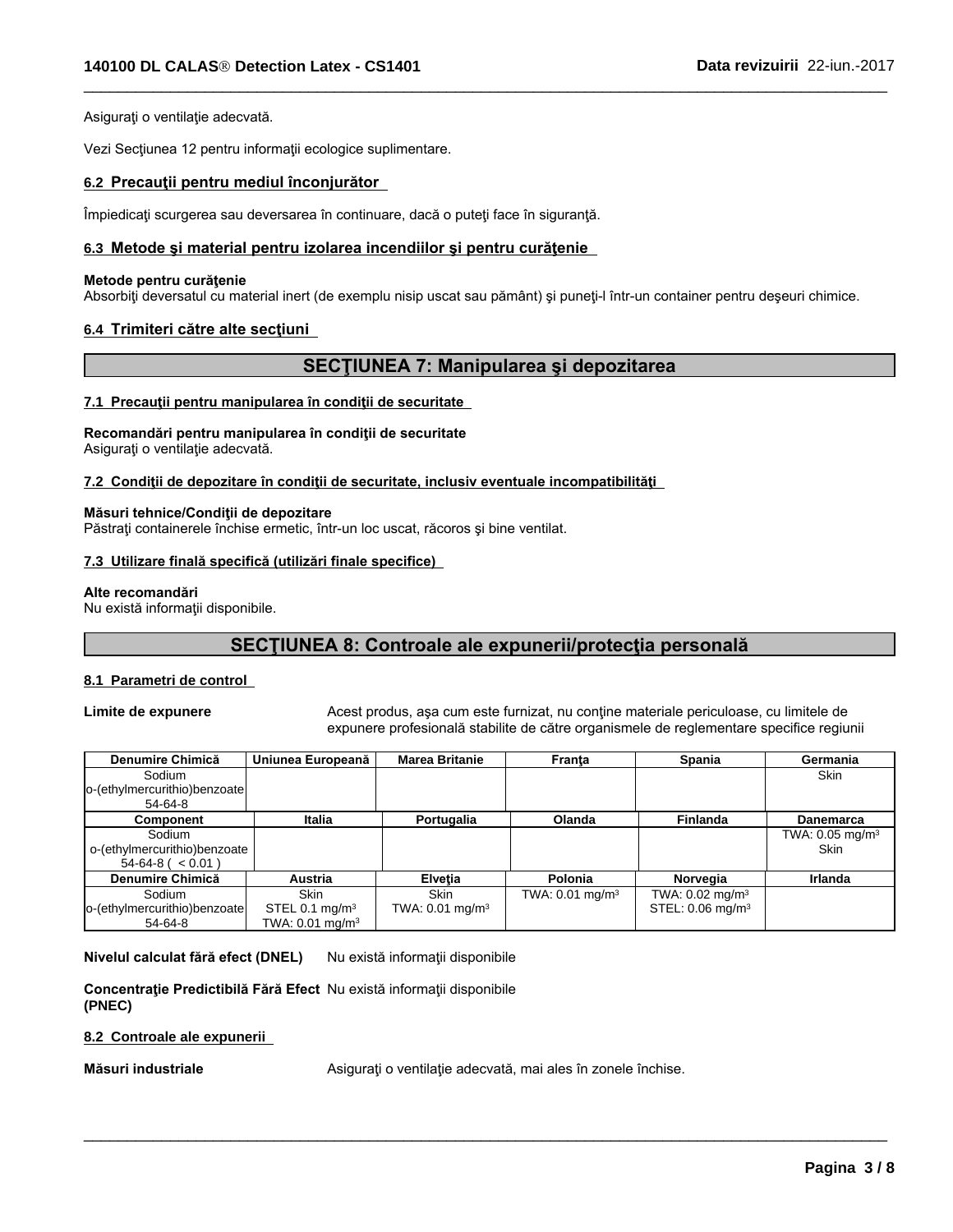| Echipament personal de<br>protectie                                                                              |                                                                                                                                                         |
|------------------------------------------------------------------------------------------------------------------|---------------------------------------------------------------------------------------------------------------------------------------------------------|
| <b>Protectia Ochilor</b><br><b>Protectia Mâinilor</b><br>Protecția pielii și a corpului<br>Protectia respiratiei | Ochelari de protectie perfect adecvati.<br>Mănusi de protectie.<br>Îmbrăcăminte cu mâneci lungi.<br>Nu este necesar un echipament de protecție special. |
| Măsuri de igienă                                                                                                 | A se manipula în conformitate cu practicile de igienă industrială și de siguranță.                                                                      |
| Controlul expunerii mediului                                                                                     | Simbolul (*) de pe marginea acestei FDS arată că această linie a fost revizuită.                                                                        |

 $\overline{\phantom{a}}$  ,  $\overline{\phantom{a}}$  ,  $\overline{\phantom{a}}$  ,  $\overline{\phantom{a}}$  ,  $\overline{\phantom{a}}$  ,  $\overline{\phantom{a}}$  ,  $\overline{\phantom{a}}$  ,  $\overline{\phantom{a}}$  ,  $\overline{\phantom{a}}$  ,  $\overline{\phantom{a}}$  ,  $\overline{\phantom{a}}$  ,  $\overline{\phantom{a}}$  ,  $\overline{\phantom{a}}$  ,  $\overline{\phantom{a}}$  ,  $\overline{\phantom{a}}$  ,  $\overline{\phantom{a}}$ 

## SEC**ŢIUNEA 9: Proprietă**țile fizice și chimice

| 9.1 Informații privind proprietățile fizice și chimice de bază |                                                                                 |                                  |                                                  |
|----------------------------------------------------------------|---------------------------------------------------------------------------------|----------------------------------|--------------------------------------------------|
| Stare fizică                                                   | Lichid                                                                          |                                  |                                                  |
| <b>Aspect</b>                                                  | Nu există informații disponibile                                                | Miros                            | Niciunul                                         |
| Culoare                                                        | alb                                                                             | Pragul de acceptare a            | Nu există informații                             |
|                                                                |                                                                                 | mirosului                        | disponibile                                      |
| Proprietate                                                    | Valori                                                                          | Observatii • Metodă              |                                                  |
| рH                                                             |                                                                                 | această linie a fost revizuită   | Simbolul (*) de pe marginea acestei FDS arată că |
| Punctul de topire / punctul de                                 |                                                                                 | Nu există informații disponibile |                                                  |
| îngheţare                                                      |                                                                                 |                                  |                                                  |
| Temperatură de fierbere/interval de                            |                                                                                 |                                  | Simbolul (*) de pe marginea acestei FDS arată că |
| temperatură de fierbere                                        |                                                                                 | această linie a fost revizuită   |                                                  |
| <b>Punct de Aprindere</b>                                      |                                                                                 | Nu există informații disponibile |                                                  |
| Viteza de evaporare                                            |                                                                                 |                                  | Simbolul (*) de pe marginea acestei FDS arată că |
|                                                                |                                                                                 | această linie a fost revizuită   |                                                  |
| Inflamabilitatea (solid, gaz)                                  |                                                                                 | Nu există informații disponibile |                                                  |
| Limită de Inflamabilitate în Aer                               |                                                                                 | Nu există informații disponibile |                                                  |
| Limită superioară de                                           |                                                                                 |                                  |                                                  |
| inflamabilitate:                                               |                                                                                 |                                  |                                                  |
| Limită inferioară de inflamabilitate                           |                                                                                 |                                  |                                                  |
| Presiunea de vapori                                            |                                                                                 |                                  | Simbolul (*) de pe marginea acestei FDS arată că |
|                                                                |                                                                                 | această linie a fost revizuită   |                                                  |
| Densitatea vaporilor                                           |                                                                                 |                                  | Simbolul (*) de pe marginea acestei FDS arată că |
|                                                                |                                                                                 | această linie a fost revizuită   |                                                  |
| Greutate Specifică                                             |                                                                                 | Nu există informații disponibile |                                                  |
| Solubilitate în apă                                            |                                                                                 |                                  | Simbolul (*) de pe marginea acestei FDS arată că |
|                                                                |                                                                                 | această linie a fost revizuită   |                                                  |
| Solubilitatea (solubilitățile)                                 |                                                                                 |                                  | Simbolul (*) de pe marginea acestei FDS arată că |
|                                                                |                                                                                 | această linie a fost revizuită   |                                                  |
| <b>Coeficient de partiție</b>                                  |                                                                                 |                                  | Simbolul (*) de pe marginea acestei FDS arată că |
|                                                                |                                                                                 | această linie a fost revizuită   |                                                  |
| Temperatura de autoaprindere                                   |                                                                                 | Nu există informații disponibile |                                                  |
| Temperatura de descompunere                                    |                                                                                 |                                  | Simbolul (*) de pe marginea acestei FDS arată că |
|                                                                |                                                                                 | această linie a fost revizuită   |                                                  |
| Vâscozitate cinematică                                         |                                                                                 |                                  | Simbolul (*) de pe marginea acestei FDS arată că |
|                                                                |                                                                                 | această linie a fost revizuită   |                                                  |
| Vâscozitate dinamică                                           |                                                                                 |                                  |                                                  |
| Proprietăți explozive                                          | Simbolul (*) de pe marginea acestei FDS arată că această linie a fost revizuită |                                  |                                                  |
| Proprietăți oxidante                                           | Simbolul (*) de pe marginea acestei FDS arată că această linie a fost revizuită |                                  |                                                  |
| 9.2 Alte informatii                                            |                                                                                 |                                  |                                                  |
| <b>Punct de înmuiere</b>                                       | Nu există informații disponibile                                                |                                  |                                                  |
| Greutate moleculară                                            | Nu există informații disponibile                                                |                                  |                                                  |
| Conținutul în substanțe organice                               | Nu există informații disponibile                                                |                                  |                                                  |
| volatile (%)                                                   |                                                                                 |                                  |                                                  |
| <b>Densitate lichid</b>                                        | Nu există informații disponibile                                                |                                  |                                                  |
| Densitate în vrac                                              | Nu există informații disponibile                                                |                                  |                                                  |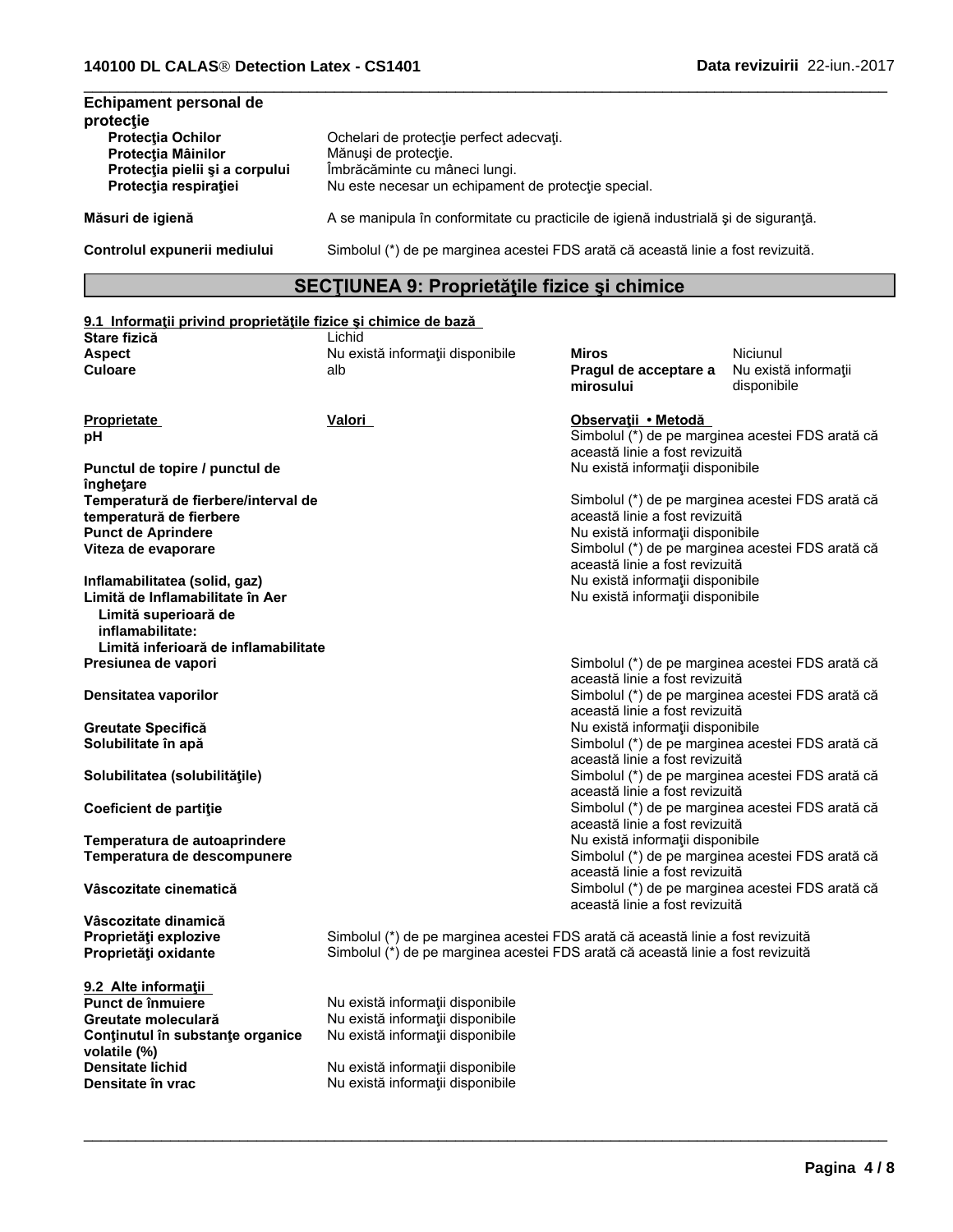## **SECȚIUNEA 10: Stabilitate și reactivitate**

 $\overline{\phantom{a}}$  ,  $\overline{\phantom{a}}$  ,  $\overline{\phantom{a}}$  ,  $\overline{\phantom{a}}$  ,  $\overline{\phantom{a}}$  ,  $\overline{\phantom{a}}$  ,  $\overline{\phantom{a}}$  ,  $\overline{\phantom{a}}$  ,  $\overline{\phantom{a}}$  ,  $\overline{\phantom{a}}$  ,  $\overline{\phantom{a}}$  ,  $\overline{\phantom{a}}$  ,  $\overline{\phantom{a}}$  ,  $\overline{\phantom{a}}$  ,  $\overline{\phantom{a}}$  ,  $\overline{\phantom{a}}$ 

## **10.1 Reactivitate**

## **10.2 Stabilitate chimică**

Stabil în condiții normale.

## **10.3 Posibilitatea de reacții periculoase**

## **10.4 CondiţiideEvitat**

Extreme de temperatură și lumină solară directă.

#### **10.5 Materiale Incompatibile**

Nu sunt de menționat materiale în mod special.

## **10.6 Produși de descompunere periculoși**

Niciuna în condiții normale de utilizare.

## **SECȚIUNEA 11: Informații toxicologice**

## **11.1 Informatii privind efectele toxicologice**

## **Toxicitate** acută

| Informații privind produsul | Produsul nu prezintă un pericol de toxicitate acută pe baza informațiilor cunoscute sau<br>furnizate. |
|-----------------------------|-------------------------------------------------------------------------------------------------------|
| <b>Inhalare</b>             | Nu există informații disponibile despre acest produs.                                                 |
| Contact cu ochii            | Nu există informații disponibile despre acest produs.                                                 |
| Contact cu pielea           | Nu există informații disponibile despre acest produs.                                                 |
| Ingerare                    | Nu există informații disponibile despre acest produs.                                                 |
| Toxicitate acută            | 99.54% din amestec consta din ingredient(e) cu toxicitate necunoscuta.                                |
|                             |                                                                                                       |

## **The following values are calculated based on chapter 3.1 of the GHS document**

| ATEmix (oral)<br><b>ATEmix (dermal)</b> | 99,999.00 mg/kg<br>99,999.00 mg/kg |  |
|-----------------------------------------|------------------------------------|--|
| <b>Inhalare</b>                         |                                    |  |
| <b>ATEmix (inhalation-gas)</b>          | 99,999.00 mg/l                     |  |
| <b>ATEmix (inhalation-dust/mist)</b>    | 99,999.00 mg/l                     |  |
| <b>ATEmix (inhalation-vapor)</b>        | 99,999.00 mg/l                     |  |

| Denumire Chimică             | LD50 oral        | LD50 cutanat                                                                     | <b>LC50 Inhalare</b> |  |  |  |  |
|------------------------------|------------------|----------------------------------------------------------------------------------|----------------------|--|--|--|--|
| Sodium chloride              | 3 g/kg (Rat)     | 10 g/kg (Rabbit)                                                                 | 42 $q/m^3$ (Rat) 1 h |  |  |  |  |
| Sodium                       | 75 mg/kg $(Rat)$ |                                                                                  |                      |  |  |  |  |
| o-(ethylmercurithio)benzoate |                  |                                                                                  |                      |  |  |  |  |
|                              |                  |                                                                                  |                      |  |  |  |  |
| Corodarea/iritarea pielii    |                  | Nu există informații disponibile.                                                |                      |  |  |  |  |
|                              |                  |                                                                                  |                      |  |  |  |  |
| Lezarea ochilor/iritatie     |                  | Nu există informații disponibile.                                                |                      |  |  |  |  |
|                              |                  |                                                                                  |                      |  |  |  |  |
| <b>Sensibilizare</b>         |                  | Simbolul (*) de pe marginea acestei FDS arată că această linie a fost revizuită. |                      |  |  |  |  |
|                              |                  |                                                                                  |                      |  |  |  |  |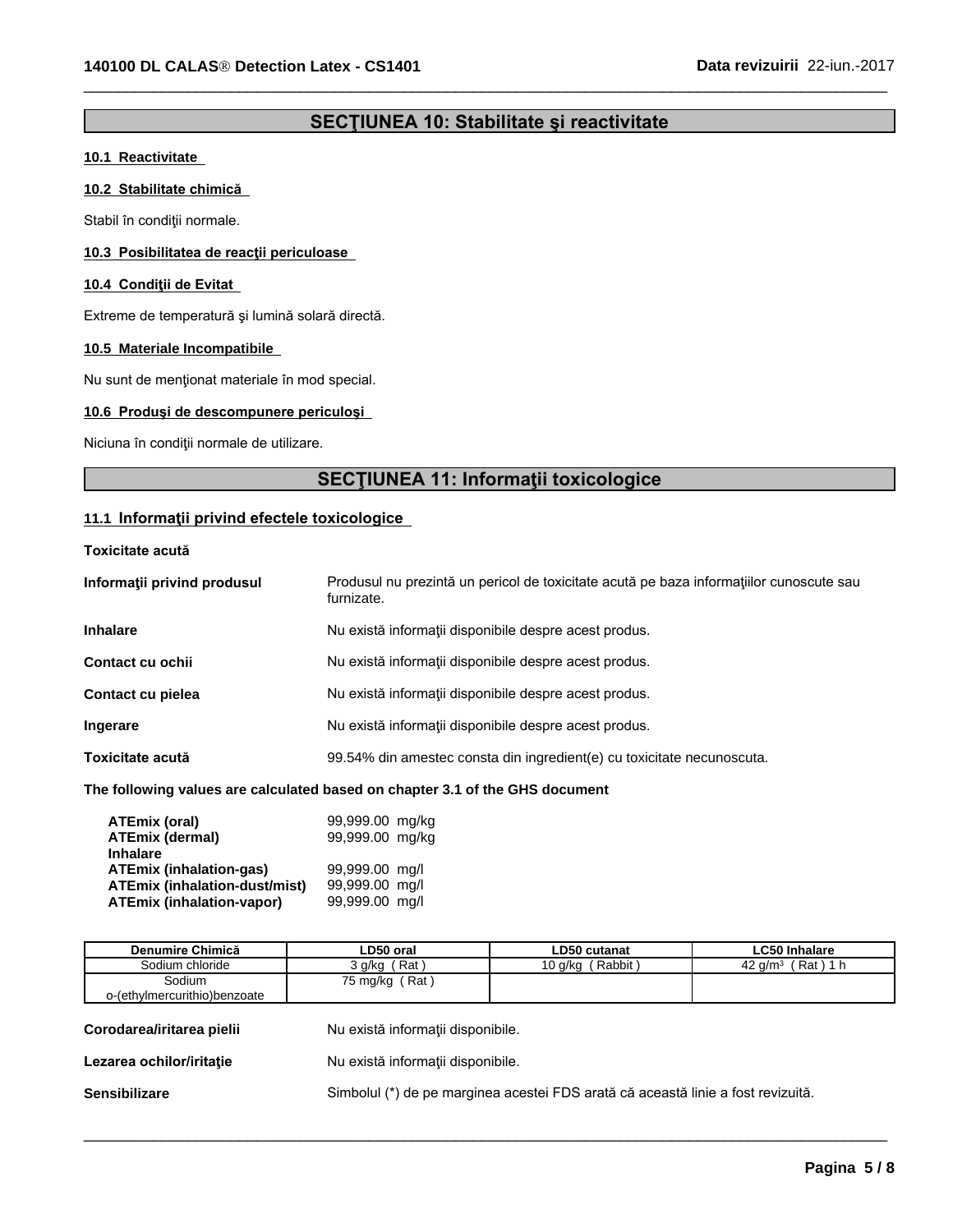#### **Mutagenitatea Celulelor Germinative**Nuexistăinformaţiidisponibile.

| Cancerogenitatea                                                    | Nu există informații disponibile.                                                |
|---------------------------------------------------------------------|----------------------------------------------------------------------------------|
| Toxicitate pentru reproducere                                       | Simbolul (*) de pe marginea acestei FDS arată că această linie a fost revizuită. |
| Toxicitate asupra unui organ tintă<br>specific - o singură expunere | Nu există informații disponibile.                                                |
| Toxicitate asupra unui organ țintă<br>specific - expunere repetată  | Nu există informații disponibile.                                                |
| Pericol prin aspirare                                               | Nu există informații disponibile.                                                |

## **SECȚIUNEA 12: Informații ecologice**

## **12.1 Toxicitate**

**Efecte de ecotoxicitate** Nu contine substante cunoscute ca fiind potential periculoase pentru mediu sau nedegradabile în cadrul statiilor de tratare a apelor uzate.

 $\overline{\phantom{a}}$  ,  $\overline{\phantom{a}}$  ,  $\overline{\phantom{a}}$  ,  $\overline{\phantom{a}}$  ,  $\overline{\phantom{a}}$  ,  $\overline{\phantom{a}}$  ,  $\overline{\phantom{a}}$  ,  $\overline{\phantom{a}}$  ,  $\overline{\phantom{a}}$  ,  $\overline{\phantom{a}}$  ,  $\overline{\phantom{a}}$  ,  $\overline{\phantom{a}}$  ,  $\overline{\phantom{a}}$  ,  $\overline{\phantom{a}}$  ,  $\overline{\phantom{a}}$  ,  $\overline{\phantom{a}}$ 

| Denumire Chimică | Alge/plante acvatice | <b>Peste</b>                      | <b>Crustacee</b>                 |
|------------------|----------------------|-----------------------------------|----------------------------------|
| Sodium chloride  |                      | 5560 - 6080: 96 h Lepomis         | 1000: 48 h Daphnia magna mg/L    |
|                  |                      | macrochirus mg/L LC50             | EC50 340.7 - 469.2: 48 h Daphnia |
|                  |                      | flow-through 12946: 96 h Lepomis  | magna mg/L EC50 Static           |
|                  |                      | macrochirus mg/L LC50 static 6020 |                                  |
|                  |                      | - 7070: 96 h Pimephales promelas  |                                  |
|                  |                      | mg/L LC50 static 7050: 96 h       |                                  |
|                  |                      | Pimephales promelas mg/L LC50     |                                  |
|                  |                      | semi-static 6420 - 6700: 96 h     |                                  |
|                  |                      | Pimephales promelas mg/L LC50     |                                  |
|                  |                      | static 4747 - 7824: 96 h          |                                  |
|                  |                      | Oncorhynchus mykiss mg/L LC50     |                                  |
|                  |                      | flow-through                      |                                  |

## **12.2 Persistenţăşidegradabilitate**

Nu există informații disponibile.

## **12.3 Potențial de bioacumulare**

Simbolul (\*) de pe marginea acestei FDS arată că această linie a fost revizuită.

#### **12.4 Mobilitate în sol**

#### **Mobilitate**

Simbolul (\*) de pe marginea acestei FDS arată că această linie a fost revizuită.

## **12.5 Rezultatele evaluării PBT și vPvB**

Simbolul (\*) de pe marginea acestei FDS arată că această linie a fost revizuită.

#### **12.6 Alte efecte adverse.**

## **SECŢIUNEA13:Consideraţiiprivindeliminarea**

 $\overline{\phantom{a}}$  ,  $\overline{\phantom{a}}$  ,  $\overline{\phantom{a}}$  ,  $\overline{\phantom{a}}$  ,  $\overline{\phantom{a}}$  ,  $\overline{\phantom{a}}$  ,  $\overline{\phantom{a}}$  ,  $\overline{\phantom{a}}$  ,  $\overline{\phantom{a}}$  ,  $\overline{\phantom{a}}$  ,  $\overline{\phantom{a}}$  ,  $\overline{\phantom{a}}$  ,  $\overline{\phantom{a}}$  ,  $\overline{\phantom{a}}$  ,  $\overline{\phantom{a}}$  ,  $\overline{\phantom{a}}$ 

## **13.1 Metode de tratare a deseurilor**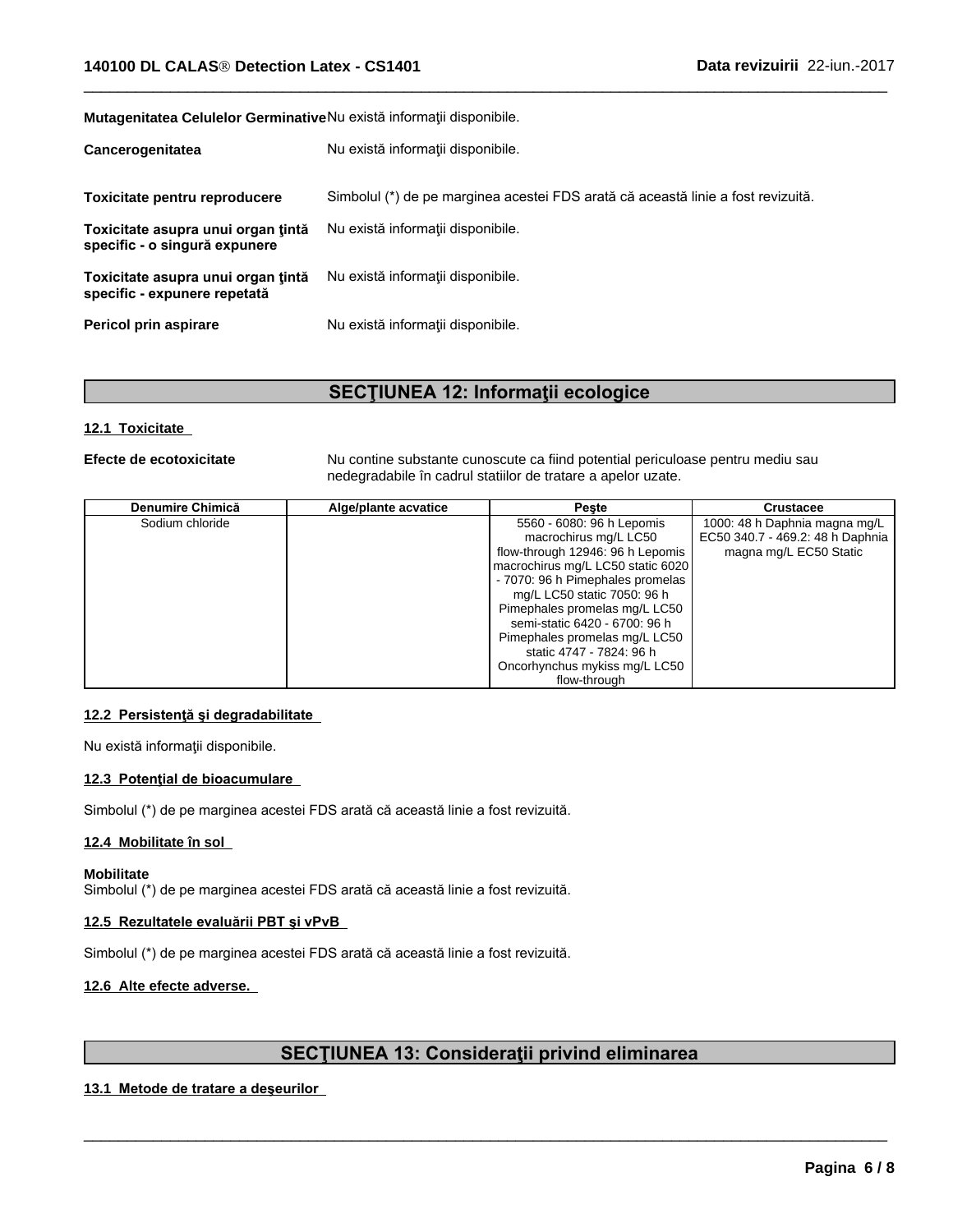De**şeuri provenind de la reziduuri** / Dispose of in accordance with all federal, state, and local regulations. **produse neutilizate**

**Ambalaje contaminate Containerele goale trebuie duse într-o unitate omologată pentru procesarea deșeurilor, în** vederea reciclării sau eliminării.

 $\overline{\phantom{a}}$  ,  $\overline{\phantom{a}}$  ,  $\overline{\phantom{a}}$  ,  $\overline{\phantom{a}}$  ,  $\overline{\phantom{a}}$  ,  $\overline{\phantom{a}}$  ,  $\overline{\phantom{a}}$  ,  $\overline{\phantom{a}}$  ,  $\overline{\phantom{a}}$  ,  $\overline{\phantom{a}}$  ,  $\overline{\phantom{a}}$  ,  $\overline{\phantom{a}}$  ,  $\overline{\phantom{a}}$  ,  $\overline{\phantom{a}}$  ,  $\overline{\phantom{a}}$  ,  $\overline{\phantom{a}}$ 

## **SECTIUNEA 14: Informații referitoare la transport**

| IATA  | Nereglementat |
|-------|---------------|
| 14.1. |               |
| 14.2. |               |
| 14.3. |               |
| 14.4. |               |
| 14.5. |               |
| 14.6. |               |

## **SECTIUNEA 15: Informații de reglementare**

#### **15.1 Regulamente/legislaţieîndomeniulsecurităţii,sănătăţiişialmediuluispecifice(specifică)pentrusubstanţasau amesteculîncauză**

| . .<br>numire<br>Chimică<br>۱er<br>. | --<br>Numa.<br>trannon<br>⊟анс∈д    |
|--------------------------------------|-------------------------------------|
| chloride<br>. JILIP                  | RC<br>$\overline{\phantom{a}}$<br>È |

**Inventare Internationale** 

| <b>TSCA</b>          | Este conform             |
|----------------------|--------------------------|
| <b>EINECS/ELINCS</b> | ٠                        |
| <b>DSL/NDSL</b>      | -                        |
| <b>PICCS</b>         | ۰                        |
| <b>ENCS</b>          | ۰                        |
| <b>IECSC</b>         | ۰                        |
| <b>AICS</b>          | $\overline{\phantom{0}}$ |
| <b>KECL</b>          | -                        |

**Legendă**

TSCA - Legea pentru Controlul Substanțelor Toxice în Statele Unite ale Americii, Secțiunea 8(b) Inventar

EINECS/ELINCS - Inventarul european al substanțelor chimice existente introduse pe piață /Lista europeana a substantelor chimice notificate **DSL/NDSL** - Lista Substantelor Indigene din Canada/Lista Substantelor Neindigene din Canada

**PICCS** - Inventarul Chimicalelor și Substanțelor Chimice din Filipine

**ENCS** - Substantele Chimice Existente și Noi din Japonia

**IECSC** - Inventarul Substanţelor Chimice Existente în China

**AICS** - Inventarul Australian al Substantelor Chimice (Australian Inventory of Chemical Substances)

**KECL** - Substanțele Chimice Existente și Evaluate în Coreea

#### **15.2 Raport privind Securitatea Chimică**

Simbolul (\*) de pe marginea acestei FDS arată că această linie a fost revizuită

## **SECȚIUNEA 16: Alte informații**

 $\overline{\phantom{a}}$  ,  $\overline{\phantom{a}}$  ,  $\overline{\phantom{a}}$  ,  $\overline{\phantom{a}}$  ,  $\overline{\phantom{a}}$  ,  $\overline{\phantom{a}}$  ,  $\overline{\phantom{a}}$  ,  $\overline{\phantom{a}}$  ,  $\overline{\phantom{a}}$  ,  $\overline{\phantom{a}}$  ,  $\overline{\phantom{a}}$  ,  $\overline{\phantom{a}}$  ,  $\overline{\phantom{a}}$  ,  $\overline{\phantom{a}}$  ,  $\overline{\phantom{a}}$  ,  $\overline{\phantom{a}}$ 

| Data Publicării | 22-jun.-2017  |
|-----------------|---------------|
| Data revizuirii | 22-jun.-2017  |
| Notă de Revizie | Nu se aplică. |

Această fișă cu date de securitate a materialului este conformă cu prevederile Regulamentului (CE) Nr. 1907/2006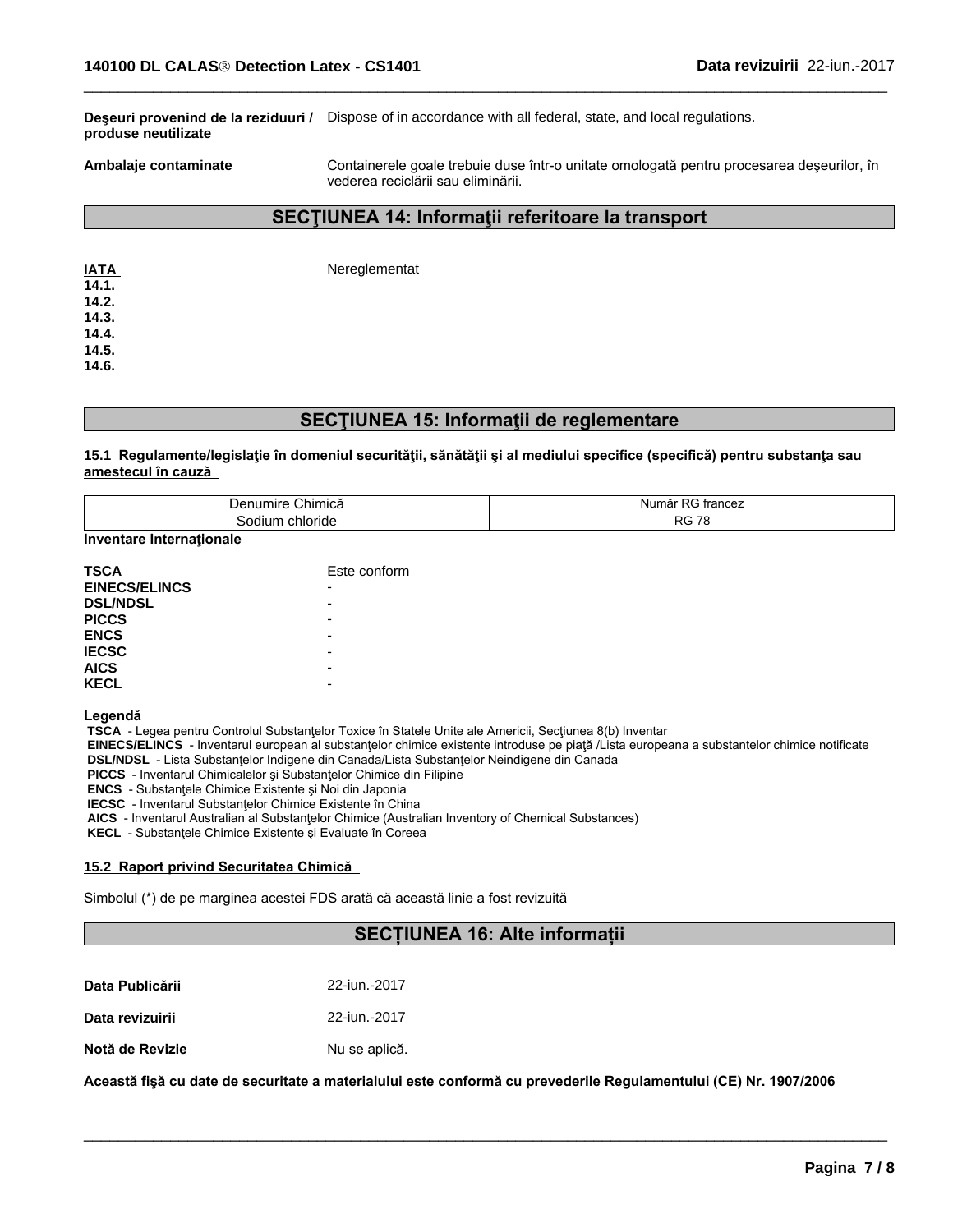## **Clauză de exonerare**

The above information is believed to be correct but does not purport to be all inclusive and shall be used only as a guide. Meridian Bioscience, Inc. shall not be held liable for any damages resulting from handling or from contact with the above **product.**

**Comentarii** Sodium o-(ethylmercurithio)benzoate is Thimerosal

 $\overline{\phantom{a}}$  ,  $\overline{\phantom{a}}$  ,  $\overline{\phantom{a}}$  ,  $\overline{\phantom{a}}$  ,  $\overline{\phantom{a}}$  ,  $\overline{\phantom{a}}$  ,  $\overline{\phantom{a}}$  ,  $\overline{\phantom{a}}$  ,  $\overline{\phantom{a}}$  ,  $\overline{\phantom{a}}$  ,  $\overline{\phantom{a}}$  ,  $\overline{\phantom{a}}$  ,  $\overline{\phantom{a}}$  ,  $\overline{\phantom{a}}$  ,  $\overline{\phantom{a}}$  ,  $\overline{\phantom{a}}$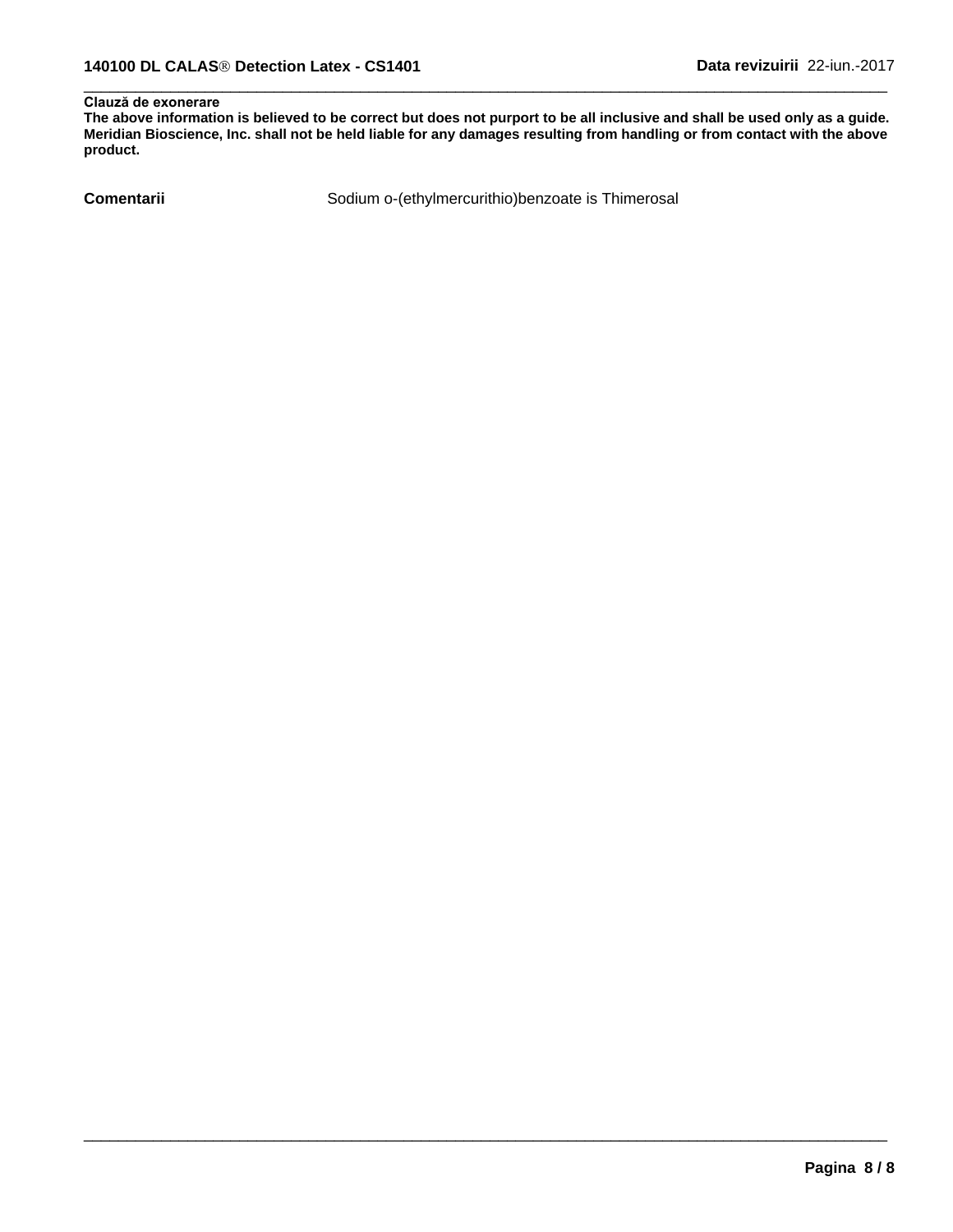# **VARNOSTNI LIST**



**Datum izdaje** 22-Jun-2017 **Datum dopolnjene izdaje** 22-Jun-2017 **Številka spremembe** 2

## **ODDELEK1:Identifikacijasnovi/zmesiindružbe/podjetja**

## **1.1 Identifikator izdelka**

**Oznaka proizvoda** 140100 DL

**Ime izdelka** CALAS<sup>®</sup> Detection Latex - CS1401

**1.2 Pomembne identificirane uporabe snovi ali zmesi in odsvetovane uporabe**

**Priporočena uporaba** Diagnostika in vitro

## **1.3 Podrobnosti o dobavitelju varnostnega lista**

## **Proizvajalec**

Meridian Bioscience, Inc. 3471 River Hills Drive Cincinnati, Ohio 45244 (800) 343-3858

Authorized Representatives: Meridian Bioscience Europe Via del' Industria 7 20020 Villa Cortese Milano, Italy

Bioline (Aust) Pty Ltd Suite 111, National Innovation Centre Building Australian Technology Park, Eveleigh, NSW 2015 +61 2 9209 4180

Za dodatne informacije se obrnite na:

**Elektronski poštni naslov** www.meridianbioscience.com **1.4 Telefonskaštevilkazanujneprimere**

Telefon za klic v sili Telefon za klic v sili

## **ODDELEK 2: Ugotovitev nevarnosti**

## **2.1 Klasifikacijasnovialimešanice**

**UREDBA(ES)št.1272/2008**

**2.2 Elementi oznake** 

**2.3 Drugi podatki**

## **ODDELEK 3: Sestava/podatki o sestavinah**

 $\overline{\phantom{a}}$  ,  $\overline{\phantom{a}}$  ,  $\overline{\phantom{a}}$  ,  $\overline{\phantom{a}}$  ,  $\overline{\phantom{a}}$  ,  $\overline{\phantom{a}}$  ,  $\overline{\phantom{a}}$  ,  $\overline{\phantom{a}}$  ,  $\overline{\phantom{a}}$  ,  $\overline{\phantom{a}}$  ,  $\overline{\phantom{a}}$  ,  $\overline{\phantom{a}}$  ,  $\overline{\phantom{a}}$  ,  $\overline{\phantom{a}}$  ,  $\overline{\phantom{a}}$  ,  $\overline{\phantom{a}}$ 

**3.1 Snovi** 

**3.2 Zmesi**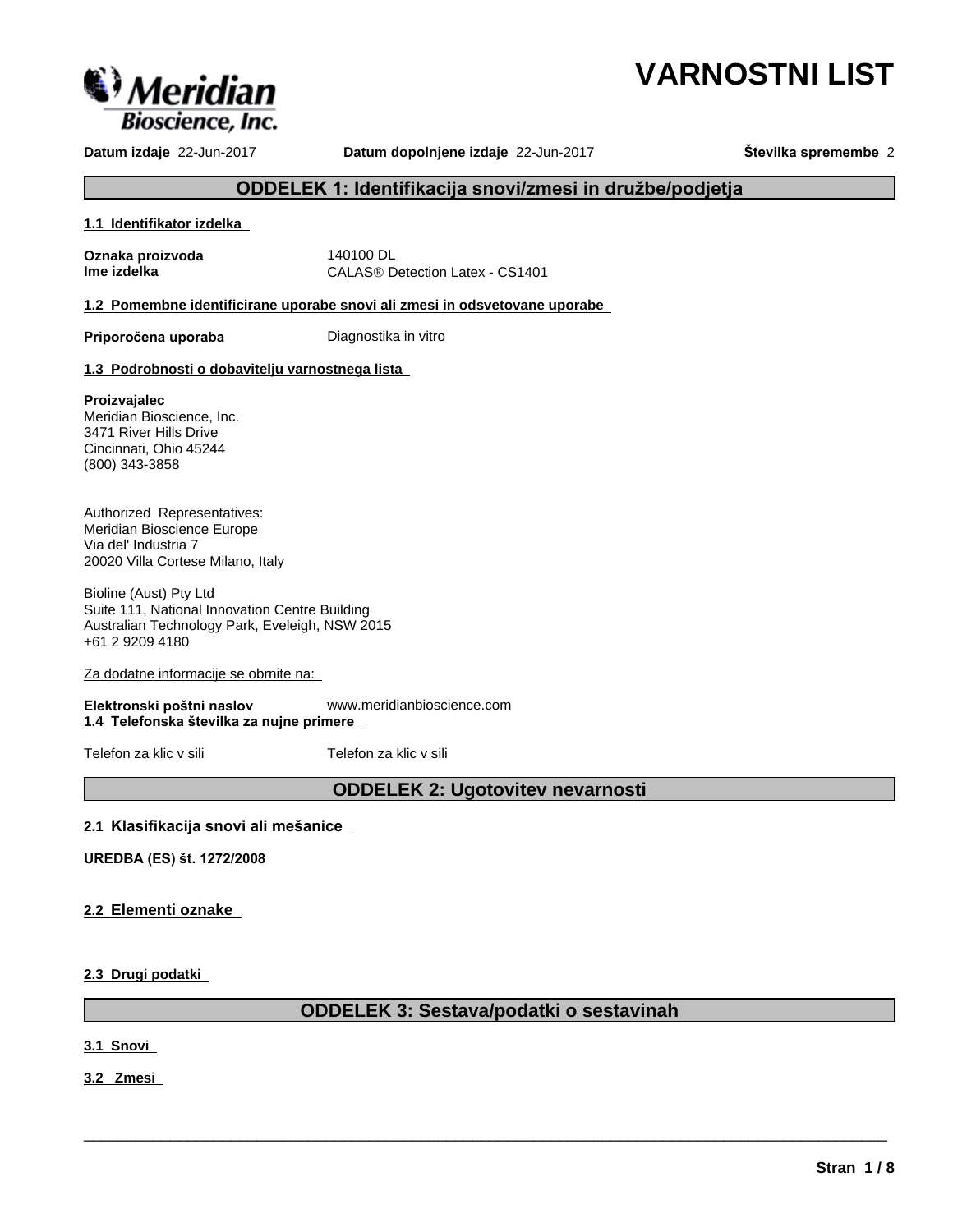| Ime kemikalije                         | ES-št   | <b>CAS No.</b> | Weight-% | <b>Razvrstitev v</b><br>skladu z Uredbo<br>(ES) št 1272/2008<br><b>ICLPI</b>                                               | Registracijska<br>številka REACH            |
|----------------------------------------|---------|----------------|----------|----------------------------------------------------------------------------------------------------------------------------|---------------------------------------------|
| Sodium chloride                        | Present | 7647-14-5      | 0.45     | Ni dostopnih podatkov ni dostopnih podatkov                                                                                |                                             |
| Sodium<br>o-(ethylmercurithio)benzoate | Present | 54-64-8        | < 0.01   | Acute Tox. 1 (H310)<br>Acute Tox. 2 (H330)<br>STOT RE 2 (H373)<br>Aquatic Acute 1<br>(H400)<br>Aquatic Chronic 1<br>(H410) | Acute Tox. 2 (H300)   ni dostopnih podatkov |

 $\overline{\phantom{a}}$  ,  $\overline{\phantom{a}}$  ,  $\overline{\phantom{a}}$  ,  $\overline{\phantom{a}}$  ,  $\overline{\phantom{a}}$  ,  $\overline{\phantom{a}}$  ,  $\overline{\phantom{a}}$  ,  $\overline{\phantom{a}}$  ,  $\overline{\phantom{a}}$  ,  $\overline{\phantom{a}}$  ,  $\overline{\phantom{a}}$  ,  $\overline{\phantom{a}}$  ,  $\overline{\phantom{a}}$  ,  $\overline{\phantom{a}}$  ,  $\overline{\phantom{a}}$  ,  $\overline{\phantom{a}}$ 

**Za celotno besedilo H-izjav, omenjeno v tem poglavju, glej 16. poglavje**

## **ODDELEK4:Ukrepizaprvopomoč**

## **4.1 Opisukrepovzaprvopomoč**

| Stik z očmi                                                                   | Nemudoma začeti spirati z veliko vode, tudi pod vekami, najmanj 15 minut dolgo. If irritation<br>persists, call a physician. |  |  |  |
|-------------------------------------------------------------------------------|------------------------------------------------------------------------------------------------------------------------------|--|--|--|
| Stik s kožo                                                                   | Nemudoma sprati z milom in obilo vode.                                                                                       |  |  |  |
| Zaužitje                                                                      | Nezavestni osebi nikoli ne dajati česarkoli v usta. Obrnite se, če je potrebno, na zdravnika.                                |  |  |  |
| <b>VDIHAVANJE</b>                                                             | Umaknite se na svež zrak. Če simptomi ne izginejo, poklicati zdravnika.                                                      |  |  |  |
| 4.2 Najbolj pomembni simptomi in učinki, tako akutni kot kasni                |                                                                                                                              |  |  |  |
| 4.3 Navedba kakršne koli takojšnje medicinske oskrbe in posebnega zdravljenja |                                                                                                                              |  |  |  |

**Pripombe za zdravnika** Zdraviti simptomatiko.

## **ODDELEK 5: Protipožarni ukrepi**

## **5.1 sredstvazagašenje**

#### **Ustreznasredstvazagašenje**

Dry chemical, CO 2, alcohol-resistant foam or water spray.

Sredstva za gašenje, ki se ga ne sme uporabiti zaradi varnostnih razlogov Znak (\*) na robu tega SDS kaže, da je ta vrstica bila revidirana.

## **5.2 Posebne nevarnostiv zvezi s snovjo ali zmesjo**

Brez.

## **5.3 Nasvet za gasilce**

As in any fire, wear self-contained breathing apparatus and full protective gear.

## **ODDELEK 6: Ukrepi ob nenamernih izpustih**

 $\overline{\phantom{a}}$  ,  $\overline{\phantom{a}}$  ,  $\overline{\phantom{a}}$  ,  $\overline{\phantom{a}}$  ,  $\overline{\phantom{a}}$  ,  $\overline{\phantom{a}}$  ,  $\overline{\phantom{a}}$  ,  $\overline{\phantom{a}}$  ,  $\overline{\phantom{a}}$  ,  $\overline{\phantom{a}}$  ,  $\overline{\phantom{a}}$  ,  $\overline{\phantom{a}}$  ,  $\overline{\phantom{a}}$  ,  $\overline{\phantom{a}}$  ,  $\overline{\phantom{a}}$  ,  $\overline{\phantom{a}}$ 

## 6.1 Osebni varnostni ukrepi, zaščitna oprema in postopki v sili

Zagotovite primerno prezračevanje.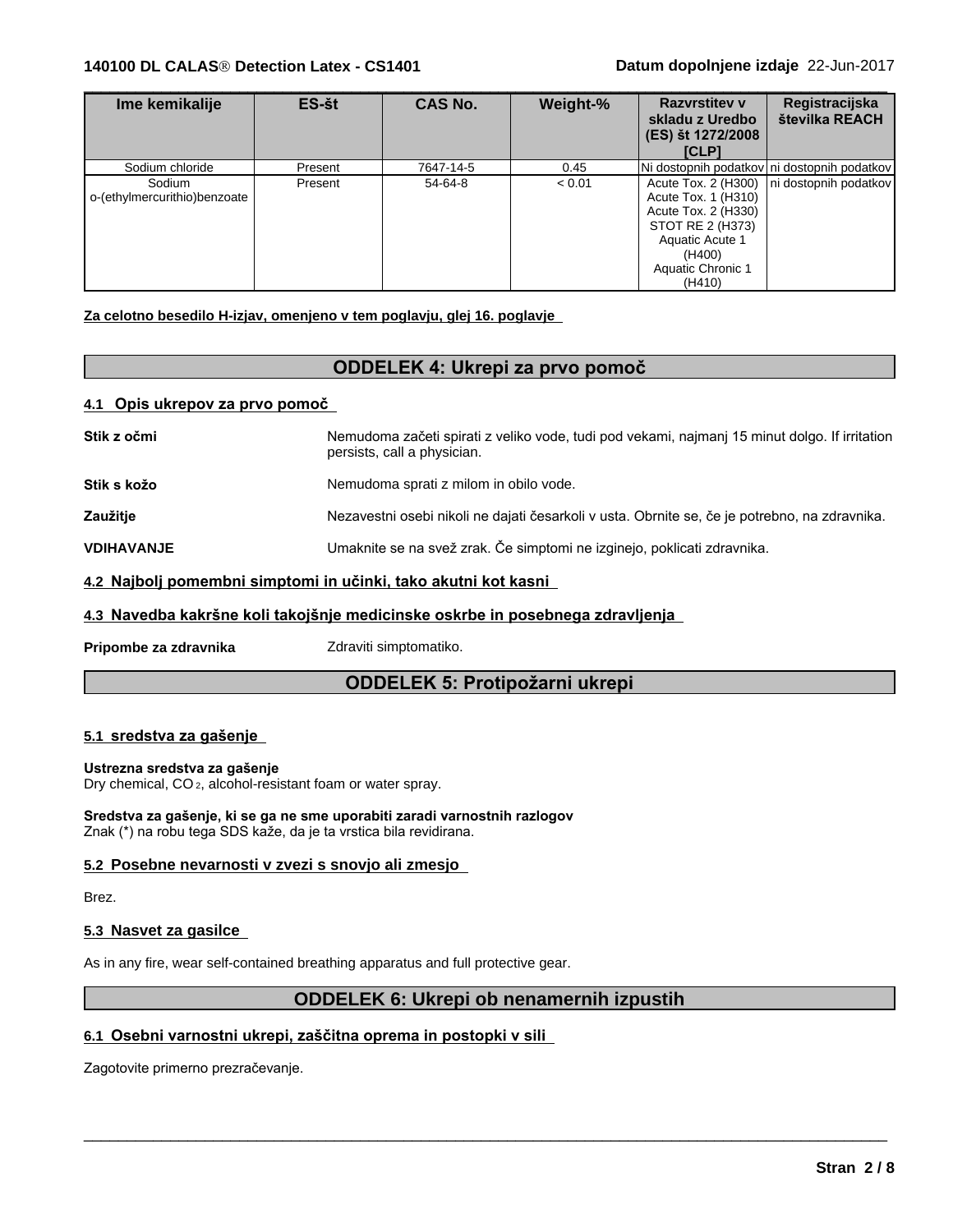Glejte oddelek 12 za dodatne ekološke podatke.

## **6.2 Okoljevarstveni ukrepi**

Zaustavite nadaljnje puščanje ali razlivanje, če to ni nevarno.

## **6.3 Metodeinmaterializazadrževanjeinčiščenje**

#### **Metodezačiščenje**

Absorbirajte razlitje z inertnim materialom (npr. suhim peskom ali zemljo), nato prestavite v posodo za odpadke kemikalij.

## **6.4 Sklicevanje na druge oddelke**

## **ODDELEK 7: Ravnanje in skladiščenje**

 $\overline{\phantom{a}}$  ,  $\overline{\phantom{a}}$  ,  $\overline{\phantom{a}}$  ,  $\overline{\phantom{a}}$  ,  $\overline{\phantom{a}}$  ,  $\overline{\phantom{a}}$  ,  $\overline{\phantom{a}}$  ,  $\overline{\phantom{a}}$  ,  $\overline{\phantom{a}}$  ,  $\overline{\phantom{a}}$  ,  $\overline{\phantom{a}}$  ,  $\overline{\phantom{a}}$  ,  $\overline{\phantom{a}}$  ,  $\overline{\phantom{a}}$  ,  $\overline{\phantom{a}}$  ,  $\overline{\phantom{a}}$ 

#### **7.1 Varnostni ukrepi za varno ravnanje**

#### **Nasvet za varno rokovanje**

Zagotovite primerno prezračevanje.

#### **7.2 Pogojizavarnoskladiščenje,vključnoznezdružljivostjo**

#### **Tehničnemere/Pogojiprishranjevanju/skladiščenju**

Vsebnike hraniti tesno zaprte na suhem, hladnem in dobro zračenem mestu.

#### **7.3 Posebne končne uporabe**

#### **Druge smernice**

Podatkov ni na voljo.

## **ODDELEK8:Nadzorizpostavljenosti/osebnazaščita**

## **8.1 Kontrolni parametri**

**Meje izpostavljenosti** Ta izdelek, kot se ga dobavlja, ne vsebuje nevarnih snovi, za katere so za območje odgovorni zakonski organi vzpostavili mejne vrednosti za poklicno izpostavljenost

| Ime kemikalije                                                   | Evropska unija                                                | Združeno Kraljestvo<br>(UK)               | Francija                      | Spanija                                                    | Nemčija                                   |
|------------------------------------------------------------------|---------------------------------------------------------------|-------------------------------------------|-------------------------------|------------------------------------------------------------|-------------------------------------------|
| Sodium<br>o-(ethylmercurithio)benzoate<br>54-64-8                |                                                               |                                           |                               |                                                            | <b>Skin</b>                               |
| Component                                                        | Italija                                                       | Portugalska                               | Nizozemska                    | Finska                                                     | <b>Danska</b>                             |
| Sodium<br>o-(ethylmercurithio)benzoate<br>$54-64-8$ ( $< 0.01$ ) |                                                               |                                           |                               |                                                            | TWA: $0.05 \text{ mg/m}^3$<br><b>Skin</b> |
| Ime kemikalije                                                   | Avstrija                                                      | <b>Švica</b>                              | Poljska                       | Norveška                                                   | Irska                                     |
| Sodium<br>o-(ethylmercurithio)benzoate<br>54-64-8                | <b>Skin</b><br>STEL 0.1 $mg/m3$<br>TWA: $0.01 \text{ mg/m}^3$ | <b>Skin</b><br>TWA: $0.01 \text{ mg/m}^3$ | TWA: $0.01$ mg/m <sup>3</sup> | TWA: $0.02 \text{ mg/m}^3$<br>STEL: 0.06 mg/m <sup>3</sup> |                                           |

#### Izpeljana vrednost brez učinka **(DNEL)** Podatkov ni na voljo

**Predvidena Koncentracija Brez Učinka(PNEC)** Podatkov ni na voljo

#### **8.2 Nadzor izpostavljenosti**

**Inženirski ukrepi** Poskrbeti za ustrezno prezračevanje, zlasti v zaprtih prostorih.

 $\overline{\phantom{a}}$  ,  $\overline{\phantom{a}}$  ,  $\overline{\phantom{a}}$  ,  $\overline{\phantom{a}}$  ,  $\overline{\phantom{a}}$  ,  $\overline{\phantom{a}}$  ,  $\overline{\phantom{a}}$  ,  $\overline{\phantom{a}}$  ,  $\overline{\phantom{a}}$  ,  $\overline{\phantom{a}}$  ,  $\overline{\phantom{a}}$  ,  $\overline{\phantom{a}}$  ,  $\overline{\phantom{a}}$  ,  $\overline{\phantom{a}}$  ,  $\overline{\phantom{a}}$  ,  $\overline{\phantom{a}}$ 

## **Osebnazaščitnaoprema**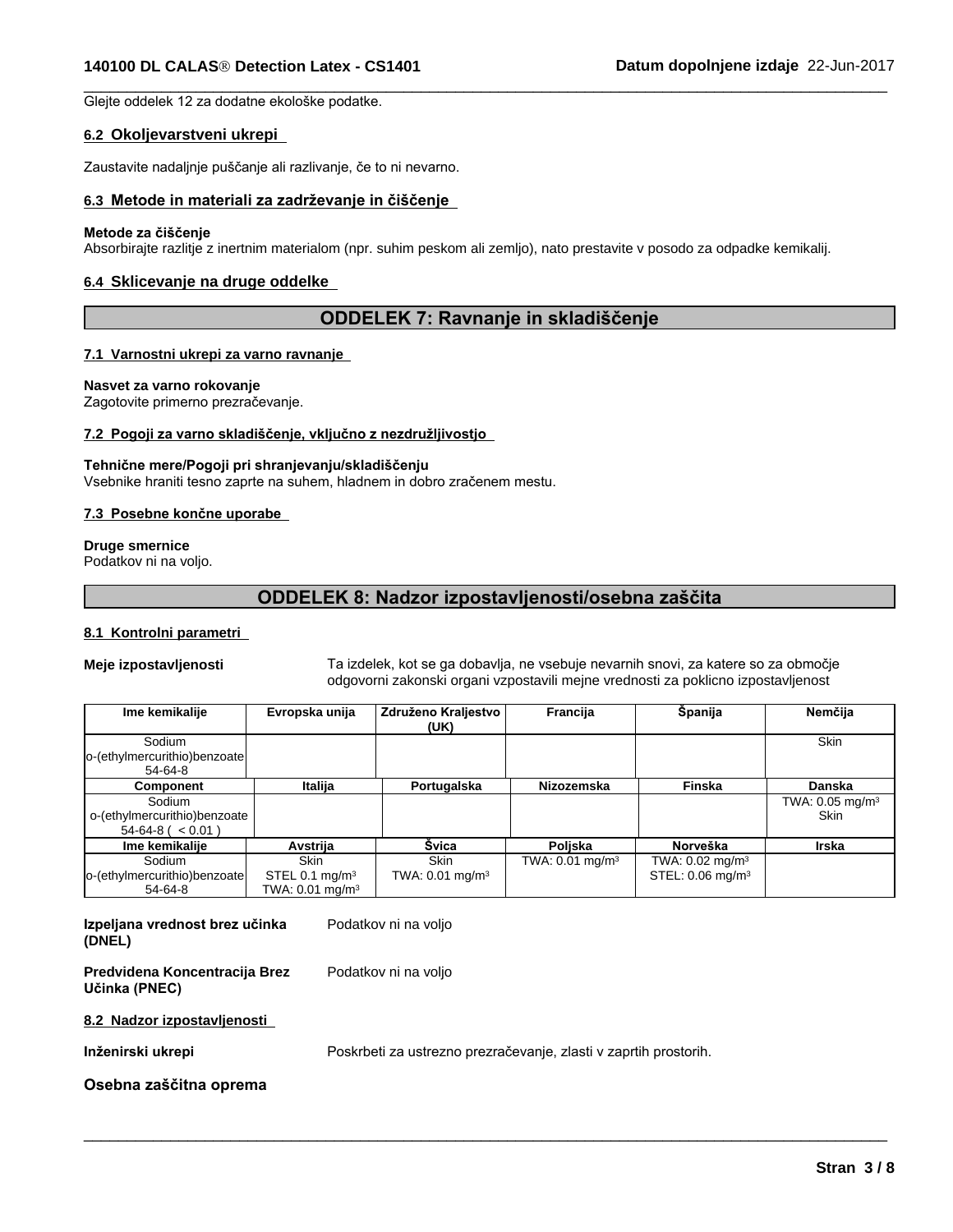| Zaščita za oči                   | Tesno prilegajoča varovalna očala.                                              |
|----------------------------------|---------------------------------------------------------------------------------|
| Zaščita za roke                  | Zaščitne rokavice.                                                              |
| Zaščita kože in telesa           | Obleka z dolgimi rokavi.                                                        |
| Zaščita dihal                    | Posebna zaščitna oprema ni potrebna.                                            |
|                                  |                                                                                 |
| Higienski ukrepi                 | Ravnajte v skladu z dobro industrijsko prakso, kar se higiene in varnosti tiče. |
|                                  |                                                                                 |
| Kontrole izpostavljenosti okolja | Znak (*) na robu tega SDS kaže, da je ta vrstica bila revidirana.               |
|                                  |                                                                                 |

 $\overline{\phantom{a}}$  ,  $\overline{\phantom{a}}$  ,  $\overline{\phantom{a}}$  ,  $\overline{\phantom{a}}$  ,  $\overline{\phantom{a}}$  ,  $\overline{\phantom{a}}$  ,  $\overline{\phantom{a}}$  ,  $\overline{\phantom{a}}$  ,  $\overline{\phantom{a}}$  ,  $\overline{\phantom{a}}$  ,  $\overline{\phantom{a}}$  ,  $\overline{\phantom{a}}$  ,  $\overline{\phantom{a}}$  ,  $\overline{\phantom{a}}$  ,  $\overline{\phantom{a}}$  ,  $\overline{\phantom{a}}$ 

## **ODDELEK 9: Fizikalne in kemijske lastnosti**

| 9.1 Podatki o osnovnih fizikalnih in kemijskih lastnostih                        |                                                                                                                                      |                      |                                                       |
|----------------------------------------------------------------------------------|--------------------------------------------------------------------------------------------------------------------------------------|----------------------|-------------------------------------------------------|
| Agregatno stanje                                                                 | Tekočina                                                                                                                             |                      |                                                       |
| Videz                                                                            | Podatkov ni na voljo                                                                                                                 | Vonj                 | <b>Brez</b>                                           |
| Barva                                                                            | bela                                                                                                                                 | Prag za vonj         | Podatkov ni na voljo                                  |
|                                                                                  |                                                                                                                                      |                      |                                                       |
| Lastnost                                                                         | Vrednosti                                                                                                                            | Opombe • Metoda      |                                                       |
| рH                                                                               |                                                                                                                                      | revidirana           | Znak (*) na robu tega SDS kaže, da je ta vrstica bila |
| Tališče / zmrzišče                                                               |                                                                                                                                      | Podatkov ni na voljo |                                                       |
| Točka vrelišča/območje vrelišča                                                  |                                                                                                                                      | revidirana           | Znak (*) na robu tega SDS kaže, da je ta vrstica bila |
| Plamenišče                                                                       |                                                                                                                                      | Podatkov ni na voljo |                                                       |
| Hitrost izparevanja                                                              |                                                                                                                                      | revidirana           | Znak (*) na robu tega SDS kaže, da je ta vrstica bila |
| Vnetljivost (trdna snov, plin)                                                   |                                                                                                                                      | Podatkov ni na voljo |                                                       |
| Meje vnetljivosti v zraku<br>Zgornja meja vnetljivosti:                          |                                                                                                                                      | Podatkov ni na voljo |                                                       |
| Spodnja meja vnetljivosti                                                        |                                                                                                                                      |                      |                                                       |
| Parni tlak                                                                       |                                                                                                                                      | revidirana           | Znak (*) na robu tega SDS kaže, da je ta vrstica bila |
| Parna gostota                                                                    |                                                                                                                                      | revidirana           | Znak (*) na robu tega SDS kaže, da je ta vrstica bila |
| Specifična teža                                                                  |                                                                                                                                      | Podatkov ni na voljo |                                                       |
| Topnost v vodi:                                                                  |                                                                                                                                      | revidirana           | Znak (*) na robu tega SDS kaže, da je ta vrstica bila |
| Topnost(i)                                                                       |                                                                                                                                      | revidirana           | Znak (*) na robu tega SDS kaže, da je ta vrstica bila |
| Porazdelitveni koeficient:                                                       |                                                                                                                                      | revidirana           | Znak (*) na robu tega SDS kaže, da je ta vrstica bila |
| Temperatura samovžiga                                                            |                                                                                                                                      | Podatkov ni na voljo |                                                       |
| Temperatura razpada                                                              |                                                                                                                                      |                      | Znak (*) na robu tega SDS kaže, da je ta vrstica bila |
|                                                                                  |                                                                                                                                      | revidirana           |                                                       |
| Kinematična viskoznost                                                           |                                                                                                                                      | revidirana           | Znak (*) na robu tega SDS kaže, da je ta vrstica bila |
| Dinamična viskoznost<br>Eksplozivne lastnosti<br>Oksidacijske lastnosti          | Znak (*) na robu tega SDS kaže, da je ta vrstica bila revidirana<br>Znak (*) na robu tega SDS kaže, da je ta vrstica bila revidirana |                      |                                                       |
| 9.2 Drugi podatki<br>Točka mehčanja                                              | Podatkov ni na voljo                                                                                                                 |                      |                                                       |
| Molekulska masa<br>Obsah prchavých organických látok Podatkov ni na voljo<br>(%) | Podatkov ni na voljo                                                                                                                 |                      |                                                       |
| Gostota tekočine                                                                 | Podatkov ni na voljo                                                                                                                 |                      |                                                       |
| Gostota                                                                          | Podatkov ni na voljo                                                                                                                 |                      |                                                       |
|                                                                                  |                                                                                                                                      |                      |                                                       |

## **ODDELEK 10: Obstojnost in reaktivnost**

 $\overline{\phantom{a}}$  ,  $\overline{\phantom{a}}$  ,  $\overline{\phantom{a}}$  ,  $\overline{\phantom{a}}$  ,  $\overline{\phantom{a}}$  ,  $\overline{\phantom{a}}$  ,  $\overline{\phantom{a}}$  ,  $\overline{\phantom{a}}$  ,  $\overline{\phantom{a}}$  ,  $\overline{\phantom{a}}$  ,  $\overline{\phantom{a}}$  ,  $\overline{\phantom{a}}$  ,  $\overline{\phantom{a}}$  ,  $\overline{\phantom{a}}$  ,  $\overline{\phantom{a}}$  ,  $\overline{\phantom{a}}$ 

## **10.1 reaktivnost**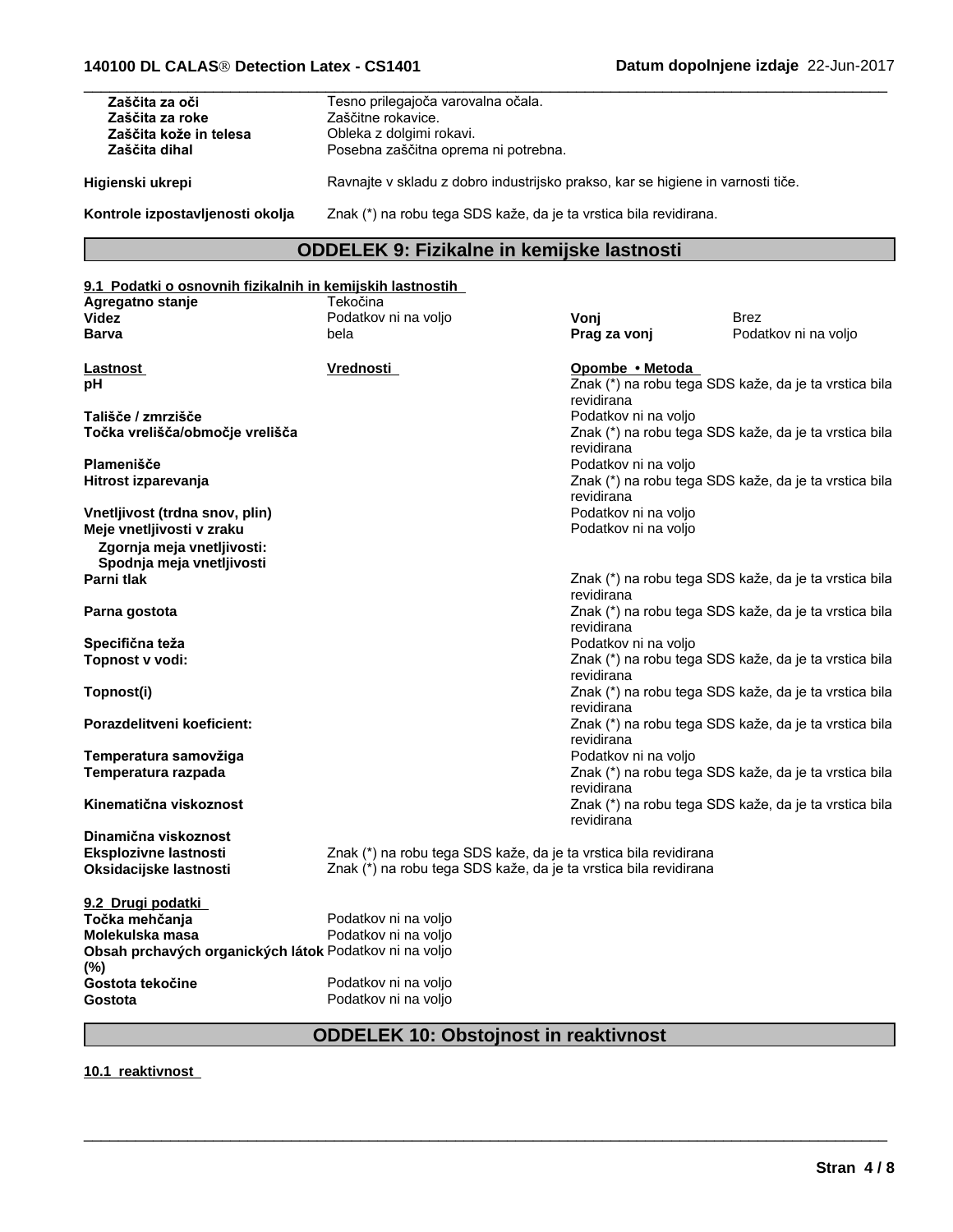## **10.2 Kemičnastabilnost**

Snov je pod običajnimi pogoji obstojna.

## 10.3 Možnost poteka nevarnih reakcij

## **10.4 Pogoji, ki se jim je treba izogniti**

Izjemne temperature in neposredna sončna svetloba.

## **10.5 Nezdružljive snovi**

Nobenih materialov ni treba posebej omenjati.

## **10.6 Nevarni razpadni produkti**

Pod običajnimi razmerami ne.

## **ODDELEK11:Toksikološkipodatki**

 $\overline{\phantom{a}}$  ,  $\overline{\phantom{a}}$  ,  $\overline{\phantom{a}}$  ,  $\overline{\phantom{a}}$  ,  $\overline{\phantom{a}}$  ,  $\overline{\phantom{a}}$  ,  $\overline{\phantom{a}}$  ,  $\overline{\phantom{a}}$  ,  $\overline{\phantom{a}}$  ,  $\overline{\phantom{a}}$  ,  $\overline{\phantom{a}}$  ,  $\overline{\phantom{a}}$  ,  $\overline{\phantom{a}}$  ,  $\overline{\phantom{a}}$  ,  $\overline{\phantom{a}}$  ,  $\overline{\phantom{a}}$ 

## 11.1 Podatki o toksikoloških učinkih

| podatek o izdelku | Izdelek na osnovi znanih ali pridobljenih informacij ne prestavlja akutne toksične nevarnosti. |
|-------------------|------------------------------------------------------------------------------------------------|
| <b>VDIHAVANJE</b> | Za ta proizvod ni na voljo podatkov.                                                           |
| Stik z očmi       | Za ta proizvod ni na voljo podatkov.                                                           |
| Stik s kožo       | Za ta proizvod ni na voljo podatkov.                                                           |
| Zaužitje          | Za ta proizvod ni na voljo podatkov.                                                           |
| Akutna toksičnost | 99.54% mešanice, ki sestoji iz sestavin(e) neznane strupenosti.                                |
|                   |                                                                                                |

**The following values are calculated based on chapter 3.1 of the GHS document**

| ATEmix (oral)                        | 99,999.00 mg/kg |  |
|--------------------------------------|-----------------|--|
| <b>ATEmix (dermal)</b>               | 99,999.00 mg/kg |  |
| <b>VDIHAVANJE</b>                    |                 |  |
| <b>ATEmix (inhalation-gas)</b>       | 99,999.00 mg/l  |  |
| <b>ATEmix (inhalation-dust/mist)</b> | 99,999.00 mg/l  |  |
| <b>ATEmix (inhalation-vapor)</b>     | 99,999.00 mg/l  |  |

| Ime kemikalije                         | Oralna SD50                                                       | SD50 kožno       | LC50 za vdihavanie     |
|----------------------------------------|-------------------------------------------------------------------|------------------|------------------------|
| Sodium chloride                        | $3$ g/kg (Rat)                                                    | 10 g/kg (Rabbit) | 42 $g/m3$<br>(Rat) 1 h |
| Sodium<br>o-(ethylmercurithio)benzoate | 75 mg/kg $(Rat)$                                                  |                  |                        |
| Jedkanje/draženje kože                 | Podatkov ni na voljo.                                             |                  |                        |
| Okvare oči/draženje                    | Podatkov ni na voljo.                                             |                  |                        |
| Senzitizacija                          | Znak (*) na robu tega SDS kaže, da je ta vrstica bila revidirana. |                  |                        |
| Mutagenost zarodnih celic              | Podatkov ni na voljo.                                             |                  |                        |
| Rakotvornost                           | Podatkov ni na voljo.                                             |                  |                        |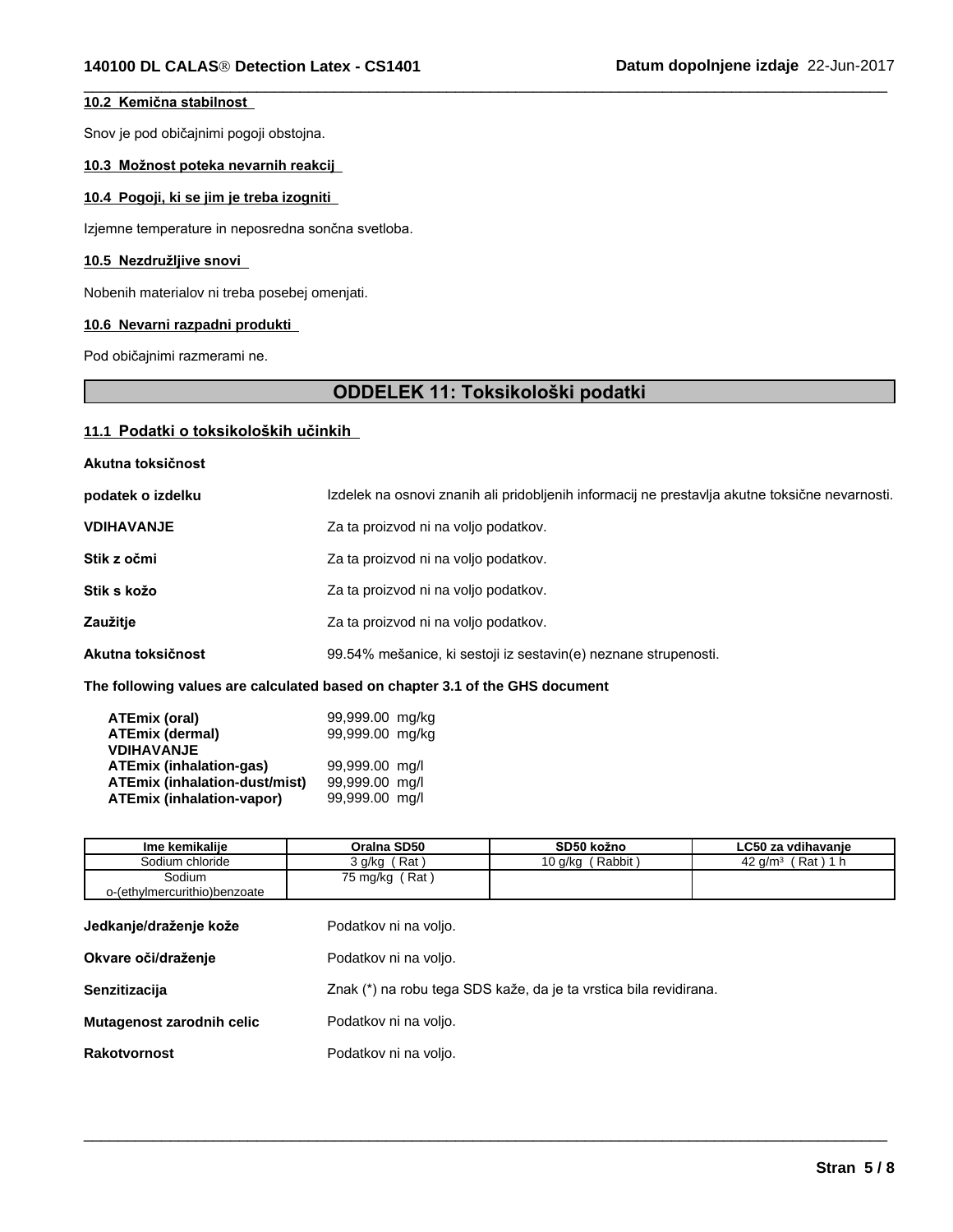| Toksičnost za razmnoževanje                                                 | Znak (*) na robu tega SDS kaže, da je ta vrstica bila revidirana. |
|-----------------------------------------------------------------------------|-------------------------------------------------------------------|
| Specifična strupenost za ciljne<br>organe - enkratna izpostavljenost        | Podatkov ni na voljo.                                             |
| Specifična strupenost za ciljne<br>organe - ponavljajoča<br>izpostavljenost | Podatkov ni na voljo.                                             |
| Nevarnost vdiha                                                             | Podatkov ni na voljo.                                             |
|                                                                             |                                                                   |

## **ODDELEK12:Ekološkipodatki**

## **12.1 Toksičnost**

Ekotoksični učinki **Nebuje snovi, ki so znane kot okolju nevarne** ali nerazgradljive v napravah za obdelavo odpadne vode.

| Ime kemikalije  | Alge/vodne rastline | <b>Riba</b>                       | Raki (Crustacea)                 |
|-----------------|---------------------|-----------------------------------|----------------------------------|
| Sodium chloride |                     | 5560 - 6080: 96 h Lepomis         | 1000: 48 h Daphnia magna mg/L    |
|                 |                     | macrochirus mg/L LC50             | EC50 340.7 - 469.2: 48 h Daphnia |
|                 |                     | flow-through 12946: 96 h Lepomis  | magna mg/L EC50 Static           |
|                 |                     | macrochirus mg/L LC50 static 6020 |                                  |
|                 |                     | - 7070: 96 h Pimephales promelas  |                                  |
|                 |                     | mg/L LC50 static 7050: 96 h       |                                  |
|                 |                     | Pimephales promelas mg/L LC50     |                                  |
|                 |                     | semi-static 6420 - 6700: 96 h     |                                  |
|                 |                     | Pimephales promelas mg/L LC50     |                                  |
|                 |                     | static 4747 - 7824: 96 h          |                                  |
|                 |                     | Oncorhynchus mykiss mg/L LC50     |                                  |
|                 |                     | flow-through                      |                                  |

## **12.2 Obstojnost in razgradljivost**

Podatkov ni na voljo.

## 12.3 Zmožnost kopičenja v organizmih

Znak (\*) na robu tega SDS kaže, da je ta vrstica bila revidirana.

## **12.4 Mobilnost v tleh**

## **Mobilnost**

Znak (\*) na robu tega SDS kaže, da je ta vrstica bila revidirana.

## **12.5 Rezultati ocene PBT in vPvB**

Znak (\*) na robu tega SDS kaže, da je ta vrstica bila revidirana.

## 12.6 Drugi škodljivi vplivi.

## **ODDELEK 13: Odstranjevanje**

## **13.1 Metode ravnanja z odpadki**

| Odpadki iz ostankov / presežnih<br>(neporabljenih) proizvodov | Dispose of in accordance with all federal, state, and local regulations.                      |
|---------------------------------------------------------------|-----------------------------------------------------------------------------------------------|
| Kontaminirana embalaža                                        | Prazne vsebnike je treba prenesti na odobreno odlagališče odpadkov, kjer se jih reciklira ali |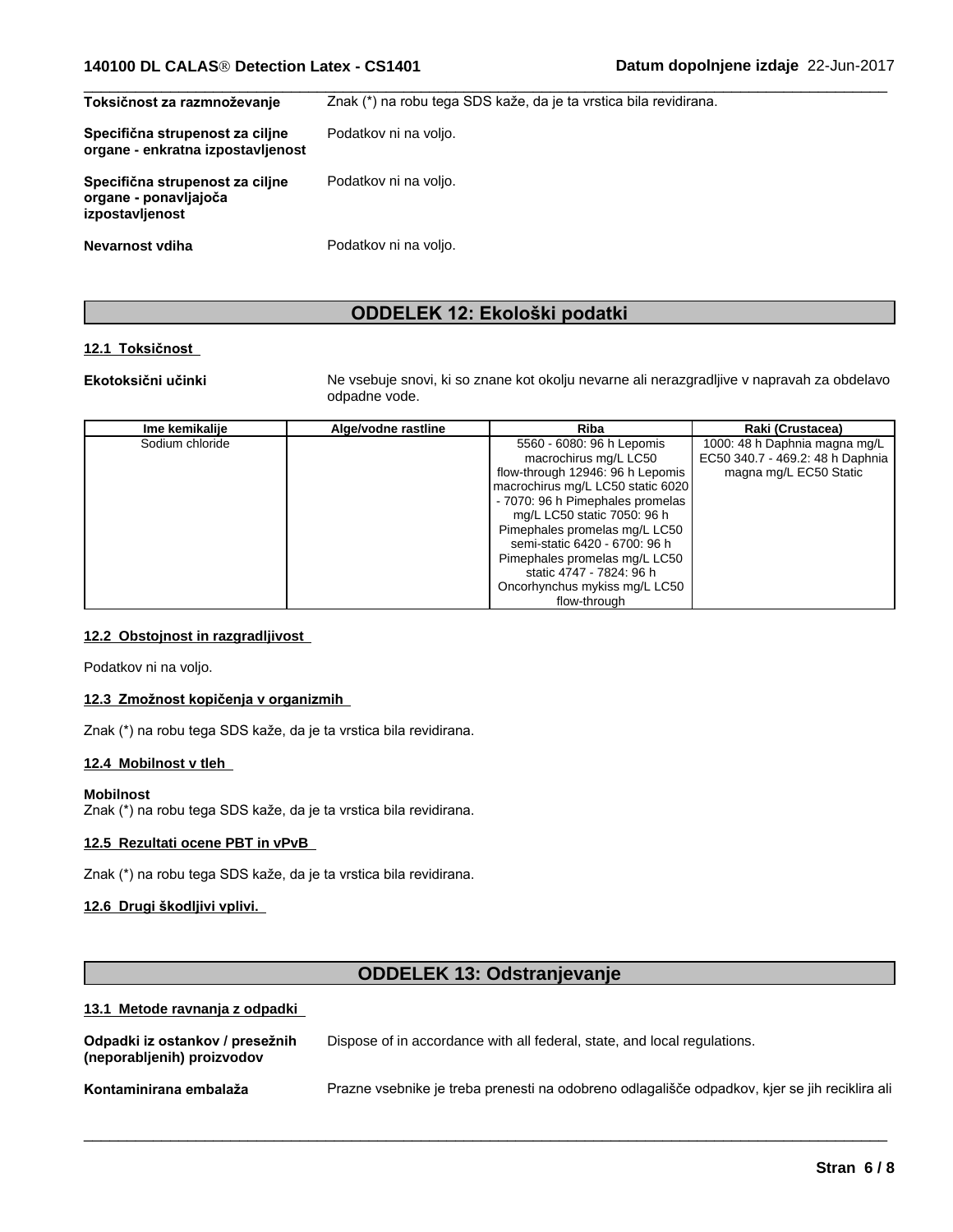odstrani.

## **ODDELEK 14: Podatki o prevozu**

 $\overline{\phantom{a}}$  ,  $\overline{\phantom{a}}$  ,  $\overline{\phantom{a}}$  ,  $\overline{\phantom{a}}$  ,  $\overline{\phantom{a}}$  ,  $\overline{\phantom{a}}$  ,  $\overline{\phantom{a}}$  ,  $\overline{\phantom{a}}$  ,  $\overline{\phantom{a}}$  ,  $\overline{\phantom{a}}$  ,  $\overline{\phantom{a}}$  ,  $\overline{\phantom{a}}$  ,  $\overline{\phantom{a}}$  ,  $\overline{\phantom{a}}$  ,  $\overline{\phantom{a}}$  ,  $\overline{\phantom{a}}$ 

| IATA  | Ni regulirano |
|-------|---------------|
| 14.1. |               |
| 14.2. |               |
| 14.3. |               |
| 14.4. |               |
| 14.5. |               |
| 14.6. |               |

## **ODDELEK 15: Zakonsko predpisani podatki**

## **15.1 Predpisi/zakonodajaozdravju,varnostiinokolju,specifičnizasnovalizmes**

| nıkalııe<br>ımı<br><b>NGI</b> | $\cdots$<br>0.1000<br>$\cdots$<br>viika<br>TIUUSNA<br>эĸ |
|-------------------------------|----------------------------------------------------------|
| າປາເາເ<br>chioride            | $\rightarrow$<br>RG<br>.<br>___                          |

#### **Mednarodni popisi**

| <b>TSCA</b>          | Ustreza |
|----------------------|---------|
| <b>EINECS/ELINCS</b> |         |
| <b>DSL/NDSL</b>      |         |
| PICCS:               |         |
| <b>ENCS</b>          | -       |
| <b>IECSC</b>         |         |
| AICS:                | -       |
| <b>KECL</b>          |         |
|                      |         |

#### **Legenda**

 **TSCA** - Zakon ZDA o kontroli strupenih snovi, Oddelek 8(b) Popis EINECS/ELINCS - Evropski seznam obstoječih kemičnih snovi, ki so na trgu/Evropski seznam novih snovi **DSL/NDSL** - Kanadski seznam domačih snovi/seznam tujih snovi **PICCS** - Filipinski seznam kemikalij in kemičnih snovi **ENCS** - Japonske obstoječe in nove kemične snovi **IECSC** - Kitajski seznam obstoječih kemičnih snovi **AICS** - Avstralski Seznam Kemičnih Snovi (Australian Inventory of Chemical Substances)

**KECL** - Korejske obstoječe in ocenjene kemične snovi

#### **15.2 Poročilo o kemijski varnosti**

Znak (\*) na robu tega SDS kaže, da je ta vrstica bila revidirana

## **ODDELEK 16: Drugi podatki**

| Datum izdaje            | 22-Jun-2017      |
|-------------------------|------------------|
| Datum dopolnjene izdaje | 22-Jun-2017      |
| Opomba o reviziji       | Se ne uporablja. |

Ta varnostni list je v skladu z zahtevami Uredbe (ES) št 1907/2006

#### **Demanti**

The above information is believed to be correct but does not purport to be all inclusive and shall be used only as a guide. Meridian Bioscience, Inc. shall not be held liable for any damages resulting from handling or from contact with the above **product.**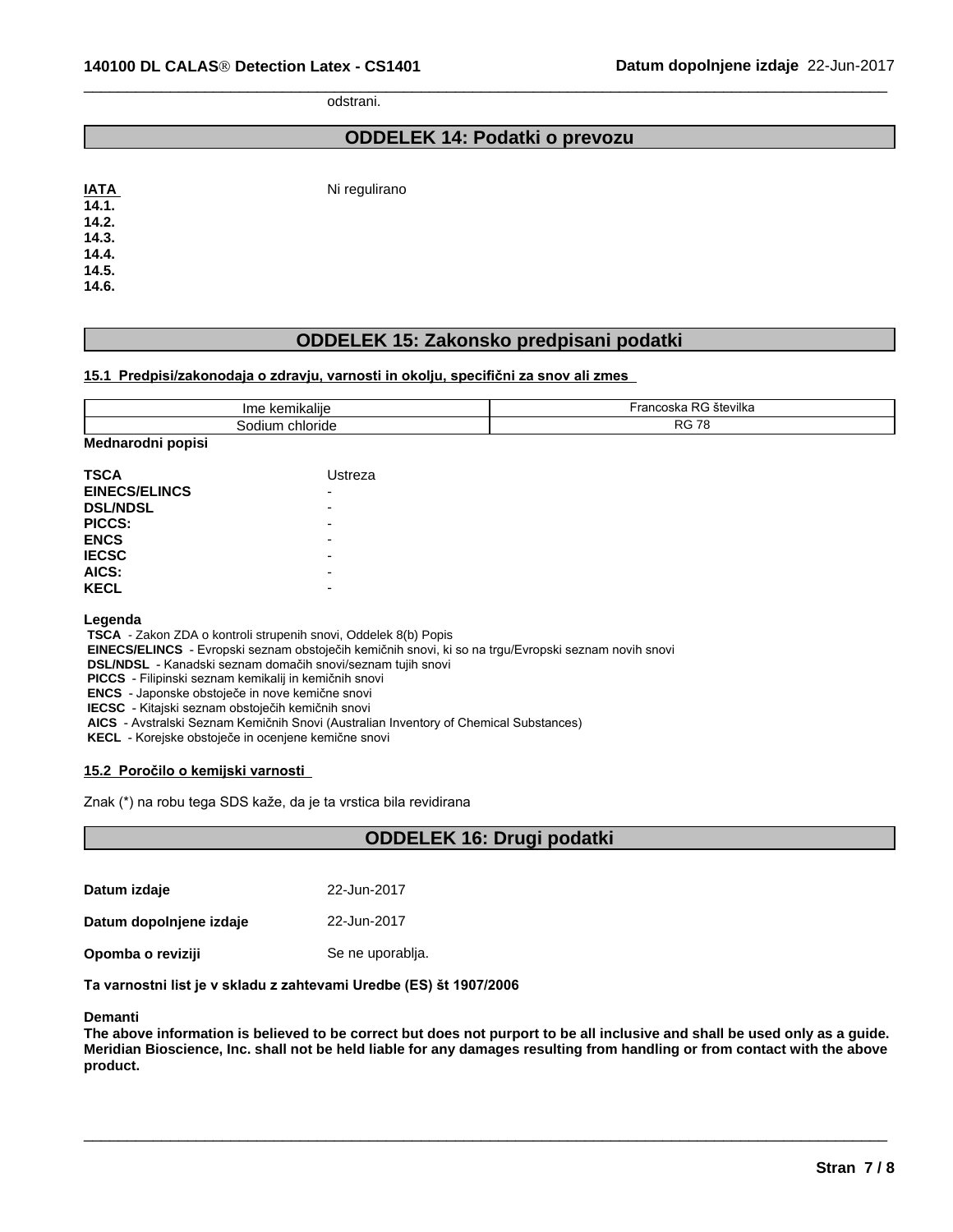**Komentarji** Sodium o-(ethylmercurithio)benzoate is Thimerosal

 $\overline{\phantom{a}}$  ,  $\overline{\phantom{a}}$  ,  $\overline{\phantom{a}}$  ,  $\overline{\phantom{a}}$  ,  $\overline{\phantom{a}}$  ,  $\overline{\phantom{a}}$  ,  $\overline{\phantom{a}}$  ,  $\overline{\phantom{a}}$  ,  $\overline{\phantom{a}}$  ,  $\overline{\phantom{a}}$  ,  $\overline{\phantom{a}}$  ,  $\overline{\phantom{a}}$  ,  $\overline{\phantom{a}}$  ,  $\overline{\phantom{a}}$  ,  $\overline{\phantom{a}}$  ,  $\overline{\phantom{a}}$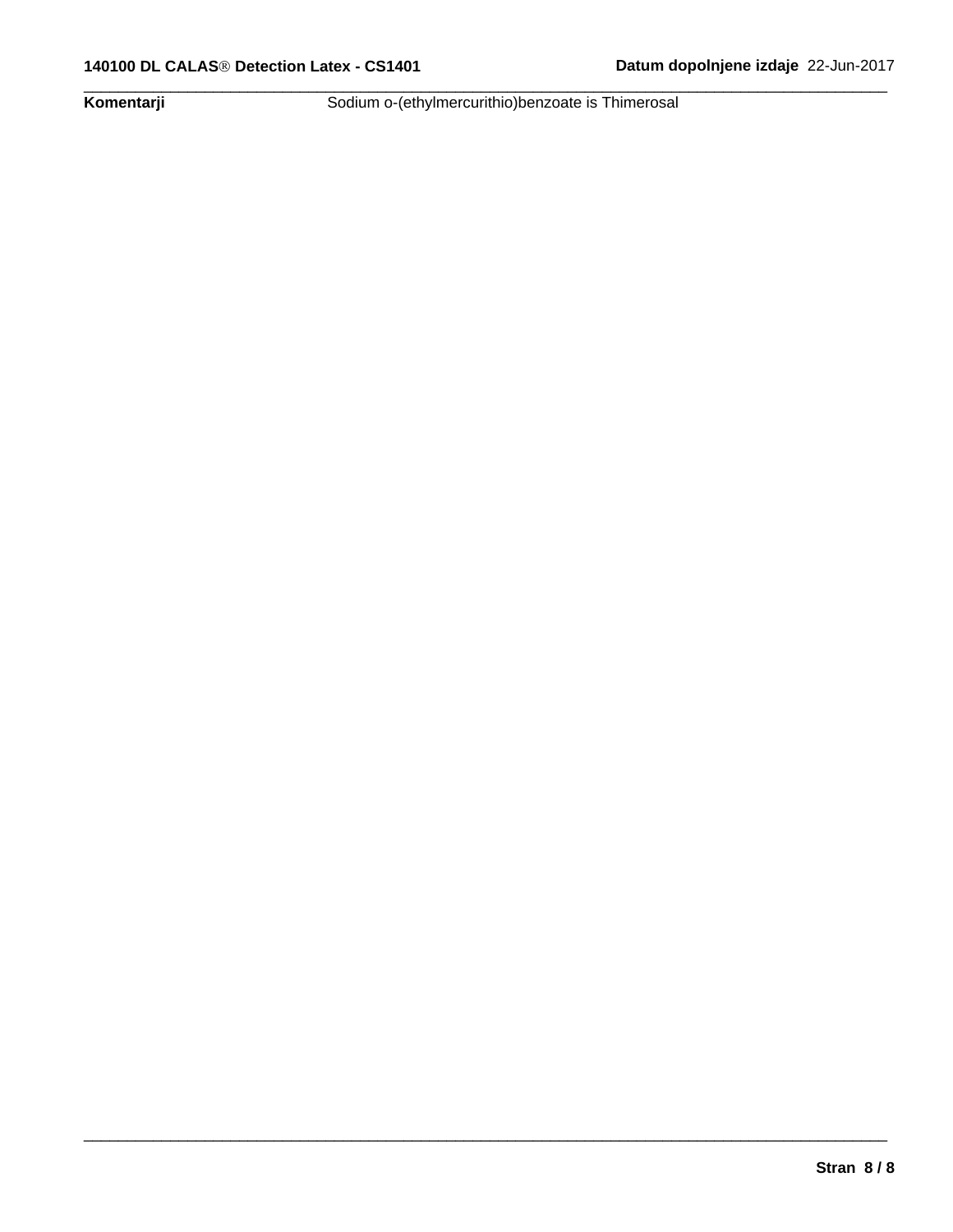

**Utgivningsdatum** 22-jun-2017 **Revisionsdatum** 22-jun-2017 **Revisionsnummer** 2

**SÄKERHETSDATABLAD**

## **AVSNITT 1: Namnet på ämnet/blandningen och bolaget/företaget**

#### **1.1 Produktbeteckning**

**Produktkod** 140100 DL

**Produktnamn** CALAS<sup>®</sup> Detection Latex - CS1401

**1.2 Relevanta identifierade användningar av ämnet eller blandningen och användningar som det avråds från**

**Rekommenderat bruk** In vitro-diagnostik

## **1.3 Närmare upplysningar om den som tillhandahåller säkerhetsdatablad**

## **Tillverkare**

Meridian Bioscience, Inc. 3471 River Hills Drive Cincinnati, Ohio 45244 (800) 343-3858

Authorized Representatives: Meridian Bioscience Europe Via del' Industria 7 20020 Villa Cortese Milano, Italy

Bioline (Aust) Pty Ltd Suite 111, National Innovation Centre Building Australian Technology Park, Eveleigh, NSW 2015 +61 2 9209 4180

För mer information kan du kontakta:

**E-postadress** www.meridianbioscience.com **1.4 Telefonnummer för nödsituationer**

Telefonnummer för nödsituationer Telefonnummer för nödsituationer

## **AVSNITT 2: Farliga egenskaper**

## **2.1 Klassificering av ämnet eller blandningen**

**FÖRORDNING (EG) nr 1272/2008**

## **2.2 Märkningsuppgifter**

**2.3 Annan information**

## **AVSNITT 3: Sammansättning/information om beståndsdelar**

 $\overline{\phantom{a}}$  ,  $\overline{\phantom{a}}$  ,  $\overline{\phantom{a}}$  ,  $\overline{\phantom{a}}$  ,  $\overline{\phantom{a}}$  ,  $\overline{\phantom{a}}$  ,  $\overline{\phantom{a}}$  ,  $\overline{\phantom{a}}$  ,  $\overline{\phantom{a}}$  ,  $\overline{\phantom{a}}$  ,  $\overline{\phantom{a}}$  ,  $\overline{\phantom{a}}$  ,  $\overline{\phantom{a}}$  ,  $\overline{\phantom{a}}$  ,  $\overline{\phantom{a}}$  ,  $\overline{\phantom{a}}$ 

**3.1 Ämnen**

**3.2 Blandningar**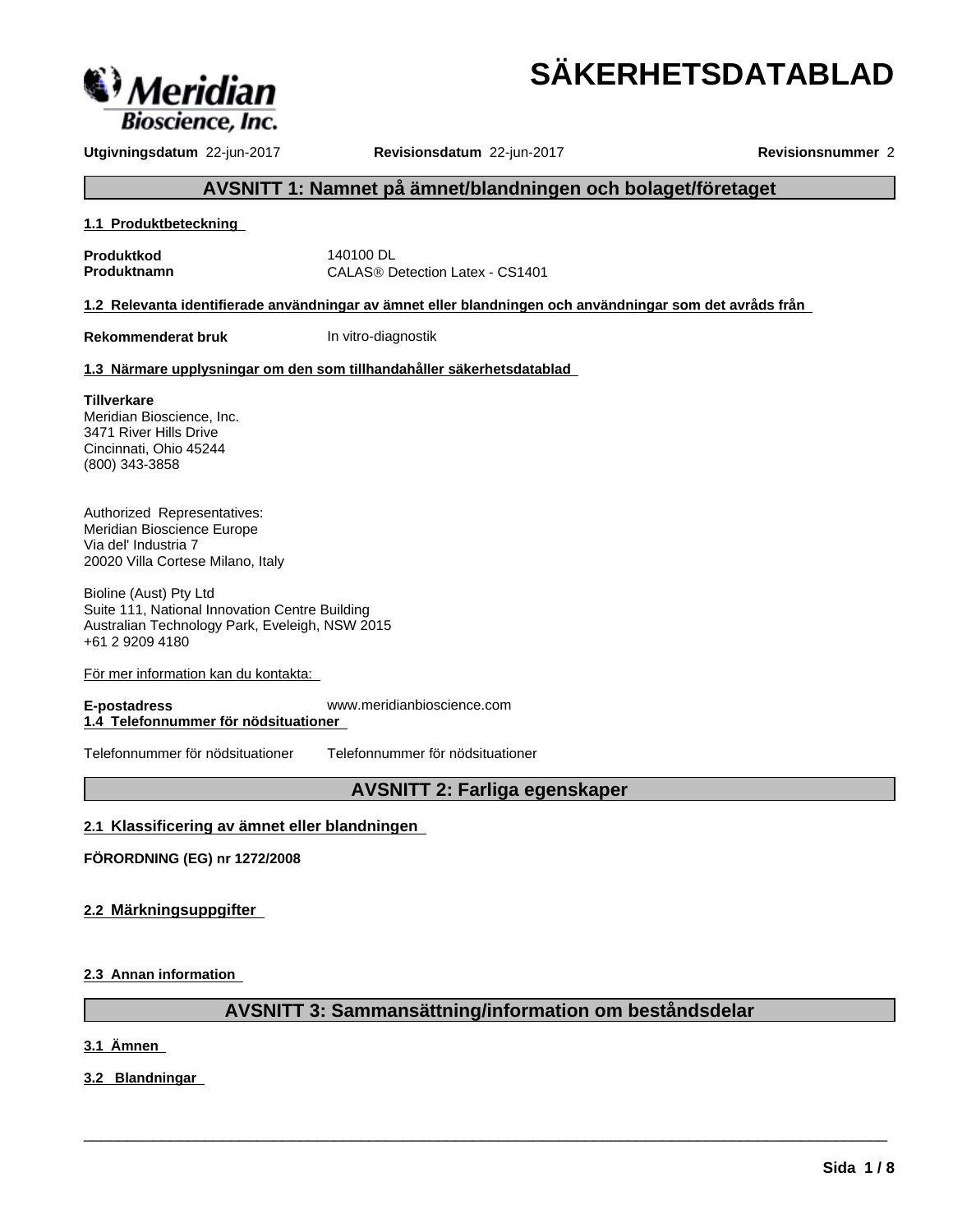| <b>Kemiskt Namn</b>                    | EG-nr   | <b>CAS No.</b> | Weight-% | <b>Klassificering</b><br>enligt                                                                                                                   | <b>REACH-registrerin</b><br>gsnummer |  |
|----------------------------------------|---------|----------------|----------|---------------------------------------------------------------------------------------------------------------------------------------------------|--------------------------------------|--|
|                                        |         |                |          | förordningen (EG) <br> nr 1272/2008 [CLP]                                                                                                         |                                      |  |
| Sodium chloride                        | Present | 7647-14-5      | 0.45     | Inga data tillgängliga                                                                                                                            | inga data tillgängliga               |  |
| Sodium<br>o-(ethylmercurithio)benzoate | Present | 54-64-8        | < 0.01   | Acute Tox. 2 (H300)<br>Acute Tox. 1 (H310)<br>Acute Tox. 2 (H330)<br>STOT RE 2 (H373)<br>Aquatic Acute 1<br>(H400)<br>Aquatic Chronic 1<br>(H410) | inga data tillgängliga               |  |

 $\overline{\phantom{a}}$  ,  $\overline{\phantom{a}}$  ,  $\overline{\phantom{a}}$  ,  $\overline{\phantom{a}}$  ,  $\overline{\phantom{a}}$  ,  $\overline{\phantom{a}}$  ,  $\overline{\phantom{a}}$  ,  $\overline{\phantom{a}}$  ,  $\overline{\phantom{a}}$  ,  $\overline{\phantom{a}}$  ,  $\overline{\phantom{a}}$  ,  $\overline{\phantom{a}}$  ,  $\overline{\phantom{a}}$  ,  $\overline{\phantom{a}}$  ,  $\overline{\phantom{a}}$  ,  $\overline{\phantom{a}}$ 

**För den utförliga texten för H-fraserna nämnda i detta avsnitt, se avsnitt 16**

## **AVSNITT 4: Åtgärder vid första hjälpen**

## **4.1 Beskrivning av åtgärder vid första hjälpen**

| Ögonkontakt | Skölj genast med mycket vatten, även under ögonlocken, i minst 15 minuter. If irritation<br>persists, call a physician. |
|-------------|-------------------------------------------------------------------------------------------------------------------------|
| Hudkontakt  | Skölj omedelbart med tvål och mycket vatten.                                                                            |
| Förtäring   | Ge aldrig någonting genom munnen till en medvetslös person. Kontakta läkare vid behov.                                  |
| Inandning   | Flytta ut i friska luften. Kontakta läkare om symptom kvarstår.                                                         |
|             | 4.2 viktigaste symptomen och effekterna, både akuta och fördröjda                                                       |
|             | 4.3 Angivande av omedelbar medicinsk behandling och särskild behandling som eventuellt krävs                            |
|             |                                                                                                                         |

## Upplysning till läkaren Behandla enligt symptom.

## **AVSNITT 5: Brandbekämpningsåtgärder**

## **5.1 Släckmedel**

## **Lämpligt släckningsmedel**

Dry chemical, CO 2, alcohol-resistant foam or water spray.

#### **Släckmedel som inte får användas av säkerhetsskäl** Tecknet (\*) i marginalen visar att den här raden har reviderats.

## **5.2 Särskilda faror som ämnet eller blandningen kan medföra**

## Ingen.

## **5.3 Råd till brandbekämpningspersonal**

Som vid alla bränder, använd en tryckreglerad syrgasapparat och fullständig skyddsutrustning.

## **AVSNITT 6: Åtgärder vid oavsiktliga utsläpp**

 $\overline{\phantom{a}}$  ,  $\overline{\phantom{a}}$  ,  $\overline{\phantom{a}}$  ,  $\overline{\phantom{a}}$  ,  $\overline{\phantom{a}}$  ,  $\overline{\phantom{a}}$  ,  $\overline{\phantom{a}}$  ,  $\overline{\phantom{a}}$  ,  $\overline{\phantom{a}}$  ,  $\overline{\phantom{a}}$  ,  $\overline{\phantom{a}}$  ,  $\overline{\phantom{a}}$  ,  $\overline{\phantom{a}}$  ,  $\overline{\phantom{a}}$  ,  $\overline{\phantom{a}}$  ,  $\overline{\phantom{a}}$ 

## **6.1 Personliga skyddsåtgärder, skyddsutrustning och åtgärder vid nödsituationer**

Säkerställ tillräcklig ventilation.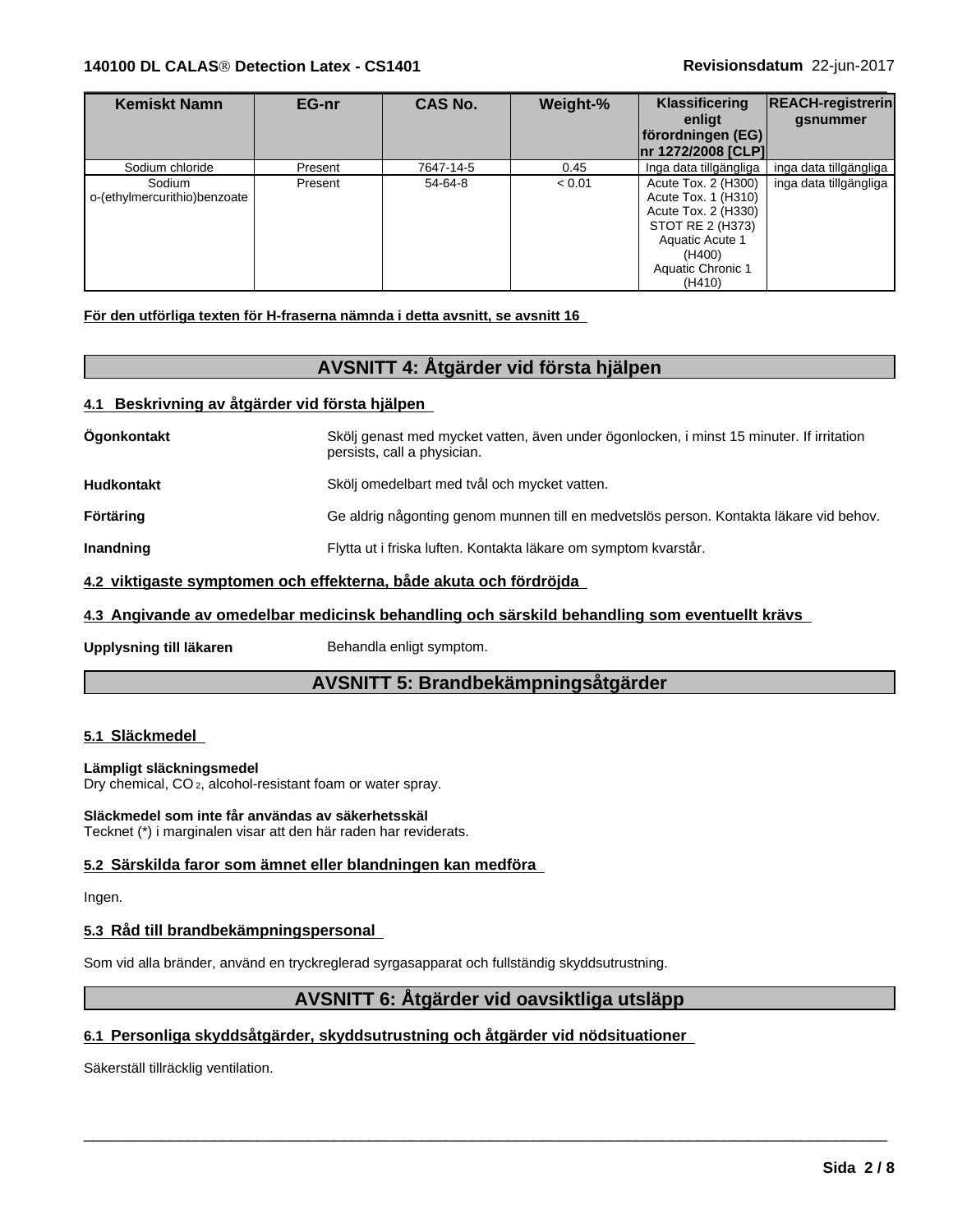Se Avsnitt 12 för ytterligare ekologisk information.

## **6.2 Miljöskyddsåtgärder**

Förhindra ytterligare läckage eller spill om det är säkert att göra det.

## **6.3 Metoder och material för inneslutning och sanering**

#### **Rengöringsmetoder**

Absorbera spill med inert material (t.ex. torr sand eller jord) och lägg det i en behållare för kemiskt avfall.

## **6.4 Hänvisning till andra avsnitt**

## **AVSNITT 7: Hantering och lagring**

 $\overline{\phantom{a}}$  ,  $\overline{\phantom{a}}$  ,  $\overline{\phantom{a}}$  ,  $\overline{\phantom{a}}$  ,  $\overline{\phantom{a}}$  ,  $\overline{\phantom{a}}$  ,  $\overline{\phantom{a}}$  ,  $\overline{\phantom{a}}$  ,  $\overline{\phantom{a}}$  ,  $\overline{\phantom{a}}$  ,  $\overline{\phantom{a}}$  ,  $\overline{\phantom{a}}$  ,  $\overline{\phantom{a}}$  ,  $\overline{\phantom{a}}$  ,  $\overline{\phantom{a}}$  ,  $\overline{\phantom{a}}$ 

## **7.1 Försiktighetsmått för säker hantering**

## **Råd om säker hantering**

Säkerställ tillräcklig ventilation.

## **7.2 Förhållanden för säker lagring, inklusive eventuell oförenlighet**

#### **Tekniska åtgärder/lagringsförhållanden**

Förvara behållare tätt tillslutna på en torr, sval och välventilerad plats.

#### **7.3 Specifik slutanvändning**

#### **Övriga anvisningar**

Ingen information tillgänglig.

## **AVSNITT 8: Begränsning av exponeringen/personligt skydd**

## **8.1 Kontrollparametrar**

**Exponeringsgränser** Den här produkten, i det skick som det levereras, innehåller inga farliga ämnen med yrkeshygieniska gränsvärden som upprättats av regionspecifika reglerande organ

| <b>Kemiskt Namn</b>          | Europeiska unionen         | <b>Storbritannien</b>      | <b>Frankrike</b>           | <b>Spanien</b>                 | Tyskland                      |
|------------------------------|----------------------------|----------------------------|----------------------------|--------------------------------|-------------------------------|
| Sodium                       |                            |                            |                            |                                | Skin                          |
| o-(ethylmercurithio)benzoate |                            |                            |                            |                                |                               |
| 54-64-8                      |                            |                            |                            |                                |                               |
| Component                    | <b>Italien</b>             | Portugal                   | Nederländerna              | <b>Finland</b>                 | <b>Danmark</b>                |
| Sodium                       |                            |                            |                            |                                | TWA: $0.05$ mg/m <sup>3</sup> |
| o-(ethylmercurithio)benzoate |                            |                            |                            |                                | Skin                          |
| $54-64-8$ ( $< 0.01$ )       |                            |                            |                            |                                |                               |
| <b>Kemiskt Namn</b>          | <b>Osterrike</b>           | <b>Schweiz</b>             | Polen                      | Norge                          | Irland                        |
| Sodium                       | <b>Skin</b>                | <b>Skin</b>                | TWA: $0.01 \text{ mg/m}^3$ | TWA: $0.02$ mg/m <sup>3</sup>  |                               |
| o-(ethylmercurithio)benzoate | STEL 0.1 mg/m <sup>3</sup> | TWA: $0.01 \text{ mg/m}^3$ |                            | STEL: $0.06$ mg/m <sup>3</sup> |                               |
| 54-64-8                      | TWA: 0.01 mg/m $^3$        |                            |                            |                                |                               |

**Härledd nolleffektnivå (DNEL)** Ingen information tillgänglig

**Uppskattad nolleffektkoncentration** Ingen information tillgänglig **(PNEC)**

## **8.2 Begränsning av exponeringen**

**Tekniska åtgärder** Säkerställ tillräcklig ventilation, särskilt i avgränsade områden.

 $\overline{\phantom{a}}$  ,  $\overline{\phantom{a}}$  ,  $\overline{\phantom{a}}$  ,  $\overline{\phantom{a}}$  ,  $\overline{\phantom{a}}$  ,  $\overline{\phantom{a}}$  ,  $\overline{\phantom{a}}$  ,  $\overline{\phantom{a}}$  ,  $\overline{\phantom{a}}$  ,  $\overline{\phantom{a}}$  ,  $\overline{\phantom{a}}$  ,  $\overline{\phantom{a}}$  ,  $\overline{\phantom{a}}$  ,  $\overline{\phantom{a}}$  ,  $\overline{\phantom{a}}$  ,  $\overline{\phantom{a}}$ 

| Personlig skyddsutrustning |                        |
|----------------------------|------------------------|
| Ogonskydd                  | Tättslutande skyddsgla |
| Handskydd                  | Skyddshandskar.        |

Tättslutande skyddsglasögon. Skyddshandskar.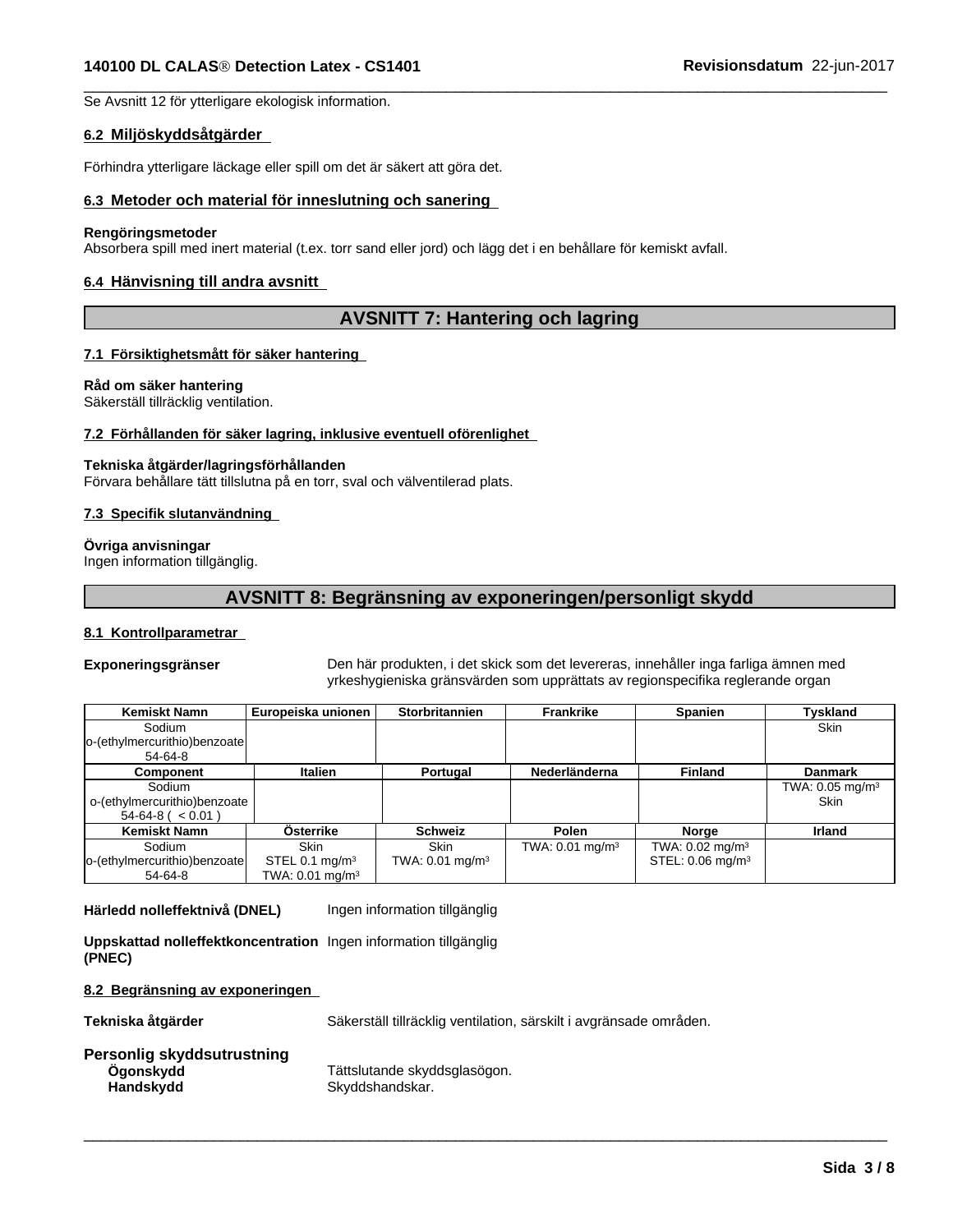| Hud- och kroppsskydd | Långärmad klädsel.                      |
|----------------------|-----------------------------------------|
| Andningsskydd        | Ingen speciell skyddsutrustning behövs. |
| .                    | <br>$\cdots$<br>.                       |

**Åtgärder beträffande hygien** Hantera enligt god industrihygienisk praxis och god säkerhetspraxis.

**Begränsning av miljöexponeringen** Tecknet (\*) i marginalen visar att den här raden har reviderats.

## **AVSNITT 9: Fysikaliska och kemiska egenskaper**

|                                                     | 9.1 Information om grundläggande fysikaliska och kemiska egenskaper |                               |                                                      |
|-----------------------------------------------------|---------------------------------------------------------------------|-------------------------------|------------------------------------------------------|
| Aggregationstillstånd<br><b>Utseende</b>            | Vätska<br>Ingen information tillgänglig                             | Lukt                          | Ingen                                                |
| Färg                                                | vit                                                                 | Lukttröskel                   | Ingen information<br>tillgänglig                     |
| <b>Egenskap</b>                                     | Värden                                                              | Anmärkningar • Metod          |                                                      |
| рH                                                  |                                                                     | reviderats                    | Tecknet (*) i marginalen visar att den här raden har |
| Smältpunkt / fryspunkt                              |                                                                     | Ingen information tillgänglig |                                                      |
| Kokpunkt/kokpunktsintervall                         |                                                                     | reviderats                    | Tecknet (*) i marginalen visar att den här raden har |
| <b>Flampunkt</b>                                    |                                                                     | Ingen information tillgänglig |                                                      |
| Avdunstningshastighet                               |                                                                     | reviderats                    | Tecknet (*) i marginalen visar att den här raden har |
| Brandfarlighet (fast form, gas)                     |                                                                     | Ingen information tillgänglig |                                                      |
| Brännbarhetsgräns i Luft                            |                                                                     | Ingen information tillgänglig |                                                      |
| Övre brännbarhetsgräns:<br>Undre brännbarhetsgräns: |                                                                     |                               |                                                      |
| Ångtryck                                            |                                                                     |                               | Tecknet (*) i marginalen visar att den här raden har |
|                                                     |                                                                     | reviderats                    |                                                      |
| Angdensitet                                         |                                                                     | reviderats                    | Tecknet (*) i marginalen visar att den här raden har |
| <b>Specifik vikt</b>                                |                                                                     | Ingen information tillgänglig |                                                      |
| Vattenlöslighet                                     |                                                                     | reviderats                    | Tecknet (*) i marginalen visar att den här raden har |
| Löslighet                                           |                                                                     | reviderats                    | Tecknet (*) i marginalen visar att den här raden har |
| Fördelningskoefficient                              |                                                                     | reviderats                    | Tecknet (*) i marginalen visar att den här raden har |
| Självantändningstemperatur                          |                                                                     | Ingen information tillgänglig |                                                      |
| Sönderfallstemperatur                               |                                                                     | reviderats                    | Tecknet (*) i marginalen visar att den här raden har |
| Kinematisk viskositet                               |                                                                     | reviderats                    | Tecknet (*) i marginalen visar att den här raden har |
| <b>Dynamisk viskositet</b>                          |                                                                     |                               |                                                      |
| Explosiva egenskaper                                | Tecknet (*) i marginalen visar att den här raden har reviderats     |                               |                                                      |
| Oxiderande egenskaper                               | Tecknet (*) i marginalen visar att den här raden har reviderats     |                               |                                                      |
| 9.2 Annan information                               |                                                                     |                               |                                                      |
| Mjukningspunkt                                      | Ingen information tillgänglig                                       |                               |                                                      |
| Molekylvikt                                         | Ingen information tillgänglig                                       |                               |                                                      |
| VOC-innehåll (%)<br>Vätskedensitet                  | Ingen information tillgänglig<br>Ingen information tillgänglig      |                               |                                                      |
| Skrvmdensitet                                       | Ingen information tillgänglig                                       |                               |                                                      |
|                                                     |                                                                     |                               |                                                      |

## **AVSNITT 10: Stabilitet och reaktivitet**

 $\overline{\phantom{a}}$  ,  $\overline{\phantom{a}}$  ,  $\overline{\phantom{a}}$  ,  $\overline{\phantom{a}}$  ,  $\overline{\phantom{a}}$  ,  $\overline{\phantom{a}}$  ,  $\overline{\phantom{a}}$  ,  $\overline{\phantom{a}}$  ,  $\overline{\phantom{a}}$  ,  $\overline{\phantom{a}}$  ,  $\overline{\phantom{a}}$  ,  $\overline{\phantom{a}}$  ,  $\overline{\phantom{a}}$  ,  $\overline{\phantom{a}}$  ,  $\overline{\phantom{a}}$  ,  $\overline{\phantom{a}}$ 

**10.1 Reaktivitet**

**10.2 Kemisk stabilitet**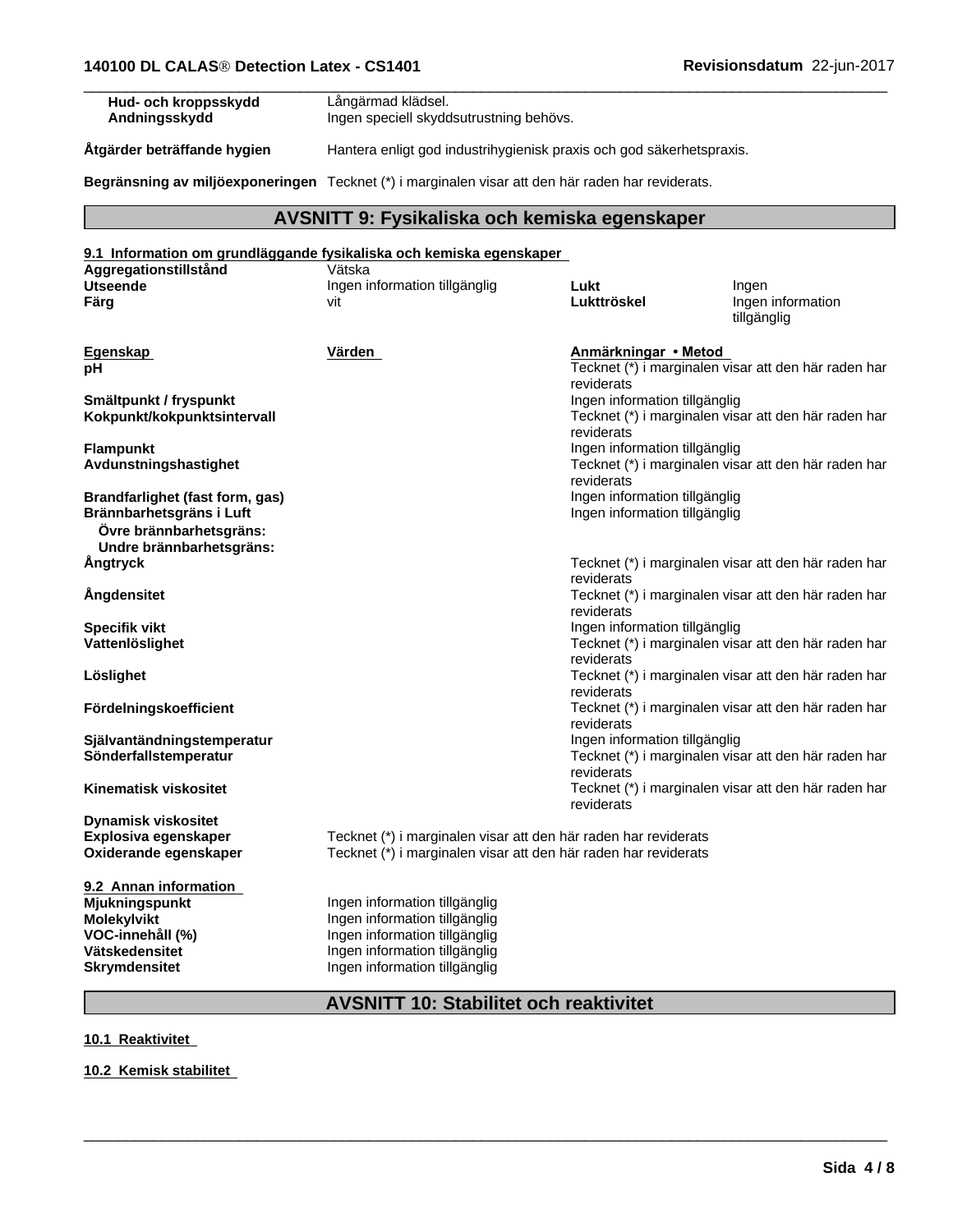Stabil under normala förhållanden.

## **10.3 Risken för farliga reaktioner**

#### **10.4 Förhållanden som ska undvikas**

Extrema temperaturer och direkt solljus.

## **10.5 Oförenliga material**

Inga material behöver speciellt nämnas.

## **10.6 Farliga sönderdelningsprodukter**

Inga under normala användningsförhållanden.

## **AVSNITT 11: Toxikologisk information**

 $\overline{\phantom{a}}$  ,  $\overline{\phantom{a}}$  ,  $\overline{\phantom{a}}$  ,  $\overline{\phantom{a}}$  ,  $\overline{\phantom{a}}$  ,  $\overline{\phantom{a}}$  ,  $\overline{\phantom{a}}$  ,  $\overline{\phantom{a}}$  ,  $\overline{\phantom{a}}$  ,  $\overline{\phantom{a}}$  ,  $\overline{\phantom{a}}$  ,  $\overline{\phantom{a}}$  ,  $\overline{\phantom{a}}$  ,  $\overline{\phantom{a}}$  ,  $\overline{\phantom{a}}$  ,  $\overline{\phantom{a}}$ 

## **11.1 Information om de toxikologiska effekterna**

| <b>Akut toxicitet</b>     |                                                                                                   |
|---------------------------|---------------------------------------------------------------------------------------------------|
| <b>Produktinformation</b> | Produkten medför ingen akut giftighetsfara, baserat på känd eller tillhandahållen<br>information. |
| <b>Inandning</b>          | Det finns inga tillgängliga data för denna produkt.                                               |
| Ögonkontakt               | Det finns inga tillgängliga data för denna produkt.                                               |
| <b>Hudkontakt</b>         | Det finns inga tillgängliga data för denna produkt.                                               |
| <b>Förtäring</b>          | Det finns inga tillgängliga data för denna produkt.                                               |
| <b>Akut toxicitet</b>     | 99.54% av en blandning bestående av beståndsdel(ar) med okänd toxicitet.                          |

**The following values are calculated based on chapter 3.1 of the GHS document**

| ATEmix (oral)                        | 99,999.00 mg/kg |  |
|--------------------------------------|-----------------|--|
| <b>ATEmix (dermal)</b>               | 99,999.00 mg/kg |  |
| Inandning                            |                 |  |
| <b>ATEmix (inhalation-gas)</b>       | 99,999.00 mg/l  |  |
| <b>ATEmix (inhalation-dust/mist)</b> | 99,999.00 mg/l  |  |
| <b>ATEmix (inhalation-vapor)</b>     | 99,999.00 mg/l  |  |

| <b>Kemiskt Namn</b>          | Oral LD50          | Dermal LD50       | LC50 för inandning                    |
|------------------------------|--------------------|-------------------|---------------------------------------|
| Sodium chloride              | Rat<br>, g/kg      | Rabbit<br>10 g/kg | Rat<br>$\sqrt{2}$<br>1 h<br>a/m<br>42 |
| Sodium                       | ∵Rat ,<br>/5 mg/kg |                   |                                       |
| o-(ethylmercurithio)benzoate |                    |                   |                                       |

| Frätande/irriterande på huden | Ingen information tillgänglig.                                   |
|-------------------------------|------------------------------------------------------------------|
| Ogonskada/irritation          | Ingen information tillgänglig.                                   |
| Sensibilisering               | Tecknet (*) i marginalen visar att den här raden har reviderats. |
| Mutagenitet i Könsceller      | Ingen information tillgänglig.                                   |
| Karcinogenicitet              | Ingen information tillgänglig.                                   |
| <b>Reproduktionstoxicitet</b> | Tecknet (*) i marginalen visar att den här raden har reviderats. |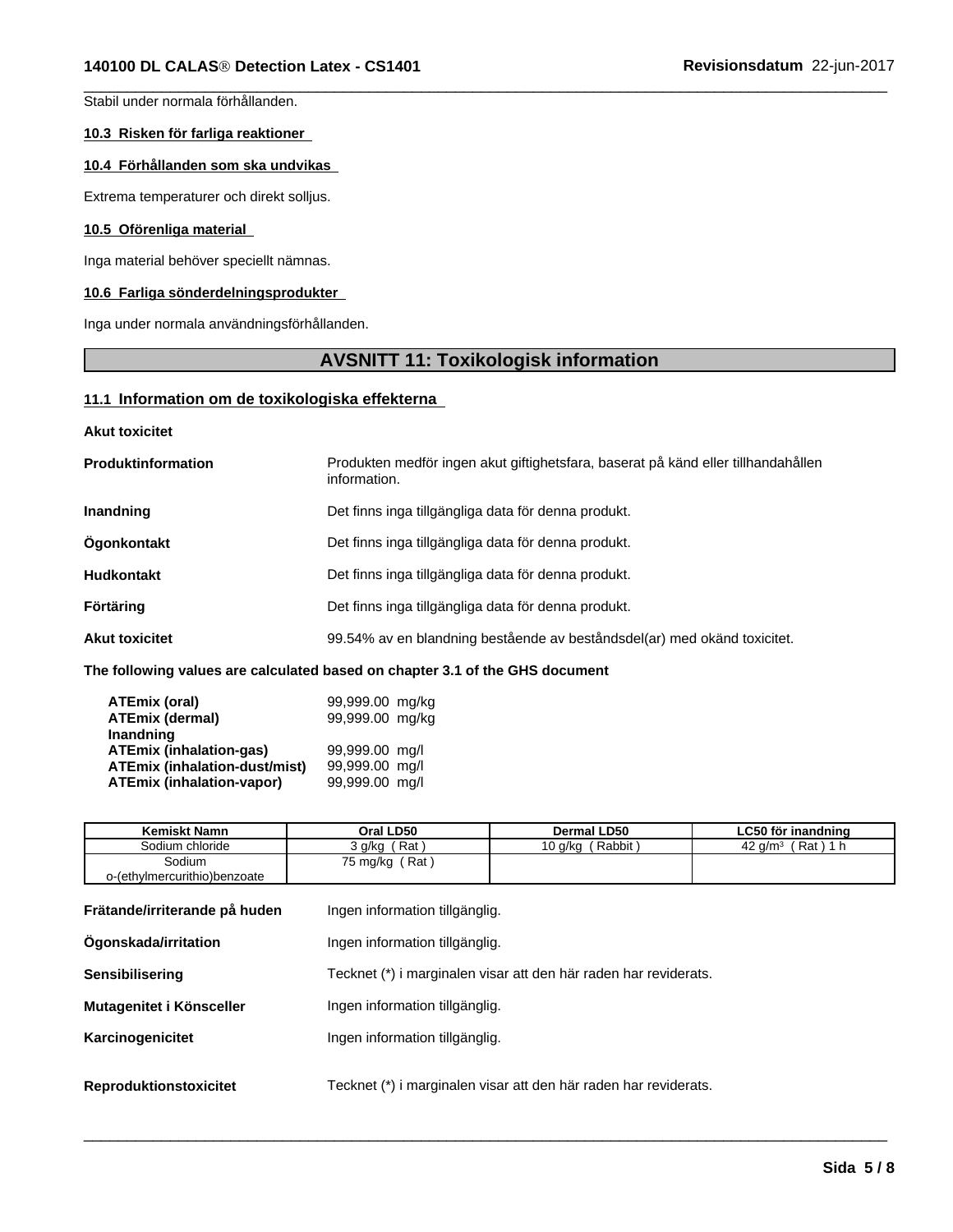| Specifik organtoxicitet - enstaka<br>exponering  | Ingen information tillgänglig. |
|--------------------------------------------------|--------------------------------|
| Specifik organtoxicitet - upprepad<br>exponering | Ingen information tillgänglig. |
| <b>Fara vid aspiration</b>                       | Ingen information tillgänglig. |

## **AVSNITT 12: Ekologisk information**

## **12.1 Toxicitet**

**Ekotoxicitetseffekter** Innehåller inga ämnen, som är kända som farliga för miljön eller för att inte brytas ned i vattenreningsverk.

 $\overline{\phantom{a}}$  ,  $\overline{\phantom{a}}$  ,  $\overline{\phantom{a}}$  ,  $\overline{\phantom{a}}$  ,  $\overline{\phantom{a}}$  ,  $\overline{\phantom{a}}$  ,  $\overline{\phantom{a}}$  ,  $\overline{\phantom{a}}$  ,  $\overline{\phantom{a}}$  ,  $\overline{\phantom{a}}$  ,  $\overline{\phantom{a}}$  ,  $\overline{\phantom{a}}$  ,  $\overline{\phantom{a}}$  ,  $\overline{\phantom{a}}$  ,  $\overline{\phantom{a}}$  ,  $\overline{\phantom{a}}$ 

| Kemiskt Namn    | Alger/vattenlevande växter | <b>Fisk</b>                       | <b>Kräftdiur</b>                 |
|-----------------|----------------------------|-----------------------------------|----------------------------------|
| Sodium chloride |                            | 5560 - 6080: 96 h Lepomis         | 1000: 48 h Daphnia magna mg/L    |
|                 |                            | macrochirus mg/L LC50             | EC50 340.7 - 469.2: 48 h Daphnia |
|                 |                            | flow-through 12946: 96 h Lepomis  | magna mg/L EC50 Static           |
|                 |                            | macrochirus mg/L LC50 static 6020 |                                  |
|                 |                            | - 7070: 96 h Pimephales promelas  |                                  |
|                 |                            | mg/L LC50 static 7050: 96 h       |                                  |
|                 |                            | Pimephales promelas mg/L LC50     |                                  |
|                 |                            | semi-static 6420 - 6700: 96 h     |                                  |
|                 |                            | Pimephales promelas mg/L LC50     |                                  |
|                 |                            | static 4747 - 7824: 96 h          |                                  |
|                 |                            | Oncorhynchus mykiss mg/L LC50     |                                  |
|                 |                            | flow-through                      |                                  |

## **12.2 Persistens och nedbrytbarhet**

Ingen information tillgänglig.

## **12.3 Bioackumuleringsförmåga**

Tecknet (\*) i marginalen visar att den här raden har reviderats.

## **12.4 Rörligheten i jord**

#### **Rörlighet**

Tecknet (\*) i marginalen visar att den här raden har reviderats.

## **12.5 Resultat av PBT- och vPvB-bedömningen**

Tecknet (\*) i marginalen visar att den här raden har reviderats.

## **12.6 Andra skadliga effekter.**

## **AVSNITT 13: Avfallshantering**

 $\overline{\phantom{a}}$  ,  $\overline{\phantom{a}}$  ,  $\overline{\phantom{a}}$  ,  $\overline{\phantom{a}}$  ,  $\overline{\phantom{a}}$  ,  $\overline{\phantom{a}}$  ,  $\overline{\phantom{a}}$  ,  $\overline{\phantom{a}}$  ,  $\overline{\phantom{a}}$  ,  $\overline{\phantom{a}}$  ,  $\overline{\phantom{a}}$  ,  $\overline{\phantom{a}}$  ,  $\overline{\phantom{a}}$  ,  $\overline{\phantom{a}}$  ,  $\overline{\phantom{a}}$  ,  $\overline{\phantom{a}}$ 

## **13.1 Avfallsbehandlingsmetoder**

| Avfall från överskott/oanvända<br>produkter | Dispose of in accordance with all federal, state, and local regulations.                                             |
|---------------------------------------------|----------------------------------------------------------------------------------------------------------------------|
| Kontaminerad förpackning                    | Tomma behållare ska tas till en auktoriserad avfallshanteringsanläggning för<br>återanvändmning eller bortskaffande. |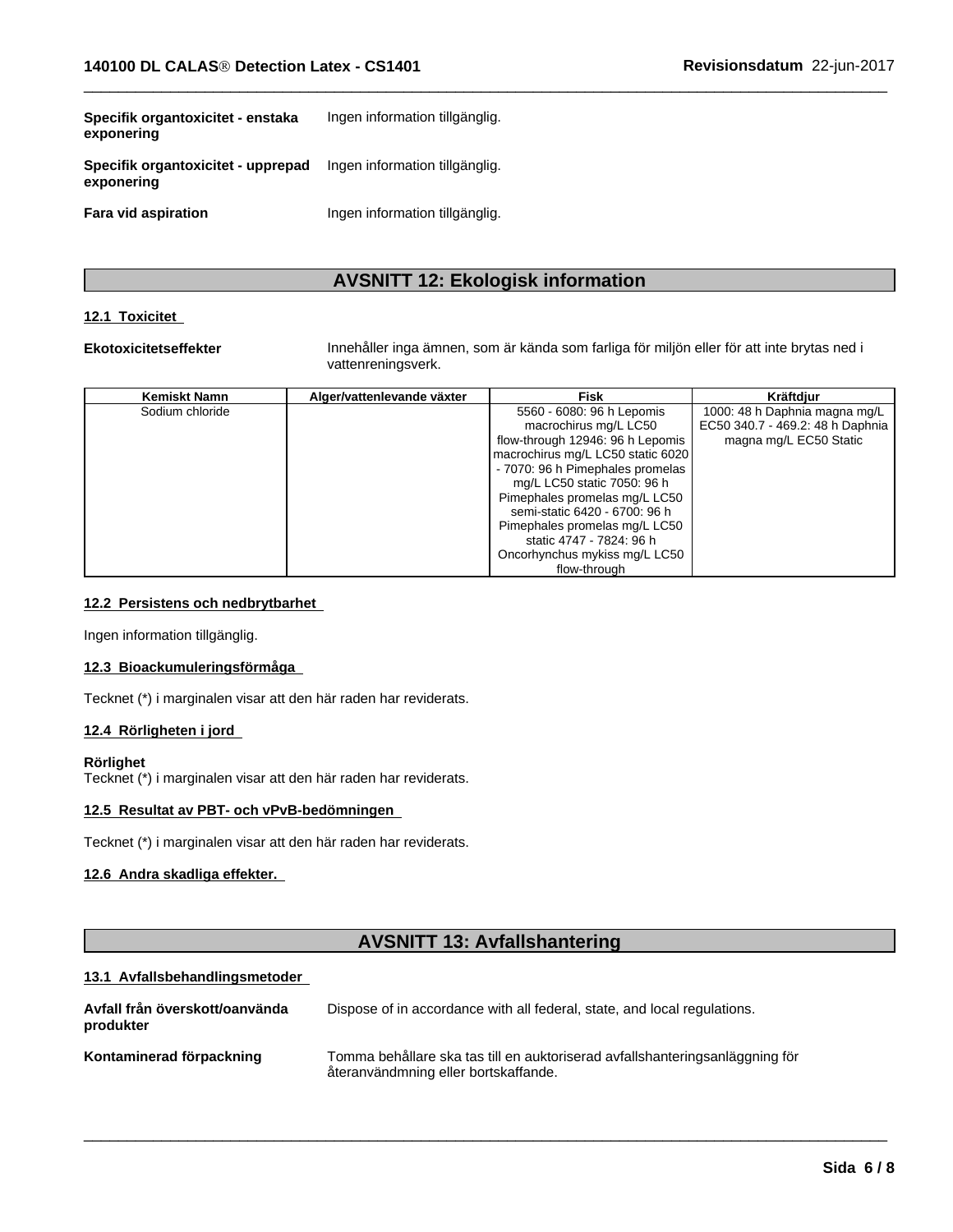## **AVSNITT 14: Transportinformation**

 $\overline{\phantom{a}}$  ,  $\overline{\phantom{a}}$  ,  $\overline{\phantom{a}}$  ,  $\overline{\phantom{a}}$  ,  $\overline{\phantom{a}}$  ,  $\overline{\phantom{a}}$  ,  $\overline{\phantom{a}}$  ,  $\overline{\phantom{a}}$  ,  $\overline{\phantom{a}}$  ,  $\overline{\phantom{a}}$  ,  $\overline{\phantom{a}}$  ,  $\overline{\phantom{a}}$  ,  $\overline{\phantom{a}}$  ,  $\overline{\phantom{a}}$  ,  $\overline{\phantom{a}}$  ,  $\overline{\phantom{a}}$ 

| <u>IATA</u> | Inte reglerad |
|-------------|---------------|
| 14.1.       |               |
| 14.2.       |               |
| 14.3.       |               |
| 14.4.       |               |
| 14.5.       |               |
| 14.6.       |               |

## **AVSNITT 15: Gällande föreskrifter**

#### **15.1 Föreskrifter/lagstiftning om ämnet eller blandningen när det gäller säkerhet, hälsa och miljö**

| Kemiskt .<br>∵Namn            | Franskt RG-nummer |  |
|-------------------------------|-------------------|--|
| Sodium chloride               | <b>RG 78</b>      |  |
| Internationella Förteckningar |                   |  |

| TSCA (Lag om kontroll av giftiga<br>ämnen) | Följer |
|--------------------------------------------|--------|
| <b>EINECS/ELINCS</b>                       |        |
| <b>DSL/NDSL</b>                            |        |
| <b>PICCS</b>                               |        |
| <b>ENCS</b>                                |        |
| <b>IECSC</b>                               |        |
| <b>AICS</b>                                |        |
| <b>KECL</b>                                |        |

#### **Teckenförklaring**

 **TSCA** - Förenta staternas lag om kontroll av toxiska ämnen Paragraf 8(b) Förteckning

 **EINECS/ELINCS** - Europeiska förteckningen över existerande, kommersiellt använda kemiska ämnen/EU-förteckningen över anmälda kemiska ämnen

 **DSL/NDSL** - Kanadas förteckning över inhemska ämnen/Förteckning över icke inhemska ämnen

 **PICCS** - Filippinernas förteckning över kemikalier och kemiska ämnen

 **ENCS** - Japans förteckning över befintliga och nya kemiska ämnen

 **IECSC** - Kinas förteckning över befintliga kemiska ämnen

 **AICS** - Australiska förteckningen över kemiska ämnen (Australian Inventory of Chemical Substances)

 **KECL** - Koreas förteckning över utvärderade kemiska ämnen

## **15.2 Kemikaliesäkerhetsrapport**

Tecknet (\*) i marginalen visar att den här raden har reviderats

## **AVSNITT 16: Annan information**

| Utgivningsdatum       | 22-jun-2017     |
|-----------------------|-----------------|
| <b>Revisionsdatum</b> | 22-jun-2017     |
| Revideringsanmärkning | Ei tillämpligt. |

**Det här säkerhetsdatabladet följer förordning (EG) nr 1907/2006**

#### **Friskrivningsklausul**

The above information is believed to be correct but does not purport to be all inclusive and shall be used only as a guide. Meridian Bioscience, Inc. shall not be held liable for any damages resulting from handling or from contact with the above **product.**